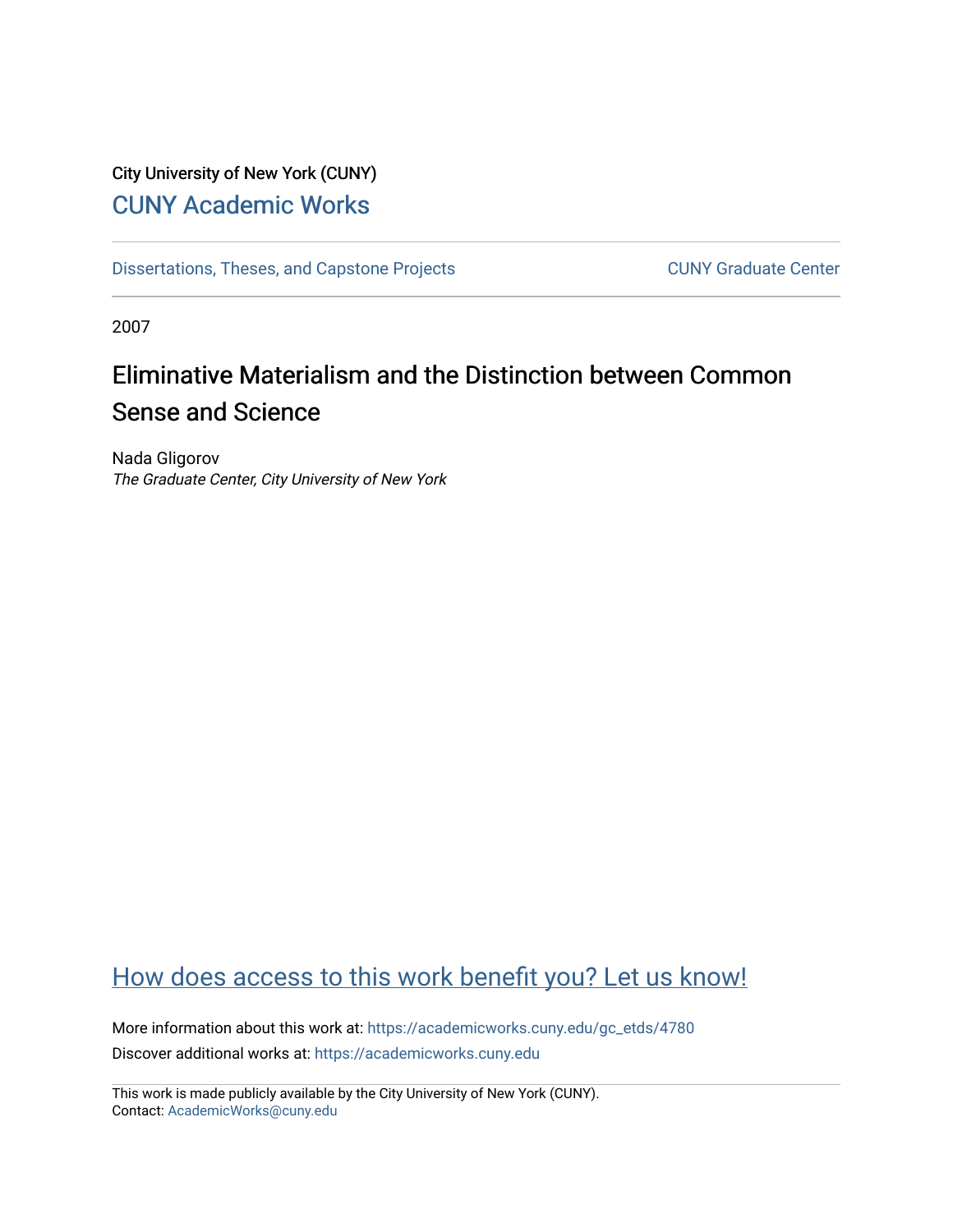#### Eliminative Materialism and the Distinction between Common Sense and **Science**

by

Nada Gligorov

A dissertation submitted to the Graduate Faculty in Philosophy in partial fulfillment of the requirements for the degree of Doctor of Philosophy, The City University of New York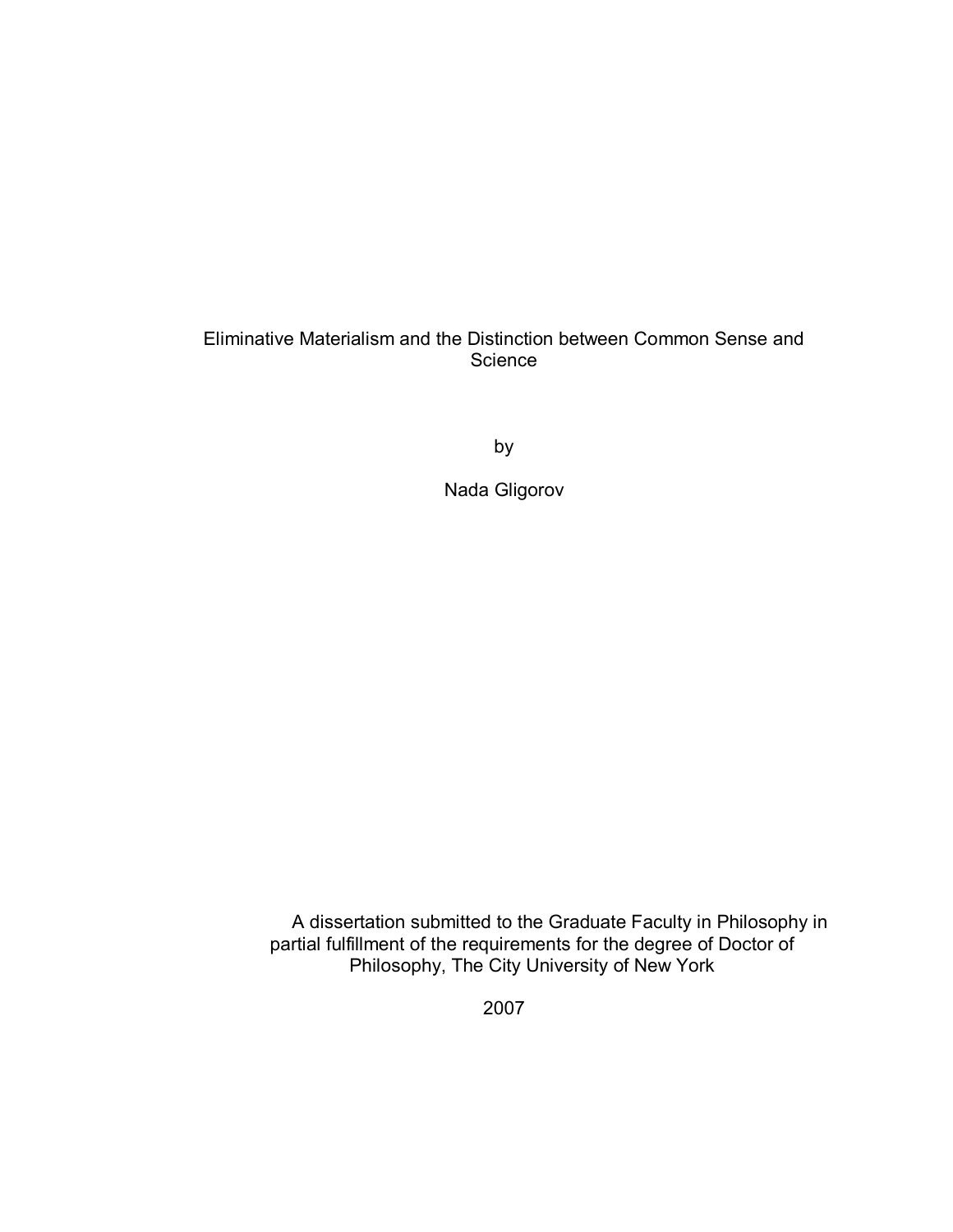UMI Number: 3283619

Copyright 2007 by Gligorov, Nada

All rights reserved.

# UMI<sup>®</sup>

#### UMI Microform 3283619

Copyright 2008 by ProQuest Information and Learning Company. All rights reserved. This microform edition is protected against unauthorized copying under Title 17, United States Code.

> ProQuest Information and Learning Company 300 North Zeeb Road P.O. Box 1346 Ann Arbor, MI 48106-1346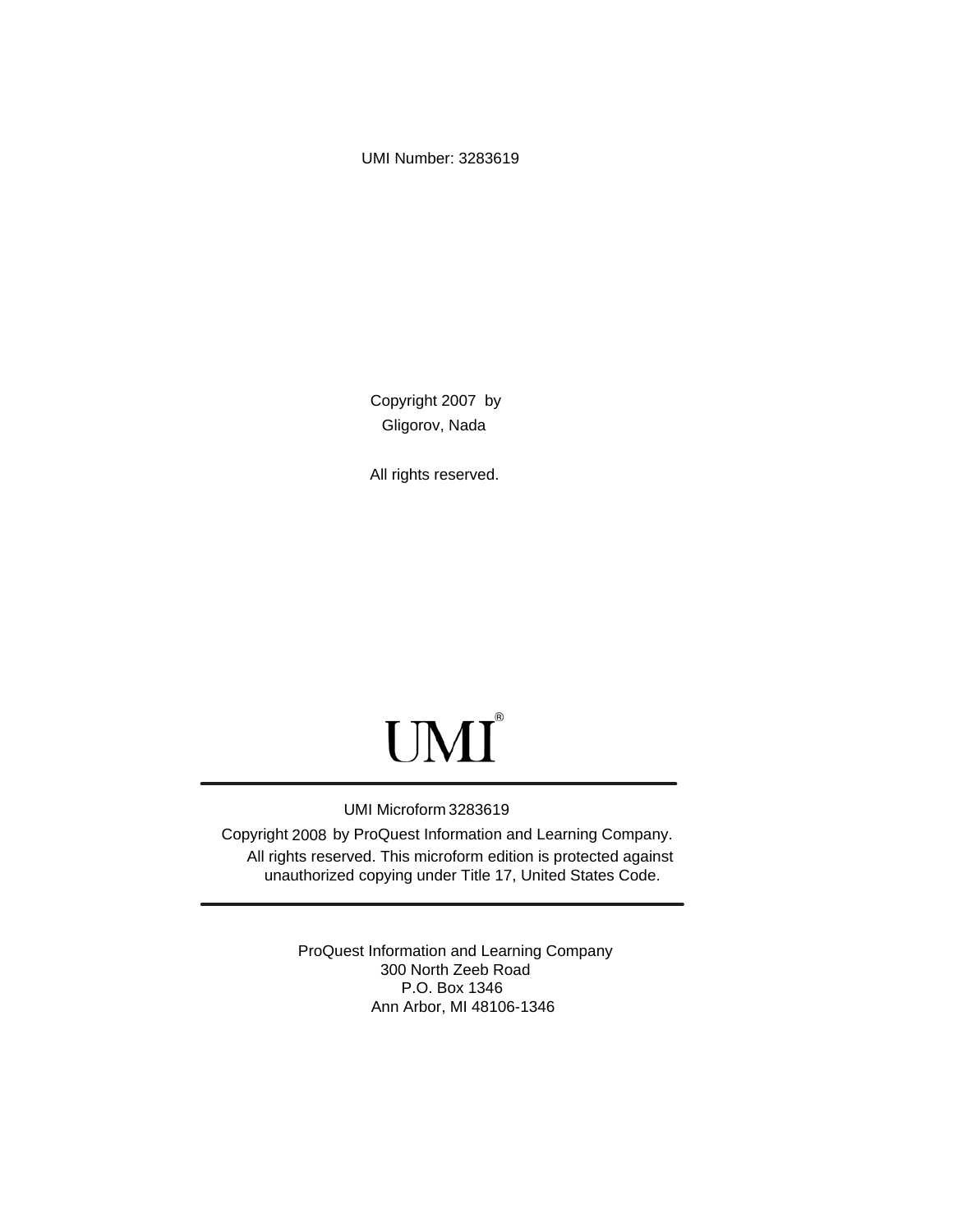© 2007

Nada Gligorov

All Rights Reserved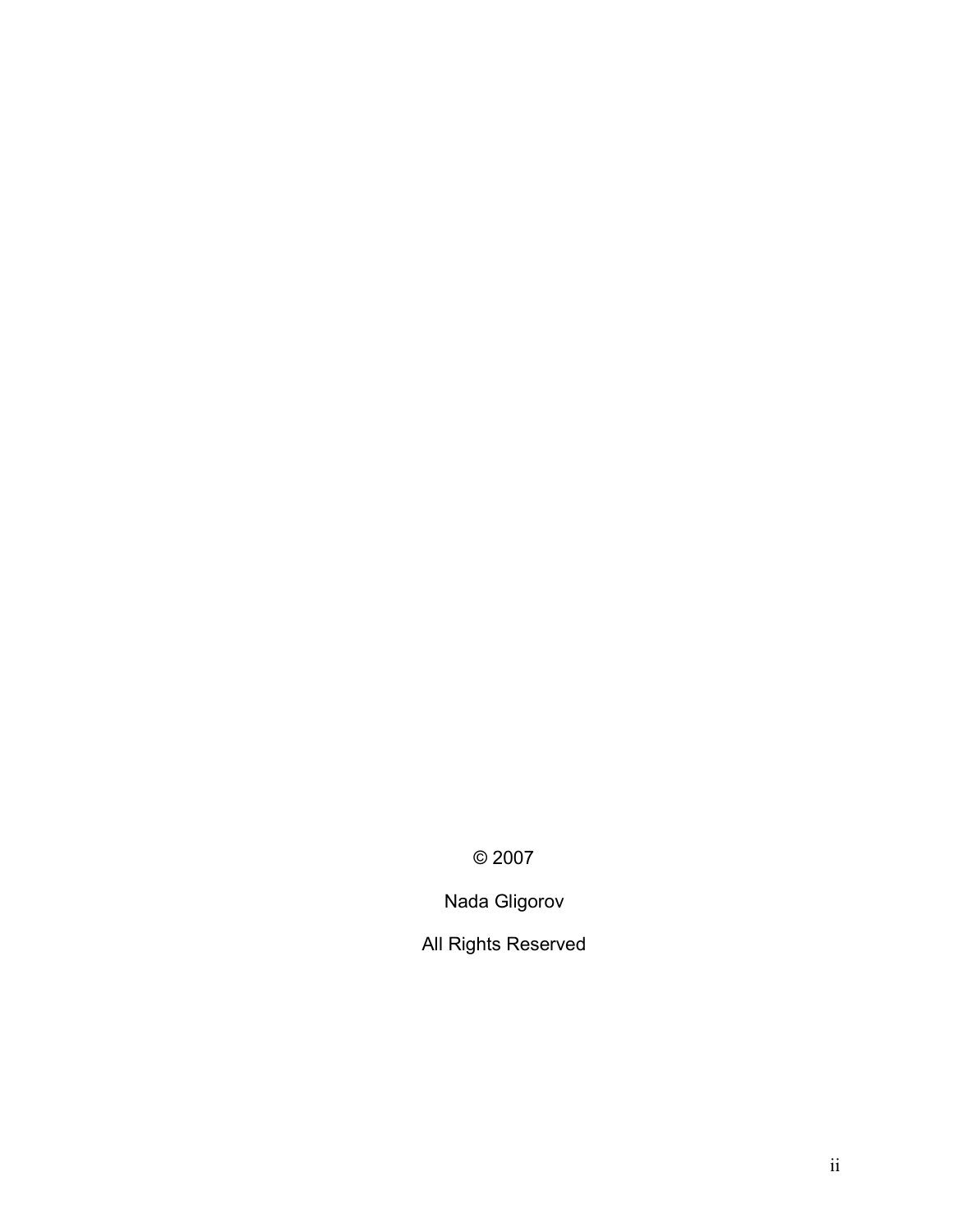This manuscript has been read and accepted for the Graduate Faculty in Philosophy in satisfaction of the dissertation requirement for the degree of Doctor of Philosophy.

Barbara Montero, PhD

| 5/9/07 | Barbara Montero, PhD                |
|--------|-------------------------------------|
| Date   | <b>Chair of Examining Committee</b> |
|        | John Greenwood, PhD                 |
| 5/9/07 | John Greenwood, PhD                 |
| Date   | <b>Executive Officer</b>            |

David Rosenthal, PhD

Galen Strawson, PhD

Alex Orenstein, PhD Supervisory Committee

THE CITY UNIVERSITY OF NEW YORK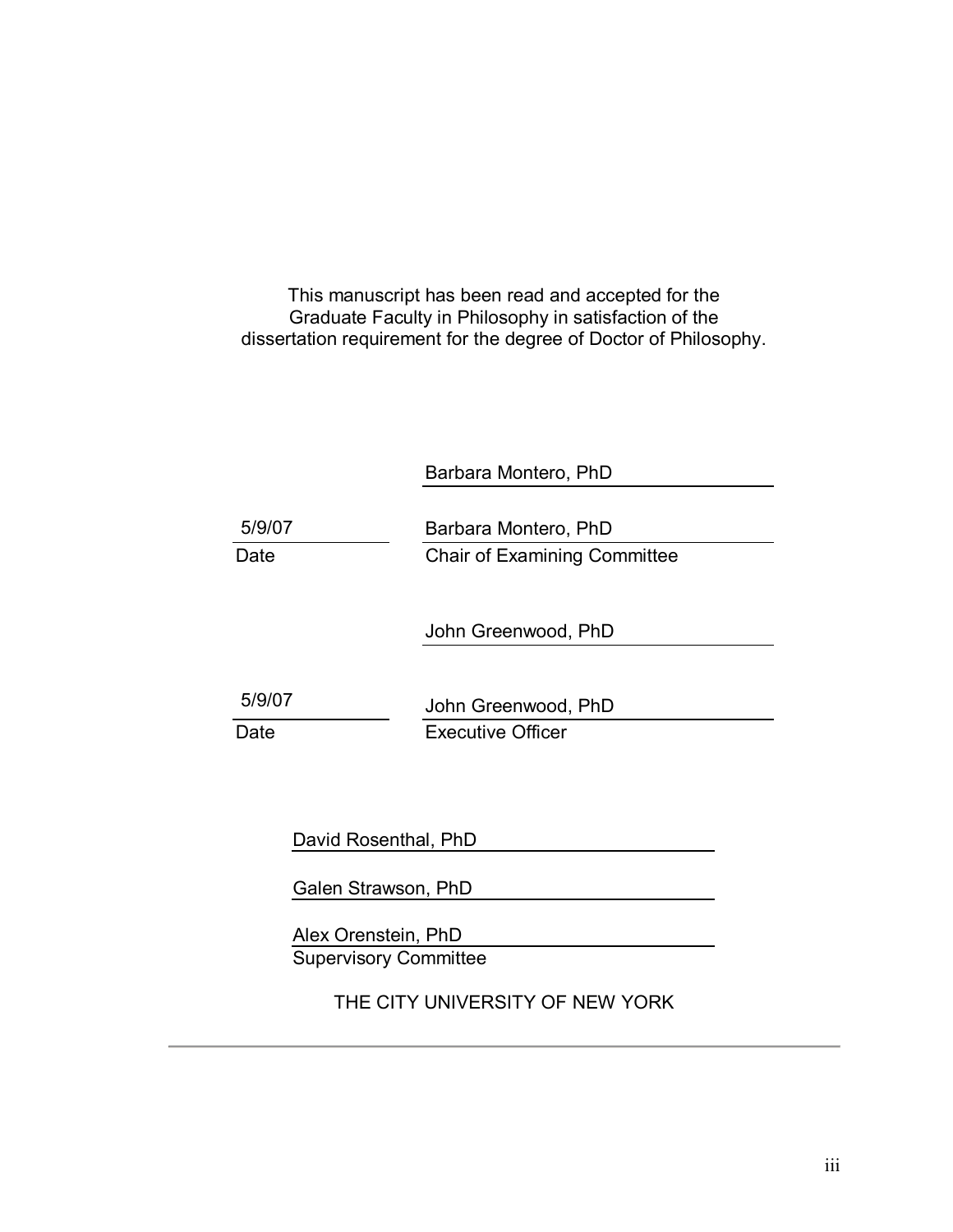#### Abstract

#### Eliminative Materialism and the Distinction between Common Sense and **Science**

by

#### Nada Gligorov

Adviser: Professor David Rosenthal

It is one of the premises of eliminative materialism that commonsense psychology constitutes a theory. There is agreement that mental states can be construed as posited entities for the explanation and prediction of behavior. Disputes arise when it comes to the range of the commonsense theory of mental states. In chapter one, I review major arguments concerning the span and nature of folk psychology. In chapter two, relying on arguments by Quine and Sellars, I argue that the precise scope of commonsense psychology cannot be determined because there are no resources to distinguish claims that are commonsense from all others. I use this conclusion to evaluate Churchlandís proposal that folk psychology should be eliminated in favor of a scientific theory. I argue that, although such an elimination is possible, it is unnecessary because commonsense psychology is in part informed by scientific theories.

The properties that are usually attributed to mental states, on my view, are not common sense and would re-emerge even if we replaced our current theory with a scientific one. In chapter three, I examine how this affects eliminativist arguments, such as Churchland's proposals for how to solve the emergence of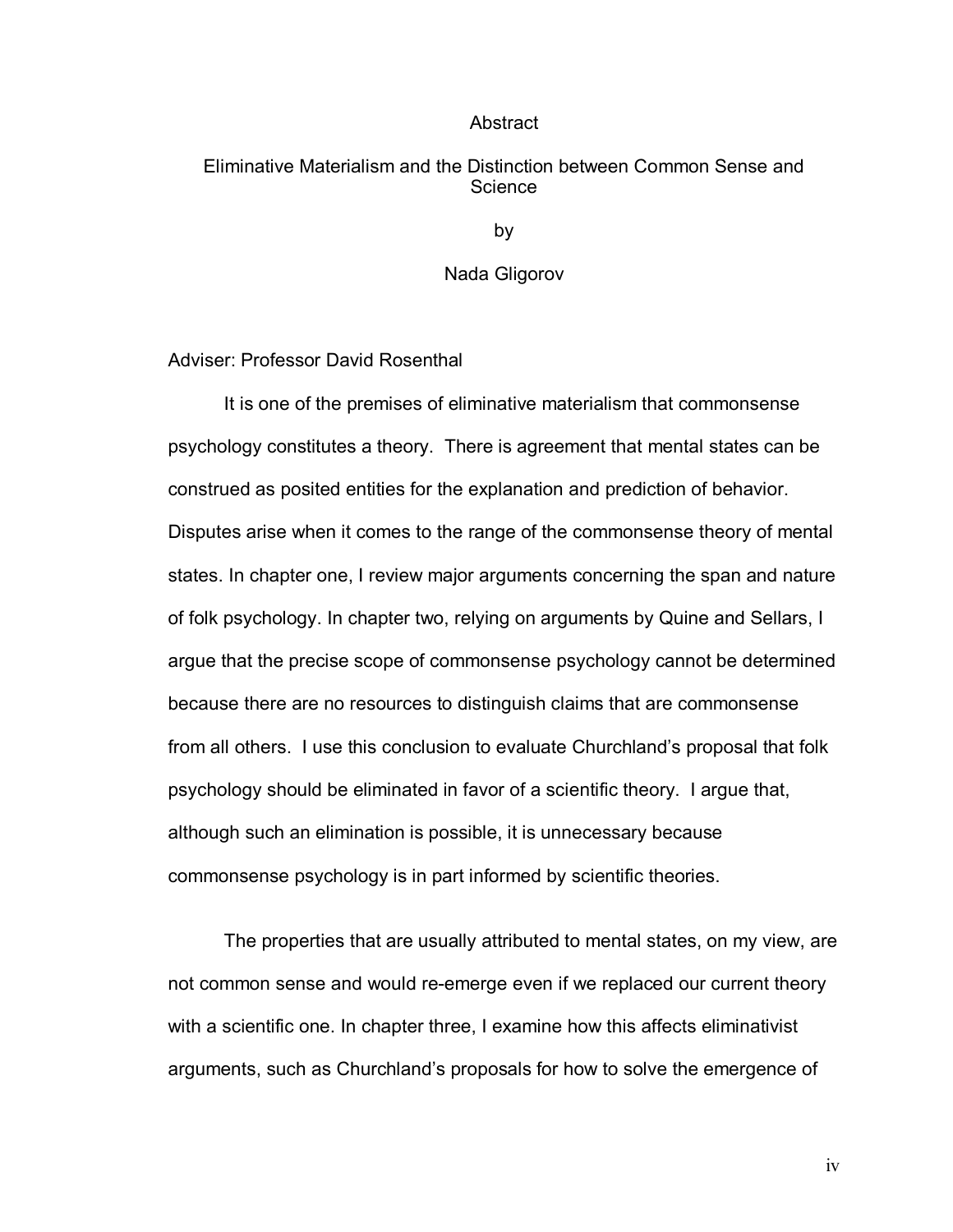the phenomenal character of sensations. I argue that it might be the case that some phenomenal properties are the result of endorsing a particular theory, but phenomenal character as such is a permanent feature of any theory about internal states. Addressing the problem of the incorrigibility of mental states, in chapter four, I challenge Rortyís idea that such a property is the mark of the mental and can be attributed to our mental states based on our everyday usage of mental terms. The position asserted in the dissertation is compatible with the view that any theory can be revised, but doubts are expressed concerning the likelihood for a complete replacement of the current folk-psychological theory. Taking inspiration form Sellars, in chapter five, I argue that the establishment of a conceptual framework entails a wholistic jump from no concepts to a rudimentary framework. With this leap some properties are solidified and stand in the way of elimination.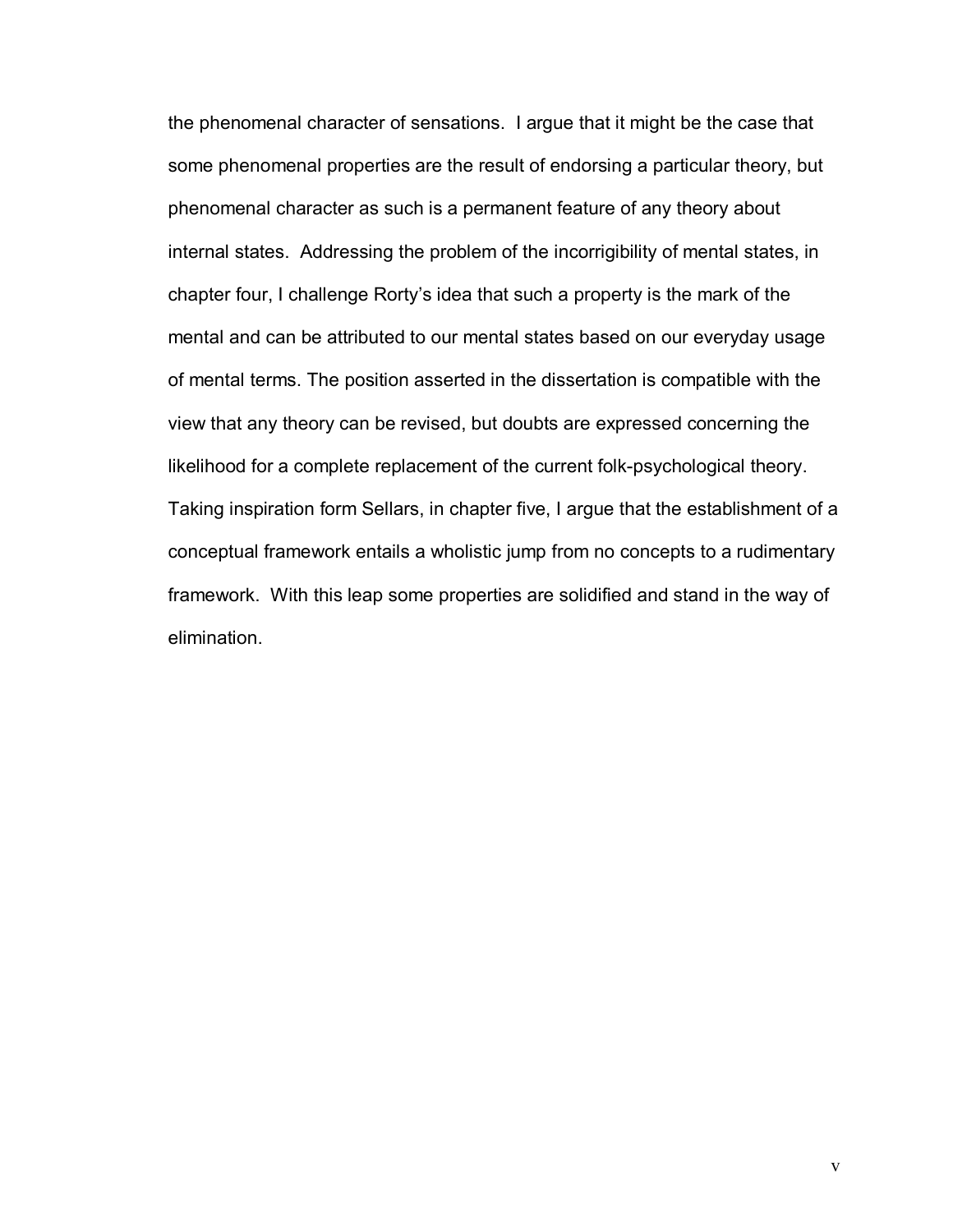#### Table of Contents

| Abstract<br><b>Table of Contents</b>                                                                                                                                                                                                                                                                                                             | iv-v<br>vi                             |
|--------------------------------------------------------------------------------------------------------------------------------------------------------------------------------------------------------------------------------------------------------------------------------------------------------------------------------------------------|----------------------------------------|
| Chapter I: The Scope and Nature of Folk Psychology<br>Section I-Introduction<br>Section II--Eliminative Materialism (Premise One)<br>Section III--Eliminative Materialism (Premise Two)<br><b>Section IV--Defense Strategies</b>                                                                                                                 | $\mathbf 1$<br>15<br>24<br>42          |
| Chapter II: The Distinction between Common Sense and Science<br>Part 1<br>Section I--Commonsense Claims and Reviseability<br>Section II-Necessity<br>Section III--Pretheoretical Beliefs<br>Part 2<br>Section I--The Changes in Common Sense                                                                                                     | 51<br>54<br>65<br>83<br>97             |
| <b>Chapter III: Plasticity and Phenomenal Character</b><br>Section I--Reduction and Elimination<br><b>Section II--Emergent Properties</b><br>Section III--Elimination and the Knowledge Argument<br><b>Section IV--Perceptual Plasticity</b><br>Section V--Plasticity and Phenomenal Character<br>Section IV--Evaluation of a Proposed Reduction | 119<br>124<br>125<br>140<br>145<br>161 |
| <b>Chapter IV: Incorrigibility and Mental States</b><br>Section I--Is the Contrast Commonsense?<br><b>Section II--Mindless Creatures</b><br>Section III--The Relevant Difference between us and them<br>Section IV--The Corrigibility of Mental States                                                                                           | 176<br>187<br>199<br>212               |
| Chapter V: The Original Framework<br>Section I--The Conceptual Leap<br>Section II--The Restrictions of Common Sense                                                                                                                                                                                                                              | 225<br>242                             |
| Bibliography                                                                                                                                                                                                                                                                                                                                     | 256                                    |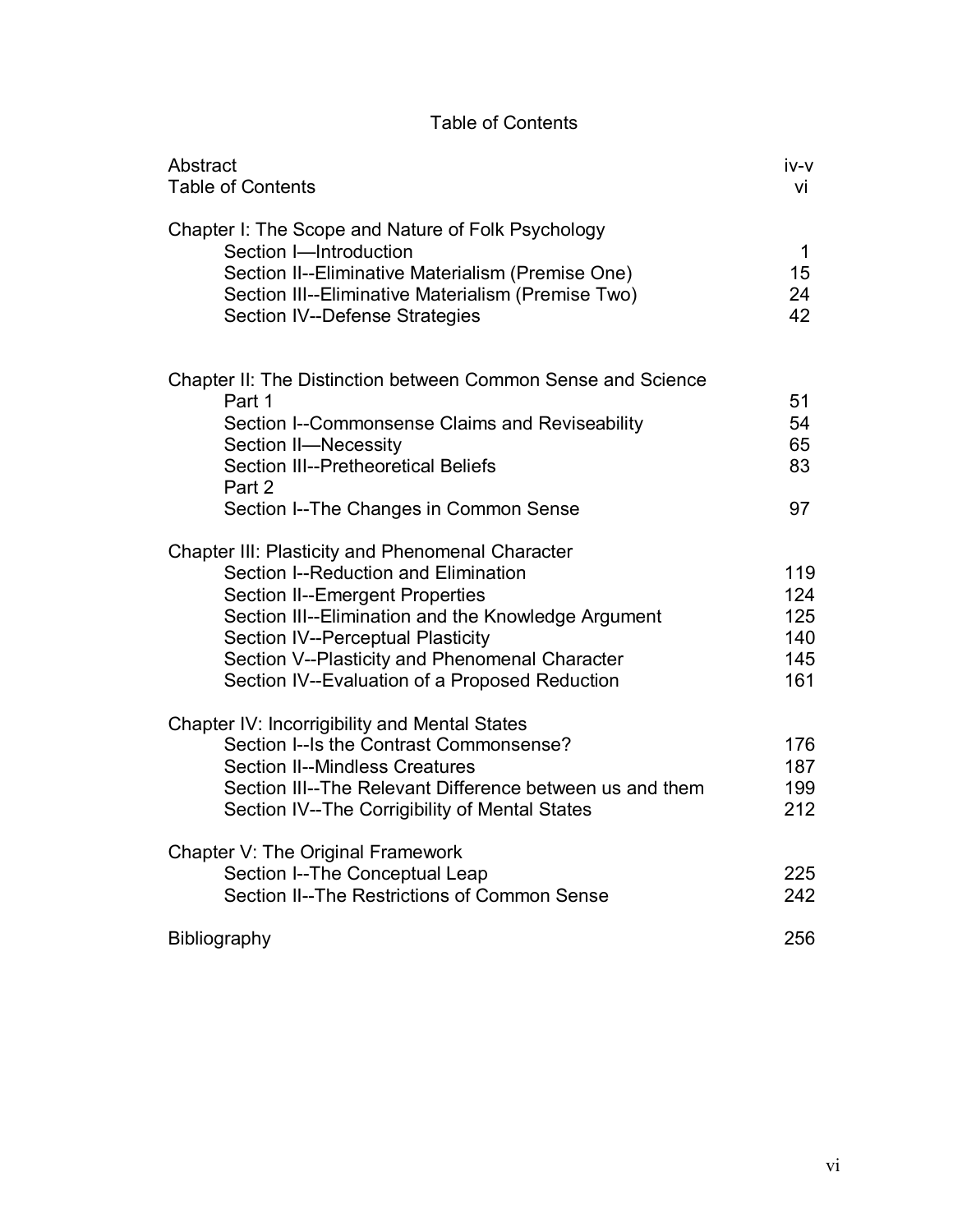#### **Chapter I**

The Scope and Nature of Folk Psychology

Section I--Introduction

#### Part I

 The mind/body problem has three, contemporary proposed solutions: reduction, functionalism and eliminativism. The three approaches splinter off into factions but all of them are somehow compatible with physicalism or materialistic monism. As it is true for most theories, these various views of the mind/body problem adopt one of the two general strategies towards explaining phenomena: one such general approach is to take into account the intuitions found in common sense, and the second is to go against those intuitions. The first type of theory attempts to ground a more developed or scientific view, about particular phenomena, on our common sense. Thus, we get theories that preserve the entities of our commonsense theories but they change, to some extent, what we used to believe about the nature of those entities. For example, reductivist views have, in the past, attempted to identify the commonsense entities, either in the domain of physics or psychology, with entities in the scientific variants of those same theories. In particular, the reductive views of the mental have aimed to identify types of mental states, like pains or beliefs, with types of physical states, such as brain states. One can see a successful identification in two ways: as the vindication of commonsense mental categories or as the elimination of those via definition. For our purposes reductionism will be viewed as accomplishing the former, such that we can contrast that approach with eliminativism proper.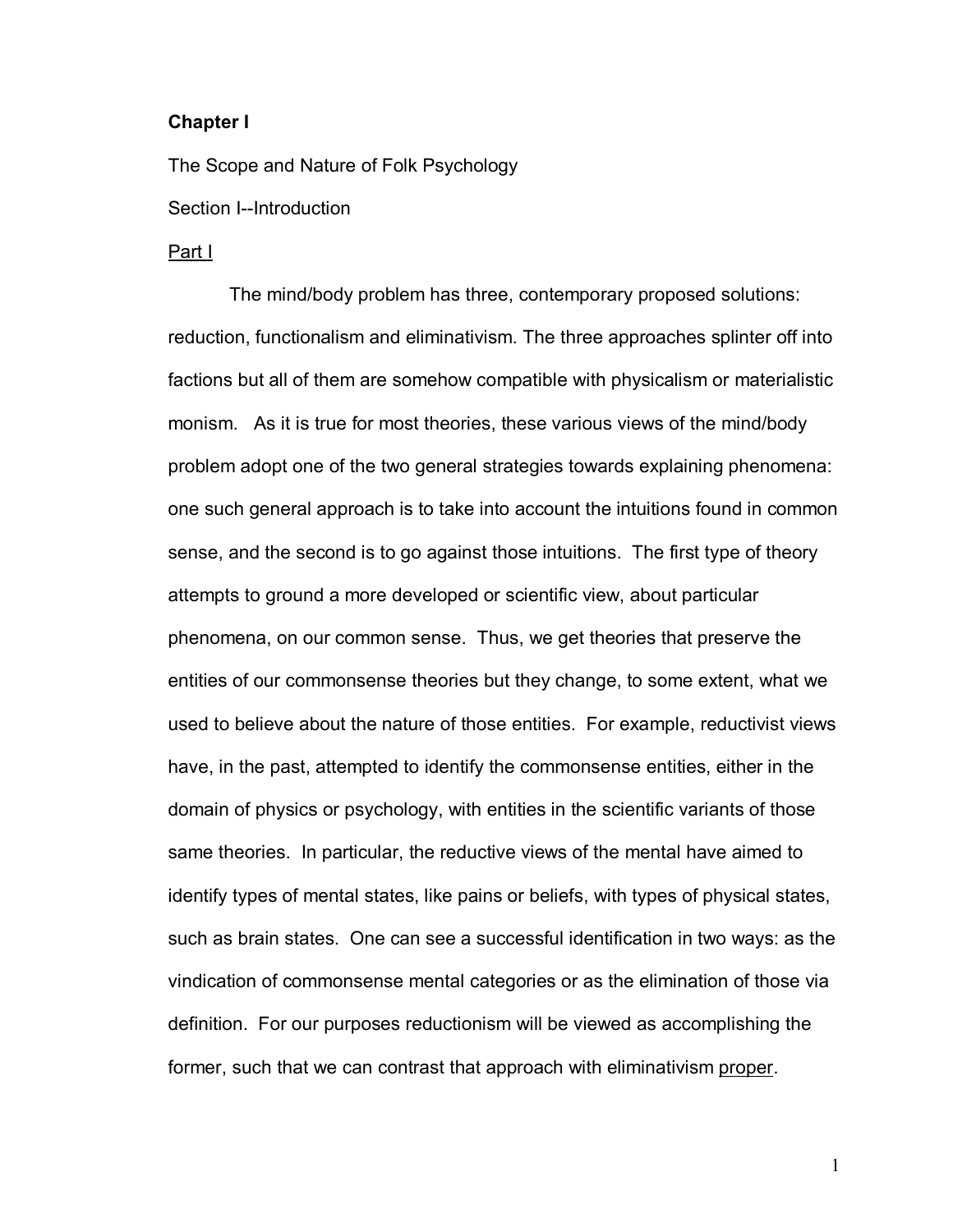Functionalism about the mental--although not reductive--attempts the first general strategy also, it reaches for an account of the mental that captures the intuitions about it but also provides a view that is compatible with materialism. These theories uphold the entities of commonsense psychology but attempt to provide better theories for those same entities. Ultimately, they assume that these intuitive, commonsense views are, at least partly, right about our mental states.

 Eliminative Materialism (EM) is not such an approach. The Eliminativist theory of the mind/body problem falls under the second general category of theories. This second type of theory does not attempt to capture the intuitions about phenomena under investigation; rather they propose an alternative view. Such views in general, and eliminativism in particular, begin by claiming that our intuitions are faulty. EM wishes not to have any association with commonsense psychology because the proponents of eliminativism think that our view about mental states is false. This is a prediction on their part, but one that they feel is substantiated. Thus, for this theory, there are no attempts to use what we think we know about human psychology, they will not tip their hat to the mental entities such as pains, beliefs or desires. EM urges that the scientific theories of the mind are the only real option for the explanation of phenomena associated with human psychology.

 The first type of theory is usually easier to accept, there is a human tendency to prefer views that somewhat defer to common sense. But, it is not clear why that should be so? Is it sentiment or reason? Are we partial towards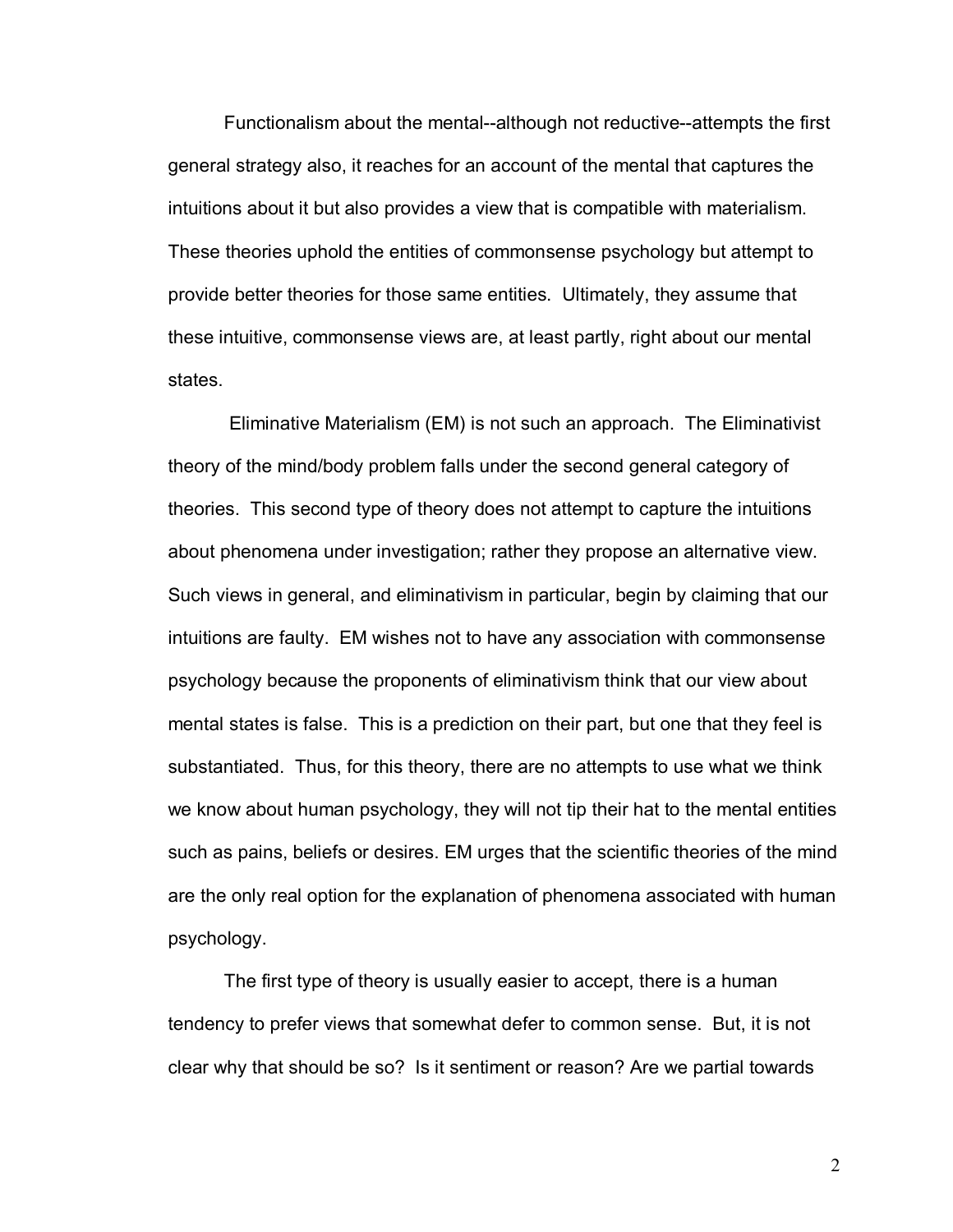common sense reflexively, or is it the case that theories that aim for compatibility with our intuitions are just better? The answer must rest on the clarification about what one means when one speaks of such things as common sense. In order for common sense to be used as the ground on which one rests scientific, and other theories, one must establish that commonsense beliefs, and then theories, are worthy of that role. In other words, one must establish the truth of, at least some, elements of common sense. That turns out to be quite the task. The eliminativist make a clever move, they equalize the playing field by asserting that commonsense psychology is nothing but a theory, consequently the constitutive parts of that theory are just beliefs. So, intuitive or commonsense views on the subject of psychology are wound tightly, or loosely whichever one prefers, into a web of beliefs.

 If the story where to end there the news would be bad, but not devastating. But, then somebody would think to say that perhaps there is something else that is special about commonsense beliefs, perhaps we arrive at those in a way that is distinct from the way in which we arrive at other types of beliefs. Perhaps there is an epistemological difference, maybe a commonsense belief is arrived at by using only one's common sense and that is what will justify our affection for our intuitions. All other beliefs--and the propositions featured as their objects--are supported by a theory. We believe that atoms make up the large object that we see, because we have a theory that tells us so, or we believe that plants emit oxygen during the day and carbon dioxide at night, because we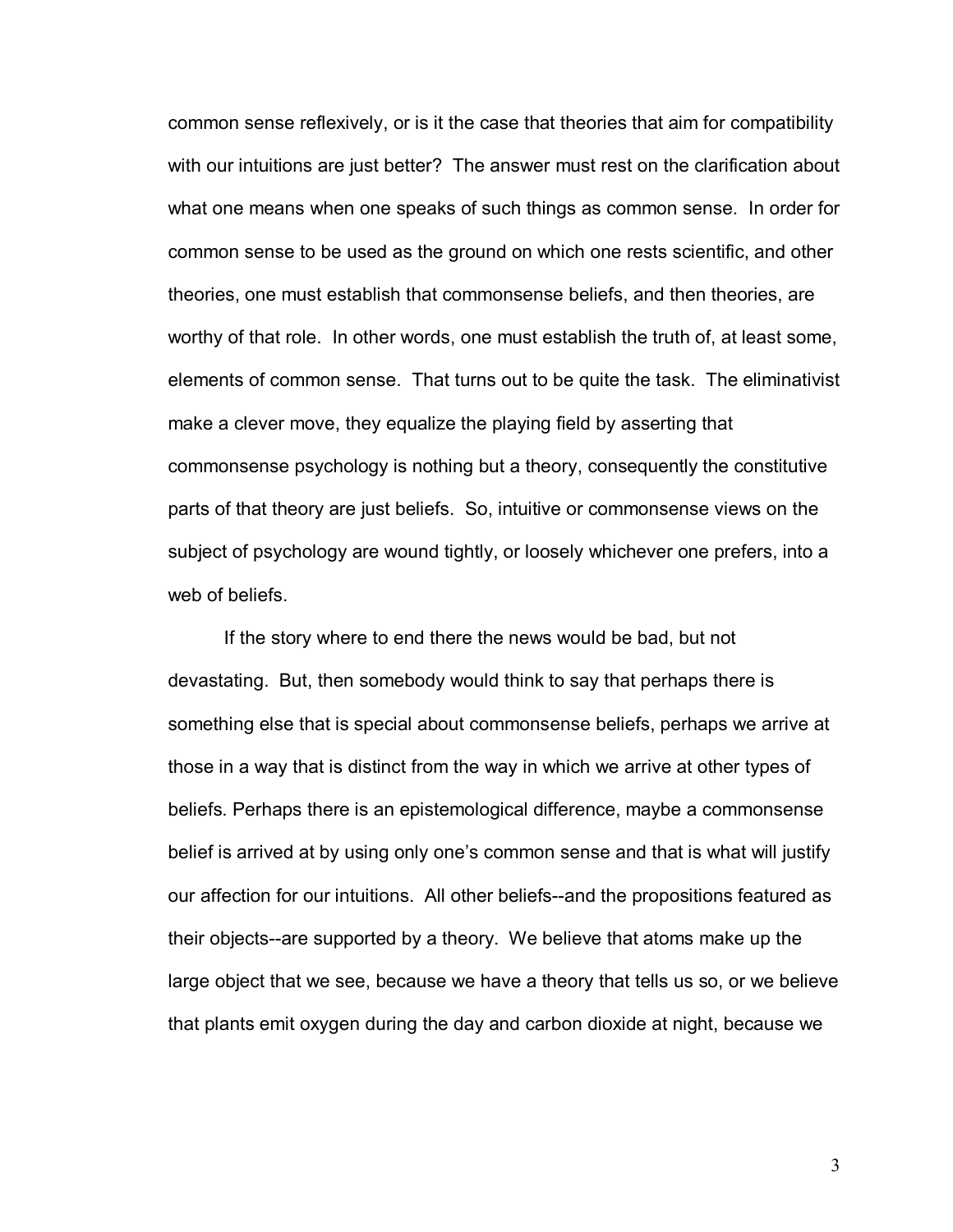got to know some science in eighth grade. Succinctly, the beliefs that are acquired are a result of endorsing a theory.

 But, commonsense beliefs must be different because it seems to us that they spring out of nowhere, like weed. It seems to many that nobody needs to tell a human about a humanís mind. In fact, a Homo sapiens when approached on this subject gets rather irritated and would say something like: "Mind your own business! I have thoughts, sensations, and emotions; I don't need a theory to tell me about them!" This attitude towards the mental is, I think, supported by a metaintuition about commonsense beliefs, which is that intuitions are beliefs that could occur in absence of a theory, somehow independently. It is this impression of independence from theory, for some beliefs, that accounts for the way we think of intuitions as different from other beliefs. Commonsense propositions seem to rest in a realm untouchable by other theories, since they strike us as pretheoretical. It is usually seen as a consequence of that, that some truths are outside of the realm of theory, they cannot change and so theory has no choice but to be restricted by these facts. But, one must establish a preferred status for these claims in order to make it a belief that is foundational. A belief that is selfjustified. That seems easy enough, all we need to do is establish a necessary proposition and Descartes has done that for us.<sup>1</sup> Then, we need a way to move from one necessary proposition to another, where necessity transfers. This can be done easily, we can name this activity cogitation, and the rules of this activity can be set by logic which in turn specifies methods which can support necessary

<sup>&</sup>lt;sup>1</sup> Descartes, Rene A Discourse on Method, Meditations and Principles, Everyman, 1992, particularly Meditation II.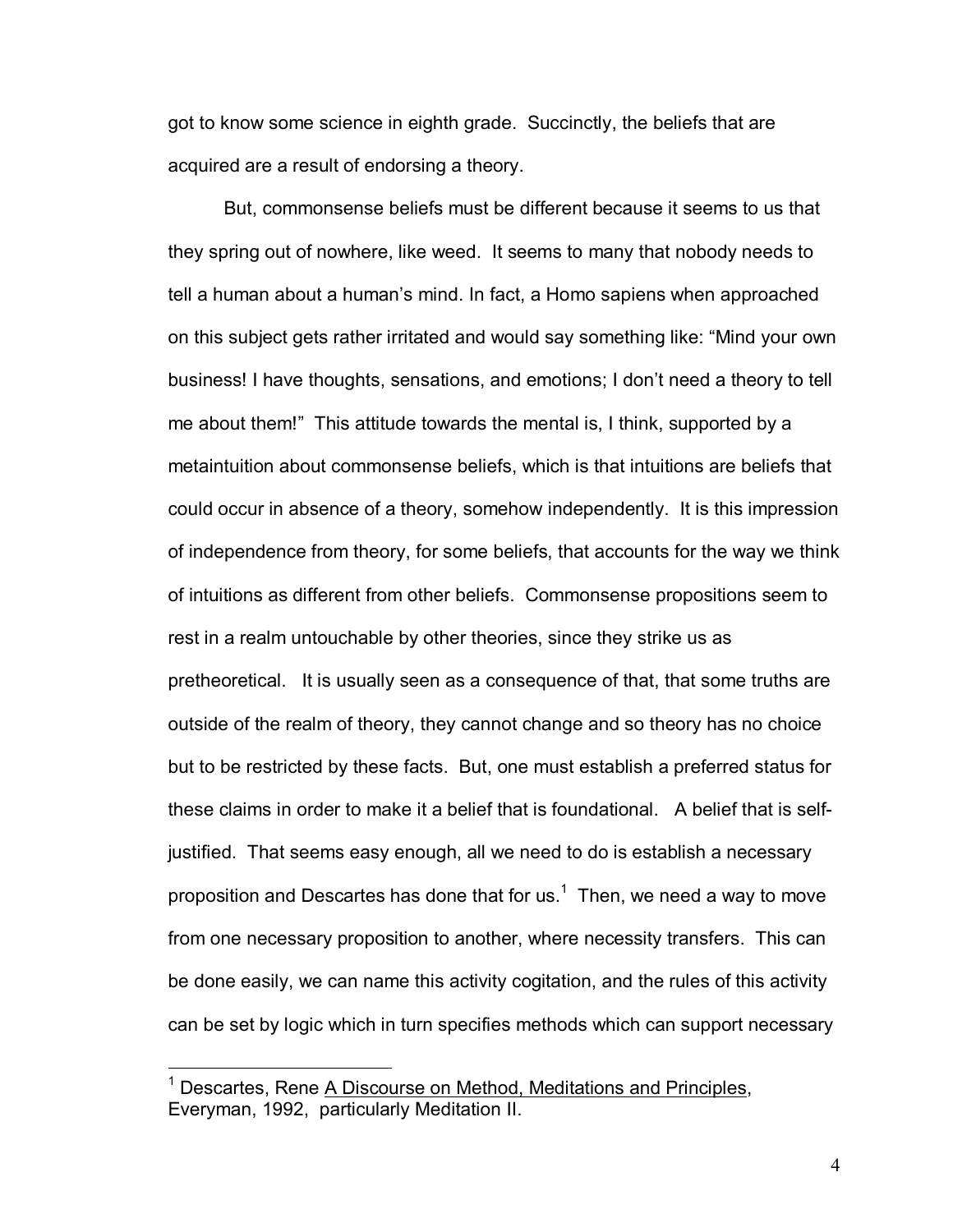inferences, from one belief to another. So, we go from one necessary belief to all the others that follow from this first one by deductive inference.

Once these necessary connections are established, then these types of beliefs are not such that they can be empirically evaluated, since their truth is necessary. Consequently, we can concede that our intuitions are beliefs, but if they are there independent of theory stuck together with these necessary connections then they cannot be evaluated as any other empirical theory, or replaced by another such theory. This is one way to solidify the truth of commonsense beliefs by using a method that assigns truths independently of empirical evidence. Moreover, it would account for another meta-intuition about commonsense beliefs, which makes them even more similar to weed than previously mentioned: they are quite resilient; intuitions seem hard to root out. One can try to persuade an intuition to go away by telling it that it is false, based on a scientific theory, but that might not be enough. Intuitions are recalcitrant, sometimes, and if we establish their necessity, their resilience should not be a surprise.

 Another way to speak of necessity when it comes to beliefs is to talk about analyticity, where the meaning of some terms is such that it is not set empirically but is based on the definitions of the terms involved in a particular claim. Like the old favorite, "Bachelors are unmarried men," the truth of which is not established by polling a sufficiently large number of unmarried men. Bachelors just are unmarried men, because this is how we define the term. Again, such propositions would be necessary and not revisable, in the way a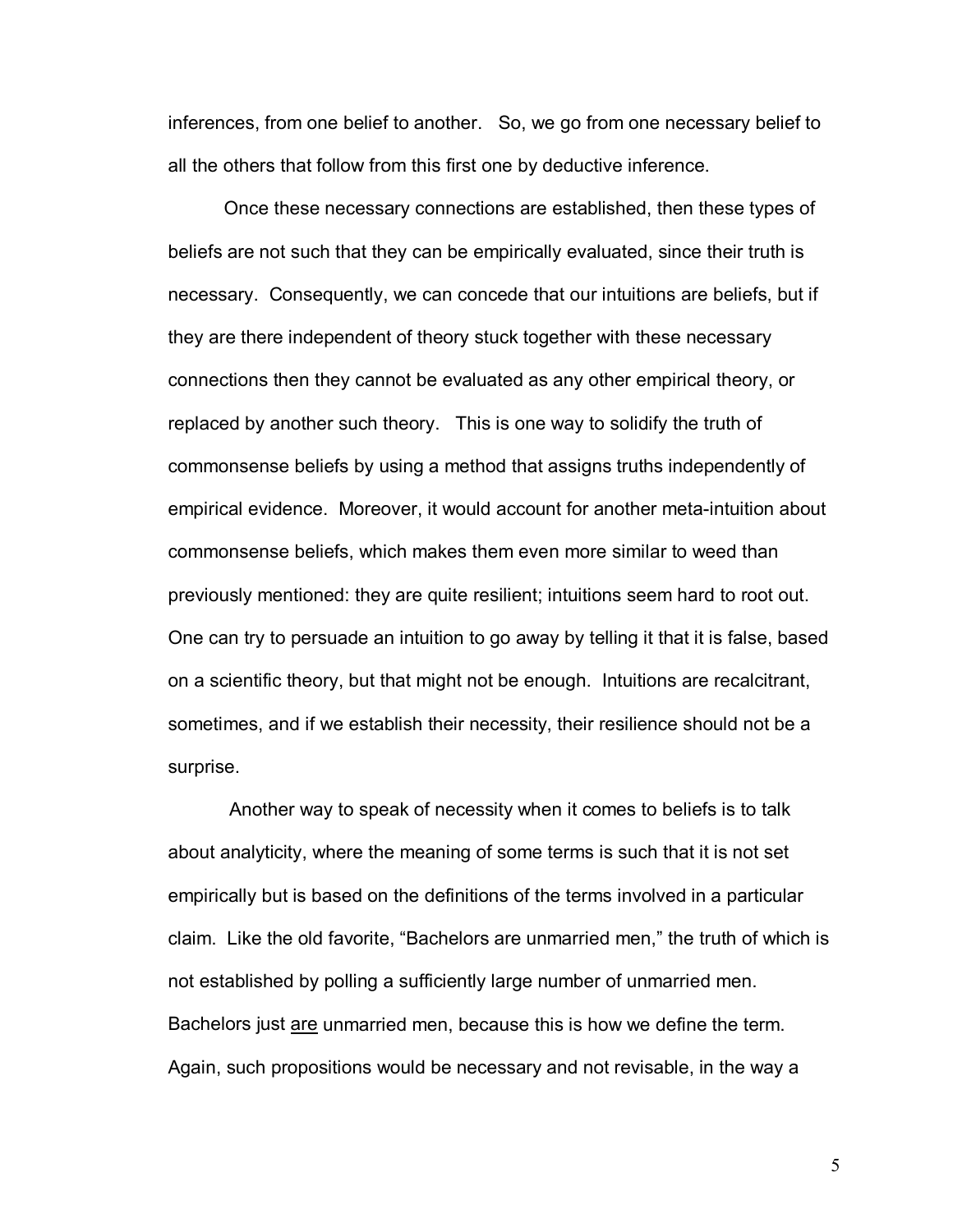belief based on induction would be such as, "All goldfish die within three days of being purchased." That proposition is contingent, in the sense that it is based on an inductive generalization and can be falsified by another, more substantiated, generalization.

 It seems as if we could establish these two ways of arriving at beliefs as methods that preserve the truth of some beliefs independent of theory and all we need to do is restrict the pool of intuitions to the beliefs that are produced by those methods, and then common sense has a special status. The status protected by either of these two ways of conferring necessary truth. So, the next step in the quest to explain why common sense, in mind, is important is to collect all we tend to think about the mind and reevaluate their truth, see which ones are necessary and then keep those, victoriously, and claim that necessary beliefs are such that they cannot be doubted and so any scientific theory that aims to explain the mind must use them as groundwork. So, eliminativism about the mind is out of the question.

 Well, not really. Both of the ways we proposed for preserving necessity were disputed a while ago. First, there is a problem with establishing foundational beliefs, apparently unless one believes in God, there seems not to be a good way of securing the integrity of clear and distinct ideas. Descartes never found a persuasive argument that would establish a method of arriving at foundational beliefs. Consequently, the necessity of the proposition proposed as such in the Second Meditation, has been put into question. If there are no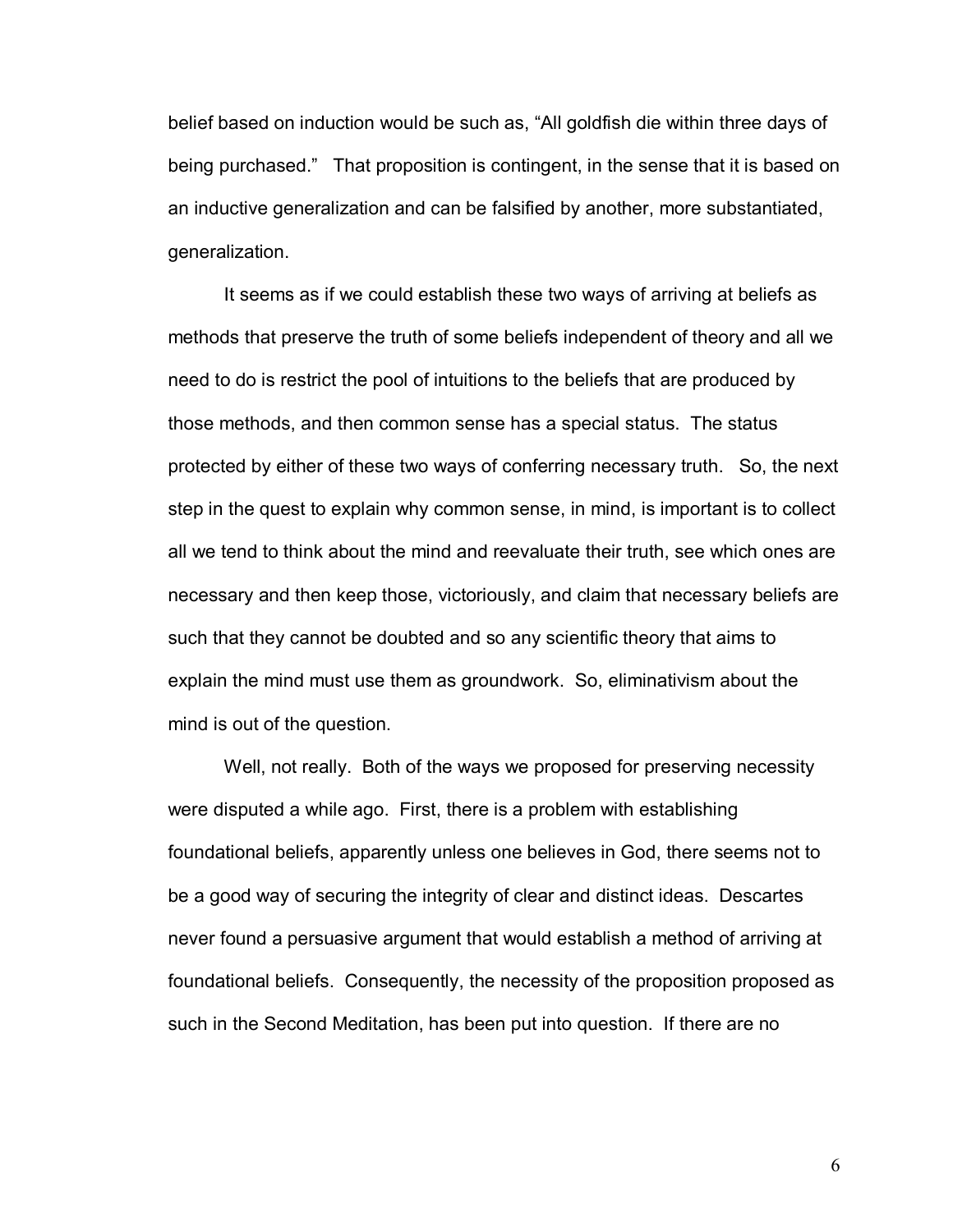foundational beliefs then there is no necessity to transfer, from one belief to another.

 Second, as it turns out, the method of cogitation might not be as truthpreserving as once assumed. When it comes to things empirical, inferences do not transfer necessity from one belief to another. I can be sure that the fire in front of me is warm and I can even be sure that the fire by which I wrote yesterday was also warm, but any generalization based on those two instances would not contract necessity. We have Hume<sup>2</sup> to thank for that argument and we thank Quine for deeming it the "human predicament."<sup>3</sup> Again, there are very few, close to no, resources left to establish the primacy of common sense.

But, Quine's Hume reminds of a new way of looking at foundations. If we take perceptual beliefs to lay at the groundwork, even though the necessity from each perceptual belief to a generalization based on those beliefs does not transfer, perhaps we could do a lot for commonsense psychology by emphasizing the necessity of perceptual beliefs. Perceptual beliefs seem to have features attributed to commonsense beliefs: they seem pretheoretical, we think we acquire them directly, without knowing a theory and because of that perceptual beliefs are used as the data for the development of theory, moreover the folk are convinced that their perceptual beliefs are largely unchanging, one can get new ones but the old ones never change.

<sup>&</sup>lt;sup>2</sup> Hume, David An Enquiry Concerning Human Understanding, Indianapolis, Cambridge: Hackett Publishing Company, Second Edition, 1993, particularly section 4.

<sup>&</sup>lt;sup>3</sup> Quine, W.V.O "Epistemology Naturalized." **Ontological Relativity and Other** Essays. New York: Columbia University Press, 1969, p72.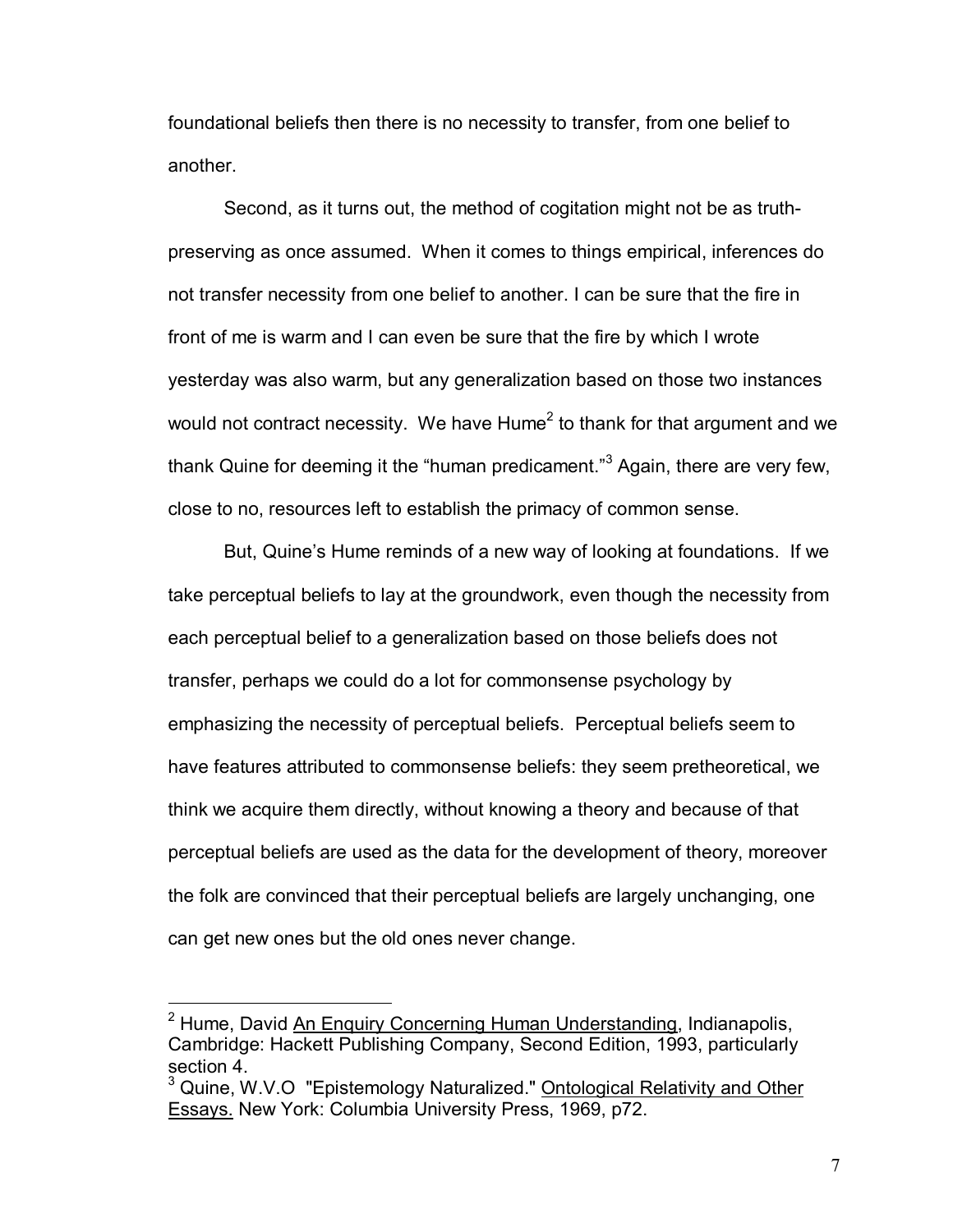Perhaps we could say that mental states are such that they are more like reports of internal goings on, some sort of a perceptual belief, and less like posits. Thus, if we have necessity for perceptual beliefs we can save the mental by denying that they are posits. The problems with this type of foundations come from arguments that show that even the most basic perceptual beliefs are theory laden. What we see is infected by a theoretical view that is the background for any particular perceptual belief. Thus, seeing something as having a particular property is a result of holding a theory about the nature of the object that we are perceiving as being this or that way. Consequently, mental states, acquire properties only as a result of being part of the commonsense theory. Thus, if the theory changes so do the properties of the entity that we sense or perceive. Ultimately, even perceptual beliefs are not such that they are pretheoretical, and so they would not qualify as common sense.

 The only thing that is left to appeal to is analyticity, which is very unwise and likely to get one nowhere. Famous Quine has written famously against the notion of analyticity and its unusually close connection with necessity. Apparently, says Quine, there are no noncircular definitions of necessity, or analyticity, for that mater. Analyticity is like the dog, while necessity is like its tail and the former cannot be defined without biting its own tail. The conclusion that Quine draws from this, and most people see as a sequitor, is that if there are no resources to define necessity in a proper way, then there is no necessity and no beliefs that are necessarily true. So, all beliefs are synthetic, as opposed to analytic, which means that they are all, ultimately, empirically evaluable and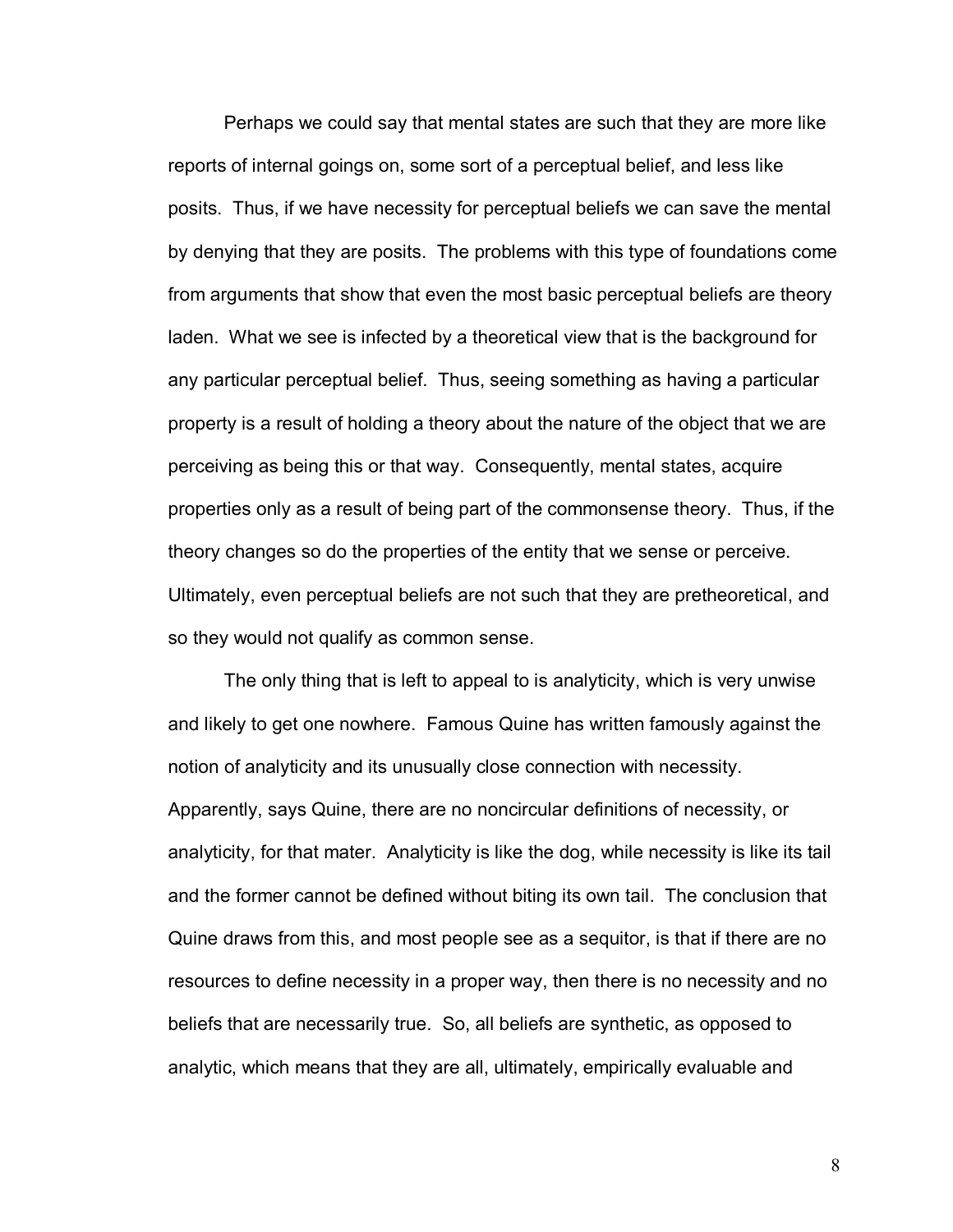revisable. This revisability cuts deep, because it applies to all beliefs, even ones that have been though of as necessary, like the axioms of logic. After Quine, even those axioms are revisable in principle. This means that the method of cogitation is lost completely, there are no self-justified, necessary foundational beliefs, and there are no rules that can guard the safe transfer of necessity from one place to another.

 This has put commonsense beliefs in an awkward situation. On the one hand people expect much of them, we mentioned above that somehow there is a bias towards theories that take into account our common sense. But, on the other hand, there is nothing special about these beliefs, nothing that would merit their elevated status. Because of the failures of necessity, common sense has no claim to fame. So, if we return to the discussion of the two general types of theories, theories that do not take into account our intuitions are no worse than the other type, solely based on the role of common sense in those two kinds of theories. It turns out that what makes us favor reductive theories is sentiment alone; we have a bias towards things we thought of first.

 Since, eliminativism is still a contender it is worth discussing it. In this dissertation, I will discuss Eliminative Materialism (EM), and I will argue against it, in an attempt to give reasons for some of our sentimental attachment to common sense. The first chapters will be devoted to the presentation of EM, and some possible strategies for the defense of commonsense psychology. But, I will usually refer the reader to some further chapter when it comes to more elaborate discussions on the particular faults of eliminativism, although, I will lay the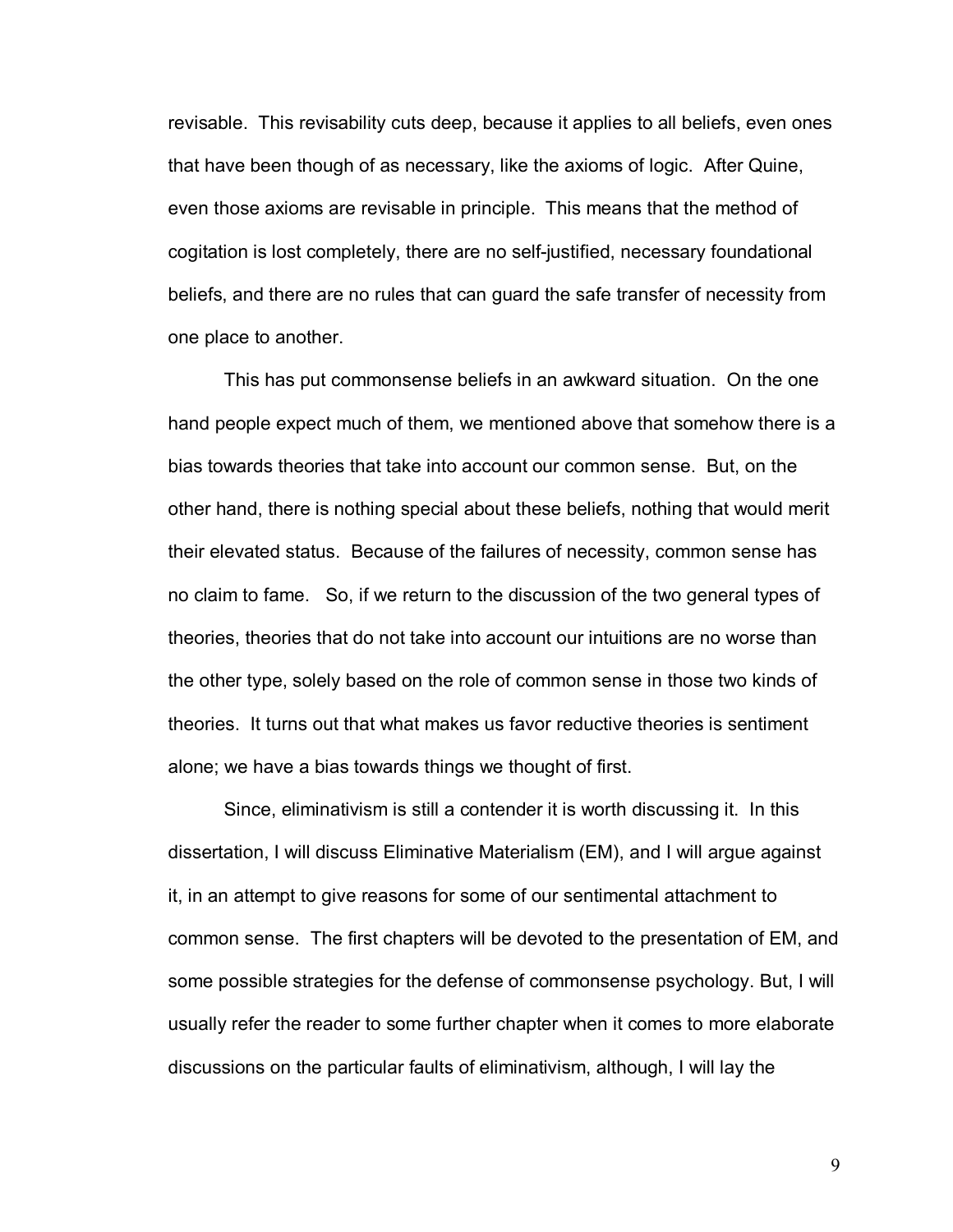groundwork for my position in the first chapter. In chapter two, I will further expound on the subject of commonsense psychology, I will reevaluate the arguments that the eliminativists use to argue for the inclusion of folk psychology into the realm of theories; specifically I will asses the consequences of that argument for the elimination of folk psychology. I will say that if one takes the arguments that equalized commonsense with scientific theories seriously, then the distinction between those two cannot be drawn. If there is no distinction, then commonsense psychology and any other kind of theory about the mind are the same type of theory. In that case the issue about which one is right is largely empirical and uninteresting for philosophy. Moreover, I will claim that there is informational flow between commonsense psychology and other theories, such that the body and ontology of that theory is not purely its own. In this case the elimination of folk psychology might not rid us of the problems that eliminativism usually attributes to the commonsense view of the mental. Folk Psychology is largely credited with providing the contrast between the mental and the physical, but if it is true that the way we see the mental is not entirely common sense then the mental and its emergent properties cannot be blamed entirely on the folk's theory of human psychology. Consequently, elimination of folk psychology would not dissolve the contrast. Part of my argument will rest on examples that support the claim that commonsense psychology is influenced by other theories that are not common sense.

 Chapters three and four will present arguments aimed at specific eliminativist solutions to emergent mental properties. In chapter three, I will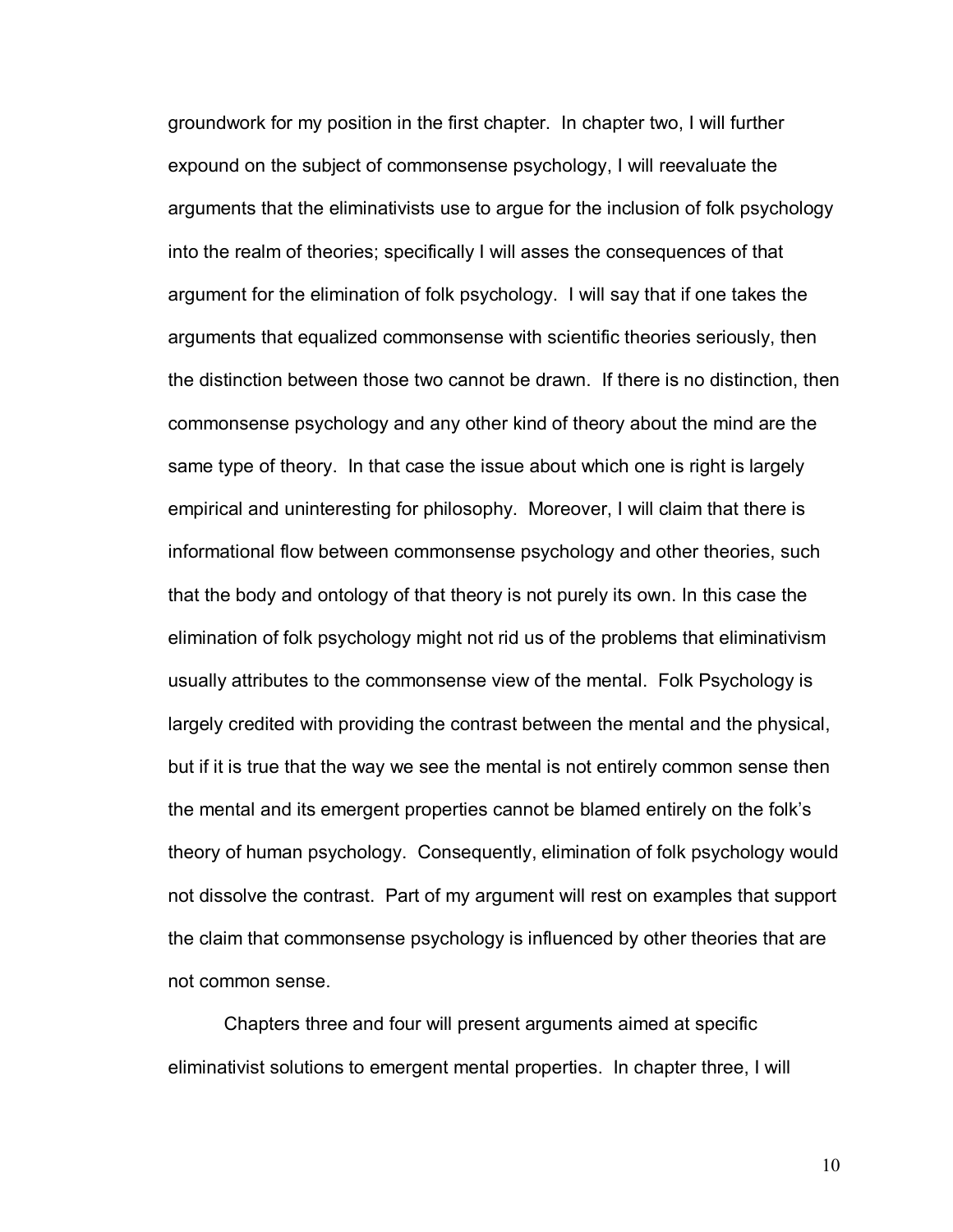focus on Churchlandís argument that perceptual plasticity can solve the problem of phenomenal character. Sensations are usually thought to pose a large problem for the reductive views that attempt to resolve the mind/body problem. Sensations are said to be identified in terms of their qualitative character, a sensation of red gives rise to a red qualia, which in turn is hard to capture on the physicalist framework, partly due to its subjective character, and partly due to its nonpropositional character. Churchland blames the rise of qualia on a faulty conceptual framework and suggests we replace it for a better one.

On Churchlandís view, if we replace folk theory with neuroscience, we will solve all the problems that we have with sensations and qualia. I will argue that replacing a framework might not result in the disappearance of subjective qualitative character. On the one hand, I will argue that there could be problems with the process of replacement; I think plasticity has its limits and Churchland does not provide examples that could be representative of the perceptual change involved in the replacement of folk psychology in favor of neuroscience. The examples of the training that he suggests do not seem to mirror the type of training that would be involved in the ordination of neuroscience as the primary conceptual framework for mental or brain states. One the other hand, even granting successful reconceptualization qualia could re-emerge in this more scientific framework. One could, even on a conceptual framework that enables us to individuate brain instead of mental states, have subjective qualitative states. There could be something it is like to have a brain state. Thus, plasticity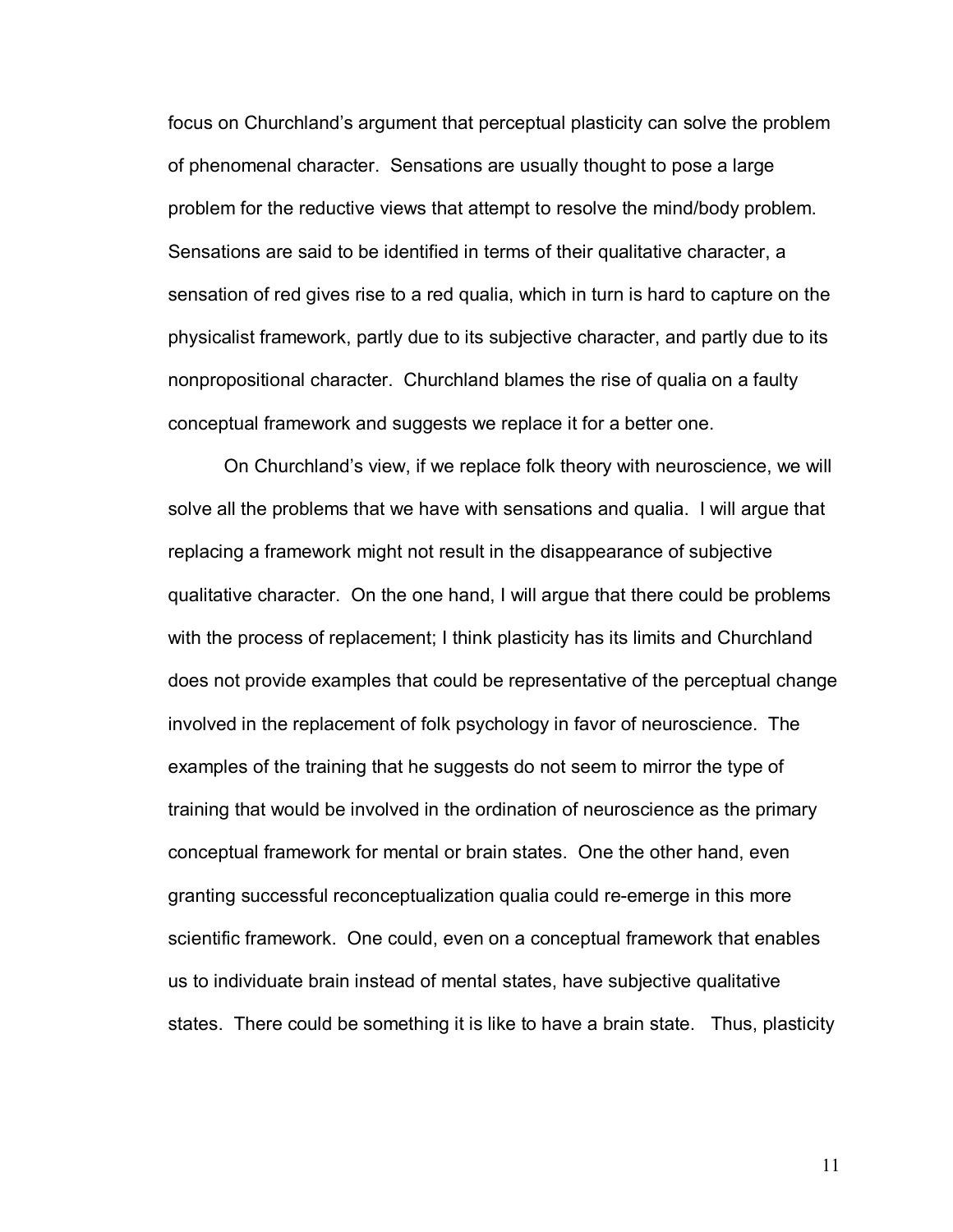would not solve the issues over the emergence of the qualitative character of mental states, which are usually attributed to the folk-psychological framework.

In chapter four, I will focus on Rorty's argument that incorrigibility is the mark of the mental. Rorty proposes that incorrigibility is an essential property of the mental, such that anything that is mental is incorrigible<sup>4</sup> and symmetrically anything that is incorrigible is mental. I will challenge the necessary connection between the two properties. The challenge will be based on arguments that were supported in chapter two. I will also dispute the claim that all things incorrigible are mental and vice versa by modifying the story of the Antipodeans, provided by Rorty, as an example that one could imagine a civilization just like ours where the language used by the people in that world is not one that features mental entities. The Antipodeans have all that we have but without the mind. I will propose that Antipodeans turn out to be incorrigible, on Rortyís scenario, about their brain states, without those states being mental which would be an inkling that the two are not so strongly connected. Also, I will claim that Earthlings are increasingly able to accept that they make mistakes about their own mental states, we know that we can be wrong about the processes that lead us to have certain thoughts, and even pains. Humans are also likely to be persuaded that sometimes their pains are not as real as they seem. Consequently, both Rorty's and Churchlandís solutions aimed at resolving problems associated with the mental are not, in my view, very effective.

1

 $4$  Rorty defines incorrigibility in terms of an established linguistic practice by which we have no resources to question first person reports of mental states.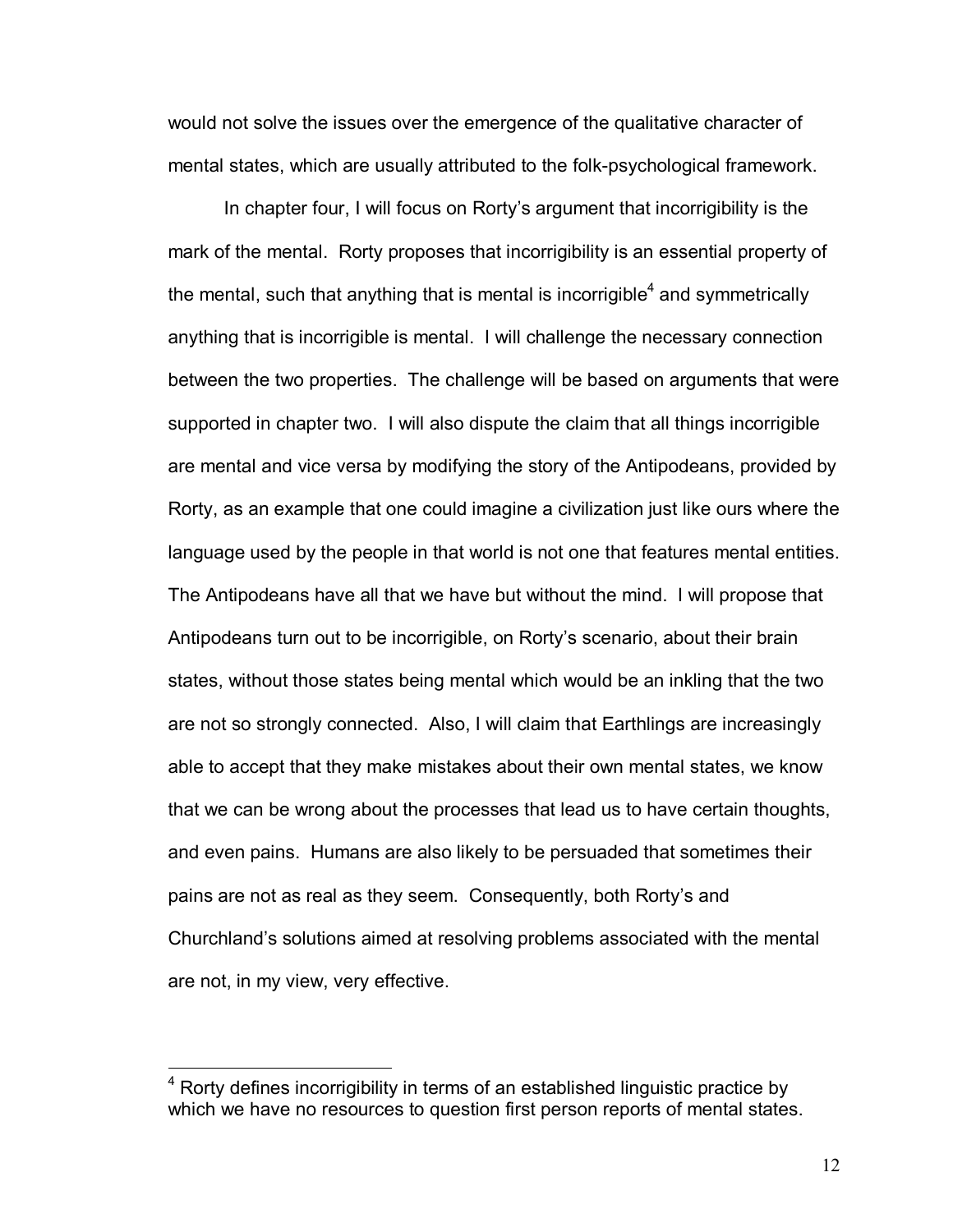In chapter five, I will propose a reset view of a commonsense framework and pick a candidate framework. The framework that is initially established for each person developmentally will be called the Original framework. I will argue that a framework that makes the jump from no concepts to some concepts has some features of common sense. This framework develops spontaneously and because of that is impervious to influence. I will argue that the original framework can be replaced, but not as the first framework that is established. My argument will not be that the categories of commonsense psychology can be defended by arguing for the original framework; rather I will claim that there are aspects of the original framework that limit complete reconceptualization. Some of the restriction that this framework imposes is the individuation of objects as such, and the individuation of mental states in terms of their phenomenal properties. This last part, I think, restricts the pool of frameworks that could be indorsed when it comes to inner states and goes against Churchland's view that plasticity is not restricted. I will argue that only frameworks that propose internal states with phenomenal properties can be indorsed. In addition, I will discuss a possible criterion that would help parse states that can be introspected from all others.

#### Part II

In the remainder of the first chapter my task will be to present the eliminativist theory and mention some ways in which people have thought that it is wrong. However, the following sections will not be an exhaustive guide to the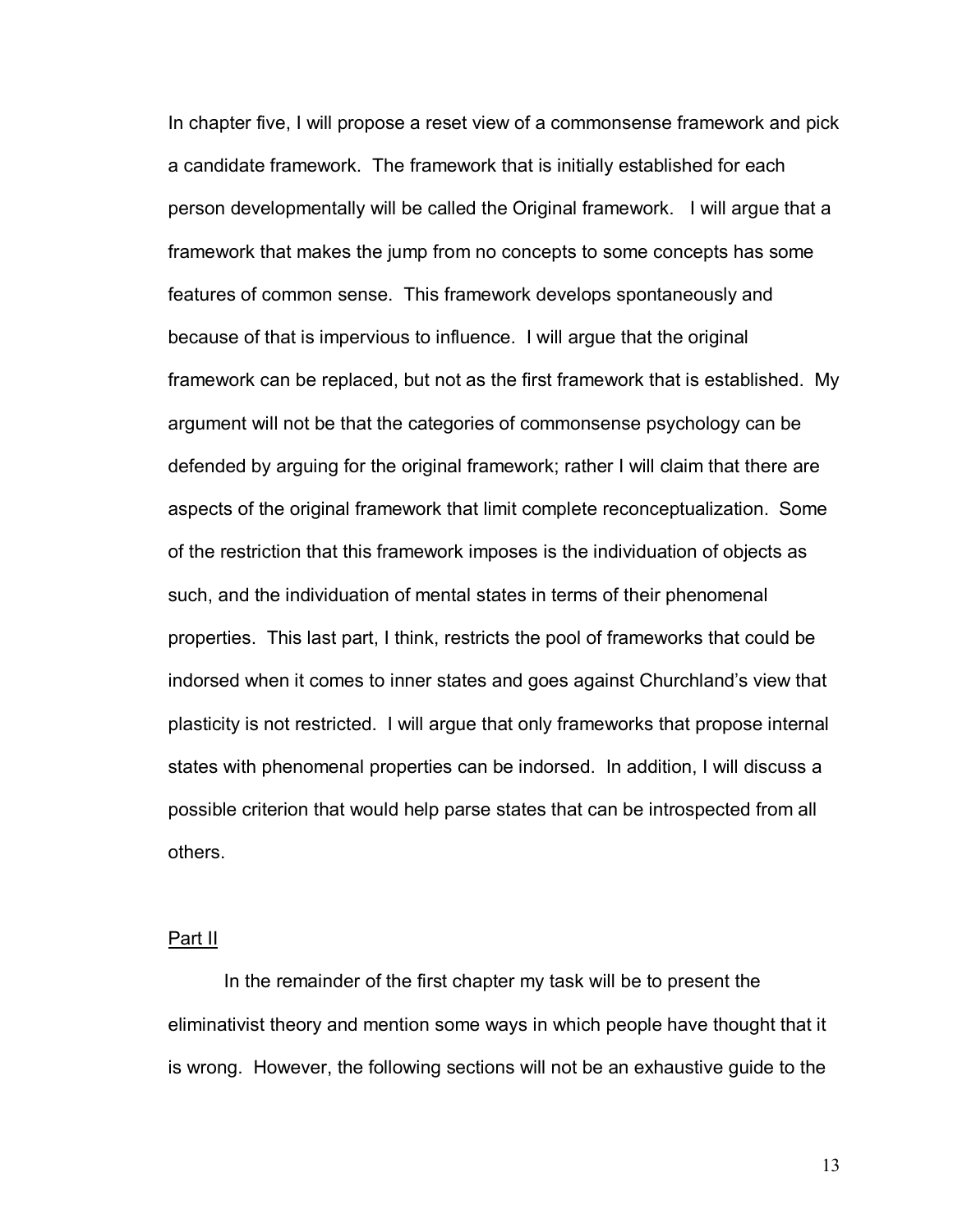faults of EM. I will present eliminativism to have two premises and a conclusion. My aim will not be to present all versions of eliminativism, nor should my presentation be taken to indicate that I hold the view that all eliminativists maintain the same position. There is a general distinction between old and new eliminativism. The older eliminativist include Rorty, Fyerabent, and Quine to an extent. The newer eliminativist are represented by Churchland and Stich. Mostly, my presentation will focus on the newer eliminativist, but there will be parts where I will focus on Rorty. My focus will be on the new versions of the theory because it more keenly brings out the issues involved with the distinction between commonsense and scientific theories. This distinction will be the focus of the dissertation.

The rest of the first chapter will be divided into four sections. The newer eliminativism is though to have some clearly distinguished premises; so I will go through those and each premise will get its own section. The conclusion of eliminative materialism is that the commonsense view of our mental states is eliminable--and should be eliminated--for a scientific theory of the mind. EM, the theory, will be challenged at various points through out the dissertation, and I will at times refer the reader to other chapters for particular criticisms. The fourth section will recount some possible defense strategies for commonsense psychology. I will argue against a view that attempts to claim that folk psychology is not such that it can be eliminated because of its normative properties. This position is less than realist about the ontology of commonsense psychology. But I think this to be a faulty strategy. Eliminativists assume that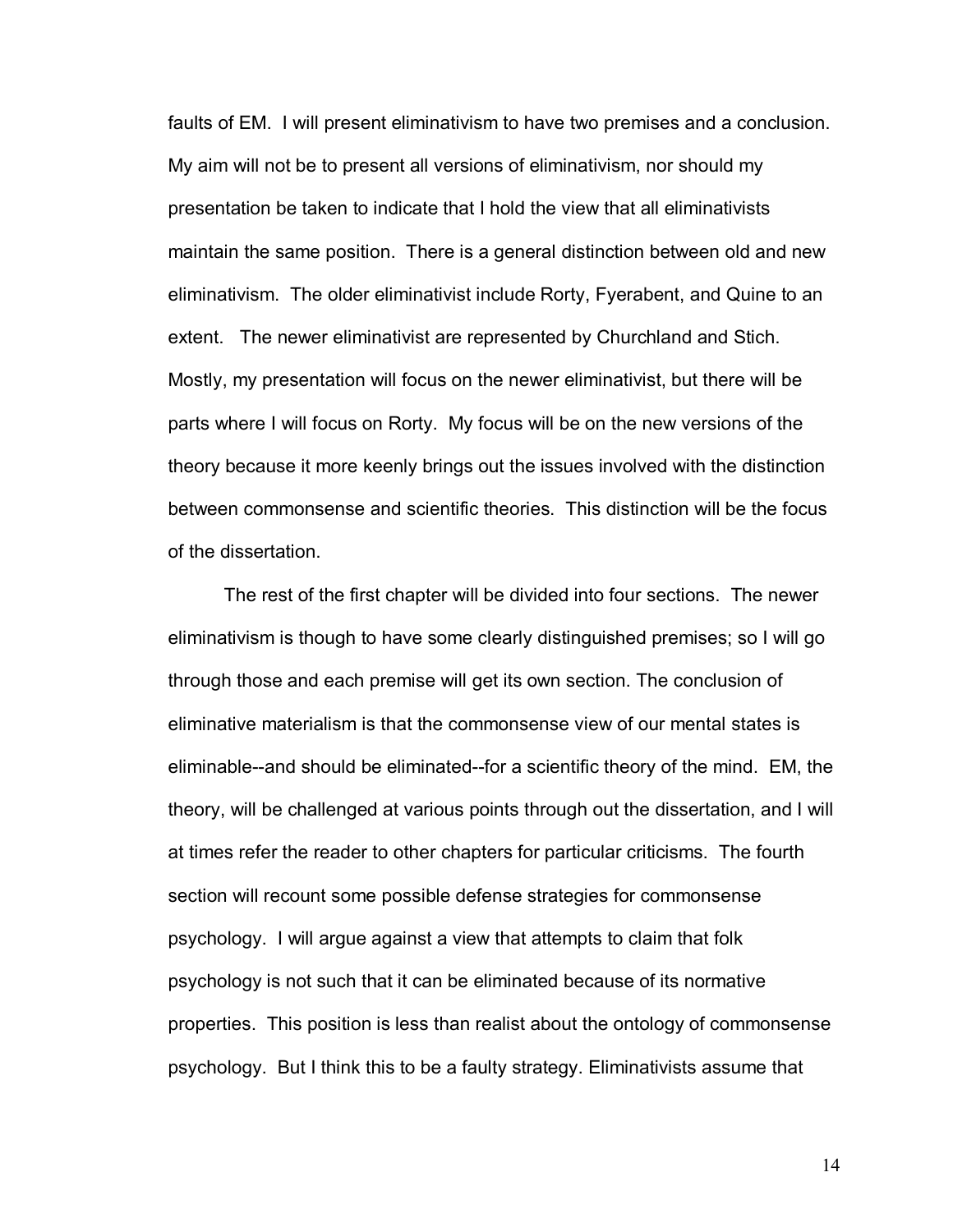commonsense psychology is positing real entities and one should defeat them on that ground. I will also sketch the view that I will further expound on and defend in chapter five.

Section II--Eliminative Materialism (Premise One)

It is customary to start from the beginning, so it is worth noting that the person that coined the term eliminative materialism or eliminativist is Cornman<sup>5</sup> who, after introducing the term, swiftly moved to attack the theory. Thus, although Cornman named eliminativism, he is not included among the eliminativists. The initial proponents of eliminativism are considered to be Quine $^6$ , Feyerabend<sup>7</sup>, and Rorty  $^8$  but the theory has been very closely associated with people like Stich <sup>9</sup> and Churchland <sup>10</sup>. Churchland in particular has remained a staunch proponent of the theory. The following section will draw mostly from the latter authors. The theory has two premises and a conclusion; in

 $\overline{a}$ <sup>5</sup> Cornaman, J. "On the Elimination of 'Sensations' and Sensations." Review of Metaphysics XXII,

<sup>1968</sup>a.

<sup>&</sup>lt;sup>6</sup> Quine, W. V. O. "On Mental Entities." The Ways of Paradox. Random House, 1966.

<sup>&</sup>lt;sup>7</sup> Feyerabend, Paul. "Materialism and the Mind Body/Problem." The Review of Metaphysics, XVII, 1963b.

<sup>&</sup>lt;sup>8</sup> Rorty, Richard (1970) "In Defense of Eliminative Materialism" Materialism and the Mind-body Problem. Edited by Rosenthal David. Englewood Cliffs, N.J: Prentice-Hall, 1971.

<sup>&</sup>lt;sup>9</sup> Stich, Stephen. From Folk Psychology to Cognitive Science: the Case Against Belief. Cambridge, Mass.: Bradford books, 1983.

<sup>10</sup> Churchland, P.M. Scientific Realism and the Plasticity of Mind.Cambridge, U.K.:Cambridge University Press, 1979.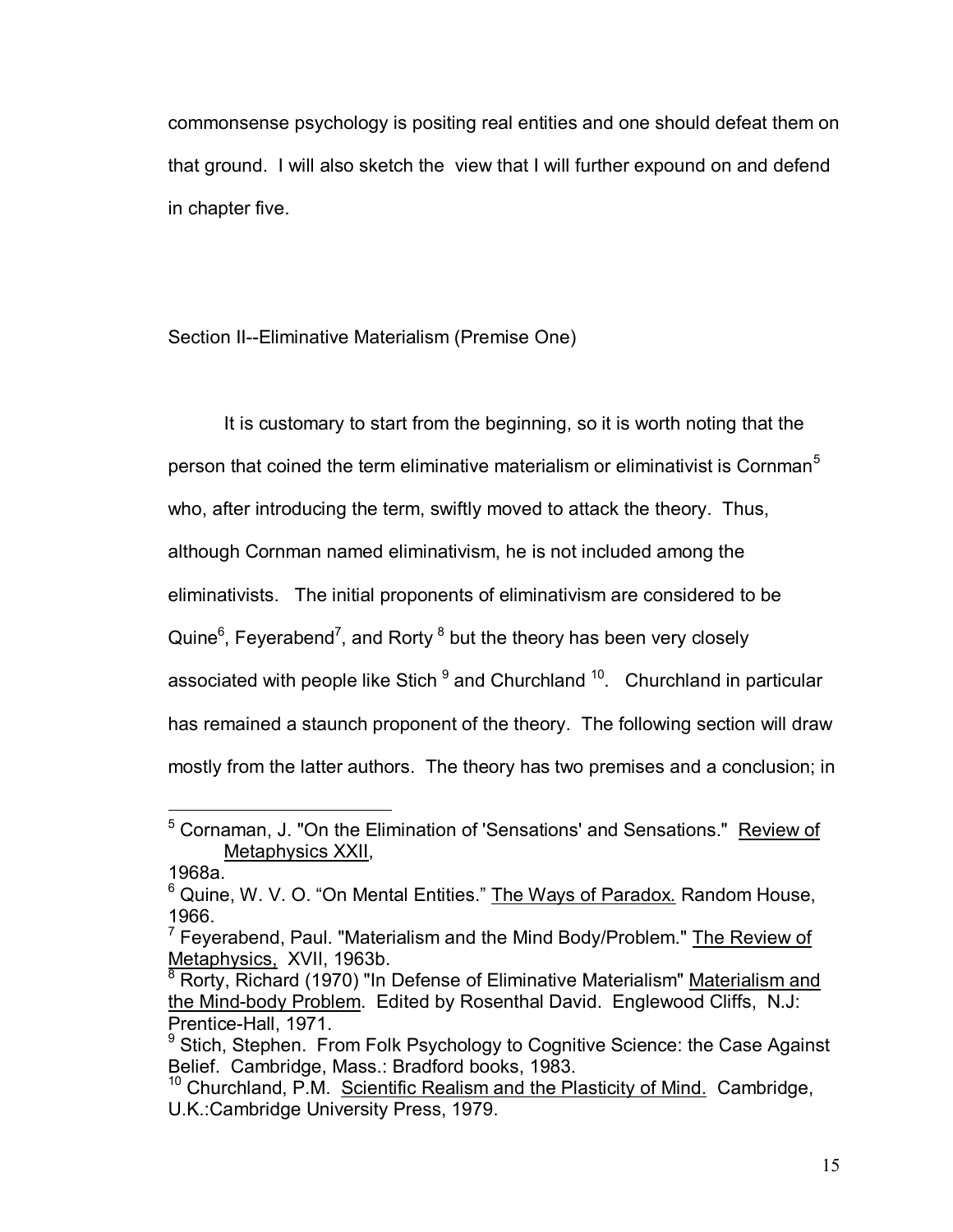this section I will expound on the core of the first premise. However, if one accepts the conclusion then one is a true eliminativist.

Eliminative Materialismís first premise asserts that Folk Psychology is a theory and it should be emphasized that accepting the first premise does not make one an eliminativist. One can hold the position that Folk Psychology (FP) is a theory and still think that it is true or, in some other way, special. That which could make one an eliminativist is the acceptance of the second premise which asserts that FP is false.

FP is the commonsense view on human psychology and it is a member of a larger club including folk physics. There are issues involved in what should be the area of coverage for FP. More often people think that it encompasses the folkís view of mental states, such as propositional attitudes and sensations. Some think that FP should aim to explain a larger number of psychological phenomena, such as memory, learning, problem solving, and even in some cases sleeping.<sup>11</sup> Usually, the criterion used to classify FP as a folk theory is that most people are familiar with its entities and that we tend to be clear on their application to people in everyday parlance. I know, you know, we all know FP and we know how to use it on each other, but this successful exchange of FPís predicates does not rest on specialized knowledge in the domain of neuroscience or cognitive science. In other words, to use folk psychology, a person need not know anything scientific about them; one might be utterly ignorant about the

<sup>&</sup>lt;sup>11</sup> Churchland, Paul "Eliminative Materialism and Propositional Attitudes"  $\underline{A}$ Neurocomputational Perspective: The Nature of Mind and the Structure of Science. MIT Press, 1989 (henceforth NP), p. 7.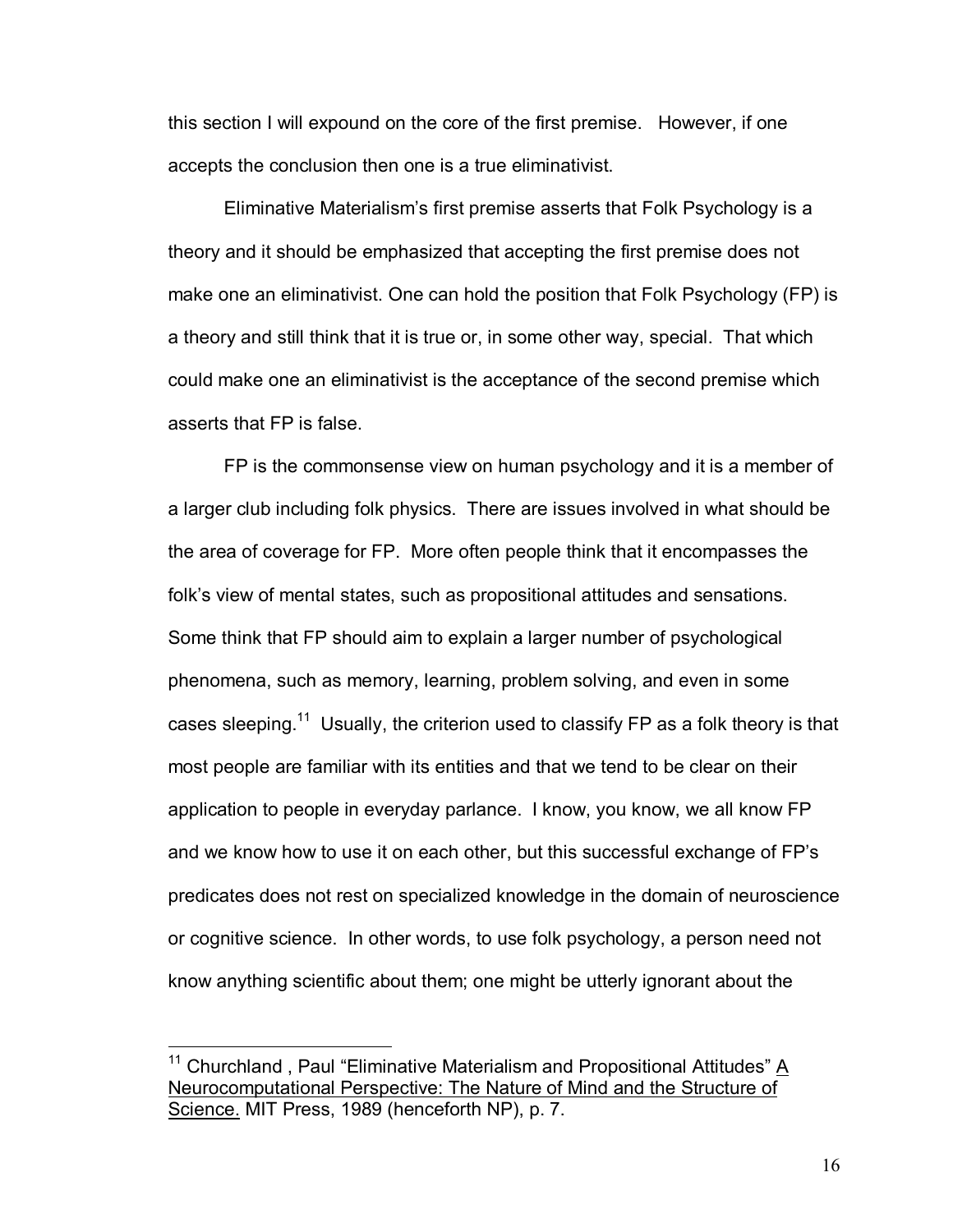goings on "in the head" in order to successful utilize this commonsense theory. But, experts and layman alike seem to share the same FP and being an expert will not exclude you from the FP-using crowd. One can attempt to dispute this issue but for now this will be granted to the eliminativist and I promise to discuss it more thoroughly in the next section.

 Part of the eliminativist argument is that FP posits entities to explain behavior and these entities are things like sensations, thoughts, or propositional attitudes such as beliefs, desires etc. The introduction of mental states as posits is usually attributed to Sellars and his Myth of Jones<sup>12</sup> but I will reserve this discussion for chapter two, which is entirely devoted to the topic of mental states and their alleged status as posits. Briefly, the consequence of FP being a theory is that it can be evaluated, empirically, and a chance exists that it could turn out to be false. Eliminativists think that there is mounting empirical evidence against FP. This should force us to conclude that one of the reasons FP is false is because it posits false entities. The entities of FP are mental states. This consequence tends not to make a good impression, but I will aim to make it more plausible only to reject it in the end.

 The argument that FP is a theory can be separated into two parts. The first part of the argument is that mental states are posited entities that feature in the explanation of behavior. The second part of the argument focuses on showing the FP has law-like generalizations for the explanation and prediction of behavior. This view begins with David Lewis and will be presented immediately

<sup>&</sup>lt;sup>12</sup> Sellars Wilfrid. "Empiricism and the Philosophy of Mind," Science, Perception and Reality. Atascadero, California: Ridgeview Publising, 1991, pp. 90-116.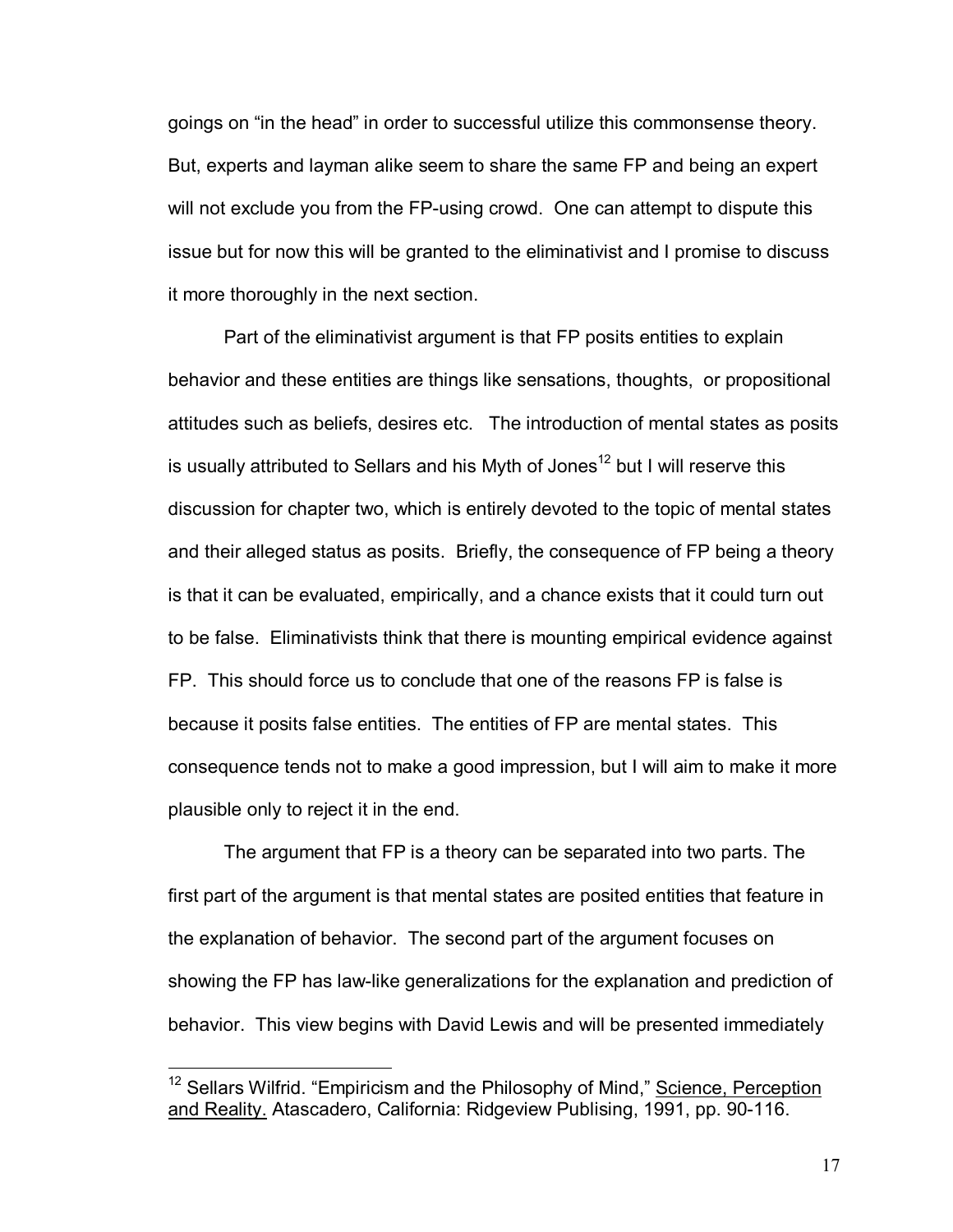following this sentence. Folk Psychology $^{13}$  is used to refer to the body of platitudes that fuels our everyday talk of beliefs, desire, thought, and other such mental terms. This body of platitudes in turn constitutes a theory that is used for the prediction and explanation of overt behavior. "These are generalizations that are "common knowledge" among ordinary folk. Almost everyone assents to them, and almost everyone knows that almost everyone else assents to them" (Stich, DM, 127).

FP has explanatory and predictive powers. Using beliefs we explain the behavior of others, "She reached for the glass of water because she believed that drinking it would cool her off," or a more psychologically elaborate example, "She hesitated to open the door for fear she would catch him with her." We also use mental states to predict the behavior of others. Often, people use propositional attitudes to foretell what others will do, for example, "If he believes that she will sit next to him at the dinner party, he will not come." Also, FP is used for much more basic tasks like predicting what people will do when faced with charging bulls.

 Folk psychology is also used for the same purposes--to explain and predict behavior--introspectively. We use FP on ourselves. It seems obligatory to say--as a lot of people that are proponents of FP do--that we are very good at both the prediction and explanation of other people's behavior. This is almost

 $13$  It should be noted that there are other names for commonsense psychology, namely theory-theory. The latter name has been used but then mostly dropped in favor of FP and I will keep with that tradition, mostly because 'Folk Psychology' seems more evocative of the meaning and also because theory-theory is just too heady and altogether senseless.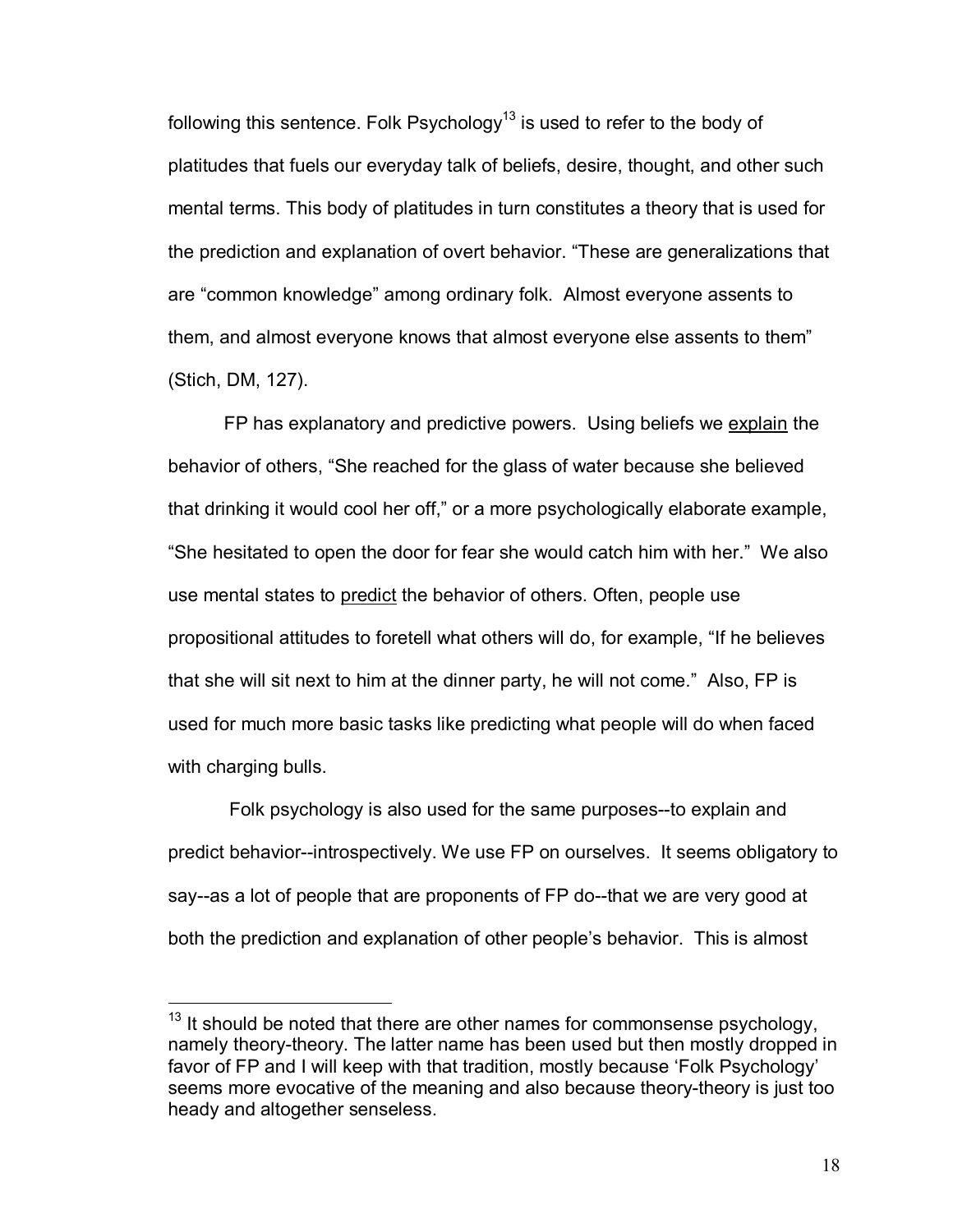indisputably true when it comes to very simple predictions, like the behavior of others in the presence of above mentioned charging bulls, or the behavior of people when they notice a red light while trying to cross the street. However, if one broadens the scope of the predictions, Folk Psychology seems to be more fallible. Especially if one, like Churchland, broadens the scope of FP to include phenomena that are usually considered the province of scientific psychology, as cited before those would include memory, learning, or sleeping and dreaming. I will not attempt to trace out the scope of FP because, as it will become clear later, I cannot find a sturdy distinction between FP and a scientific theory of the mental.

According to David Lewis<sup>14</sup> FP consist of a body of commonsense platitudes and these platitudes implicitly define mental states. The way to establish the breath of FP should be accomplished by assembling the platitudes:

Collect all the platitudes you can think of regarding the causal relations of mental states, sensory stimuli, and motor responses... Add also all the platitudes to the effect that one mental state falls under another—'toothache is a kind of pain', and the like...Include only platitudes which are common knowledge among us—everyone knows them, everyone knows that everyone else knows them, and so on. For the meanings of our words are common knowledge and

 $14$  Lewis, D.  $\degree$ Psychophysical and Theoretical Identifications.<sup>"</sup> Australasian Journal of Philosophy, 50 (3), 1972: 207-15.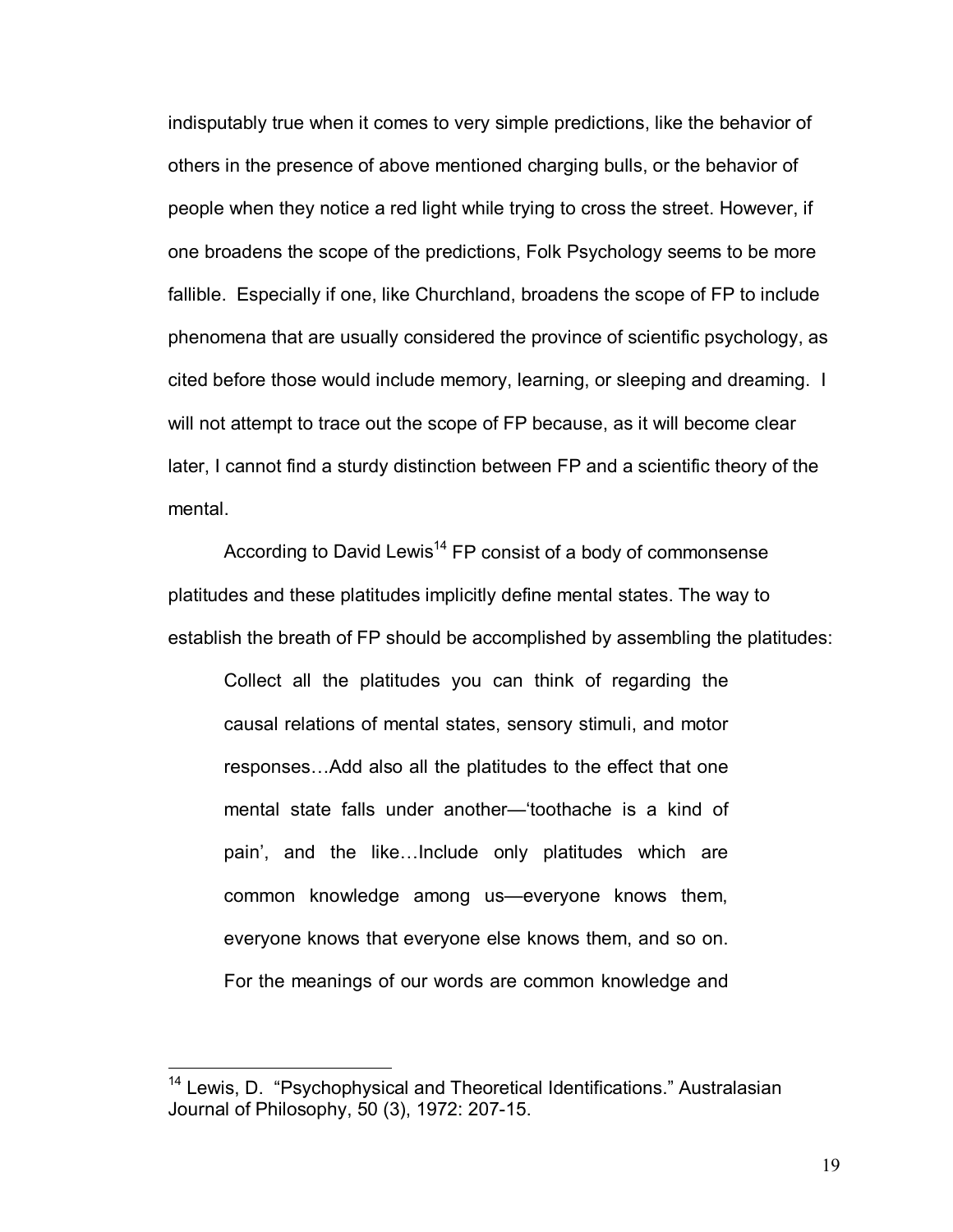the names of mental states derive their meaning from these platitudes (Lewis, sec.3).

It is, perhaps, an obvious point that platitudes about mental states are not cross-cultural, so the body of FP could vary from culture to culture. Dennett makes a point akin to this one in "The Intentional Stance," claiming that folk psychology varies, not just across cultures, but even within countries, states, or neighborhoods. He uses this variation to show that such an unstable group of beliefs could not be specifying laws, or law-like relations.<sup>15</sup> The impact of this observation could be abated by pointing out that one could somehow extract the core of FP by finding and collecting the platitudes that are common to all these provincial folk-psychological theories. This core could be designated as the universal, cosmopolitan, FP and taken to be the body of platitudes to specify causal relations. Ultimately, it is not clear that just because one cannot put a finger on a unique FP that the varying FP's do not specify causal relations on the Lewis' model, which will be discussed just bellow. Each of the parochial FP's can be said to implicitly specify laws (as per the model), even though those laws might not be instantiated. In other words, for a theory to be said to specify a causal relation, that relation need not actually hold between the things specified.

 On Lewisí view mental states are theoretical terms, implicitly defined by their function specified by the other terms already defined. Consider the following story: imagine that you are attempting to make a phone call from a public phone and since most of them are full you must use one that is surrounded by another

1

<sup>&</sup>lt;sup>15</sup> Dennett, Daniel. The Intentional Stance. Cambridge, Mass.: Bradford Books, 1987, p. 54.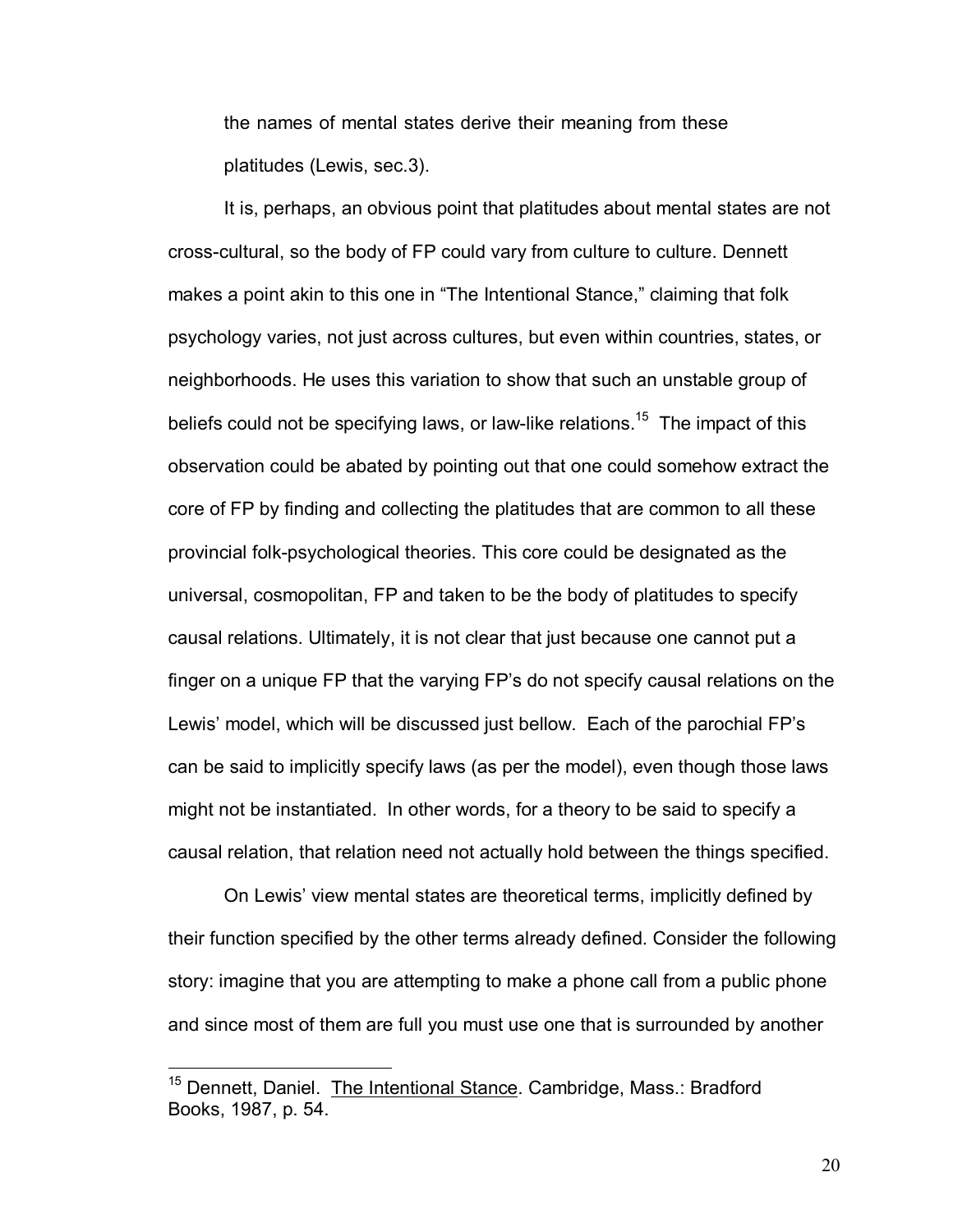two phones that are also being used. While you are dialing the number you overhear the following: "X had a diner party at her house. W, Y and Z were invited. After the dinner X, W, Y and Z set on the couch and talked for two hours. During that time it was only W and Y that got up at some point during the conversation. W went to the kitchen to refill her wine glass and was in full view of X during that time. Y got up to the restroom, which is right across the hall from the bedroom and the doors are not visible from where X was witting in the living room. After all the guests have left, X discovered that her mother's ring was missing from her drawer. Being that only Y got up and was unobserved for a time during the evening, it must be  $Y$  that stole the ring."

 The terms X, Y, W and Z are theoretical terms or T-terms. The meaning of the theoretical terms is not known prior to the recounting of the story, but the meaning of those terms becomes set by the context. The context is determined by, what Lewis calls, other terms or O-terms and they are terms whose meaning was known to us before the story was heard. Let us say that a week after we have overheard this tale we come to find out who the four characters were, they were: Mary, Bob, Joe, and Ann and we also find out that this story could not have been true of anybody else but of those four. At this point the story is uniquely realized, meaning that this story is only true of Mary, Bob, Joe, and Ann. The meaning of the four theoretical terms was set by the story, even though we did not know what those termís meanings were initially. Their identity was set by their functional role in the story. "This is what I have called functional definition. The T-terms have been defined as the occupants of the causal roles specified by the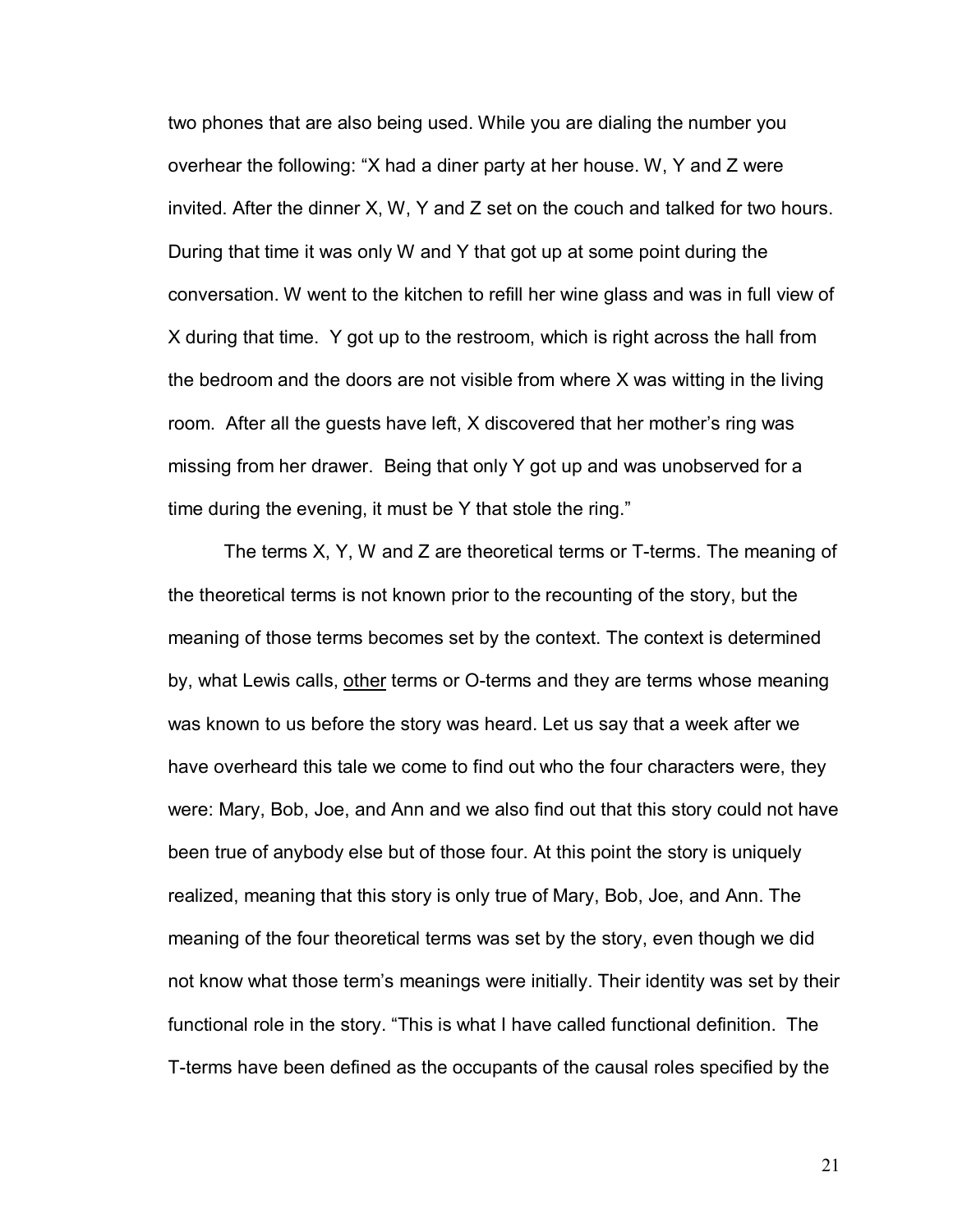theory T; as the entities, whatever those may be, that bear certain causal relations to one another and to the referents of the O-terms" (Lewis, 254). Here is how this is applied to FP: "Think of commonsense psychology as a termintroducing scientific theory, though invented long before there was any such institution as the professional science" (Lewis, 256). In this theory the T-terms are mental states defined by all the other terms employed in describing our everyday life. The mental states in our commonsense theory are like X, Y, W and Z in our previous story. Consequently, the theoretical identifications of the Tterms in our folk theory will be like the identification of Mary with X and Bob with Y.

The laws are implicit in the collected platitudes in the following way:

# C1[t], C2[t2],.. **Experience of the Contract Contract E**

E stands for the behavior that one is trying to explain C1[t], C2[t],.. are premises that are describing mental states of the person at that time. T1..tn are various mental states that stand in those premises in such a way that if the premises turn out to be false the mental  $t1$ ,...th would name nothing. L1[T], L2[T] ...are the causal laws in the theory which underline the mental terms. Thus we end up with the following formula which represents the term-introducing postulate:

∃1x (L1[x]&L2[x]&..&C1[x]&C2[x]&..)

**Experimental Control** Experimental Experimental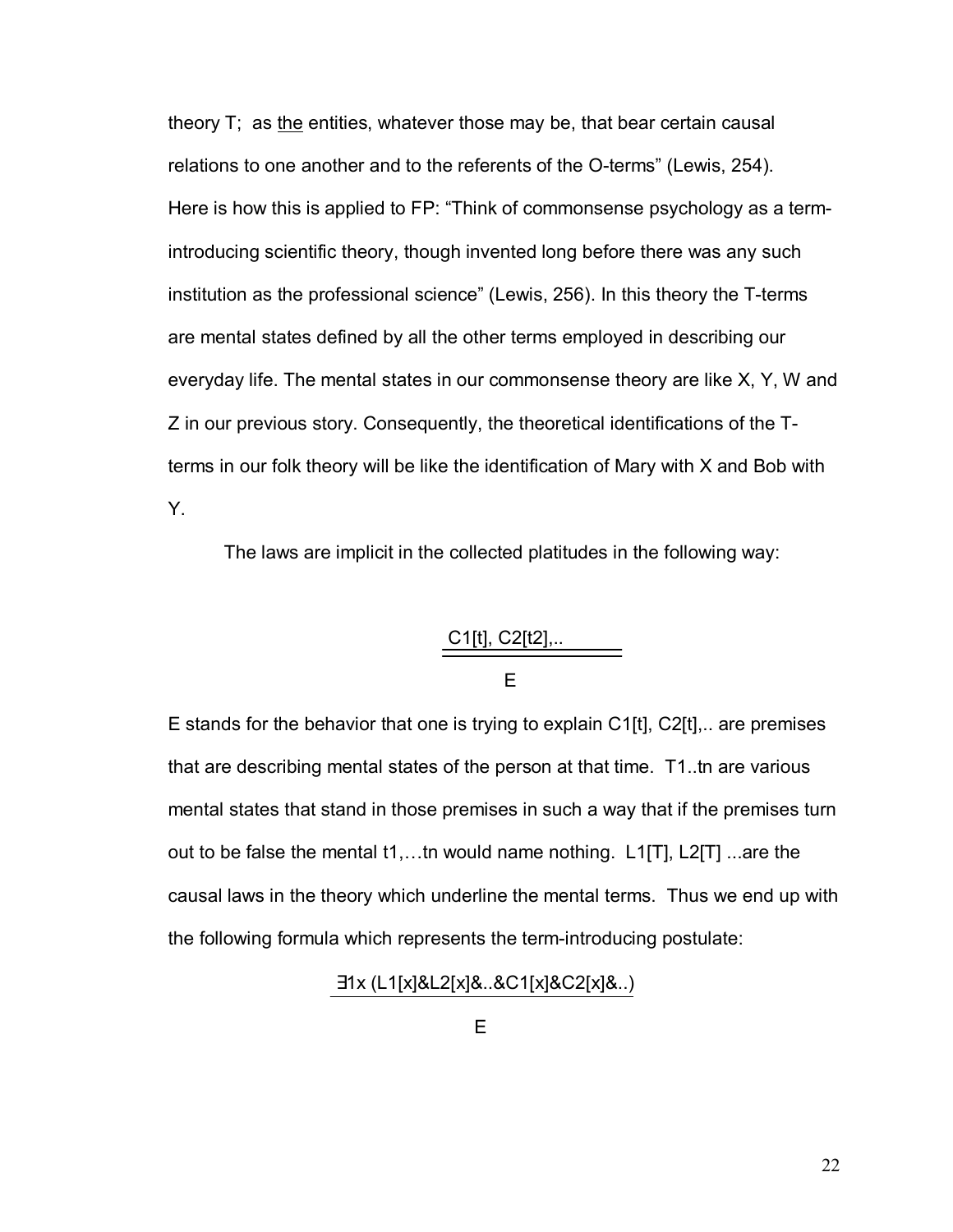x is a free variable and here it replaces t. The existential quantifier makes it a Ramsey Sentence for commonsense psychology. " The new explanans is a definitional consequence of the original one...We have, so to speak, an existential generalization of an ordinary covering-law explanation" (Lewis, 258). In this way Lewis proves that the laws of our Folk Psychology is contained in our everyday talk of mental states, or, to use his words, in the collection of everyday platitudes about mental states.

Churchland, also, thinks that Folk Psychology contains laws. In fact he attributes our ability to explain, understand, and predict each other to the fact that we have a shared tacit knowledge of those folk-psychological laws. For Churchland, the meaning of mental states is set in the same way as the meanings of other theoretical terms; it is specified by the body of laws in which they figure.

FP, according to Churchland, specifies statements that, in turn, specify law-like relations between mental states, external stimuli, and behavior. For example,

(1)  $(x)(p)[(x \text{ hopes that } p) \& (x \text{ discovers that } p)$ 

 $\geq$ (x is pleased that p)];

is like the statement:

 $(2)$  (x)(f)(m)[((x has a mass of m)&(x suffers a net force of f))>(x accelerates at  $f/m$ )]

The relationship between "x hopes that  $p$ " and "x discovers that  $p$ " that yields a specific conclusion is the same as the one contained in the expression "x has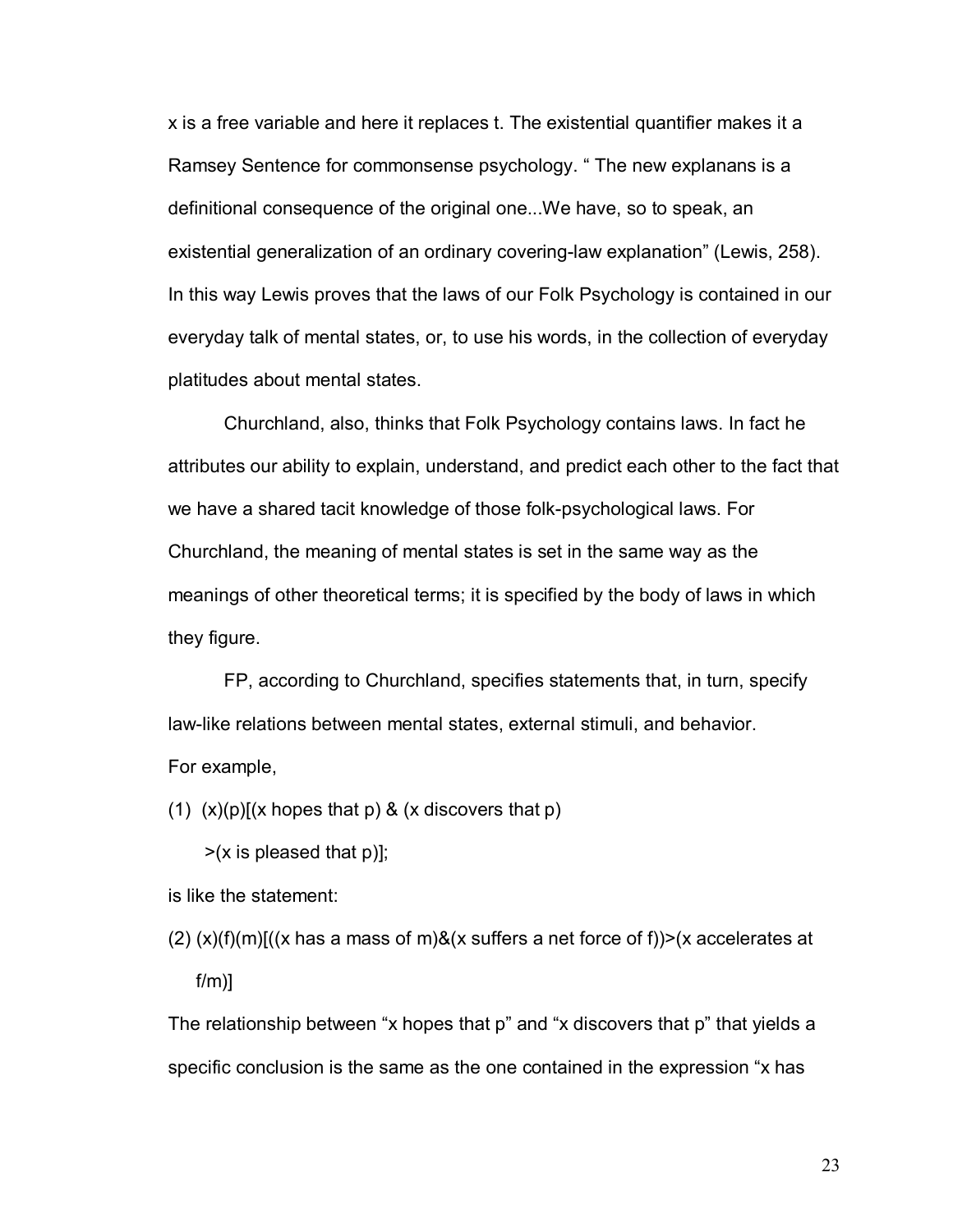mass of m<sup>"</sup> & "X suffers a net force of f" which results in the conclusion "x accelerates at f/m."

 To recapitulate, Folk Psychology is a theory because it specifies laws. Moreover, FP is used to explain and predict our own behavior, as well as, the behavior of others by positing mental states as entities.

Section III--Eliminative Materialism(Premise Two)

The second premise of EM is that FP is false. The falsehood of FP is brought out mostly by the appearance and development of neuroscience and cognitive science. FP is considered to be false for three reasons: the first reason is largely dependent on what one considers to be the scope of the theory, the second is based on the connection between language and mental states, and the third reason can mostly be blamed on the Cartesian influences on FP.

 Let us start with the discussions about scope related issues. Churchland claims that any confidence in FP and its categories stems from, "innocence and tunnel visionî and lists evidence for the falsehood of FP. The failures are both internal and external, internally FP fails to account for some phenomena within its domain and the external failures of FP are that it fails to be coherent with the scientific view of psychology. The ontology of FP is disparate from that of, let us say, neuroscience.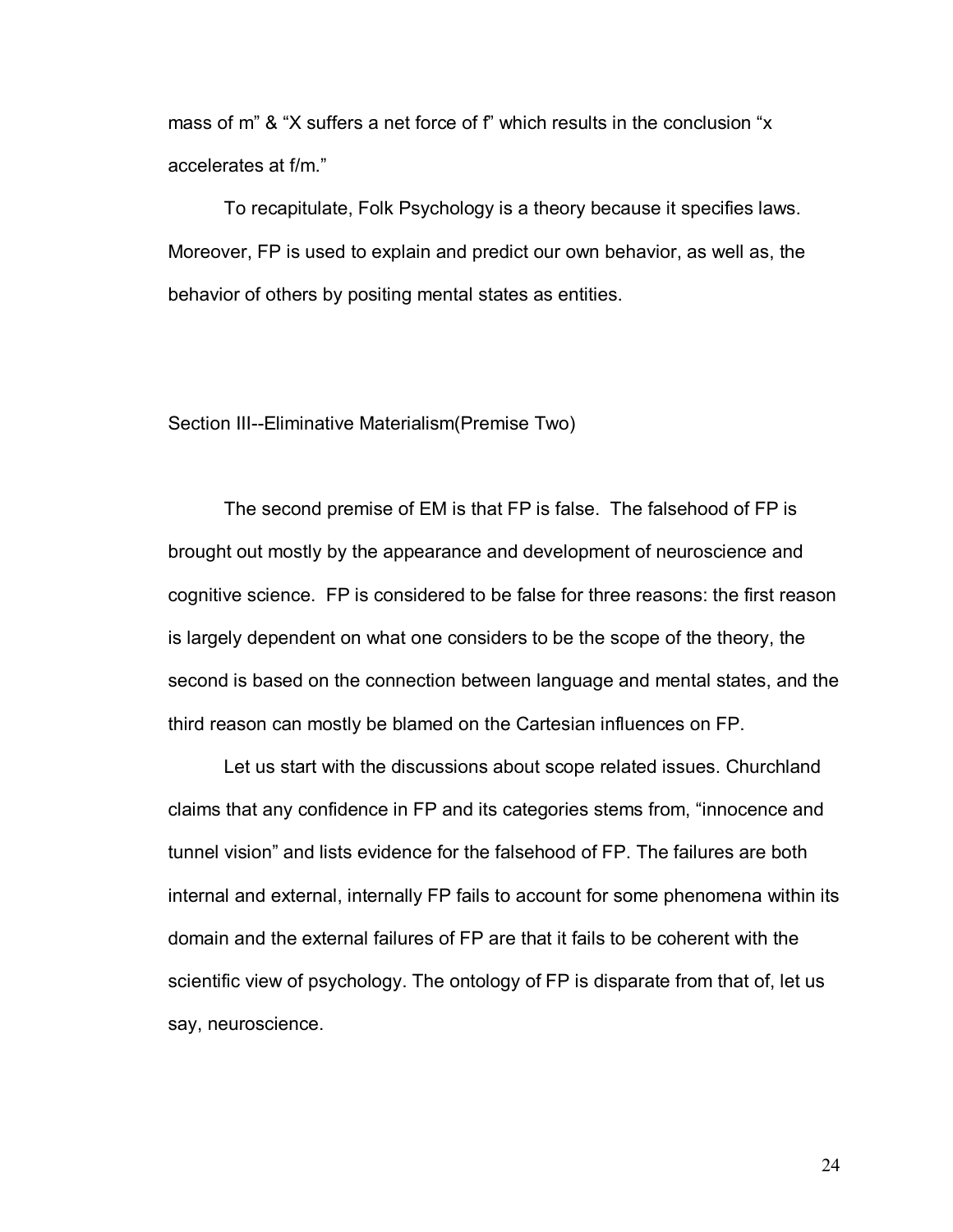FP fails to provide explanations for mental illness, creative imagination, individual differences in intelligence, also:

Consider our utter ignorance of the nature and psychological function of sleep, that curious states in which a third of one's life is spent. Reflect on the common ability to catch an outfield fly ball on the run, or hit a moving car with a snowball. Consider the internal construction of the twodimensional array of perceptual illusions, visual and otherwise. Or consider the miracle of memory, with its lightning capacity for relevant retrieval. On these and many other mental phenomena, FP sheds negligible light (Churchland, NP, p.7).

As it was mentioned previously, FP can be wrong about all those things only if it promised an explanation about them, only if the above phenomena are considered within its scope. And, it seems that the scope of this commonsense theory is stretched to its limits by Churchland. Phenomena like memory, imagination, illusions and others are negligibly illuminated even by scientific psychology, and thus the criticism against FP seems largely unfair. Most of the phenomena Churchland mentions are current and mysterious even for neuroscience. Still, I do not consider this to be the serious part of my criticism of Churchland's view, but I will mention that if one takes Lewis' criterion for what counts as FP--and that is the tacit commonly held theory--most of the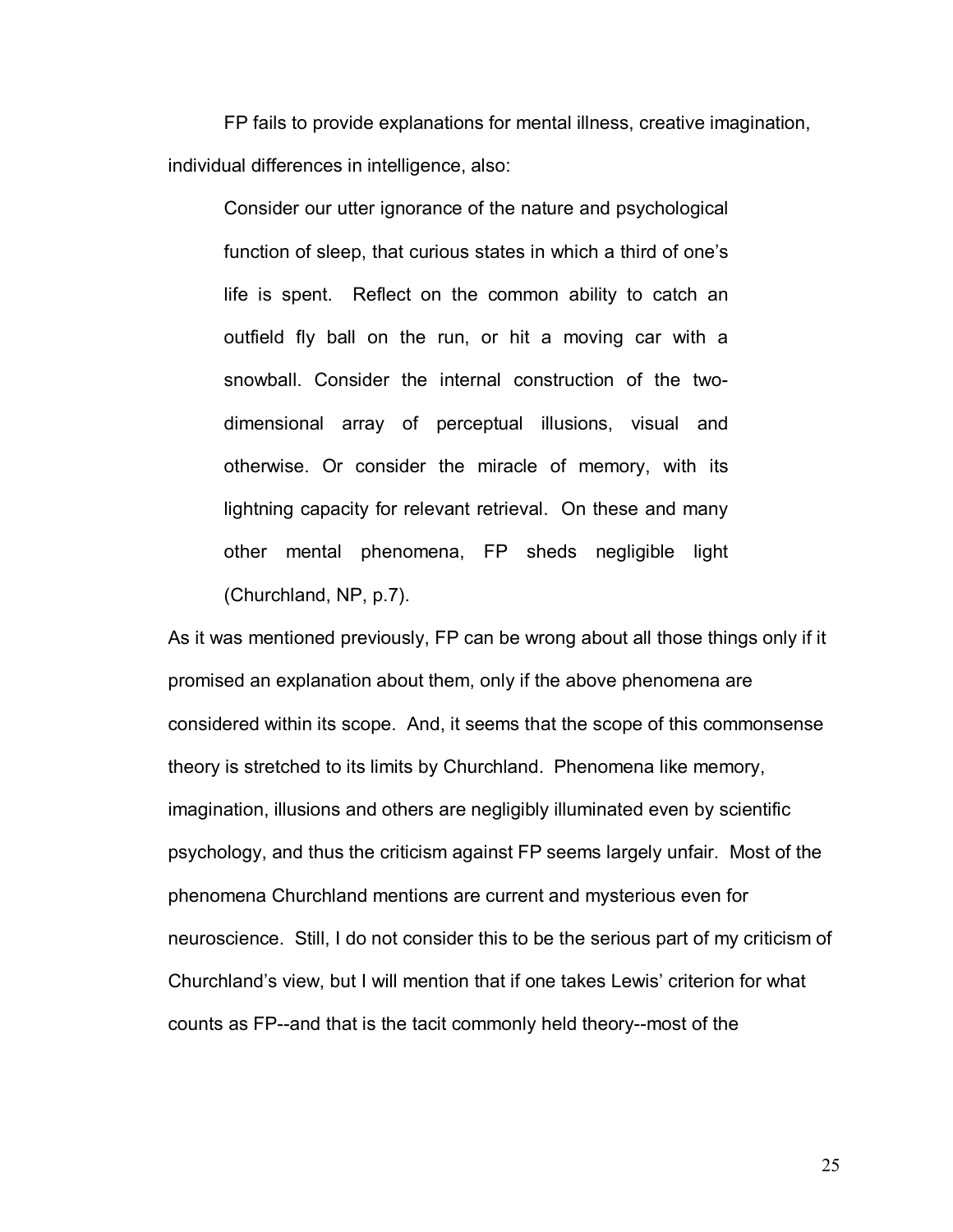phenomena mentioned above are largely unaccounted for by FP and therefore would remain outside its scope.

No matter how one collects the platitudes of common sense (unless one goes to a science camp or an APA meeting where Churchland is speaking) it is extremely unlikely that one would end up with propositions about illusions, or internal construction of three-dimensional objects form two-dimensional stimuli. Thus, the issue of what constitutes a commonsense theory is thwarted, since Lewis' criterion proscribes nothing on what should be the content of such a theory; FP is restricted only by the requirement that its tenets be platitudes. On that view FP does not cover a large portion of psychological and brain phenomena.

Perhaps, it would be possible to have a commonsense explanation, which would entail a commonsense theory with commonsense laws for the explanation of the phenomena Churchland mentions. Even though we do not initially find all those interesting psychological issues covered by FP, we could extend folk psychology to cover them. This could produce a commonsense explanation of things like memory, sleeping or problems related to perception. And such an explanation could compete with a scientific explanation of all those phenomena. We would have commonsense explanations versus scientific explanations of the internal construction of three-dimensional objects from two-dimensional stimuli. I do not believe that this proposal would work, because there are no commonsense theories. This assertion is supported in chapter two. Briefly, based on the eliminativism's first premise, FP is a theory. Since it is an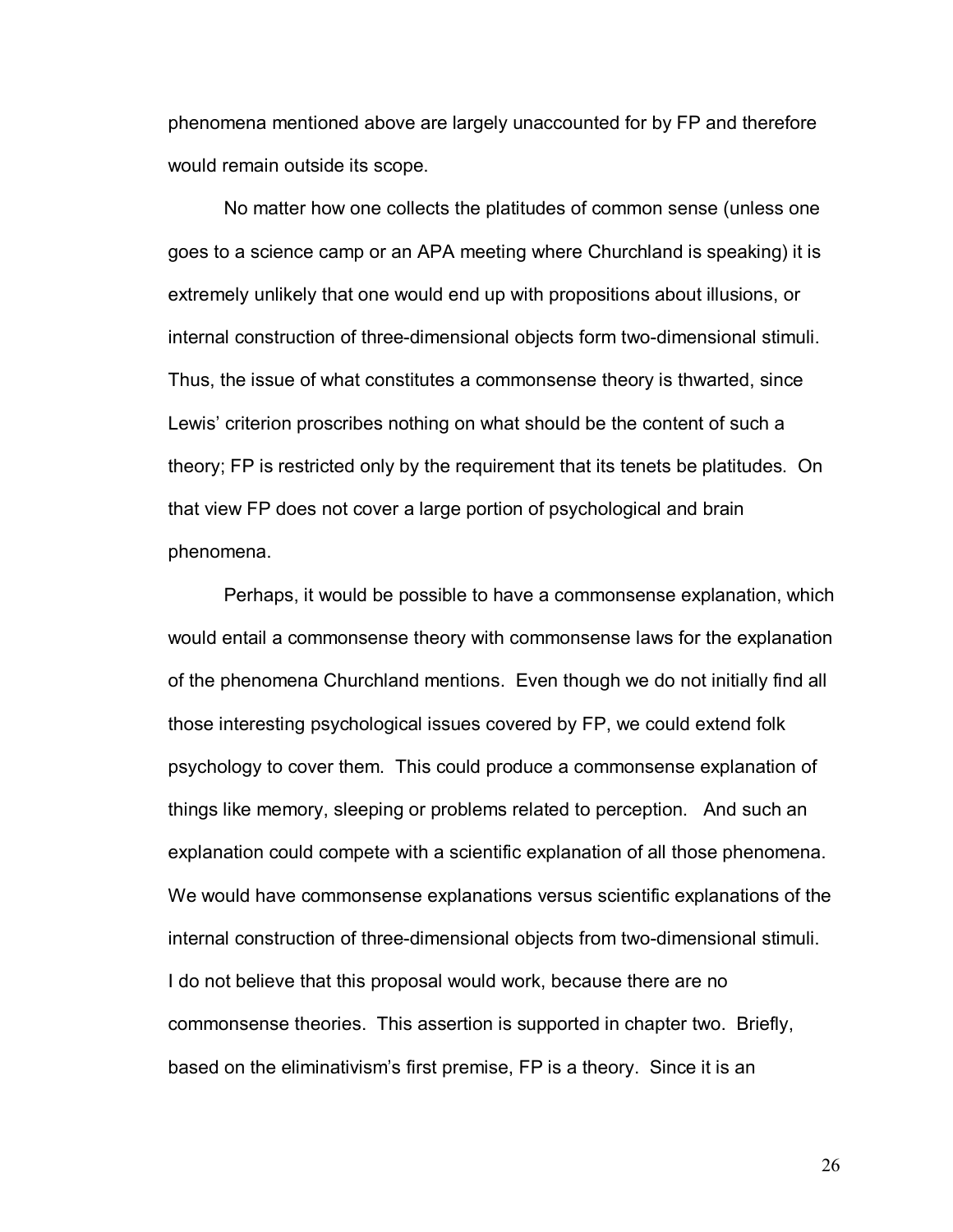empirically evaluable theory, it is a scientific theory. Or at least there are no resources left to distinguish it from other theories that are not commonsense. Consequently, if one juxtaposes the explanations proposed by FP and those of neuroscience one is comparing rival scientific theories. This is all because, as I stated earlier, there are no resources left to claim that commonsense is special in anyway. Even assuming that there was something about FP that was initially commonsense, extending its limits to cover additional psychological or brain phenomena could change the character of the theory. One might start off holding a commonsense theory but develop it into a scientific view.

To return to the issue of scope, one could think of a different criterion for deciding what falls under FP. One such criterion could be something like collect the best of the best platitudes of commonsense psychology and use that as the body of the theory. Hence, we would not collect only those propositions that we all believe true of ourselves and other people's mental states, but we could sift through the platitudes, somehow, and select the best and fittest. Even overlooking that such an endeavor would be difficult, seeing as it would be hard to say what could count as good folk psychology versus bad FP, the things mentioned by Churchland would most likely still remain out of the scope of FP. To get a psychology that addresses the phenomena mentioned by Churchland one would have to talk to a really smart person, like a scientist and then what one would collect would be something close to a scientific theory. The problem is that there is no real way of telling the difference between a scientific and a commonsense theory, and by "real" I mean a criterion that would make the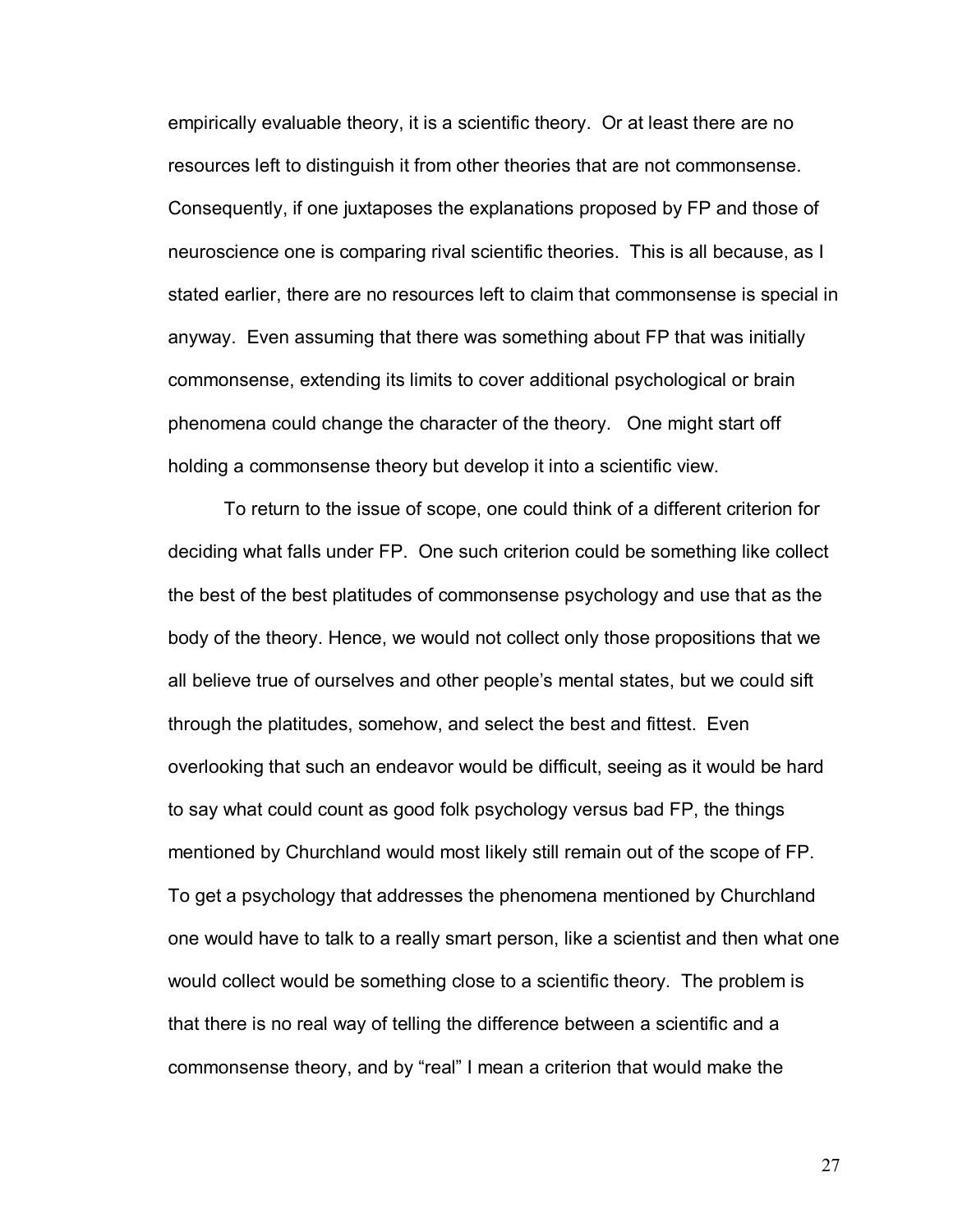distinction based on the theories (or platitudes) themselves and not based on the people that are devising those theories. Most of the ways that were proposed are extrinsic; the criteria are tied to people that use the theories, or platitude.

Commonsense psychology is commonsense because most people use and know the theory, and neuroscience is a scientific theory about the same domain because it is only known or used in scientific circles. But a good criterion would have to make a difference based on the theories alone. Why is thinking that a pain is an incorrigible mental property common sense and thinking of sensations as brain activity a scientific proposition? Including people, and what they do, into judgments about whether a theory or a belief is common sense seems, somehow arbitrary. After all, in accordance with the proposed criteria, if we all give up the current FP and start using neuroscience, it would become common sense. This issue will be discussed further in chapter two.

A further problem with FP, according to Churchland, is that it never changes and one should take this to be more evidence that it is a false. A look at the history of FP reveals it to be a, " $\dots$ (S)tory... of retreat, infertility, and decadenceî (Churchland, NP, p.7). The domain of FP has shrunk considerably, since intentional explanation used to be applied to natural phenomena. Historically, seas, winds and other things in nature used to be ascribed propositional attitudes and emotions in order to explain their behavior. Nowadays, we only use such intentional explanations for the higher animals. But Churchland thinks that within this restricted domain FP has not enjoyed much success and has not changed in two or three thousand years.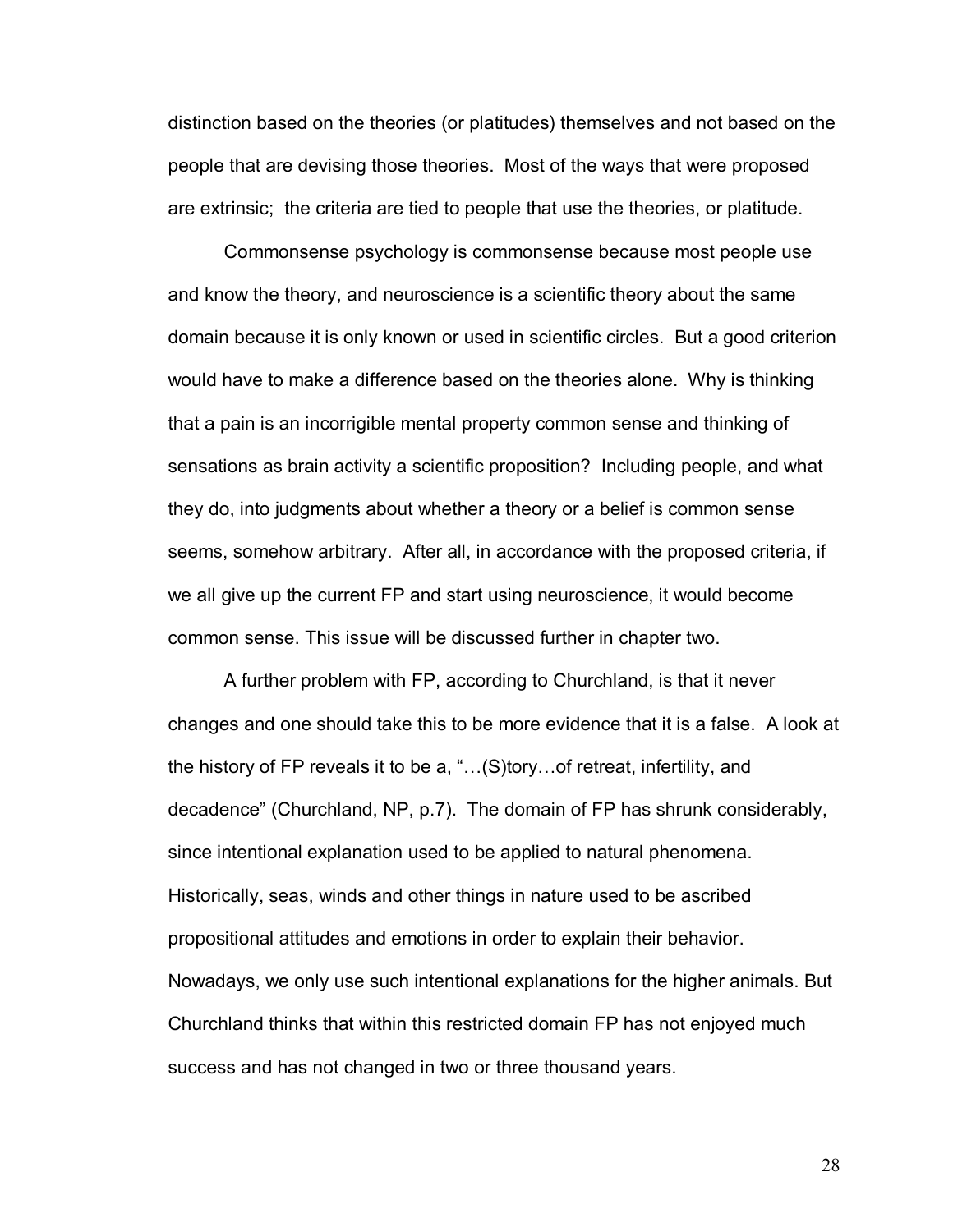The FP, Churchland says, of the Greeks and our FP are the same theory, a claim that I find factually incorrect and I plan to take to task in chapter two. Churchland then concludes that because of this lack of change in content and lack of success, FP is a stagnant or degenerating research program and has been for millennia. A claim a lot of people find shocking, while I find just plain false. It seems that a change in domain is quite significant.  $16$  It is unclear why Churchland does not consider a shift in domain to qualify as bona fide change in a theory.

FP has retreated from explaining natural phenomena which seems to show that it is not unchanging or stagnant, because such a shift must have been caused by external influence. It must have been that faced with better explanation of natural phenomena, one not relying on intentional states, FP retreated from covering some physical events. Hence, the development in the physical sciences incited this retreat. So it seems that FP is not immune to influence.

The shrinking of the domain of commonsense psychology challenges the claim that Churchland makes, which is that FP is not a framework that is affected by issues of continuity and coherence with other sciences. If the change in FP was at least partly influenced by the development of science, then that must mean that coherence and continuity are internal as well as external guidelines for FP. Consequently, FP has changed and, given that, it is in continuity with

 $16$  My view is that commonsense psychology has altered in many more ways. Currently, I will limit my remarks to changes in scope in order to take Churchland to task on that particular issue.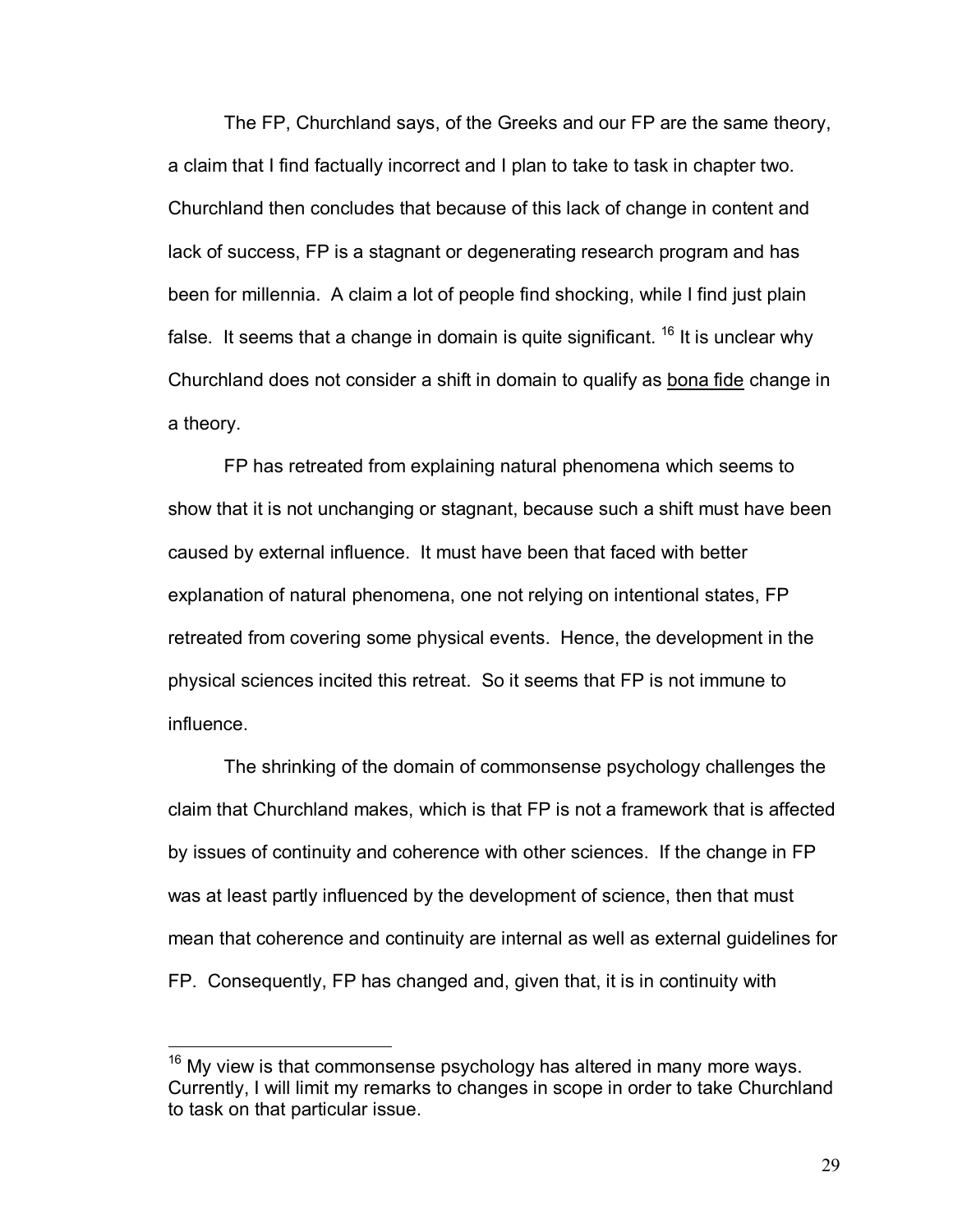science.<sup>17</sup> It seems superficially that this is not a large issue but in the second section of the chapter I will argue for the importance of this conclusion and will claim that it has detrimental consequences for the eliminativists.

The second stream of challenges to FP focus on the connection between propositional attitudes and language. A purported feature of commonsense psychology is that inner episodes--mental states--are modeled on inner speech. This view hails again from Sellars and the Myth of Jones. The Myth is a story that is a fictitious history of the development of Folk Psychology, but it is meant to capture crucial features of this development. In this story, Jones is a local genius that introduces mental states, as posits, into our everyday talk and teaches his friends and neighbors how to use these posits to introspect and explain the behavior of others. Jones is a mythical ancestor that helped establish the practice of commonsense psychology and can be blamed for the introduction of mental states into our everyday lives. It seems, then, that Sellars, via Jones, is to blame for the tenets of a folk-psychological theory, which should strike one as peculiar since it seems as if once one becomes a philosopher one looses all right to be credited with commonsense theories. I will hold of on this point to present the rest of the arguments for the falsehood of FP. But, in the next section, I will further expose Sellars view as well as present arguments for the view that Sellars is partly to blame for the demise of the old-fashioned view of common sense.

 $17$  One can find a view that is similar to this one in Sellars, see "Philosophy and The Scientific Image on Man," Science, Perception and Reality. Atascadero, California: Ridgeview Publising, 1991, pp. 1-40.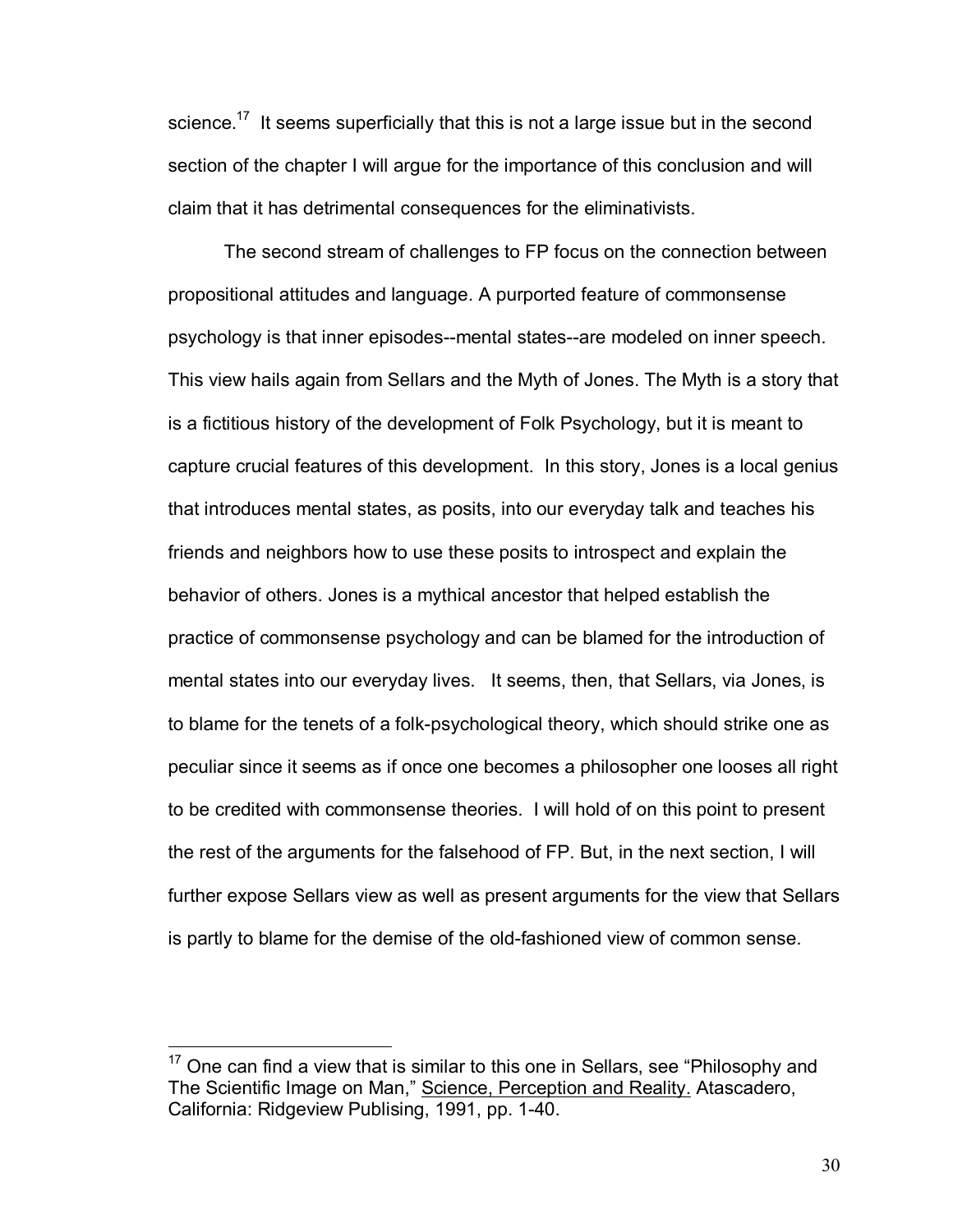The following problem arises if mental states are modeled on speech, "If individual thoughts have meaning, and sequences of thoughts may be logically related in various ways. Indeed, when things go well, a sequence of thoughts can have the structure of a sound deductive or inductive argument, and these covert, logically sound arguments play a central role in Jones' explanation of intelligent behavior. $18$  The problem becomes even more obvious when it is noticed that intelligent behavior is not strictly connected with linguistic prowess. Infants and some species of animals behave intelligently even when not in command of a language. Consequently, if one of the premises of commonsense psychology is that mental states are linguistic in nature then it seem like it is empirically false. We attribute those states to creatures that do not speak any languages and are certainly not able to make logical inferences best on proposition-like premises. Fodor is a supporter of the idea that there exists a "language of thought" and that it is innate, for human infants.<sup>19</sup>

Further evidence against the claim that mental states have language-like structure comes from Neuroscience; both the Churchlands (husband and wife) cite this as a nock-down empirical evidence against FP. They say that if the story of Jones is right then one should find sentences in the brain. Patricia Churchland claims that "There is some sentence-crunching, almost certainly, but

<sup>&</sup>lt;sup>18</sup> Stich, Stephen. Deconstructing the Mind. Oxford UK: Oxford University Press, 1996, p.18 (hereafter DM).

<sup>&</sup>lt;sup>19</sup> Fodor, Jerry. The Language of Thought. Cambridge, Mass.: Harvard University Press, 1975, chaps. 1,3,4).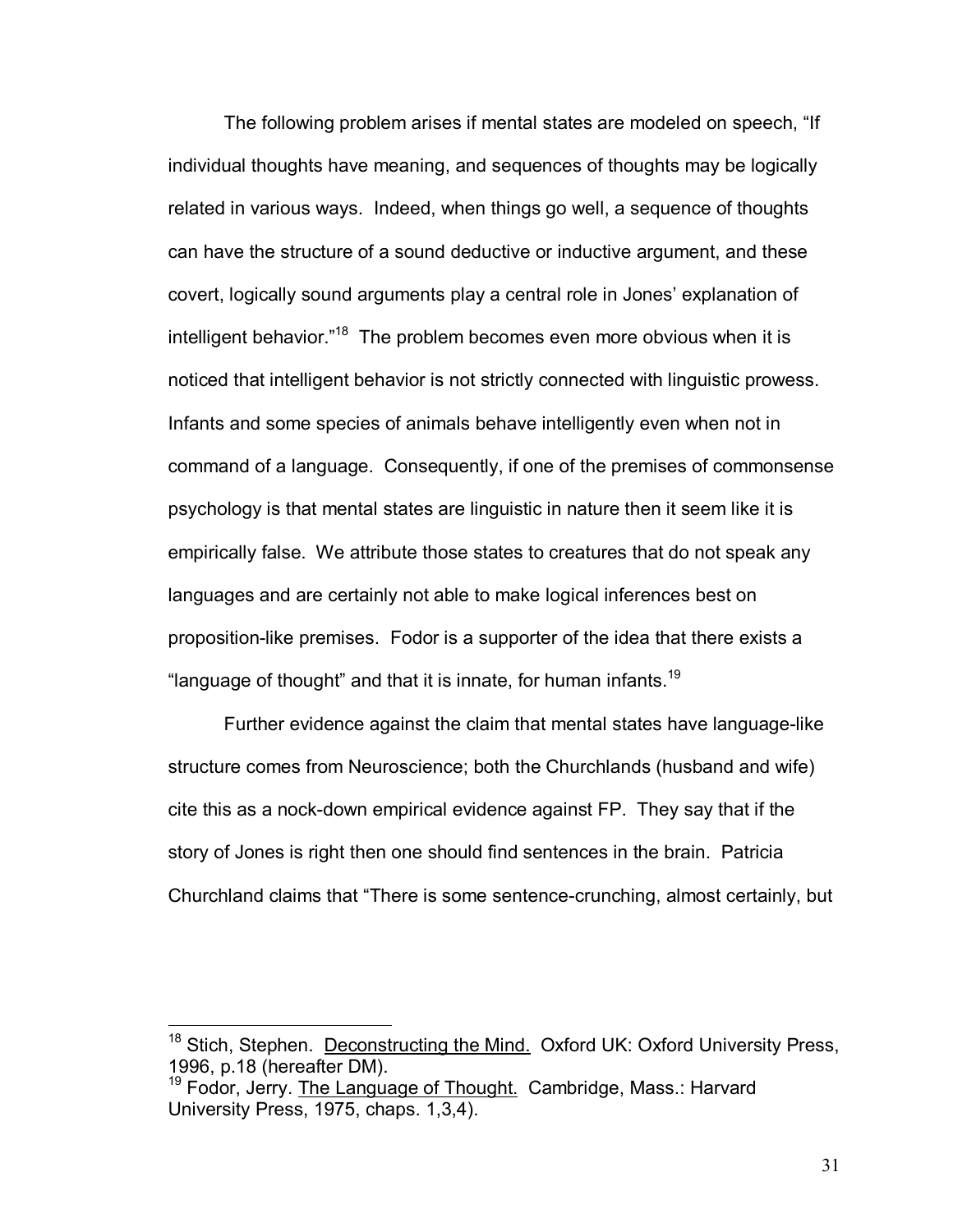it is not constitutive of cognitive activity."  $20$  Paul Churchland further emphasizes that,

Research into the neural structures that fund the organization and processing of perceptual information reveals that they are capable of administering a great variety of complex tasks, some of them showing a complexity far in excess of that shown by natural language. Natural languages, it turns out, exploit only a very elementary portion of the available machinery, the bulk of which serves far more complex activities beyond the ken of the propositional conceptions of FP (Churchland, NP, p.19).

This criticism applies broadly to the view that marshals the assumptions that mental states are representational and are syntactically structured, so it is not just about finding sentences in the head but it also applies to anything that would be language–like, in this sense.

 The third and last type of attack mounted on FP has much to do with the Cartesian flavor of FP. Rorty especially attributes maintains the view that our everyday talk of mental states upholds rules that are infused with the Cartesian view about the mind and its connection with consciousness. On the commonsense view mental states are defined by being conscious, or so the enemies claim. For something to be a mental state it has to be conscious and it should be accessible to introspection. It is not a feature of commonsense to view

<sup>&</sup>lt;sup>20</sup> Churchland, Patricia S. Neurophilosophy. Cambridge, Mass: MIT press, 1986, p.396.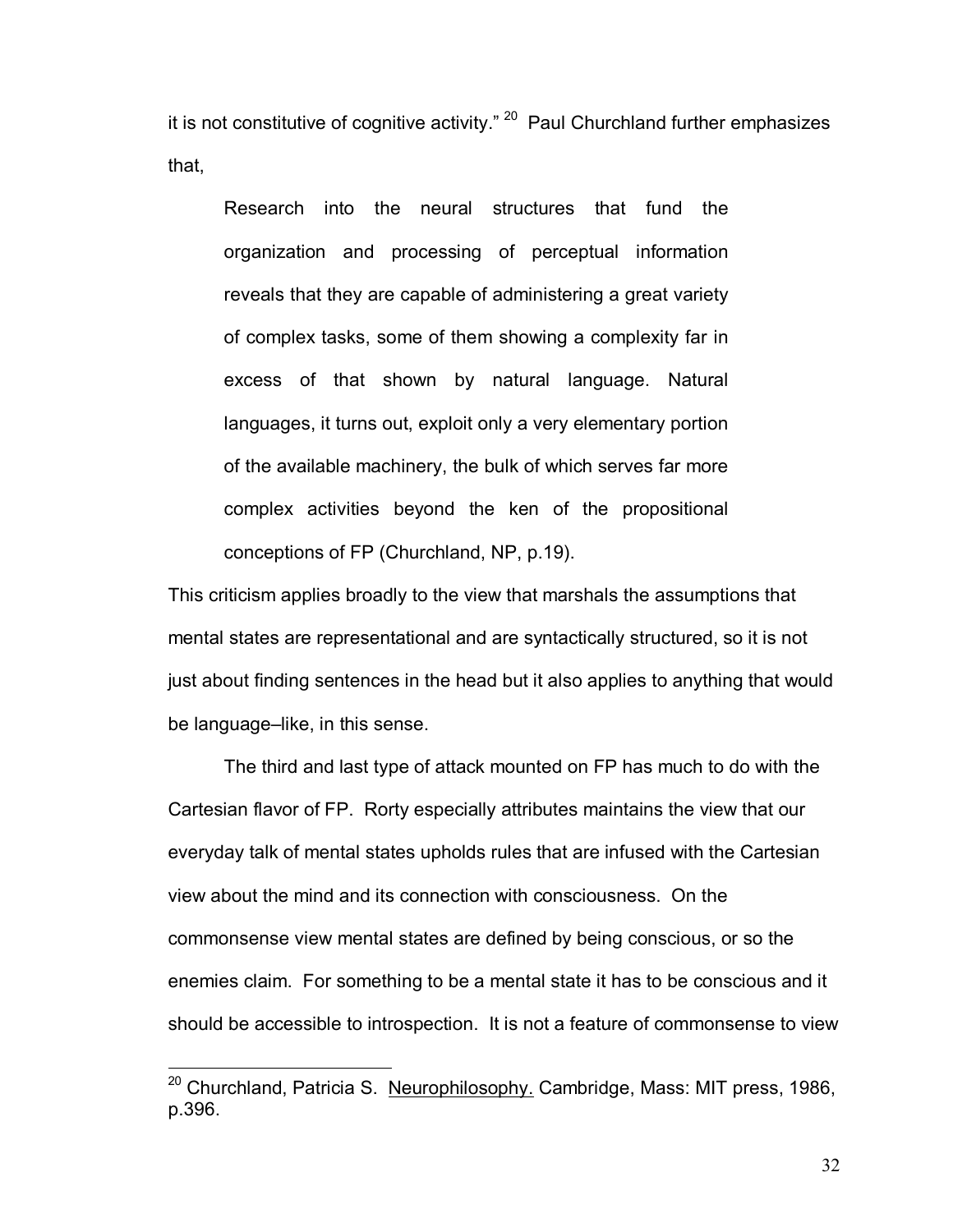mental states as entities that are beyond the reach of the people that have them. On this view, it should turn out that people who hold the FP view make the strict connection between something being a mental states and that same thing being conscious. "Who ever heard of an unconscious thought?" is likely to be the folk's attitude. I think this is false. I think that the commonsense view about mental because, as was stated earlier, I feel that those views change a lot. Freud, for example, is a person that could be credited with the introduction of unconscious drives and motives into the everyday vocabulary referring to mental states. We talk of doing things because of this or that unconscious reason, mostly because Freud's view became so popular. $21$ 

But, science and philosophy seem to be slowly dissolving this bond as well. Empirical evidence seems to show that mental states are no longer strictly connected to consciousness. From psychology we get evidence that unconscious processes affect our behavior in ways that were previously unknown. The evidence of unconscious mental states are circumstantial, we infer the existence of these states indirectly from their effects on behavior. But, the change in behavior is similar to the change that would usually follow the advent of a mental state; this forces the conclusion that, even though the process is unconscious, it is nonetheless mental.

In what follows, I will present some examples of such research. First, there are the masked priming experiments; second, there is evidence based on

 $21$  Here my claim is not that Freud was the first person to introduce unconscious mental states. The claim is only that he can be credited with the popularization of the type of explanation where behavior is said to be affected by unconscious mental states.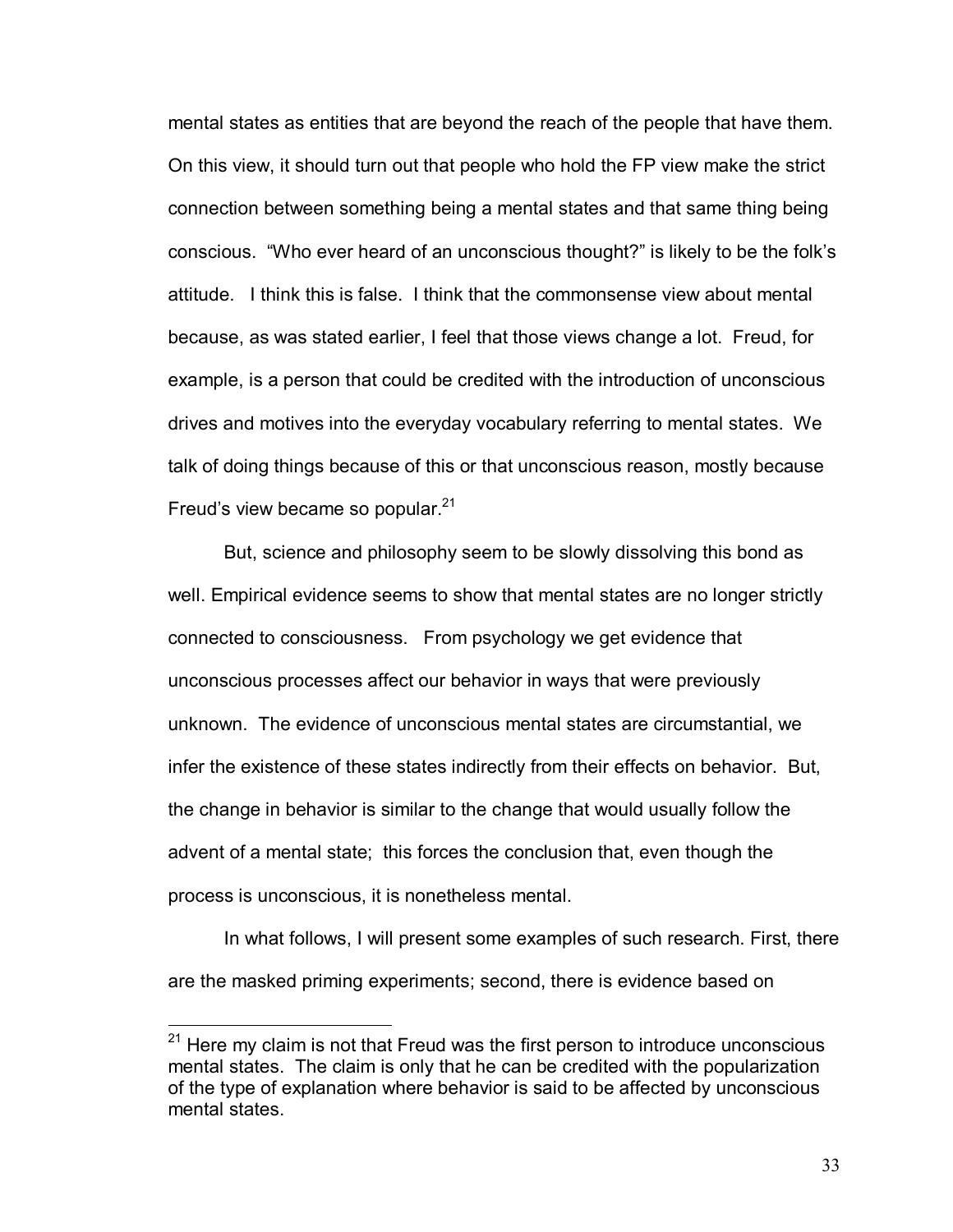patients with brain lesions that react to stimuli that are subliminal because of physical damage to their brain; third, there are experiments showing that people propose erroneous verbal explanations of their own behavior. I will begin with masked priming paradigm where the stimulus that the subjects are asked to respond to in some way (the target) is preceded by briefly presented stimulus (the prime) that is masked usually by a string of signs or letters. $22$  Masked priming is said to be an objective measure of awareness.  $23$  The measure is deemed objective because subjects are not able to discriminate between two stimulus states, one state in which the prime is present from the other state in which the prime is absent. Control groups in the masked priming experiments have the tasks of solely doing this kind of discrimination. For the prime to be considered subliminal, the control groupís performance of this task should be at chance level  $^{24}$ 

So, an unconsciously presented prime is a stimulus that precedes the target and is presented briefly enough for us not to be able to distinguish between states where the prime is present or absent.<sup>25</sup> Even though the prime is

 $22$  For a masked priming demonstration see the DMASTR demonstration package developed by J.C. Forster at

Http://www.u.arizona.edu/~kforster/dmastr/dmastr.htm .<br><sup>23</sup> The priming method is more generally used in implicit memory tasks. A prime is broadly defined as a stimulus that precedes the target but affects the reaction time to the target. The reasons for the affect are varied (For more see Green, 1992).

 $24$  Merikle, P. & Daneman, M. (2000). "Conscious vs. Unconscious Perception." In (M. Gazzaniga, ed) The New Cognitive Neurosciences: 2nd Edition, MIT Press.

 $25$  The duration of the prime differs from experiment to experiment, but the control group should guarantee that the prime is presented bellow a certain objective threshold of awareness.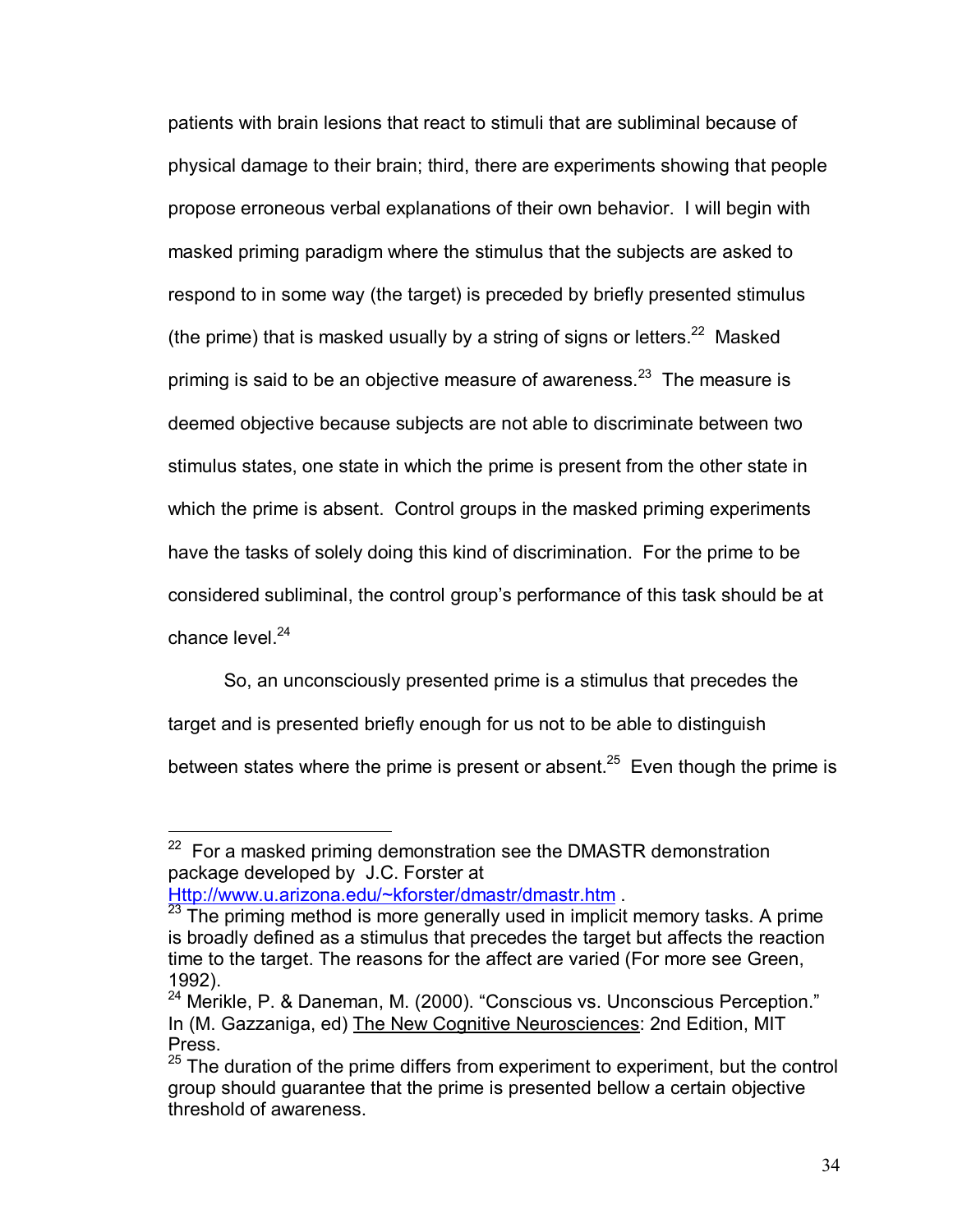presented subliminally, it exerts an influence on the subjectís performance once the target stimulus is presented. The prime affects our reaction time to the target even though it is presented bellow the threshold of awareness. This is considered to be evidence for the existence of unconscious perception. The prime is unconsciously perceived and we know this because it affects our subsequent behavior.

Marcel<sup>26</sup> first demonstrated semantic priming using the masked priming method. In these studies, it was found that a prime that was semantically related to the target influenced the reaction time for the target. When subjects were presented with a prime that was the word nurse they responded quicker to the presentation of the word doctor then say house. Marcel's conclusion was that the meaning of the words can be perceived even though subjects are not aware of perceiving the words. Other studies have demonstrated the influence of the lexical, phonological masked prime and semantical properties of the masked prime on subsequent processing. $27$  Studies also demonstrated unconsciously

<sup>&</sup>lt;sup>26</sup> Marcel, Anthony J. (1983). "Conscious and Unconscious Perception:Experiments on Visual Masking and Word Recognition," Cognitive Psychology 15: 197-237.

 $27$  Balota, D.A. (1983). "Automatic Semantic Activation and Episodic Memory." Journal of Verbal Learning and Verbal Behavior 22:88-104. Dagenbach, D., T.H. Carr, and A. Wihelmsen, (1989). Task-induced "Strategies and Near-threshold Priming: Conscious Influence on Unconscious Perception." Journal of Memory and Language 28:412-443. Fowler, C.A. et al. (1981). "Lexical Access With and Without Awareness." Journal of Experimental Psychology 110:341:362. Groeger, J.A. (1984). "Evidence of Unconscious Semantic Processing from a Forced-error Situation." British Journal of Psychology 75:305-314.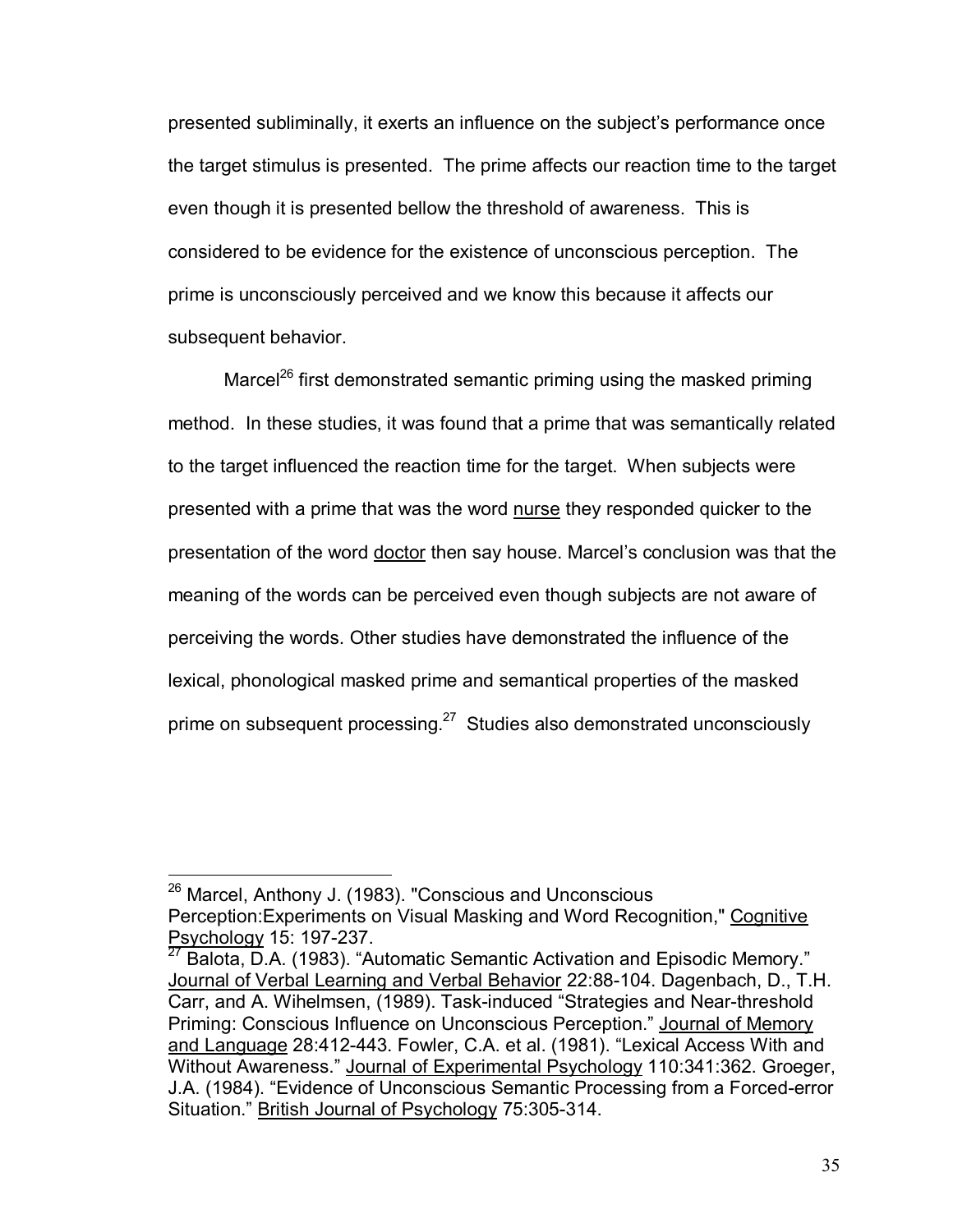perceived pictures<sup>28</sup> and auditory stimulus<sup>29</sup> can influence the reaction time to the target word.

 Masked priming is evidence against the truth of FP only if one considers FP to be the type of theory that endorses the Cartesian view on mental states, where the mental is strictly tied to consciousness, or awareness. This view is more strictly tied to Rorty's eliminativism. Rorty claims that our everyday way of speaking and referring to mental states upholds a contrast between the mental and the physical. The mental has features like consciousness and incorrigibility, which are exclusive to it and not present in the physical realm. The contrast between the mental and the physical makes them incompatible, since the meaning of 'mental' entails non-physical. If among one of FP's claims one finds one that says that in order for something to be mental it has to be conscious then this type of research is evidence against the folk-psychological view since it seems to support the view that there are things that could be classified as mental but are not consciously accessible.

 Further evidence for the subliminal processing of perceptual information comes to us from research on blind sight patients. These patients have brain damage in the area of the cortex that processes visual information but the damage is localized to that part of the brain and the pathway from the eye to the vision cortex is intact. These patients have "cortical blindness" since there is no

 $28$  McCauley, C.C. et al (1980). "Early Extraction of Meaning from Pictures and its Relation to Conscious Identification." Journal of Experimental Psychology: Human Perceptual Performance 23:168-180.

<sup>&</sup>lt;sup>29</sup> Groeger, J.A. (1988). "Qualitatively Different Effects of Undetected and Unidentified Auditory Primes." Quarterly Journal of Experimental Psychology 40A:323-339.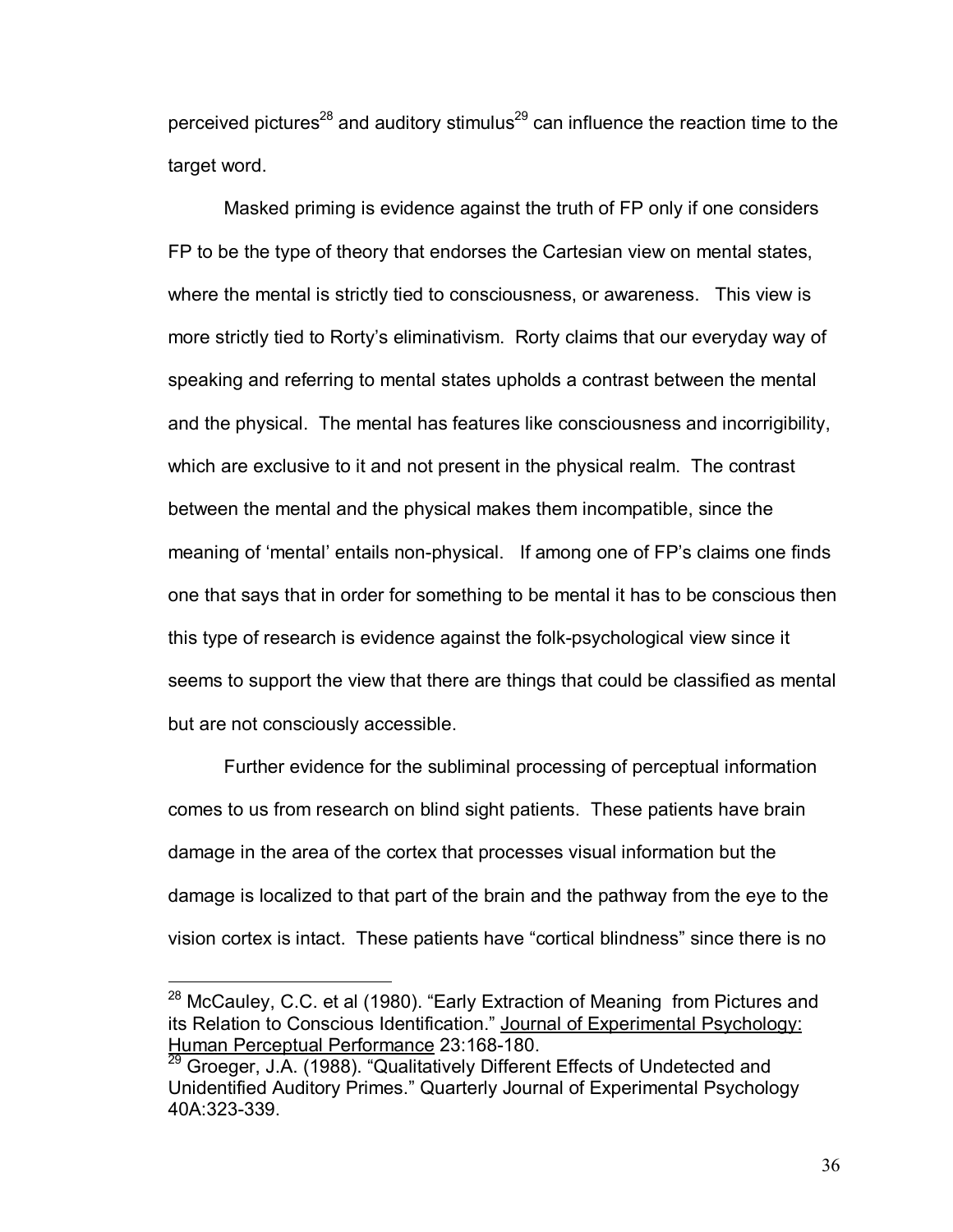reported conscious "seeing" but the patients are still able to report features like the location of the object.

The following is an example of blindsight:

D.B.'s right calcatrine fissure was removed surgically... therefore has a hemianopia based on standard perimetry but has surprising visual capacities. When questioned about his vision in the left field, D.B. usually reports seeing nothing. Occasionally he indicates that he had a "feeling" that a stimulus was "approaching" or was "smooth" or "jagged." But... he always stresses that he saw nothing in the sense of "seeing," that typically he was guessing, and that he was at a loss for words to describe any conscious perception. First, when D.B. was asked to point to locations in the impaired field in which spots were turned on briefly, he was surprisingly accurate. His accuracy contrasts with his subjective impression that he saw nothing at all. $30<sup>30</sup>$ 

These kinds of cases are taken to support, further, the argument that stimuli that are, in this case per force, subliminal affect behavior and that consciousness is not what strictly defines mental states. This is, then, further evidence that FP could be a false theory.

 More broadly the alleged problem with FP is that it is taken to propose a view of the nature of psychological processes and that introspection provides

<sup>&</sup>lt;sup>30</sup> Kolb, B. and Whishaw, I.Q. The Fundamentals of Human Neuropsychology New York: W.H. Freeman and Company, p. 254.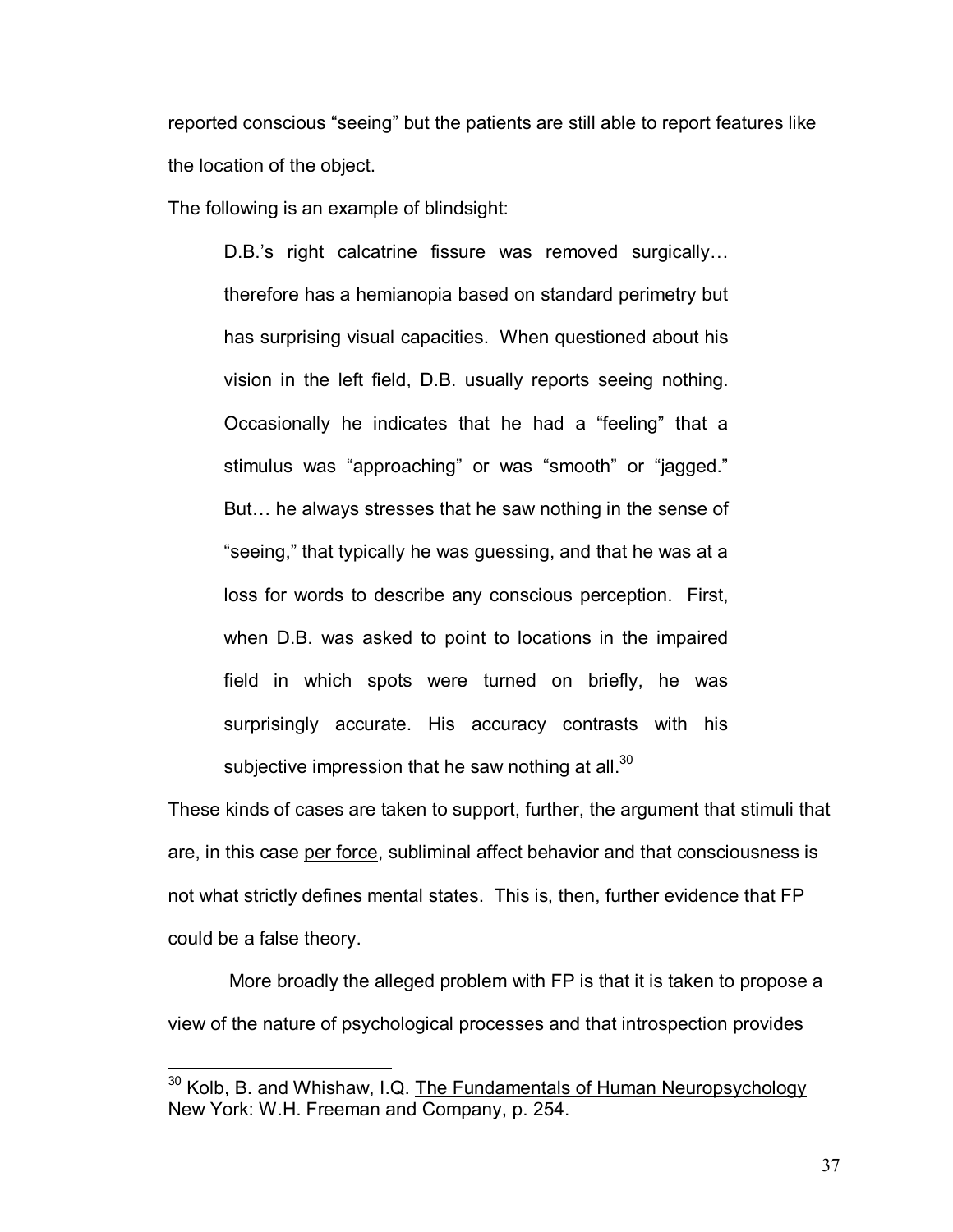access to those processes. But there is mounting evidence against the clause that introspection represents the goings on in the head in a veridical way. In other words, we do not have the privileged access to our mental states that we thought we had, since we are often wrong about cognitive processes. In an acclaimed article Nisbett and Wilson $31$  present more evidence against the view that people have direct conscious access to their higher-order mental processes like evaluation, judgement, problem solving, and the initiation of behavior. The research supports the idea that environmental stimuli shape our behavior in ways that are obscured from consciousness. Moreover, the verbal reports that accompanied the behavior were often confabulated causal stories based on a priori, implicit causal theories, or judgements about how likely a particular stimulus in the environment was to affect their behavior. The verbal reports given by the participants did not seem to recount the processes that were actually involved in the production of their behavior. The participants, in these studies, tended not to be aware of the stimulus that influenced a response; they were unaware of the existence of the response, and unaware that the stimulus was affecting their behavioral response (Nisbett and Wilson, p. 231).

For example, Nisbett and Wilson conducted a study where they asked psychology students to memorize a list of word pairs and some of those word pairs were intended to generate associations that would be elicited later on in the experiment. The students were asked to memorize a word par like "oceanmoonî and would later on be asked which detergent they preferred and they

1

<sup>&</sup>lt;sup>31</sup> Nisbett, R. & Wilson, T. "Telling More than We Know: Verbal Reports on Mental Processes." Psychological Review, 84, 1977: 231-59.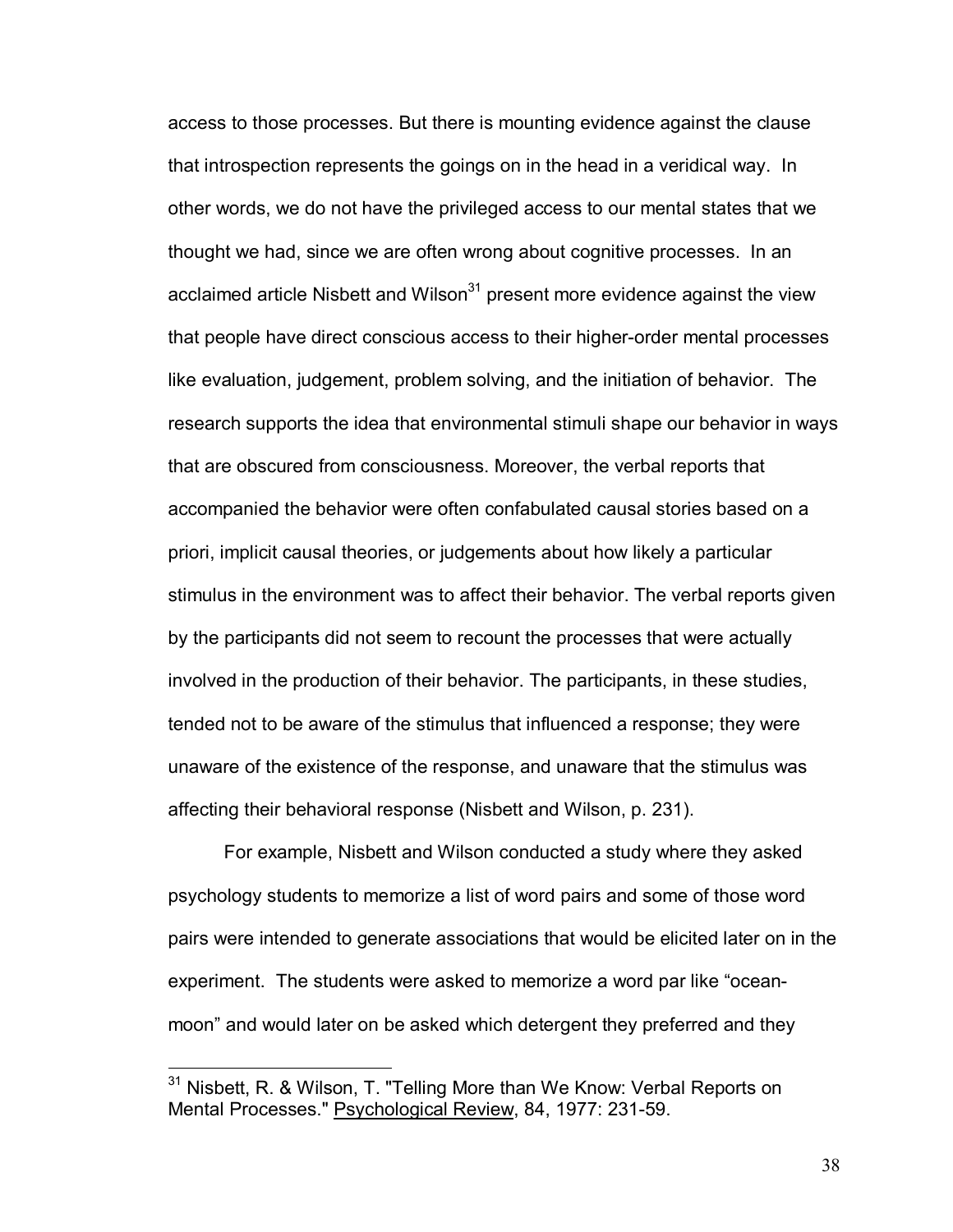were more likely to choose "Tide" than students that were not exposed to the word pair. The students were also asked to give verbal reports about why they had the preference for Tide. Most gave explanations that had nothing to with the word pair and most of them never mentioned being influenced by the memorization task. The subjects proposed as explanations things like, "Tide is the best known detergent" or "My mother uses Tide" (Nisbett and Wilson, p. 243).

Another such experiment asked subjects to evaluate the quality of clothing, in particular nightgowns and nylon stockings. Subjects were asked which article of clothing was the best quality. In the case of the nylon stockings, subjects had a choice of four identical pairs and were asked which ones they preferred. The results of the study seem to suggest that the only thing that really affected the choice between the identical nylon stockings was their position, the ones to the right were chosen more then the ones on the left. "For the stockings, the effect was quite large, with the right-most stocking being preferred over the left-most by a factor of almost four to one" (Nisbett and Wilson, p. 243). The verbal reports did not reflect this preference; the subjects never cited the position of the object as significant factor in the evaluation of the quality of the object.

To conclude, eliminativist argue that FP is an empirically testable theory and therefore if evidence is accrued it could be proven false. Moreover, FP is a false theory because it fails to address some important phenomena that seem to be within its realm, like the nature of perceptual processes. In connection to Rortyís eliminativism, FP is false because it seems to hold on to a Cartesian view where mentality is tied to consciousness and the reliance on introspection as the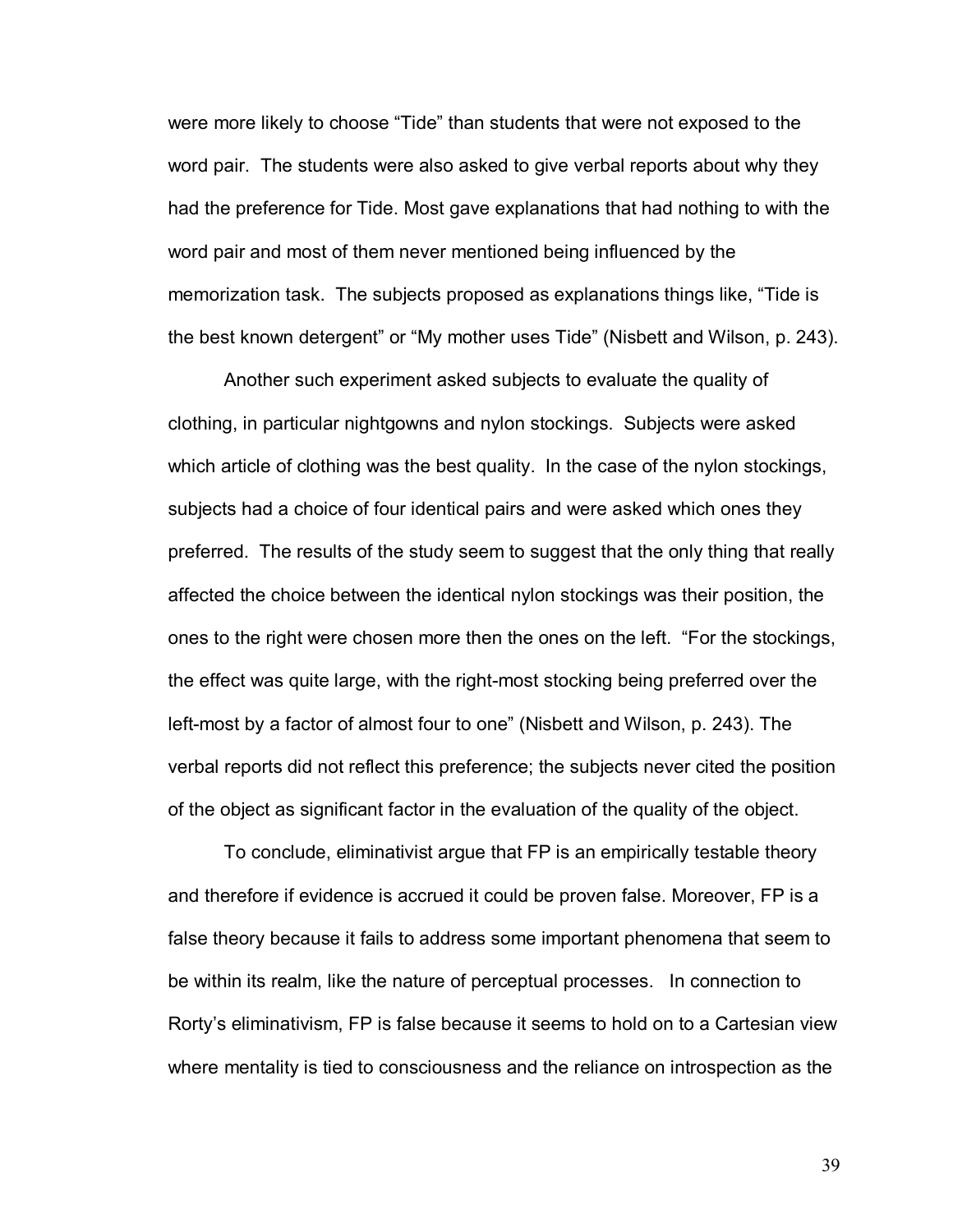method of access to the mental. However, research in the field of cognitive psychology, some examples where presented above, points to the conclusion that a large portion of higher-order cognitive processes are obscured from conscious access. We do not seem to be able to access the actual mental processes involved in the production of behavior and because of it we are often wrong in our verbal reports that follow as explanations of why we behaved in this or that way. Consequently, FP is a false theory.

Now that we have listed the premises of EM, which are that FP is a theory and that it is false, we can move on to the conclusion. The conclusion of EM is that since FP is a theory and it is false, this should be taken to be evidence that the posits of this theory do not really exist. The posits of FP, as was mentioned, are mental states like beliefs, thoughts, sensations, and emotions. The fate predicted for them is grim since the eliminativist thinks that they are nonexistent. From this, the move is to argue for the elimination of FP and the replacement of it with a scientific psychology or neuroscience.

The conclusion of EM is drastic enough and seems to produce large amounts of discomfort because it seems to deny what is obvious namely, the obvious existence of mental states. The eliminativists seemed to have used a bit of trickery because they started off proposing a solution to the mind/body problem which usually involves some attempt to explain what are considered to be the phenomena under consideration for explanation. So the reader usually braces for a story of why or how a mental state can be something else like physical substance, while still remaining itself. In fact, the job of the scientist is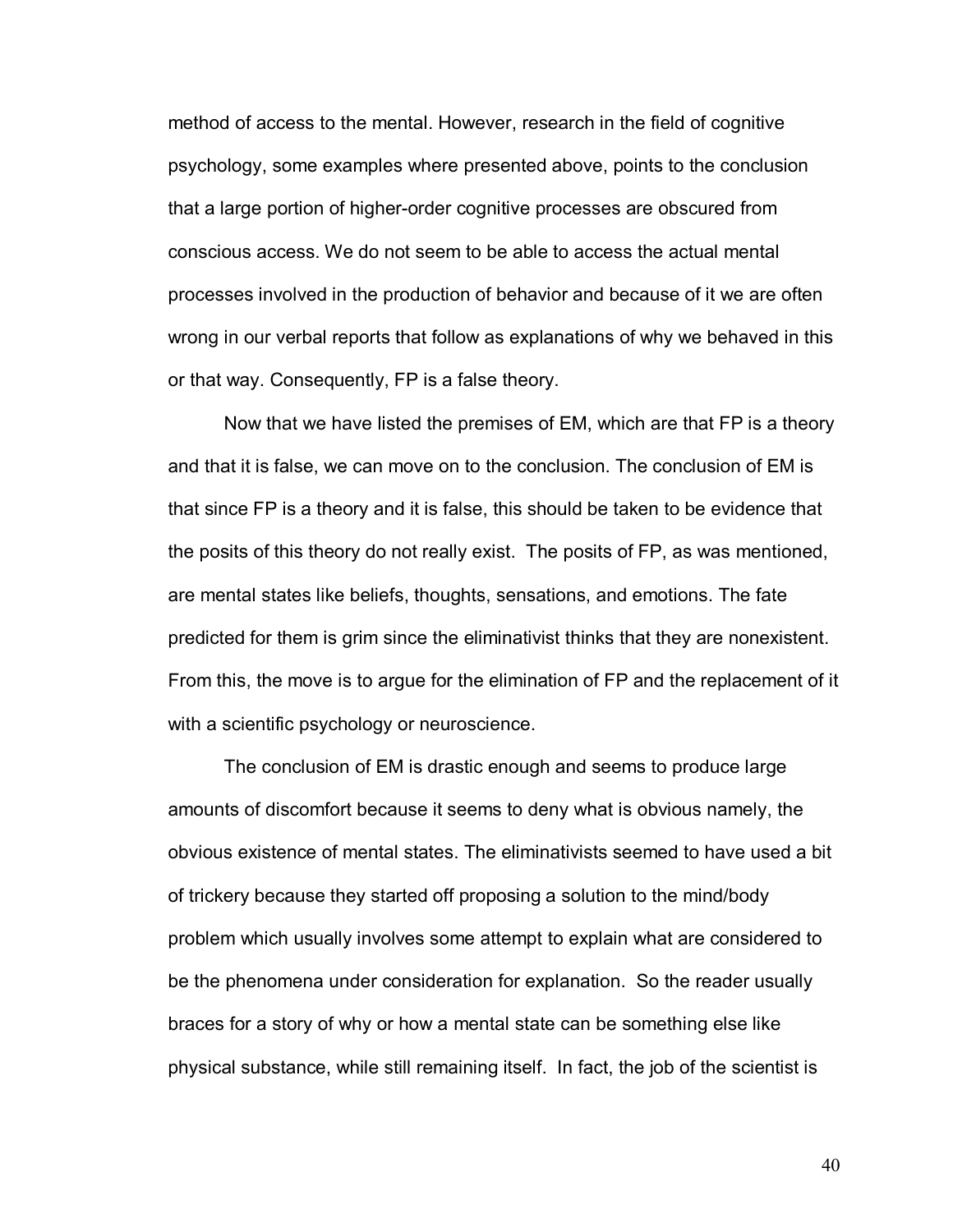seen as a job of providing physical, and in some sense reductive, explanations of the categories of common sense. So it seems justified to be upset when one is faced with a theory that seems to dismiss what we wanted explained. Obviously, there is no problem if there are no mental states!

But EM does not seem to stop there but further calls for the replacement of FP by something better, because some eliminativists think that a prospect of finding a physical explanation of something non-existent are dismal. Churchland will tell you that it is not the case that some features attributed to FP are false; rather it is a radically false theory that just cannot be reduced on the oldfashioned view of reduction via identity. $32$ 

If a reductive type of solution is impossible, even the goals of cognitive science are under question, $33$  because cognitive science still subscribes to the categories of commonsense psychology. This is why Churchland only listens to neuroscience and the empirical evidence against FP that he cites, and was presented earlier in the chapter, is only from that domain. A radically false theory has to be replaced entirely with no trace left because it is in the way of the development of a scientific psychology. $34$  This is because if one is looking for

<sup>&</sup>lt;sup>32</sup> Nagel, Ernst. The Structure of Science. New York: Harcourt, Brace, and World, 1961.

 $33$  This is a view attributable to the Churchland's.

 $34$  Churchland's reason for the complete elimination of FP will be further explicated in chapter three. There I will present Churchland's view where he distinguishes between false and radically false theories. FP is the latter kind, and keeping even the general categories of FP alive would impede scientific progress. For Churchland, the nonexistence of mental states is an inference based on the status of FP as an empirically evaluable theory. This should make sense because it is in keeping with the idea that mental states have no special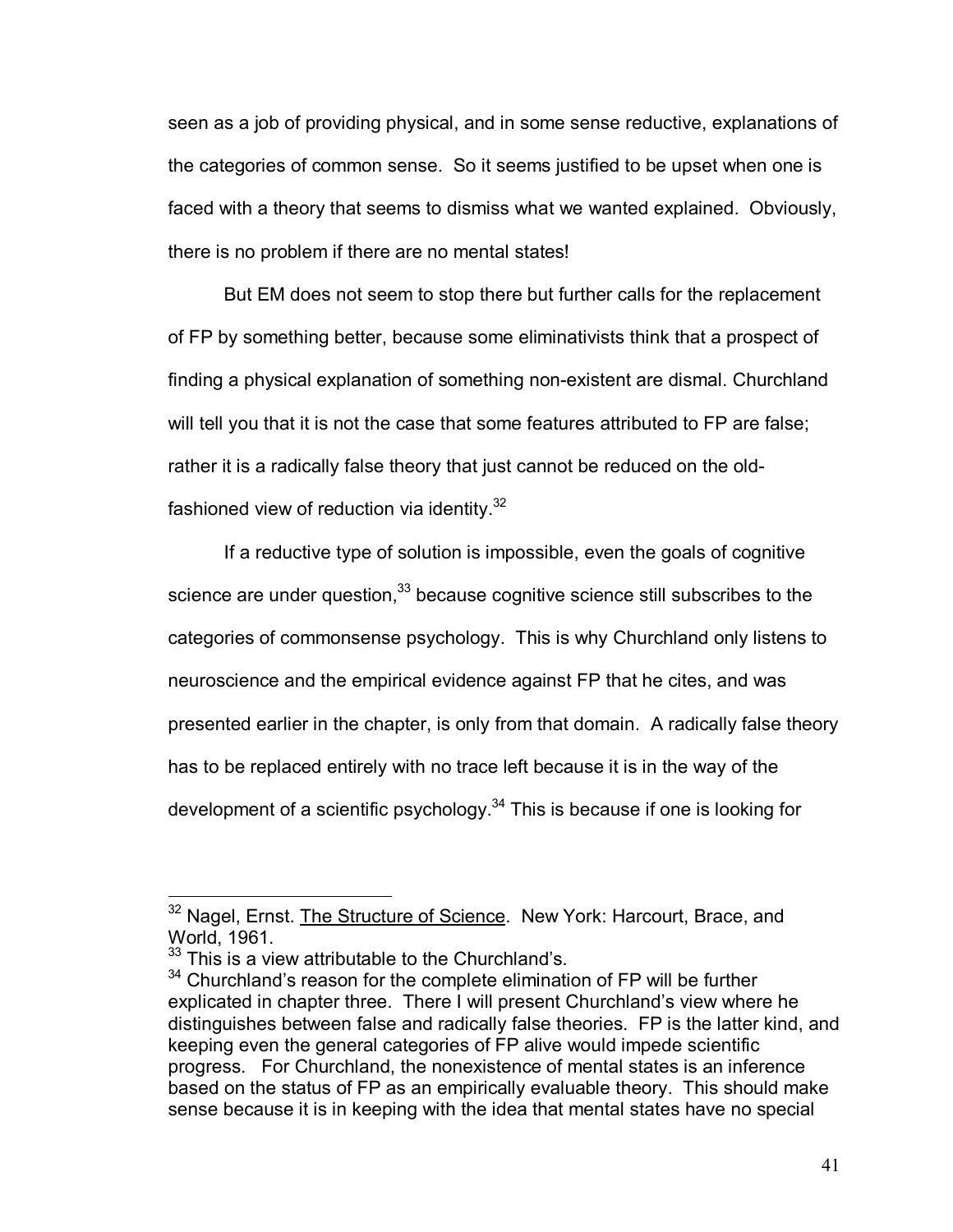something that does not exist one will not find it and one can only erect another false theory based on the shaky ground that are the categories of commonsense. So, FP is not only false but it has to be eliminated in order for science to do its job on whatever would stand in place of mental states.

#### Section IV--Defense strategies

 $\overline{a}$ 

In this section I will aim to present some possible defense strategies for FP. There are quite a few arguments defending FP, but my task will not be to present them all. I will present only three argument types. Those three types subsume a large number of views that assume more or less similar strategies.

First, there are arguments that question the status of FP as a theory. Most notably, Searle<sup>35</sup> has claimed that FP does not specify any laws; rather FP is just know-how. I will not attempt to treat this argument, because I do not agree with Searle's view that for FP to have laws, those laws would have to be something that is explicitly communicable and teachable like the laws of physics. I also disagree with his view that in order for a person to be said to be following, or implementing, a law of commonsense psychology, that person would have to be doing it consciously. Claiming that FP is just a matter of know-how merely

standing. The evidence for the existence of a posit come from positive evidence for the theory of which it is a part.

 $35$  Searle John R., The Rediscovery of the Mind, Cambridge, Massachusetts: MIT Press, especially. p. 58-63; ch. 8.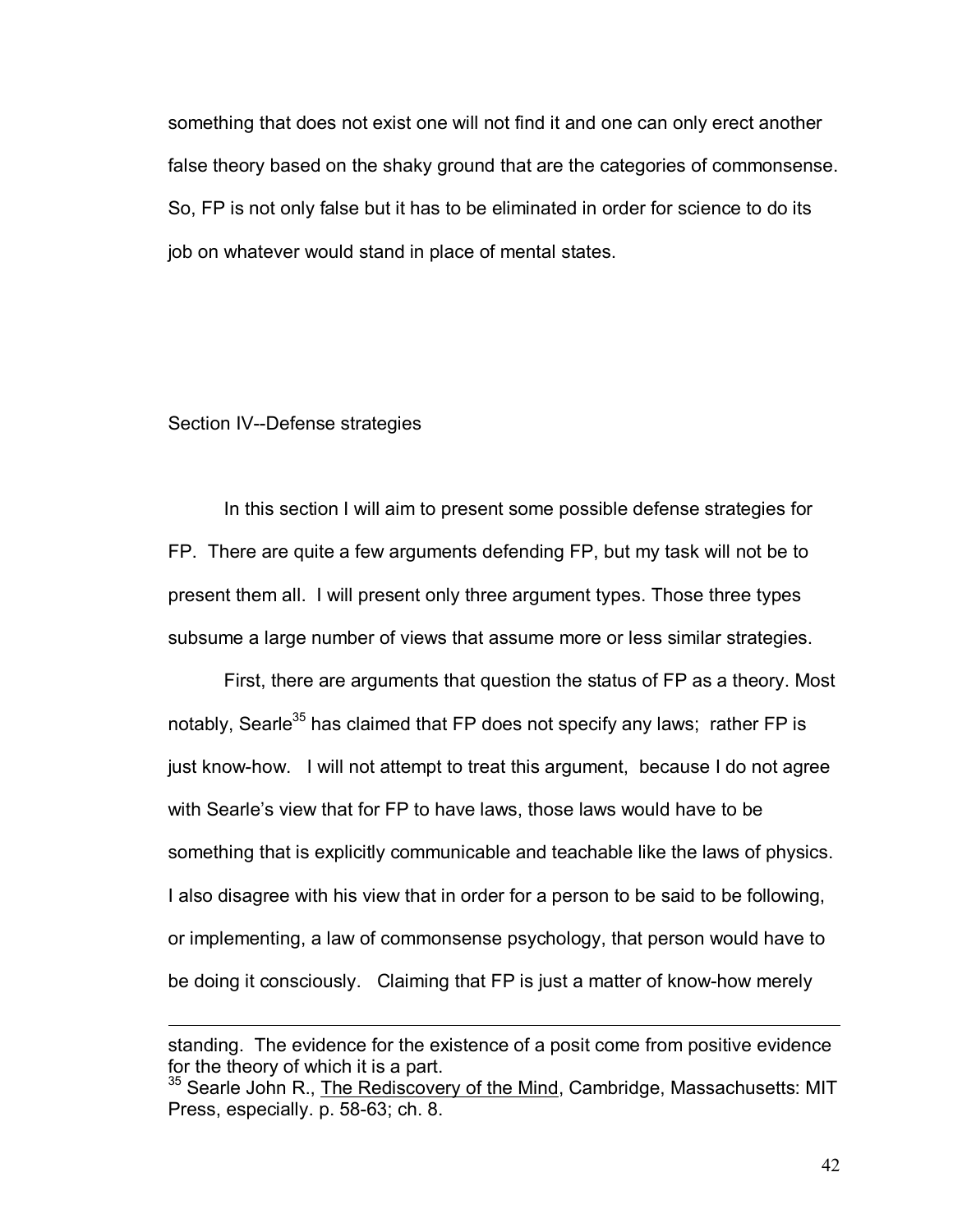passes over the issue. Ultimately, one would have to unpack the meaning of that term, and this unpacking would probably entail the specification of law-like rules that underlie our accomplishments with FP.

Searle also claims that mental states are not posited entities. "We simply experience conscious beliefs and desire" (Searle, p. 59). Attacking eliminative materialism in this way is tempting, but it shows a basic misunderstanding of the position. Of course we experience all those states, but this experience could be a result of a conceptual framework, which is rooted in a theory. Therefore, claiming that experience mental states are experience does not preclude beliefs, desires, and sensations from being posits. A posit is something that can be experience. I will devote Chapter II entirely to the explanation of how it is that mental states can be posits.

 The third type of argument, in defense of FP, is the one invoking special properties of FP as a whole. Proponents of this type of argument usually admit that FP is a theory but try to say something about why FP is special. For example, they claim, FP has certain properties, which could be construed as normative, that would prevent the elimination of FP.<sup>36</sup> Popper argues that materialism in general cannot explain the descriptive aspects of language like truth and falsehood, and including judgments about validity a invalidity of arguments. I will consider this argument promptly and then never mention it again, partly because I do not find views of this kind to be the real adversaries of

 $\overline{a}$ 

<sup>36</sup> Popper, K and Eccles, J. The Self and Its Brain, New York: Routledge, 1977, chapter 3, pp. 51-98.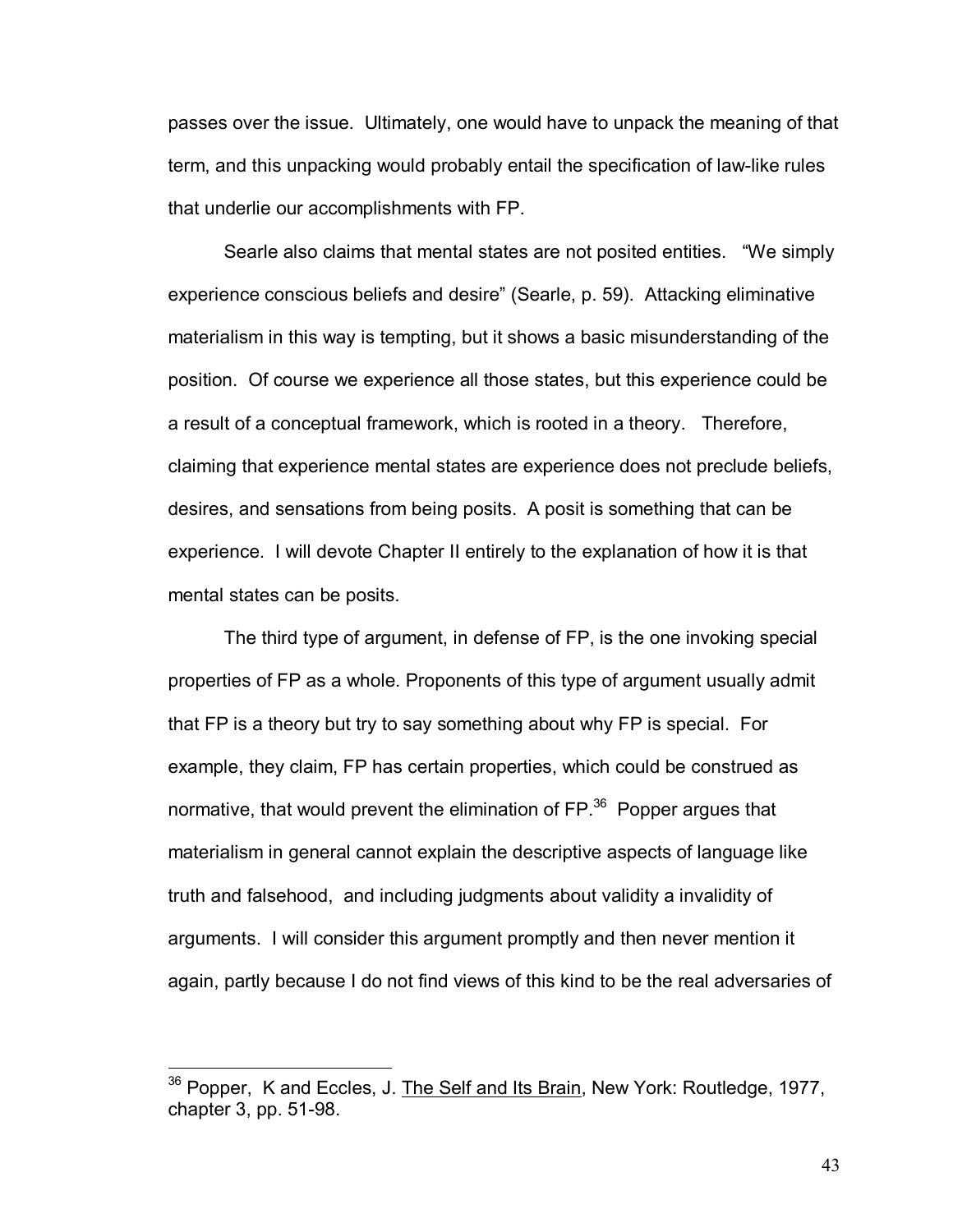eliminativism and partly because they are not within the scope of this dissertation.

Any views presupposing properties that are not reducible assume what Churchland's eliminativistsm rejects, which is that properties that cannot be reduced exist outside of the realm of physicalist theories. In that sense, eliminativists and the normativists are not restricted to the same paradigm. This is why the argument from normative properties will be gently ignored. But to address the argument superficially, normative properties alone are no indication that they cannot be reduced. The normative properties that are seen as embedded in Folk Psychology could be dealt with reductively, if an adequate explanation is discovered. However, if a reductive explanation is not available this would indeed be taken as proof that no such properties exist. But Eliminative Materialism at its best is not proposing that FP be replaced in absence of a better theory. What EM proponents are hoping for are achievements in the physical sciences that would accomplish a complete theory explaining all that exists. Such a theory would not leave out anything "real" unexplained. Thus, at that ultimate stage of development in science, FP will either be reduced or replaced without any noticeable lack. It is a big dream for science and one can either go along with that dream or not, but if one does not the criticisms against eliminativism, from that point of view, will not be substantial. Because the eliminativist can just say, "We haven't gotten to that yet, but don't worry when we get there we promise it won't hurt a bit!"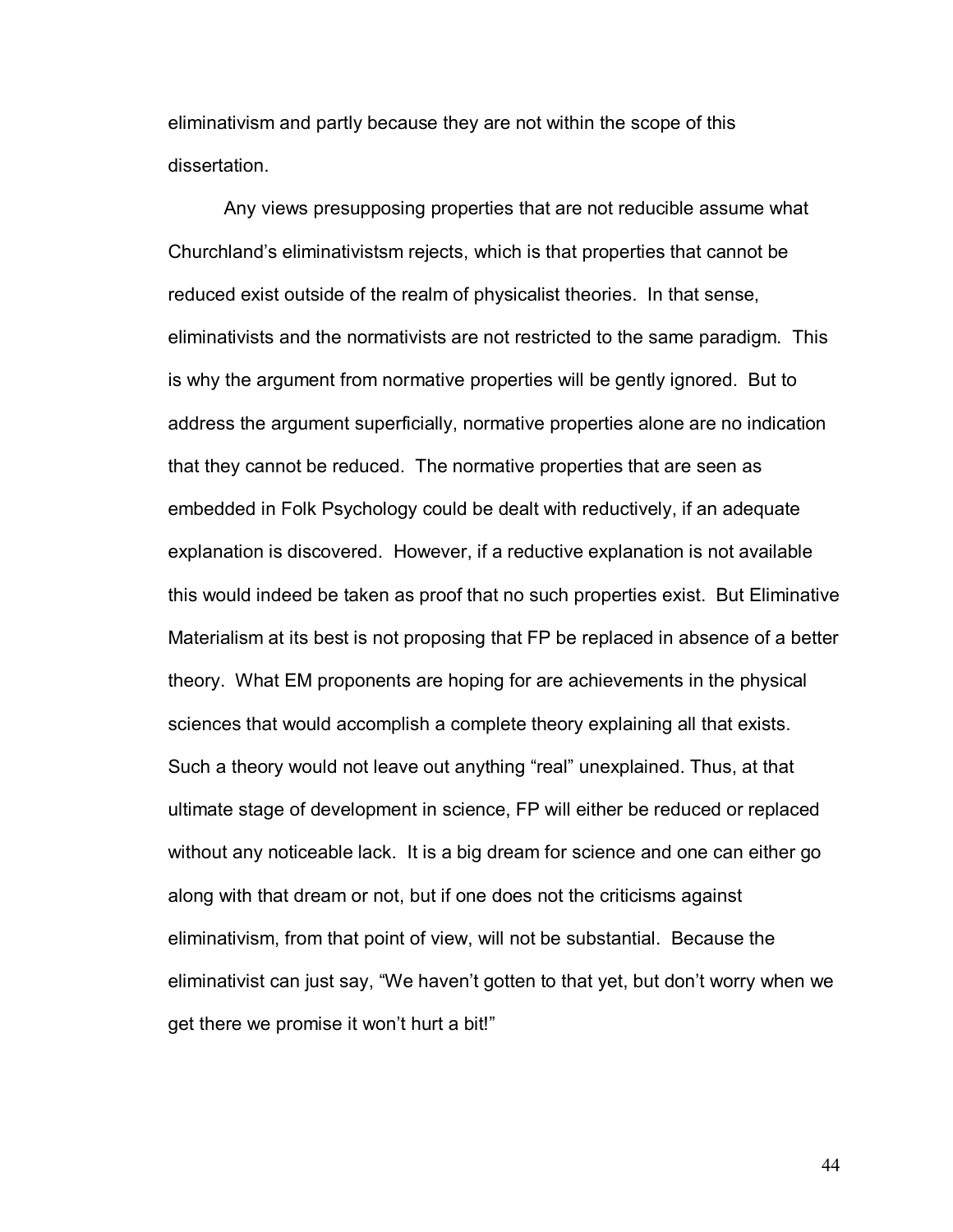The third type of argument in defense of FP addresses the issues of its replaceability. I will give a preparatory exposition on this topic bellow, but I will leave the more extensive discussion of my view for chapter five. To begin, I think that the issues involved in the claim that FP is empirically false theory are distinct from the arguments that are involved in the eliminativist proposal that the framework can be replaced. The first entails claims on the scope of FP while the other presupposes the replacability of FP, which rests on the human ability to adopt other theories in the place of commonsense psychology. The questions associated with the scope of FP entail empirical predictions about the generalizations that are part of the propositional body of FP, while replacebility makes empirical predictions about human beings.

 The positions that focus on the replaceability of commonsense psychology split into two camps the externalists and internalists about folk psychology. $37$ Stich intends this distinction between the two groups to be analogous to the schism in linguistics concerning intuitions that contribute to the judgments about the grammaticality of particular sentences. "On the analogy that we are urging, linguistic intuitions are analogous to peoples' spontaneous judgments about the correctness of proposed folk psychological platitudes (Stich, DM 128). On the externalist view of folk psychology the theory is nothing more but a systematization of our intuitions about mental states. Thus, if FP is just a systematization of commonly held intuitions about mental states, any other equally successful systematization can replace the one we currently have. In

<u>.</u>

 $37$  The grouping into two camps is borrowed from Stich, S. & Ravenscroft, I. "What is Folk Psychology?" Cognition 50, 1994: 447-68, particularly p.128.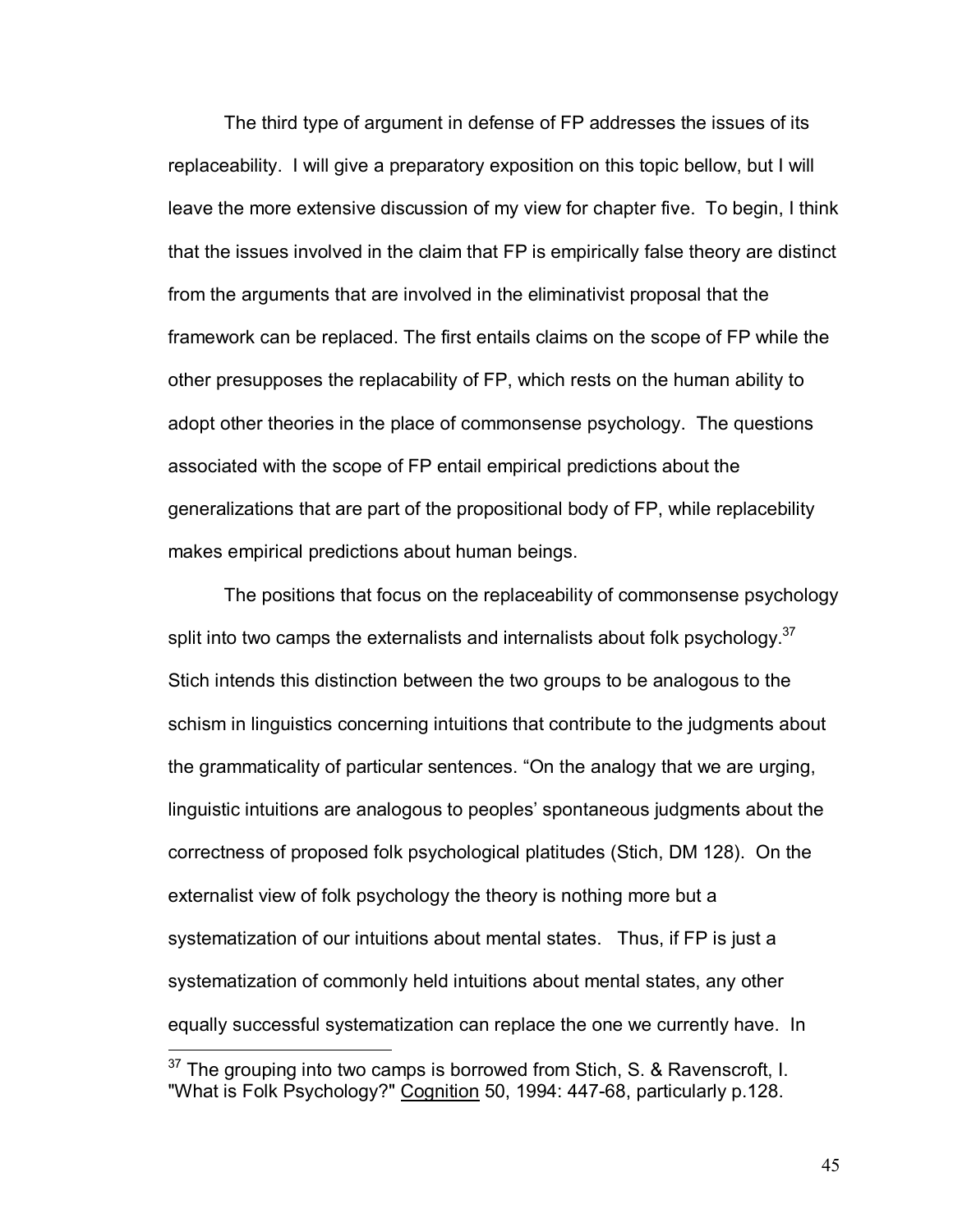other words, a folk psychology construed externally is underdetermined by our intuitions about mental states as well as considerations of simplicity (Stich, DM 128). Lewis is an example of an externalist, because he reduces FP to the platitudes commonly used to describe mental states. These platitudes entail laws or generalizations, that have their role in the prediction and explanation of human behavior but they are not internally represented.

 However, if one is an internalist about folk psychology then FP is not only a systematization of our intuitions, but it is also internally represented and has a role in the production of the intuitions we have about mental states. Internalists are usually nativists, and liken FP to an internally represented grammar. The similarity between FP and innate grammar are extensive on this view. It is not just that the FP and innate grammar are both represented internally, but the processes by which we acquire both are similar. $38$ 

If FP is more than just the generalizations of commonsense psychology, the empirical problems with the content of FP might not result in its elimination. At most it could result in the readjustment of some of the generalizations. Moreover, the views indorsing the internalist construal overlap with views that claim that the generation of folk psychological intuitions rely on innate mechanisms. Proposing that FP is innate undermines the equality of it with other empirical theories. If FP is an internally represented theory that is partly supported by innate tendencies, then it is unlike other theories. Perhaps, this is a

<sup>&</sup>lt;sup>38</sup> See both Fodor, J. The Language of Thought, New York: Thomas Crowell, 1975, and Carruthers, P. Language, Thought and Consciousness, Cambridge: Cambridge University Press, 1996.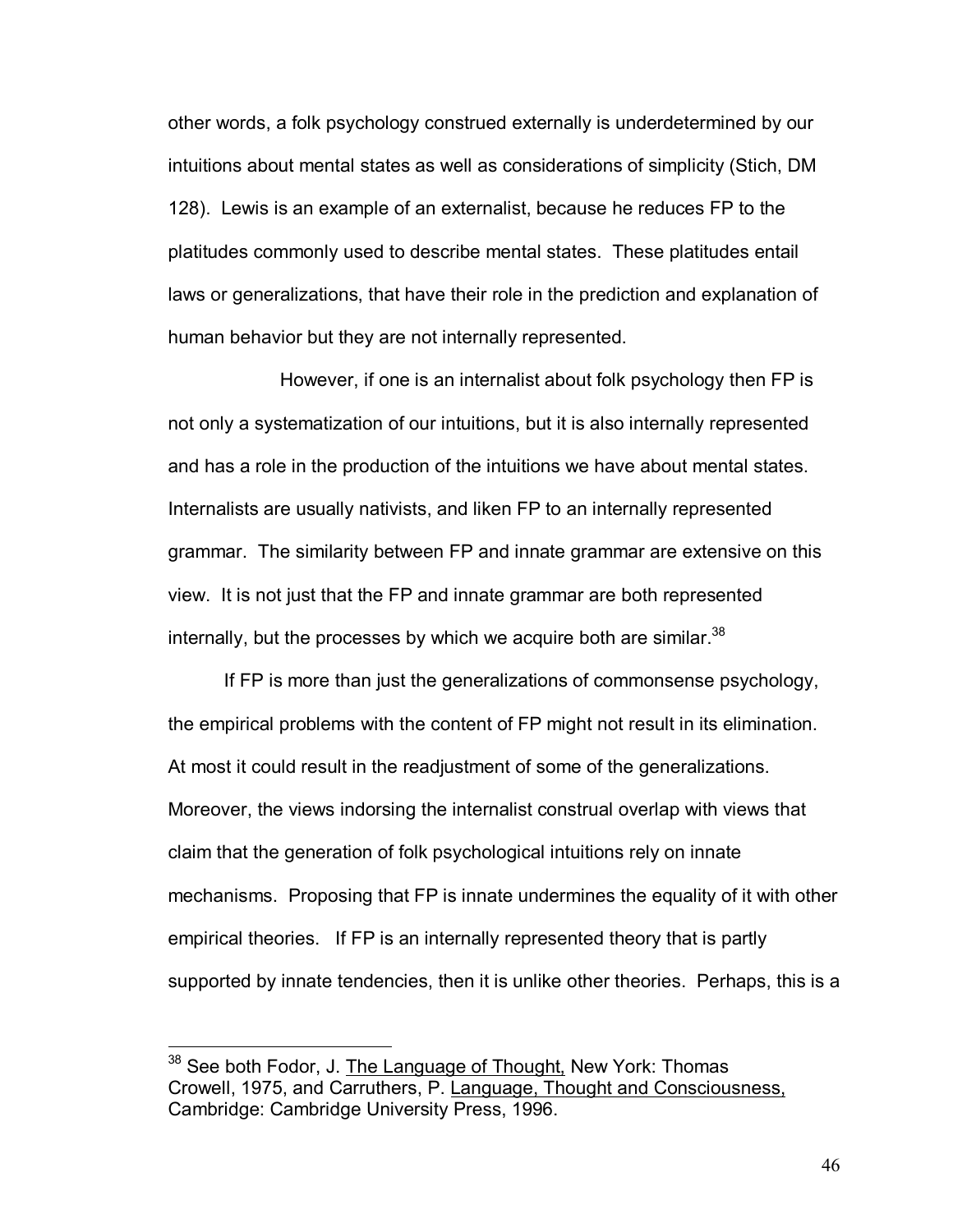way in which we can fortify the status of our intuitions about mental states. FP construed internally gives a special status to our intuitions and then to commonsense beliefs. This status is partly derived from the idea that if certain aspects of FP are innate, then the evaluation of the truth of such a theory is separate from arguments that propose replaceability. If a theory is innate, then it may not make sense to speak of it as either true or false (Stich, DM, 129).

If it is true that the issues of the empirical truth or falsehood of a theory are distinct from the issues replacement, then falsehood of a theory does not entail that theoryís replaceability. The contrpositive would be that the truth of a theory does not entail its adoptability. Things get even worst for EM, because eliminativism proposes replacement as the first element in the solution to the mind/body problem. Eliminating FP is just the initial thing to do; the process is complete by the adoption of a new, bigger, better scientific psychology and questions still remain about the actual possibilities of such an adoption. It is here that I see the place form my position. Although I will no align myself with either internalists or externalists as defined above, I see my position as having elements of both. I believe that the view currently designated as folk psychology is not innate, and that it can be construed externally in the style of Lewis. However, I think that some aspects of the framework are entranced, such as the individuation mental states in terms of phenomenal properties. I plan on presenting the extended version of this view in chapter five. Generally, my argument is developed in two parts. The first is established in chapter two, where I will claim that defenders of the first premise of eliminativism cannot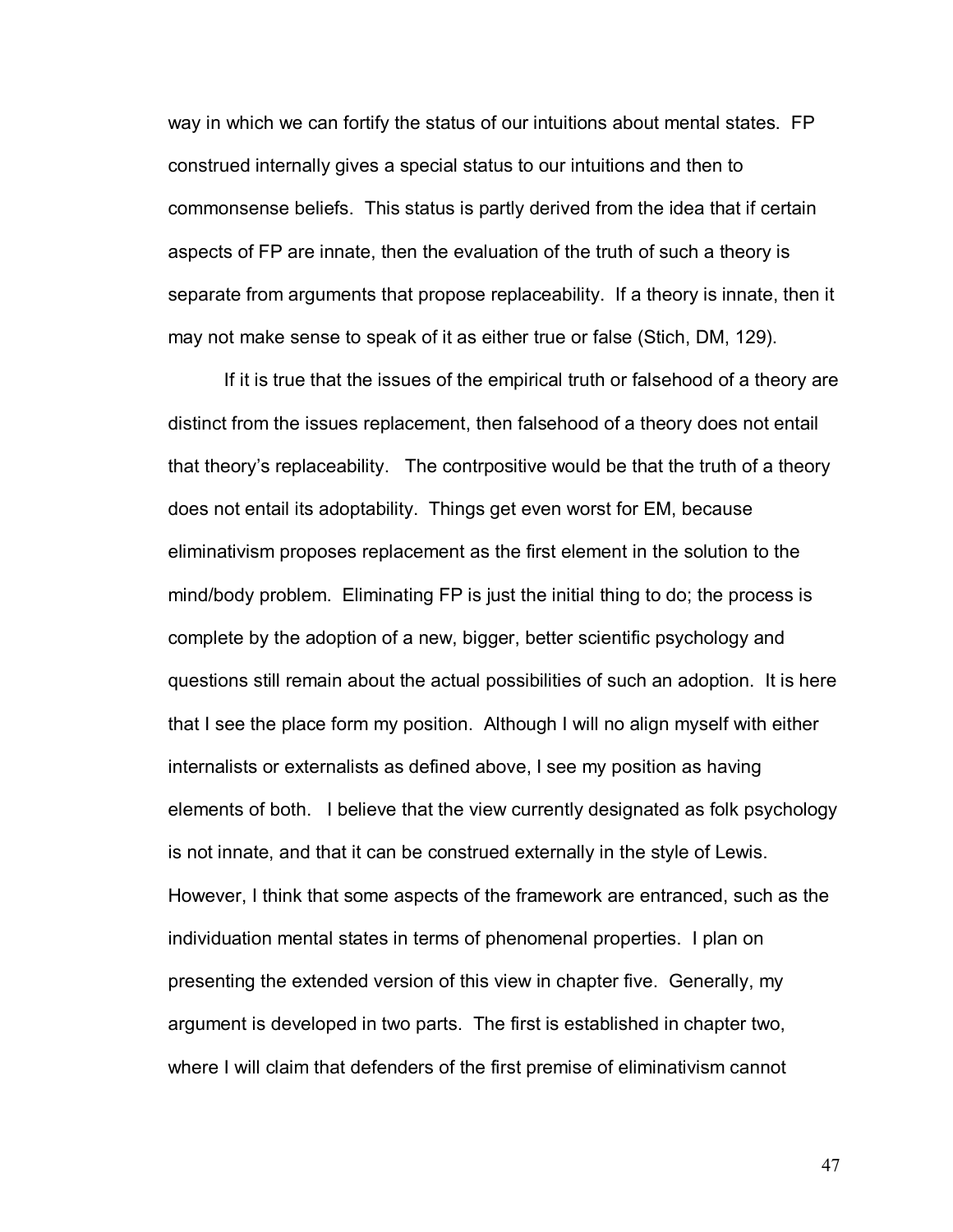establish a distinction between commonsense and all other frameworks, since no distinction can be made between beliefs in terms of their modes of being true. The frameworks, equalized in this way, can impose no conceptual or perceptual limits on each other. Commonsense has no resources to limit the categories of science; FP cannot restrict the field of discovery for neuroscience to commonsense mental states.

In continuity with that, my arguments will be to show that no such restrictions exist. There will be a presentation of examples that show that commonsense psychology changes as it is influenced by science. If that argument is accepted, there are issues about the efficacy of elimination. The categories and generalizations that are currently part of FP are shifting as a result of external influence. It must be, then, that FP does not restrict scientific discovery. Also, there seem to be no obvious restrictions on the character of FP commonly endorsed in everyday life. The categories of commonsense so loosely construed, cannot be the adversary of science because those selfsame categories are not impervious to its influence. In principle there is nothing standing in the way of complete elimination of mental states. But, the elimination of those states would not fruitful or motivated, if there is no real friction between science and common sense about mental states.

Now, we come to second part of my arguments, which should establish that complete replacement cannot happen. In chapter five, I will describe a framework that fits some of the metaintuitions about commonsense frameworks, but its status as such is not dependent on necessity or pretheoretical knowledge.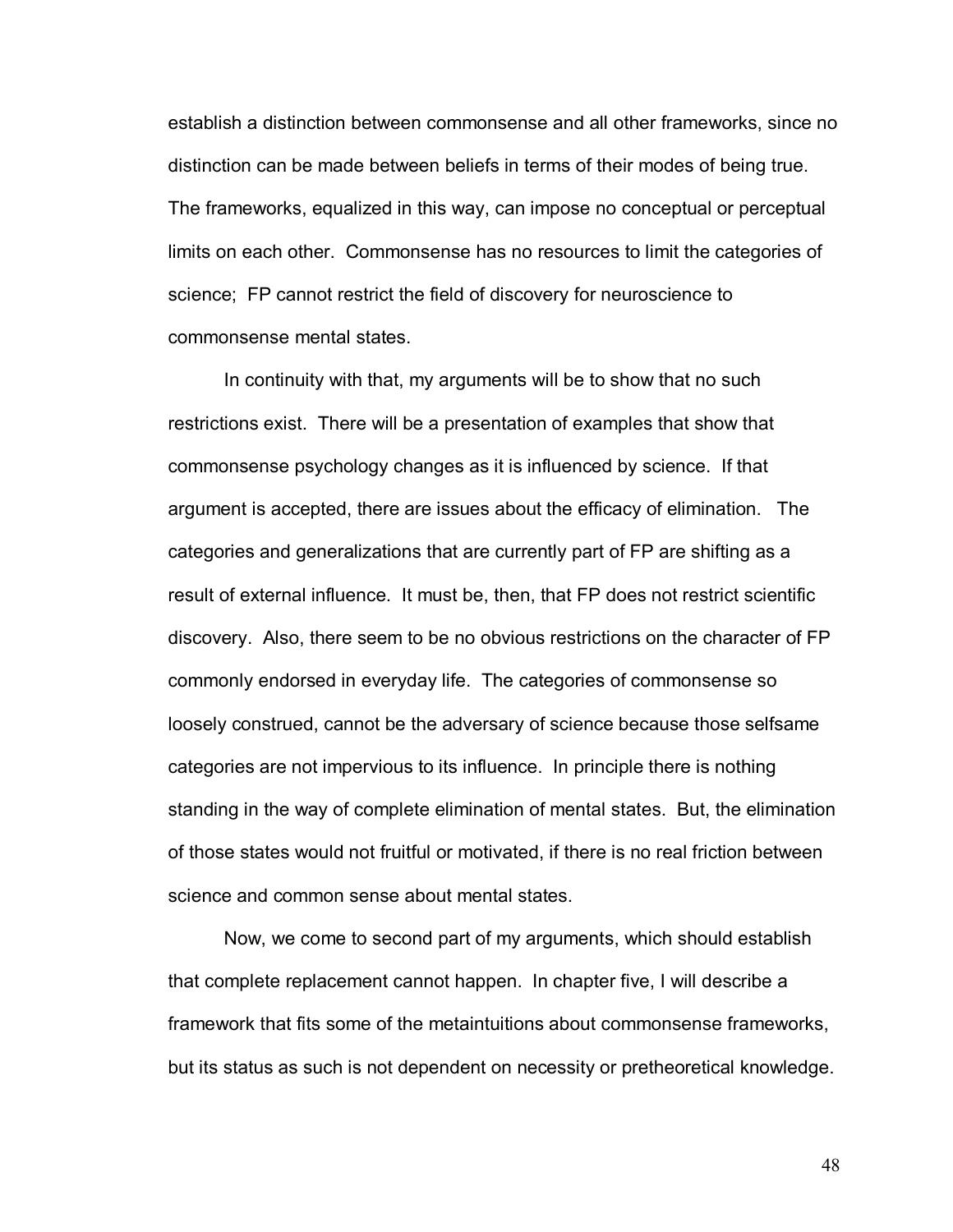This framework will support some of the categories of commonsense theories in general, such as the individuation of objects and the individuation of mental states in terms of how they feel. However, this framework is nothing like the fully enhanced folk psychology that is usually defended or attacked. It is just the initial rudimentary framework that is established as part of human development. Such a framework establishes the rudimentary individuation of common objects, and the limited individuation of some mental states such as the sensations associated with perceptual experience.

My arguments will support the view that this framework, which I called the original framework, is entrenched as the initial framework that develops for each person. The argument should not be construed as a claim about the innateness of this theory. I assume that there are strictly human limitations that bias the development of this original framework, but that is not equivalent to the claim that the framework itself is innate. My focus is mostly on the leap that is made as the framework develops, where one begins by having no concepts and develops some concepts. The jump that is made by the original framework is hard to influence. The learning of this initial framework is not like the learning of other types of framework, because it is established spontaneously. The spontaneity is described as the limited influence of instruction on the development of this framework. The spontaneous development of the original framework is one of its commonsense features.

Because the emergence of this framework is spontaneous, my argument will be that it cannot be replaced as the initial framework. Although, most of the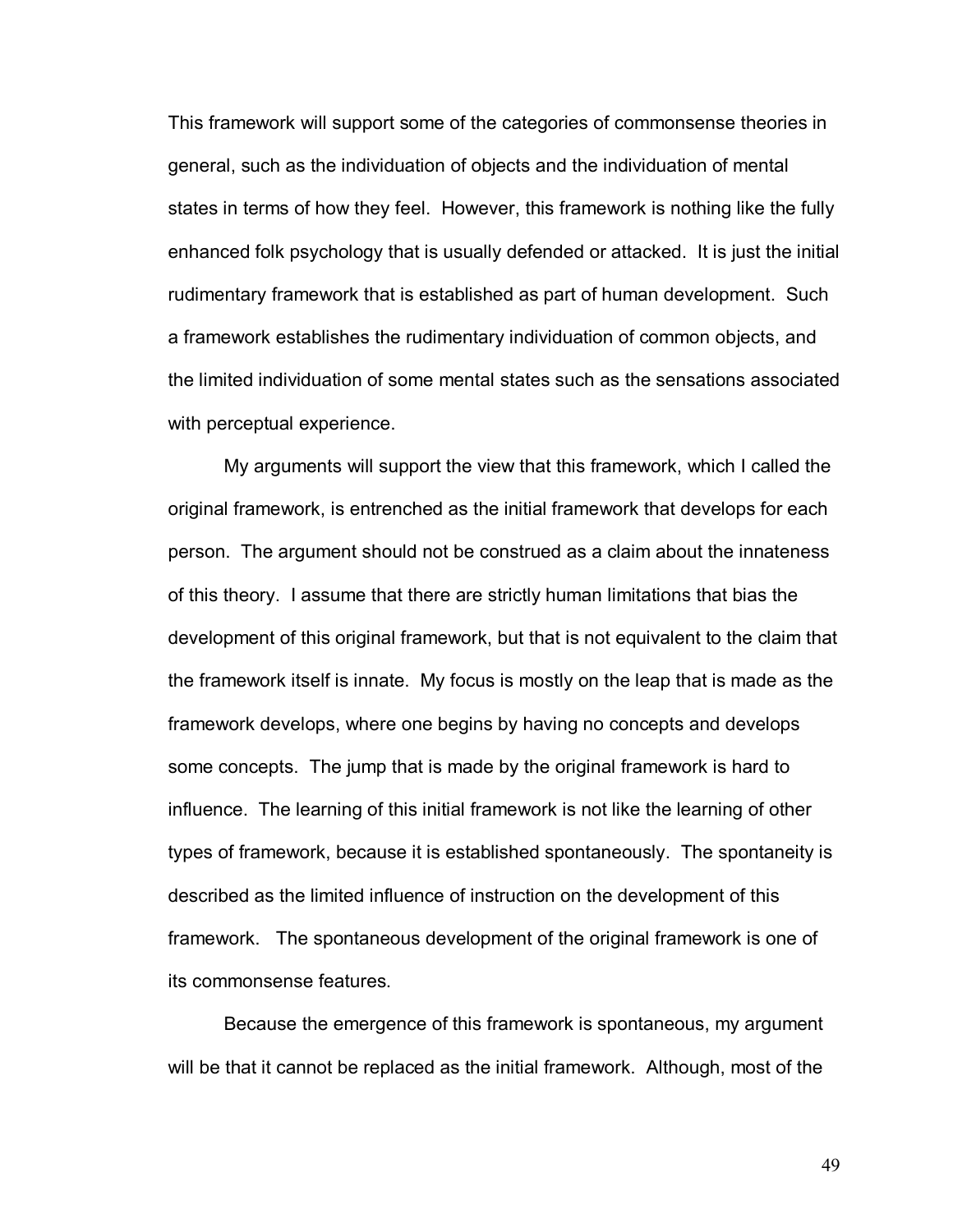framework, as it is first established, will change, the original framework establishes the habit of individuating objects as such and mental states in terms of feels. Even though the particular features initially attributed to objects and mental states can and will change, the habit of individuating objects and having feels is not revisable. The latter are limits on theories that can be endorsed; even tough they are not strictly speaking restrictions on scientific theories. The restrictions on replaceability are another of the features that make the original framework common sense.

Ultimately, the argument will be that although the first premise of eliminativism establishes the conceivability of reviseability of any framework, the replacement of frameworks requires physical possibilities. Those are not well established by eliminativims. In fact, they are presupposed rather than supported in the prediction that commonsense frameworks will be replaced by scientific theories.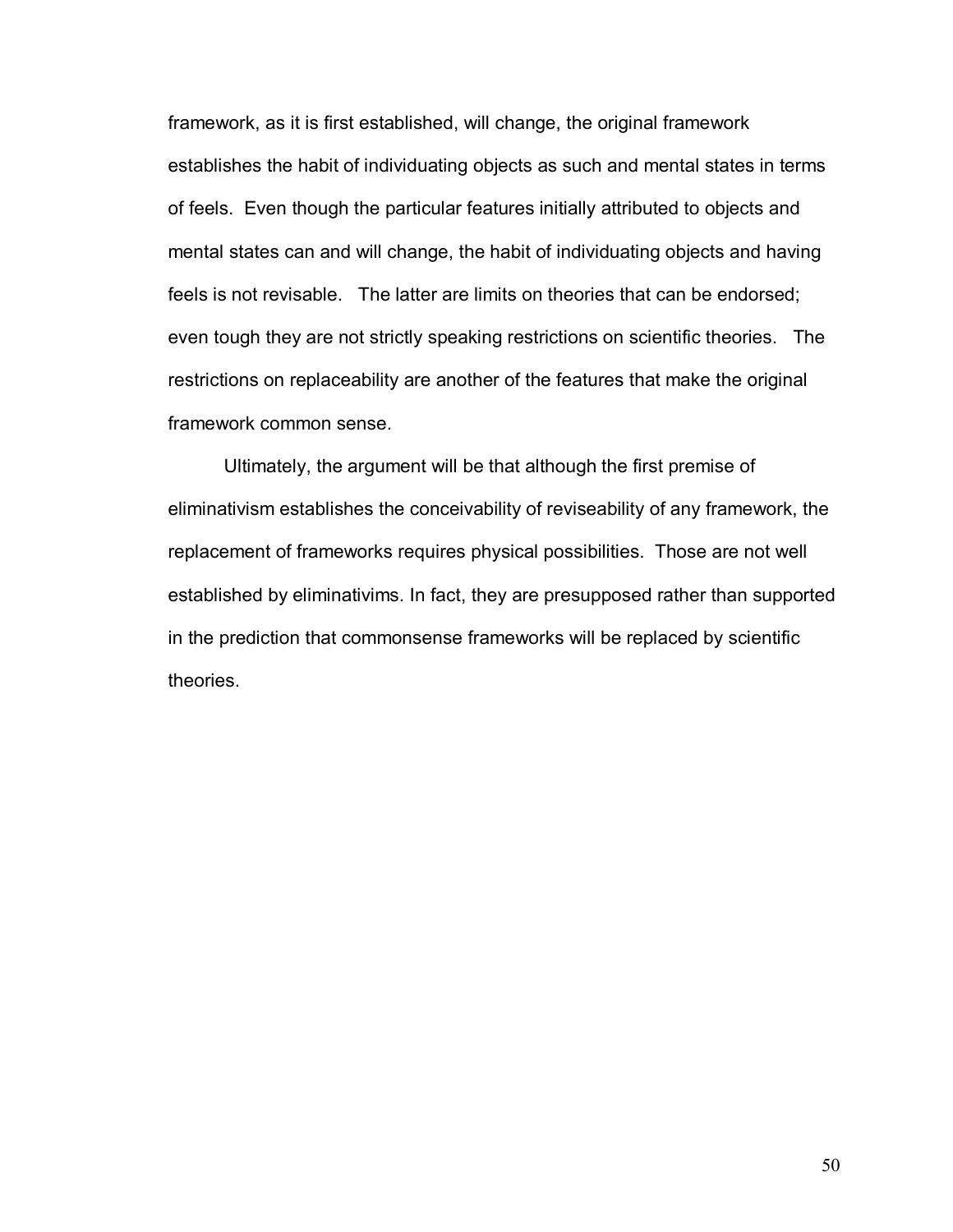# **Chapter II**

# The Distinction between Common Sense and Science

# Part I

In chapter one, my aim was to present some arguments for and against Eliminative Materialism, and situate my position within that dialectic. In this chapter, I will elaborate on some of the aspects of the argument that were introduced in the previous chapter. I shall also expand on the discussion regarding the status of FP as a commonsense theory, as well as the status of commonsense theories in general. My view is that the arguments that underline Eliminative Materialism are also the arguments that undermine the status of FP as a commonsense theory. At the very least, the success of the first premise of the new eliminativism erodes the distinction between commonsense and scientific theories.

 There will be two parts to this chapter. The first part of the chapter will be focused on demonstrating that the arguments which support the first premise of eliminativism -that commonsense psychology constitutes a theory- erode its status as commonsense. In the first section, I will attempt to argue that in order for a claim to be commonsense, it has to have some features that distinguish it as such. The feature that could distinguish commonsense claims from all others is that they are not revisable, either by being necessary or pre-theoretical. It is my contention that the arguments that support the view that folk psychology is a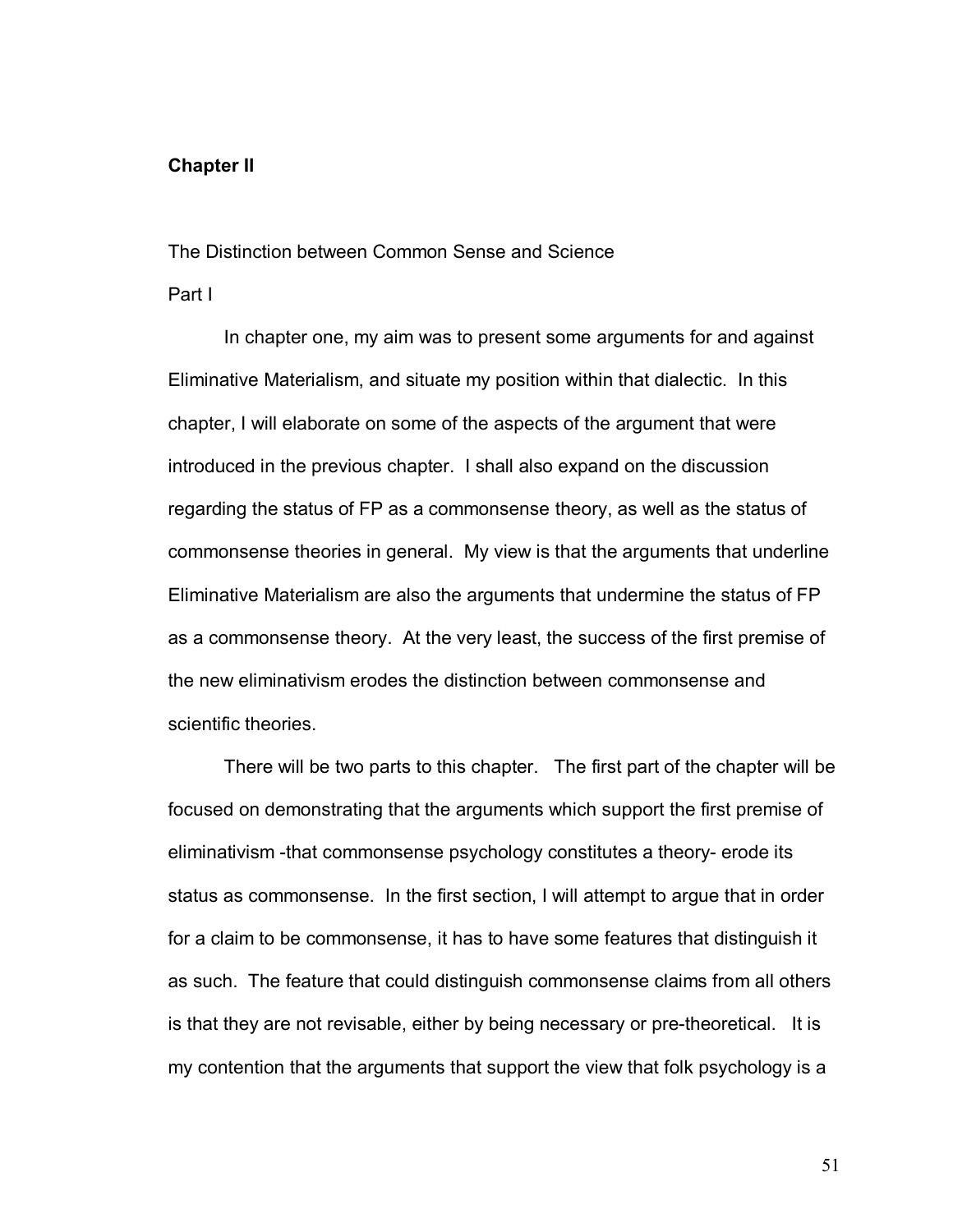theory, assume other arguments that make it impossible for any claims to have the two distinguishing features of commonsense. No claims, and consequently no theories, are common sense. This is a mildly unfortunate consequence for eliminative materialism, because I argue that in order for elimination to be motivated it must be shown that the categories of commonsense are rigid in such a way that they are stagnating the progress of science. However, the rigidity of folk psychology can be established only on the view that it is a commonsense theory.

 In section two, I aim to present the arguments against the first feature of commonsense: necessity. In my discussion of Quine, I plan to give an exposition of his argument that establishes the lack of distinction between analytic and synthetic truths. This argument will then lead to ontological relativity, where talk of existence only makes sense against a theoretical background. Quineís argument that individuation is a result of an established theoretical framework, rather than the other way around where objects themselves establish a conceptual framework, relies on both the undermined first dogma but also on inscrutability of reference. This latter part of the argument establishes that there are various ways of individuating content, and the decision is made, usually, after a theory is already in place. Parts of Quine's argument revoke the view that there are any necessary statements. It is this argument that allows Churchland to claim that no analytic statements can restrict our understanding of mental states. All statements are synthetic and revisable, therefore all that we think is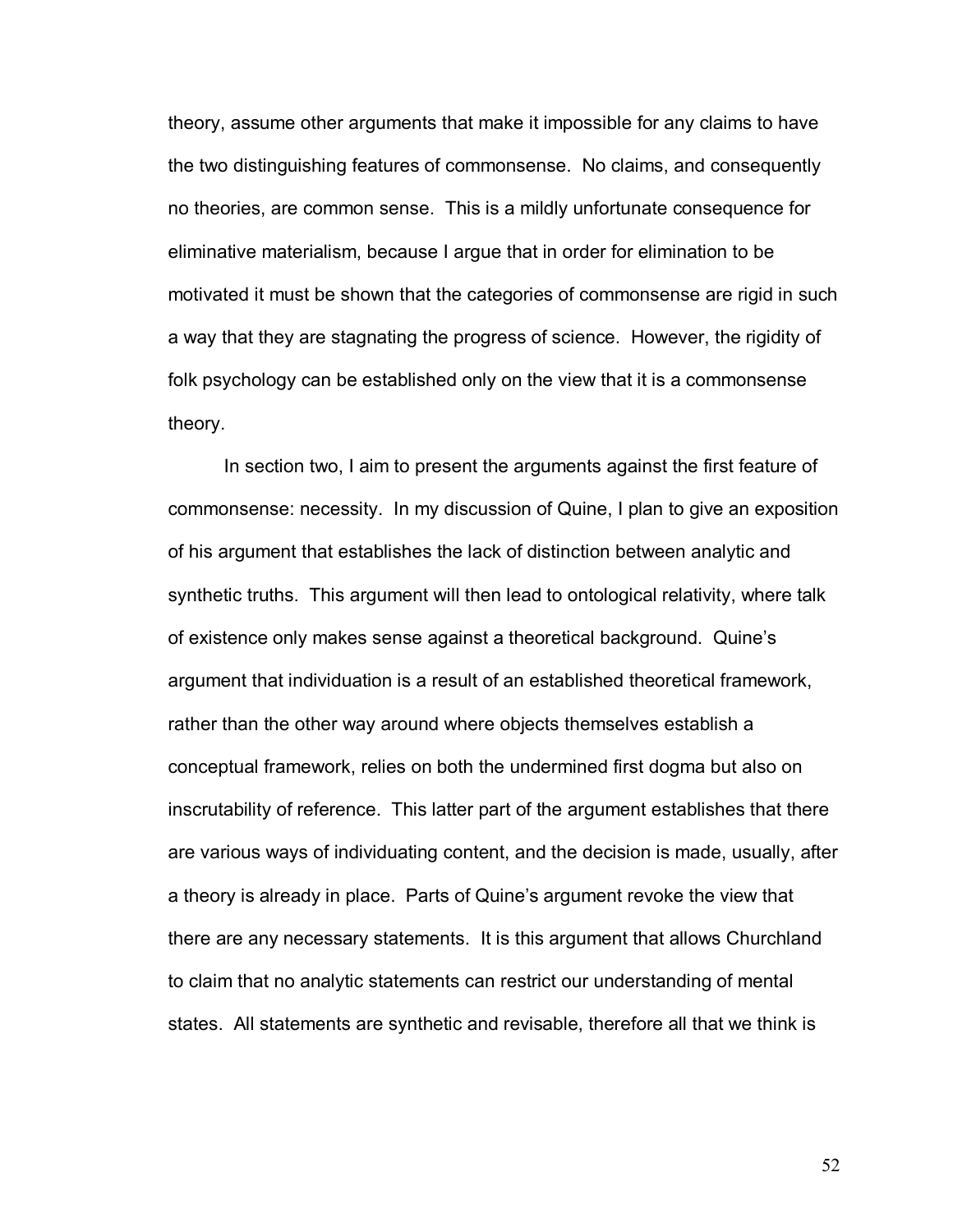true analytically about mental states are just well entrenched statements that are part of a theory.

In the third section, I present Sellars' argument against the sense-data theorists, or what he calls the Myth of the Given. Sellars establishes a distinction between thoughts and sensations. The sense-data theories need for sensations to be propositional in order to serve as the inferential basis for other beliefs. Sellarsí argument shows that sensations alone are not able to provide that base because they are not propositional. Sellars makes clear that aboutness of thoughts is confused with aboutnesss of sensations. Since the two are not equivalent, Sellars goes on to argue that in order for the aboutness of thoughts to be established, a person would have to already have a battery of concepts. One would have to have a conceptual framework to have thoughts that presuppose individuation. In this way Sellars establishes that there arenít any pretheoretical beliefs. Sellars proves that we individuate mental states the way we do because we learned how to apply a conceptual framework. This argument establishes for Churchland the groundwork for claiming that observations are theory-laden. Moreover, this allows for the argument that the way things seem to us is determined by theories about their nature.

In the second part of the chapter, I will present some examples that should show that folk psychology changes. Commonsense views are in the very least influenced by scientific views. The previous chapter should have established that there is no general criterion left by which one could tell commonsense from science about the mind. The only way to draw the boundaries of folk psychology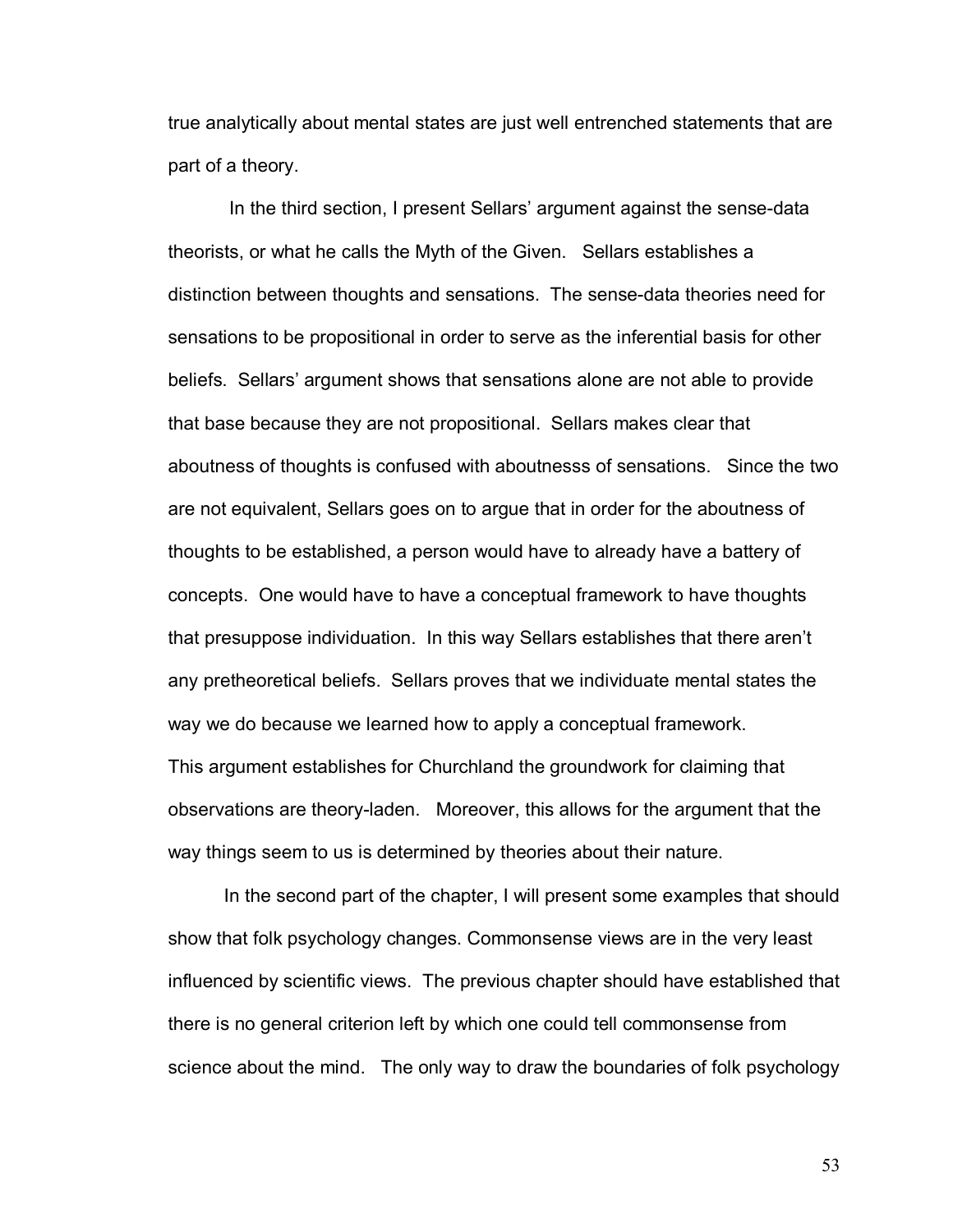is to use the frequency of usage of certain platitudes. I will attempt to bring up some examples where discoveries in science have become part of the everyday explanations used to report and attribute inner states. My list will not be extensive or exhaustive, but it will be, I think, sufficient to prove that the purported plasticity of both our understanding and our experiences is true in practice, as is seen through the changes in folk psychology.

Ultimately, I will attempt to show that the view that is used as an example of commonsense about the mind is marbled with influences form outside commonsense, thereby making the ontology of FP not entirely its own. It is usually said that some of the problems in philosophy of mind can be traced back to the faulty commonsense view. But my claim will be that if the FP is not hermetically sealed off form influences outside itself, then it cannot be entirely blamed for any problems that are said to stem form that view. Some of FP's problems are imported. If the properties of mental states as per FP are a mix of science and commonsense, the elimination of just one partner might not solve any of the problems attributed to common sense.

# Section I--Commonsense Claims and Reviseability

 It is the aim of part of this chapter to support two claims. One of those claims is that in order for a belief, or a group of beliefs, to be commonsense, they must be clearly distinguishable from beliefs that are a consequence of holding a theory. The other claim is that areas of eliminative materialism depend on a distinction between commonsense and science. I plan to substantiate the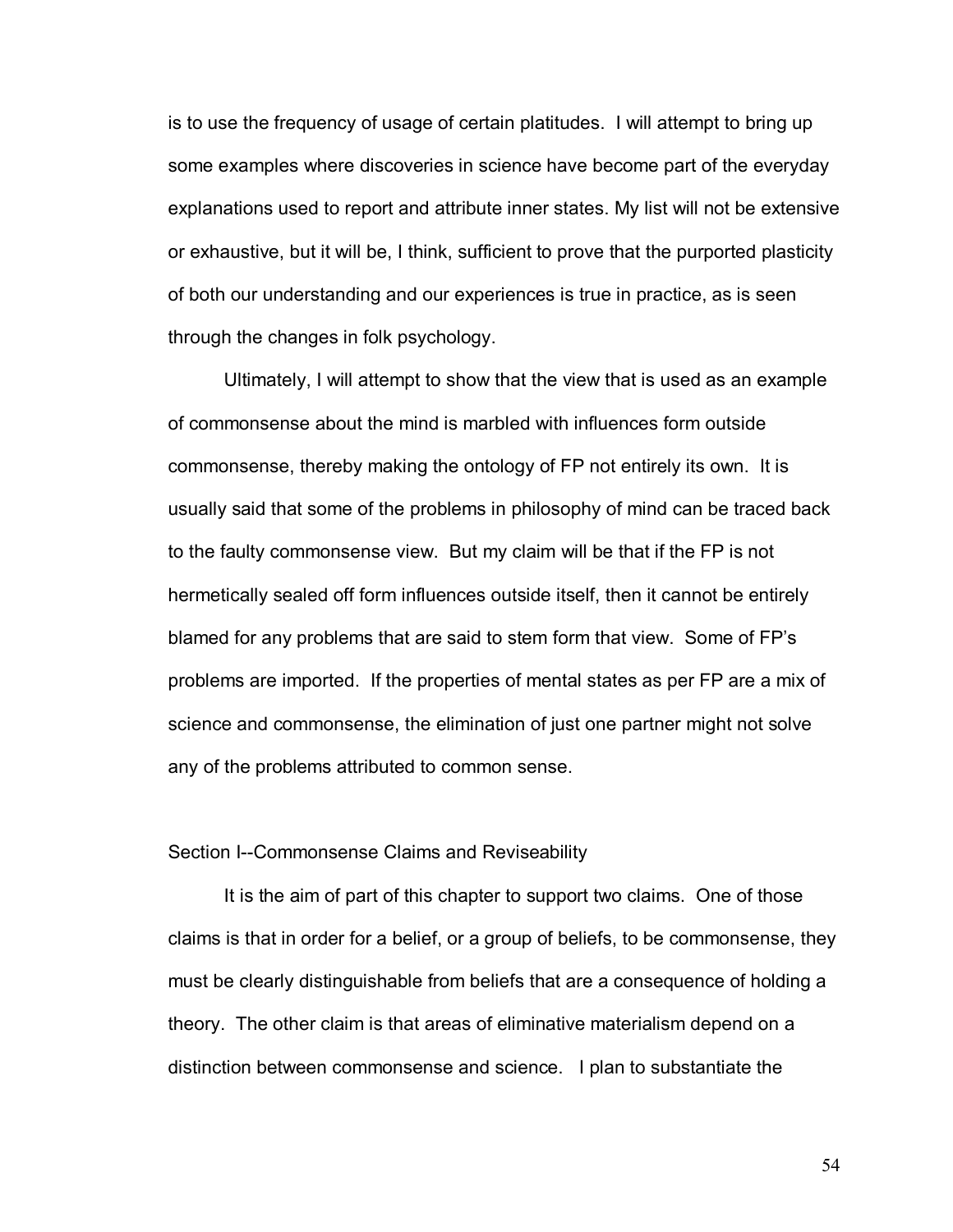former claim first. My argument will be that the criteria that could provide ways to distinguish commonsense beliefs help establish a distinction between commonsense and scientific theories. If there are features that mark some claims and beliefs as commonsense, a distinction between commonsense and science can be established.

Alternatively, if there are no features that help us distinguish commonsense beliefs, there is no distinction between science and common sense. In order for the distinction between theories to exist, there should be a general criterion by which one could tell commonsense beliefs, from beliefs that are not such.<sup>39</sup> It is my contention that this general criterion coexisted and depended on the project of foundational epistemology. In addition, Eliminativism about mental states depends on the demise of foundational epistemology. The first premise of eliminative materialism, which establishes commonsense psychology as an empirical theory, builds on arguments that attack foundationalism and classical empiricism. Since eliminativism is incompatible with foundationalism, it cannot establish a distinction between types of beliefs.

Although, eliminativists and others partaking in the debate about commonsense tend to have a list of claims that they brand as commonsense, they seldom provide reasons for their classifications. Folk Psychology is said to be comprised of a designated group of commonsense beliefs. Churchland has a

 $39$  I plan to group beliefs in two piles only: those that are considered commonsense and those that are theoretical. I do not plan to make a distinction between beliefs that stem from differed kinds of theories, such as philosophical and scientific. This is because that particular distinction is not relevant for my project. Mostly, because I argue that once a belief is theoretical it is not common sense.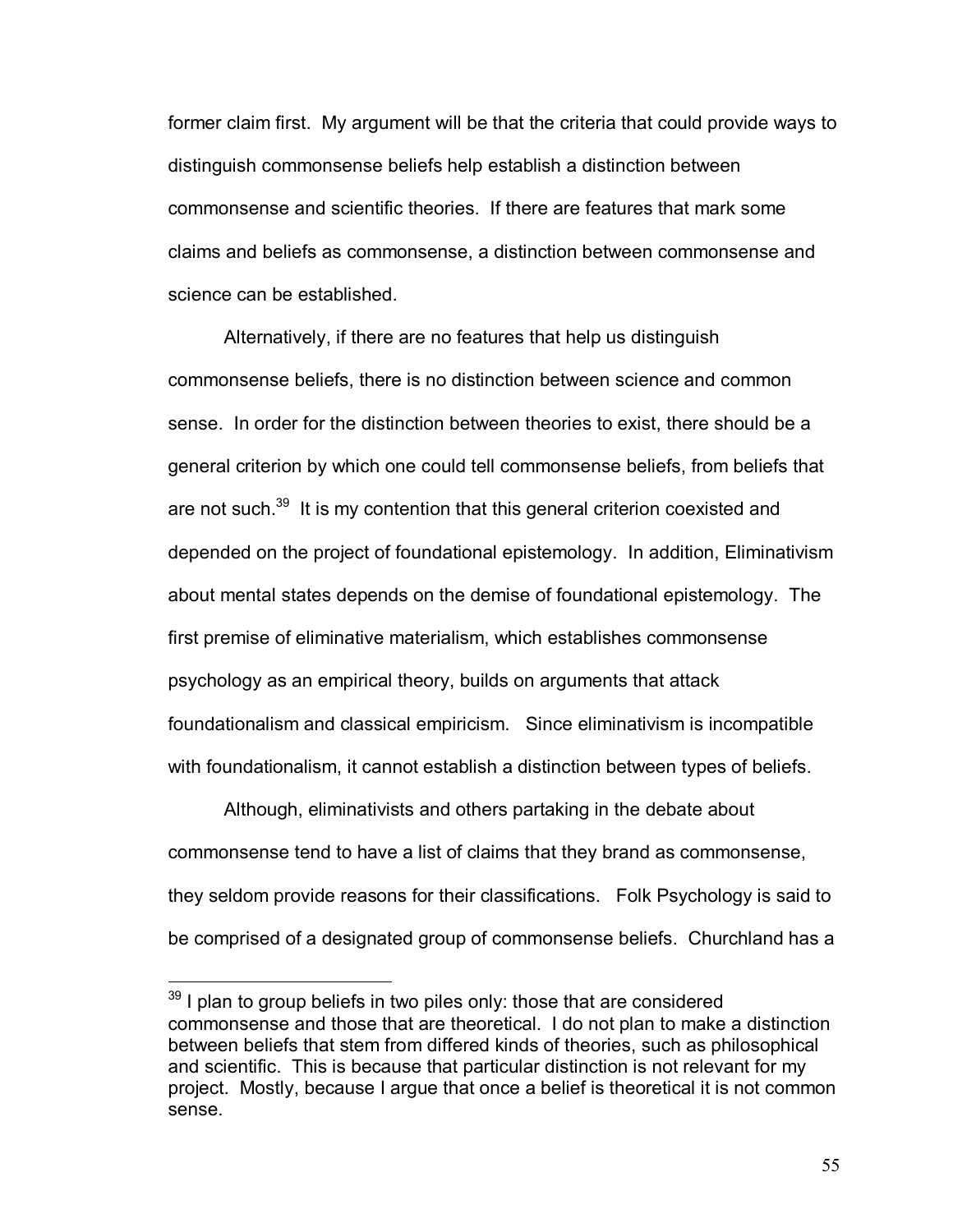battery of claims that he cites as constitutive of Folk Psychology.<sup>40</sup> For example, commonsense psychology is attributed the view that propositional attitudes must be sentence-like in structure. The argument is that Folk Psychology is ontologically committed to propositional attitudes and that commitment entails that "sentence-crunching" is the primary mode of operation of the brain, as well as its primary mode of storage of information. If that claim is then empirically disputed, it should be concluded that FP is wrong about the way the brain works.<sup>41</sup> In turn, evidence against sentence crunching is evidence contra propositional attitudes.

The argument assumes not only that FP is committed to this view, but it also presupposes that any view committed to the existence of propositional attitudes is committed that the propositional character of the attitudes is exactly replicated in the physical matter of the brain. If there are propositional attitudes, we must find sentences in the brain. I disagree with this feature of the argument, but I argue against it in chapter three.

To build on the commitment to propositional attitudes, FP is said to be committed to the view that propositional attitudes are causally efficacious. "The explanatory power of folk psychology depends on beliefs, desires and other propositional attitudes being the "springs of action. $10^{42}$  Bermudez cites a key tenant of FP to be that " $\dots$  (W)e act on objects in virtue of how they appear to

 $40$  For some of those see Churchland, P.M. "Eliminative Materialism and the Propositional Attitudes," Journal of Philosophy, 1981, 67-90.

<sup>&</sup>lt;sup>41</sup> Some evidence against "sentence-crunching" as the primary mode is given by Churchland, Patricia S. Neurophilosophy. Cambridge, Mass: MIT press, 1986.

 $42$  Jose Luis Bermudez, "Arguing for Eliminativism" in Paul Churchland, ed. Brian L. Keeley, Cambridge University Press, 2006.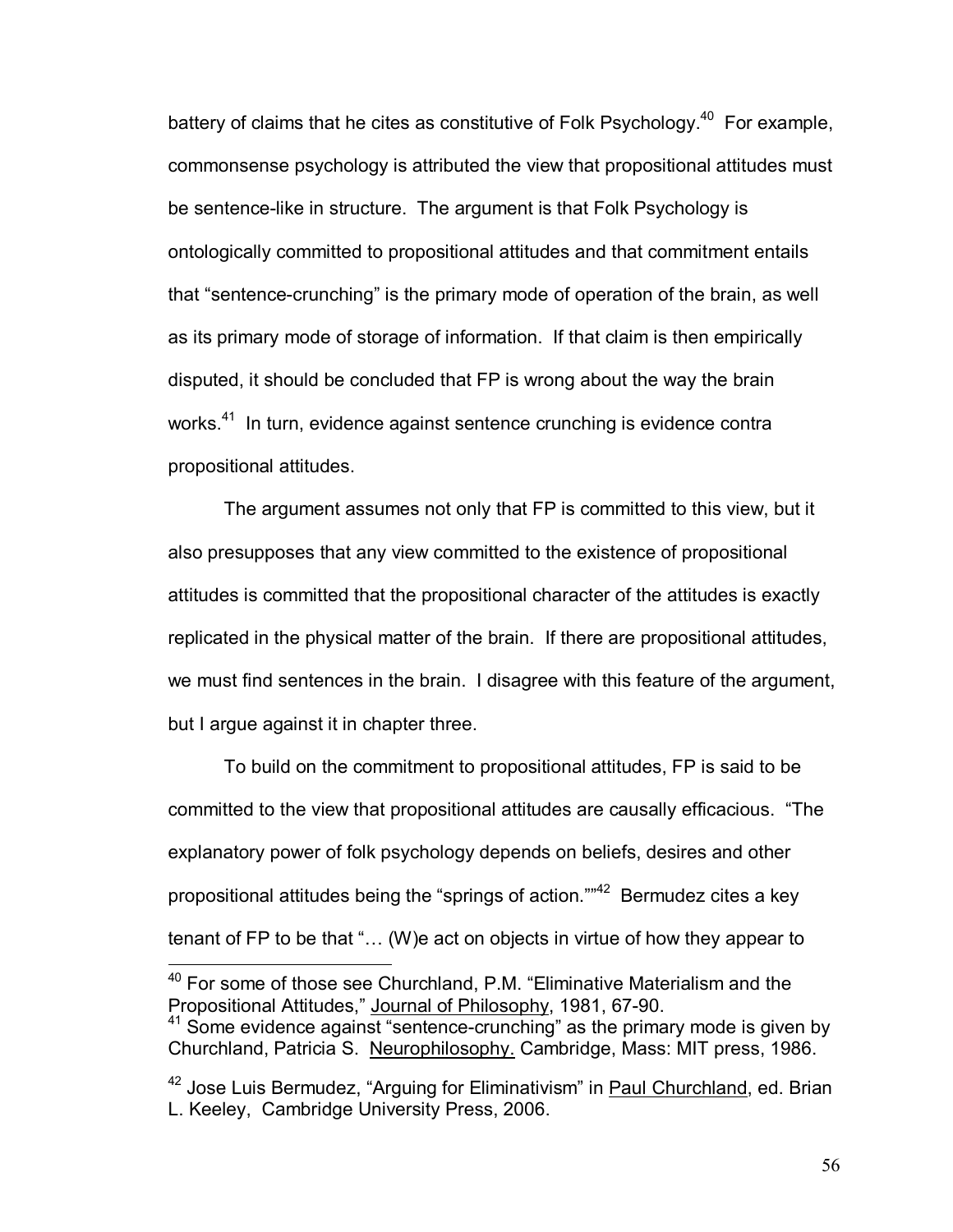us..." (Bermudez, 54). Again, empirical evidence against these purported commonsense claims is seen as evidence against commonsense psychology.43

 It will be my contention that the commitments of FP can be determined at most by the frequency of usage in particular contexts. In this way, we could reach the boundaries of FP in the way Lewis suggested: collect all the platitudes that people use and assume other people to use, in situations which require interpretation of human behavior. $44$  In the end, we will have a body of claims that are commonly used, and inevitably a lot of them would refer to propositional attitudes, and other mental states. Based on that particular grouping of platitudes, one could extrapolate a view that has some of the attributes that are cited above.<sup>45</sup>

Frequency of usage, or ubiquity, is not the right way to determine the status of a claim as common sense if the aim is to draw a distinction between commonsense theories and scientific theories. One needs another type of general criterion by which we could distinguish commonsense beliefs just by looking at the claims, and I will argue that no such criterion is at the eliminativists' disposal.

<u>.</u>

<sup>&</sup>lt;sup>43</sup> For evidence against the listed claims see Bermudez, 52-63.<br><sup>44</sup> For more on Lewis see back in Chapter one, Section two.

 $44$  For more on Lewis see back in Chapter one, Section two.<br> $45$  There is a distinction between two types of functionalism based on the type of claims that enter into the functional definition. See Ned Block "Troubles with Functionalismî in The Nature of Mind, ed. David Rosenthal, 1991, p. 214. My aim is not to pick a view that sides with either on of those. Rather my aim is to show that there is no distinction between the two, in terms of one collecting common sense claims and the other scientific. The two kinds of functionalism aim to define the terms of two different empirical theories.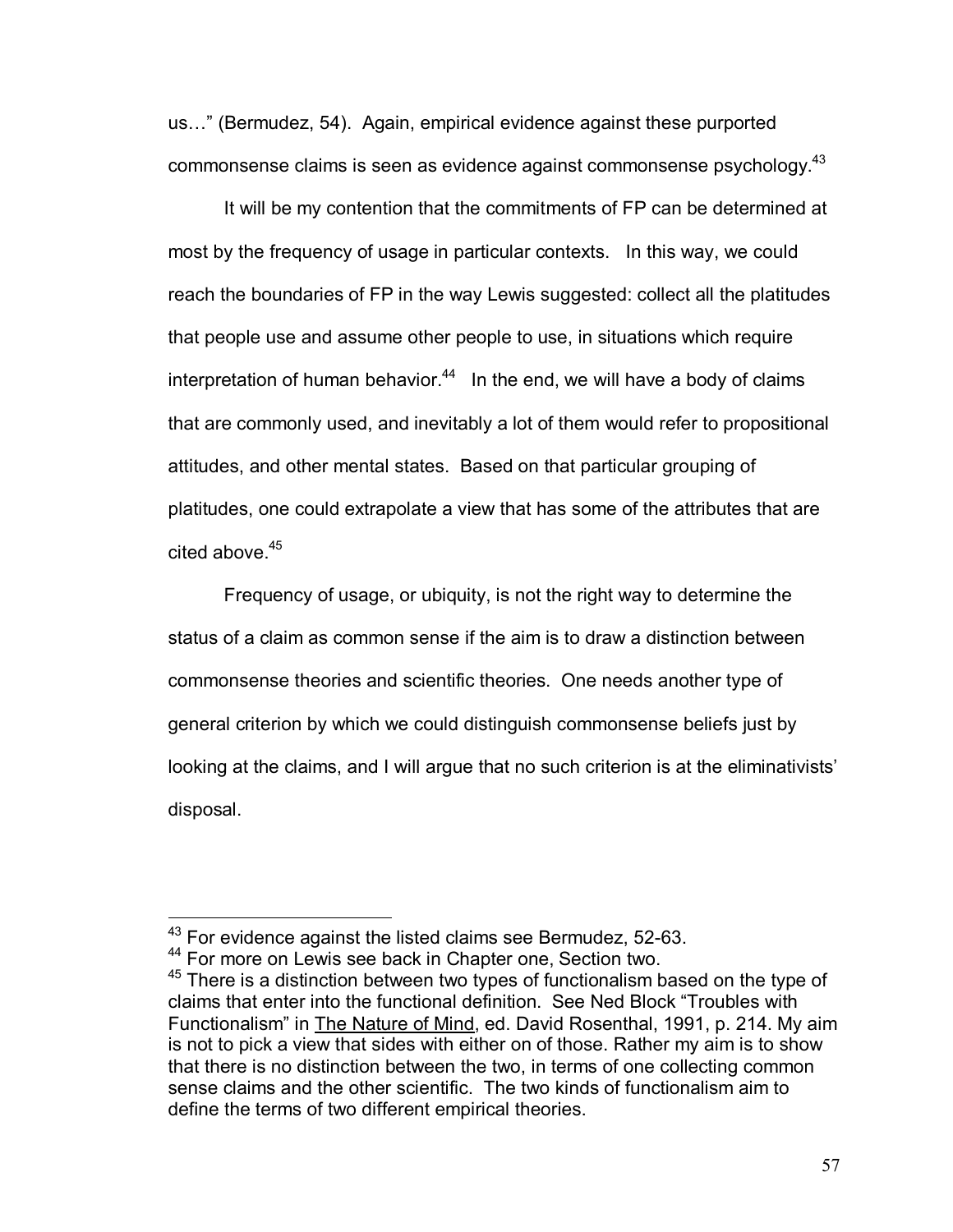In general, commonsense beliefs are often taken to designate a class of beliefs that are commonly endorsed, and commonsense terms are terms that most people know and use. Lewis's functionalist argument for implicit definition of commonsense mental terms uses the frequency and context of usage of mental terms as a way to pick out platitudes that would provide this functional definition for mental states. In order for mental terms to count as commonsense they should be mostly used in everyday life by laymen. Ubiquity, then, only establishes that there are some claims that are more frequently used than others, but it does not establish that those claims are common sense. The ubiquity rule relies not on the claims, but also on the context in which they are uttered. I think this way of parsing commonsense and scientific claims is inadequate. A criterion that attempts to make the distinction by using ubiquity relies on another criterion that would allow us to pick the right platitudes. The inclusion of the right platitudes would, in turn, depend on other distinctions that are even more difficult to make, like who is a scientist and who is not.

My aim is not to argue that this or that particular claim is commonsense; rather I assert that because FP is a theory, nothing we say about the mind is common sense. Even more broadly, if individuation is a result of holding a theory, nothing presupposing it is common sense. Eliminativists should take notice because the arguments that provide support for individuation being inferential are also the arguments that must be accepted in order to claim that FP is a theory. Then, if one is an eliminativist, one must accept that FP is not common sense. I maintain that the same is true for other such examples, where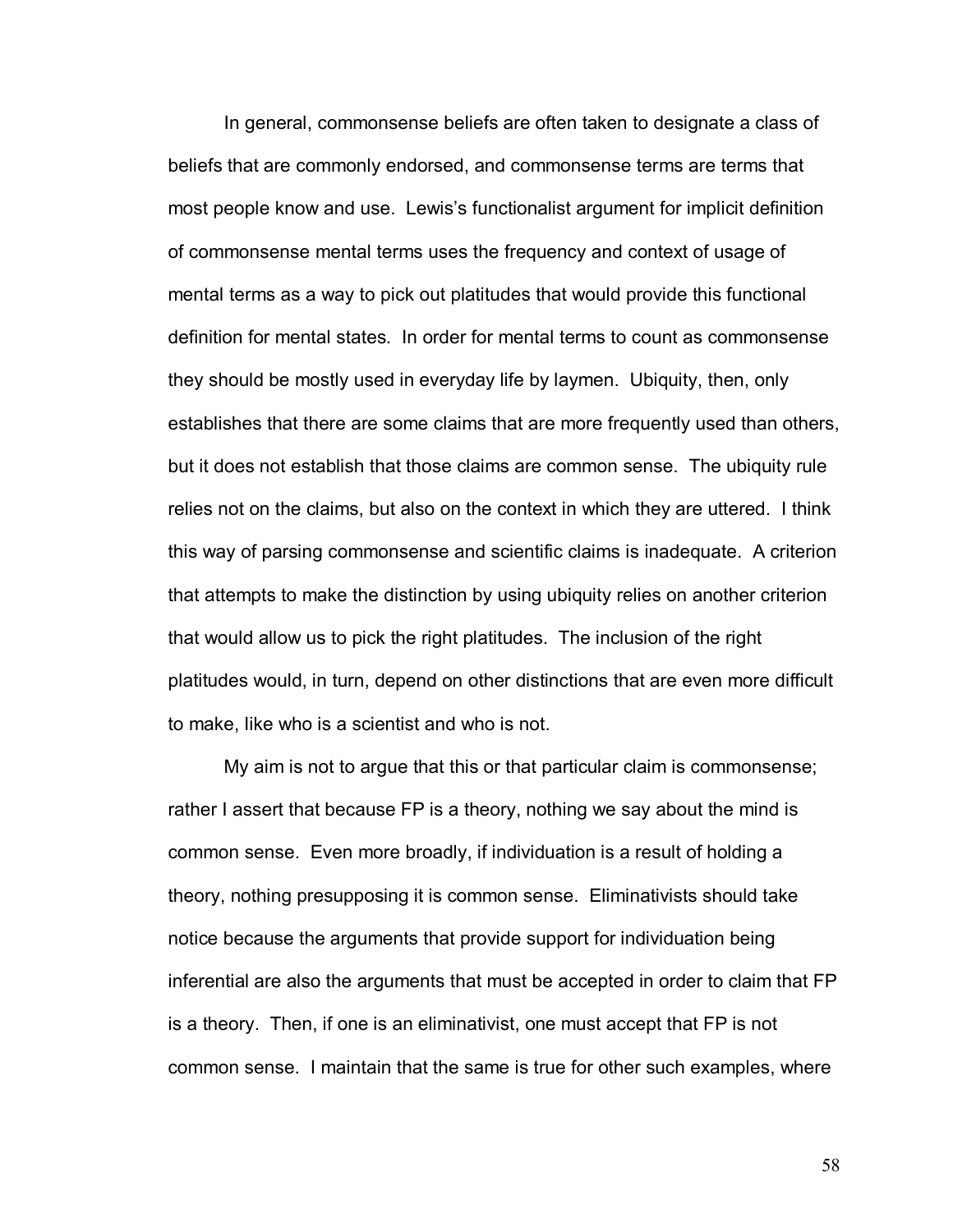claims about mental states are deemed commonsense because they are said to be part of FP. I specifically address some such claims in chapters three and four.

Ubiquity is relevant only if one wishes to discover which terms have taken root in colloquial usage. This by itself says nothing to us about the character of the claims that are in use. Colloquial usage is influenced from various directions. Although, it is often thought that commonsense is influenced by religion or other such sources that tend to multiply ontology, I will claim in the last section of this chapter that commonsense is currently more and more infused with science. The inclusion of the scientific jargon into folk psychology undermines the idea that ubiquity can be used as way of distinguishing between science and commonsense.

There are a few features that could help distinguish commonsense beliefs. To put it tersely, a belief is commonsense if it is unrevisable. A belief can be unrevisable either by being necessarily true in virtue of being analytic or it can be unrevisable by being noninferentially true. Analytic beliefs are such that they are true in virtue of their meaning and as such they cannot be revised. It is thought that the statement 'Bachelors are unmarried man' is analytically true because no empirical evidence can dispute this claim, since the statement is true by definition. Assuming the possibility of analytic statements, one could fix the definition, and ultimately the properties, of certain entities a priori. For example, one could cite some of the following statements as analytically true:

1) Mental states are states that are conscious.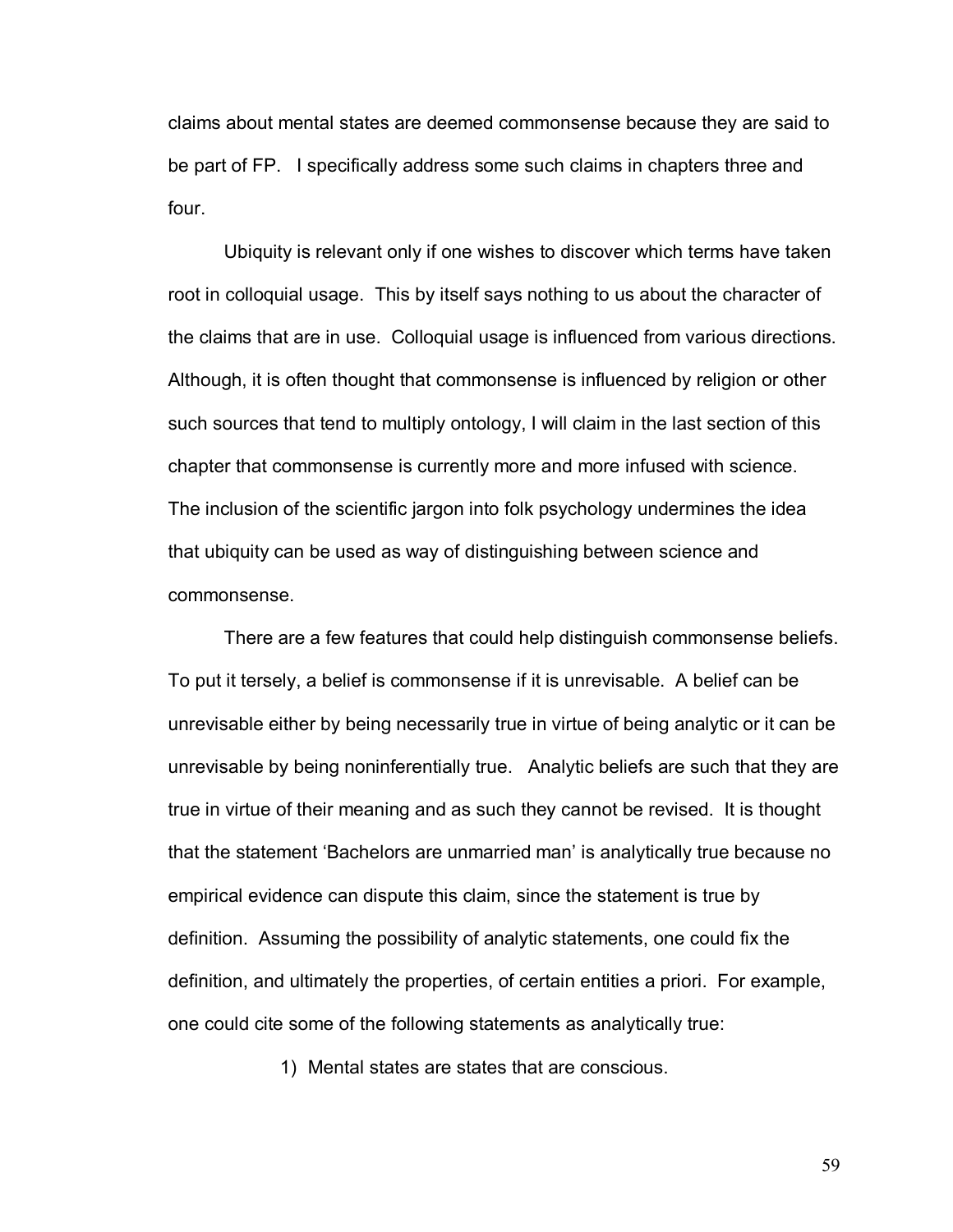- 2) Mental states have phenomenal properties.
- 3) Mental states are causally efficacious.
- 4) Mental states are such that they are incorrigible.

Statements 1-4 are such that they could be said to be a priori true about mental states and that they cite features of mental states that are true by definition about those states. They are a priori true because they do not seem to be formed based on empirical discovery; rather they form our understanding of what a mental state is. In fact, if one considers any of the four claims as necessarily true, they would limit the scope of empirical discovery. It would be impossible to discover a mental state that is not conscious, because a state that lacks that feature would be immediately disqualified. It would be like claiming that one has met a bachelor that was not married.

 One can see that if commonsense psychology is comprised of such claims, it could limit scientific psychology to the explanation of those core tenants. It is in this sense that one could understand the plight of the eliminativist. If the statements 1-4 are false, but are taken to be the categories that limit the field of discovery for an empirical psychology, then folk psychology truly could be in the way of scientific discovery. However, as it will be clear from section two, no such statements are possible because there is no distinction between analytic and synthetic statements. The statements that were listed above are not analytic but are statements that can be evaluated empirically, as part of a theory. Thus, our understanding of mental states cannot be restricted by any seemingly analytic statements about the mind.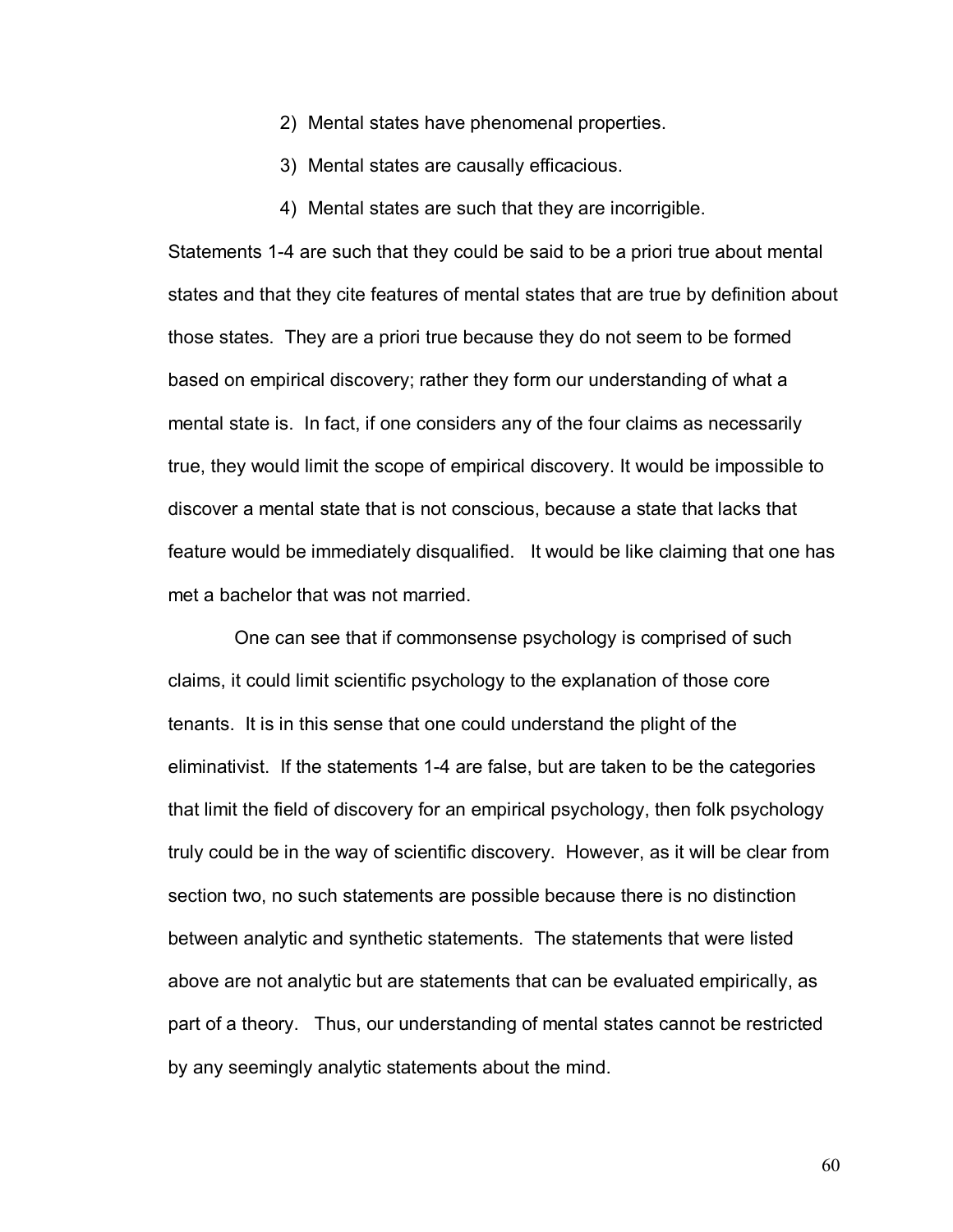The other kind of permanently true beliefs are beliefs that are noninferentially true. Beliefs of this kind are not necessary in the same sense as analytic beliefs, but they are permanently true because their truth needs no justification from other beliefs. The truth of noninferential beliefs is self evident. It used to be the case that simple observational beliefs where considered noninferentially true. Observational reports of middle sized objects such as tables and chairs used to be considered noninferential. One needed nothing else but to look at a table in order to see it as such. These types of beliefs used to be supported by the idea that there is such a thing as 'direct' knowing, by which one could individuate on object from the other without having to endorse a theory or a conceptual framework. Thus, the empirical fact that we see objects the way we see them, and that we report mental states in the way that we report them, is a result of merely noticing what is there. Beliefs that are known via direct knowing are known prior to theory. The special status of commonsense has its source partly in this idea that there are beliefs that are known prior to any theory. It follows from the status of these beliefs as pretheoretical that they cannot be revised by theory. Thus, what one knows via direct knowing, one knows for sure.

Direct knowing is supported by foundationalism and that was attacked by Sellars, because it assumes that there is a row of such noninferential beliefs that can be the observational basis for any theory seeking to explain a particular domain. Direct knowing, then, supports the view that commonsense can provide the observational basis for any theory about a particular domain. In this way, commonsense restricts the domain of theory but it is not itself theoretical.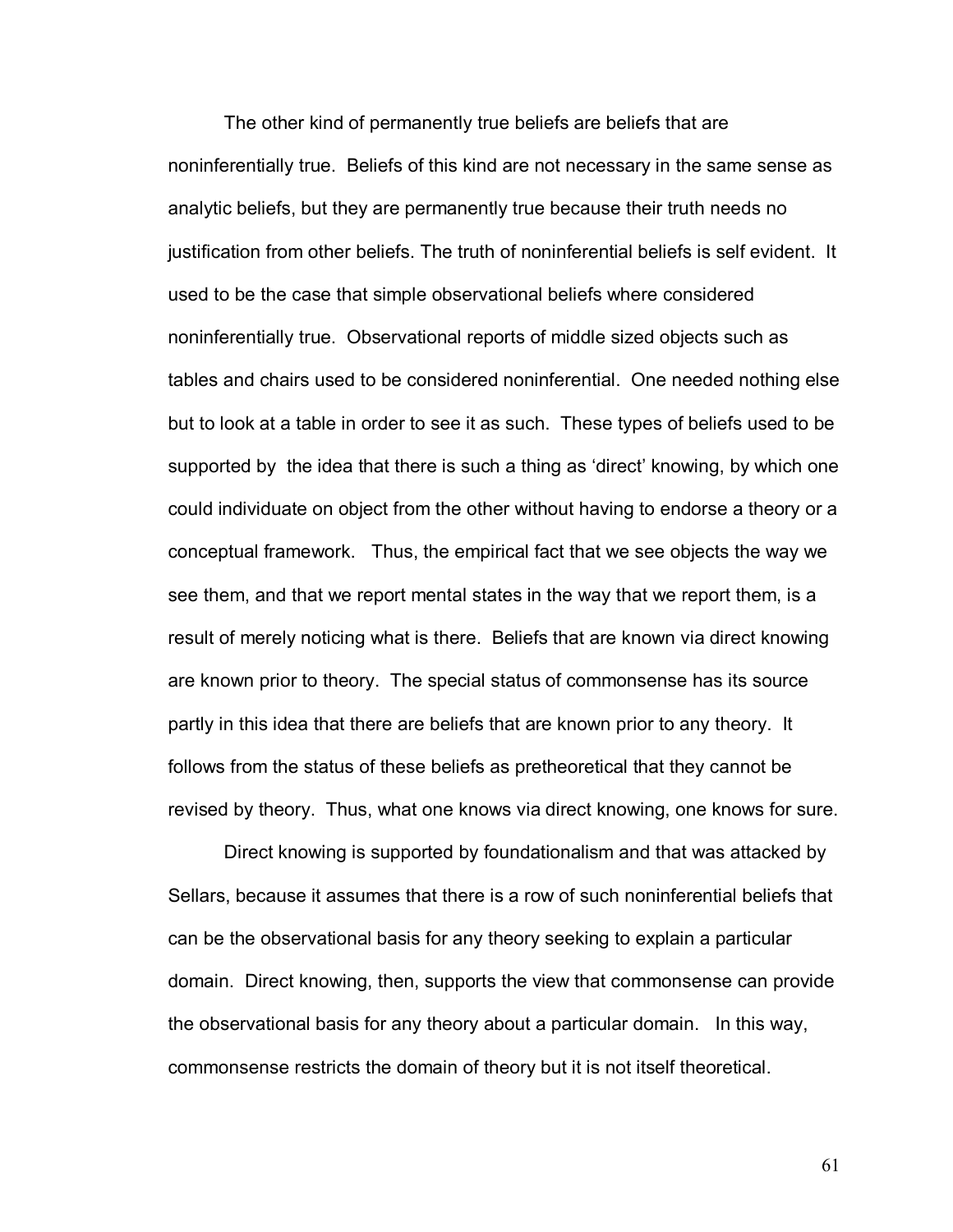Direct knowing also supports the special status of the commonsense about the mind. In the case of mental states one is not speaking of observations, but one is speaking of direct introspection, or noninferential individuation of mental states. One can report the presence of a sensation or thought, and the report would count as necessarily true because they are said to be introspected directly. Again, like in the case of individuating physical objects, one can individuate mental states without knowing any theory. A babe as well as an adult can tell sensations from thoughts without any prior learning of a conceptual framework.

Assuming a world where epistemology can support different modes of truth and direct knowing, we can conclude that there are some beliefs that are true across theories and prior to any theory. We can then restrict the domain of commonsense to only those types of beliefs. On the other side we will be left with inferential beliefs that are a result of indorsing a theory, those types can be revised as the theory changes and their truth is only contingent. The distinction between commonsense and science comes down to revisability.

The features that support the distinction between commonsense beliefs and beliefs that stem from theory also distinguish commonsense psychology from empirical theories. This is why the claim that folk psychology is a theory and that mental states are posits tends to seem counterintuitive. Attributing folk psychology the status of a theory seems to turn things onto their heads, because the implication of that claim is that we only report having mental states because we indorse a theory that features those states. It seems obvious to all creatures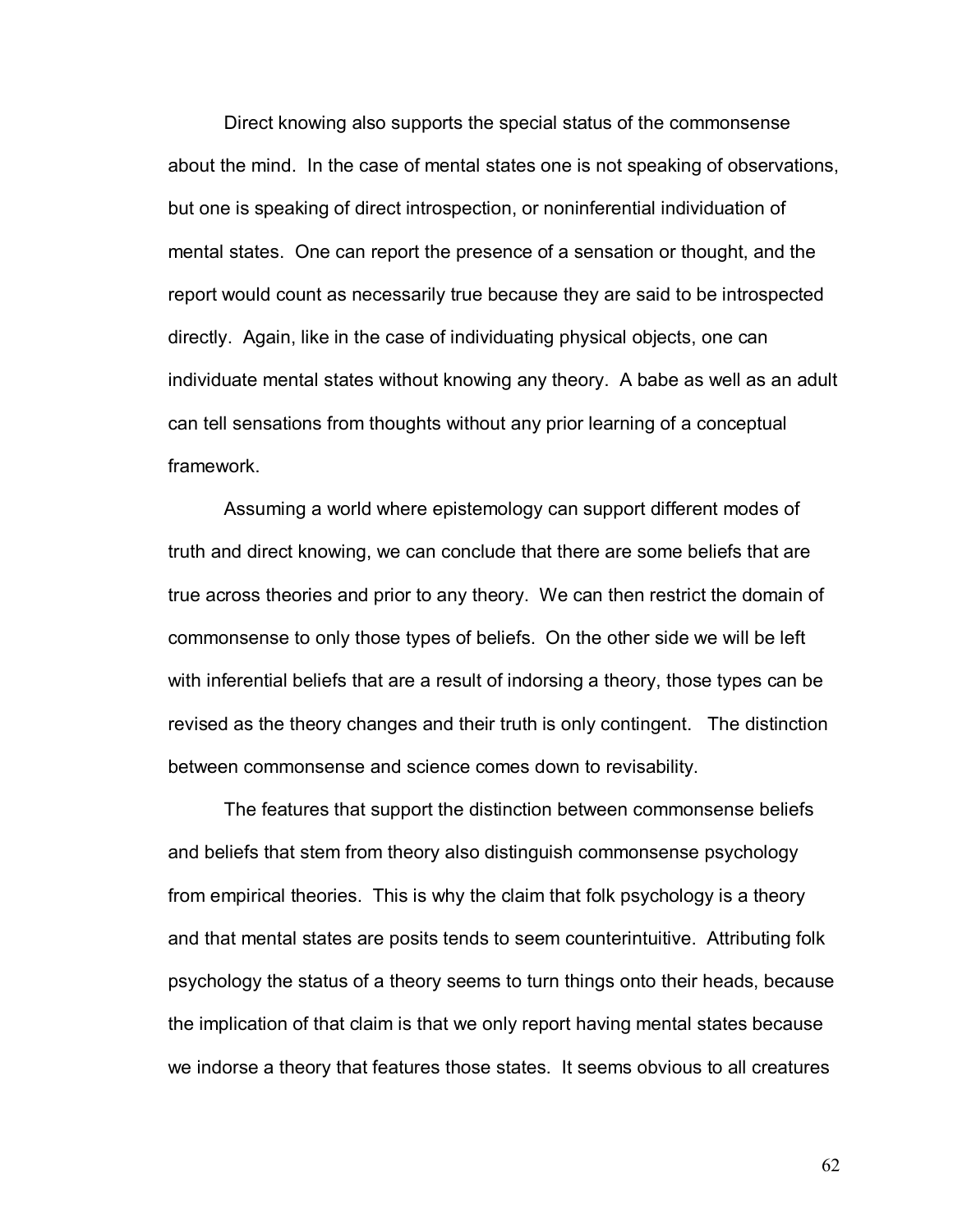with minds that things go the other way around: we report mental states because we have them. Further still, because it seems to us that we know our mental states noninferentially, there is the sense that we cannot be wrong about them. For all those reasons any scientific theory should have to contend with explaining those inconspicuous entities and their features in accordance with the dictates of commonsense. It seems against intuition that folk psychology is an empirical theory that can be false as well as revised.

To return back to eliminativism, the first premise of eliminativism is supported by the arguments that are the demise of both necessary truths and direct knowing. In fact, the attacks on the analytic/synthetic distinction, as well as the argument against noninferential knowing, make it possible for Churchland to argue that folk psychology is a theory. The view that folk psychology is a theory rests on the arguments that show plasticity both in understanding and perception.46 The arguments that collapse the distinction between analytic and synthetic statements provides for the argument that all we think about mental states can change and is revisable as the consequence of empirical discovery. While the arguments that show that there is no direct knowing and no beliefs that are noninferentially known allow for the claim that perception is plastic. There could be change in what we observe in a way that tracks changes in theory, because observations are redolent of theory.

All those arguments are the basis for the claim that our common sense about the mind is nothing but an empirically evaluable theory. Mental states are

<sup>46</sup> Churchland, P.M. Scientific Realism and the Plasticity of Mind.Cambridge, U.K.:Cambridge University Press, 1979, Chapters 1 and 2.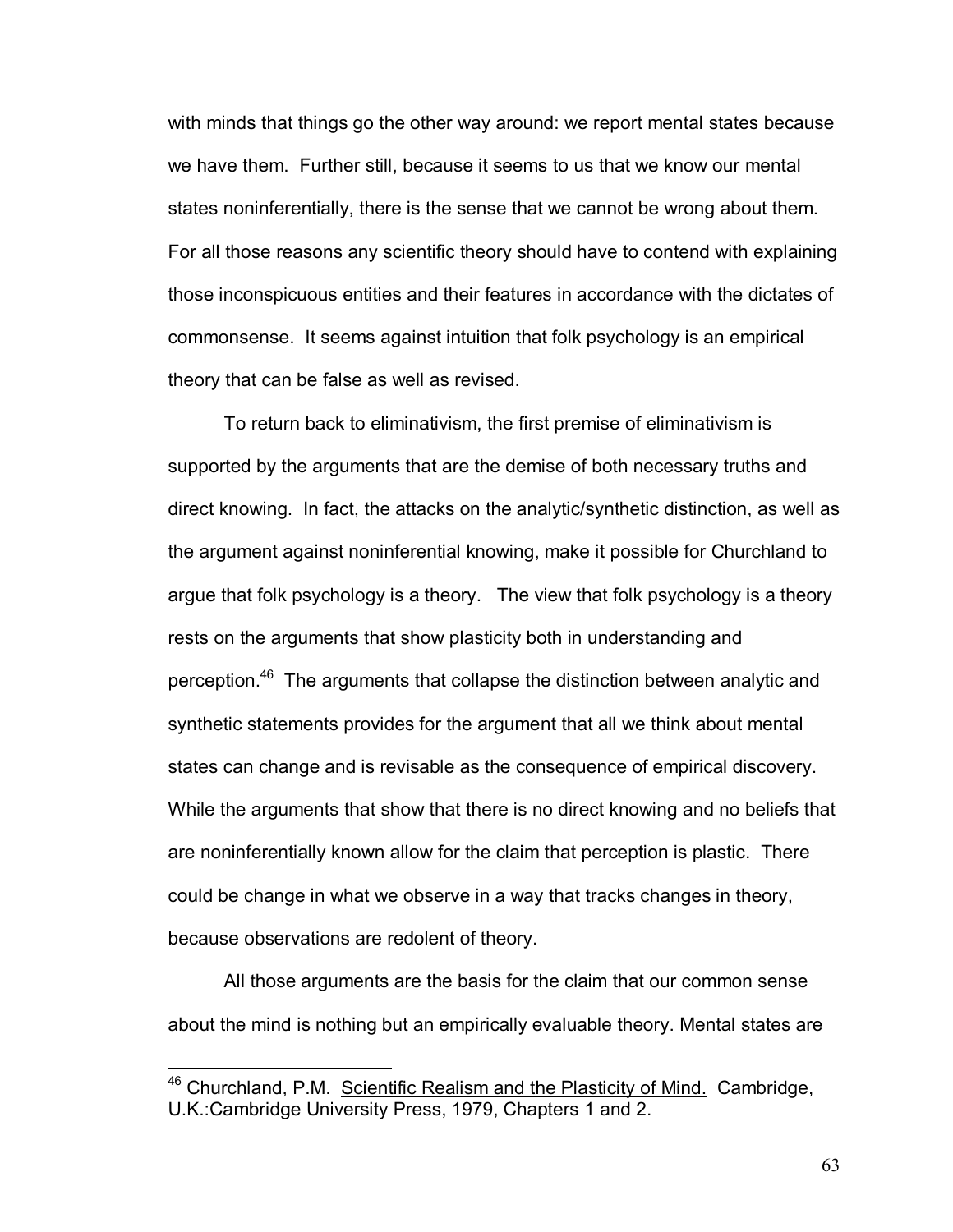not known noninferentially, they are known only after one has learned an entire conceptual framework. If one agrees with the truth of eliminativismís first premise, one must countenance the rejection of foundationalism and empiricism that are built into that claim. Consequently, the arguments that support the first premise of eliminativism erode its status as commonsense. Folk psychology is not commonsense because no beliefs are noninferential and all of them are revisable. The antagonism between folk psychology and scientific psychology is then just a regular rivalry between empirical theories. The theory that wins is the theory that is of better quality, which is determined by simplicity, explanatory power, and coherence with other theories.

I think this should be a mild problem for eliminativism. If one equalizes the status of all beliefs, one can establish the possibility that folk psychology is false, but one also establishes that the categories of commonsense are nothing special. If folk psychology is a theory, then its categories are not such that they should limit the study of scientific psychology. Although it is true that that makes them a candidate for elimination, it also deflates the need for that elimination. If commonsense psychology is false- and because of its status as commonsense, restricts our understanding of mental states- then one must eliminate it in order to make room for a better theory. However, if folk psychology is not commonsense, then its categories do not restrict our understanding of mental states and the science of our inner states can proceed without paying much heed to the folk view about those very same states.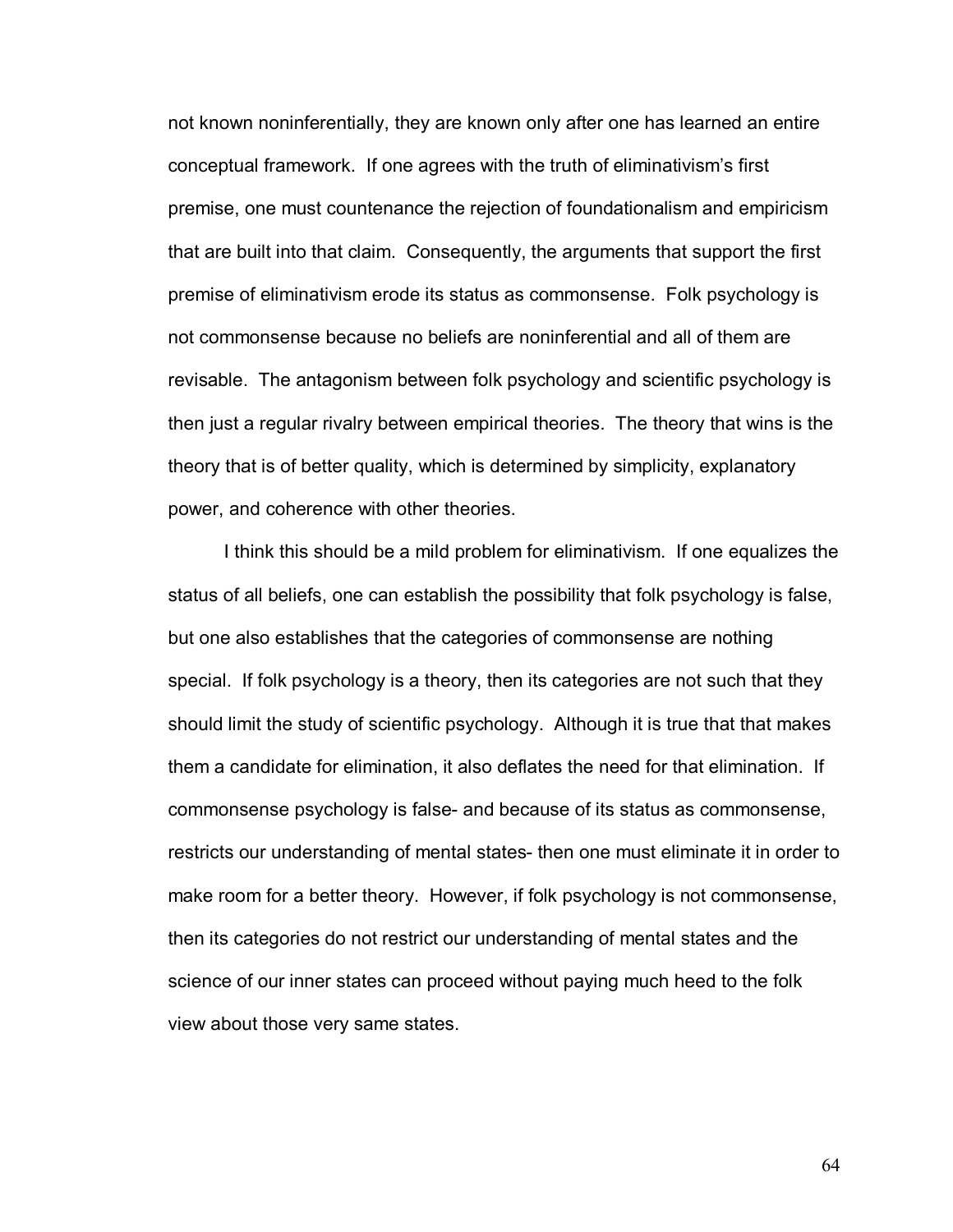The purported commonsense status of folk psychology can also account for the seeming rigidity of that view. The idea has been circulated by Churchland that folk psychology does not change. In the last part of this chapter I will show that it does change. The changes in FP are sufficient to show that what we think of mental states can be influenced and because of that it is not clear why one should eliminate that view. The dispute is not after all what we call our inner states; rather it is a dispute about the nature of those states. One could argue for the elimination of FP if it can restrict either our understanding of our mental states or the way in which we perceive those states, and the argument that FP is a theory shows that it cannot. Ultimately, the argument is that it only makes sense to call for elimination if folk psychology is commonsense, and it was stated earlier that eliminativists cannot establish that status for FP because they must maintain that it is a theory. The next two sections should provide a more elaborate account of the background for the claim that folk psychology is a theory.

## Section II--Necessity

 $\overline{a}$ 

The first feature that could set commonsense beliefs apart relies on the establishment of modalities of truth. One such distinction rests on the difference between necessary and contingent beliefs. I would argue that commonsense beliefs are such in terms of being necessary, $47$  and because they are necessary they are not revisable. The feature of necessity captures a meta-intuition about

 $47$  By that I do not mean to claim that all beliefs that are necessary are common sense, just that commonsense beliefs must in the very least be necessary.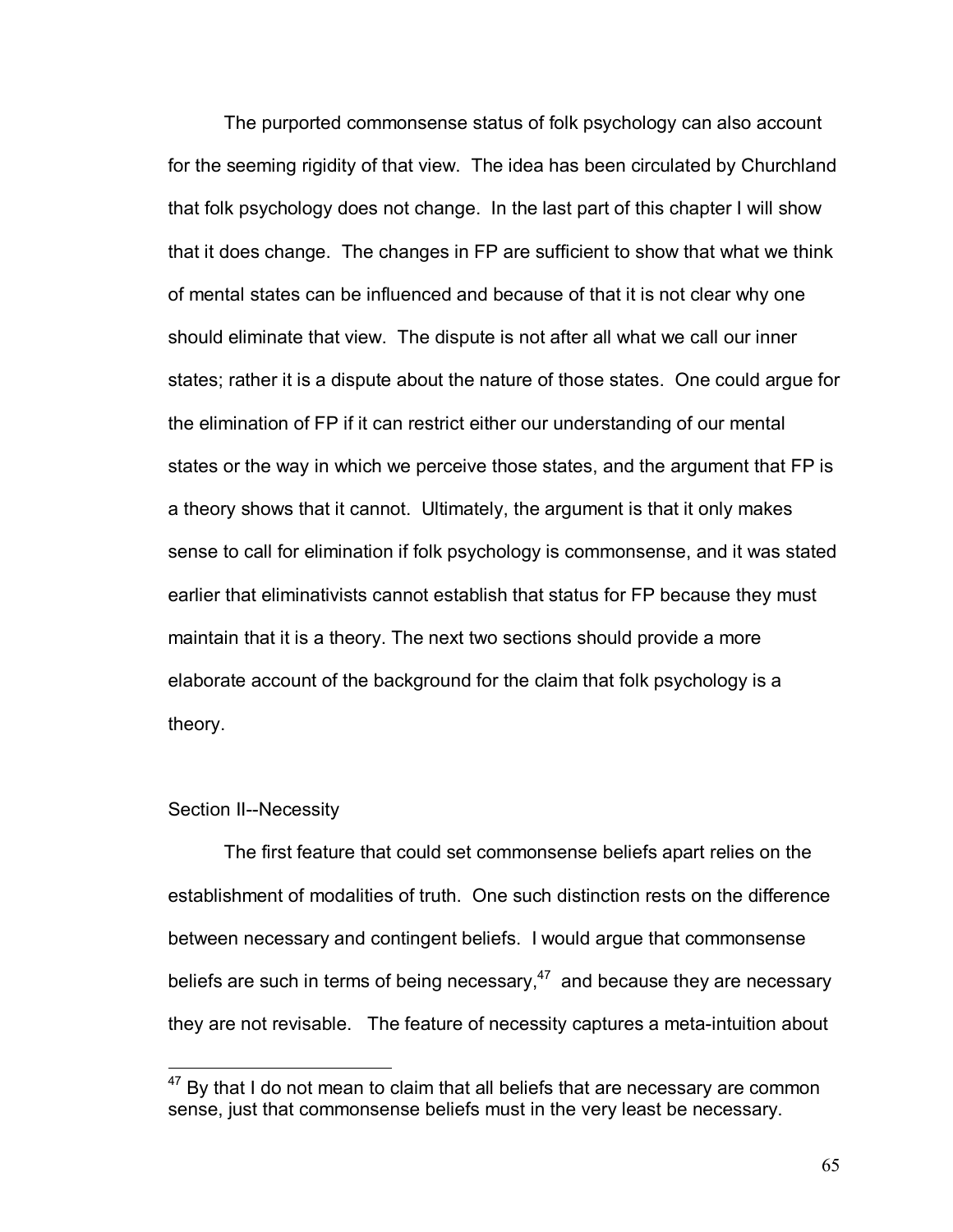beliefs that are commonsense, which is that they are true in a stronger way. Commonsense beliefs have features that are in opposition to those of beliefs that stem from theory. Beliefs that are known as a result of endorsing a theory are usually contingent and revisable. In this case the distinction between commonsense and beliefs held as a result of theory, rely on the distinction that can sustain different modalities of truth. As underlined before, the aim of this section is to present Quine's arguments that challenge the distinction between the analytic and synthetic and thus challenge the view that there are different ways in which a claim can be true. The following is an exposition of Quine's argument that shows that there is no non-circular definition of analyticity.

In "Two Dogma's of Empiricism,"<sup>48</sup> Quine proposes a few ways of establishing a definition of analytic statements. A statement is 'analytic' when it is true by virtue of meaning and independently of fact (Quine, 21). Quine emphasizes that the word 'meaning' in the definition should not be confused for the extension of a term, or the entity that the term purports to designate, rather it should be taken to refer to intesion. Once this distinction is drawn, Quine thinks, that the business of semantics is the synonymy of linguistic forms and the analyticity of statements.

 There are two types of analytic statements: ones that are logically true and ones that can be turned into such statements via synonymy. For example,

1) No unmarried man is married,

<u>.</u>

<sup>&</sup>lt;sup>48</sup> Quine, W.V.O. "Two Dogmas of Empiricism" From A Logical Point of View. New York: Harper and Row, 1961.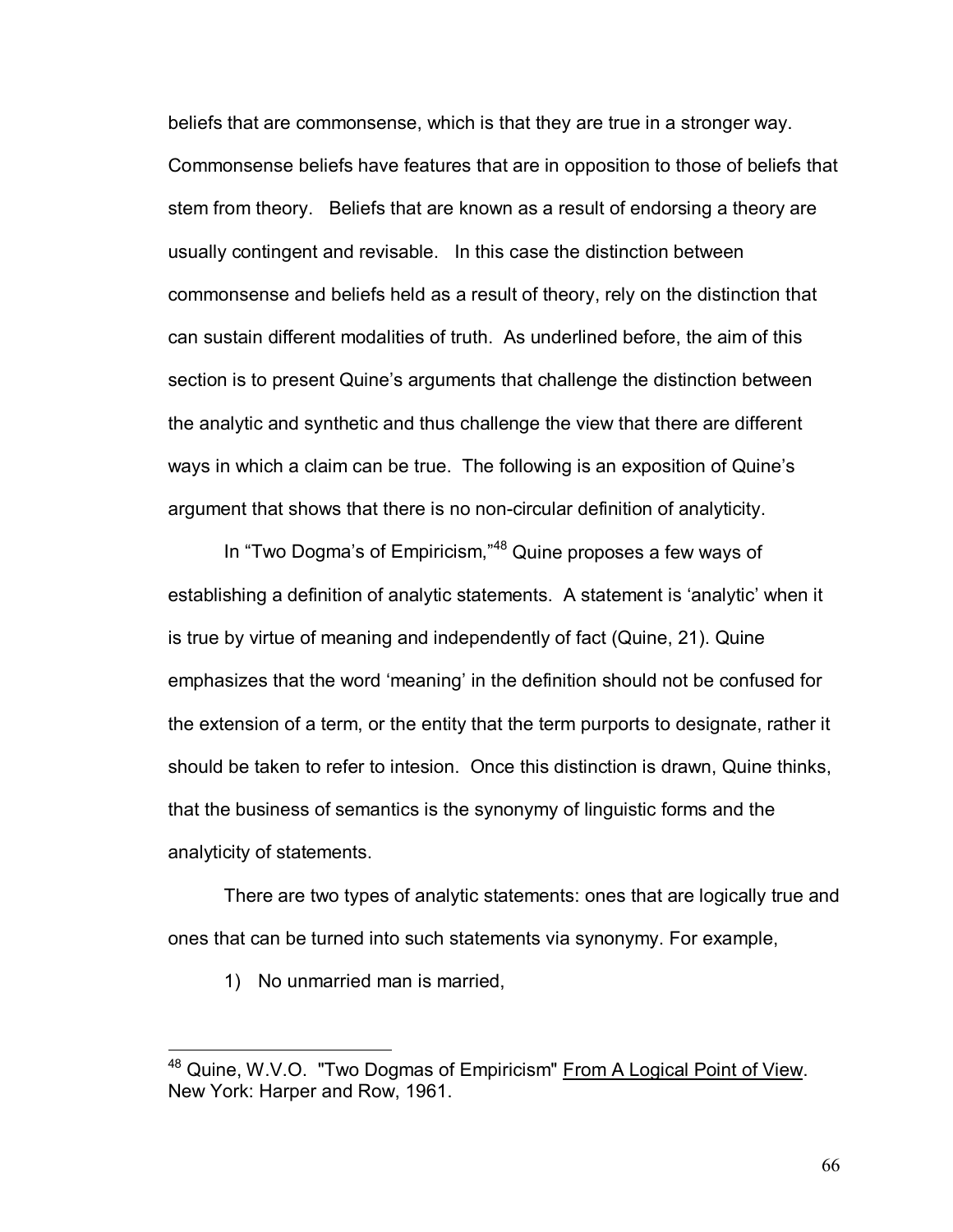is true under any reinterpretation of the subjects and predicate terms because they are complementary terms, but:

2) No bachelor is married,

can be turned into 1). By substituting 'bachelor' for 'unmarried' we get 1) out of

2). The "conspicuous question", then, becomes how to define 'synonymy'.

Quine tests Carnap's attempt at clarifying the notion of synonymy, which invokes state-descriptions.

ìA state-description is any exhaustive assignment of truth values to the atomic, or noncompound, statements of the language. All other statement of the language are, Carnap assumes, built up of their component clauses by means of the familiar logical devices, is such a way that the truth value of any complex statement is fixed for each state-description by specifiable logical laws. A statement is then explained as analytic when it comes out true under every state description" (Quine, 23).

 But, according to Quine this type of definition does not do anything for the explication of synonymy between terms such as 'bachelor' and 'unmarried', which are not logically dependent. Consequently, there could be a state description that assigns truth to both statements: 'Bob is a bachelor' and 'Bob is unmarried, thereby making 'No bachelors are married' a mere generalization. Quine, concludes that Carnap mostly reiterates the notion of logical truth, rather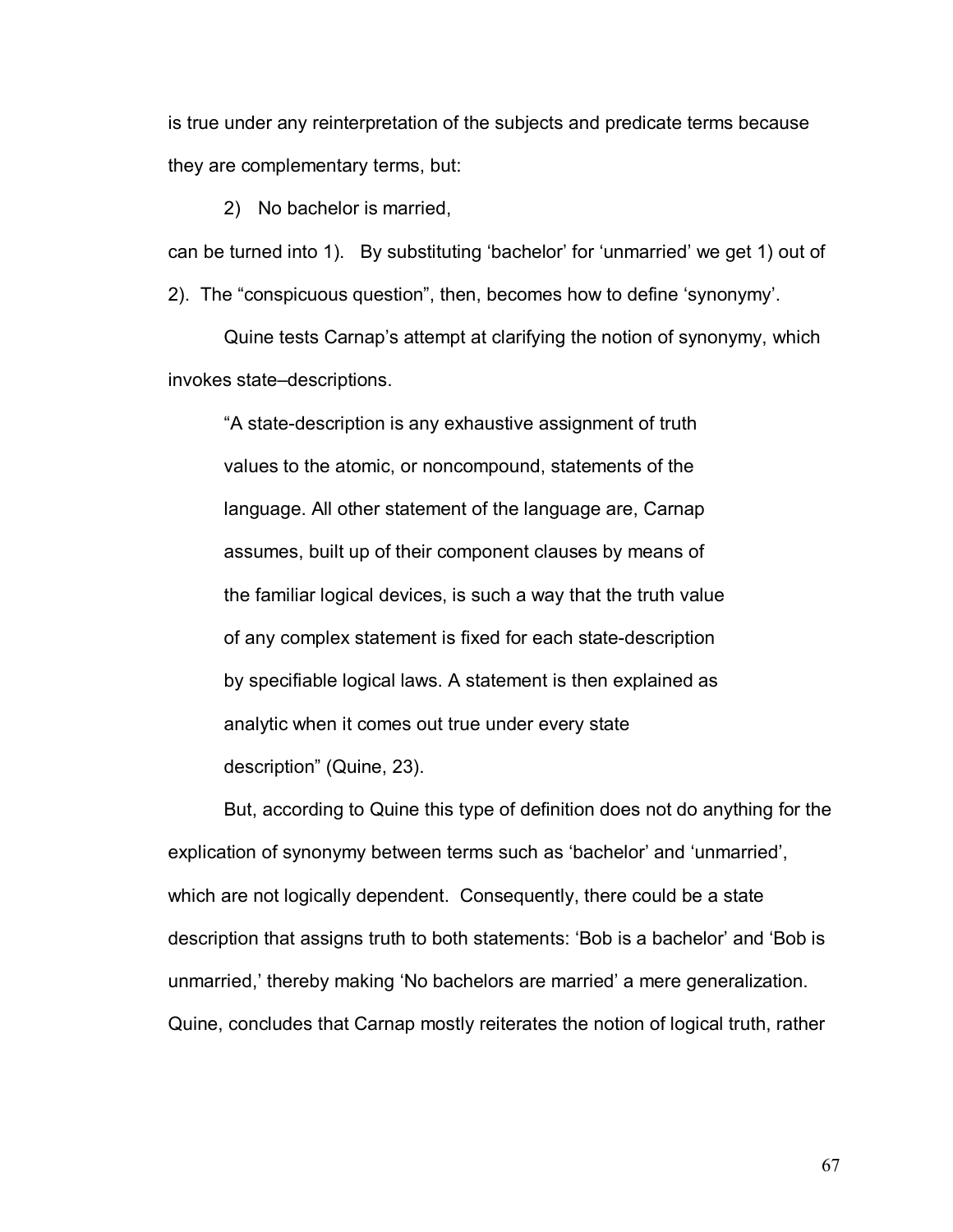then giving a definition of synonymy that makes statement 2) analytically true. We then still do not have a definition of analyticity that rests on synonymy.

 Another way of explaining how statements of the type in 2) can be reduced to statements that are logically true is by claiming that it is by definition. The term 'unmarried,' defines the term 'bachelor.' And if by definition we mean an established custom, by which we link the meaning of bachelor and unmarried man and record it in a dictionary, it is clear that we have not found an independent clarification of synonymy. "The lexicographer is an empirical scientist, whose business is the recording of antecedent fact; $\ldots$ " (Quine, 24). From this we should conclude that the dictionary presupposes synonymy. This, in turn, means that definition in general only relies on pre-existing synonymy, hence we cannot use it to explain synonymy.

A superficially more promising variant of 'definition' are, again, provided by Carnap and his *explication*. Explications are different from regular definitions because they aim to improve upon the meaning of the definiendum. This kind of definition, then, does not merely provide a synonym but aims to clarify the meaning of the term to be defined, by extending the context, via the definiens, in which the term can be applicable. But, Quine still finds fault with this kind of definition. Although, explications do not rely on preexisting synonymy, the way mundane definitions do, they still are grounded on previously established synonymy. The meaning of both the definiendum or the definiens are supported by the more or less precise meaning of the terms that constitute the context in which the terms are applied. "Any word worth explicating has some contexts,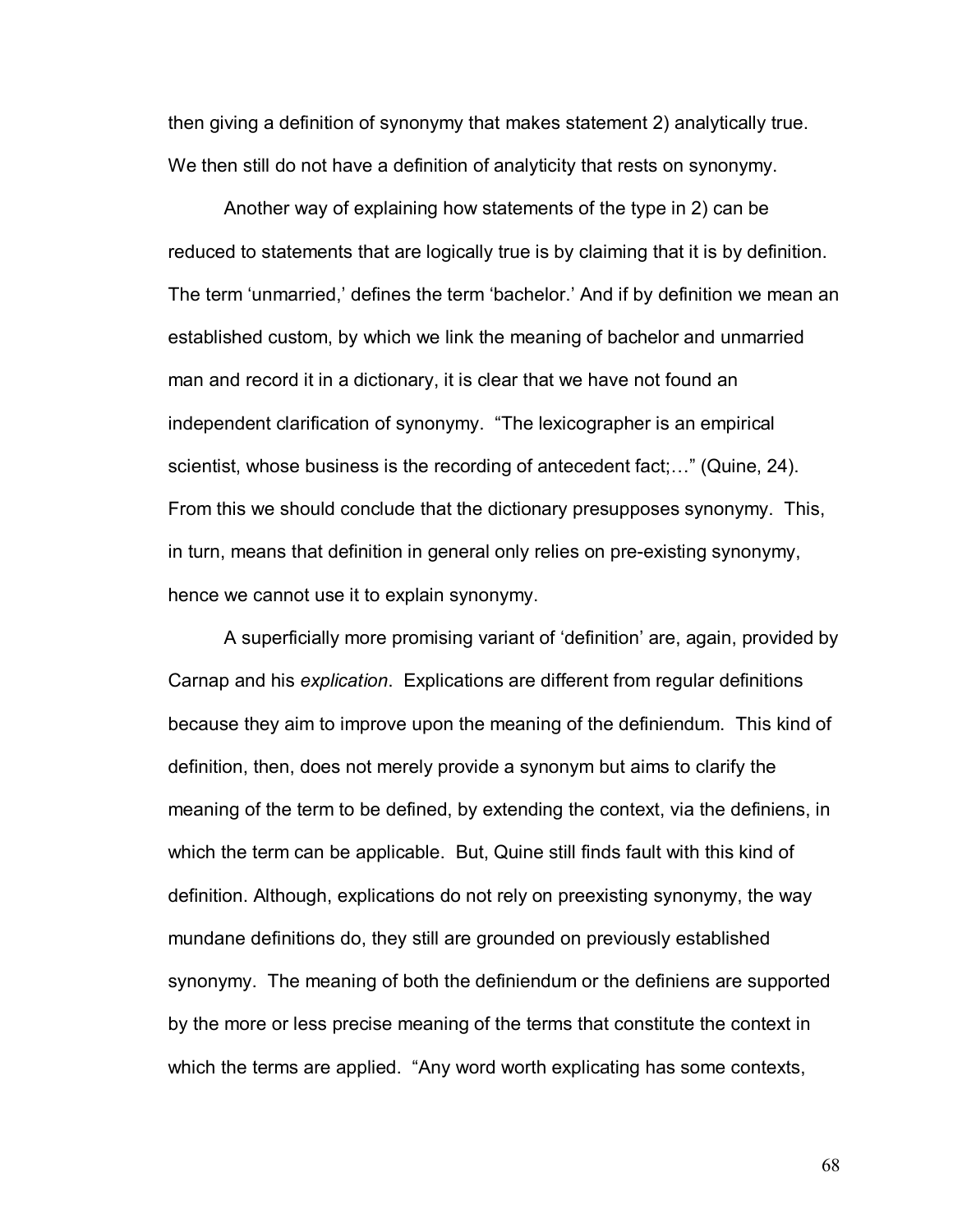which, as wholes, are clear and precise enough to be useful; and the purpose of the explication is to preserve the usage of these favored contexts while sharpening the usage of other contexts" (Quine, 25).

The third and last way to think of definition as an explanation of ësynonymyí is to turn to a situation where a sign or a word are created strictly for the purposes of synonymy, i.e. abbreviations. "Here the definiendum becomes synonymous with the definiens simply because is has been created expressly for the purpose of being synonymous with the definiens" (Quine, 26). Quine praises this type of synonymy, but urges that these are limited cases and that for all other examples of definition, synonymy is already presupposed.

A distinct way of approaching synonymy is interchangeability. Thus, two terms are equivalent in meaning if they are interchangeable, in all contexts, in such a way that they preserve the truth-value of a statement. In the following examples Quine is assuming analyticity, where earlier we attempted to define it and keeps on searching for synonymy. Quine wants to limit what he means by synonymy to exclude "complete identity in psychological synonymy," and to include only cognitive synonymy. Moreover, interchangeability should apply everywhere except within words, and this includes expressions like: 'bachelor of arts' or 'bachelor's buttons.'

Hence, to say that two terms are synonymous is to say that the following statement is analytic:

3) All and only bachelors are unmarried men.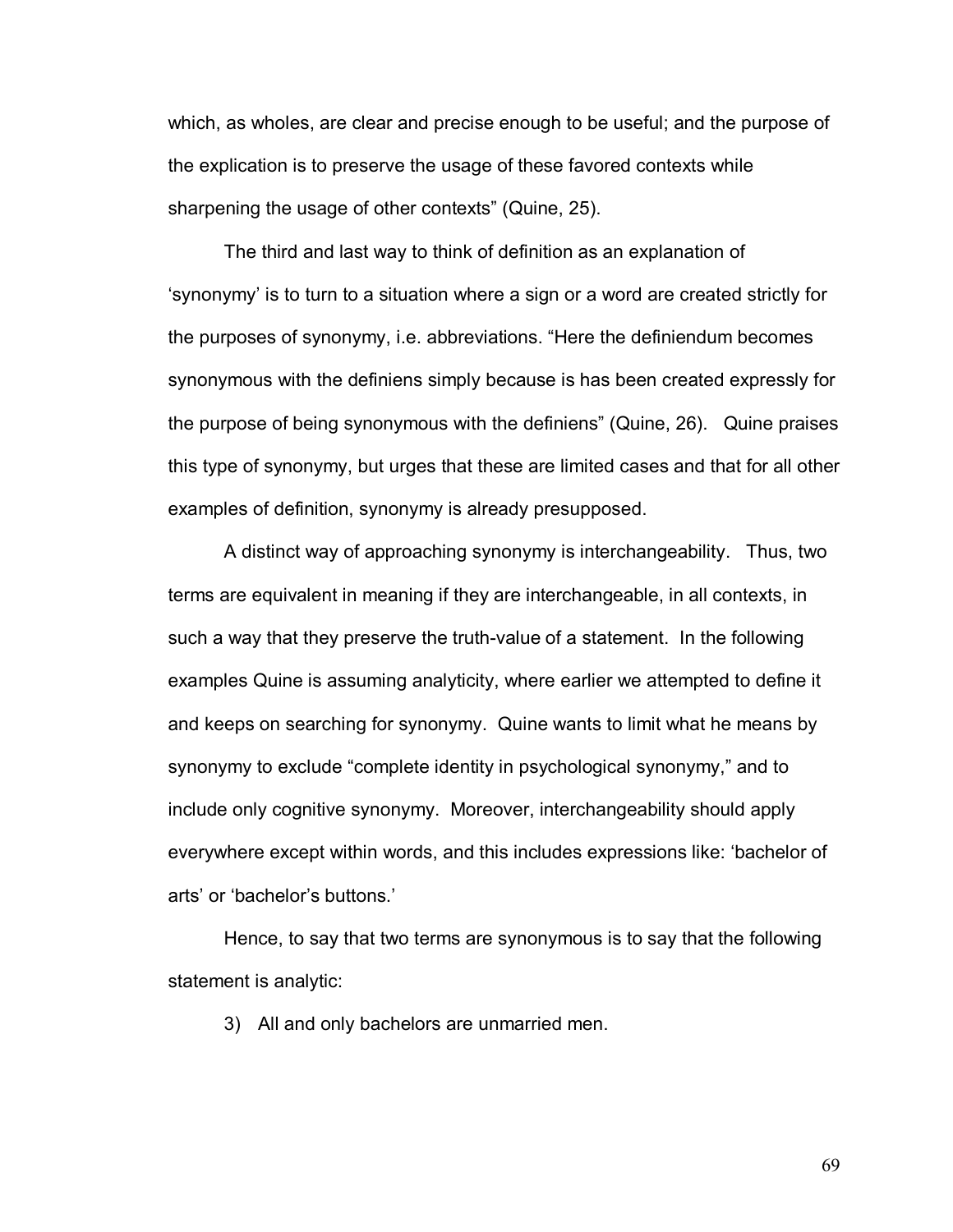But, to define synonymy without relaying on analyticity. Thus, the question becomes whether interchangeability salva veritate is enough. Initially it seem that it is, consider the following statements:

4) Necessarily all and only bachelors are bachelors and if the terms 'bachelor' and 'unmarried man' are synonymous, 4) will remain true necessarily construed to apply only to analytic statements. Resulting from substitution we get:

 5) Necessarily all and only bachelors are unmarried men. And it seems that is, like 4), true. "But to say that 5) is true is to say that 3) is analytic, and hence that 'bachelor' and 'unmarried man' are cognitively synonymous" (Quine, 29).

The problem with this solution is the adverb 'necessarily'. It only applies to sentences that are analytically true, but we have not yet been able to define analyticity independently. In order to "condone the use of this adverb" we must already be square on the use of analyticity, which was our starting point as well as our goal. "Our argument is not flatly circular, but something like it. It has the form, figuratively speaking, of a closed curve in space" (Quine, 30).

 Quine thinks that interchangeability salva veritate only works in a language that is entirely extensional, languages that are only concerned with reference rather then cognitive synonymy where we are looking for intensional agreement. In these extensional languages, two terms would be synonymous and therefore interchangeable if they had the same reference like 'creature with a heart' and 'creature with a kidney.' The synonymy in that case rests only on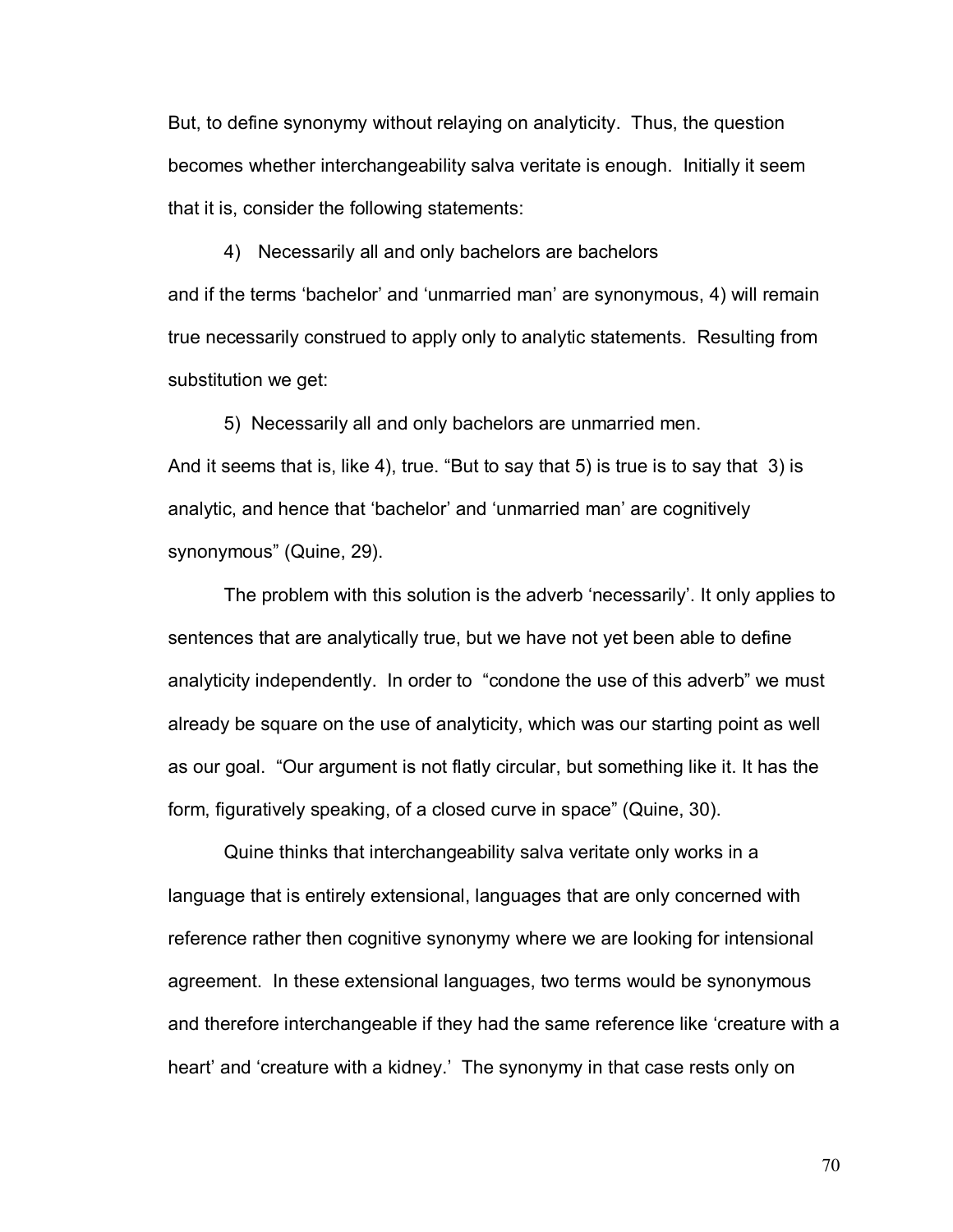accidental matters of fact, meaning that two terms happen to refer to the same entity. Thus, the statement in 3 is true, accidentally because the two terms are coextensive. But, we were not looking for 3) to be true we wanted it to come out necessarily true. Moreover, we did not want to find out that ëbachelor and ëunmarried maní merely refer to the same object we wanted them to have sameness of meaning--cognitive synonymy. Thus, Quine concludes that if a language contains the intensional adverb necessarily, it guarantees interchangeability salva veritate only if we already have a good understanding of analyticity. Hence, the vicious elliptical curve in space alluded to previously.

 Thus far, we have not found a good way of defining analyticity via cognitive synonymy, so Quine attempts once more to define analyticity independently. Perhaps the problem with 'analyticity' is present only in natural languages.<sup>49</sup> If, then, we restrict our focus to only artificial languages, which do no suffer from issues with vagueness and ambiguity, the definition of analyticity will become obvious. If we restrict our search to only artificial languages we might end up more successful. Perhaps we could use semantical rules that designate statements as analytic. However, in order for those rules to do that we would already have to know what analytic means. One could have a rule that assigns the terms 'analytic' to a group of statement but the rule itself already assumes that the term has been defined. There could even be a symbol that

 $49$  Quine here takes the "problem" to be how to distinguish analytic from synthetic sentences, rather than finding a noncircular definition of analyticity. The two problems are different, since one could be able to distinguish the two types of statements without ever being able to come up with a clarification of 'analyticity.' In general, the problem is more the latter than the former, since it seems that people have no real trouble sorting synthetic from analytic statements.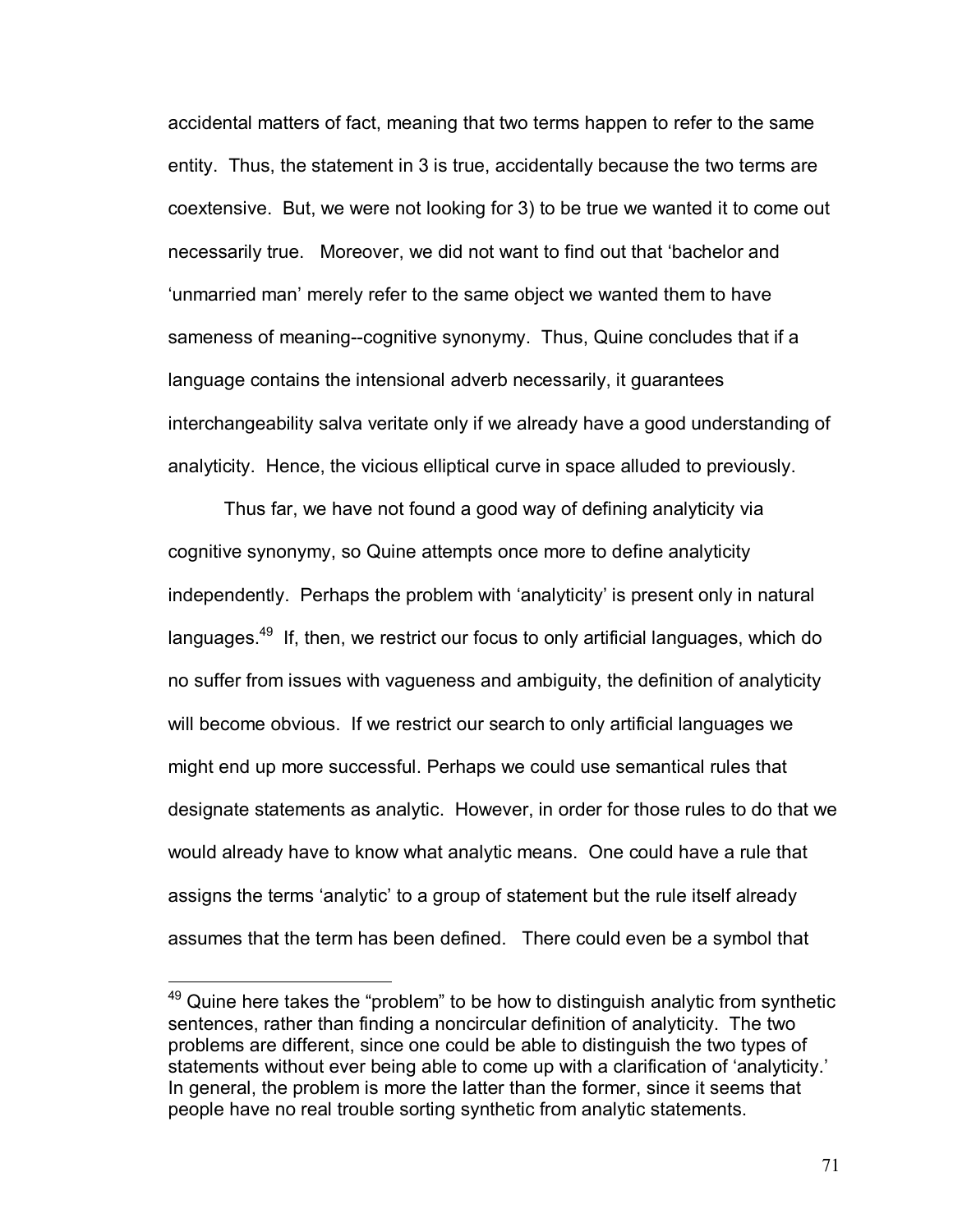stands for analyticity of certain statements relative to a language. We could have something like 'analytic for  $L_0$ ,' where  $L_0$  stands for an artificial language. However, " $\dots$  (S)aying what statements are analytic for  $L_0$  we explain 'analytic-for- $L_0'$  but not 'analytic,' not 'analytic for'" (Quine, 33).

 Thus, semantical rules have not fared better that all the other previous attempts to pin down analyticity. Perhaps, we can define analyticity in the following way: a statement is analytic if it is true according to semantical rules. Here, Quine grants that 'truth' is unambiguous.

 But, analyticity clarified in terms of truth according to semantical rules only shifts the mystery from the former to the latter. To sum up, limiting the scope of languages to the artificial ones does not help with analyticity. In the first case, semantical rules of these artificial languages can help us designate a class as analytic statement relative to an artificial language, but do not help with the clarification of the term. In the second case, we can provide a definition of analyticity via semantical rule, but as soon as that is done the meaning of the definiens is dimmed.

At this point, "It may be instructive to compare the notion of semantical rule with that of postulate" (Quine, 35). The purpose of doing this is to attempt to pin point statements that are true by semantical rules, and distinguish them from statements that are true by some other means. Now postulates are, like semantical rules easy to identify if we are doing it relative to a set. Postulates are members of a set and relative to the set of semantical rules so are semantical rules. "But given simply a notation mathematical or otherwise, ...,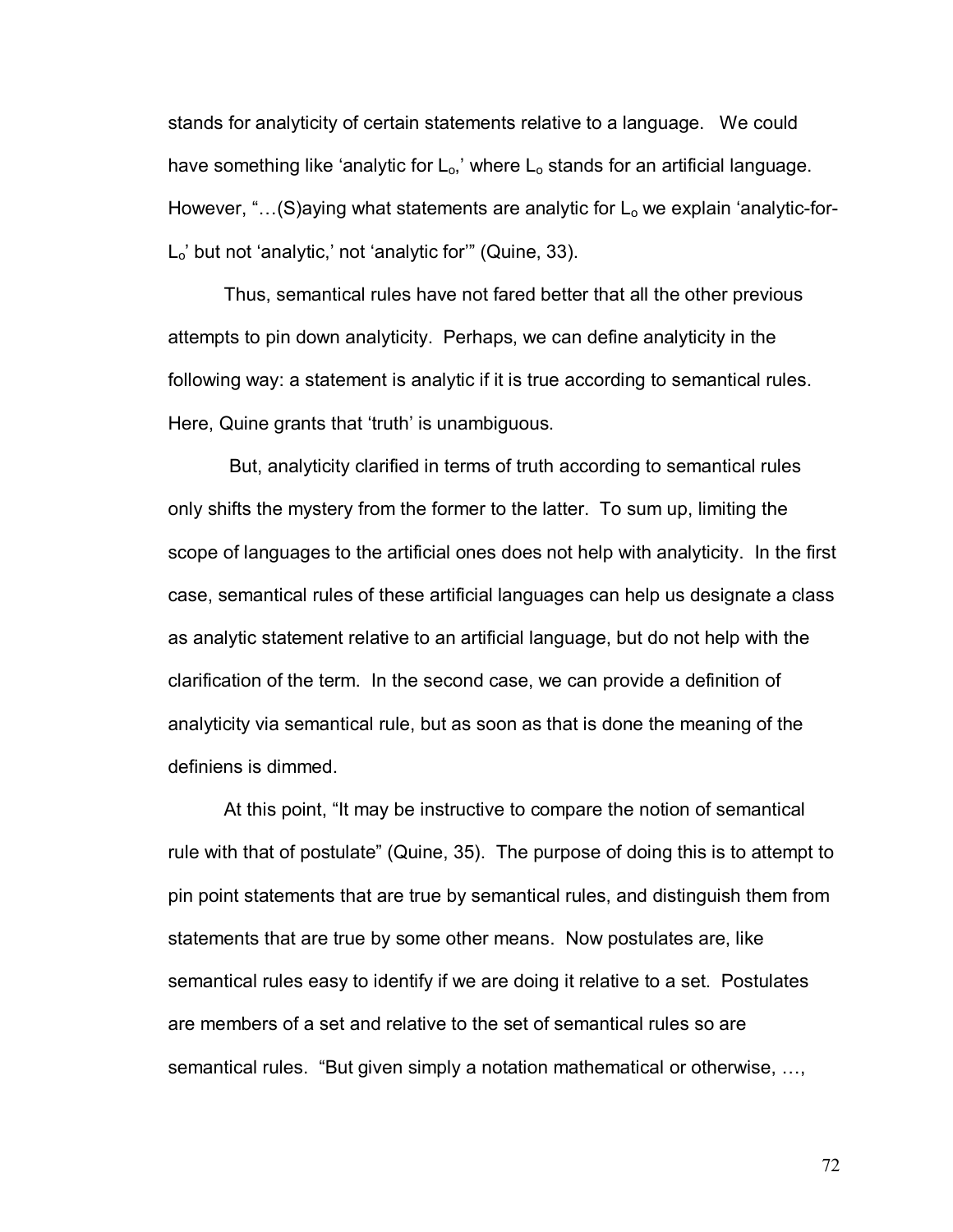who can say which one of its true statements rank as postulates?" (Quine, 35). Any set of true statements can be said to be postulates as much as any other set. It only makes sense to favor one such set over another, if we are attempting to identify a group of true claims as postulates if what we are trying to do is to derive another set of statements via set rules and given the previously designated postulates. There is no independent way of picking postulates, or making their truth different from the truth of any other statement that can be derived from them. Quine thinks that the case is similar with semantic rules, "no one signalization of a subclass of the truths of L is intrinsically more a semantical rule than another; and, if 'analytic' means 'true by semantical rules,' no one truth of L is analytic to the exclusion of anotherî (Quine, 35). In short, we have not been able to find a sharper definition of analyticity in terms of semantical rules, because any such definition would already assume a clear notion of analyticity.

Thus far, all our attempts to define analyticity have been circular. We attempted to define analyticity by appeal to cognitive synonymy, where our efforts have been to find an independent definition of the latter tem. All those have failed, because we found them all to presuppose synonymy rather then explicate it. Then, there was an attempt to assume analyticity in order to define synonymy via interchangeability salva veritate, where we said that two terms are synonymous if they can be substituted for each other in all context without change in truth value. This attempt did not succeed because of the use of the adverb necessarily, because this modal was found to be circularly dependent on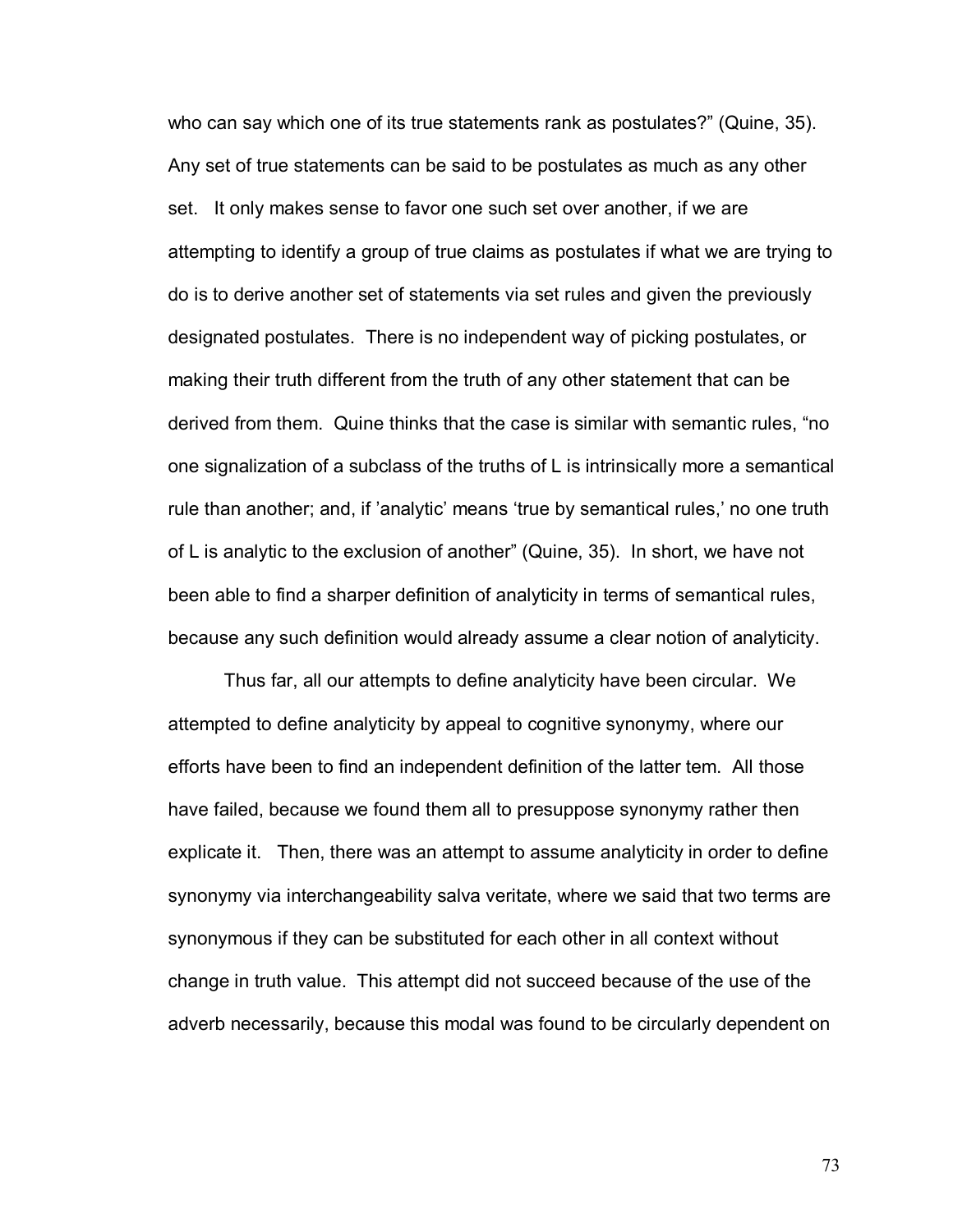analyticity itself. So, we could not define analyticity without synonymy, which could only de defined via necessity, which was circularly related to analyticity.

The attempts to define synonymy where relinquished in favor of looking directly to define analyticity via semantical rules. Here, too, we found that analyticity could not be defined via semantical rules because all the attempts relied on an assumption of analyticity. Semantical rules could help us designate a class of analytic statements, but it turned out that it was difficult to differentiate the class of truths that were designated as analytic via semantical rules as opposed to statements that were true but not analytically. Thus, it turned out that there is no sound definition of analyticity even if we are only looking to artificial languages.

We should be led to conclude that there is no good definition of analyticity, as well as that there is no good way of drawing the distinction between analytic and synthetic statements. Moreover, since there is no good distinction we should be compelled to conclude that all statements that are true are true in the same way. Prior to this argument it was possible to assume that claims could be true in different ways. After Quine's argument one should be compelled to conclude that all true claims are true in the same way. The argument for ontological relativity supports the view that all true claims are synthetic and empirically testable.

Thus far I have said that one distinguishing feature of commonsense beliefs is necessity, and I claim that Quineís argument show that there are no necessary beliefs. I now wish to say how all this makes the first premise of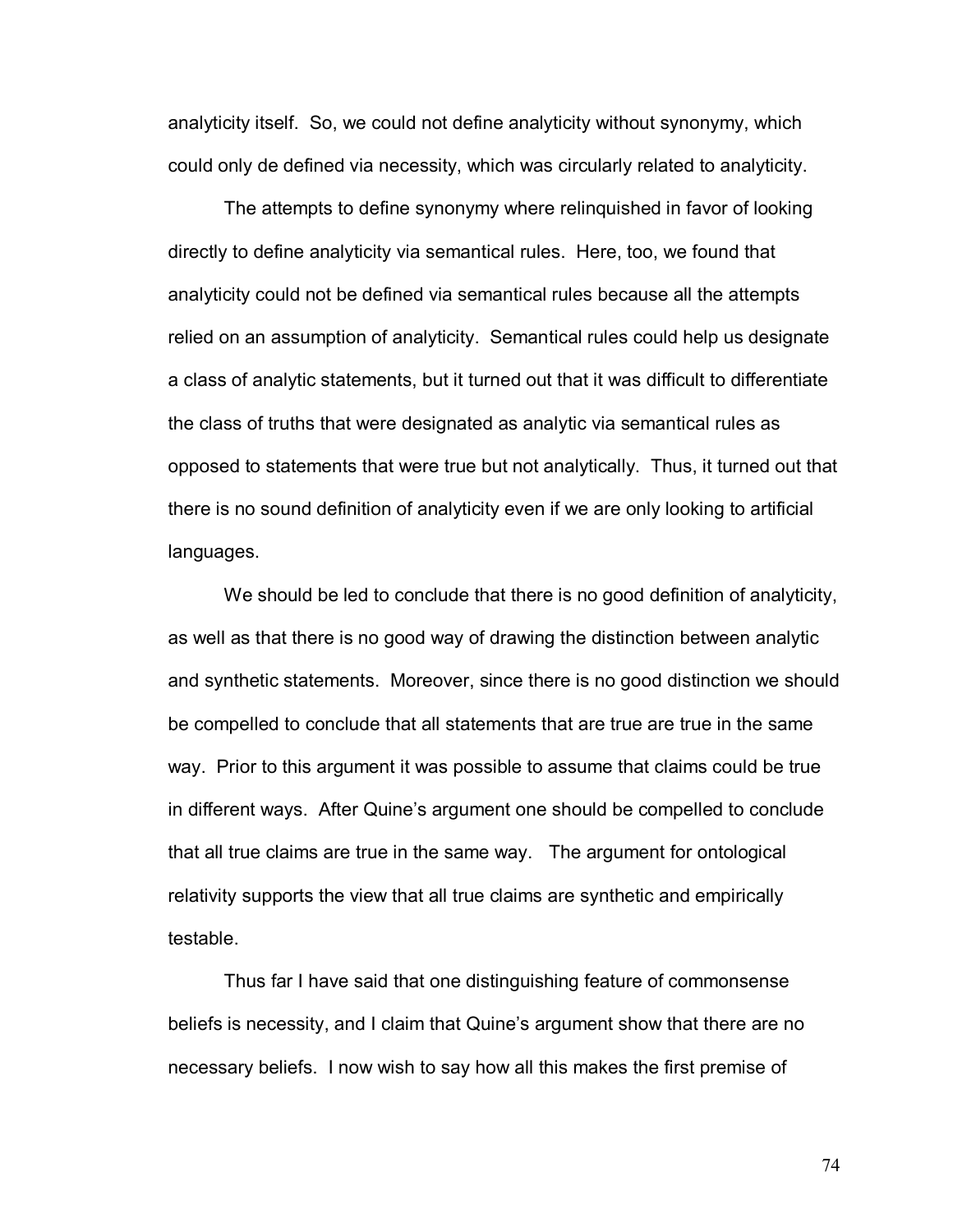eliminativism possible. Eliminatists use Quine as their starting point, so they must be committed to those arguments. The argument that there is no distinction between analytic and synthetic beliefs leads into the argument that all beliefs are empirical. This opens the door for the eliminativist to construe our beliefs about mental states as empirically testable. This enables the claim that what we believe about mental states constitutes a web of empirically evaluable beliefs. The following is Quine's argument against the second dogma.

The Second Dogma, which I will use as a stepping stone to indeterminacy of translation and inscrutability of reference, is the refutation of verificationist theory of meaning. That theory proposes to establish a criterion for synonymy in the following way: two statements are synonymous if and only if they are confirmed by the same empirical context. Thus, synonymy is formulated as to hold between two statements, and in relation to the state of the world that confirms each of those statements.

The way Quine disputes this view is by putting a dent into reductionism, which is, in this case, the view that each meaningful statement can be translatable into a statement about immediate experience. This should be the familiar view, often encountered in the  $17<sup>th</sup>$  and  $18<sup>th</sup>$  century. Both Lock and Hume advocate for this type of view where knowledge is built up of sense experience, going from simple ideas, which are the direct product of external object acting upon the senses, and resulting into complex ideas by uniting, or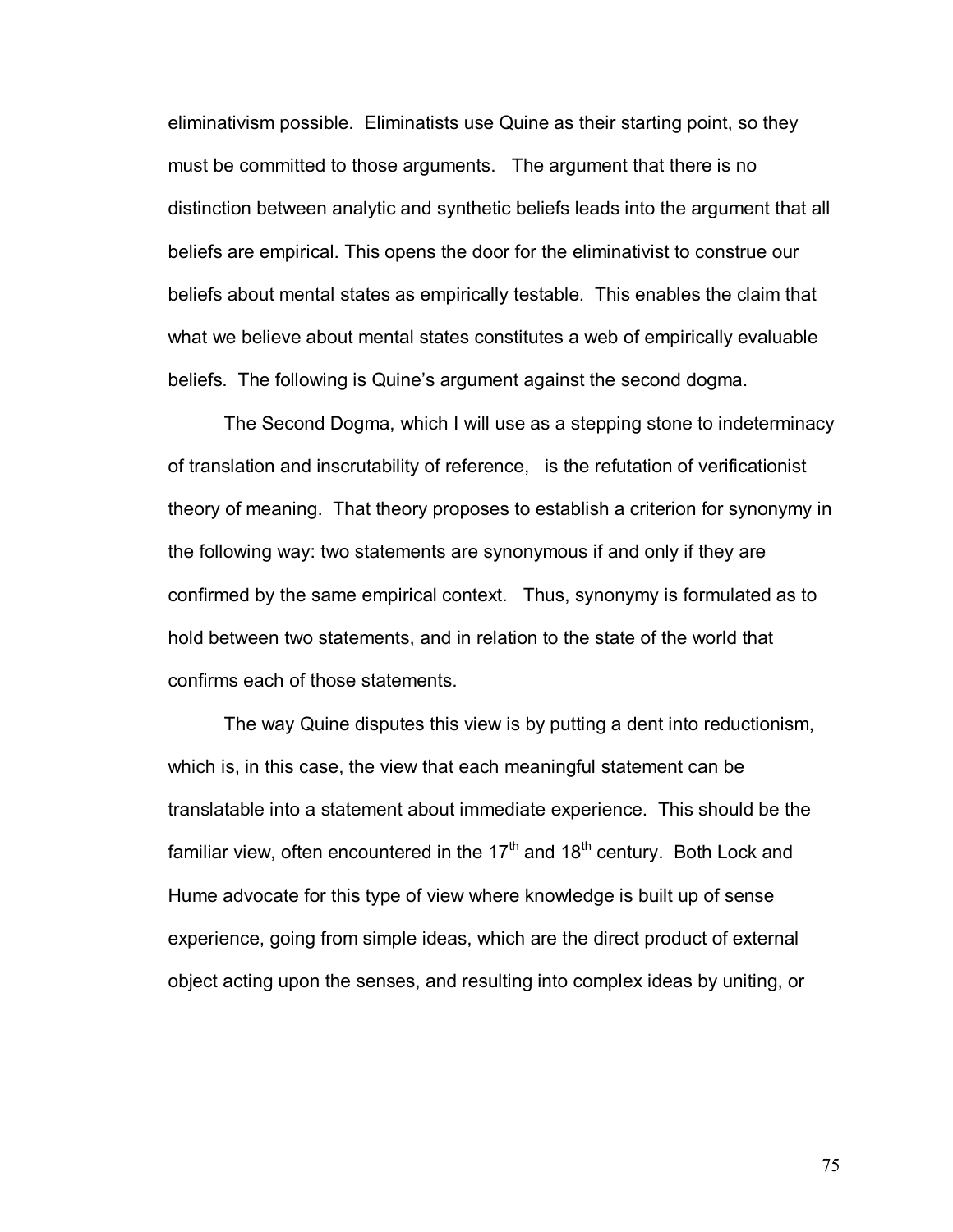abstracting them from the basic ones. $50$  According to this view all statements can be traced back to some combination of simple ideas, which are the aforementioned immediate experiences. This is the classical empiricist view. The thing that will become disputed is, of course, the claim that such a reduction to singular statements is possible. It is known that Quine will claim that no such reduction is possible, and that no singular statement can be a candidate for empirical confirmation. Quine, ultimately claims, that we do not have a pyramid of knowledge built on solid foundations but a web of belief, where the entire conceptual framework faces the tribunal of experience. Moreover, all statements are potential for revision. Logical and mathematical truths are closer to the center of the web, and observational beliefs hover around the edges. Consequently, for the central areas of the web to be revised one would have to have more violent perturbations, and very slight shifts can cause change at the edges.

The web of beliefs where each belief is revisable, places us on shaky ground, one almost feels at sea, on a boat or some such thing. There is no certainty or verification for miles. All things we know, even things in the very center like logical truths, are in principle revisable. Such a revision does not seem likely or imminent but still if one can not trust the logical postulates one has nothing of knowledge. But, worse of all, the dent in classical empiricism annuls the comforting conviction that our knowledge is knowledge about the world. Our

 $\overline{a}$ 

<sup>&</sup>lt;sup>50</sup> Locke, John. An Essay Concerning Human Understanding. Everyman, 1995, pp. 91-92.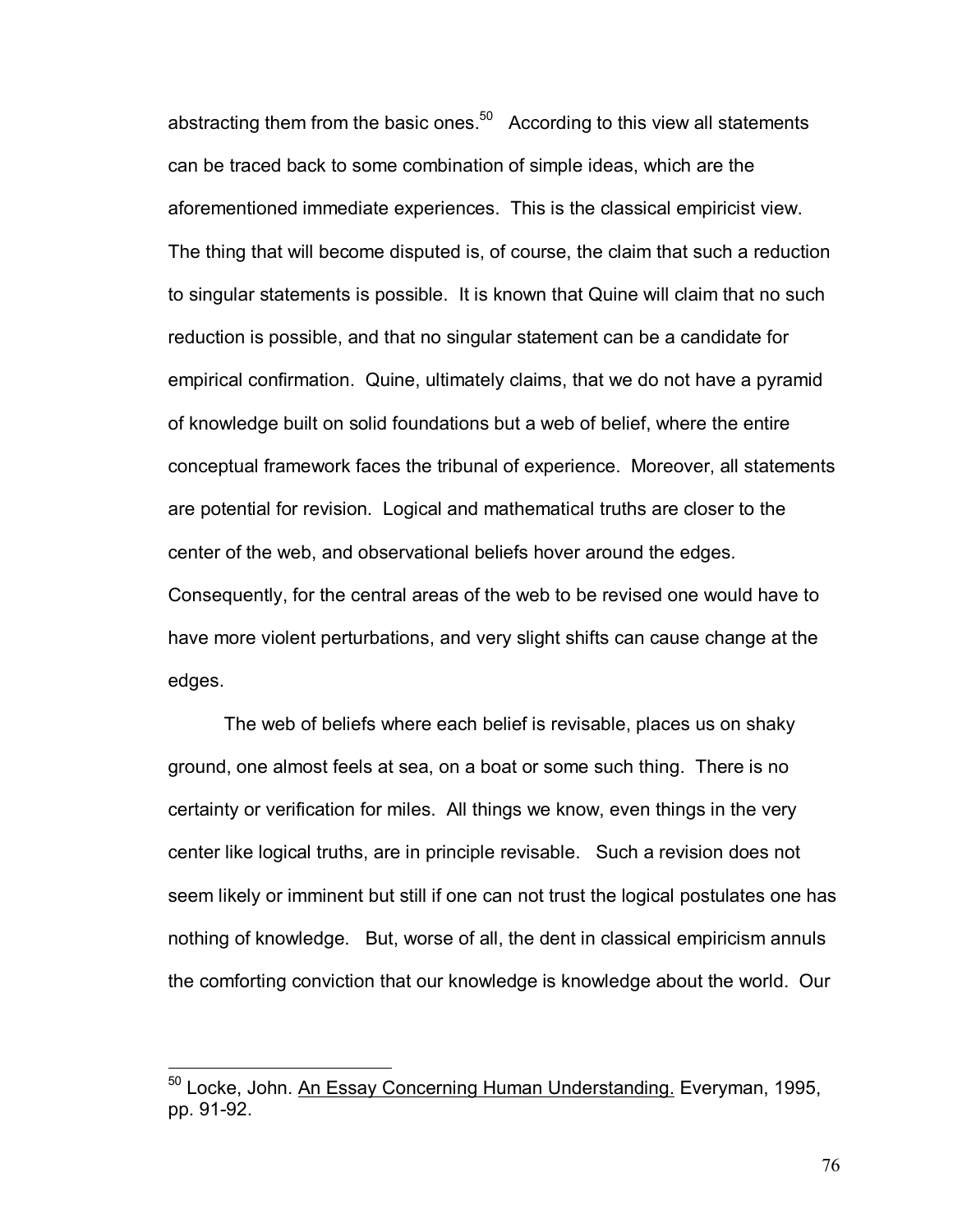beliefs, we used to think, should somehow represent or track the real world unmediated. Not so, and I will provide reasons right bellow.

 The argument for ontological relativity supports the conclusion that individuation is always relative to a theoretical background. The way in which we are able to tell things apart from each other is called individuation. Our ability to individuate has been long thought to be the product of the world. This view is that we can tell chairs apart from tables, sort apples from pears. Moreover, the existence of those categories has been established, according to empiricist epistemology, in the mind in reaction to the world. We have the categories of objects that we have, because the world has those categories. The objects as such exist without any theoretical backing and the mindís job is to represent those objects. The view is rooted, and begins, with the argument for indeterminacy of translation. It is a known argument; thus I will not dwell on it for very long. I will attempt, only, to approximate Quine's argument.

 An explorer of foreign lands finds himself in an interaction with a native. The explorer and the native do not speak the same language; furthermore, the explorer does not have any knowledge of the natives culture. This is a case of radical translation. Using this situation as a device, Quine attempts to recreate an attempt to communicate between the two people. Famously, the native points to a skipping rabbit, in front of him, and utters, "Gavagai!" The situation seems to compel both the explorer and the reader to conclude that the correct translation should be something like 'Gavagai' means rabbit.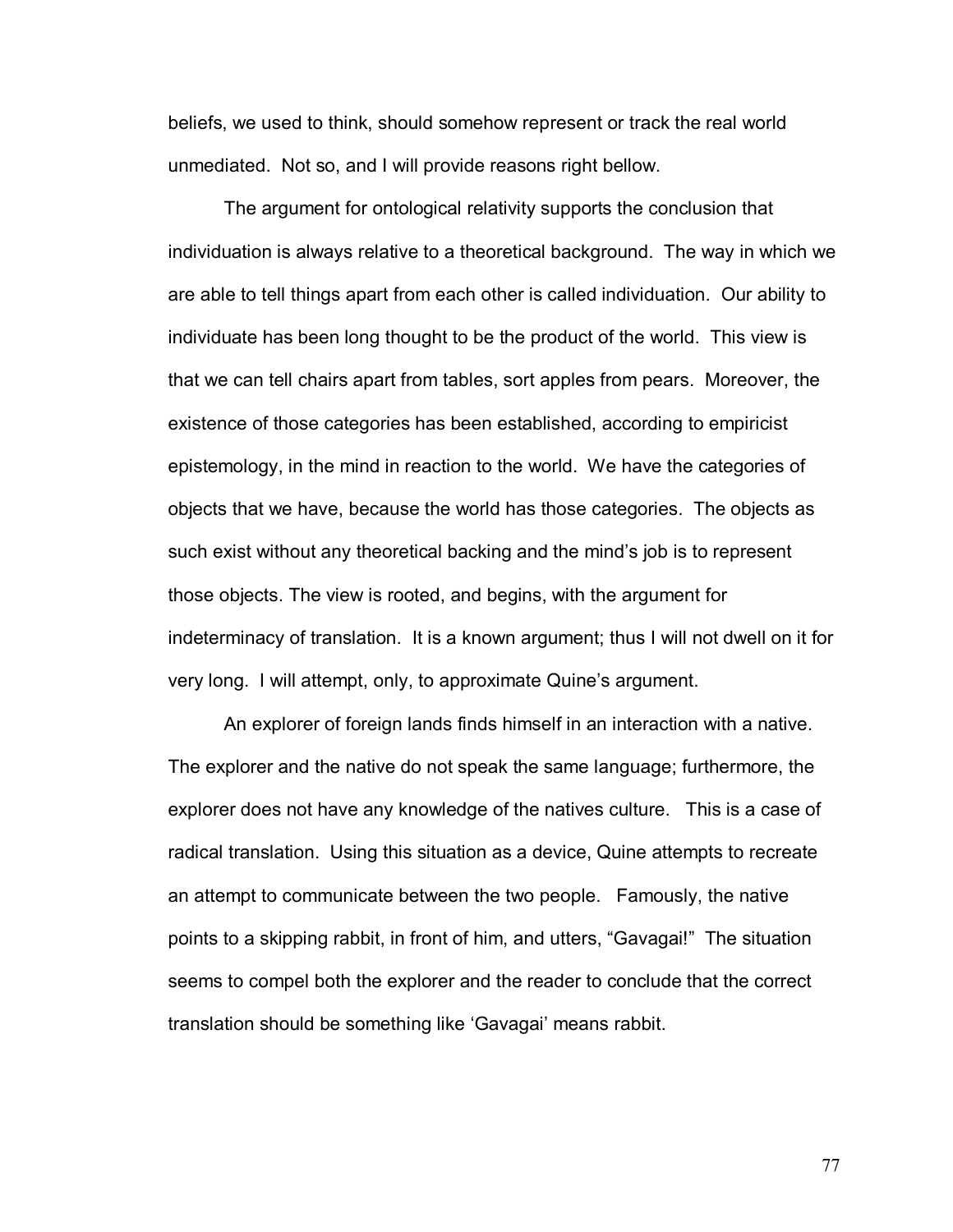However, Quine's argument will be that unless we already have a conceptual framework, or "individuation machinery," as our background, there would be no non-arbitrary way to decide between two or more candidate translations. When the native points to the space in front of him and says, "Gavagai," we would not be able to decide whether the native means 'undetached rabbit parts,' 'rabbit stage,' or 'rabbit.' A decision between those three cannot be made prior to the establishment of a conceptual framework that would proposes a parsing of the world in terms of rabbits as opposed to undetached rabbit parts. A choice between those three proposed translations is a decision between three ways in which one could individuate the "rabbit space" in front of the native. If there were no additional resources by which we can establish which of the proposed individuation the native favors, our explorer would not be able to translate 'Gavagai' as rabbit, based only on the native's behavior.

The issue of translation, the decision how to translate the native's utterance, concerns indeterminacy of translation. But, Quine argues that it is more then that because the inability to decide between proposed meanings, or intentions, is trailed by an indeterminacy of reference. The indeterminacy of reference is manifested in the indecision between the three candidates for individuation. The explorer is not only unable to tell you what the native means, but he cannot even tell you what the native is pointing to. "The indeterminacy of translation now confronting us, however, cuts across extension and intension alike. The terms 'rabbit,' 'undetached rabbit part,' and 'rabbit stage' differ not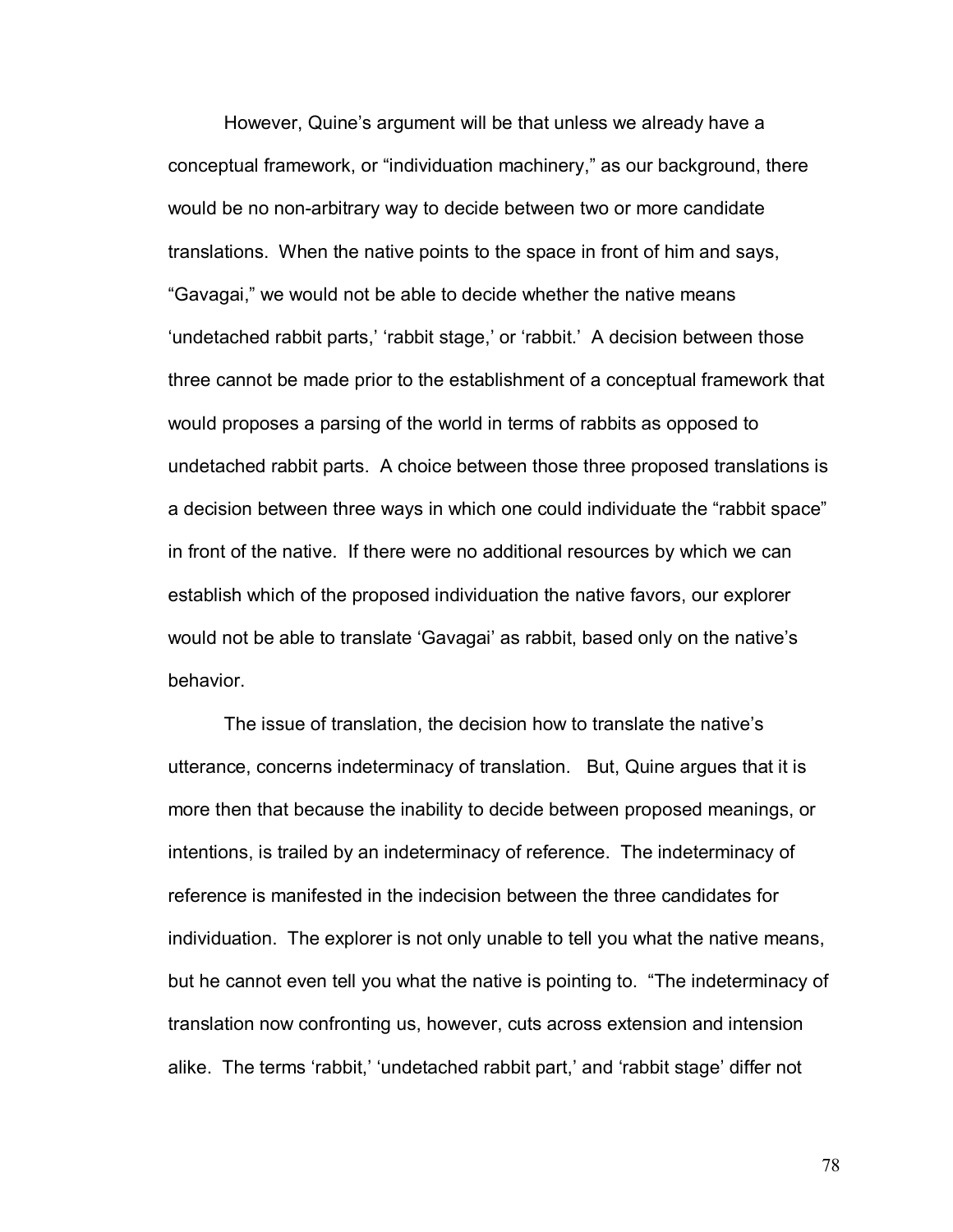only in meaning; they are true of different things. Reference itself proves behaviorally inscrutable" (Quine, 35).

 Quine foretells that indeterminacy of reference should make a greater impact on us than the indeterminacy of translation, since meaning is always less precise than reference. Squabbles about the meanings of words occur even within one language. The inscrutability of reference should prove more surprising, because disputes about reference hardly ever arise within one language. This is as it should be because it is the language that establishes a system of individuation. A language already entails a choice between 'rabbit,' 'undetached rabbit parts,' and 'rabbit stage.' By learning that language the native acquires a particular apparatus of individuation and so indeterminacy of reference does not arise within a single language. "No...indeterminacy obtrudes so long as we think of the apparatus as fixed. Given this apparatus, there is no mystery about extension; terms have the same extension when true of the same things" (Quine, 35).

 It should not be assumed, however, that the conclusion from the scenario of radical translation is limited in scope. The exotic setting highlights both types of indeterminacy, but the discovery that reference is inscrutable applies across the board. Radical translation is only meant to alert us that reference, sans apparatus of individuation is inscrutable. It is this apparatus that settles the issue of individuation, not reference or ostension alone.

 Indeterminacy occurs even in English, only we are accustomed to accommodate the meaning of our interlocutors based on the principles of charity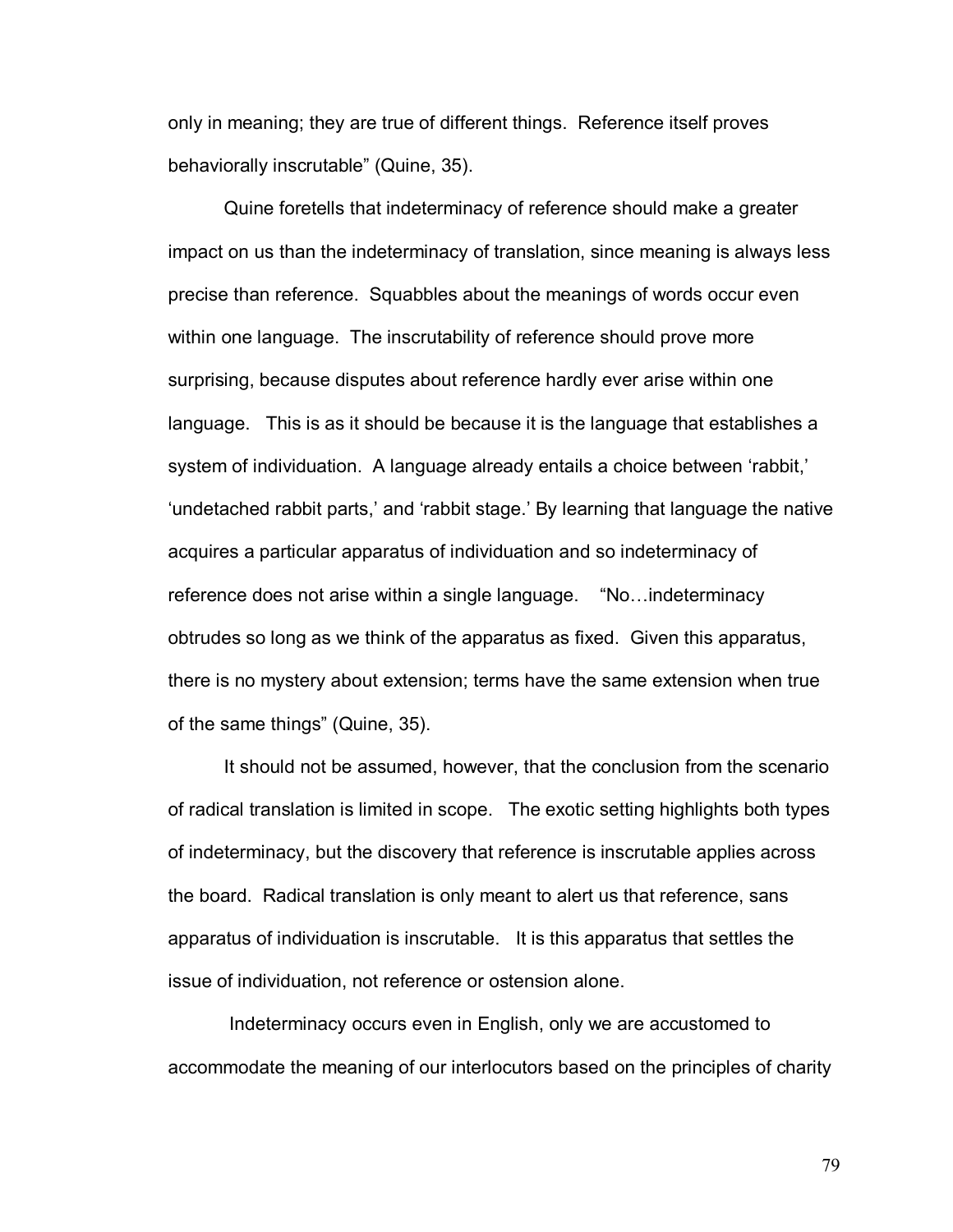(Quine, 46). Even speakers of the same language differ sometimes about what they mean by the same word. Our construal of what our friends and neighbors mean is not only mediated homophonically, rather we tend to adjust what a person says in such a way as to assign them the most charitable interpretation. These reinterpretations of our neighborís speech can also entail a readjustment of his apparatus of individuation, thereby changing her references. Thus, we are reproducing here inscrutability of reference, even within a language. Ultimately, inscrutability of reference arises even applied to us, because "... inscrutability of reference is not a inscrutability of fact; there is no fact of the matter" (Quine, 47). Thus, even for ourselves we cannot make a principled difference between referring to 'rabbits' and referring to 'rabbit parts.'

 Quineís argument is aimed to support the claim the reference does not make sense unless it is in relation to a background language. There is no fact of the matter, outside of theory. "...Reference is nonsense except relative to a coordinate system. In this principle of relativity lies the resolution of the quandary" (Quine, 48). The question of whether the word 'rabbit' refers to a rabbit is only meaningful relative to an individuative apparatus, which is in this case English. The way to figure out what the native is referring to with 'gavagai' can only be settled in relation to a particular language. We can either attribute the native our own way of parsing rabbits or we can come to know his background language. "Querying reference in any more absolute way would be like asking absolute position, or absolute velocity..." (Quine, 49).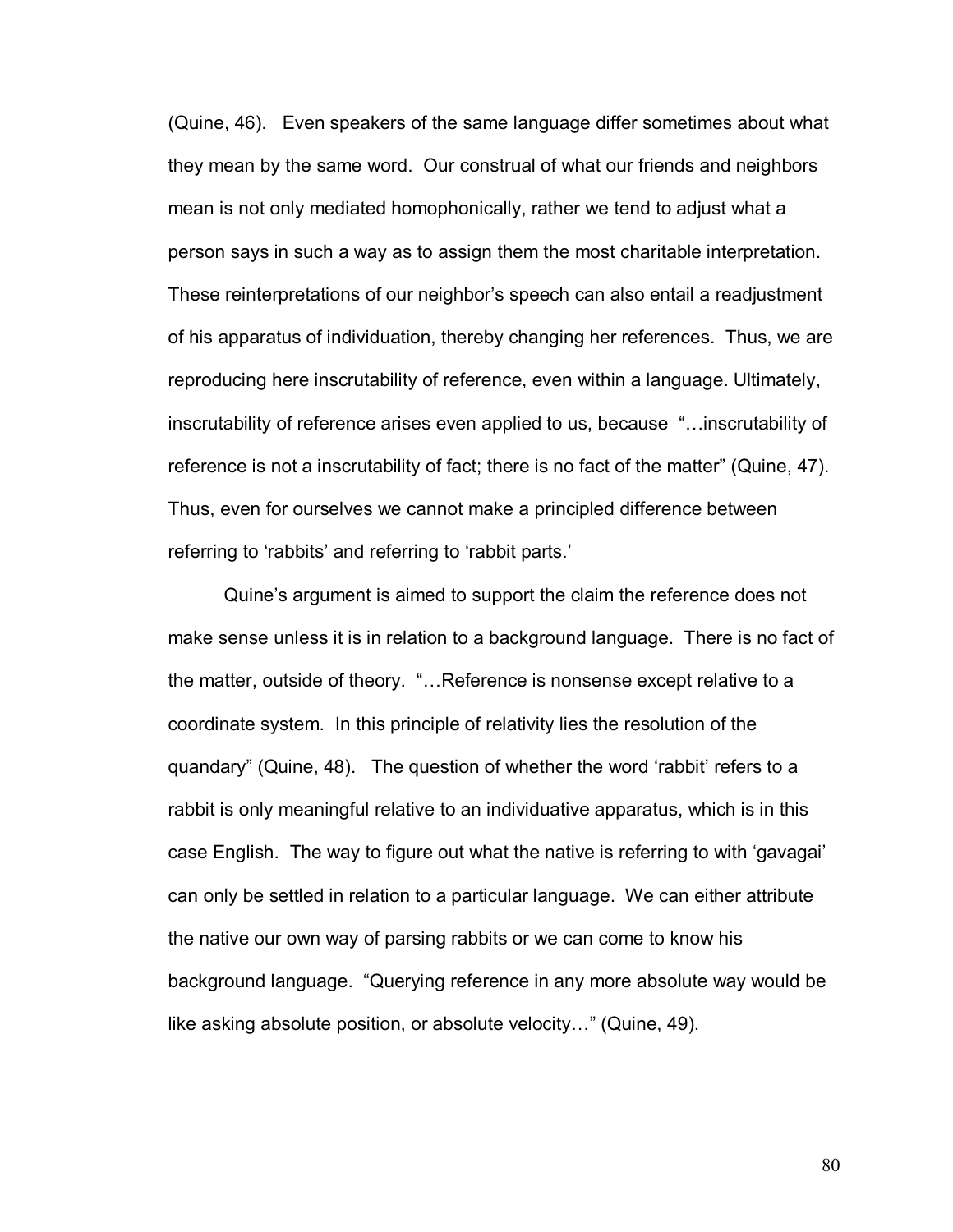This relativity principle also answers the question about the objects of theories. The precise nature of the objects is only meaningful in reference to a theory. So Quine claims that it is nonsense to speak of objects absolutely but only in terms of how one theory can be reinterpreted into another. This reinterpretation is in some cases reduction, whereby one background theory has as its part a subordinate theory, covering a lesser universe, and can be reduced to an even lesser theory by reinterpretation. Reference is inscrutable and therefore there is no fact of the matter about the existence of objects absolutely. We know objects to exist only in terms of properties that they posses and those are always determined in reference to the theory that features them.

ìWe cannot know what something is without knowing how it is marked off from other things. Identity is a piece of ontology" (Quine, 55). If there is no background language there are no resources left to distinguish or identify any objects, because we do both of those only in terms of this or that property. Two things are identical only if a theory does not distinguish between them, but it identifies them only in terms of a property that they have in common. Now if there were no theory, there would be no resource left for identification, since no such relation is possible of objects taken abstractly from any theory. For example, in a language only distinguishing between fruits and vegetables, a pear and an apple would be the same type of objects and could be substituted for one another. To distinguish between kinds of fruit we would have to rely on a different background language that takes into account alternative properties.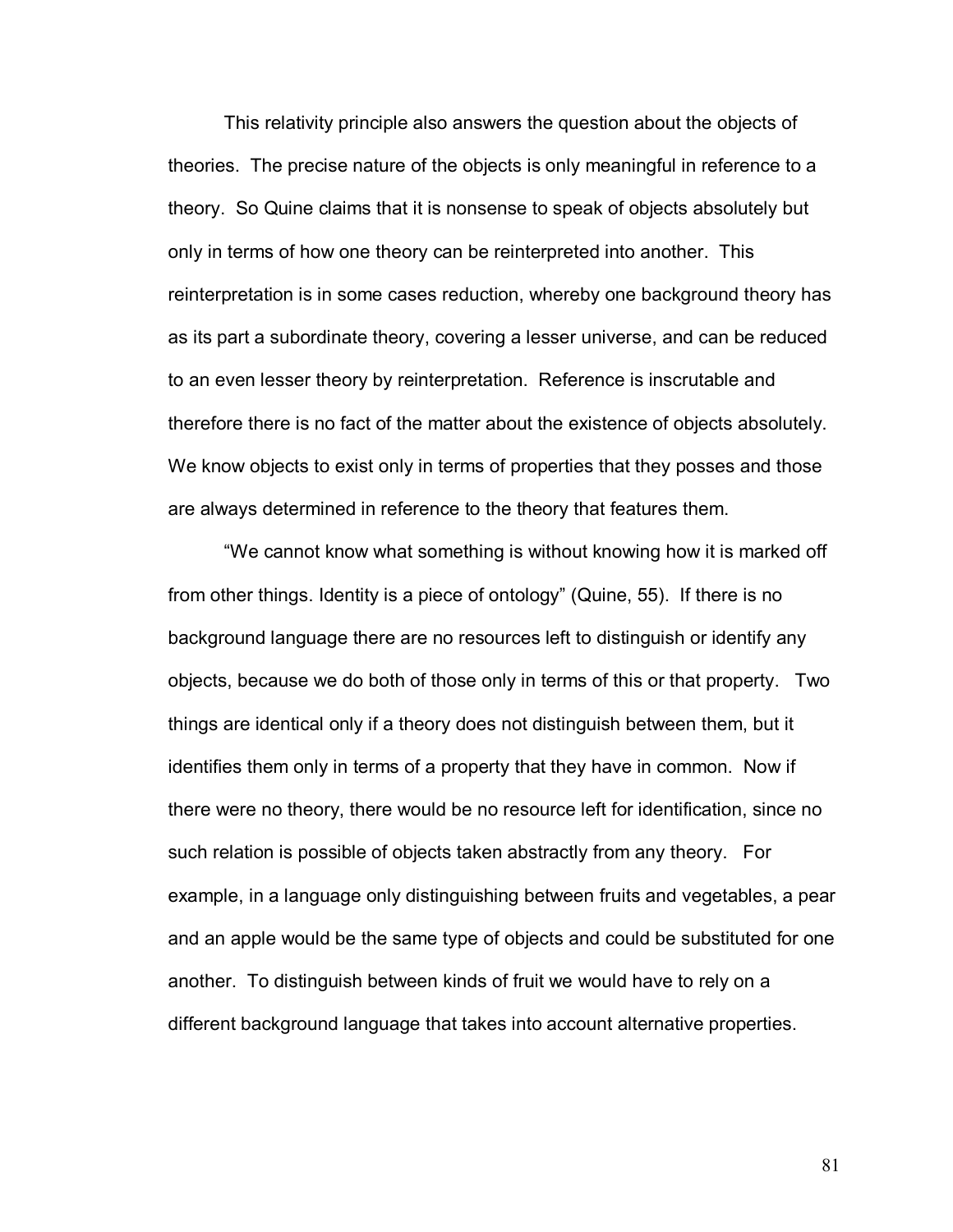All of this applies to platitudes about mental states. The first part of Quinesí argument should establish that no claims are analytic. Therefore, none of the platitudes about mental states are true because they are analytic, and hence they lack one of the marks that would be able to distinguish them from other statements as commonsense. The possible claims of commonsense psychology that we listed in section one as analytic statements about the mind then turn out to be just a more central part of the web of beliefs. Statements that are constitutive of folk psychology can be revised because they are not analytic. Also the nature proscribed to mental states is the result of endorsing the folk psychological framework. The properties that help individuate mental states as we do also fix their nature as it is in current folk psychology. But because of indeterminacy of both kinds, changes in FP theory, or the reduction to another theory, will change the properties and nature of mental states. Conceptually there are no obstacles to a complete replacement of all that we thought about mental states. In this way elimination is made possible in principle. It is Churchland's contention that it will happen in practice.

FP construed as a conceptual framework faces the tribunal of experience and this or that part of it can be revised. Ultimately, nothing prevents the entire framework from being revised. We could not claim that any statements about mental states are analytic and we further saw that folk-psychological entities are in place as a result of holding a theory, and then mental states do not frame psychology. We do not begin from mental states as established phenomena that require explanation by a theory. We begin from a theory that proposes a way to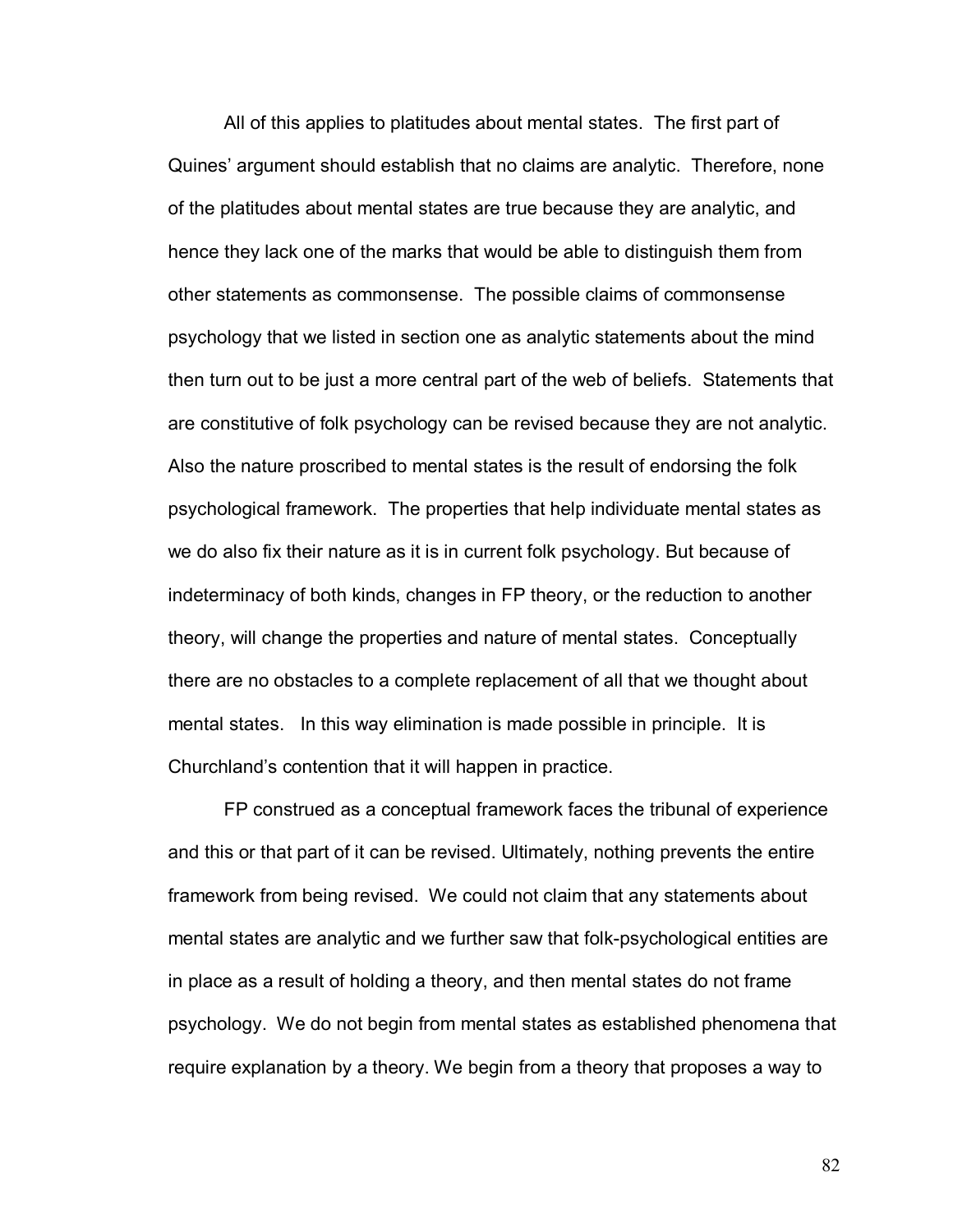individuate inner states. If there is, then, a new conceptual framework that proposes an alternative way of individuating inner states, and in case there is a reduction of one to the other framework the properties of the entities that were "essential" on the FP framework might not be such on the other. In the competition between the two theories, FP and scientific psychology, only the quality of the theory will make the difference. The better theory should be the one to become or stay the predominant theory about inner states.

By equalizing the playing field when it comes to the truth of claims, we make all claims alike. If it is theories that propose ways to individuate, then all entities are individuated as a result of theory. Consequently, it seems to me that all theories and all entities are of the same type. No claims are necessary. Nothing is known without knowledge of a conceptual framework. Thus, all we claim and know is a result of theories that are empirically evaluable.

## Section III--Pretheoretical Beliefs

 In this section, I wish to address the issue of noninferential beliefs and direct knowing. In the previous section one could clearly make up that observational statements, as a result of inscrutability of reference, are not such that they are true noninferentially. The references of our observational sentences are fixed only after the institution of a conceptual framework. Thus, in order to see this or that object as such one must posses a conceptual framework. Sellars proposes an argument against noninferential knowing specifically about mental states and in what follows I will present the relevant aspects of his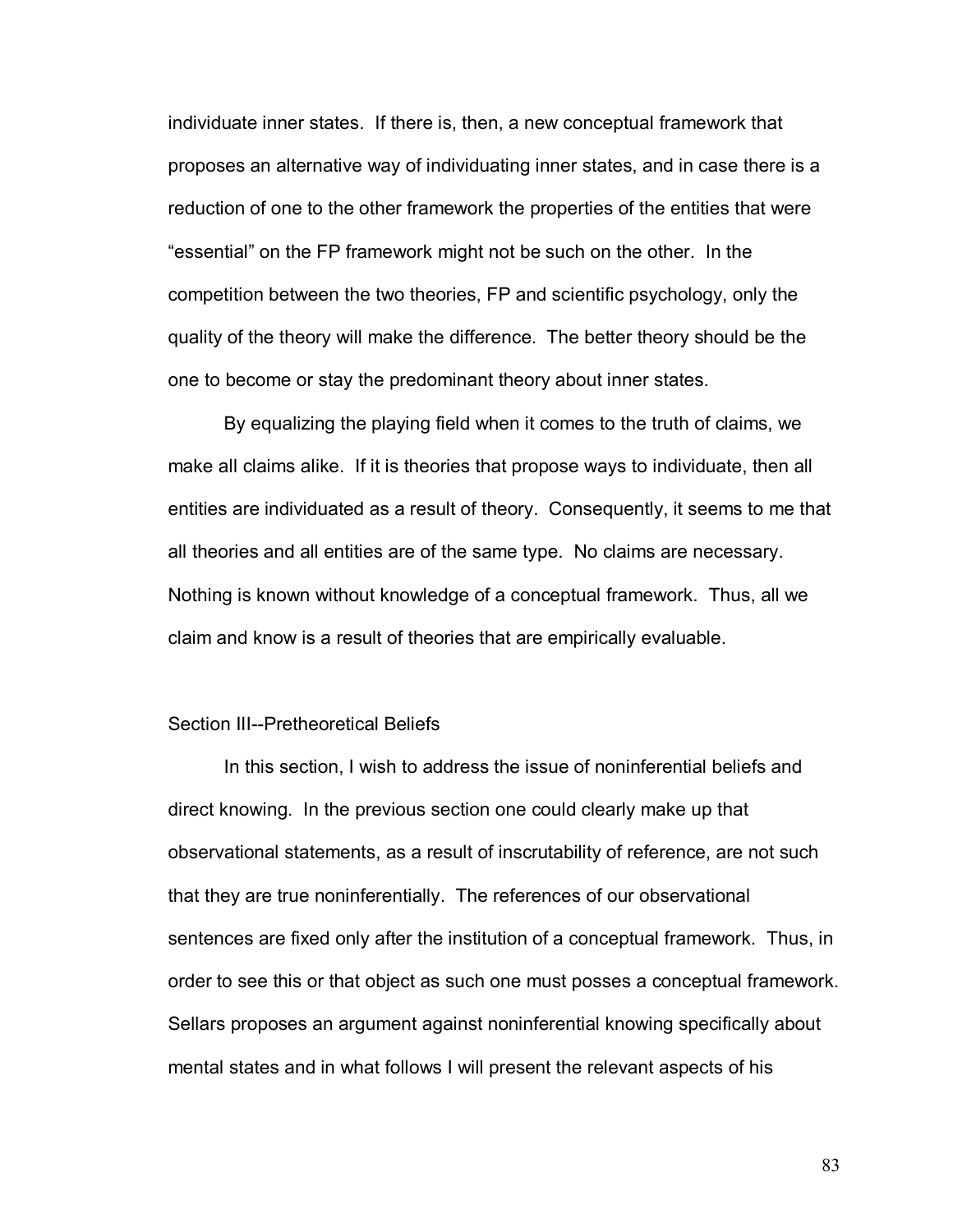argument. In the end I will show how Sellarís argument ties into Churchlandís claim that perception is shaped by the conceptual framework that we endorse.

Sellars proposes an argument that revokes the claims of sense-data theorists and in the process puts forth an argument directly attributing the status of posits to mental states. Sellarsí argument is largely aimed at disputing the idea of giveness, or what he sees to be the Myth of the Given. This myth is what Sellars thinks is at the base of the arguments put forth by sense-data theorists. The view about the mind is mainly fueled by a distinction between sensations, or immediate impressions, and thoughts. I will further elaborate on that, but I will first briefly sketch Sellars' view on the commitments of the sense-data theorists. I use this argument because it precludes the grounding of knowledge on immediate perceptual experiences. As we will see perceptual experience, that is propositional, presupposes a conceptual framework.

The following two ideas are the core of the Myth of the Given:

- $(1)$  The idea that there are certain 'inner episodes,' e.g. the sensation of a red triangle or of a C# sound, which occur to human beings and brutes without any prior process of learning or concept formation, and without which it would be--in some sense--impossible to see, for example that the facing surface of a physical object is red and triangular, or *hear* that a certain physical sound is C#;
- (2) The idea that there are certain 'inner episodes' which are the noninferential knowings that, for examples a certain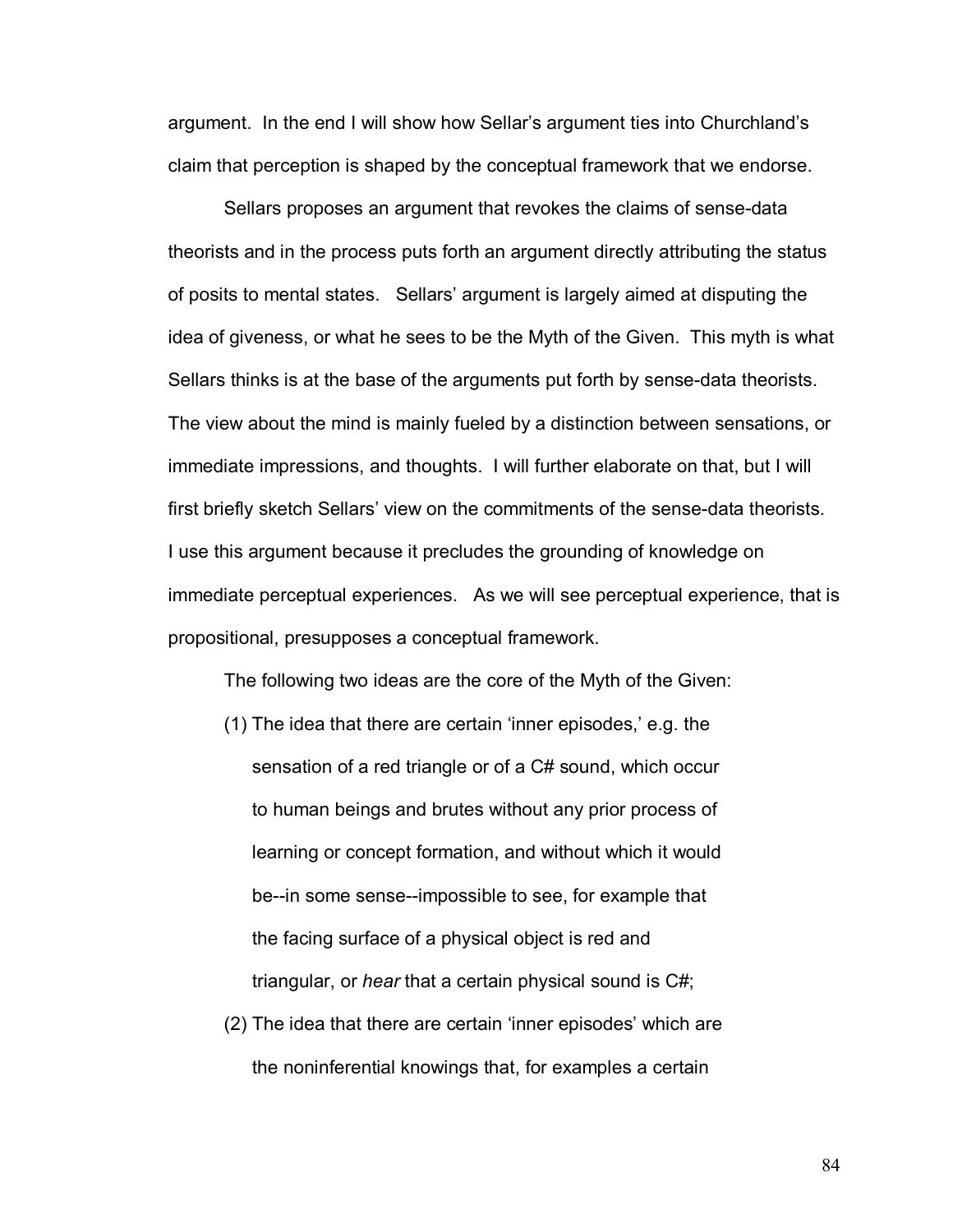item is red and triangular, or in the case of sound, C#, which are the necessary conditions of empirical knowledge as providing the evidence for all other empirical propositions.<sup>51</sup>

The first idea supports what I earlier promoted as the idea that commonsense presupposes direct access to particulars, or entities. In the first premise the idea is that one can have a sensation, or some such 'inner episode,' without having any prior concept and which makes it possible for people and brutes to detect properties of objects in the world.

Sellars is recounting the idea that sensations are supposed to accomplish the task of informing us about things in the world from scratch. Sensations are supposed to provide knowledge without any prior reliance on concepts. You can known nothing and then learn something. This ability is supposed to assure the ascent from simple to complex ideas.

 The second premise is the recounting of the familiar foundationalist view, where inner episodes provide propositional material that is noninferential. Sensations provide us with propositions about appearance properties of objects that will ultimately serve as grounding for other inferred propositions. Sellars plan is not to attack the existence of inner episodes, but to refute the idea that inner episodes, that are propositional in character, can be had without any reliance on antecedently acquired concepts.

<sup>&</sup>lt;sup>51</sup> Sellars Wilfrid. "Empiricism and the Philosophy of Mind." Science, Perception and . Atascadero, California: Ridgeview Publising, 1991, p140.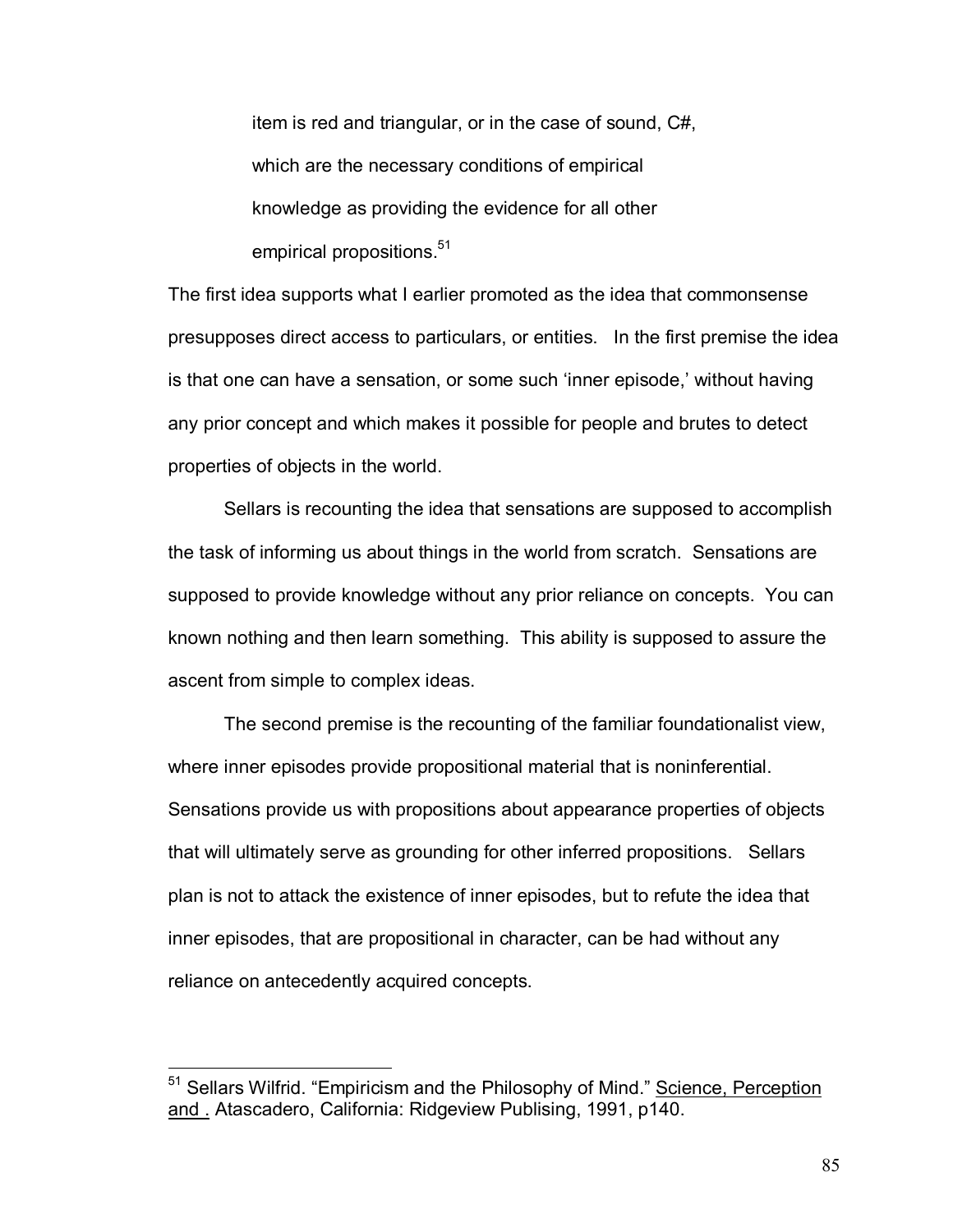Sellars begins by asserting that *being* red is logically prior to *looking* red. But wishes to support the necessity of the statement, X is red if and only if X would look red to standard observers in standard conditions. In order to achieve that, Sellars presents us with a thought experiment or as he calls it "a piece of historical fiction." Jones works in a necktie shop and he is used to looking at colored objects only in standard conditions. And we are asked to suppose that Jones observed all these colors, in his shop, before the advent of electricity. The introduction of electricity seems to affect colors of the ties. At this point the ties look different in the shop than they do in the daylight. Thus when a customer comes to the necktie shop where Jones shows him a "handsome green tie," the customer, John, disagrees with Jones and tells him that the tie is not green, because when looked at in natural light it is blue. Jones finds himself in a quandary, because the tie seemed to be green in the shop while blue outside. He proposes to Jim that perhaps electricity changes the color of physical objects, whereby the tie was green when looked at inside but turned blue outside. But, since it is unlikely that ties change colors, Jones accepts that it is not the physical color that has changed. He concludes that he just does not know what to say about the color of the tie. So, he learns to suppress his initial response to the tie and now says inside the store that the necktie is blue. This is how he expresses his indecision, "I don't know what to say. If I didn't know that the tie is blue--and the alternative to granting this is odd indeed--I would swear that I was seeing a green tie and seeing that it is green. It is as though I were seeing the necktie to be green" (Sellars, EPM, 143). Jones is now getting to the sentence 'This tie is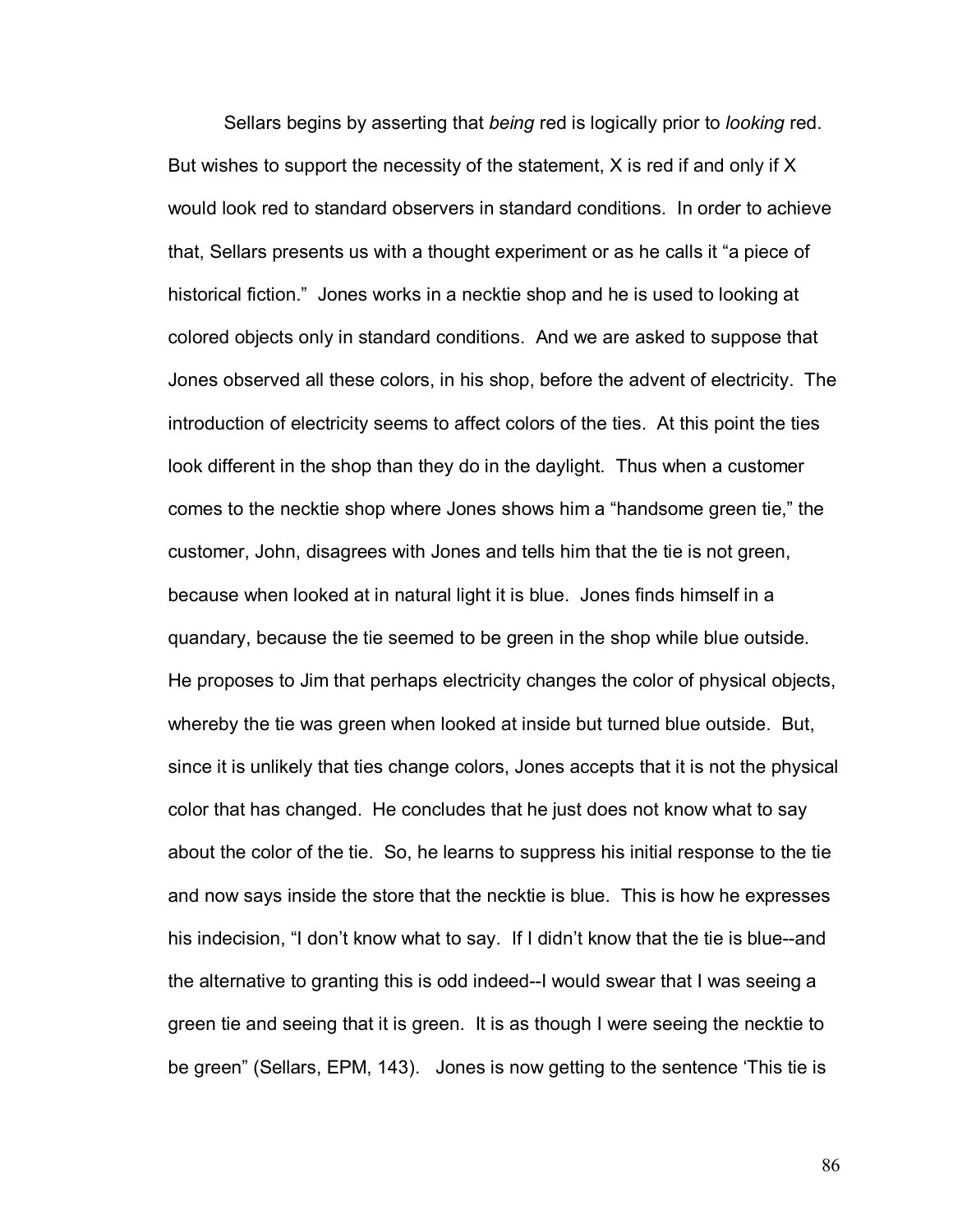blue,' via an inference. He is not using it in its reporting role, he does not see the tie as blue, rather he is concluding that it must be blue given what he know knows about the color of the necktie in natural light.

 Sellars wants to reject the view that Jones is somehow reporting on a fact, the fact of the matter concerning the color of the necktie. This way of characterizing it would assume that there are such minimal facts that are what Sellars calls logically independent of the perceivers conceptual framework. Still there seems to be a distinction between something looking green and it being green. Sellars will say that the difference is that in the latter case the perceiver is endorsing the claim *that* a tie has the objective property of being green. When one utters 'The necktie looks green,' he attempts to describe the experience one is having, while 'The necktie is green' endorses that claim that an object has a particular property. The latter claim ascribes a propositional claim to Jonesís experience. Thus, the essential difference between the two claims is that the sentence "X looks green" only ascribes a particular claim to Jones, while "X is green" ascribes and endorses the claim.  $\dots(F)$  or it is clear that two experiences may be identical *as experiences*, and yet one be properly referred to as a *seeing*  that something is green, and the other *merely* as a case of somethingís *looking* green" (Sellars, EMP, 145, author's emphasis).

 Saying that something looks green is a report on an experience that is, from the first person perspective, indistinguishable from the experience involved in seeing that something is green. But making the report about the character of the experience indicates that for some other consideration the claim is not being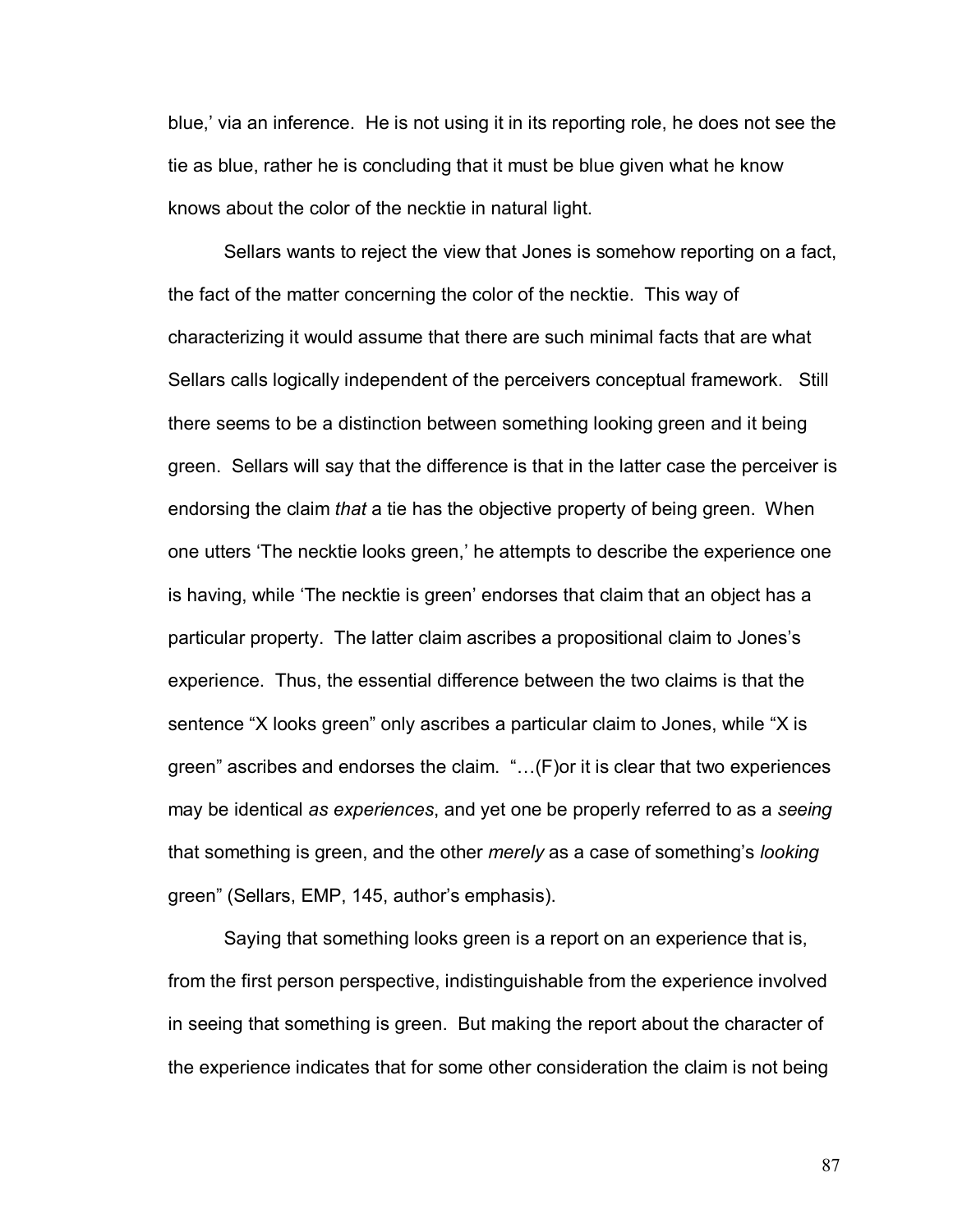endorsed. Thus, we have the two equal experiences but when we speak of *looks* we are withholding endorsement, while when we speak of things being this or that we endorse the experience. All this is supposed to deliver what was promised earlier: that things being this or that way is logically prior to them looking this or that way. The concept of something looking green presupposes the concept of something being green. Moreover, being able to indorse a claim that something is green, presupposes the knowledge of what constitutes standard conditions for detecting such properties. In this way we get to preserve the necessity of the claim, X is green if and only if X looks green to standard observers in standard conditions. This is because the increase in the level of sophistication when it comes to perceptual experiences, results in knowledge of which circumstances are favorable for the detection of the actual color of objects. Thus, the above mentioned proposition is necessary "... not because the righthand side is the definition of  $X$  is red, but because 'standard conditions' means conditions in which things look what they are" (Sellars, EMP, 147).

 What we seem to have is a sort of circle, where to report that something looks green one has to have a concept of being green which presupposes knowledge of what constitutes "standard conditions" for perception of color. And those conditions are not possible to detect, if one cannot already perceive some objective properties of the object. It seems that reporting on the looks of things is possible only after one has acquired an entire conceptual framework. Sellars' response to this problem is that his view presupposes only that in order for somebody to have a concept that something looks green, that person would have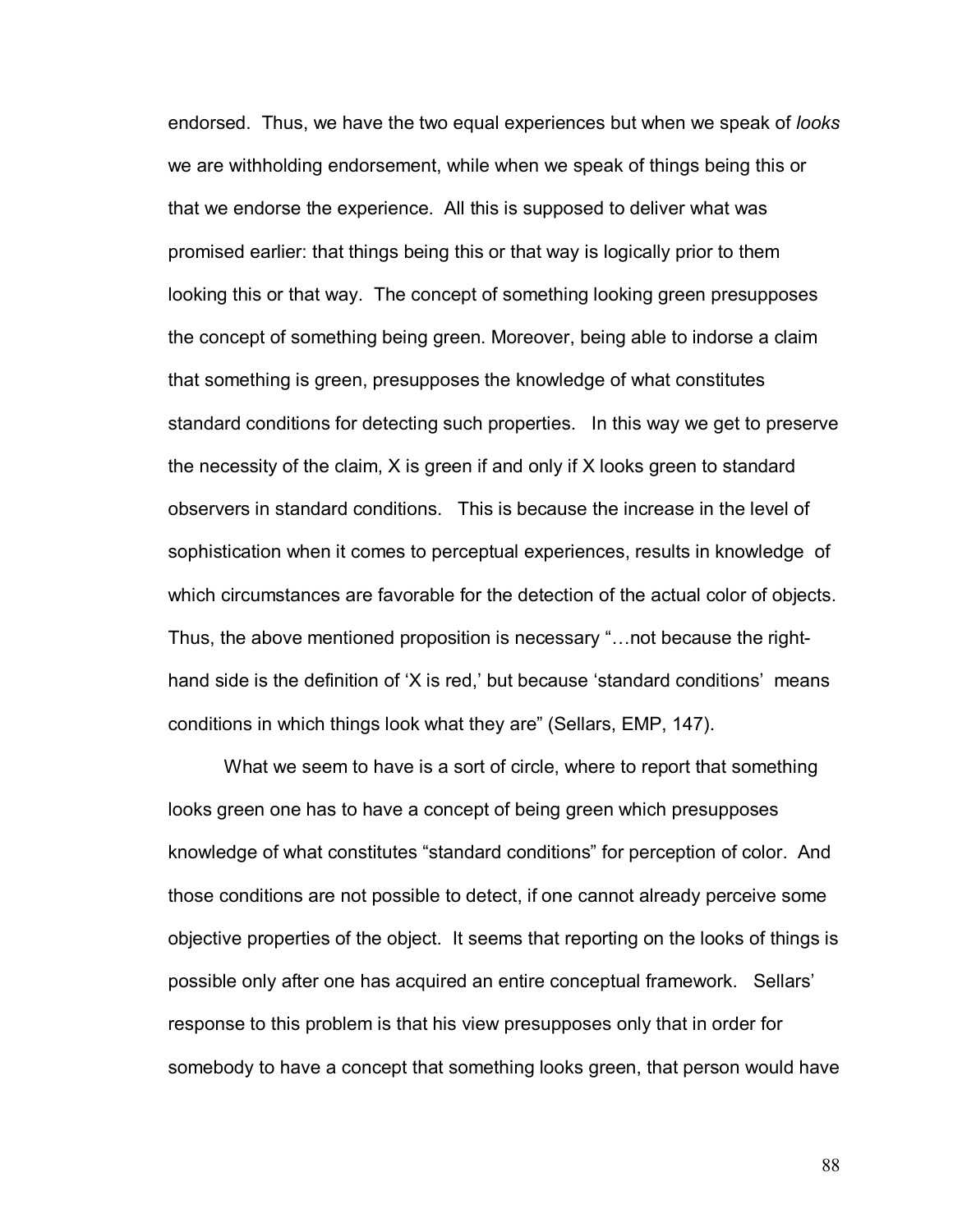to have a whole battery of other concepts. Perhaps one need not have an entire conceptual framework pertaining to perceptual experience, but one would have to have a lot of them. Sellars distinguishes between rudimentary color concepts, which are perhaps prior to a richer concept, where it would be possible to have one before the other. Nonetheless what he claims is pretty strong:  $\ldots$  (T)he process of acquiring the concept of green may—indeed does—involve a long history of acquiring piecemeal habits of response to various objects in various circumstances, there is an important sense in which one has *no* concept pertaining to the observable properties of physical objects in Space and Time unless one has them all..." (Sellars, EPM, 148).

 The target here is logical atomism that we presented earlier. That position assumed the primacy of looking green, which was supposed to capture a minimal fact, or a sense datum, presumably out of that one could build the concept of being green and then the rest of the concepts for colored objects in the same manner form ground up. But, the argument showed that the concept of looking green does not come first. Moreover, the ability to report on one's experience in terms of looks presupposes at least some prior concepts. This goes against the idea that we have the non-derived ability to have immediate experiences that endorse a certain propositional content.

 At this point Sellars has disputed that concept formation is aided by an immediate ability to have sensations. The claim is that in order to have concepts pertaining to the appearances of things one would have to have concepts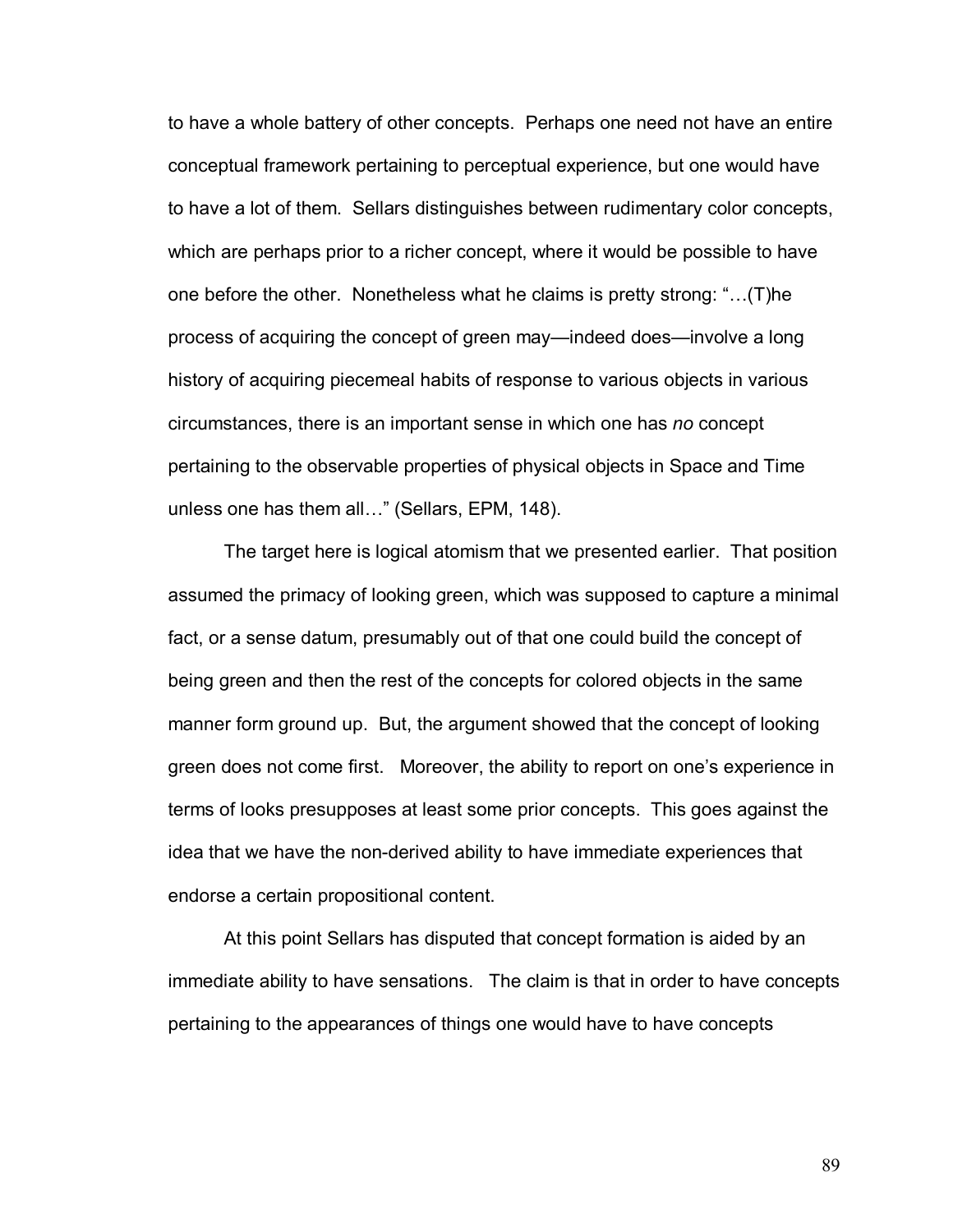pertaining to their existence and those would presume an even larger conceptual framework.

 At this point I wish to present only one last part of Sellarsí argument, which is meant to distinguish sensations from immediate impressions. Sellars' argument is that sensations, as conceived by the sense-data theorists, have the character of thoughts. This argument will reemerge in a different context in chapter four. Sensations have been assimilated into the group of propositional attitudes by Descartes. So, an example of a sensation would be something like, There is an red triangle over there.' The sensations construed as such would carry with it the commitment to both objective red properties and triangles. We saw that this type of ability would presuppose the ability to know and use a whole number of concepts. Sellars then proposes that an alternative view whereby immediate experiences would be experiences as of a red triangular object. This immediate experience is what is common to all instances where a person is likely to make a report of seeing a red triangular object. But the immediate experience common to all those episodes is not itself a seeing of a red and triangular object. In order for it to be a seeing it would require a battery a concept. The primitive ability we might have is for immediate impressions rather than for sensations. But, the former are not enough to establish a foundational basis for knowledge since they are not propositional. An immediate impression of a red and triangular object might be necessary for a thought that there is a red and triangular object over there, but it is not enough to establish the observational basis for any conceptual framework. Sensations can provide the basis for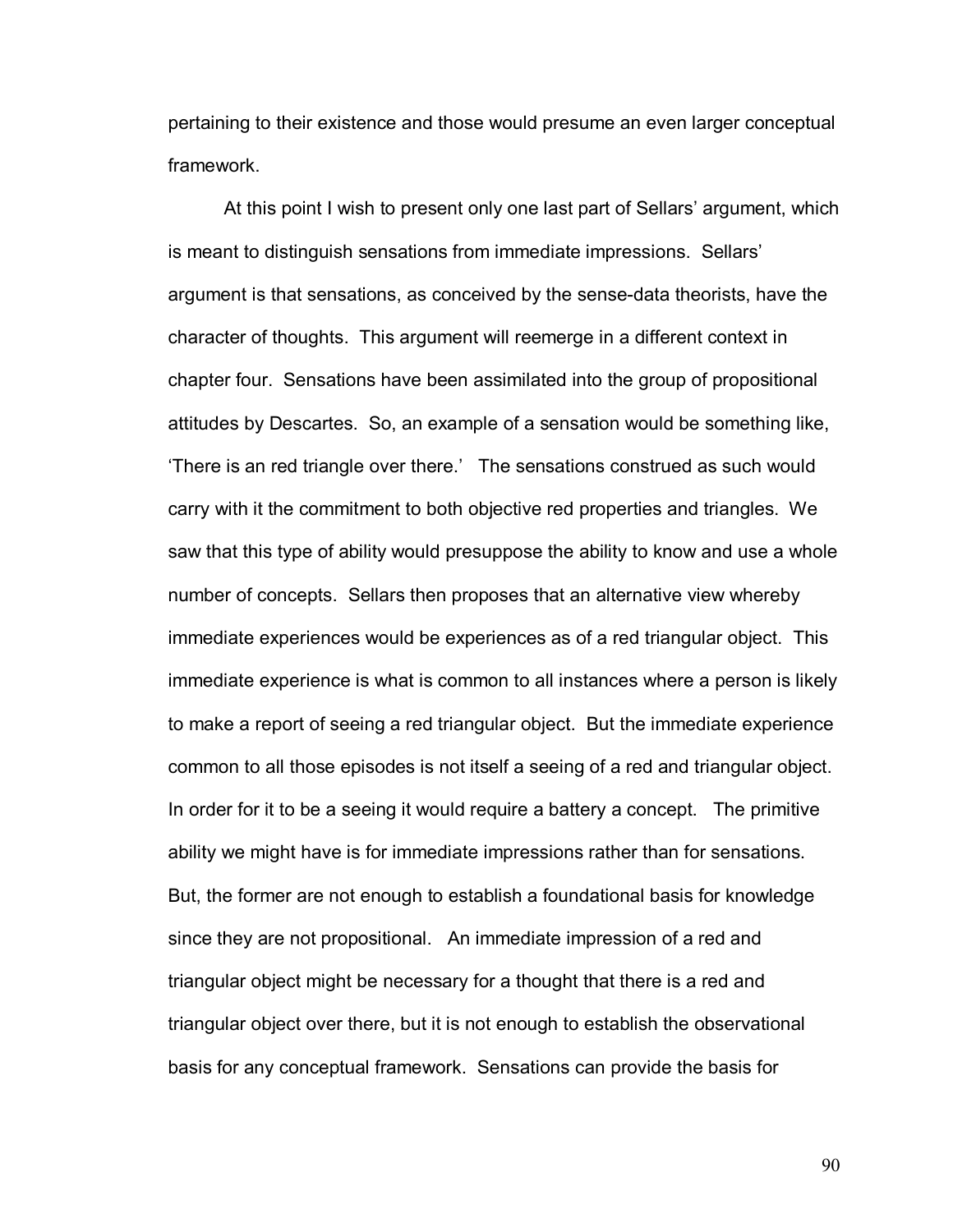knowledge only if they are construed as thoughts that have specific propositional content.

 We come to the end of Sellars argument which concludes much like Quine that any belief is fair gain for revisability. "For empirical knowledge, like its sophisticated extension, science, is rational, not because it has a *foundation* but because it is a self-correcting enterprise which can put *any* claim in jeopardy, though not *all* at onceî (Sellars, EPM, 170).

 Sellars proposes another piece of historical fiction, where he develops a picture about how a conceptual framework about mental states comes to be instituted; it is called the Myth of Jones. I discuss the Myth in chapter three in detail and will not mention it here. I will just emphasize that the story establishes mental states, both thoughts and sensations as posits. Mental states are invoked to explain the overt behavior of others, and to provide reports of our own inner states. The introduction of mental states as posits should be considered a bold move, because of the entrenched view that mental states are a result of some non-mediated ability to have such episodes. But, we see that this is not so, it is theory or conceptual framework that makes everyday psychological platitudes possible.

 To remind ourselves, after a long digression, EM relies on the claim that folk psychology is an empirical theory like any other. The arguments establishing the inferential nature of individuation make the premise possible. The ability to tell thoughts apart from sensations, or the ability to have thoughts and sensations is a result of the piecemeal acquisition of a conceptual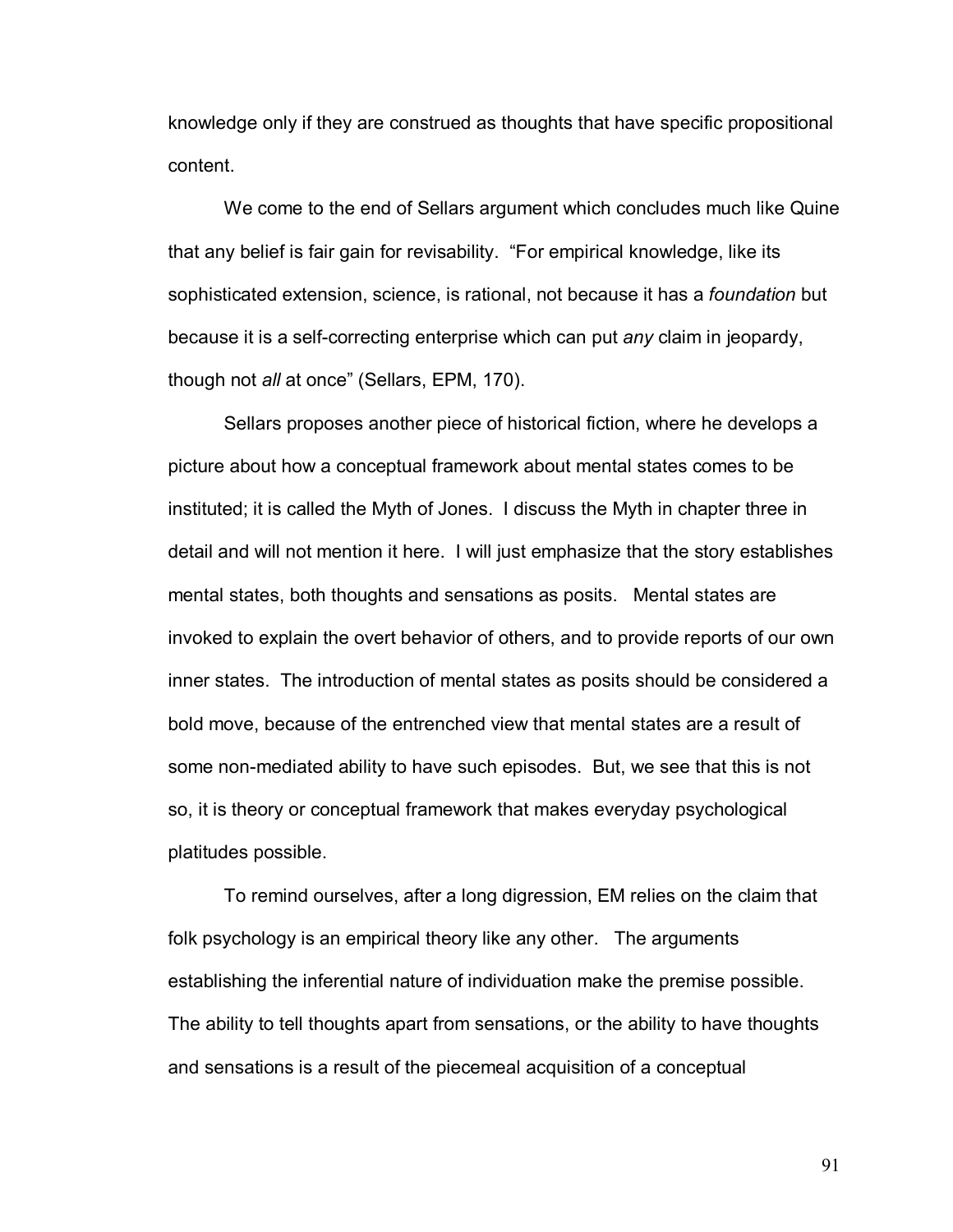framework. "For we now recognize that instead of coming to have a concept of something because we have noticed that sort of thing, to have the ability to notice a sort of thing is already to have a concept of that sort of thing, $\ldots$ " (Sellars, EPM, 176). All those times we invoked beliefs and sensations for our own purposes; we could do so because of the individuative machinery of folk psychology.

 With the argument that knowledge is not based on any kind of immediate experience, nor is there an ability to have experiences that are propositional from conceptual scratch, we can also see a revision in the view that mental states cannot be posits because they are experienced. The idea that mental states are experienced is nothing more but the idea that that there are experiences that are propositional, that are there prior to theory, and some of those experiences pertain to mental states.

The argument goes that we feel sensations, or have thoughts and because of that we know them in some noninferential way and thus, they cannot be posits because those can be known only inferentially. But, the fact that we are able to experience mental states is not an indication that that experiencing is noninferential. As we said earlier, although an immediate experience might be underlying some overt reports, those immediate experiences are not enough for those reports. The reports are backed by a conceptual framework, furthermore the thought that a table over there is a green table, and the triangle on the page is red are all experience as such because of an individuative machinery that allow us to notice things as red and triangular or as green and rectangular. The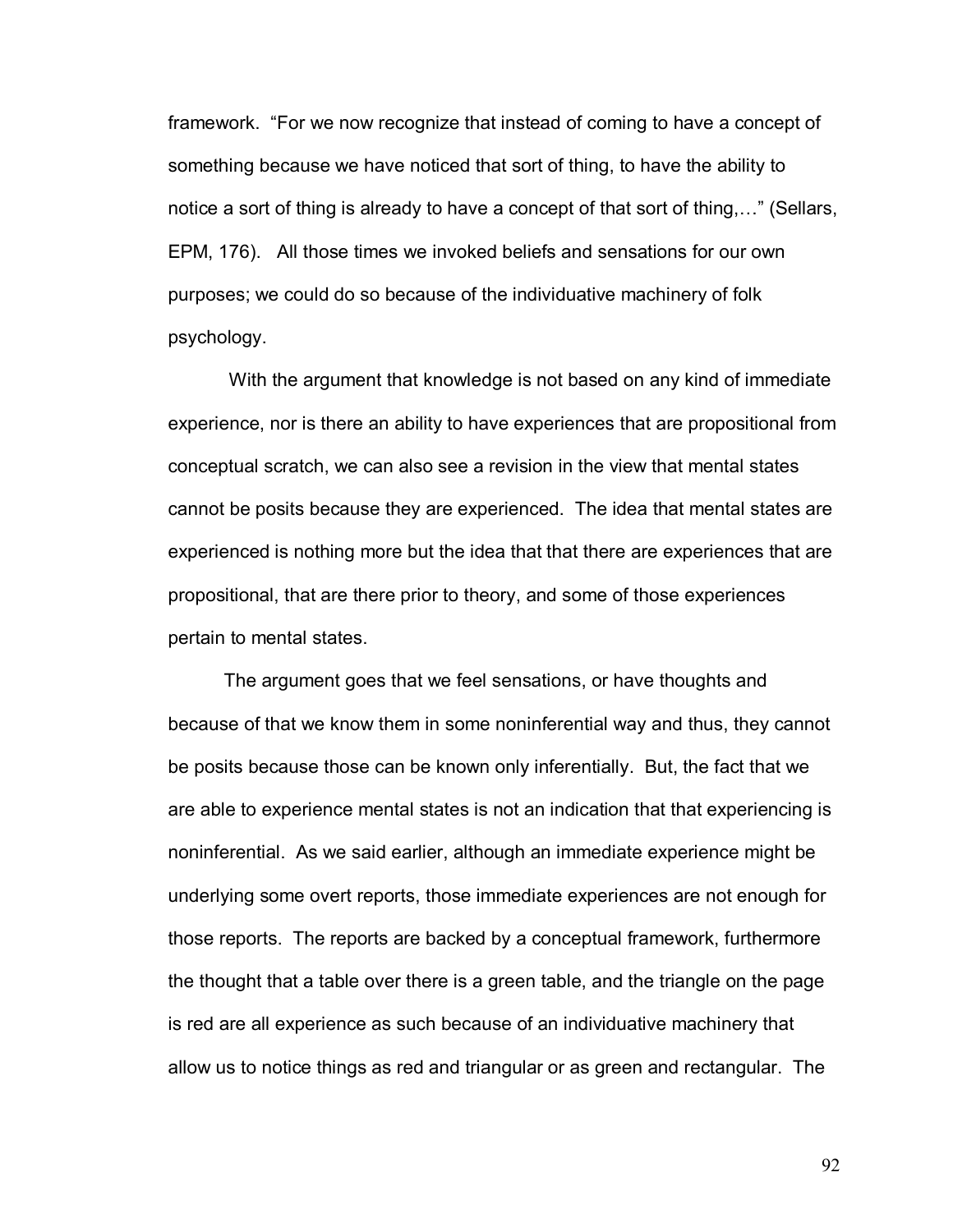same is true of mental states, the experiences of having thoughts and sensations, whatever those are, are experiences made possible by a conceptual framework. The experiences we have are molded in some large part by conceptual frameworks. Consequently, change in conceptual frameworks will result in changed experiences. Invoking experiencing as a way to solidify the existence of mental states, and use it against eliminativism, rests on a misunderstanding whereby experiencing is thought to be possible prior and outside a conceptual framework.

As stated before our conceptual framework attributes properties to entities which we then use to individuate them, and the way we tell them apart from other objects is part of the way in which we experience those same entities. Churchlandís argument from perceptual plasticity relies on this collapse between the nature of entities and the way in which we experience those entities. $52$  The way we perceive things is affected by the theories we have about the nature of those phenomena. Churchland further expends this to claim that there arenít many limitations to what can be perceived and because of that what we perceive currently cannot in anyway restrict the range of our new theories. The way we are currently experiencing our mental states is no guide to what we can experience, and because of that it cannot be regarded as the observational basis for any new theory of inner states. This is how I construe Churchland to be arguing that perceptual plasticity can allow for the endorsement of any new scientific theory.

1

<sup>52</sup> See chapter 2 in Scientific Realism and the Plasticity of Mind.Cambridge, U.K.:Cambridge University Press, 1979.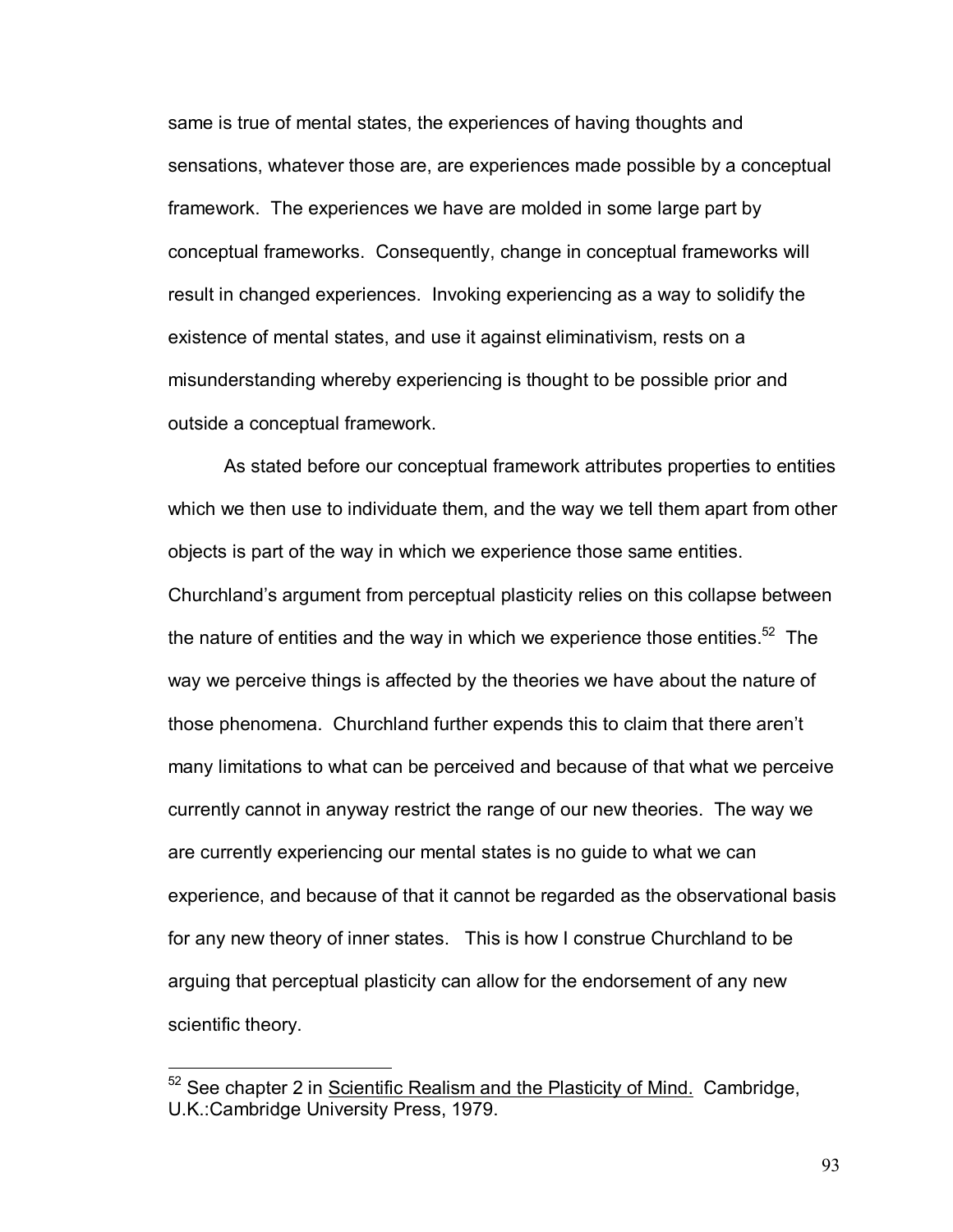The argument that immediate impressions are not propositional shows that there is no unrevisable observational basis for out theories about mental states. The conceptual framework is what provides the individuation and consequently molds the way in which we observe things. Folk Psychology then does not restrict the way in which one can do science about the brain, and I would claim that this is the second reason why FP is not common sense. All that said, it is two distinct arguments to say that it is conceivable that folk psychology is revisable and quite another to say that it will be revised. The arguments by both Sellars and Quine, I take to be supporting only the argument that all frameworks are in principle revisable. Churchland's eliminativism is an argument that inflates the conceivability of revision to a probability of replacement. One can easily agree with the former while being against the latter part of the view.

To conclude, Folk Psychology then is a conceptual framework that individuates inner states in terms of propositional attitudes and sensations. The framework is revisable like any other framework and the motive to revise it should be found in empirical evidence against that conceptual framework. The conclusion that I wish to draw from this is that one must grant that the first premise of eliminativism goes through.

It was stated in section one that all the features that support the status of folk psychology as a theory are in turn support for that claim that it is not commonsense. Further still, I claimed that the motive to eliminate FP can be held strong only if one can maintain its status of a commonsense theory.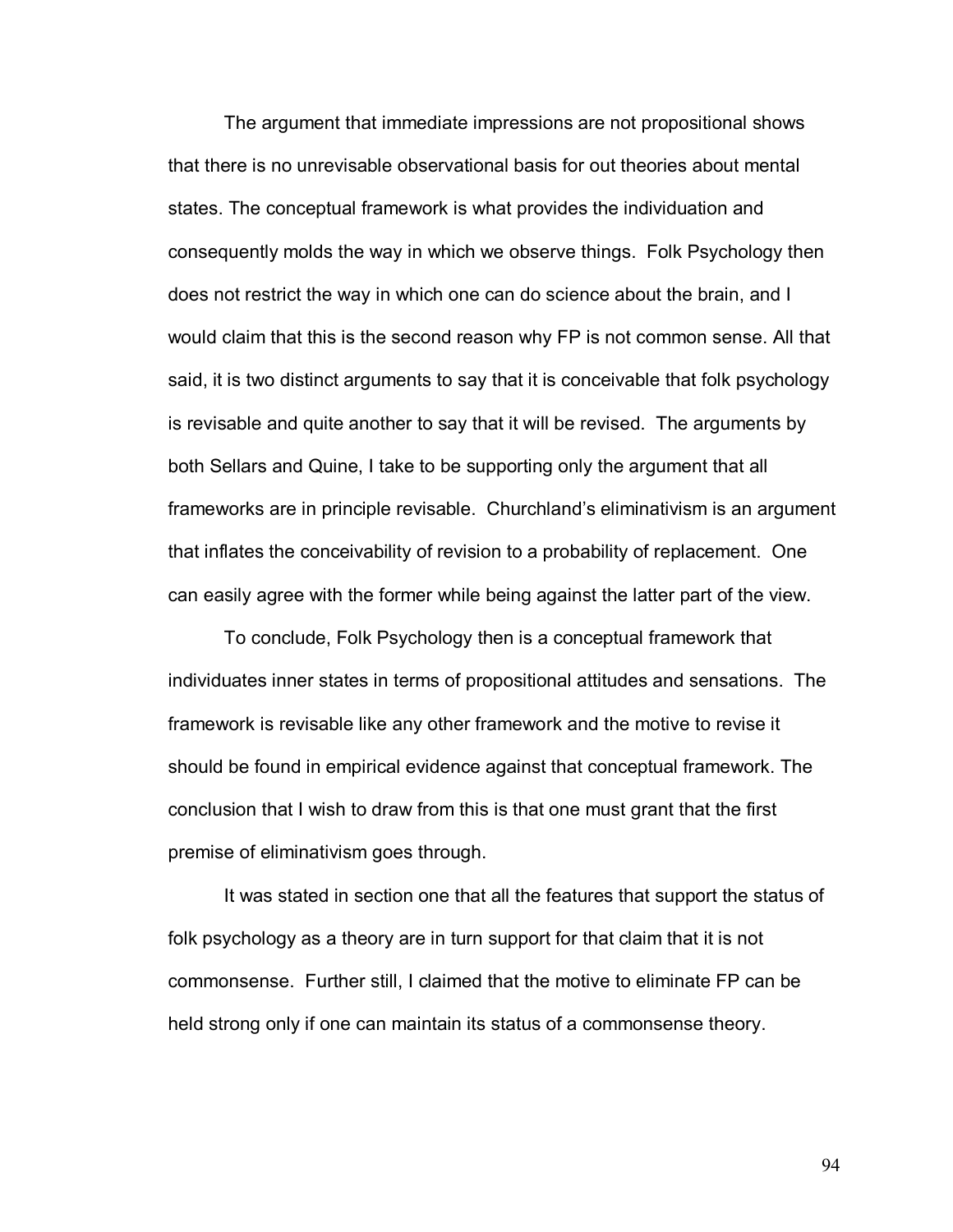Sections 1-3 should have proven that there are no features that could distinguish folk psychology as commonsense.

Perhaps at this point it would be useful to revisit the different candidates for common sense and show how it is that the arguments presented deflate the distinction between common sense and theory. The first distinguishing feature of common sense was that the beliefs constitutive of a commonsense theory would have to be necessary. With Quine it was argued that there is no good definition of necessity and because of that we concluded that all statements that are true are true in the same way.

Sellars argument more directly disputes the idea that there is any such thing as direct knowing. With that it also goes against the view that commonsense constitutes the empirical or observational basis for any scientific inquiry. Common sense cannot set the categories of any science. Direct knowing or introspection presupposes pretheoretical individuation of objects or mental states. It was shown that no such individuation is possible. Therefore, commonsense proposition cannot be ones that are known directly, or pretheoretically.

Commonsense beliefs used to be different from other beliefs because they are not such that they stem from a theory. This way of distinguishing commonsense beliefs from all others accounts for the special role that commonsense used to enjoy. The role of scientific theories would be limited by its obligation to account for commonsense beliefs. Because of that we used to be able to claim that commonsense can set the criteria for the quality of a theory,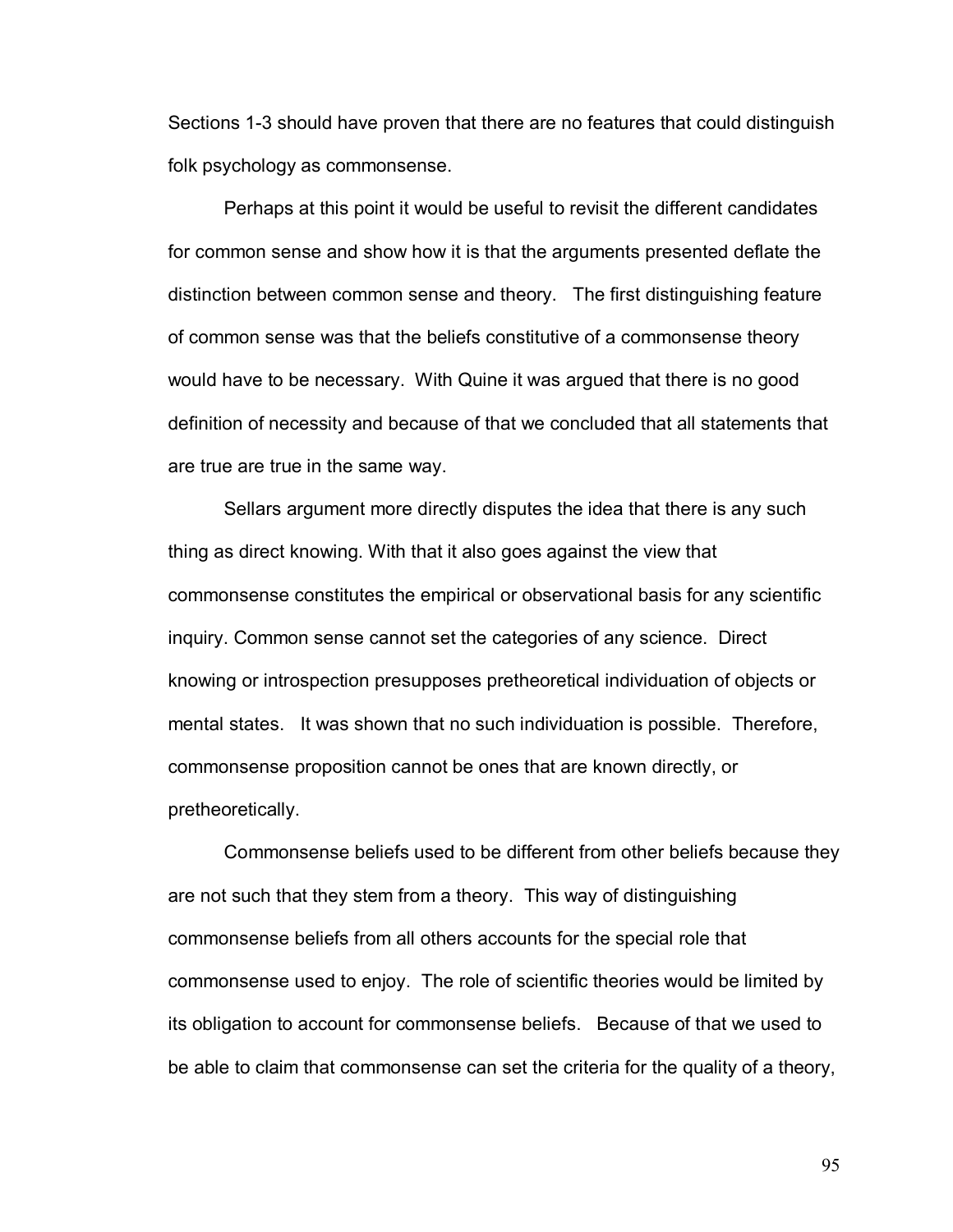where theories that are able to account for the entities proposed by commonsense, and features allotted to those entities, were better theories. The relationship between commonsense and science was supported by a firm distinction. But, that distinction was one that was made at the level of belief. One could tell either by the type of belief or by the method by which a belief was acquired, that the belief was commonsense.

 At this point it is worth asking: what is left of the rivalry between commonsense and scientific psychology? It seems that the two theories are not different in kind; the rivalry is only about quality. Folk Psychology, the eliminativists would argue, is just much worse than any scientific attempt to explain the mind or the brain. The claim the eliminativism used to be able to endorse is that FP is in the way of scientific psychology. FP, as commonsense theory, could put in place categories that would have to explained by a scientific theory about the mind. Since FP is false, the categories of FP do not exist and any theory based on those categories would be false as well.

This last way of juxtaposing commonsense and science is possible only if commonsense has some special status. FP cannot restrict scientific psychology, because it no longer frames the field of inquiry. After the equalizations of commonsense with science, I choose to claim that not only are there no commonsense beliefs, but I go further and claim that there is nothing that is commonsense. If all beliefs are theoretical then none of them are commonsense. Therefore, there is no distinction between commonsense theories and scientific theories, since there are no commonsense theories.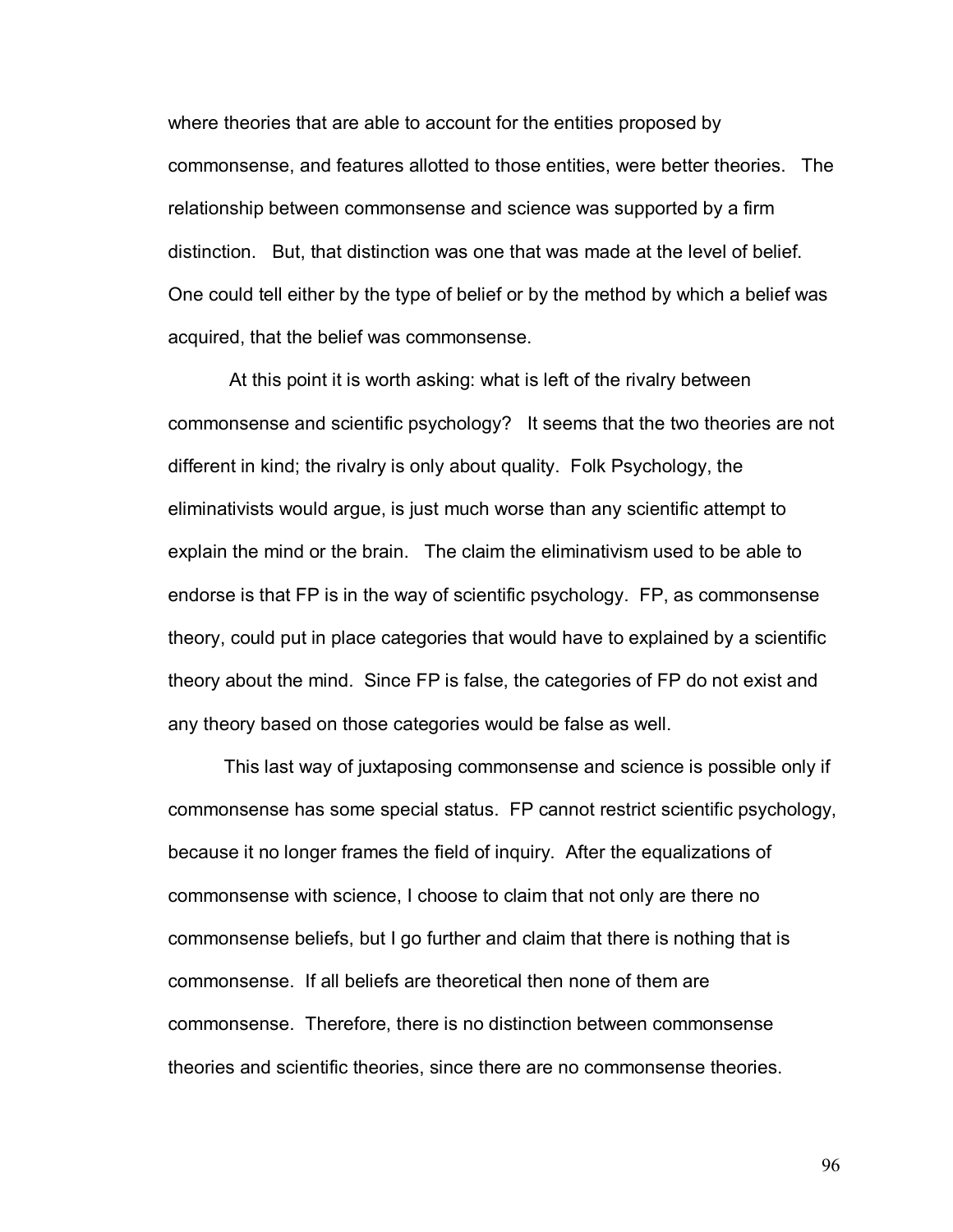The issue that the eliminativist are raising is then only the mild claim as to the quality of FP. Is FP a better empirical theory than any other theory about the mind or brain? The answer to that question seems much more scientific than philosophical, and ultimately it can be answered in the trenches of science.

Part II

 $\overline{a}$ 

## Section I--The Changes in Common Sense

According to Churchland, current FP and that of the Greeks are the same.<sup>53</sup> The static nature of FP makes it stagnant and old fashioned. FP is considered to be a repository of religious beliefs and dualistic theories about the mind. In order to argue for the replacement of FP with neuroscience, critics usually liken it to long disputed theories about phlogiston and chaloric fluids. Rorty argues that the categories of mind might disappear as did the mystical frameworks that provide for the individuation of daemons and witches.

In what follows examples will be presented to support the claim that commonsense psychology changes under the influence of science. Before I present the examples, I think it is important to remind the reader why it is that folk psychology should cause so much trouble. It was said that the categories of commonsense are such that they can limit the scope of science, but we said that this was only possible on the view that there are either analytic statements or that there are such things as noninferential beliefs. However, I maintained throughout

<sup>&</sup>lt;sup>53</sup> Churchland, P.M. A Neurocomputational Perspective: The Nature of Mind and the Structure of Science. MIT Press, 1989.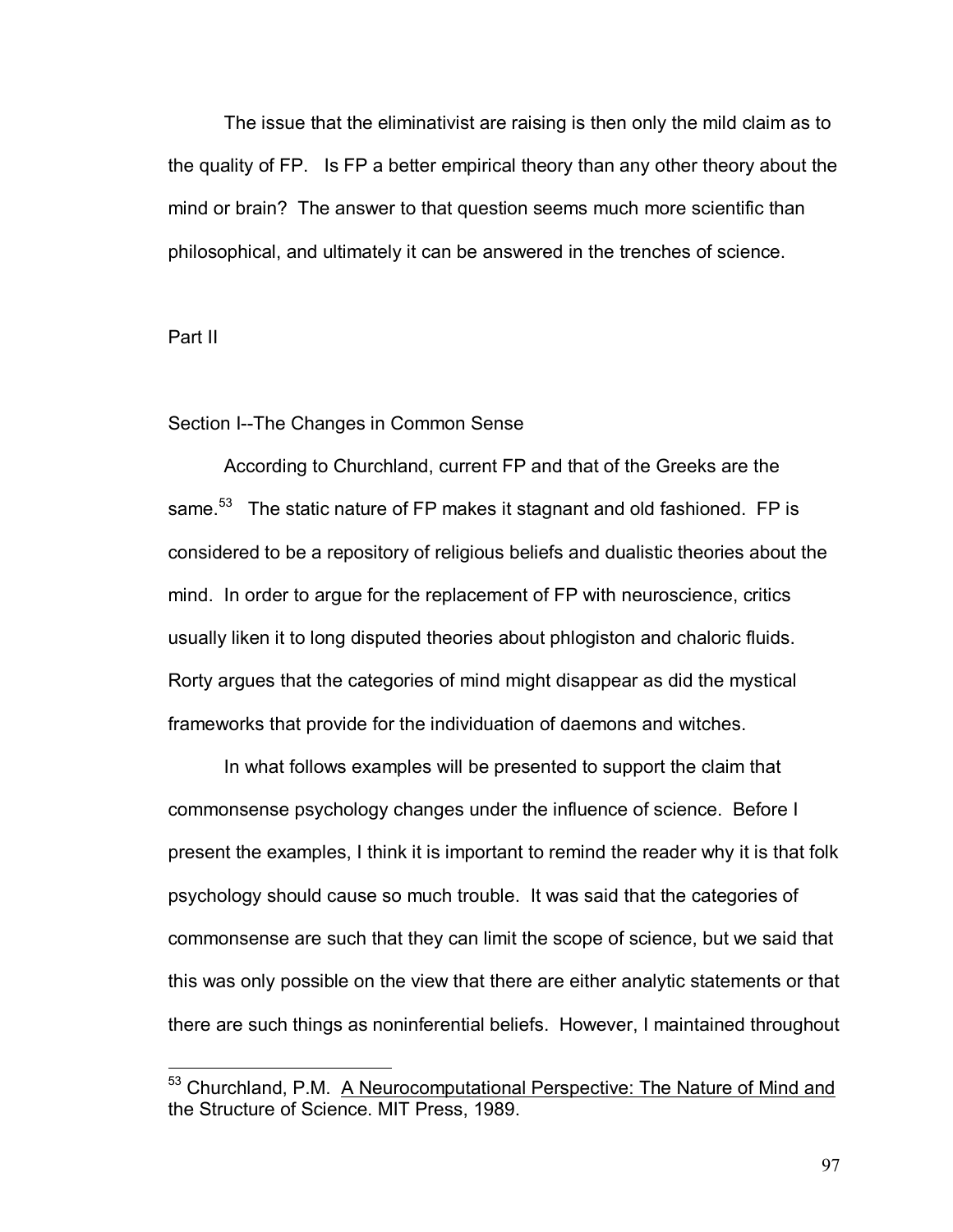this chapter that the arguments that show FP to be a theory rely on the rejection of analytic statements or noninferential beliefs. The shifts in commonsense, that I will attempt to document in the rest of this chapter, should show that the point is not only theoretical; rather it is true in practice that the categories of commonsense are loose. The change in conception and reports about the nature of mental states is obvious even in everyday attributions of mental states. It seems that if there is plasticity in our conception of mental states, elimination is not necessary because the categories of commonsense can change as far as it is necessary for them to be in congruence with science.

Also, I wish to argue that a firm distinction between commonsense and science is needed in order to characterize the change from one framework about the mind to the other, as a change from commonsense to science. It should be obvious by now that because there is not distinction, the shifting frameworks are all of the same kind. Thus, if there is change from speaking of behavior as being caused by propositional attitudes to this same behavior being cause by localized brain activity, that change would not be a shift from commonsense to a scientific framework. The change in reports would only signal a shift in endorsed conceptual framework of the same type.

The current FP is distinguished from scientific explanation of inner states by ubiquity, but as I said before ubiquity is not a criterion capable of making the distinction of types between scientific and commonsense explanations of those states. FP is influenced by science, and this means that some of the things people believe about their inner states are due to discoveries in scientific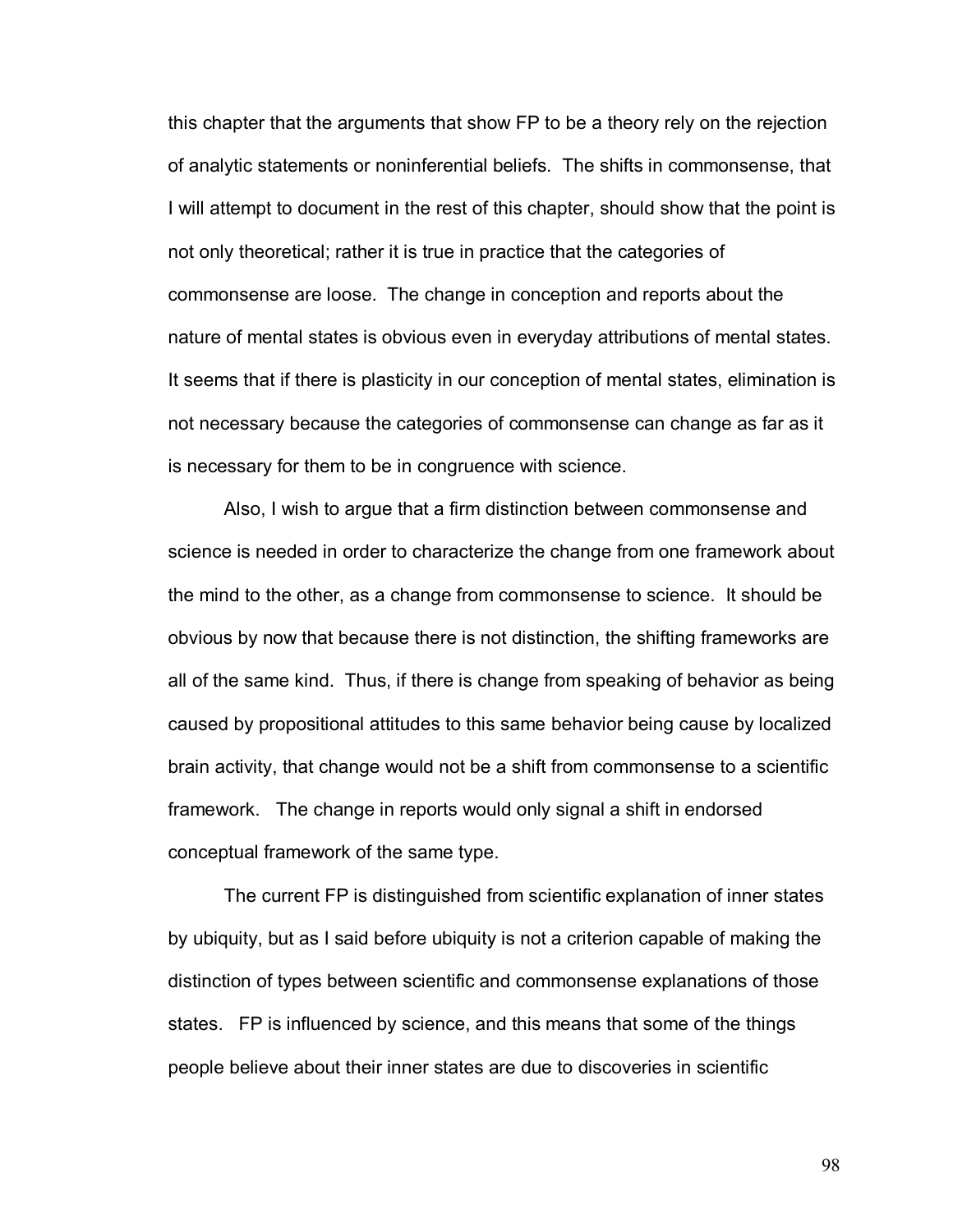psychology as well as neuroscience. Scientific approaches to psychology are then becoming part of the way in which we interpret ourselves in our everyday.

If we characterize FP as the view that is shared by most human beings- that is used to report and predict the behavior of others in terms of inner processes expressed in behavior--we can observe changes in the character and locus of the inner processes over time. It must be admitted that nowadays FP includes among its platitudes that the locus of mental states is in the brain. Most people indorse, at least superficially, the idea that memory, perception and other such processes are a result of brain function. And since science nowadays easily penetrates everyday language, lay people are gradually more and more aware that a lot of their physical and mental functioning, including personality traits are a result of brain activity.

FP is usually characterized in a way that makes it incompatible with science. The scope of commonsense is drawn out in such a way that it includes the view that mental states are distinct and incompatible with physical states. The mind is characterized by first-person access where what we know about the mind is less disputable than what we know about physical objects. Mental states have certain phenomenal properties; they feel this or that way and those feels depend on those states being conscious. FP characterized this way can be easily contrasted with more physicalists attempts at the explanation of inner states, and as the source of the mind-body problem. That construal presents FP as endorsing some type of dualism. If the mind has properties that are above the physical, then physical explanations of the mind fall short. The incompatibility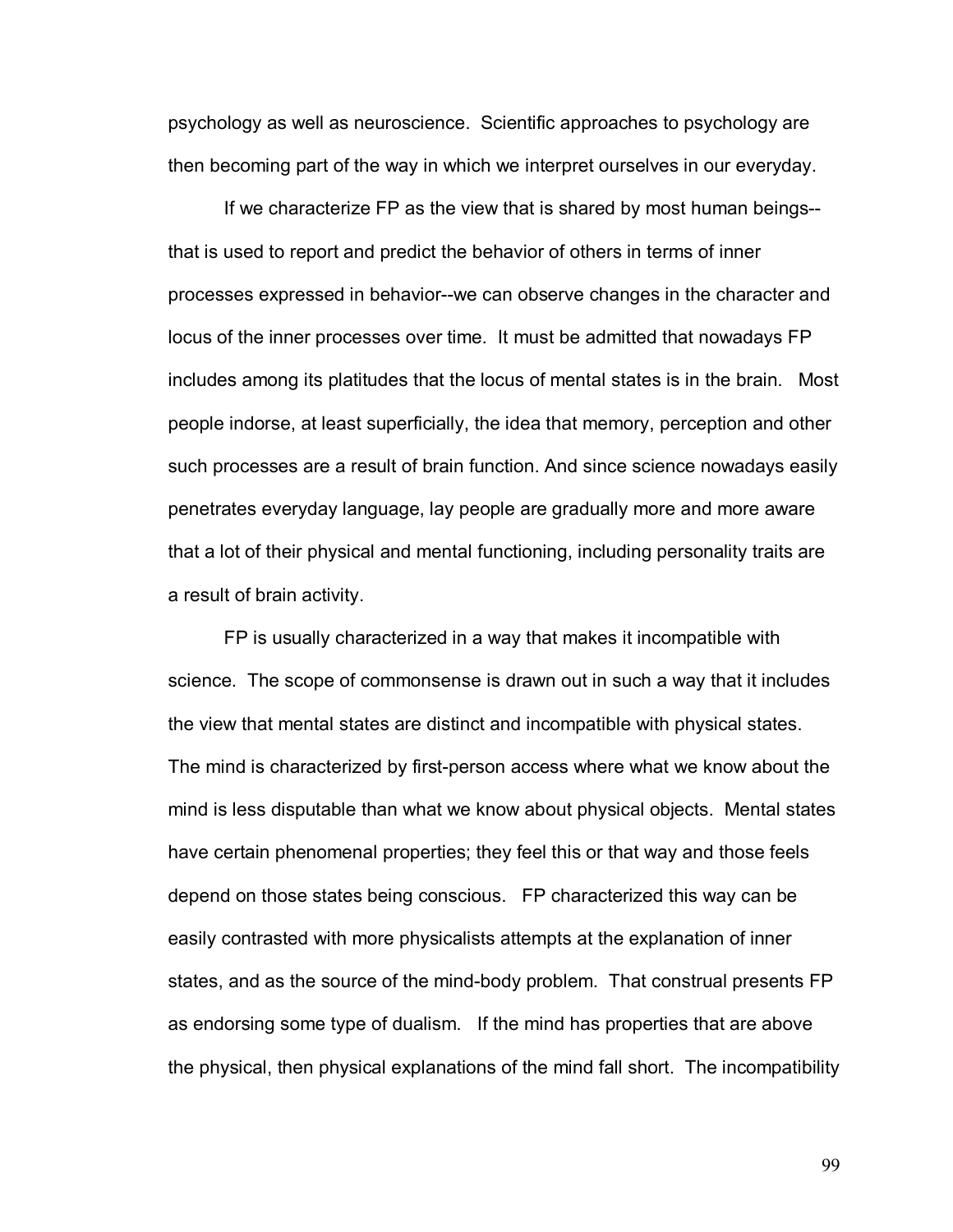between the mental and the physical seems to be built into folk psychology. This construal makes it possible to argue for elimination and it makes it much easier to achieve the comparatively higher quality of scientific psychology.

 Examining closely the claims that are usually attributed to commonsense psychology, one can easily trace their origin to philosophical theories that have become old-fashioned. Most of the claims concerned with privacy, incorrigibility and irreducibility of mental states are loosely based on Descartes views. And although it is true that Descartes' view had great influence on theories about the mind within the philosophical tradition, it is just a guess that the Cartesian view became a staple feature of FP in terms of being widely accepted by laypersons.  $54$ 

 More modern construal includes the commitments of commonsense to mental states in general and more specifically propositional states, those views where mentioned earlier. Furthermore, FP is said to be committed to the view that behavior is caused by the appearance properties of object. And the more core commitment that mental states have causal powers. As before, it should be stressed that the disputes concerning the boundaries of FP are arbitrary; but even granting that those claims are in some way part of FP, it is still contentious that those views are incompatible with science. The incompatibility of mental states with physical states stems from the particular construal of the mind. The

<sup>&</sup>lt;sup>54</sup> For some evidence, one can look at the exchange between Descartes and the Queen Elisabeth, who was skeptical that one can conceive of the mind and the body as two distinct things. Obviously, then, Descartes' view required a conceptual shift at least for some people. See, Rosenthal David "Letter to Elizabeth, 28 June 1643î The Nature of Mind*.* New York: Oxford University Press, p.33, 1991.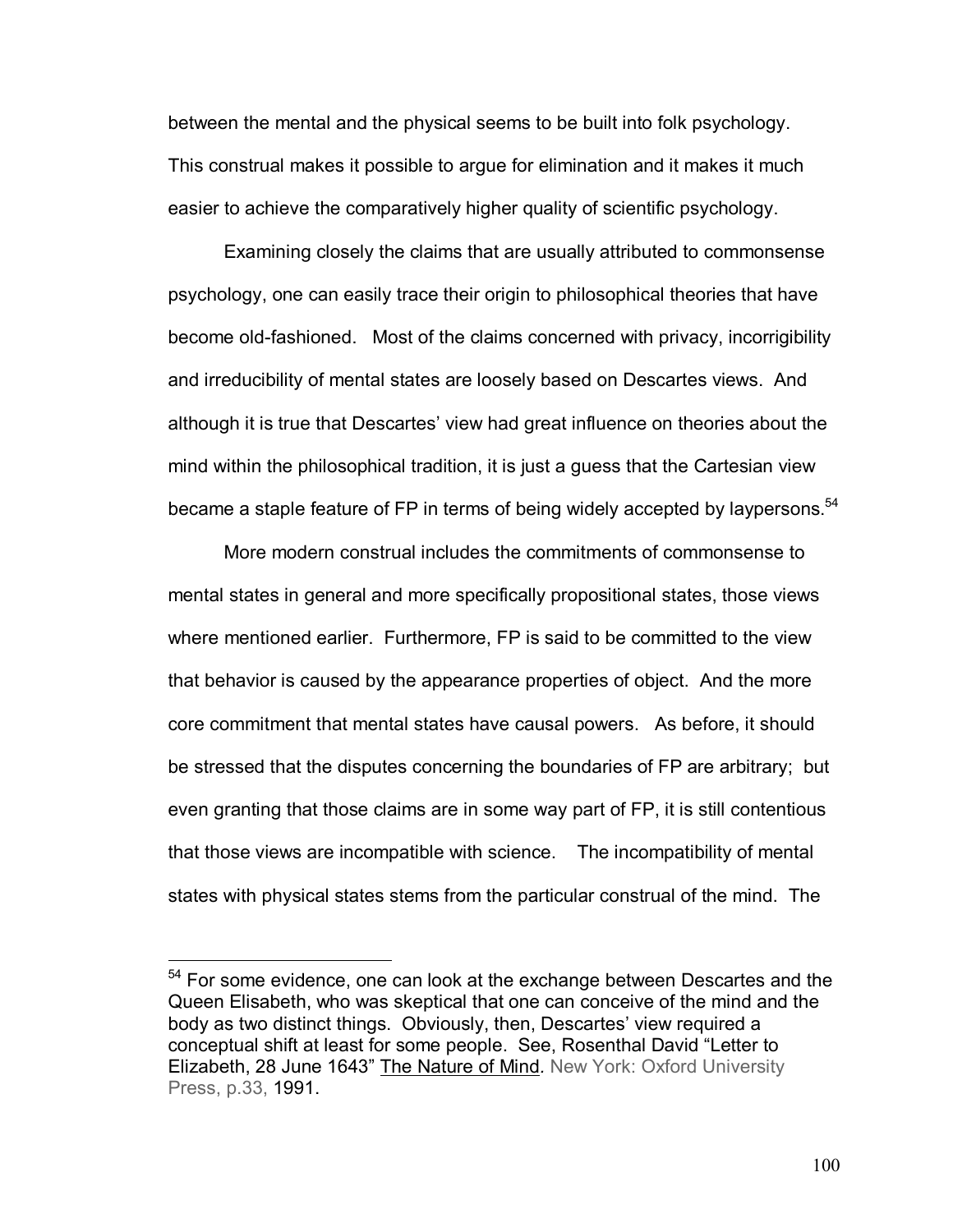mind is incompatible with the brain only if the features attributed to mental states are irreducible. The category itself is empty unless it is filled out. And although the Cartesian view of mental states might create problems, other views might not. The claim that mental states have causal powers is only a problem if those powers are traced back to nonphysical features of those states. If minds are just brains, it is a matter of course that they have causal powers. Similarly for propositional attitudes, their incompatibility is all in the construal of those states. It is all in the filling; thus far nothing has strictly tied commonsense to a particular view of the mind.

The incompatibility can be dissolved if the boundaries of FP are redrawn in a way that adheres to a more contemporary view of the mind. I will attempt to do just that in the hope that it will render the argument for elimination unnecessary. The primary task will be to show that FP changes, but I will not attempt to accomplish a complete list of those changes. The complete list of shifts in the character of FP is not feasible. It is my hope that only few examples will be satisfactory to show that shifts have occurred over time. The examples that will be presented should accomplish a dual task: to show that FP is influenced by external sources, especially science; and that it does not endorse a dualistic view of the mind.

The first example is aimed to show that there was a change in the location of mental states. Obviously, the connection between mental states, and more broadly cognitive processes, was established by discovery. The very limited claim I wish to build is that the current location of mental states according to FP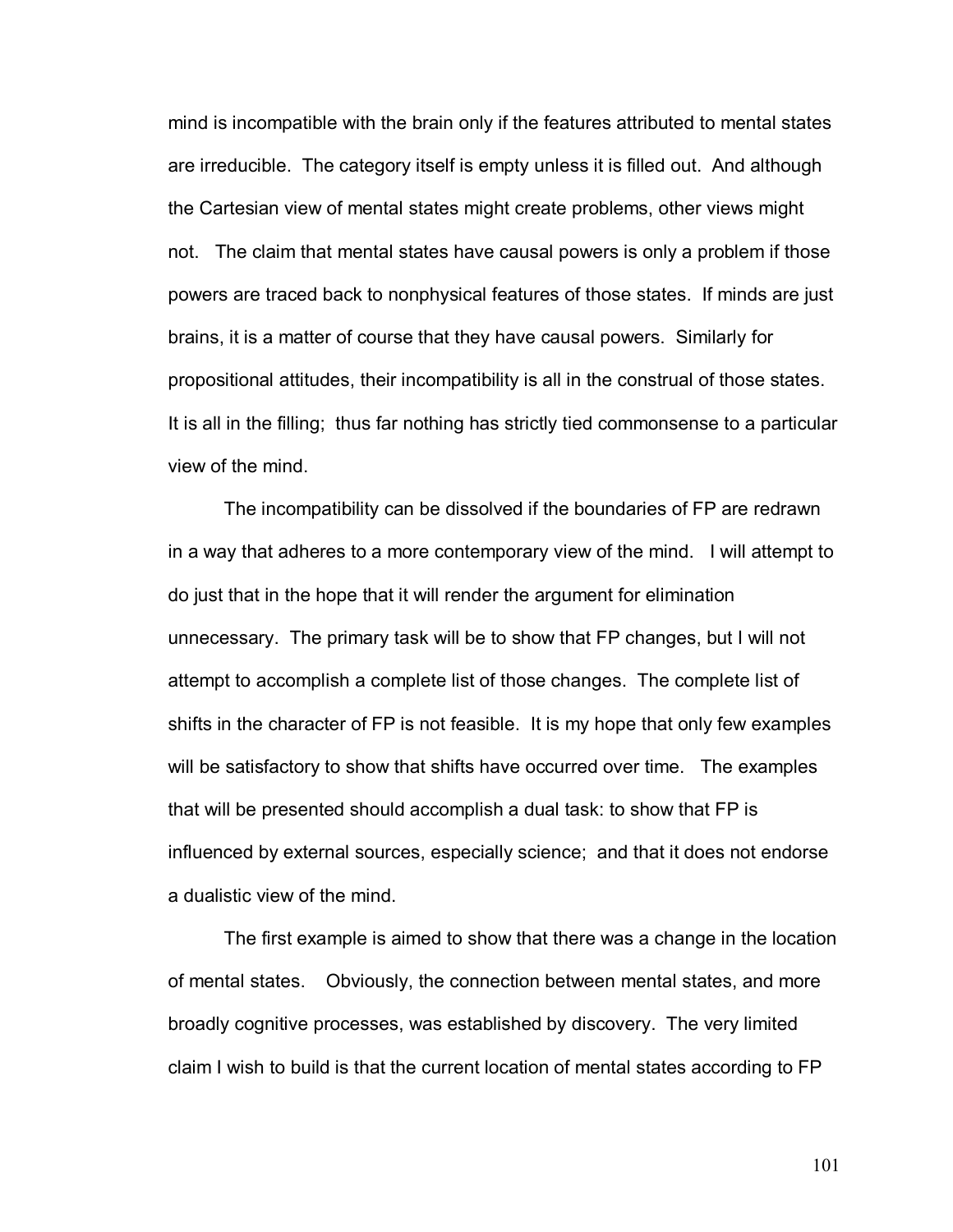is the brain while the Greeks though that some mental states, and faculties, where located in the heart. The localization of mental activity in the brain was an outcome of the discovery that there is an association between the two. There was then a shift in locus from the heart to the head.

I deemed Aristotle as a good enough example of an ancient Greek. In the following I will briefly state Aristotle's view of sense-perception. This exposition will have two objectives: the first is to show that sense-perception is classified away from thinking and as part of the body and sense-organs and the second is to show that at least one ancient Greek thought that sense-perception, a type of mental state, originates in the heart.

The terminology that Aristotle uses is not current. He speaks of souls rather than minds, but some faculties of the soul are close to what we currently call mental states or processes. Aristotle characterizes emotions, thinking, and perceiving as motions associated with the soul. The soul is moved because the motion either reaches it as in sense-perception, where the motion is initiated by external stimulation, or originates within it, which is the case with thinking. But it is false to say that the soul is thinking or perceiving, rather it is the person that is doing that with their soul (Aristotle, 164).

The soul is associated with thinking, or understanding, and perception where there is a distinction between the two kinds of processes (Aristotle, 192). $55$ They are distinct because most animals have some kind of perception while only

 $55$  For Rorty the formation of the mind-body problem is precipitated by the collapsing of this distinction. Descartes makes sense-perception a type of thinking and thus, we get a firm distinction between bodily and mental states.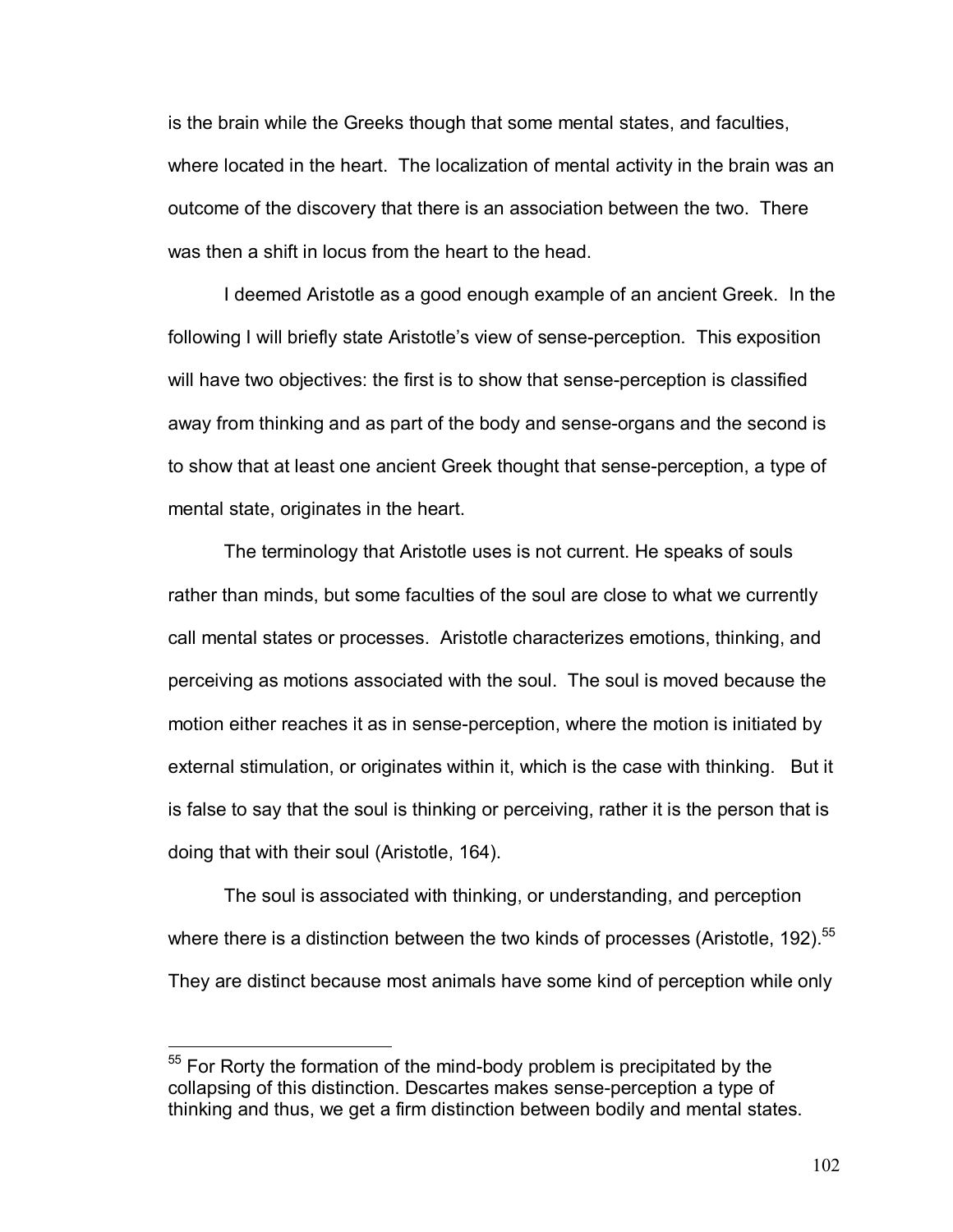few, such as the rational animal, have thinking and understanding. In thinking and understanding one can be right or wrong, but not in perception. In some cases perception is always veridical. Perception is infallible when it comes to the perception of its special object. For example, color is the special object of perception for the eye, and in perceiving color the eye cannot be wrong, but it can be wrong about the additional features of the thing that is perceived as having a certain color. Here, we can see that Aristotle makes what would be currently the distinction between sensations and perception which entails the endorsement of some propositional content. The eye can perceive the redness over there, but not that there is a red tomato over there. The latter would be an instance of thinking on Aristotle's account because it could be true or false. The perception of an object with features entails the "common objects of perception." Features such as movement, rest, number, figure, size can be perceived by more than one sense-organ.

**Perception consists in being moved and affected... for it is thought to be a** kind of alterationî (Aristotle, 174). We already said that each sense organ has a special object and objects that are common to all the senses. Thus, the senseorgan is changed or altered by it special-object. The way in which the specialobjects of perception are chosen must stem from the idea that this alteration of the sense-organ by external stimuli is guided by the principle that "like is affected by like." The sense-organ contains a potentiality of being like the object of perception which by acting on the sense-organ makes it like itself. But in order for this alteration to occur the sense organ must be potential like the object of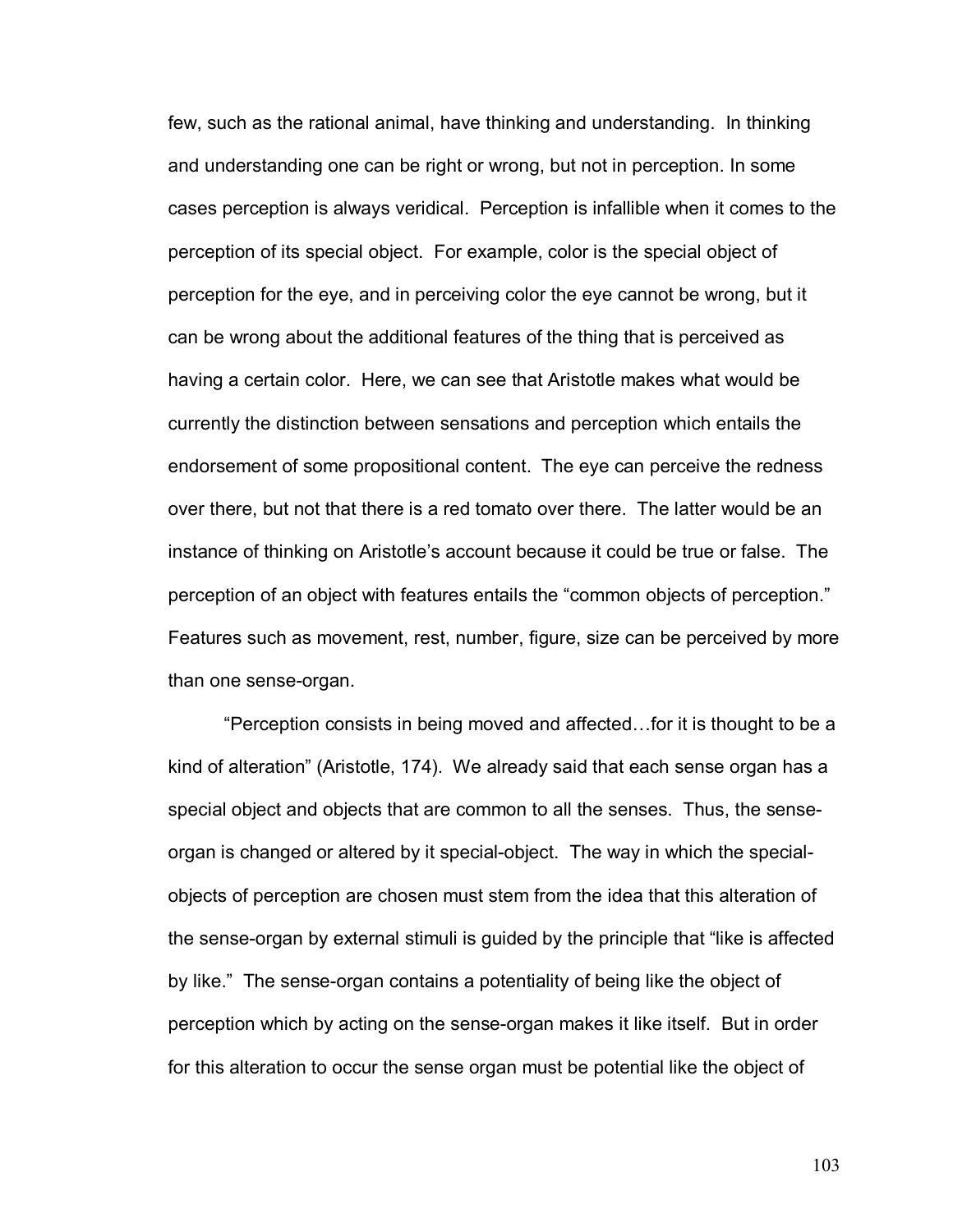perception. A sound cannot be perceived with the eye because the eye is not potentially like the sound in any way, while the ear is<sup>56</sup> and because of that we get the specialized objects of perception. In the end the sense organ becomes like the object that it perceives, as a wax receives an imprint of a shape.  $\degree$ Wax receives the imprint of the ring without the iron or gold, and it takes the imprint which is gold or bronze, but not qua gold or bronze" (Aristotle, 186). The sense organ mirrors the object of perception not in terms of its matter, but in terms of its form.

The faculty of sense-perception is not distinct from the body but the intellect is. Although, most creatures that can be said to have sense-perception are "ensouled," (Aristotle, 192-194) not all such creatures are capable of thinking. Thinking presupposes reason, which, I assume Aristotle attributes only to humans. Aristotle claims that the locus of sense-perception is in sanguineous animals is in the heart. "Sense-perception in animals originates where movement does ... in sanguineous animal is the mid way between the head and the abdomenî (Aristotle, 212). The heart, for the sanguineous animal, is both the origin of movement and of sense-perception. In a section about dreaming, Aristotle attempts to explain the phenomena by pointing to spontaneous movements in the sense organs as well as the movement of the blood inwards when sleeping. "If anything moves the blood, some one sensory movement will

<sup>&</sup>lt;sup>56</sup> There is a further argument by Aristotle that aims to show that since the sense organs are made by all the elements, air, water, earth and fire, the movement of those elements outside the body affect those same elements in the sense organs. The movement of the air outside the ear provokes the motion of the air within the ear, and sound is perceived. (Aristotle, 177-180).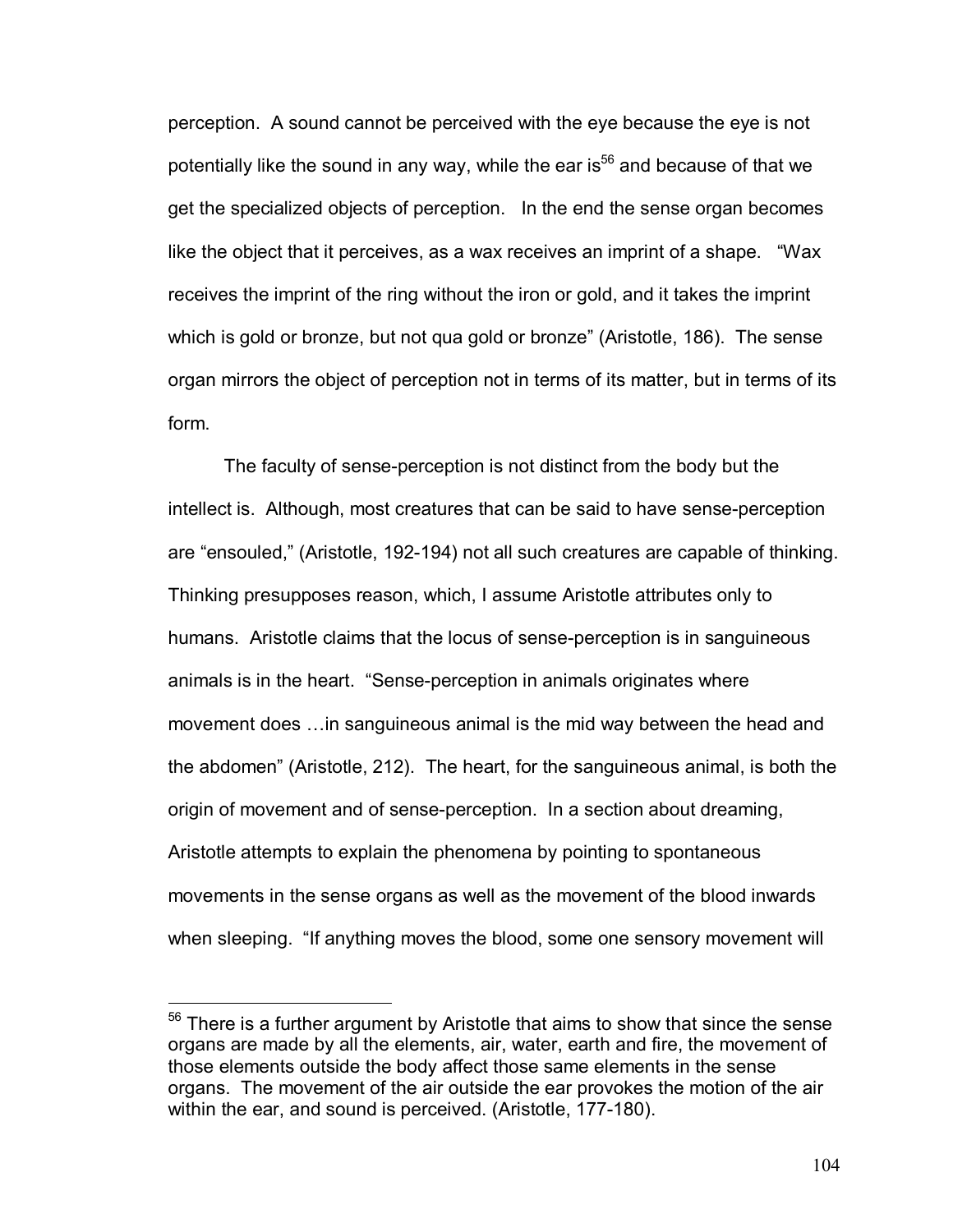emerge from it, while if this perishes another will take its place; $\ldots$ "(Aristotle, 216). The claim is that sense-perception is influenced by the heart and the movements of the blood.

Aristotle also mentions the connection between the heart and emotions. The movements of the soul involve matter, thus when one is angry there is a corresponding physical process, or movement of the body. Anger corresponds to "the boiling of the blood and hot stuff around the heart" (Aristotle, 163). There is even an explicit mention of possible levels of explanation where a dialectician would define anger with reference to other mental states, such as desire to retaliate, while a student of nature would seek to define anger in terms of the above mentioned movements of the body.

As promised earlier, I wished to use Aristotle to show that the locus of inner states has changed over time. It seems from what was stated above that Aristotle thought that the physical medium of the mental states is the heart and blood. One could say that by reading Aristotle one might not be able to ascertain the commonsense psychology of the ancient Greeks, but it is unlikely that the layman Greeks would have located their soul in the brain. The attribution of particular commonsense theories to the folk is always tentative anyway, thus my aim is not accuracy about particular views. I only wish to be right that there are movements in the stale waters of FP, which can be circumstantially linked to the changes in science. Thus, far I have shown that the locus of inner states has changed from heart to head. Moreover, the change of locus, or at least the current locus, of mental states has been noted in the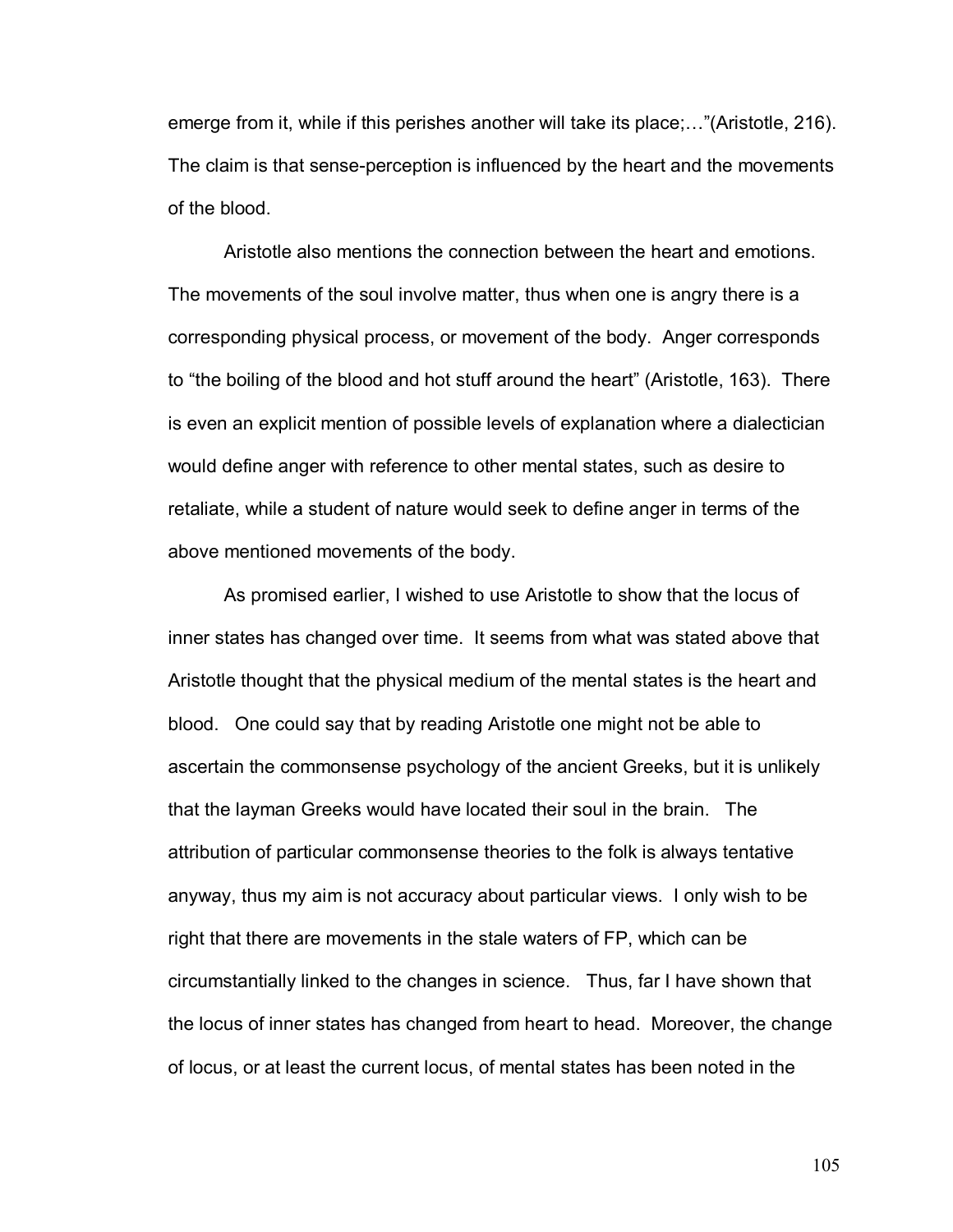current FP. Nobody nowadays refers to the heart as the locus of thinking or perception, and even when it comes to emotions the heart is mentioned only metaphorically.

The only other Greek I wish to mention is Hippocrates who was, historically, the first to make the association that particular parts of the brain are associated with cognitive processes. Hippocrates is effectively the person that discovered that there is an association between brain and mental states. Before him then the idea that mental states are in the brain must not have been prevalent. It is today. Thus the formed habit among the folk of pointing to the head when one asked them about mental states must be in some extended sense credited to Hippocrates. Due to the lack of a good criterion by which one can distinguish scientific from commonsense theories, the discovery that the brain and the mind are connected is a scientific discovery because it was made by a physician. It turns out, that what is commonsense psychology now is a result of scientific discovery.<sup>57</sup>

Other scientific discoveries about the brain have become part of the everyday psychological explanations. The association between "chemical imbalances" in the brain and moods has become extremely prevalent. The existence of neurotransmitters and their association with conditions like

 $57$  Hippocrates lived before Aristotle and believed unlike his contemporaries that the locus of mental states was in the brain rather than the heart. Because Aristotle maintained that some mental states are associated with the heart and the blood despite Hipocrates scientific discoveries, I take this to show that Aristotle's view must have been more in harmony with the ancient Greek's FP. Thus, even if the scientific discovery of the association of the brain and the mind is dated back to an ancient Greek, it did not immediately take hold in the commonsense of the day.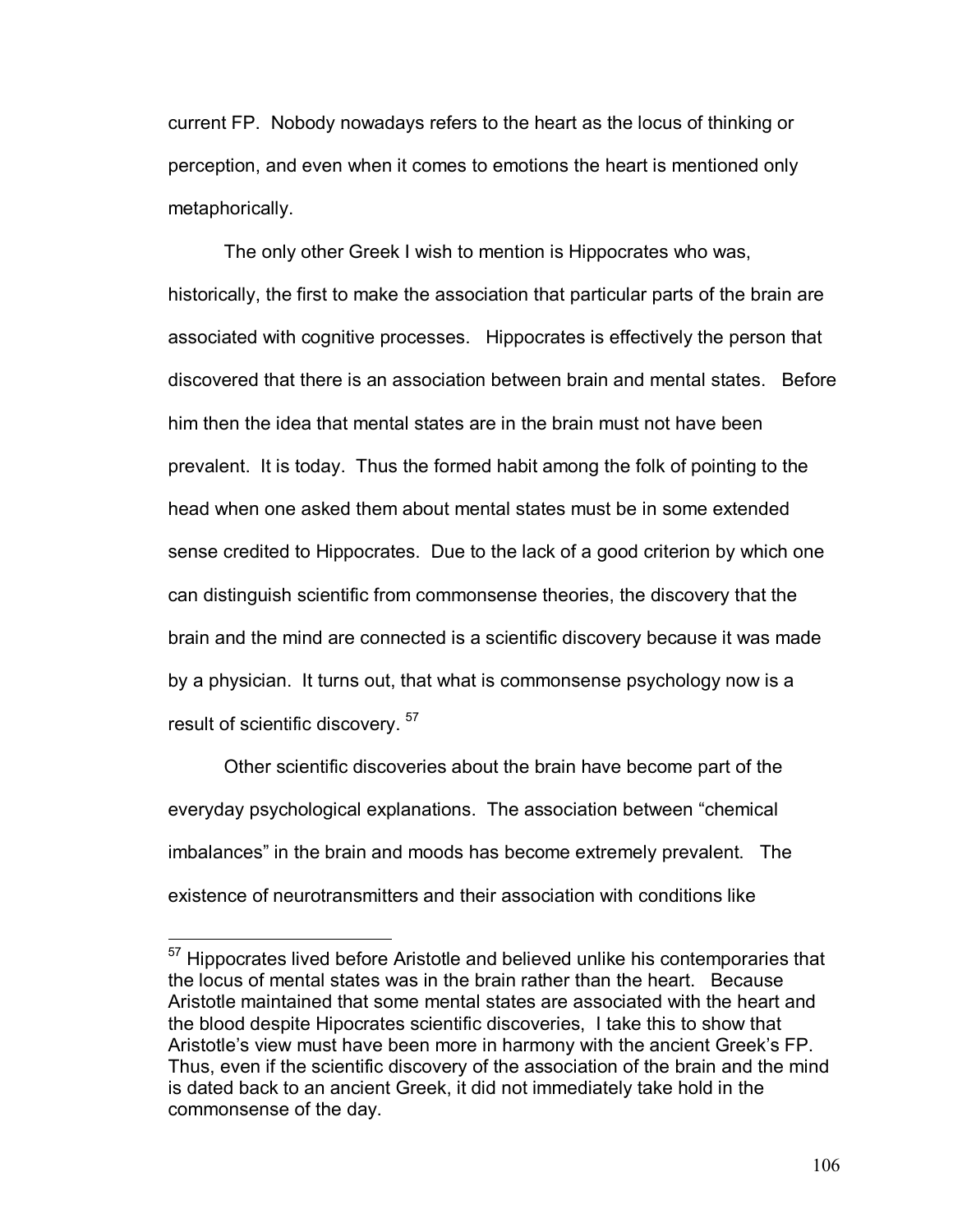depression, or other mood disorders has become quite well known. Sometimes even specific neurotransmitters have become part of commonsense, like serotonin, which is said to be associated with joyful moods. People who exercise often report that they have a high after physical activity and a lot of them cite the overproduction of serotonin in the brain as the cause of that high.

The association of memory loss with brain damage is part of FP. I would venture to say that more and more people know that areas of the brain that are associated with memory function. Most people know a bit about Alzheimer's and how damage to brain cells can result in loss of memory. People know that strokes are bad, because they cause brain damage which in turn can cause loss of speech and motor functions. In general, it seems obvious that medicine and science about the brain is progressively changing the way in which we explain our own psychology. This could indicate that science is replacing commonsense as the predominant framework, or it could meant that there is no distinction between the two. Based on my previous arguments I think it should be clear that I think the latter is true.

It has been the long standing view that commonsense psychology is committed to mental states being conscious. Consider pain as an example, it seems to depend on consciousness. In order to have a pain, you must be aware of it. Even if there are no physical causes of your pain, as in psychosomatic pains, you are still experiencing pain. This strict connection between pain and our conscious experience seems to entail that a person experiencing pain cannot be wrong about that experience. On this view there is no distinction between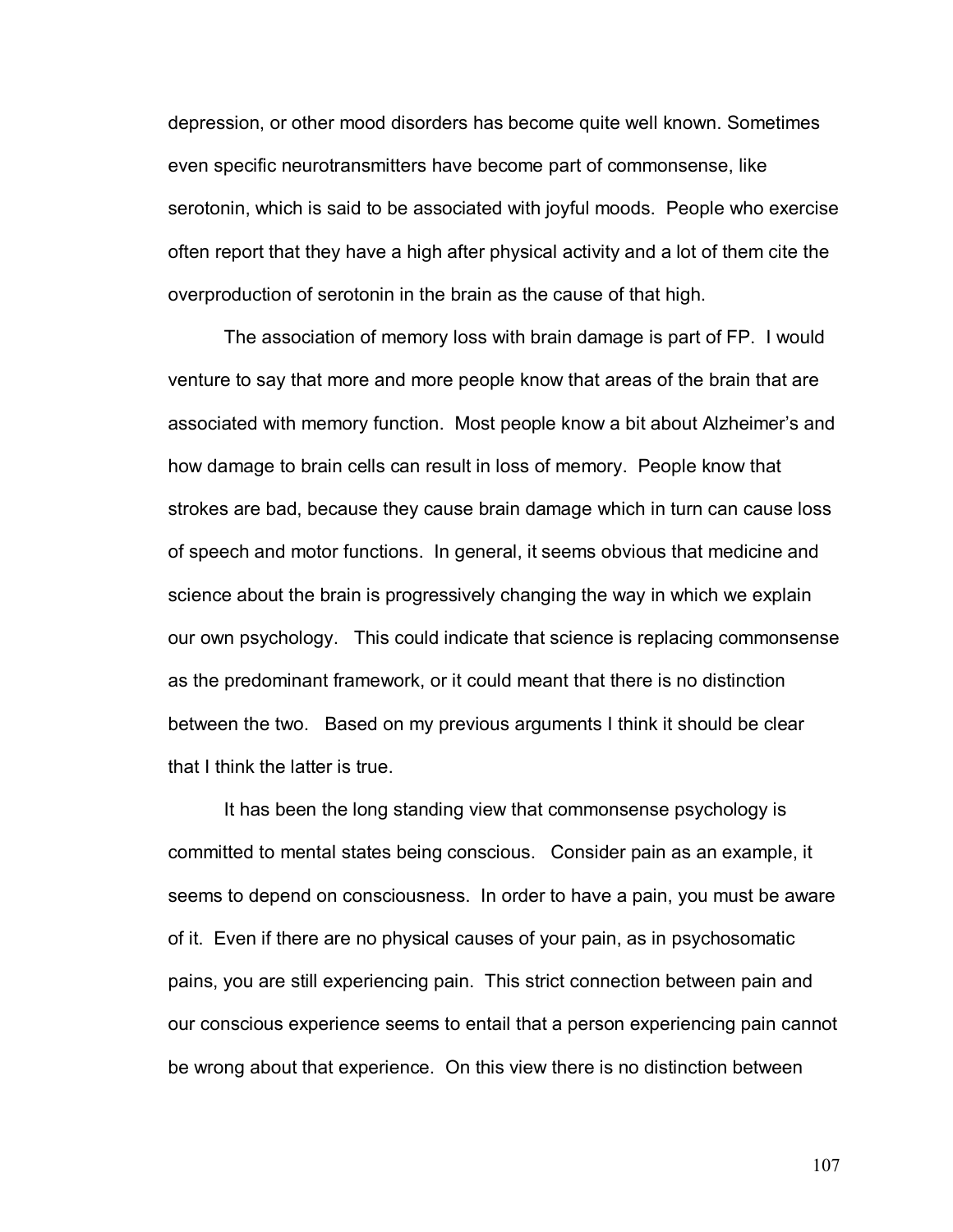having an illusion of pain and having an actual pain. More broadly speaking of mental states, the distinction between mental states and physical states is consciousness. This view is in part what creates the friction between science about the brain and mental states. If consciousness is essential of the nature of mental states, then no reduction of mental to brain states is ever possible. Property of being conscious would be permanently out of reach of science. The elimination of commonsense psychology would include the elimination of the conscious mental state, and would allow for a physical explanation of all the remaining states.

 Setting aside the issues of weather or not mental states are necessarily conscious, let us evaluate weather commonsense makes this necessary connection. Again, using ubiquity as the only way to gage what is included within the body of FP, I would say that there is no strict connection between mental stets and consciousness. Commonsense psychology does not seem to include among its claims that in order for a state to be mental it has to be conscious. Unconscious mental states have become a standard feature of psychological explanation in our everyday lives. Behavior is explained, if not predicted, in terms of unconscious mental states. This becomes even more obvious if we credit Freud with the popularization of this type of explanation. The claim is not that Freud is the first to speak of unconscious mental states; rather it is that his theory is the first to make them popular.

 The way in which people who are not experts in the theory use Freud is perhaps quite limited. In everyday explanations we use just the more easily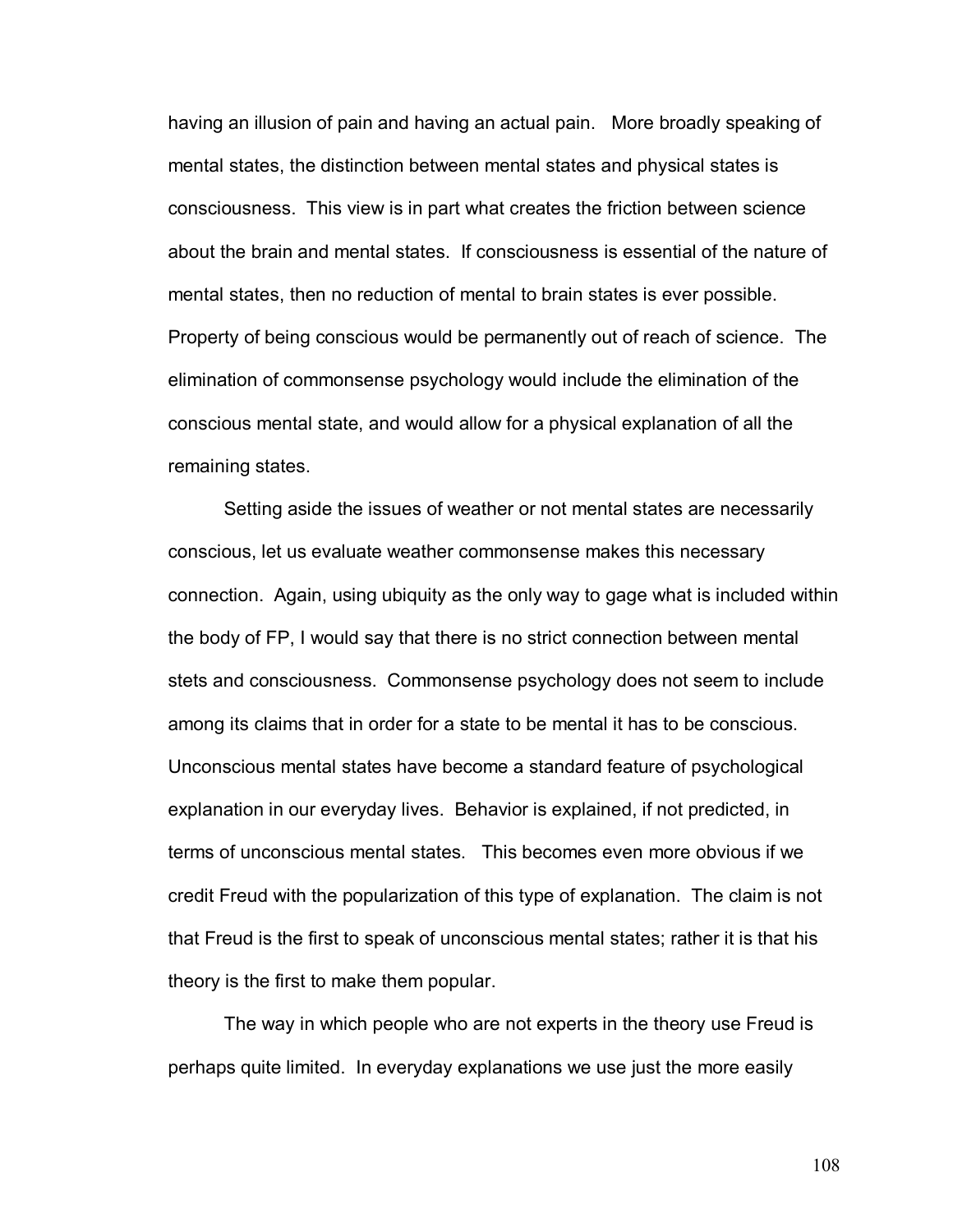accessible features of Freudís theories. Freudian slips are used quite frequently in everyday explanations of behavior. The two kinds that are most frequent are associated with either forgetting or misspeaking. The following is an example of incriminating forgetfulness. If a wife is often forgetting her cell phone at a time she is expecting to hear from her husband, the behavior would become suspicious. It would seem as if there is a reason for her forgetfulness, and people would be likely to say that perhaps she has an unexpressed aversion towards her husband. One could imagine that the wife is asked if she is doing this on purpose, and even with her denial the repeated behavior would be suspect.

 When people misspeak in certain circumstances, the pattern of their error is sometimes taken to reveal repressed feelings. A very common one is calling the person one is speaking to by the name of somebody else they know. If while speaking to a friend you called them by the name of somebody else, this is taken to mean that the other person is somehow on your mind. It is circumstantial evidence of an unconscious state of mind, or desire if you will.

 People also use unconscious states to explain their own behavior. Often one hears explanations involving unconscious attractions, where a person speaks of being attracted to people that are not good for them but then reconciles the apparent irrationality by claiming that the feeling was unconscious. Another frequent explanatory tool is used as an excuse for a myriad bad behavior. People use unconscious desire as a way to explain their own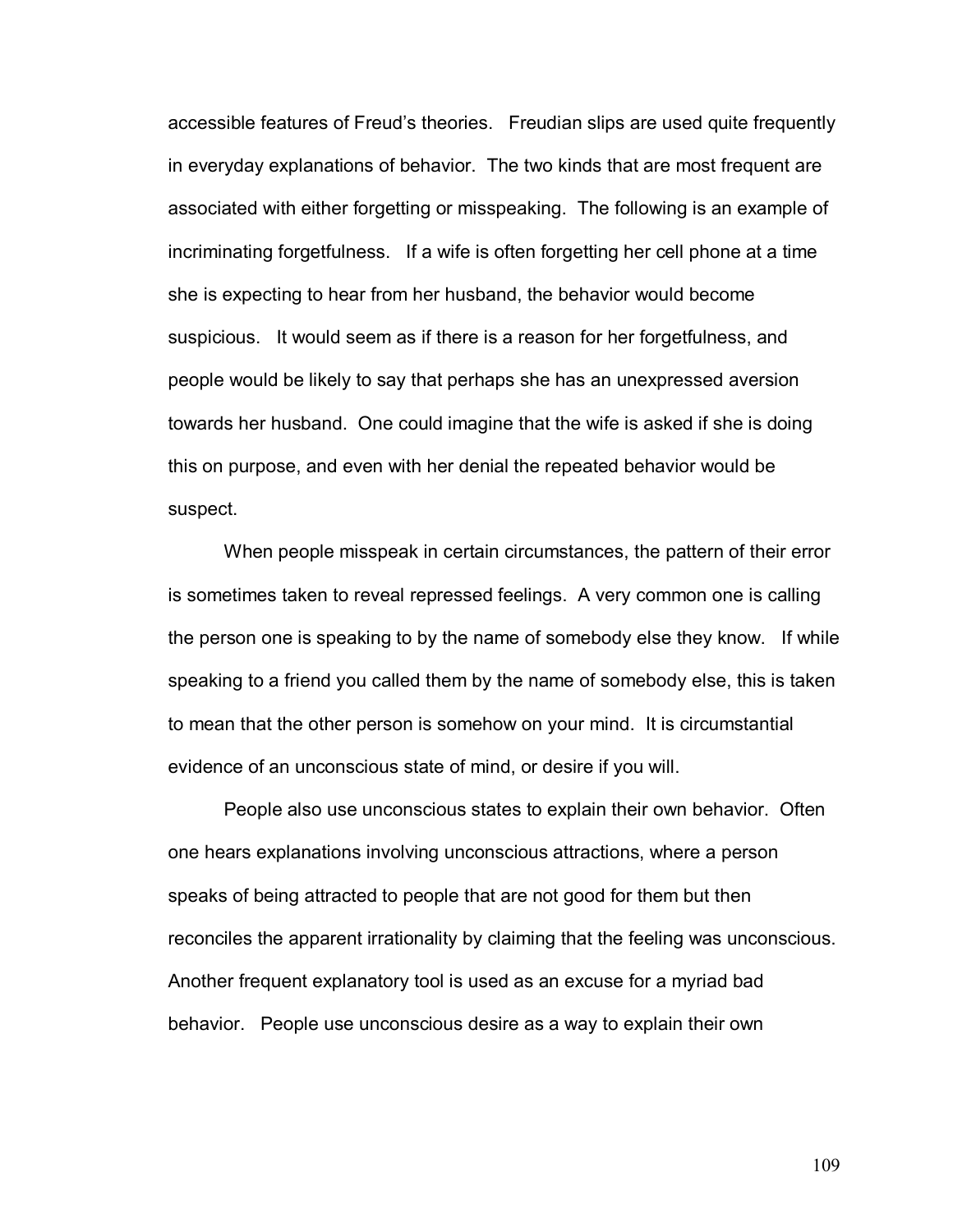misbehavior. One often hears excuses of the form, "I must have wanted to hurt you, but unconsciously."

 Disregarding the accuracy of the particular examples given above, it seems to be obvious that commonsense psychology deals in explanations that invoke unconscious inner states for the explanation of overt behavior. This goes against the previous characterization of FP. Moreover, these mental states that are not conscious appear to have the same role as regular mental states. Thus, the view purported is that unconscious mental state are just like conscious mental states only there is no direct conscious access to them. The frequent occurrence of these explanations must be credited to the popularity of Freud.<sup>58</sup> This is relevant because it once again supports the view that FP changes because it accepts influence from theories that are initially outside of commonsense. I am not sure if Freud can be deemed a scientist--although he was a doctor--but his theory as such did not initiate in common sense. In the very least, the explanation of behavior by invoking unconscious mental states has become ubiquitous due to Freud.

 The extension of this argument can be used against the idea that commonsense psychology commits itself to a particular view of mental states. Assuming that mental states are only conscious supports the view that conscious access, or introspection, reveals the nature of mental states. This becomes a source of incompatibility between mental states and physical states. There can

<sup>&</sup>lt;sup>58</sup> In order for this example to go through, there is no assumption that the person utilizing the explanation knows of Freud and his theories. It is enough for the person to use this type of explanation.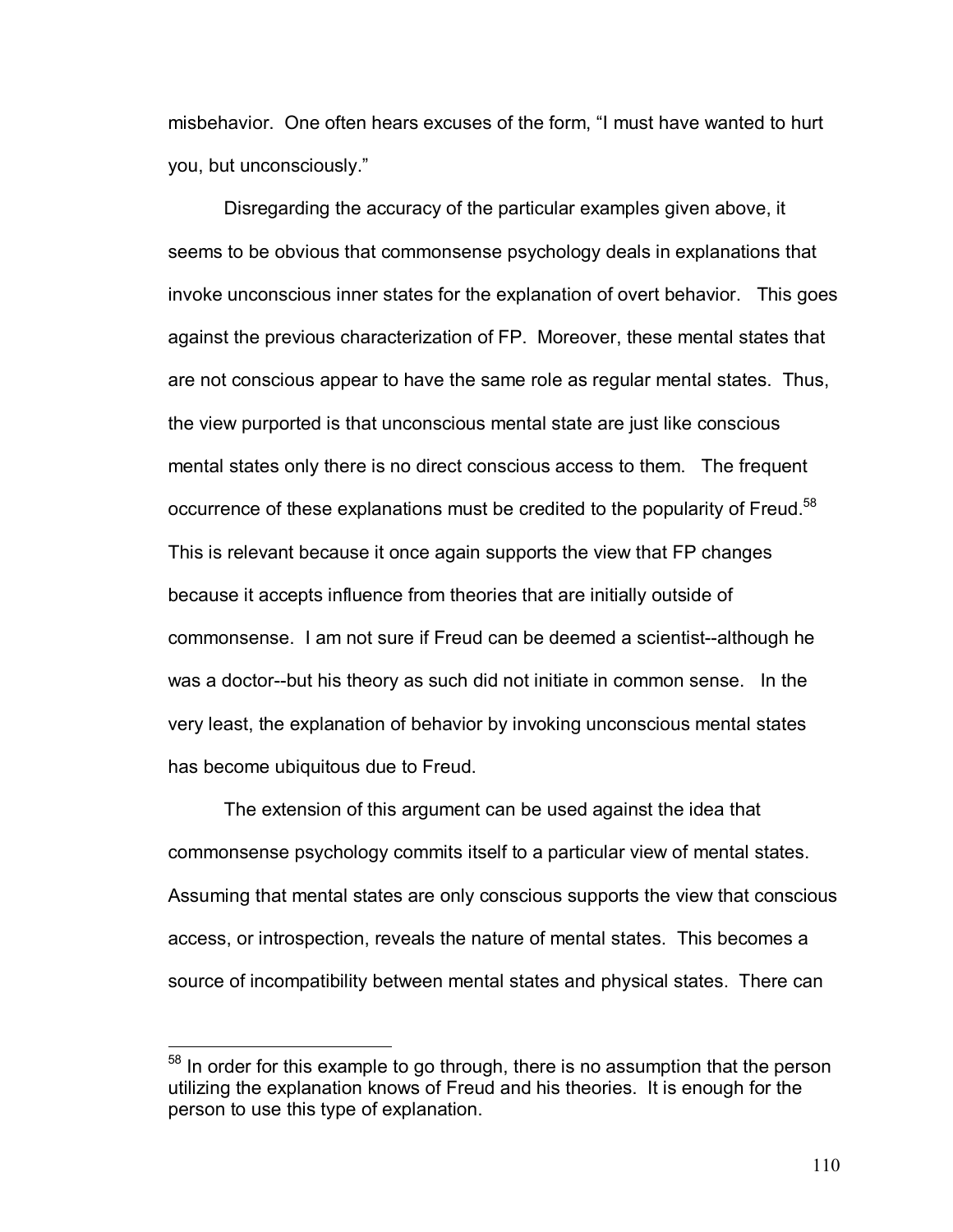be a disparity, and even an incompatibility, between the ways in which commonsense characterizes mental states and the way science does. In fact there are traditional problems that arise, if the way in which we access mental states is tied up with introspection. Introspective access of mental states produces features unique to mental states. For example, mental states are said to have phenomenal character, there is something it is like to have a mental state. Pain feels a certain way, there is something it is like to eat an ice cream and have sensations associated with that action. All of those features seem to be true of the states we access introspectively, but not true of physical states.<sup>59</sup> Further still, if a state must be conscious to be mental, whenever there is a mental state there is conscious access of it. Introspection becomes the arbiter of the occurrences of mental states and what is true of such states.

 If this is the view that FP endorsees, committing to mental state is committing to a particular type of mental state. We have seen above that FP is no longer such that it is committed only to conscious mental states. And because it is not committed to consciousness as the mark of the mental, one should not tie the two together. The incompatibility, then, between FP and scientific explanations of inner states dissolves because contemporary FP no longer entails the commitment to exclusively mental properties. The tension between the commonsense explanation of mental states and scientific explanations of brain states arises because FP is characterized in a way that

 $59$  For a discussion of the introspectability of physical states see Chapter III.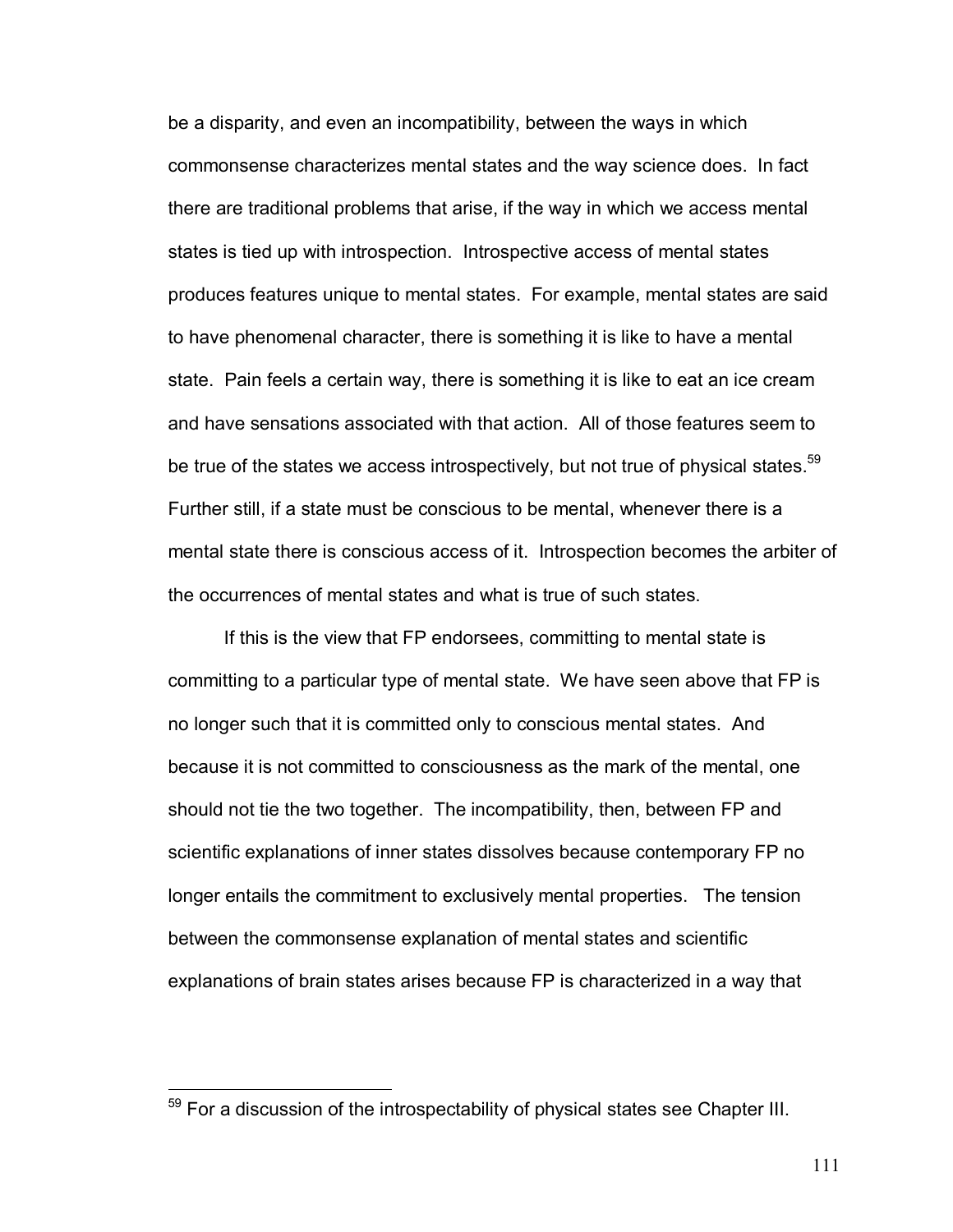creates that incompatibility. There are no reasons to endorse the unfavorable construal above all others.

 All of this has consequences on the argument for the elimination of mental states. I would argue that elimination of commonsense psychology is unnecessary, if not impossible. The examples of change are supposed to show that FP is not static. It should lead us to conclude that if there are incompatibilities between FP and science they are only temporary. This point is only auxiliary and the main use of the examples is that the sources of change in FP are external. It seems that all of the examples mentioned above are changes incited by either changes in science, or theories that are not common sense.

 The body of FP is not independent from scientific theories. It features causal explanations that are provided by science and therefore the ontological commitments of FP are influenced form there as well. The call to eliminate FP would seem to entail the call to eliminate even the scientific aspects of what is currently commonsense psychology. Furthermore, the shifting nature of FP would make elimination just unnecessary. If it is possible to have a neutral or scientifically friendly way of construing mental states, it seems just futile, cumbersome labor to ask for a reconceptualization. <sup>60</sup>

 Eliminativism must maintain that FP is isolated in order to claim that the categories of FP are false and in the way of science. If, however, those very categories are formed by influence from scientific theories, it would seem that FP

 $60$  In fact the dispute would become just a haggle about what words should be used. For a view that shows that the rivalry between reduction and elimination is ultimately just a fight about names that shall remainsee Stich, Stephen. Deconstructing the Mind. Oxford UK: Oxford University Press, 1996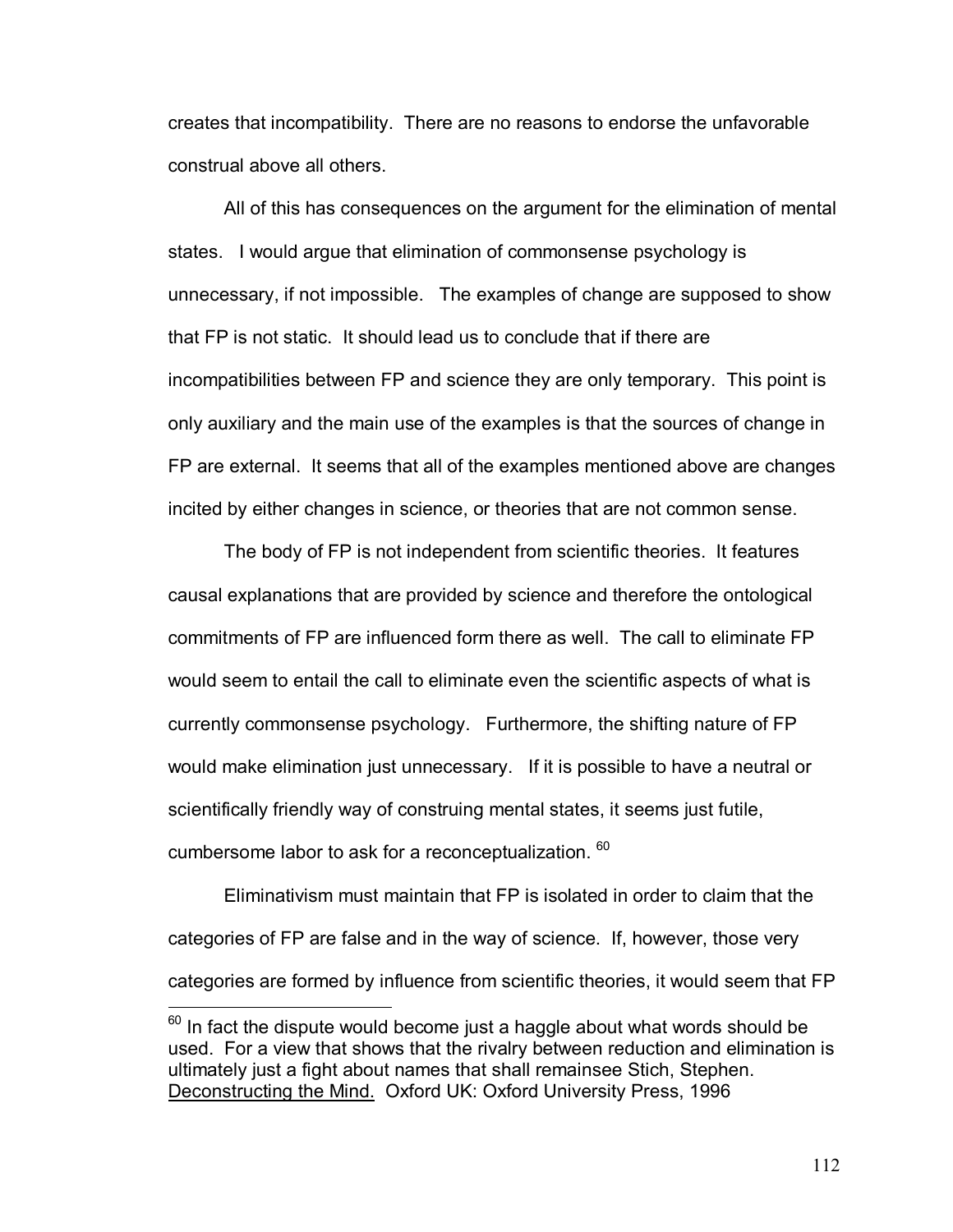is not in the way of science but is continuous with it. There is no incompatibility between commonsense and scientific view of mental states because commonsense psychology is itself a repository of easily learnable scientific claims.

 The eliminativist could concede that some changes have occurred in FP, and that those changes are examples of elimination in action. It could be argued that the examples show that the scientific frameworks have already begun replacing commonsense psychology. An eliminativist could say that it is not that that FP is changing, it is disappearing. The response that is at my disposal is that there has been already established by previous argument that there is no distinction between commonsense and scientific theories. Based on previous arguments from this chapter, the only criterion left for the differentiation of claims that are commonsense from all other is frequency of usage, or ubiquity. If that is our criterion, once a claim becomes ubiquitous it becomes common sense. This is how the examples were chosen.

 In order to claim that there are shifts in frameworks that are distinct in types, one would have to have a criterion that could tell us which is which without referring to the context in which each of those frameworks are used. The previous section should have sufficed in proving that no such criterion exists. Thus, the changes in FP are just continuous changes of an empirical framework under the influence of other empirical frameworks. There are no large shifts from one major framework to another, just slow moving progress. In order for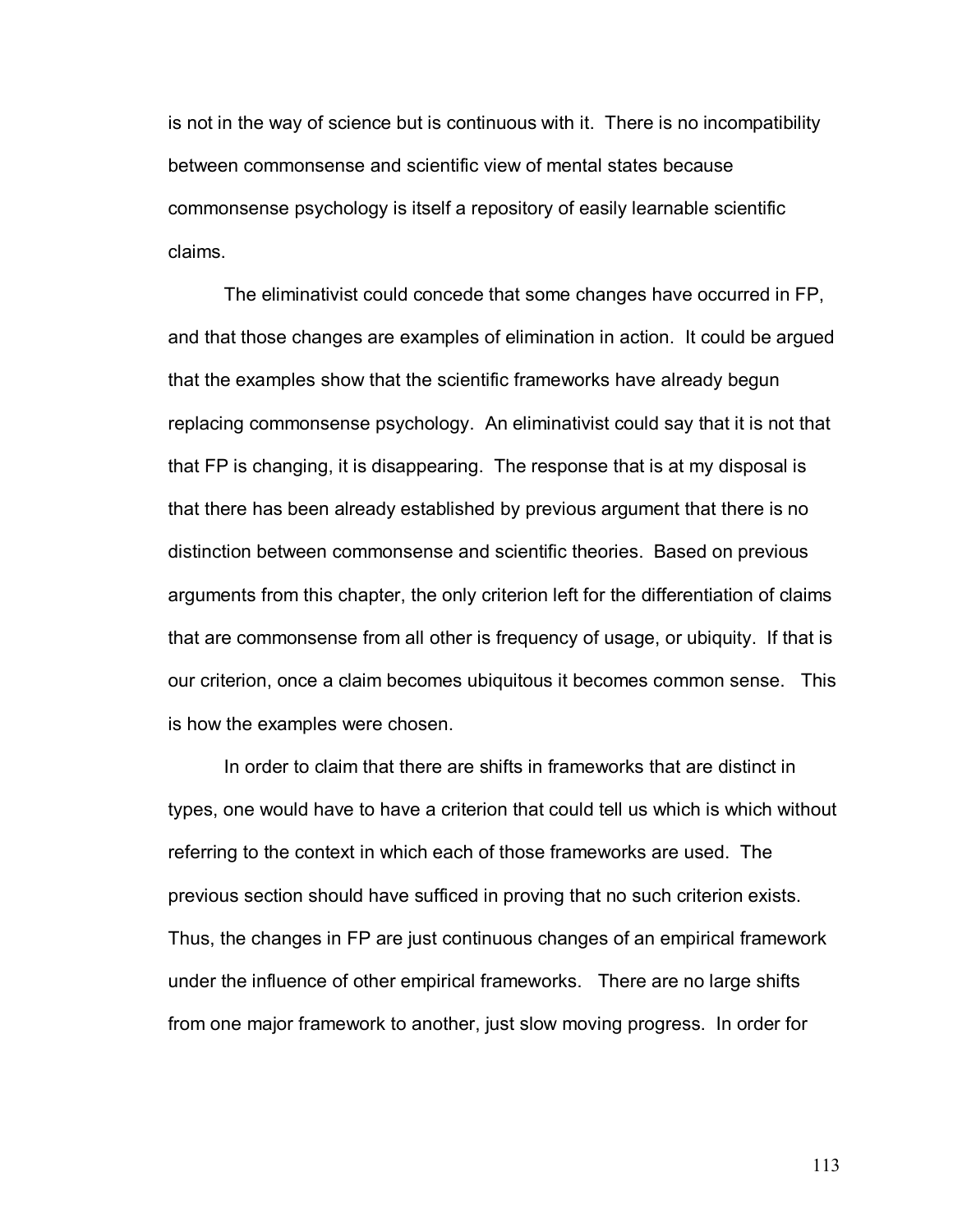eliminativists to detect that a commonsense framework has been eliminated in favor of a scientific one, they would need a firm distinction between the two.

 Ultimately, I am not claiming that there are no real differences between FP and scientific psychology. I think there are differences in quality. Scientific attempts to explain human psychology are likely to produce better theories. All I wish to claim is that eliminativism is not a view that provides for differences between types of theories, even though it does assume it. Moreover, the reason for eliminativists using the claim that FP is of bad quality is a way of shifting the burden of proof to the side of FP. The radical falseness of FP is proof that one should just drop mental states and start looking elsewhere for a better theory. The bad categories of commonsense psychology are supposed to be the impetus behind the move to eliminate, because any enterprise based on false categories is doomed to fail.

 But the type and character of commonsense categories are at least partially filled in by scientific discoveries, it seems than the burden of proof is back with the eliminativist. The shifting nature of FP would also deflate the strong motivation to radically change from commonsense to science. If the character of FP can be greatly affected by scientific discovery, then the categories of commonsense could not be in the way of scientific discovery.

The examples that were presented in this section where supposed to show that there is change in commonsense psychology as a result of scientific discovery- although it seems plain that commonsense was always under the influence of some theory or another. If it was not the benevolent influence of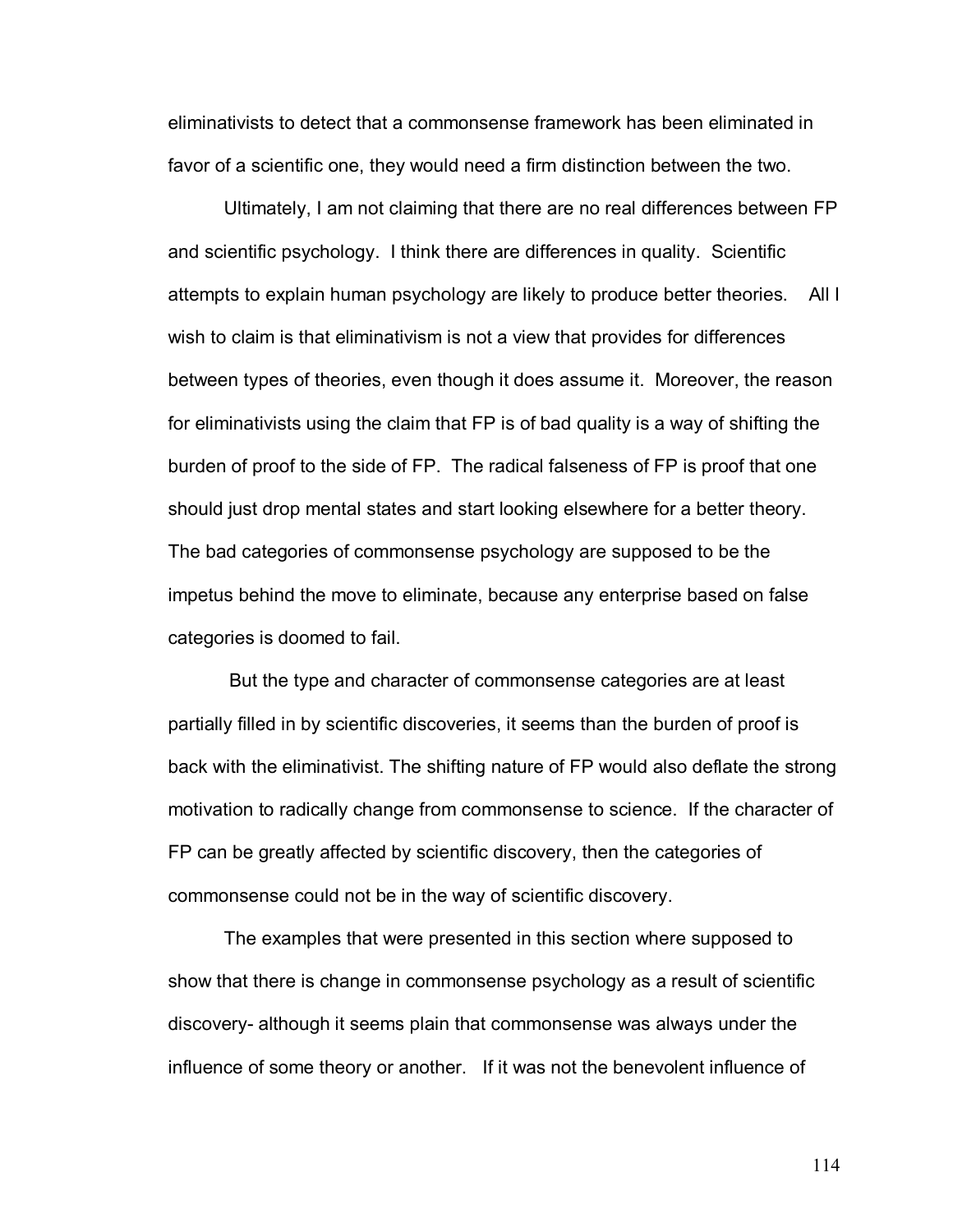good science, then it was religion and bad science. But the status of FP as a theory is not derived solely from the theories that influenced FP; its status is such essentially. Commonsense is a theory because it is *ipso facto* committed to a way of individuating. The changing type and character of the entities that FP is committed to is the result of the influences of various theories on FP. But, it seems most accurate to say that the boundaries of FP are not traced out by those influences, rather they are drawn out by commentators. The scope of FP is changed to suit whomever whishes to cast commonsense in this or that light. The shifting boundaries of commonsense are such partly because the matter is empirically inscrutable, and partly because there is no distinction between commonsense and science.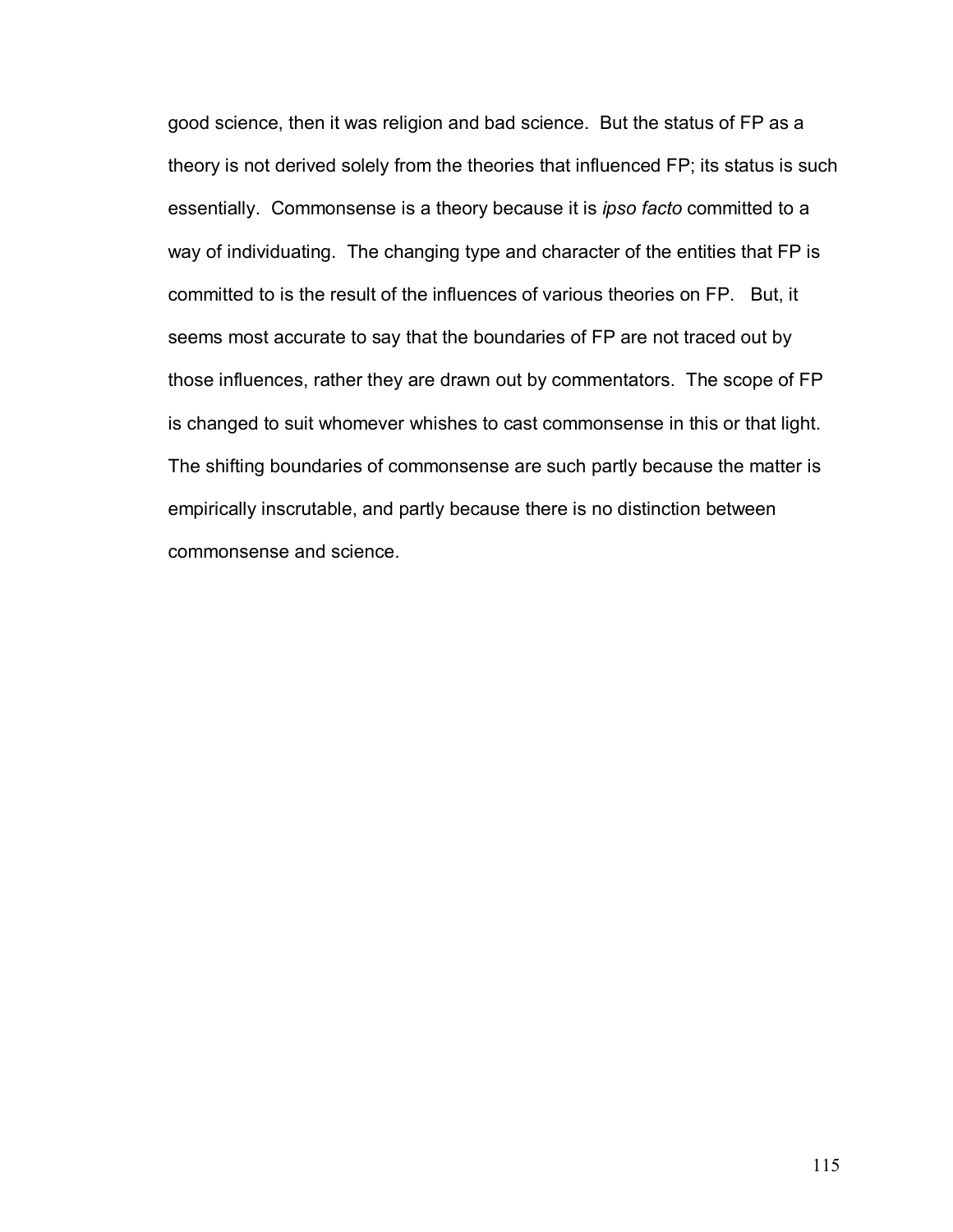## **Chapter III**

 $\overline{a}$ 

Plasticity and Phenomenal Character

Some Eliminative Materialists claim that commonsense psychology creates problems. Commonsense psychology like any other theory posits entities.<sup>61</sup> These entities are then attributed certain properties. For example, that theory posits entities such as sensations or propositional attitudes, and those entities have properties like phenomenal character or intentionality. These kinds of properties seem to prevent the reduction of Folk Psychology (FP) to physical science through the identification of mental states with brain states, since it seems like only a mental state can have a phenomenal property and a brain state does not. And for two things to be the same, they must share all their properties. So, sensations are not reducible to brain states because the property of phenomenal character is not a property that exists on the theory of brain states. Thus, FP posits entities that, when contrasted with science about the brain, are emergent. Phenomenal properties of mental states seem to be outside the reach of a physical science, either because that type of science is still inadequate or because mental states have properties that are not physical or because such properties do not exist. Eliminativists predict that the third option will turn out to be correct. Churchland, specifically, thinks that reductive solutions are of no use because Folk Psychology is radically false; consequently

 $61$  The status of commonsense psychology as an empirical theory should have been established in chapter II.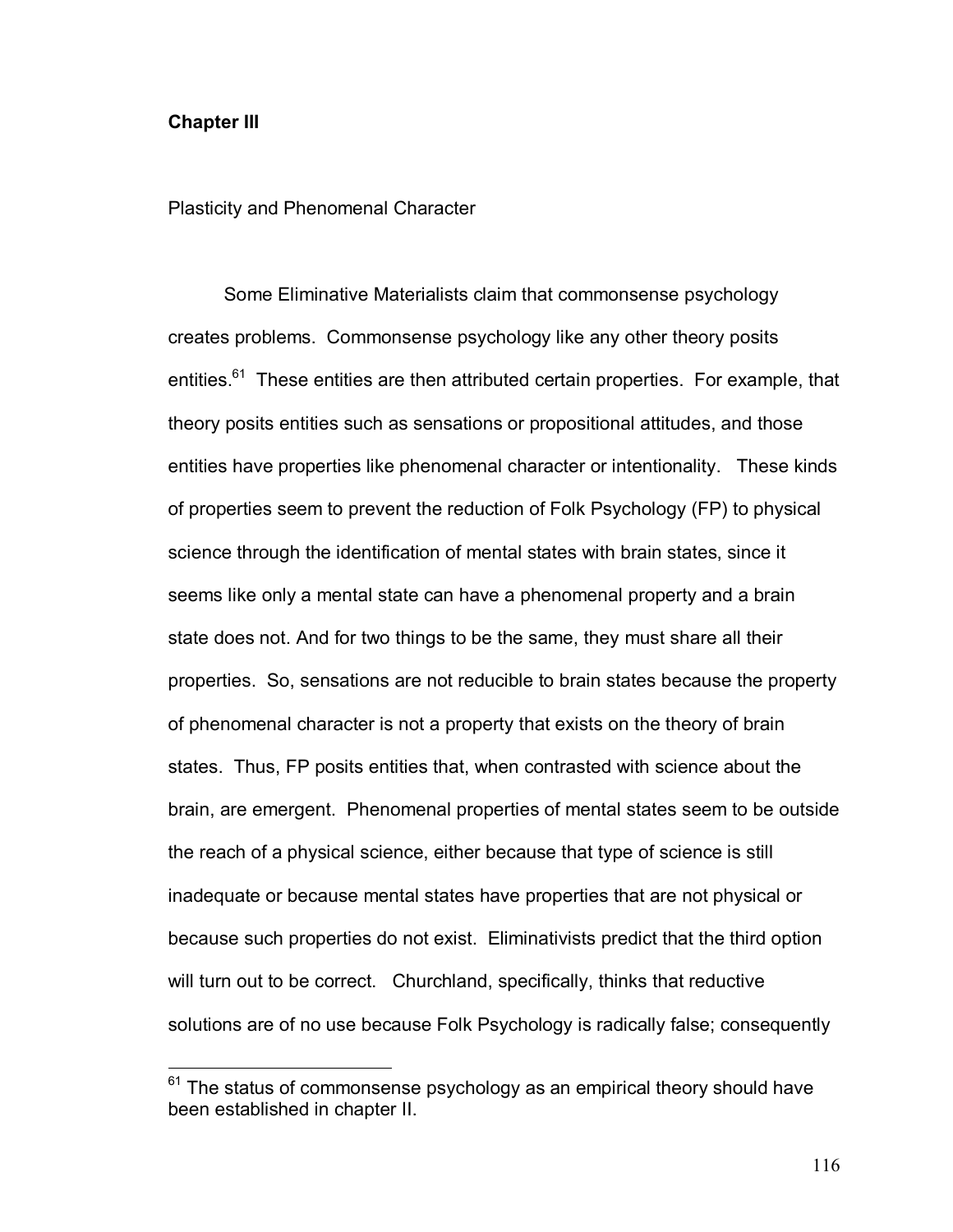the only solution is elimination of FP. Previous chapters should have made clear how such a move is possible for eliminativism, assuming the status of FP as a bona fide empirical theory. In this chapter I will focus on Churchland's eliminativist argument proposed as the solution for the emergence of phenomenal character, or qualia usually associated with sensations.

In section I, I will present Churchland's argument for why milder treatments would not work in solving the problem of phenomenal character. This will involve arguments against the folk-psychological framework that are somewhat independent of arguments directly aimed at the problem of phenomenal character of mental states. It should be noted that Churchland does not often use the term 'elimination', but the eliminative character of his argument can be traced back to his redefinition of the model of reduction. In section II, I will present Churchland's definition of emergent properties.

I will move to review arguments against the two instances of the knowledge argument, put forth by Nagel and Jackson, in section III. In response to the knowledge argument Churchland proposes plasticity to resolve the tension between emergent properties and physical science and his solution will be the focus of section IV. The rest of this chapter will attempt to mount an argument against plasticity. The argument here will not be against eliminativism or plasticity in general; rather I will argue that Churchland's type of plasticity will not resolve the problem of phenomenal character.

In section  $V$ , my argument will be that Churchland's real life examples of plasticity, the perceptual change resulting from a change in conceptual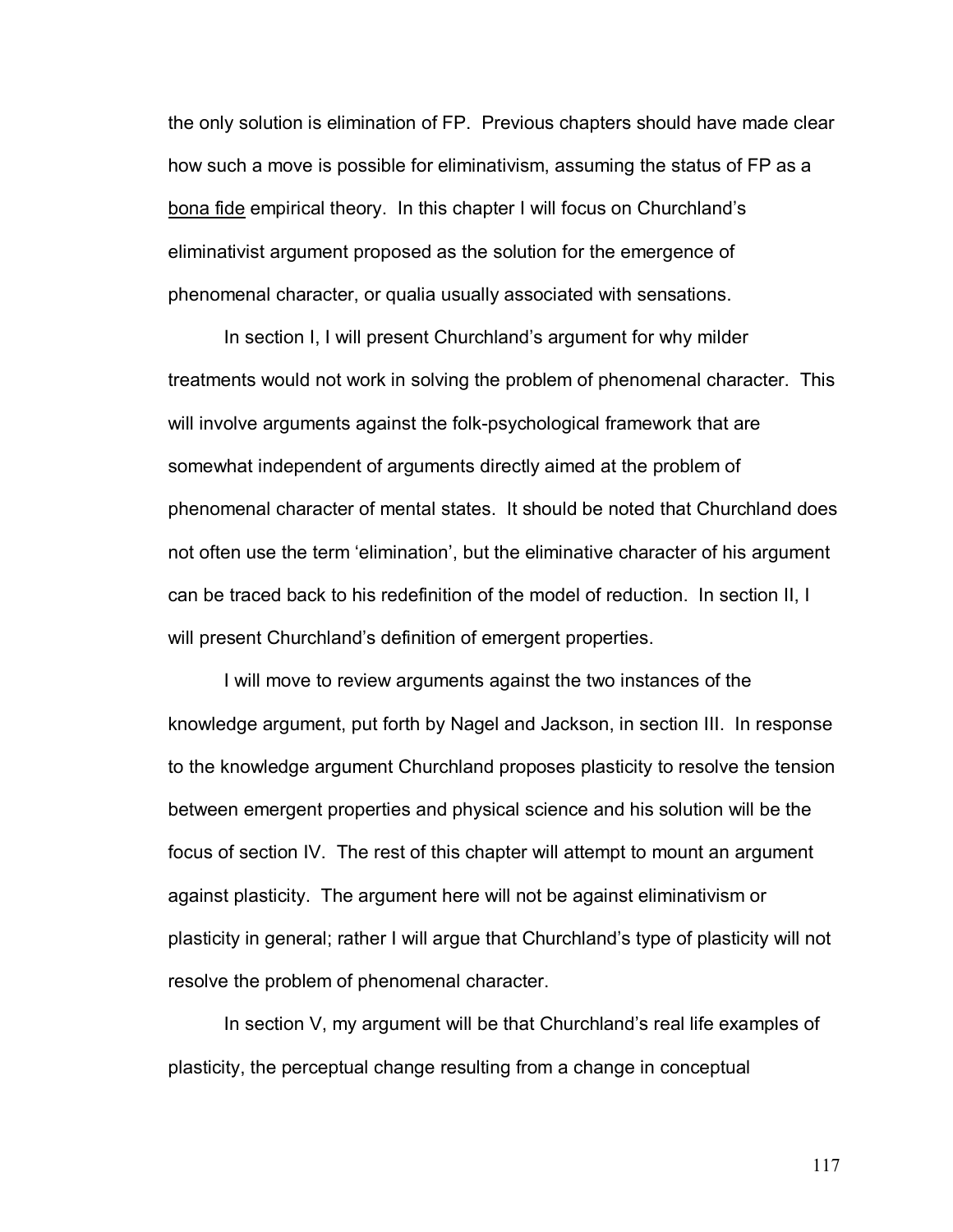frameworks, where a layperson moves into the realm of experts through training, are not a good model for the reconceptualization involved in moving from the conceptual framework of folk psychology to the adoption of neuroscience as the primary framework. I will show that the examples of training involved in the change from lay person to expert are significantly different from the training that would be needed to accept the conceptual framework of neuroscience. The differences are aggravated by Churchland's insistence that propositions are not the primary mode of storage in the brain, and that there are other ways of knowing and storing information. I will claim that most of what we know about the process of training is steeped in the idea that it involves exchange of propositions. Moreover, I will claim that the models of training used by Churchland are examples of adoption of additional frameworks and not primary frameworks. However, Churchland's proposed reconceptualization from FP to neuroscience would require the institution of the latter as the primary framework. I will also argue that because it proposes a new way of carving up the world, not just the mind, it would also have to be one of the initial frameworks we learn. And the institution of primary frameworks seems different from the institution of any other addition framework, at least in terms of the role training plays in that.

In section VI, I will present a more recent view by Churchland, where he presents a possible reduction of the subjective phenomenal properties of color sensations to neuronal activation. Churchland's view takes advantage of new developments in cognitive neuroscience to propose a strict identity between neuronal coding vectors and color qualia. My argument against Churchland will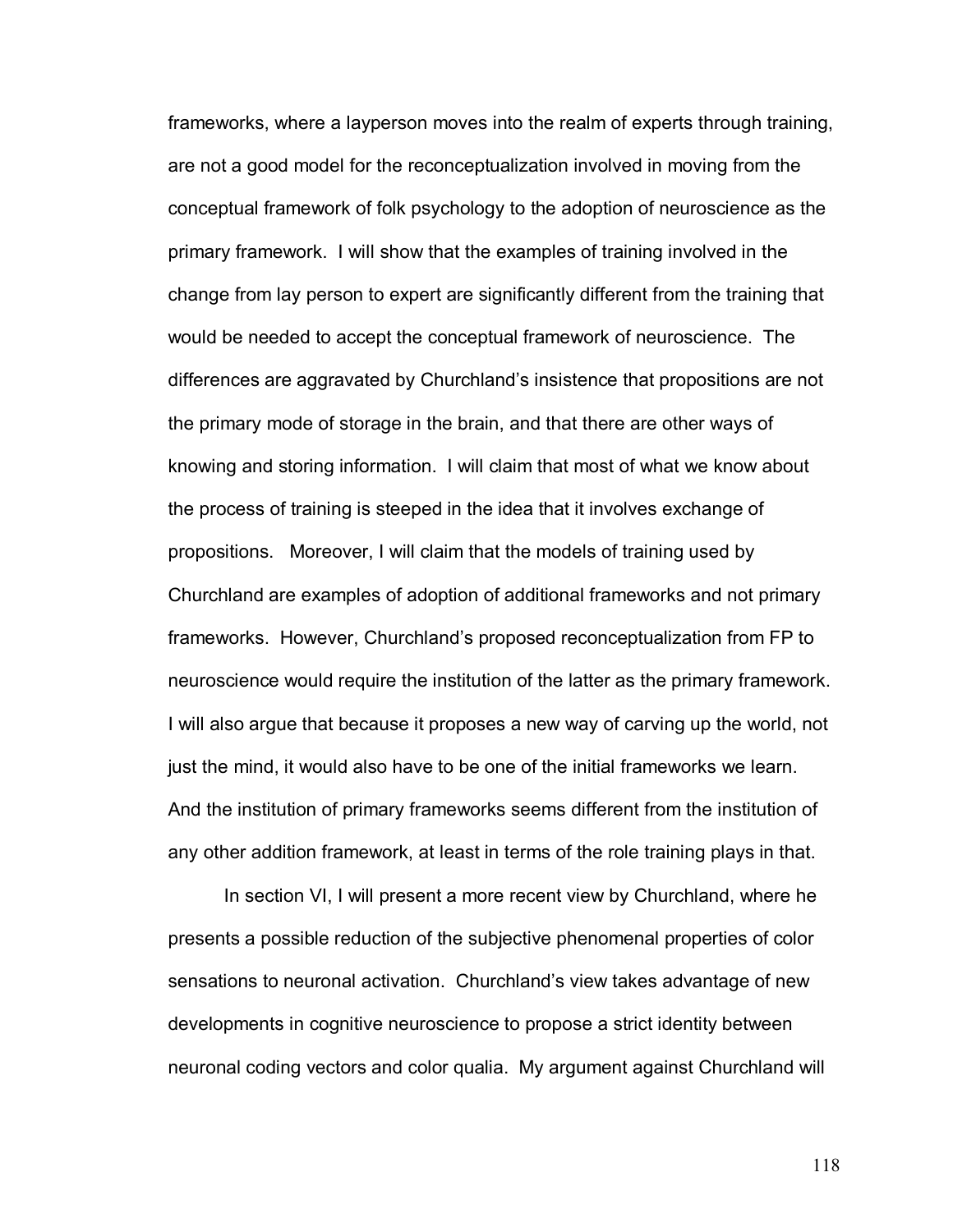be that his new proposed reductions will not solve the problems posed by Nagel and Jackson. The knowledge argument was posed a priori for all reduction of mental to brain states, including Churchlandís new proposal. Also, I will argue that each conceptual framework has distinct phenomenal properties, such that the strict identity between the entities of the framework would not entail the identity of phenomenal properties. There are distinct qualia if one is introspecting color sensations as such or neuronal activity as such, even if the two are one an the same. All this should indicate that Churchland's eliminativism is not an adequate way out of the mind-body problem.

## Section I--Reduction and Elimination

 $\overline{a}$ 

On the model for intertheoretic reduction, given by Nagel,<sup>62</sup> a new and more comprehensive theory reduces the old theory just in case the new theory plus correspondence rules entail the old theory. The correspondence rules or "bridge laws" specify identities between the entities in the old and new theory.

ìDifficulties with this view begin with the observation that most reduced theories turn out to be; strictly speaking and in a variety of respects, false" (Churchland, NP, p. 48). $^{63}$  On Nagel's view, from the new theory plus "bridge laws" one can deduce the old theory. But, if one has an identity between old and

<sup>&</sup>lt;sup>62</sup> Nagel, Ernst. The Structure of Science. New York: Harcourt, Brace, and World, 1961.

<sup>&</sup>lt;sup>63</sup> Churchland, P.M. A Neurocomputational Perspective: The Nature of Mind and the Structure of Science. MIT Press, 1989 (henceforth NP).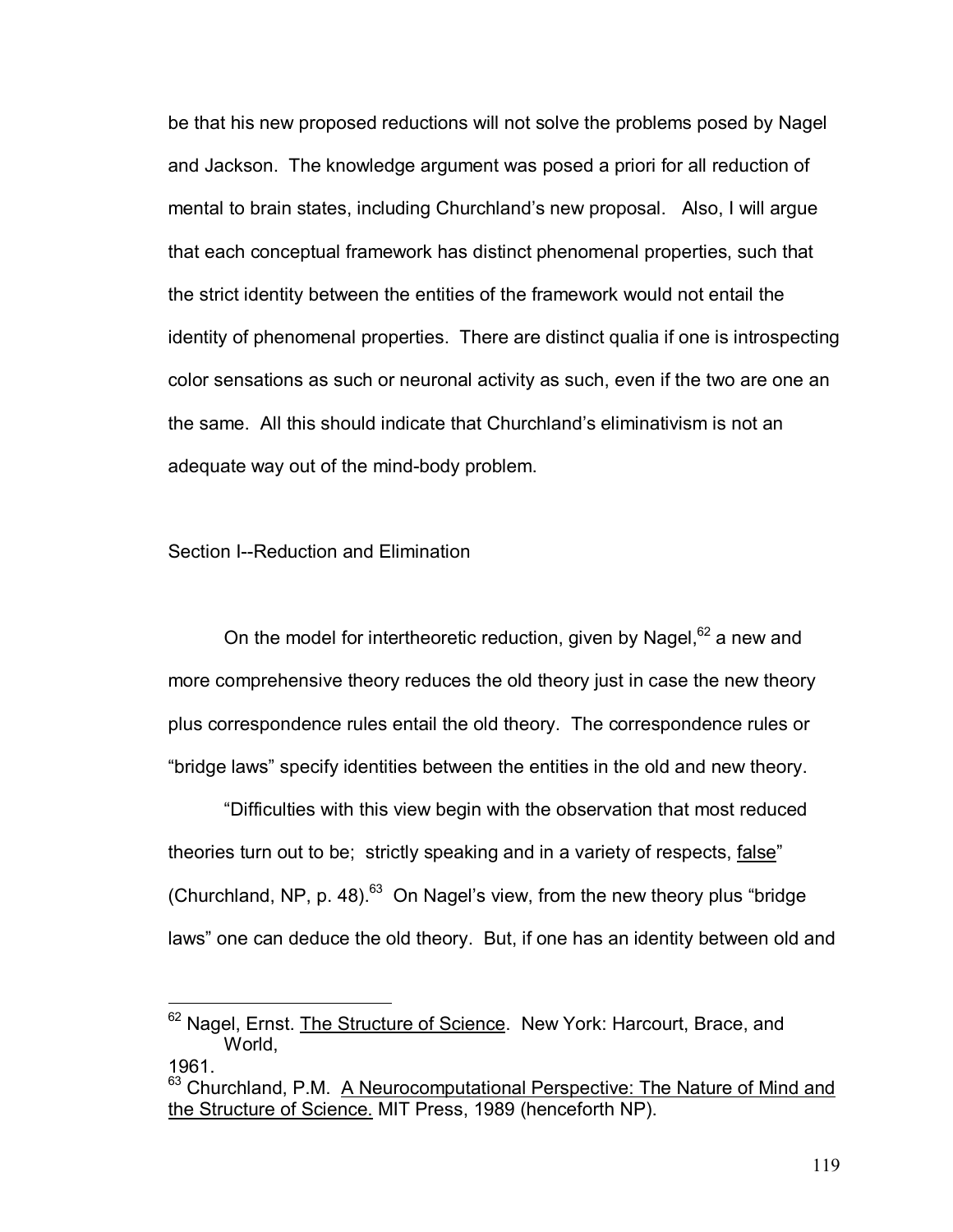new entities one can get from the falsity of old entities to the falsity of the new entities. "If reduction is deduction, modus tollens would thus require that the premises of the new reducing theory be somehow false as well, in contradiction to their assumed truth" (Churchland, NP, p.48). According to Churchland, in most cases the problem can be solved by adding, to the reducing theory, a counterfactual boundary condition. In this case the falsity in the premises of the reducing theory will be confined to these limiting conditions.

However, this solution will not do for cases where the reduced theories are ìradically falseî such that their ontologies are largely false and must be rejected. Since the ontologies of the reducing and reduced theories are connected by bridge laws, the status of these laws is put into question if the old theory has an ontology that is "illusory or uninstantiated." The claim is that examples of reduction could include cases where the ontologies of the two theories are neither identical nor coextensive.

This distinction merits a discussion since it is worth noting that it is hard to differentiate between a theory that is false and one that is radically false, and Churchland does not provides a more successful criterion for distinction. Establishing the two kinds of false theories is a problem for eliminativism in general because it requires a good way to tell the difference between reduced entities like tables and chair, and entities like phlogiston or witches, which cannot be reduced because they do not exist. $64$  The issues is even more pertinent given

 $\overline{a}$ 

<sup>&</sup>lt;sup>64</sup> See Lycan and Papas, "What is Eliminative Materialism?" Australasian Journal of Philosophy, Vol. 50(2), 1972 . Their criticism of eliminativism rests on that point, only it is directed against Rorty.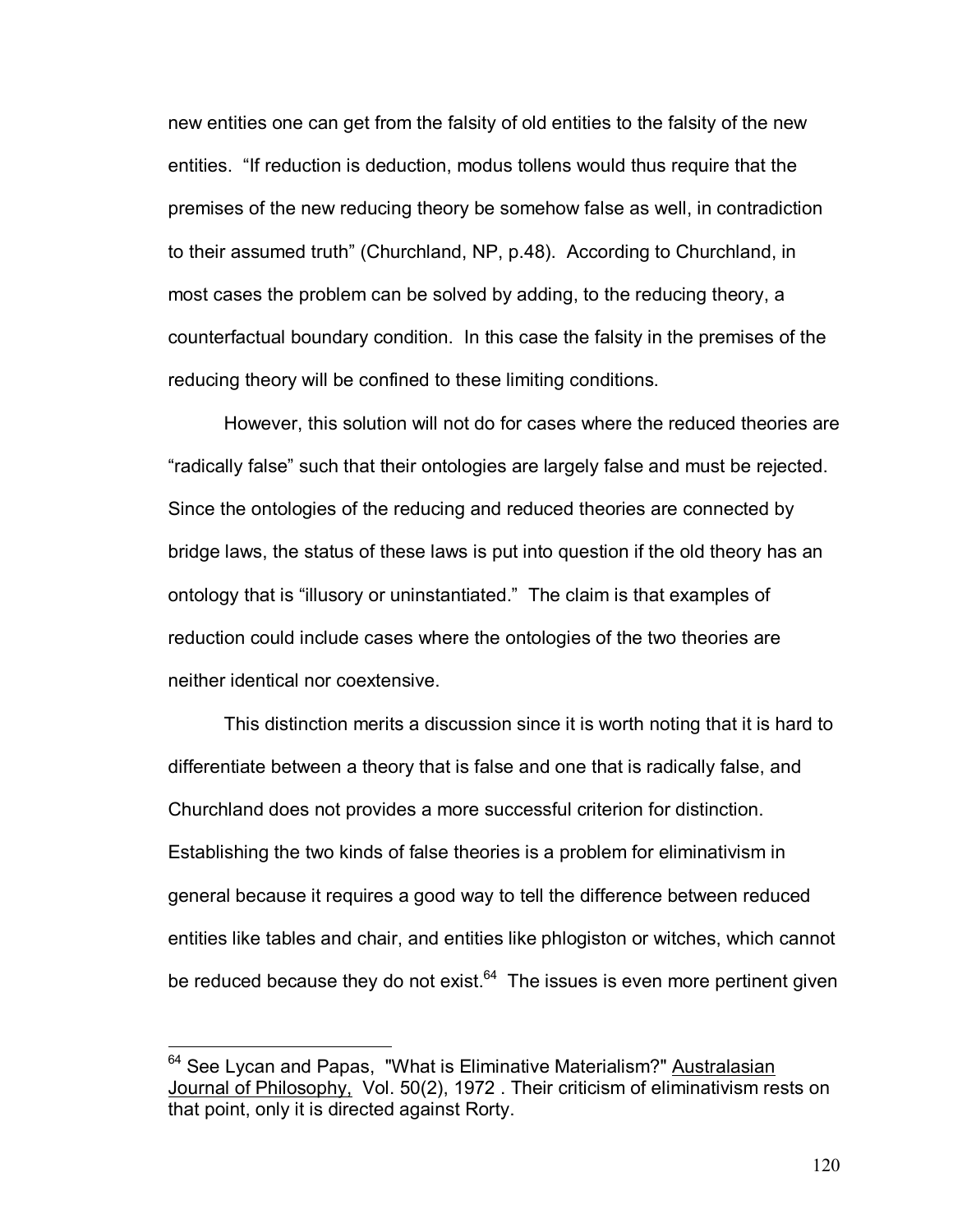that eliminativist think that the mental entities are more like phlogiston and less like tables.

However, since, the objects of commonsense physics were successfully reduced to scientific physics; their existence could be put into question. If we take successful reduction to be elimination $^{65}$ , then if all there is to tables and chairs are elementary particles proposed by physics, these commonsense objects are not real because the particles are what is constitutive of them. On the other hand we want to be able to say that phlogiston and witches do not exist because no reduction of either of those is possible. Hence, there seem to be two kinds of ways in which an object or entity can be false. An entity can be like a table, where it has been eliminated via successful definition, or it can be false because it does not exist, like a witch. Eliminativists have to draw a distinction between entities that are false because they do not exist and that are false because things have been discovered that redefine all their properties. <sup>66</sup> Churchland gives tables and chairs the status of functional objects  $67$ , the existence of which his eliminativism does not put into question, while phlogiston,

<sup>&</sup>lt;sup>65</sup> One can consult Quine on this, see "Epistemology Naturalized." **Ontological** Relativity and Other Essays. New York: Columbia University Press, 1969

 $\frac{66}{66}$  Rorty also discusses this distinction in his "Mind-body Identity, Privacy and Categories." Materialism and the Mind-body Problem. Edited by Rosenthal David. Englewood Cliffs, N.J: Prentice-Hall, 1971. The distinction there does not seem to be substantive: we can replace talk of minds easier than we can replace talk of commonsense objects. Convenience is what makes the difference between the two types of entities.

 $67$  See Churchland, Paul "Activation Vectors vs Propositional Attitudes" On the Contrary. Churchland Paul and Patricia. Cambridge, Massachusetts: The MIT Press, 1998, p.40.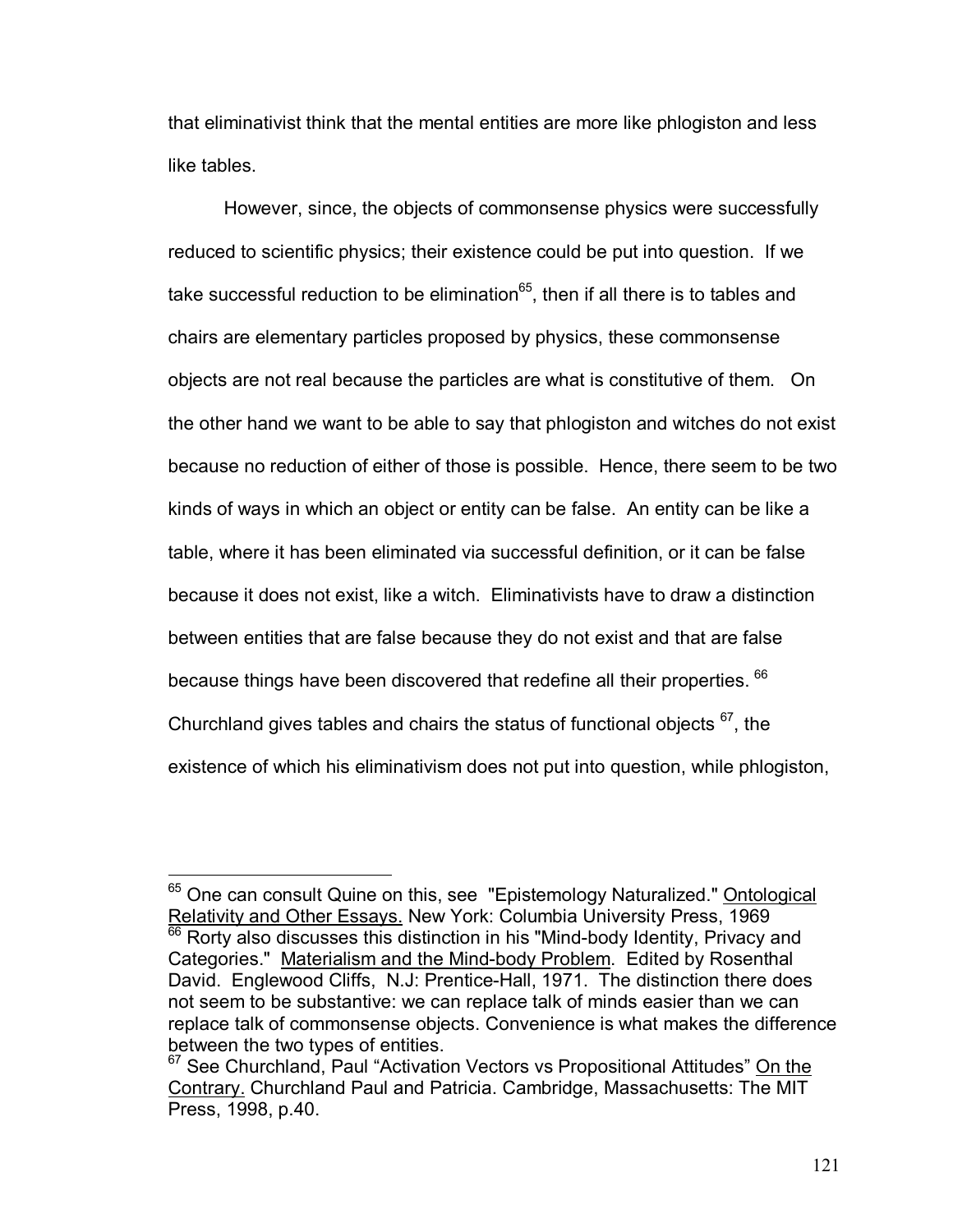witches, and minds are just illusory, and those entities are the target of his arguments.

A possible way to draw the distinction could be that a theory is false when some of its entities are illusory, while it is radically false when most of its ontology is illusory. But for reduction via deduction the distinction can be only bivalent, something can be either true or false, and one should not be able to get falsehood from truth since deduction is truth preserving. In this way, the first example of a false theory seems to collapse into the second. In both cases one would be deducing falsehood from true premises, such that modus tollens would end up negating what we assume to be true. A distinction of degrees of falsehood is unsubstantiated. Nagel's model of reduction then has the same devastating consequence for both false and radically false theories.

Also, Churchland claims that bridge laws connecting those radically false theories are called into question if they are connecting the features of the new entities with the illusory features of the old entities. Here, also, it is unclear how there is a distinction to be drawn between illusory features of the old entities, which make the "bridge laws" go bad, and the false features in the previous example where the identities between old and new entities did not compromise the "bridge laws." Attributing illusory features, it seems, is just a way of saying that the old theory ascribed nonexistent features to some of its entities, which should be the same for both false and radically false (or illusory) theories.

Churchland proposes that this deductive view be discarded in favor of a different model of intertheoretic reduction, in order to preserve intertheoretic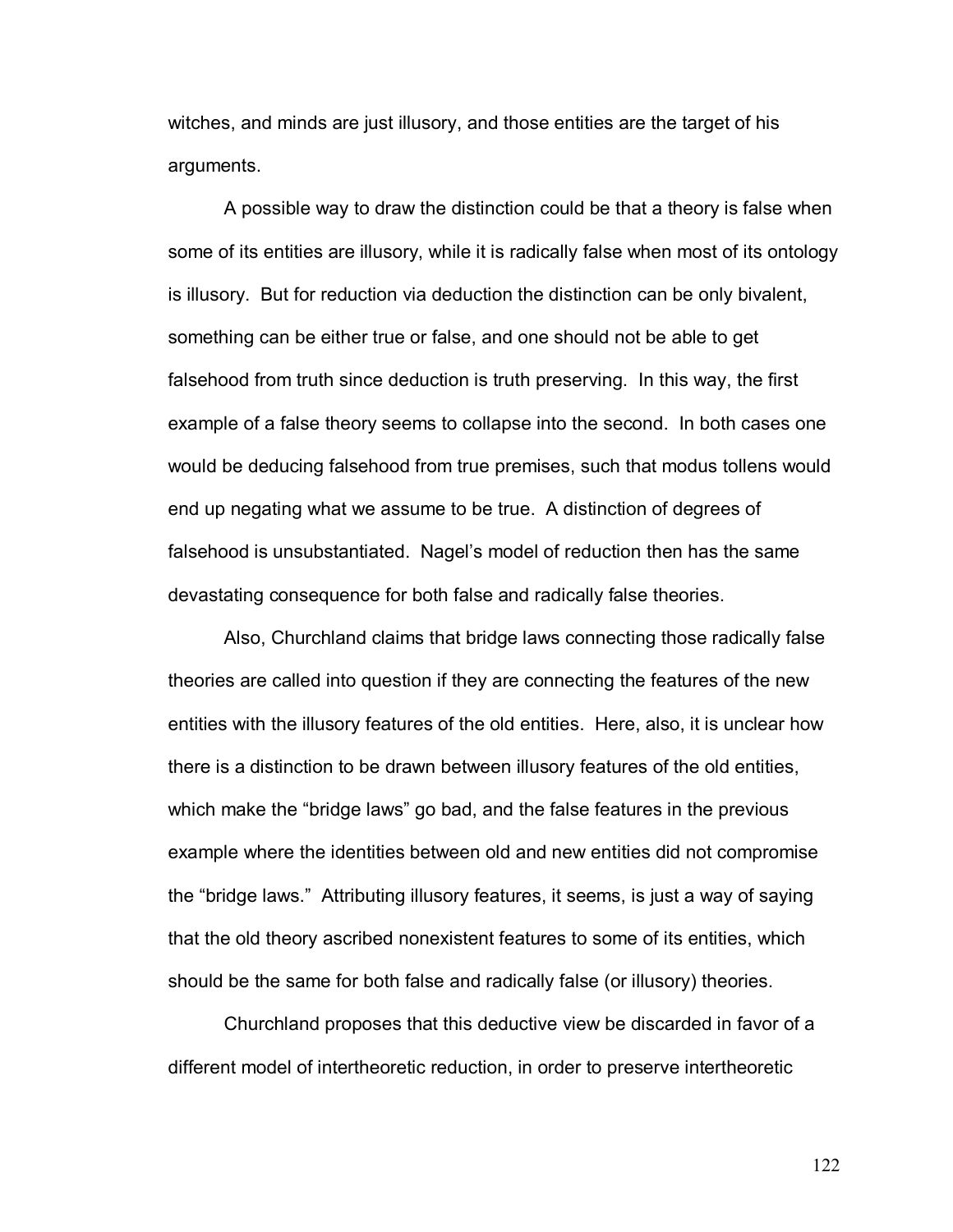reduction for theories that are not radically false. On the new model the two theories would be isomorphic to each other and the relation of identity between the ontologies would be dropped. The new theory  $T_n$  (plus limiting assumptions and boundary conditions) would entail a set of theorems that would then be isomorphic to a set of theorems entailed by the old theory  $T_0$ . The set of theorems deduced from within  $T_n$  would mirror  $T_0$ . "The correspondence rules play no part whatever in *de*duction. They show up only later, and necessarily as material-mode statements, but as mere ordered pairs..." (Churchland, NP, p. 49). Since identity of the entities is replaced by ordered pairs the falsehood from the old theory would not travel, via implication, to the premises of the new theory. In this way the problem of reduction is resolved, for the new theory can reduce even a substantially false theory, since deduction is replaced by isomorphism --a metaphysically insignificant relation. This is the crux of the eliminativist arguments. The view proposed is not a rejection of reduction rather it is a complete redefinition of it.

Cross-theoretic identity is still permitted, but it is conditioned on smooth intertheoretic reduction. The identity between the new and old entities is a result of smooth reduction not a precondition for it. The goal of reduction remains the same: the new theory should be able to replace the old theory without loss in explanatory or predictive powers.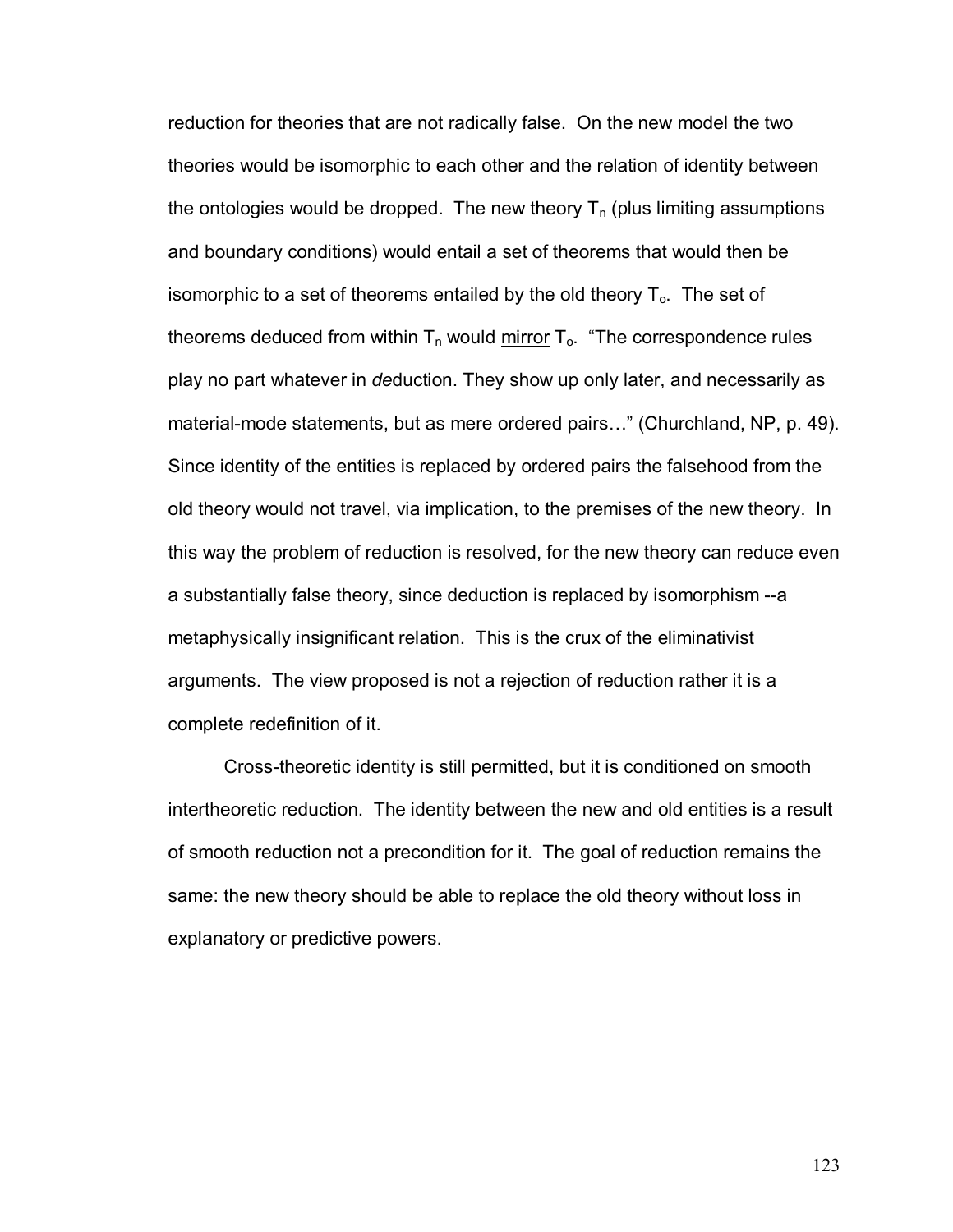## Section II--Emergent Properties

Churchland is directing his arguments against irreducible or emergent properties. Eliminativism is supposed to show that these properties are not the obstacles that they are thought to be, mostly because they do not exist. Initially the task is to distinguish emergent properties from nonemergent ones, this distinctions is said to follow from the above exposed view of reduction.

Properties that are not emergent, presuppose the reduction of  $T_0$  to  $T_n$ , and that the old properties are paired by correspondence rules with the new properties. The reduction was smooth enough such that the ontology of the old theory is sustained by  $T_n$  and the properties of the old and new theory are paired up as identical.

Emergent properties are properties that are not reducible in such a way. "..(A) property F will be said to be and emergent property (relative to  $T_n$ ) just in case: 1) F is definitely real and instantiated, 2) F is cooccurent with some feature or complex circumstance recognized in  $T_n$ , but 3) F cannot be reduced to any property postulated by or definable within  $T_n$ " (Churchland, NP, p.50).

Churchland points out that properties that are usually cited as emergent, for example the appearance properties of  $H_2O$  or molecular motion, are not good examples of such properties. They are considered emergent only on a much stricter view of reduction. For example, it is impossible to get blueness of water from the molecular theory concerning  $H<sub>2</sub>O$  because it presupposes deduction of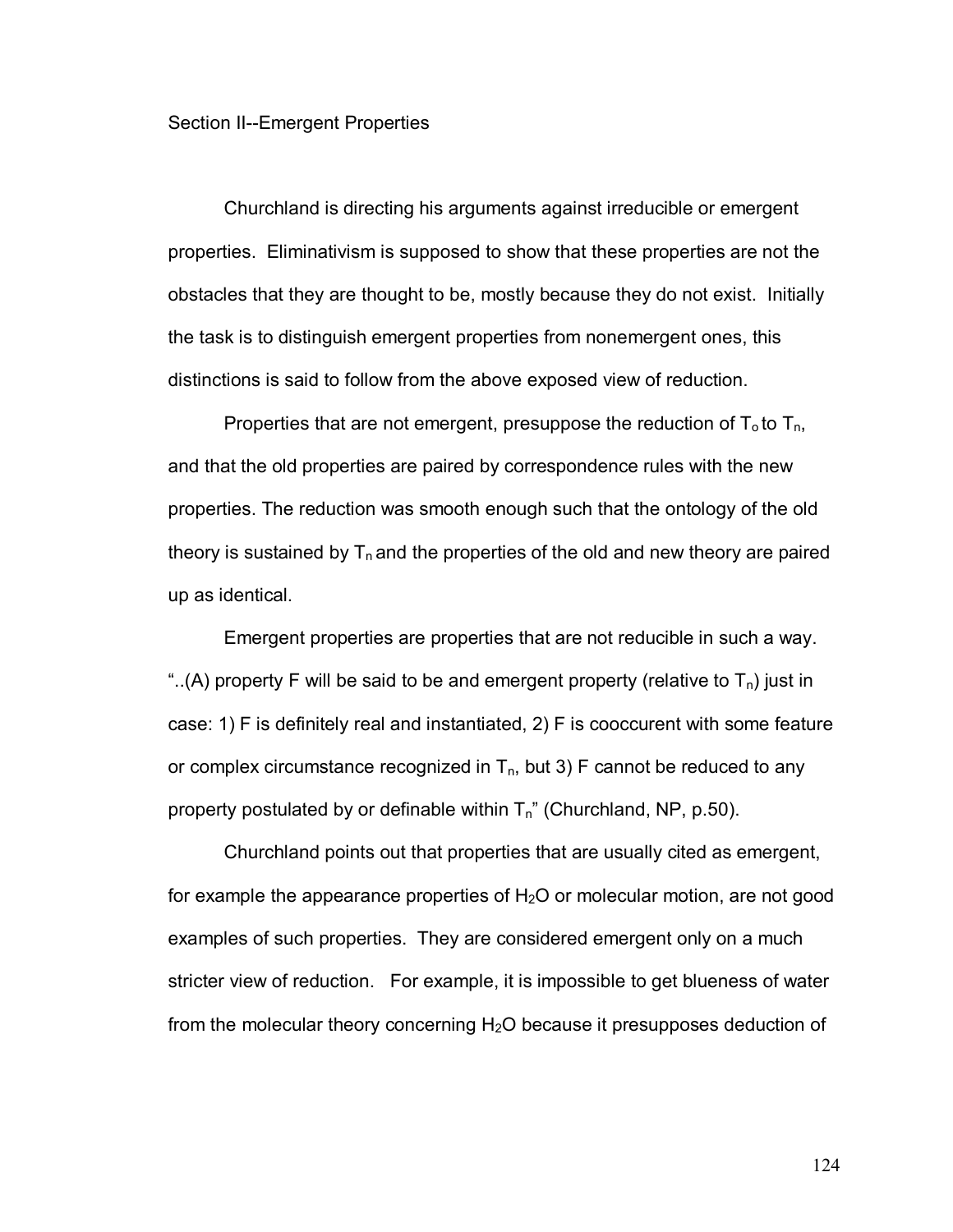those properties either directly or indirectly, via correspondence rules, from the molecular theory.

Indirect reduction is impossible because, as it was stated previously, one should not be able to deduce a false theory from a true one. A direct reduction is too strict a requirement; it would be deduction without correspondence rules. A molecular theory of  $H_2O$  does not contain in its lexicon the term 'blue' and because of that one cannot directly deduce that property from it, without relying on bridge laws to connect 'blue' of the old theory with a molecular property in the new theory. To have a direct reduction, the new theory would have to already contain all the terms designating the properties of the old. In fact, if direct reduction is a requirement one would never be able to reduce any theory to any other, since all theories have disparate ontologies that are designated by different terms.

## Section III--Elimination and the Knowledge Argument

 $\overline{a}$ 

Nagel and Jackson are considered proponents of the knowledge argument. Both authors present arguments that support the view that phenomenal character or qualia of our experience are not reducible to physical properties. <sup>68</sup> Their arguments are based on thought experiments where knowledge of all physical properties does not result in knowledge of all facts.

 $68$  In this section I will not distinguish between emergent properties, qualia or phenomenal character. This should not be taken to mean that no such distinction exists or that I support such a view.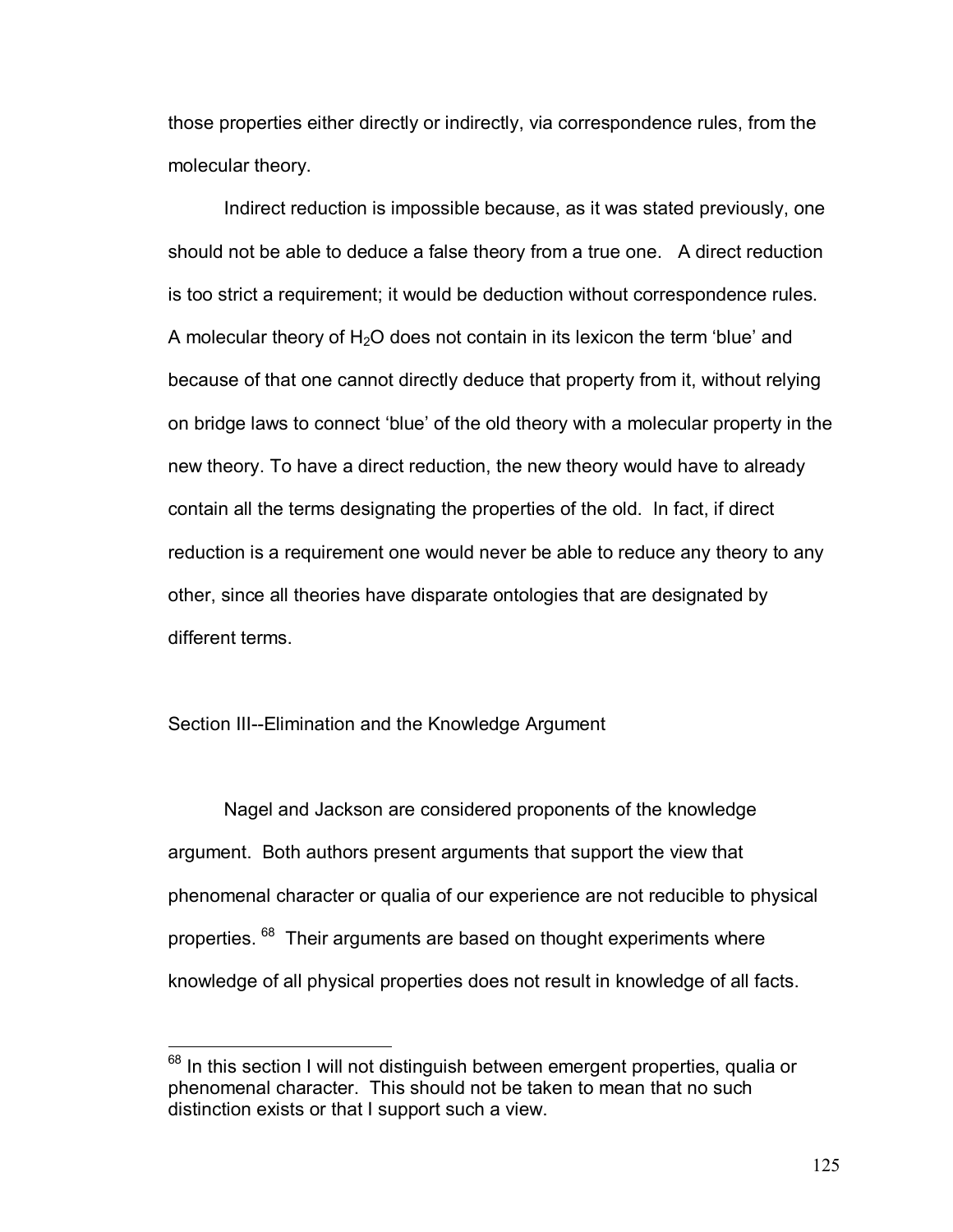Those thought experiments are designed to show that some facts are left out and that those facts are nonphysical. Nagel, in his  $1974<sup>69</sup>$  article, proposes a thought experiment where the reader is asked to assume that they know all that is known about the physical constitution of the bat and that knowledge of all the physical facts about the bat is complete. The choice of the bat as the protagonist in this story is purposeful because the bat is said to be sufficiently like us because it is a mammal, but it is also radically different because it orients itself solely based on echolocation. Therefore, the perceptual experience of the bat must be strikingly different.

Considering that we have all the physical knowledge of the bat and we know all the declarative sentences about its perceptual experience, we should know all there is to know about the bat and its experience. Nagel will, then, want to know if all the knowledge we have about the bat will also include the knowledge of "what it is like to be that bat" (Nagel, 439). It would seem that the answer to that question would have to be negative. If what it is like to be that bat constitutes a fact, then the physical knowledge we had about the bat will not exhaust all the facts about the bat and its experience. The subjective experience of the bat would escape the physical explanation of that organism.

Nagel defines consciousness in terms of this subjective experience. For an organism to be conscious, according to Nagel, there has to be something it is like for that organism to be that organism (Nagel, 436). Moreover,

 $\overline{a}$ 

 $69$  Nagel, Thomas, "What Is It Like to Be a Bat?" The Philosophical Review, Vol.83, No.4, October, 1974:435-450.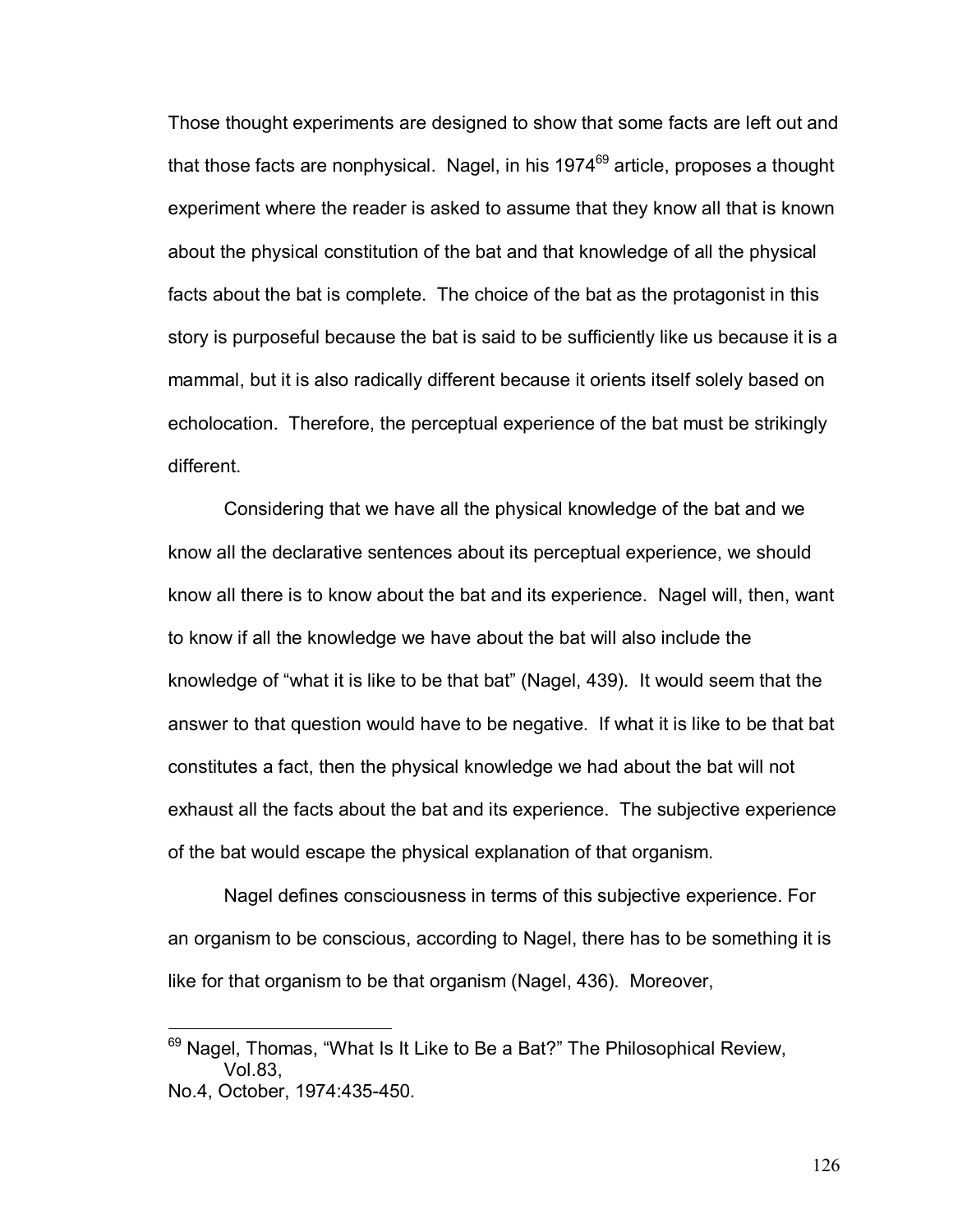consciousness is tied to the first person (or bat) perspective. Unlike publicly viewable phenomena such as a vase dropping on the floor--or any other phenomena that involves physical objects where the event can be viewed and confirmed by anybody in the vicinity of that event--conscious experience seems to be accessible only to the creature having that experience. Consciousness is tied to a single point of view, the first person (or creature) perspective. Science on the other hand aims towards objectivity, which is always defined in terms of the third person perspective. This type of perspective aims to explain things that are publicly observable and strives towards explanations that can be confirmed in that way also.

Reductive views usually attempt to capture the mind by looking for scientific explanations of mental events. That task seems impossible given the nature of consciousness, which is that it is tied to the subjective perspective and cannot be captured by this third person perspective. The more science moves in the direction of objectivity the further away it is from consciousness. Consequently, a scientific theory cannot capture what is exclusively subjective. So, as Nagel says, the problem of consciousness is either intractable or uninteresting. If we care about capturing subjective experience via objective methods, the problem is intractable; on the other hand without consciousness the problem loses its flavor.

Jackson presents a similar argument. In Jacksonís scenario, we have Mary who is well versed in neuroscience but has been deprived of color experience. She has lived in a black and white room and has never seen any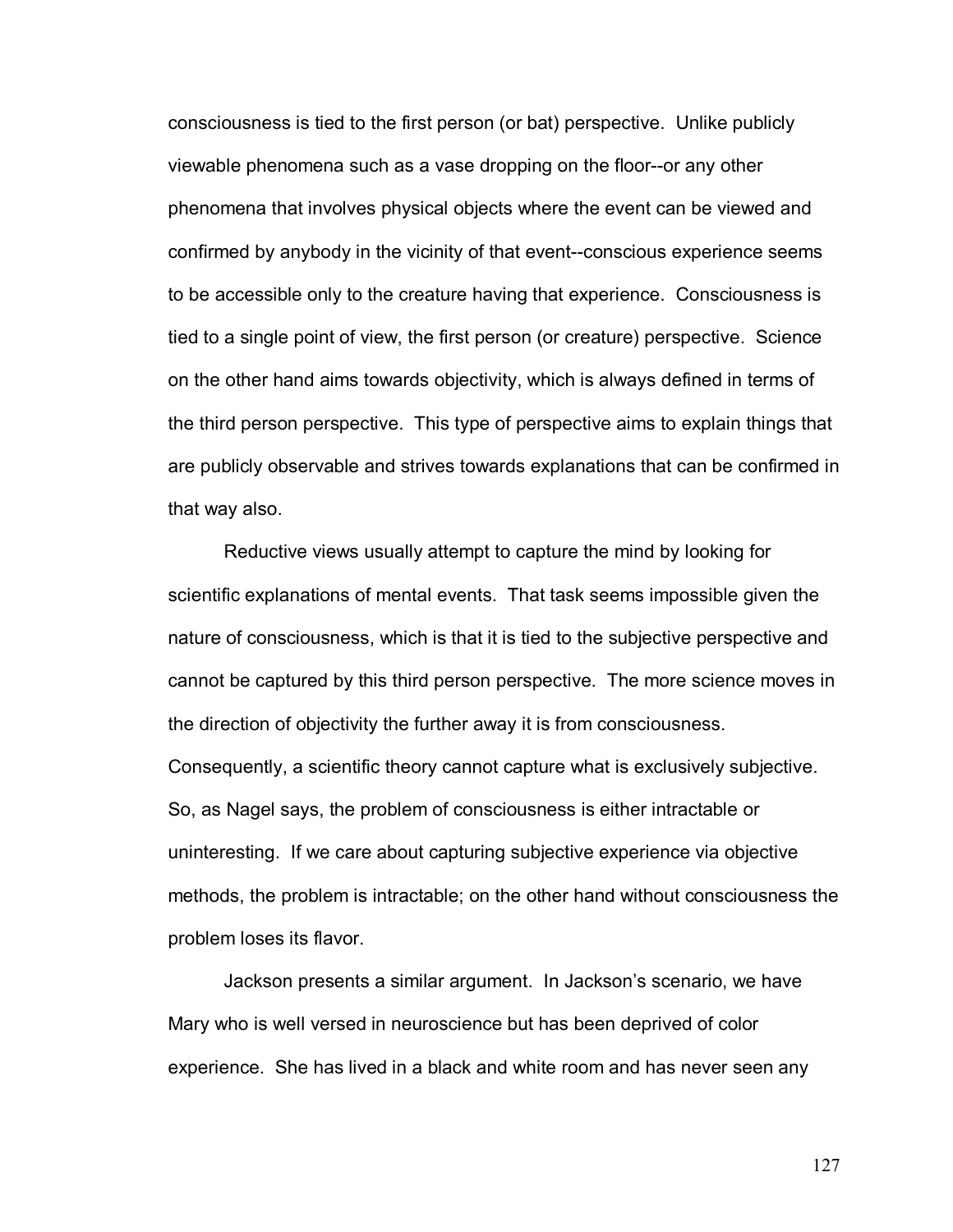colors. In this case Mary knows all there is to know about her brain, her physical make up, and that of other peopleís brains and physical constitutions. Moreover, we are at the end stage of development of physics, since the knowledge about all the physical phenomena in the world is complete. When Mary is let out she experiences color for the first time and, Jackson concludes, she learns a new fact by gaining a quale of red, when faced with a tomato. Now Mary's sensation of red and the quale associated with it constitutes an extra fact that was not previously captured on the physical framework of explanation. Therefore, Mary must have gained knowledge of a fact that is not physical.

Both Nagel and Jackson rest their arguments on the assumption that having subjective experience amounts to having knowledge of a fact. But, because both arguments begin by assuming that physical knowledge, either of the bat or Maryís knowledge of the brain, is complete they conclude that this new fact must be nonphysical. In the following section I will present Churchlandís attack on both of these arguments and I will in the process elaborate further on aspects of both of those arguments.

As was stated, Nagel claims that consciousness is constitutive of our mental states. The phenomenal features or qualia usually associated with sensations are the distinguishing feature of our mental states. Science aims at an objective point of view while phenomenal character is subjective, and moving away from subjectivity in order to provide an explanation would mean leaving out these essential properties of mental states. Consequently, reduction cannot work for mental states. This is an argument in principle. Nagel is not claiming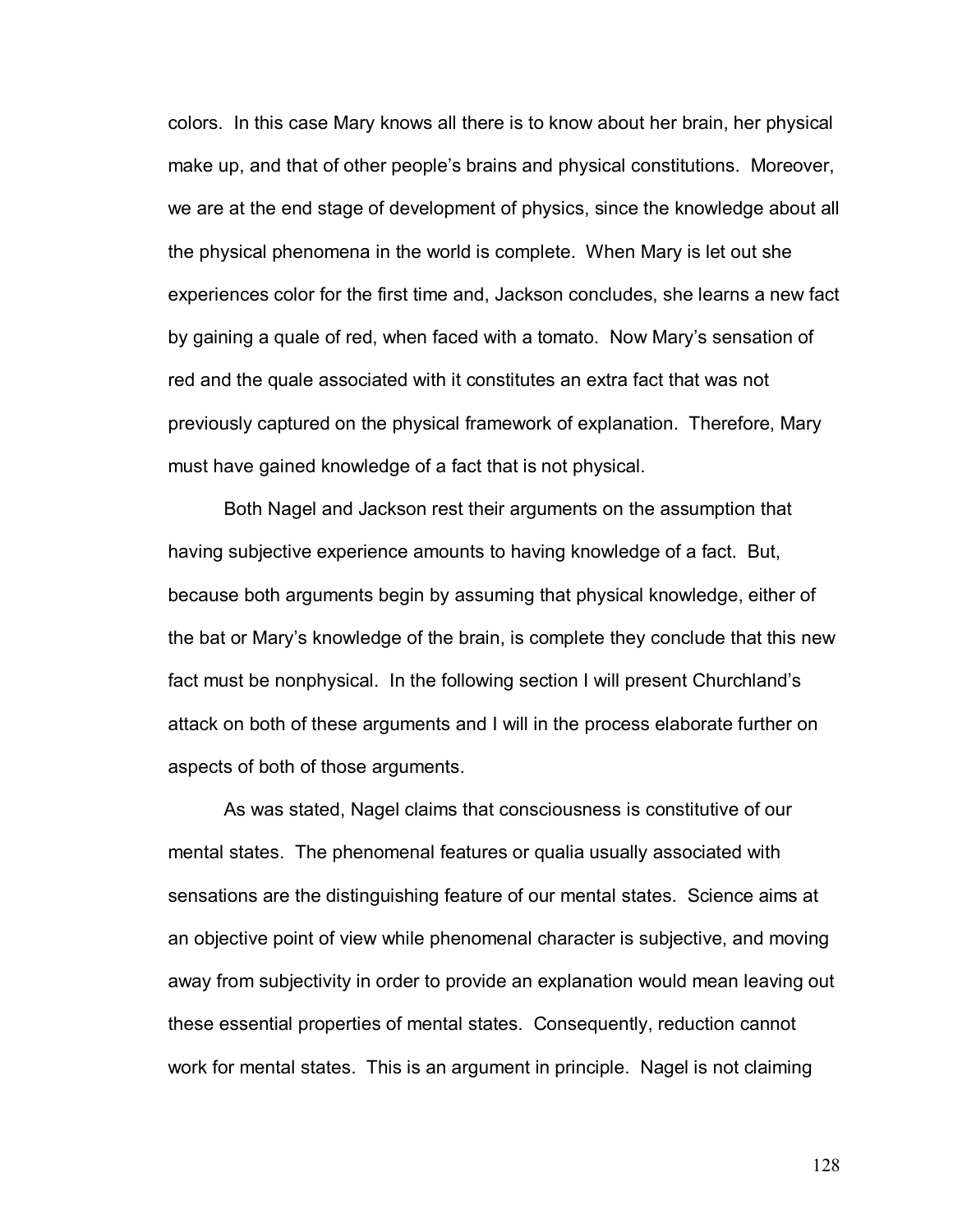that a reduction to a particular theory will not work; rather he is claiming that the objectivity of science cannot capture the subjectivity of consciousness.

Churchland tracks three distinct arguments in Nagel's paper $70$  and mounts an attack on each of them separately. The first argument goes as follows: successful reduction usually excludes phenomenological properties by "kicking" them into the head.î Color, warmth and other such properties are usually said to be the result of nature acting on our brains. The brains of human observers react in a certain way when they are presented with a particular physical stimulus. Now, this theory aims only to explain the stimuli itself, independent of their effect on the human observer. Thus, Nagel claims that phenomenal character is left behind since it is outside the scope of theories aiming to cover only the physical from the objective point of view. This same treatment cannot work in case of a possible reduction of mental states to neuroscience, since phenomenal character is constitutive of mental states. However, Churchland contends that reduction in the case of ordinary substances is much smoother than Nagel claims.

Churchlandís argument hinges on the distinction between subjective and objective phenomenal properties of the object. He claims that the warmth of the morning sunshine and the redness of tomatoes are objective phenomenal properties of those objects. Consequently, a theory that covers the physical features of those objects would obviously include all their objective properties, including warmth and color. "Redness, an objective property of apples, is identical with certain wavelength triplet of electromagnetic reflectance

 $^{70}$  Nagel, Thomas, "What Is It Like to Be a Bat?" The Philosophical Review 83, no. 4 (October 1974).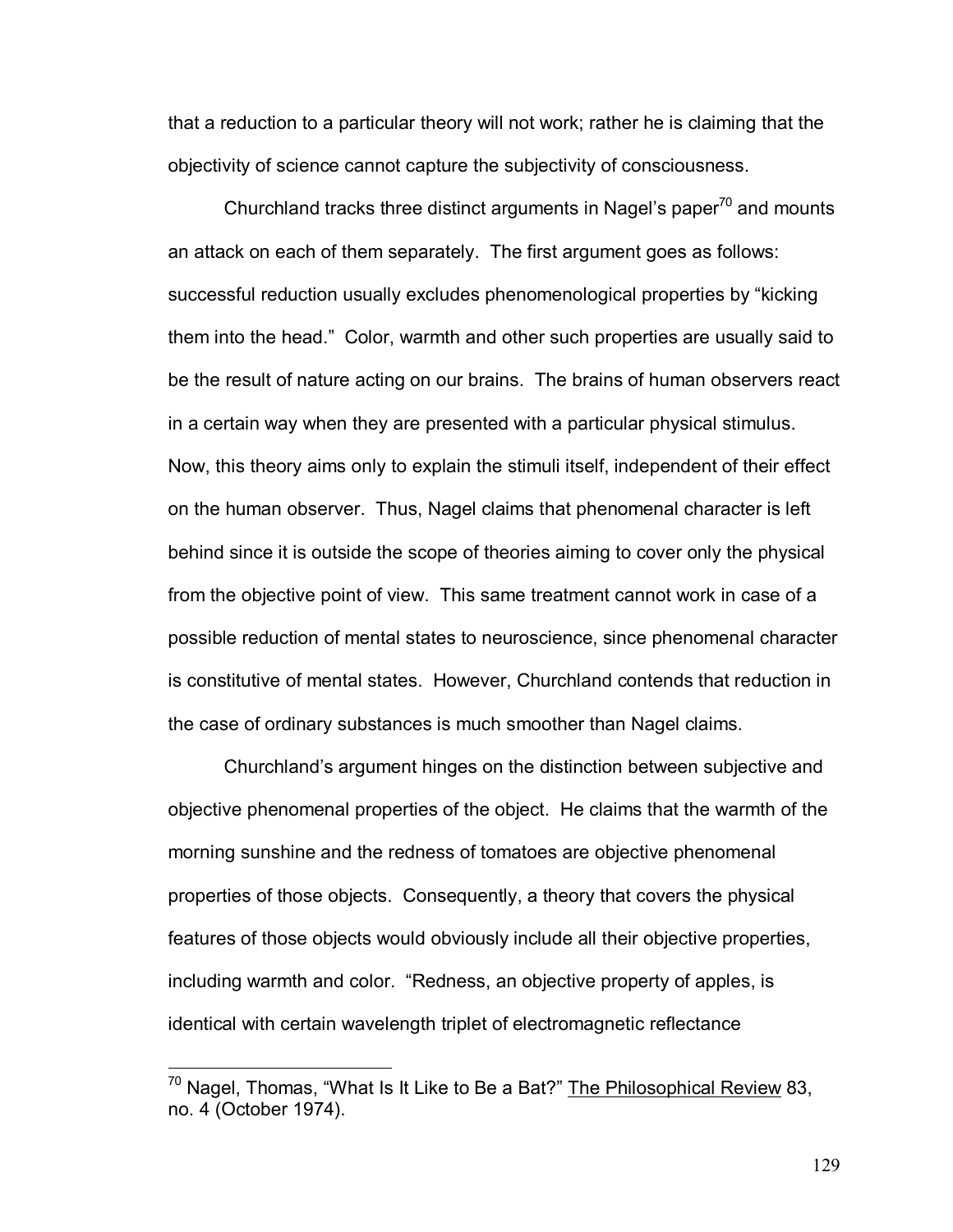efficienciesî (Churchland, NP, p. 56). Since, redness is identified with a physical feature, then redness becomes an objective property of the object that has that physical feature. So, the phenomenal property so construed is not excluded from the reduction of ordinary substances.

The reduction of mean kinetic energy, for example, is so complete, according to Churchland, that we could replace our commonsense vocabulary for the vocabulary of the new reducing theory. In fact, our perceptual mechanisms are sensitive to these objective properties; one can detect the presence or absence of electromagnetic properties. And, through practice, our perceptual mechanisms could get better at revealing the microscopic reality of our world in greater detail.

The same treatment could apply to subjective qualia by making them objective properties of the human observer. The sensation of red could be identified with activity in the brain and through training humans can learn to introspect that activity.

The second argument that Churchland addresses is Nagel's argument that qualia are tied to a single point of view--the subjective point of view. The physical states of the brain are accessible from the third person perspective, usually associated with the objective perspective. Brain states can be accessed by various people, while mental states seem tied to the perspective of the person experiencing it. Mental states are accessed by introspection and brain states are not.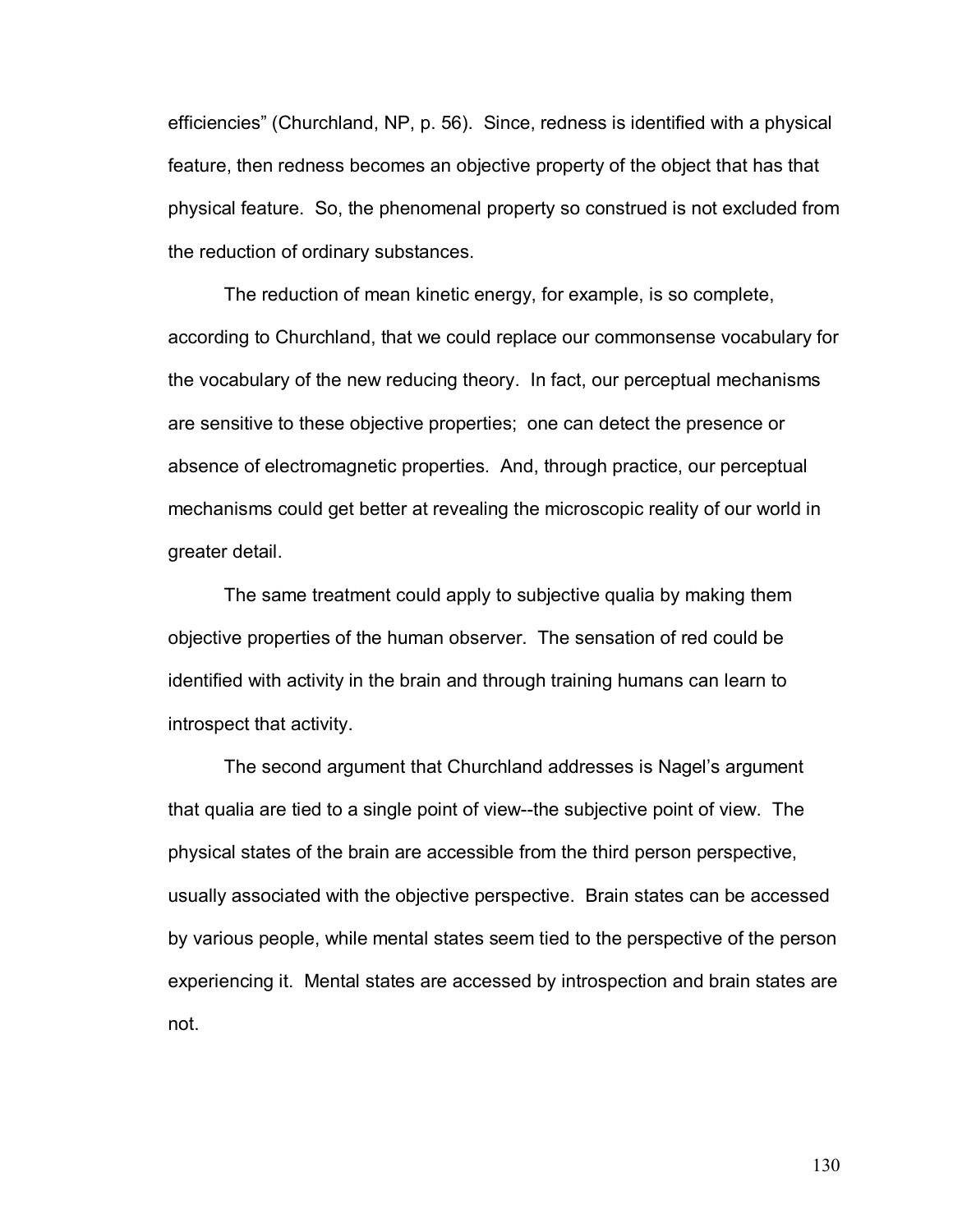Reduction of mental states to brain states would entail that they were identical things. If brain states and mental states are identical then, by Leibnizís law, they should have all the same properties. Well, it seems that if one can access mental states introspectively, and one cannot do the same with brain states, then mental states and brain states have at least one disparate property- that of being accessible by introspection. The following gives the form of the argument:

 1) The qualia of my sensations are directly known by me, by introspection, as elements of my conscious self.

2) The properties of my brain states are not directly known by me, by introspection, as elements of my conscious self.

∴ 3) The qualia of my sensations  $\neq$  the properties of my brain states (Churchland, NP, p. 58).

The problem with this argument, according to Churchland, is that it commits the intentional fallacy. Brain states and mental states are here assumed to be coreferential, but introspection is an intensional context; it is on a par with knowing, believing or perceiving. Intensional contexts are such that substitution for coreferential terms might result in a changed truth-value of a claim. Thus, the substitution of mental states for brain states in the above argument is an attempt to substitute into an opaque context. The second premise then is wrong. This first version of the Nagel's argument seems not to be referring to genuine properties of the object rather to ways of knowing about the object. Churchland reformulates Nagel's argument: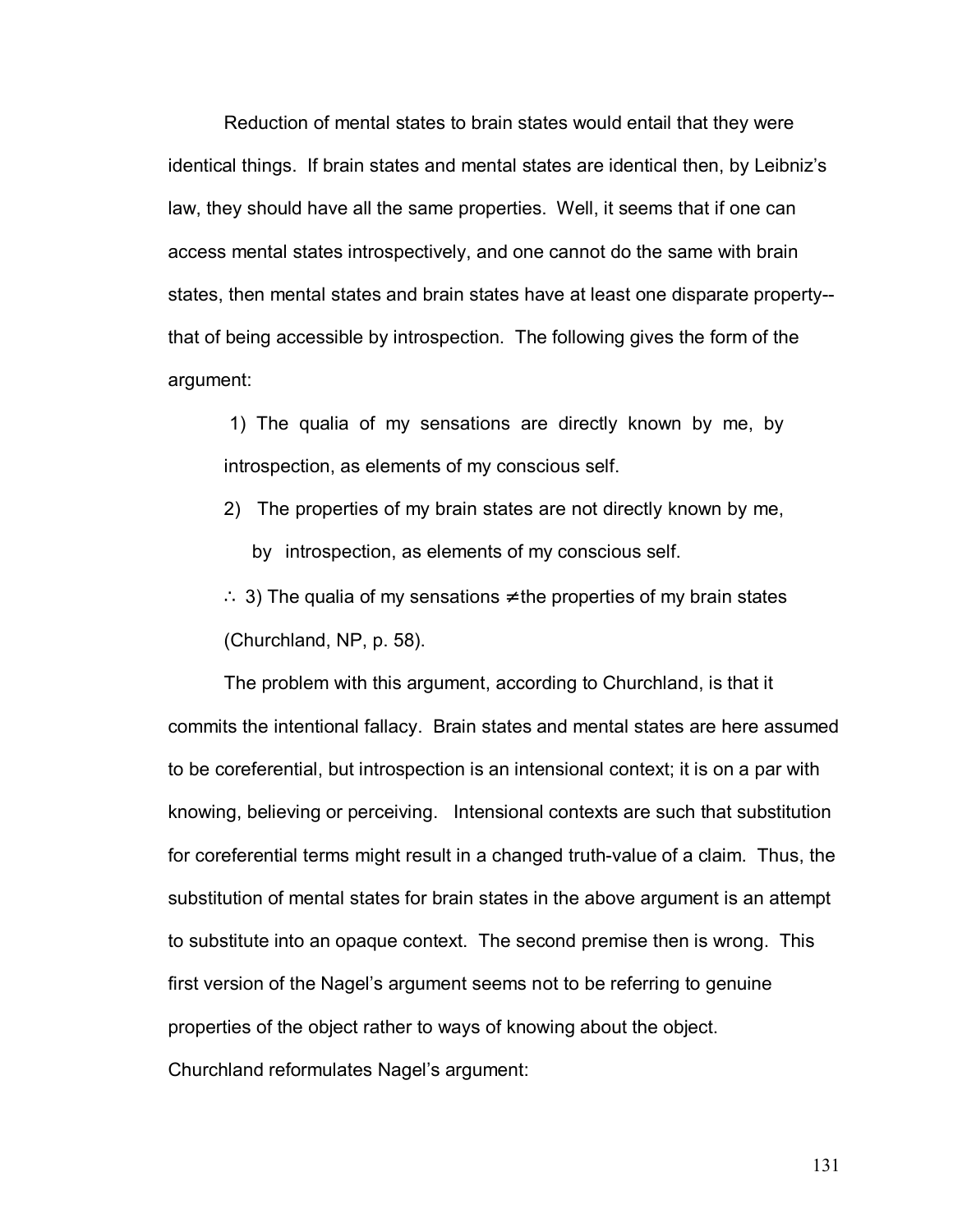1) My mental states are knowable by me by introspection.

2) My brain states are not knowable by me by introspection

3) My mental states  $\neq$  my brain states (Churchland, NP, p. 60).

This version of the argument is modified to be fallacy free. The challenge is then made against the second premise. Churchland wants to challenge the idea that brain states cannot be introspected. It is worth noting that in cases where reduction is successful to the degree that the entities of the old theory are identified with entities of the new theory, an argument of the same form as above would indeed be trivially true. For example, if temperature is identical to mean kinetic energy then when one senses one then the one is also sensing the other.

Churchland's claim is underpinned by his own model of reduction and brain states are not knowable due to their identity with mental states. Churchland aims to prove that one can access brain states directly whatever their relation to mental states. For the introspection of brain states one need not arrive at a successful reduction of mental states to brain states. I will come back to this point later on in the section featuring a discussion of perceptual plasticity.

The third attack on Nagel is mounted against the conclusion that knowing all the physical facts about bats and their experience will not include knowing what it is like to be a bat and therefore that knowledge of physical facts does not exhaust knowledge off all facts. This last streak in Nagel's argument overlaps largely with Frank Jackson's<sup>71</sup> argument. So, the two can be tackled together. Jacksonís argument goes as follows: Mary is a brilliant neuroscientist. Mary has

 $71$  Jackson, Frank, "What Mary Didn't Know?" in The Nature of Mind, ed Rosenthal, David, New York: Oxford University Press, 1991.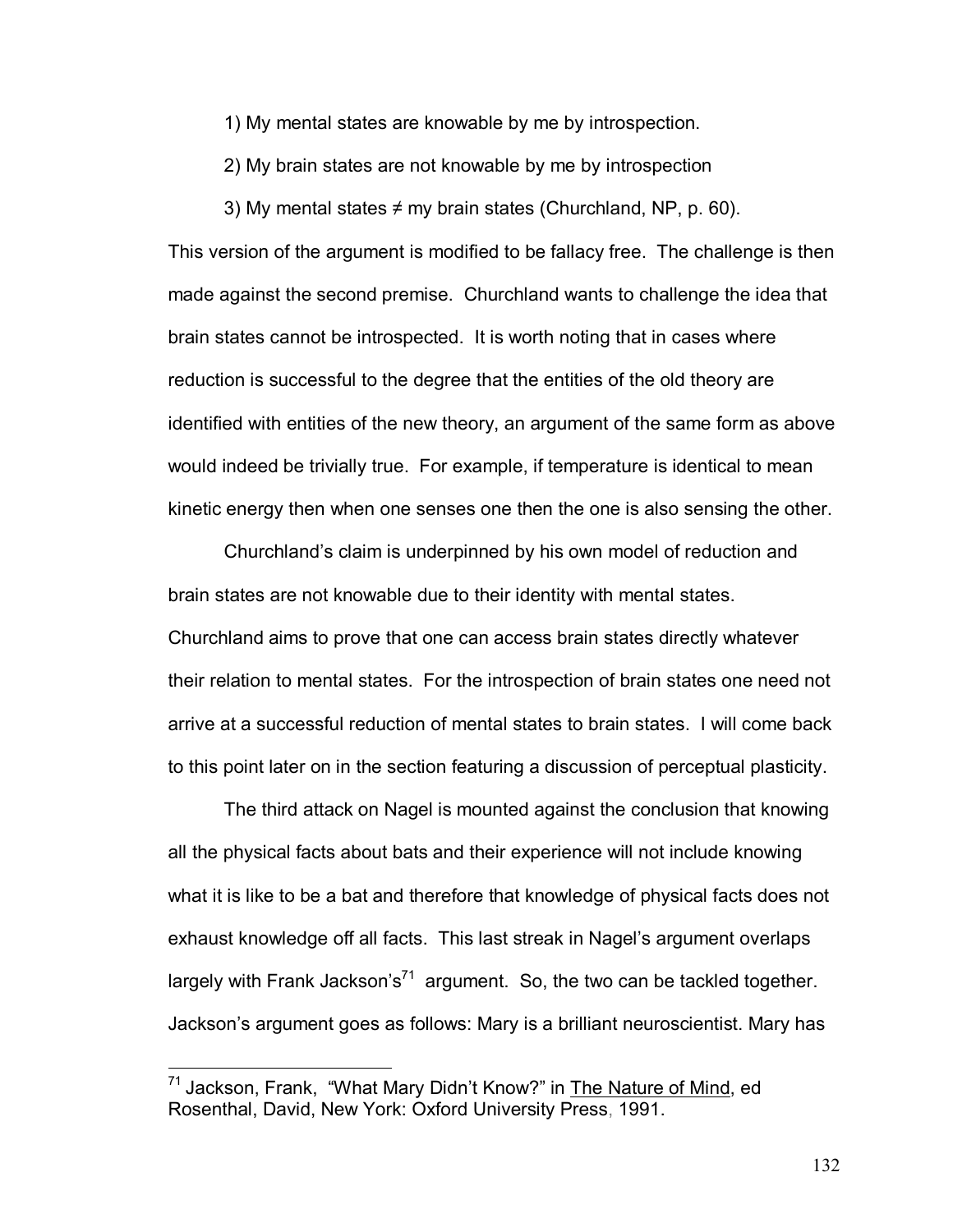lived her entire life in a black and white room; she has access to a black/white television and can read about the outside world only from books that also feature only white and black color. Mary learns all there is to know, all the physical facts, about the human brain. The argument rests on the assumption that, at the time Mary is reading about the human brain, neuroscience is a completed science and physics has uncovered a total theory. So, if reductionism is true, Mary should know all there is to know about human experience just by knowing all the physical facts about human brains.

After she is let out, Mary experiences, for example, the redness of a tomato. Jackson claims that the experience associated with the redness of a tomato constitutes an extra fact. Now if Mary knows all the physical facts, and yet when she is let out she learns a brand new fact, physical facts do not exhaust all facts. What Mary learns is a nonphysical fact, according to Jackson. ìTherefore, complete knowledge of the physical facts of visual perception and its related brain activity still leaves something out" (Churchland, NP, 61).

The argument reformulated:

- 1) Mary knows everything there it to know about brain states and their properties.
- 2) It is not the case that Mary knows everything there is to know about sensations and their properties.

Therefore, by Leibniz's Law

3) Sensations and their properties  $\neq$  brain states and their properties.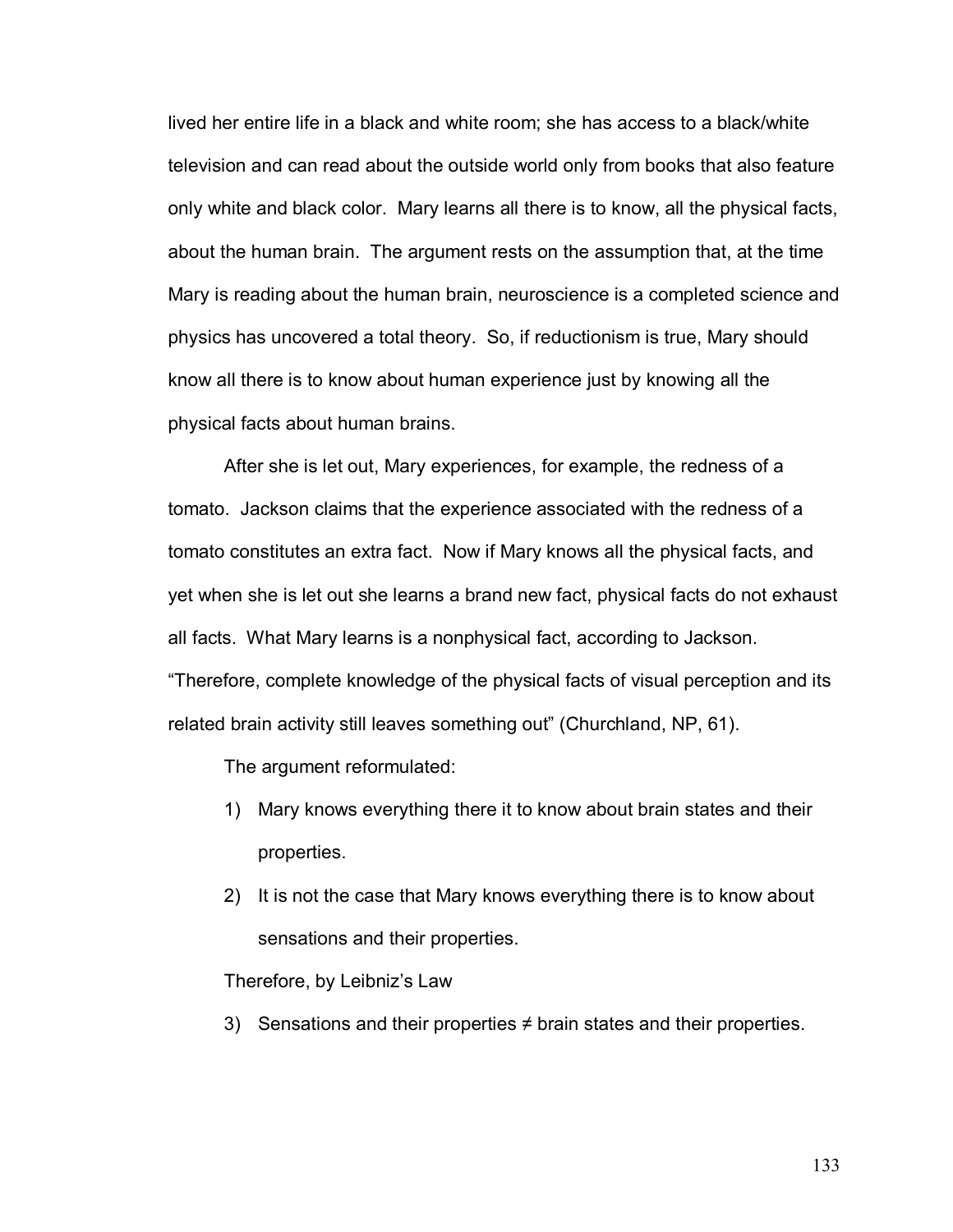The criticism of the argument so formulated is that the phrase "knows about" has a different meaning in each of its occurrences in the argument (Jackson, p.393). The first instance of the phrase entails propositional knowledge, while the second instance entails ability. Knowing everything there is to know about sensations is not exhausted by propositional knowledge but also requires "know how;" Mary learns how to make sensory discriminations.  $72$  When Mary finally experiences a sensation of red she does not learn a nonphysical fact but a physical fact that requires knowledge by acquaintance.

 Churchland claims that as long as there is equivocation in the use of the phrase in the premises to its use in the conclusion, the criticism still goes through. The argument looses its force because presumably one can have different types of knowledge of the same thing. So the difference is not in the thing that we know something about but in the way we know it. Jacksonís argument needs there to be a distinction in objects known, one physical, one nonphysical, the epistemological distinctions seem not to be enough.

 Although I see the distinction between the metaphysical and the epistemological issues here, I do not see that pointing to this distinction resolves the issue of whether or not the thing that Mary learns is a physical fact or a nonphysical fact. To know a thing means to know some of that thing's properties and those could become known to us by particular ways of knowing. Brain states

 $72$  This objection rests on the view that one cannot have a sensation without making a discrimination of that one sensations from other ones. Mary could have had a sensation of red without actually being able to discriminate between sensory inputs. In that case, Mary might not have acquired an ability to discriminate but only prelinguistic knowledge of a sensation of red.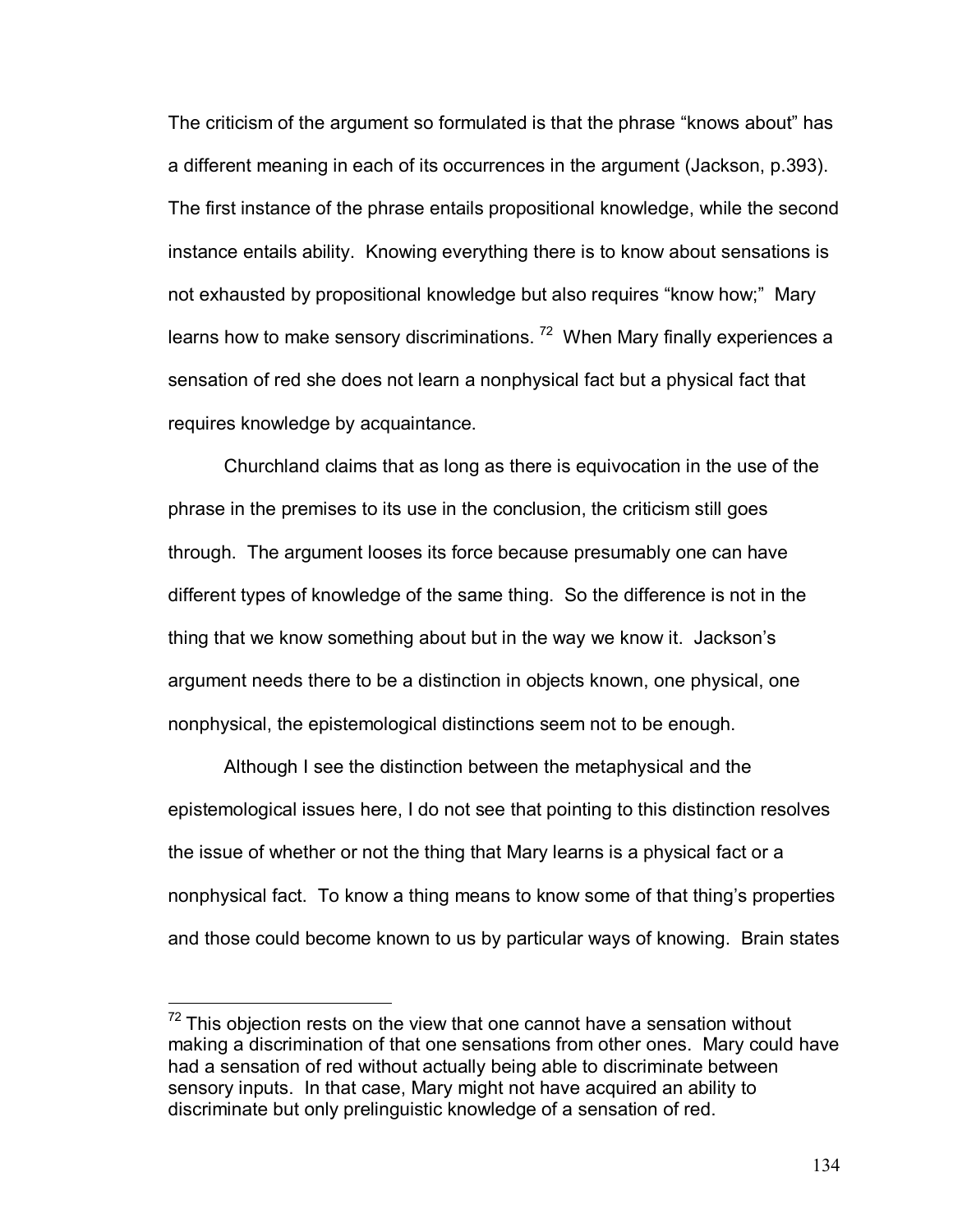could have two kinds of properties, physical and nonphysical. We could know the physical properties by propositional knowledge while qualia associated with particular brain states could be known to us by acquaintance. Now, each way of knowing could reveal to us a different type of property, exclusively. In that case a different way of knowing a thing could make a difference in its properties and consequently on the metaphysical issue. Thus, different ways of knowing could impact on the metaphysical status of the thing being known.

 But let us look at the argument without the equivocation, as Churchland presents it:

- a) Mary has mastered the complete set of true propositions about people's brain states.
- b) Mary does not have a representation of redness in her prelinguistic medium of representation for sensory variables.

Therefore, by Leibniz's Law,

c) The redness sensation  $\neq$  any brain state.

The point being made is that materialism is not limited to only one way of knowing. One can know all there is to know about brain states, one can master all the sets of sentences relevant to brain states, and still lack some knowledge. "This does not mean that sensations are beyond the reach of physical science. It just means that the brain uses more modes and media of representation than the simple storage of sentences<sup>"</sup> (Churchland, NP, p. 63 Churchland's emphasis). So, when Mary leaves the room she acquires a representation of red, but that representation is not excluded from physical science because physical science is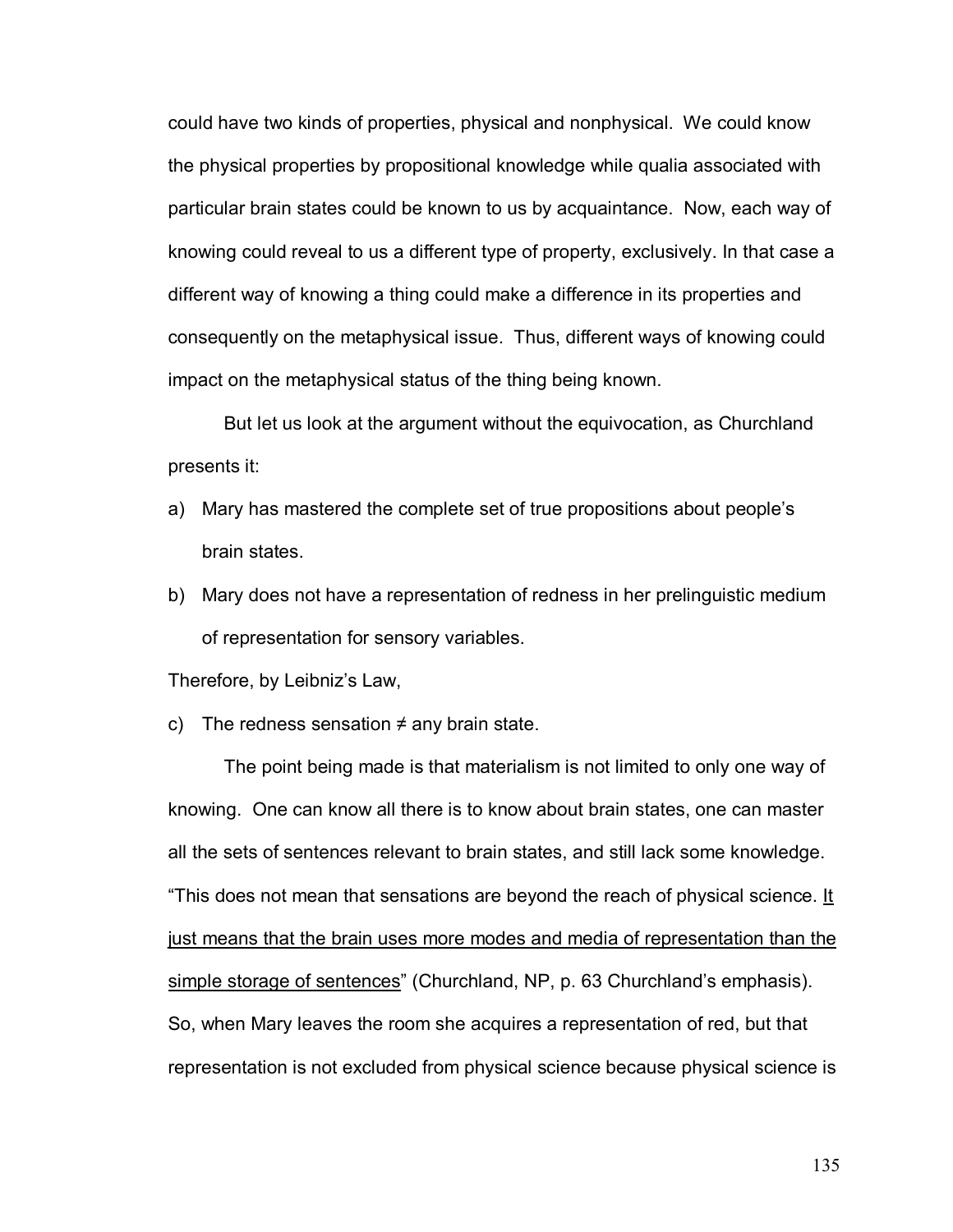not limited to propositional knowledge. Mary, in the black and white room, was limited to propositional knowledge and so did not actually know all the physical facts about brain states. One should take this argument to show that Jackson's argument, without the equivocation, does not go through. However it certainly does not establish that there are no nonphysical facts. Churchland is making a prediction about the scope of physical science; but so was Jackson.

Perhaps, Churchlandís objection can at most support the claim that the brain has more than one way of representing knowledge not the claim that physical science could cover all those modes. Now, let us consider the distinction between propositional knowledge that is "simple storage of sentences" and other modes of storage. The distinction seems lees than clear because it seems to be drawn in terms of modes of storage or representation in the brain. However, although there is a distinction between the ways in which we might acquire those two different types of knowledge, that difference need not be reflected in different modes of representation or modes of storage. In fact, there is even a distinction between storage and modes of representing and I will elaborate on that presently.

Propositional knowledge is somehow transmitted via propositions while other types of knowledge are not because the information transmitted is not limited to things that can be expressed by propositions. Still, that does not mean that those two types of knowledge are differently stored in the brain. Unless one is looking for sentences in the brain, it seems difficult to specify how stored information in the brain can be somehow propositional. The brain can have a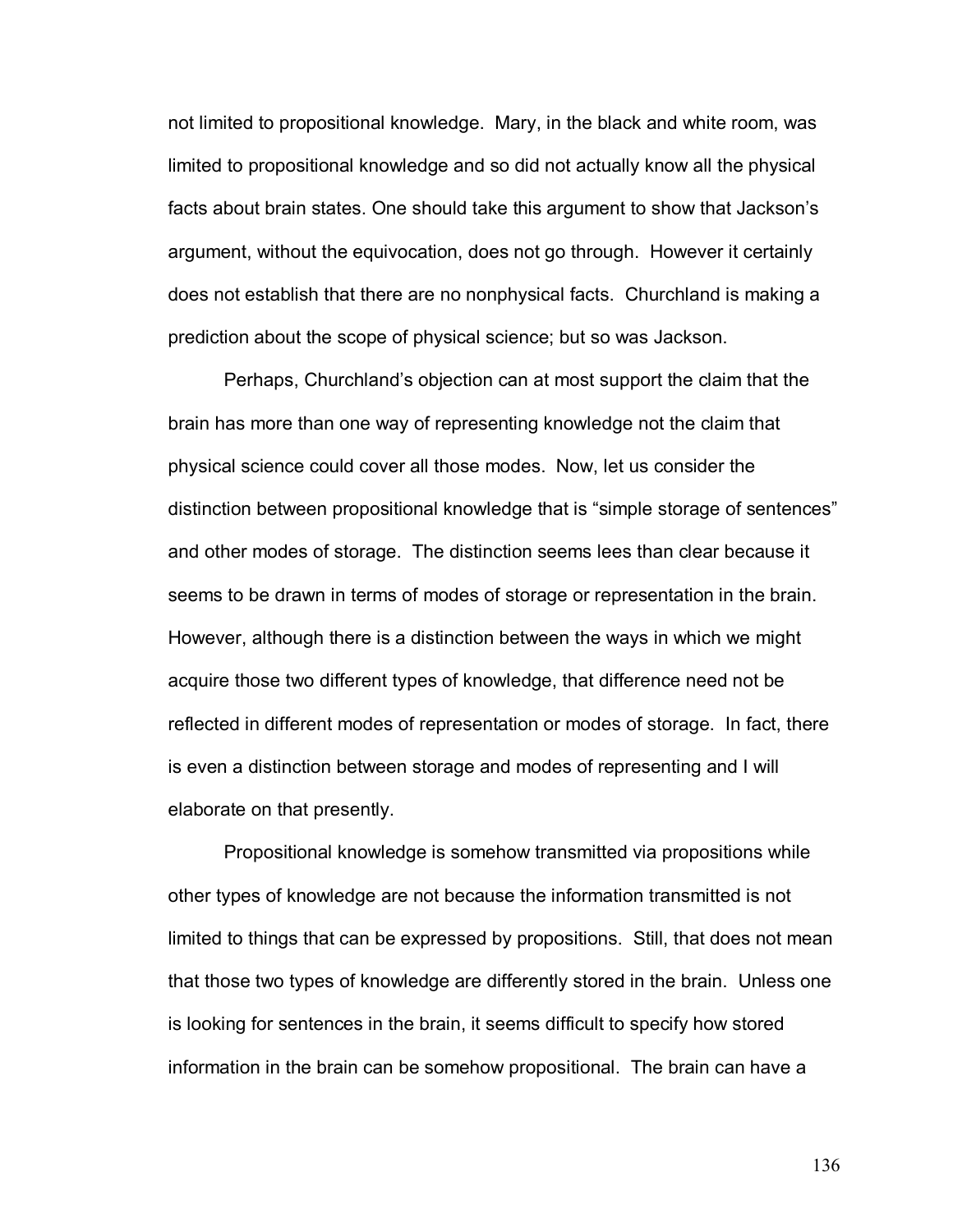way of representing or storing propositions without that storage or mode being propositional. The sentences (some of them propositions) constitutive of my dissertation chapter are stored in my computer's hard drive, but, I will not, after inspecting the inside of my computer, conclude that my dissertation does not contain any propositions because I did not find any attached to the side of my hard drive.

Churchland also claims that this idea that knowledge is stored in the propositional form is a staple of Folk Psychology. He takes it to be a proof for the falsity of FP that, as it turns out, the brain's main mode of storage is not the sentence. First, as it was just stated, I do not think that for something to be a proposition it has to be stored as a proposition, or more generally as a sentence. There are two ways information can be stored as a proposition: one could look into the brain and find a sentence--this is, I hear, empirically false, since people have looked there and no sentences were found. But, one needs to define what one means when one says that the brain should have a sentence like mode of storage. Thus, a second way to look for propositions in the brain is to look for something that is perhaps not superficially like a sentence but is a mode of storage with representations that are syntactically structured. This version seems more plausible and perhaps true (although I will leave it to others to worry about that problem). In that case what one would need is an explanation of how these syntactically structured representations achieve their true sentence status. But even if such representations are not found in the brain, this will not make it so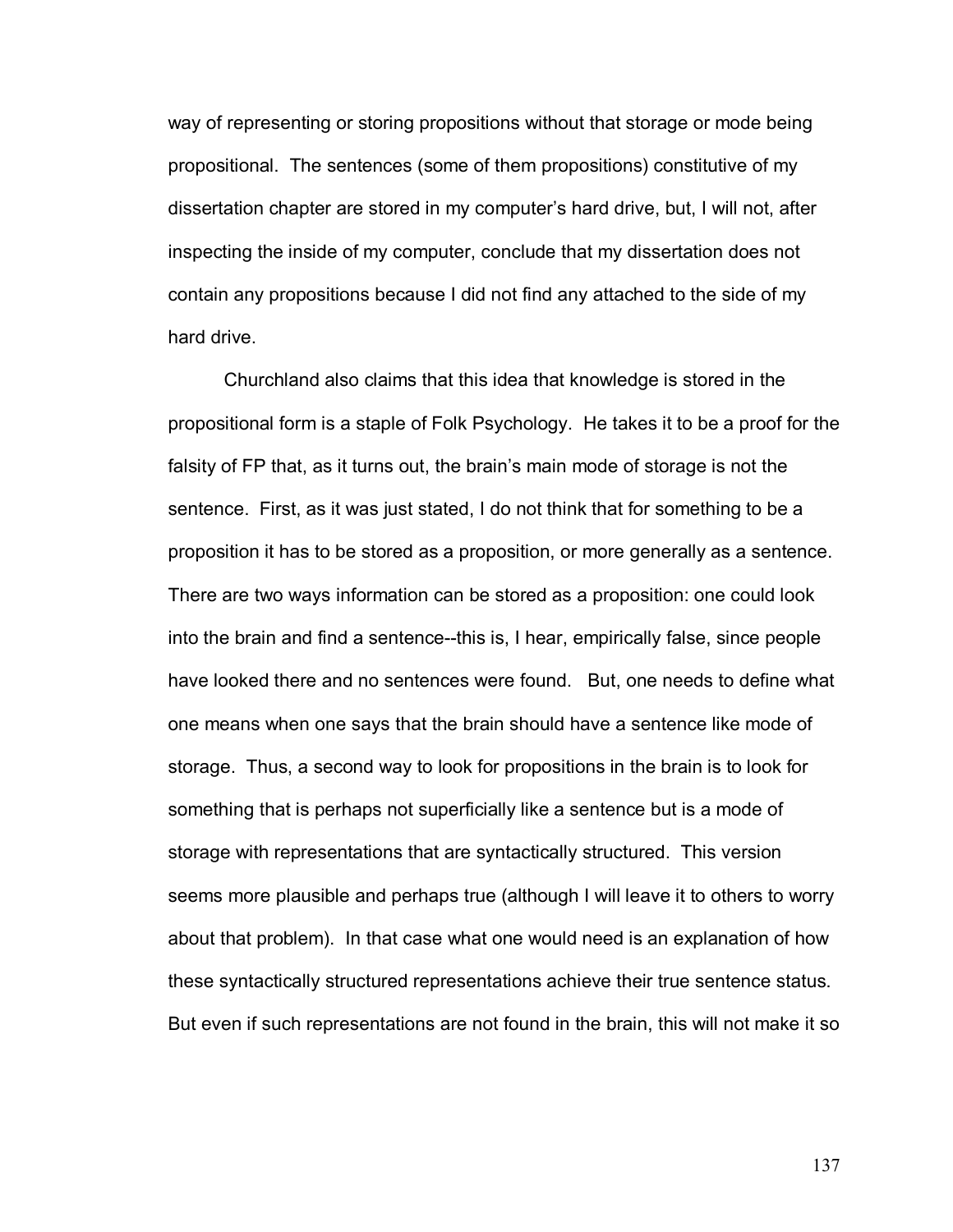that there are no propositions. I think two notions are conflated here, storage and representation.

The issue of representation is one that has to tackle the task, just mentioned above, of either finding a sentence in the brain or discovering some proposition-like structure in the brain. But that aside, the issue of storage seems more like the question of: "How does a sentence fit into the brain?" The mode of storage is more related to the physical questions about the brain, like what cells are the ones that are constitutive of the brain. Since we know which cells those are, we can just point to those and proclaim that this is the way we store things in the brain. We can just point to neurons. Things are stored in the brain by taking up various areas in the brain, but physically those areas are all alike and none of them seem to have the features that are used to describe the tasks that that storage space accomplishes. When it comes to storage, all things in the brain are stored in the same way. Images are not somehow duplicated in the gray matter as they are on a Polaroid. Musical scores are not stored in the brain the way they are represented on the paper, or in the computer. But none of that could compel us to say that neither images nor musical scores exist, because they are not stored in the brain in the same form in which they appear on musical scores or the way they appear on photographs.

Consider an image of a horse and now imagine that it is represented in the same way in the brain as it is in a photograph. I am not sure how either of those represent a horse, but others can worry about that too, all we need to imagine is that it is represented in the same way by either corresponding or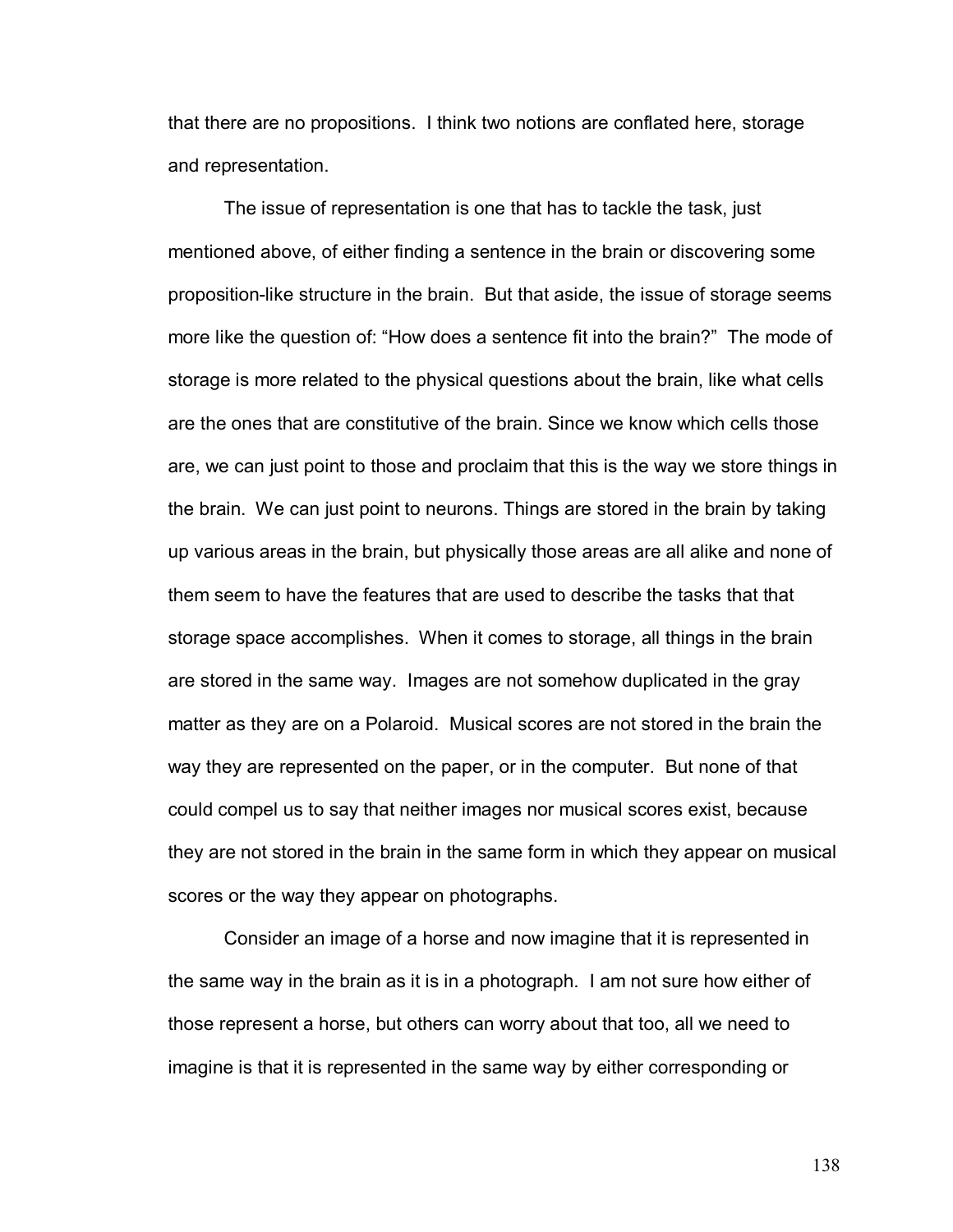mirroring some feature of the horse and that all those features stand in relations that mirror or correspond to the relationship in which the various body parts of the horse bear onto each other. This representation could be specified, in some way (maybe via logic) in abstract, such that we could say that both the brain and the picture are accomplishing the same task in the same way by representing the horse. However, the mode of storage of both of those representations would be entirely different, because the only thing for storage to accomplish is somehow to provide a physical medium that would sustain that representation, but that physical medium is certainly different from picture to image in the brain. Thus, representation is distinct from storage, and the mode of storage need not mach the mode of representation. Consequently, if the two are not the same then one can store representations in ways that are not representational. Thus, if Churchland means that propositional attitudes do not exist because we do not store them as such, he is wrong.

Second, I think that the claim that FP proposes a preferred mode of storage in the brain is unsubstantiated. In both of the previous chapters I maintained that I will not attempt to designate particular claims as folkpsychological, at least not yet. My goal is old fashioned: I wish to find a general criterion that would provide a way to sort some claims about the mental as folk while others as scientific. No such method exists so far and I do not think that at this point we can, with surety, call some beliefs common sense. Therefore, I do not think the scope of FP can be traced out. But, even if one were to venture a guess, according to all the proposed demarcations of the scope of FP, claims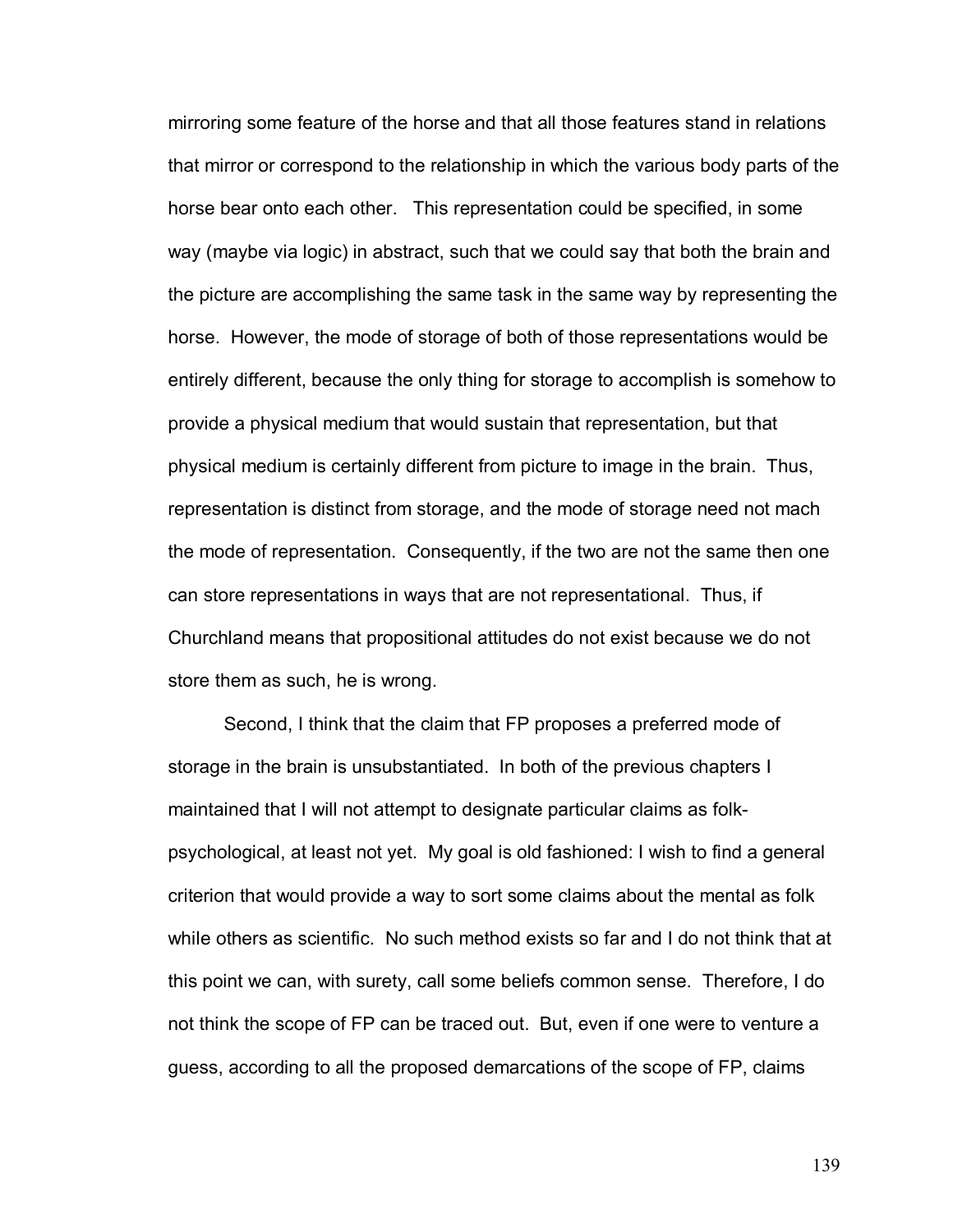about how the brain stores information remain outside the reach of the folkpsychological platitudes. If one uses the Lewis criteria, by which we need to collect the commonly held beliefs about the mental, issues about storage would certainly not make their way into the body of platitudes. In order to gather claims that treat the brain so specifically, one would ultimately have to collect scientific platitudes (if that word applies here).

If one uses an alternative way of making the distinction, one could say that commonsense theories are theories that are made by lay people while scientific theories are devised by scientist. Obviously, this cannot work because, as I said in chapter one, a good criterion is one that makes that distinction based on the claims themselves and not based on who uses them or utters them. Alternatively, the distinction between two types of theories would rely on the distinction between a person of science and a lay person.

## Section IV--Perceptual Plasticity

The second part of Churchland's objections is the substantial one because it presents the view of perceptual plasticity. Churchland's objection partly revolves around Jacksonís view of what a total science and therefore neuroscience would look like. Both Jackson and Nagel are underestimating the amount of knowledge one would have if one knew all there is to know about the brain and the nervous system. Churchland will not attempt to prove that a person knowing the whole of neuroscience will have knowledge of sensations.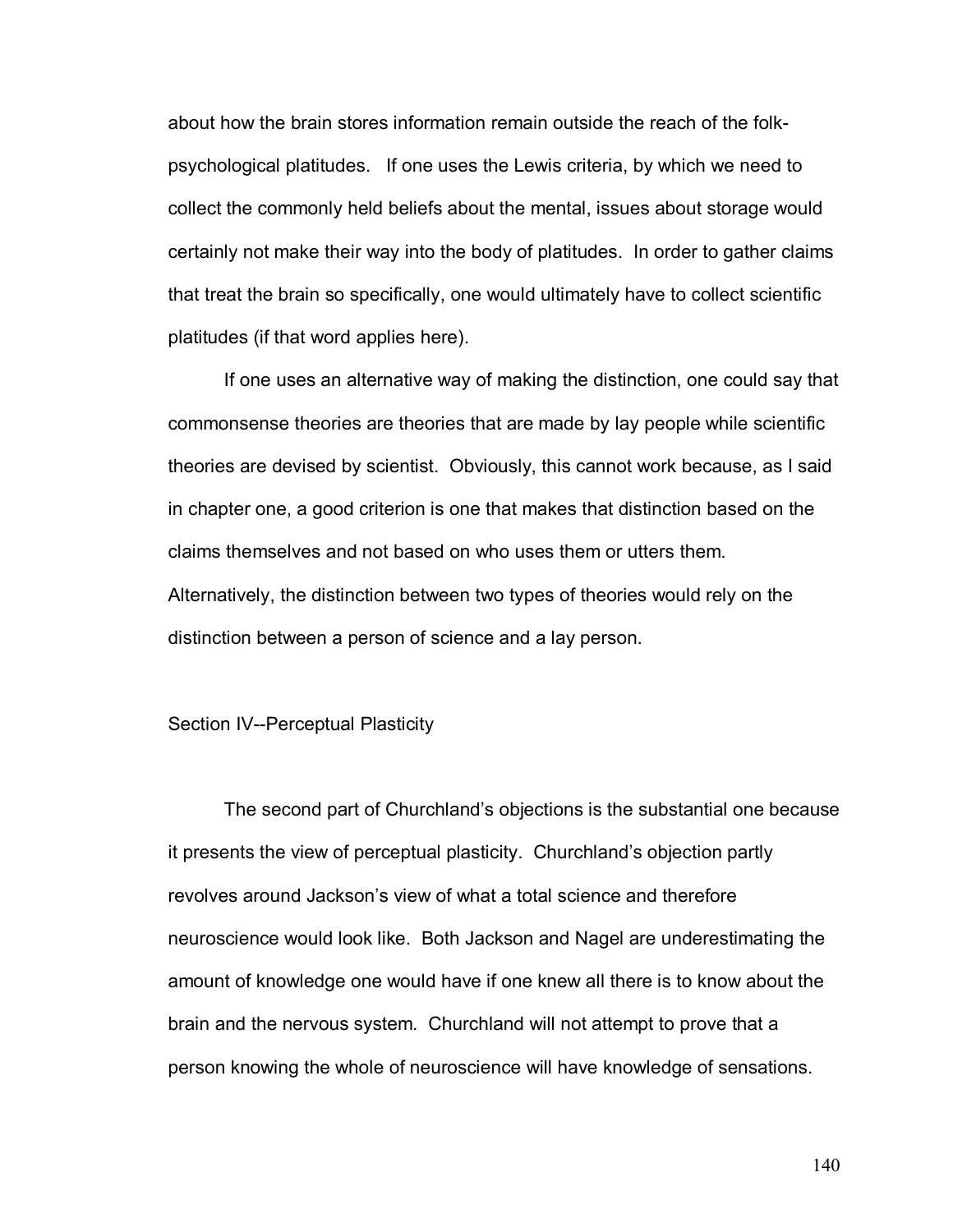The task is, in fact, to bypass sensations altogether and propose conceptual change as the solution for phenomenal character. Churchland's better science does not propose a view of physical science that includes sensations but a view that proposes a new conceptual framework that includes only brain states. One of the problems with the knowledge argument is that it rests on the assumption that sensations are known to us through introspection, while brain states are not - - Churchland's purpose is to dispute that claim.

Churchland's argument will be that introspection is not tied to mental states. There is no reason to believe that one could not introspect in terms of any other conceptual framework even, conveniently enough, in terms of a conceptual framework provided by neuroscience. Introspection for Churchland is a way of individuating brain states. But, individuation is done in terms of a conceptual framework that is an outcome of a theory. This argument is made possible by the collapse of the distinction between theoretical and observational terms. As a result of this collapse, observational terms are said to be theory  $$ laden, where what we observe is affected by the theory that explains the phenomena observed. Observations are not independent of the theory; rather they are determined by the theory that explains the nature of the objects that are seen. It is possible, then, to change observations as a result of change in theory.<sup>73</sup> The more an observation is theory-laden, the less restrictions there are on what can be observed. Churchlandís view is committed to very few, if any,

 $\overline{a}$ 

 $73$  This argument is supported in Churchland, P.M. Scientific Realism and the Plasticity of Mind.Cambridge, U.K.:Cambridge University Press, 1979, especially Chapter I. For a similar view one can turn to: Feyerabend, Paul. "Science without Experience." Journal of Philosophy, Vol. 66, no.22 (1969).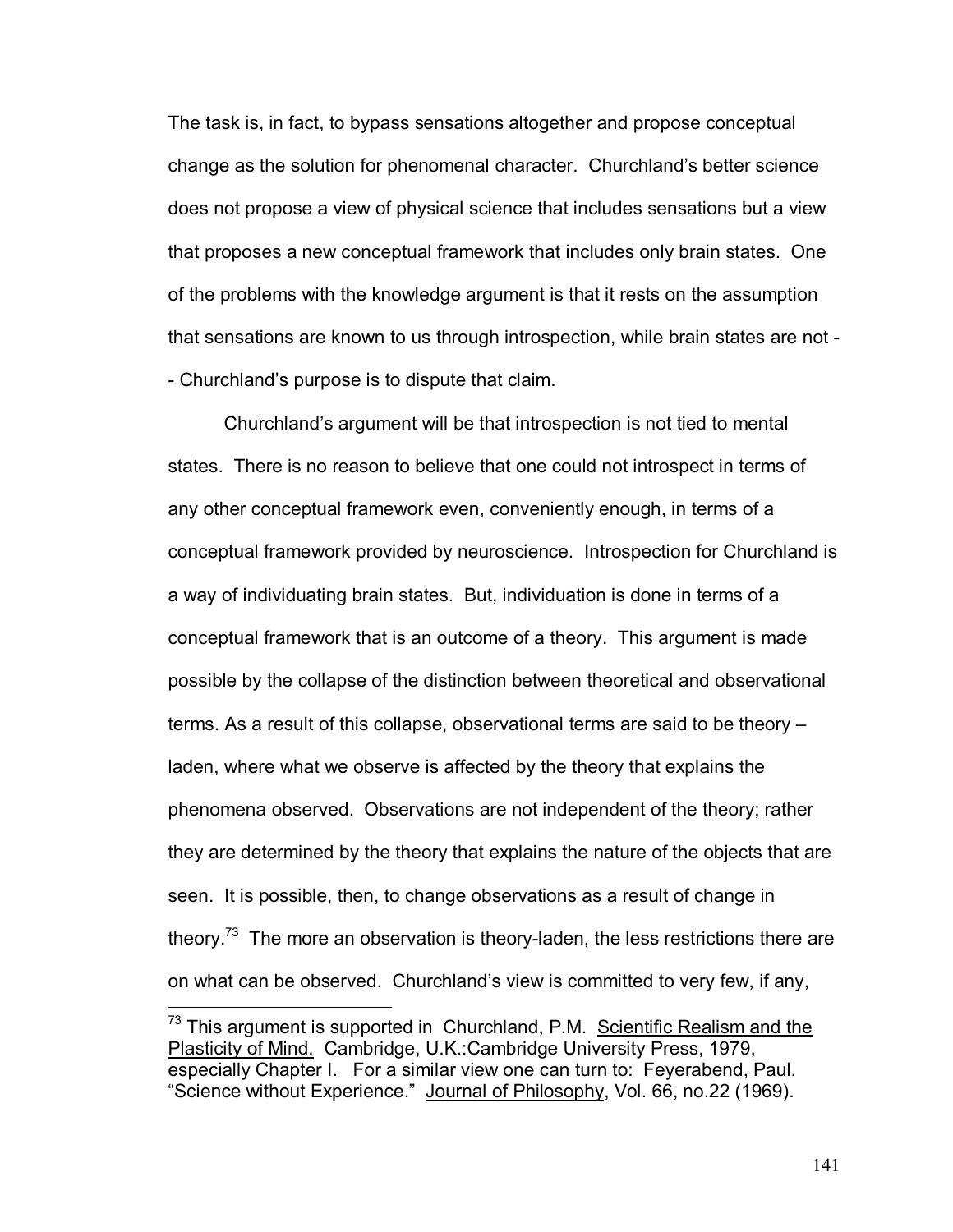restrictions on what can be the object of an observation, or of introspection. There will be more on this throughout this and other chapters.

 Thus, FP is a theory and it provides us with a conceptual framework that we are trained to use and as a result of this training we introspect mental states. If we learned to individuate mental states as a result of training, Churchland then thinks, we could be trained to individuate in terms of another conceptual framework. Provided a scientific theory about the brain emerges, it could yield a conceptual framework and so we could use training to institute this scientific conceptual framework in place of the folk-psychological. In other words, we could learn to introspect brain states just like we do mental states. The way we will accomplish this is via plasticity. A discussion about plasticity and its application to the mind-body problem will follow right bellow. As advertised, I will dispute the claim that introspecting brain states will solve the issues concerning phenomenal character.

According to Churchland FP is radically false and irreducible (on any model of reduction) to a physical science. Of course, neuroscience, although not complete, is a highly promising theory of brain states. Thus, it seems warranted to replace our folk-psychological framework in favor of a neuroscience.

Churchland attempts to illustrate how this project would develop on the case of Jackson's Mary. If neuroscience is complete, then Mary will not be introspecting mental states but brain states. She will be doing this as a result of a "reconceptualization of the relevant perceptual space." She will not be identifying sensations, but she will reach out directly to mental states and identify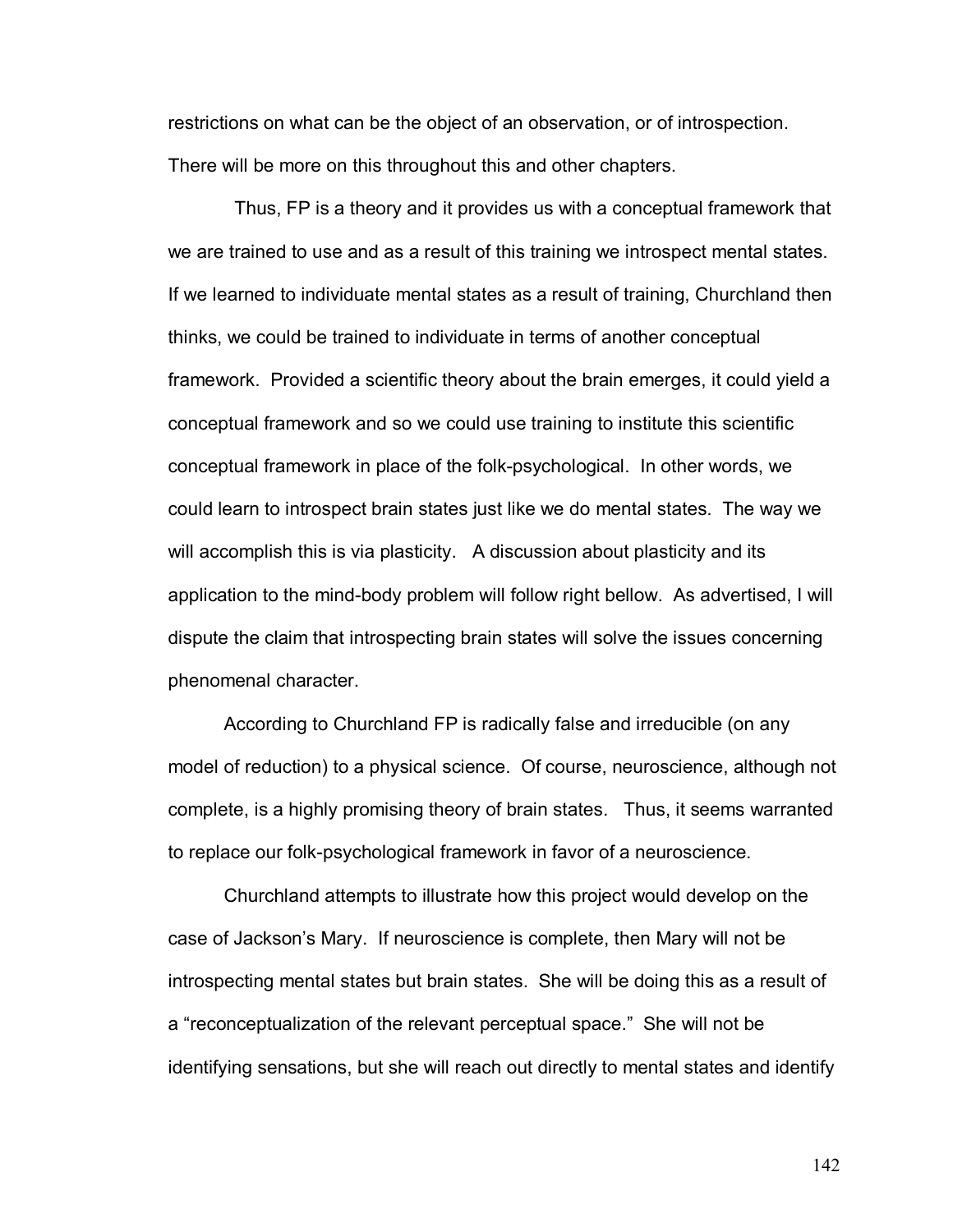"various spiking frequencies in the nth layer of the occipital cortex." Although Mary in the black and white room might not have had her nth layer activated she would be able to imagine being in that cortical states. The point is that Mary, by being able to introspect mental states, could more keenly imagine being in a particular cortical state.

One must wonder if it is relevant how far Maryís imagination can be stretched. Jackson, in fact, says that the question is not about what Mary can imagine; rather it is that Mary lacks some knowledge about other peoples' brain states. In general, to bring up what looks like a truly philosophical issue, it seems that it must be that there is a distinction between imagining a qualitative state and having that same state. That difference could be spelled out in terms of how much information a person has: it has to be that knowing what it is like to see red entails more informational content than imagining what it is like. There was a time at which I did not know what it was like to taste a quince, and the usual description is something like an under-ripe apple with the texture of a pear. And one can certainly use all that information to have a premonition about what it would taste like to eat a quince, perhaps even come very close to the actual experience. Still the actual tasting of the quince will add something extra to the imaginings of the taste. What Churchland should aim at is to eradicate the difference in experience between Mary in the room and Mary outside. This cannot be done by appealing to imagination. Thus, I do not think talking about what Mary can imagine will resolve the issue of what Mary should know. Mary has never been in a particular cortical state, during her confinement, she will not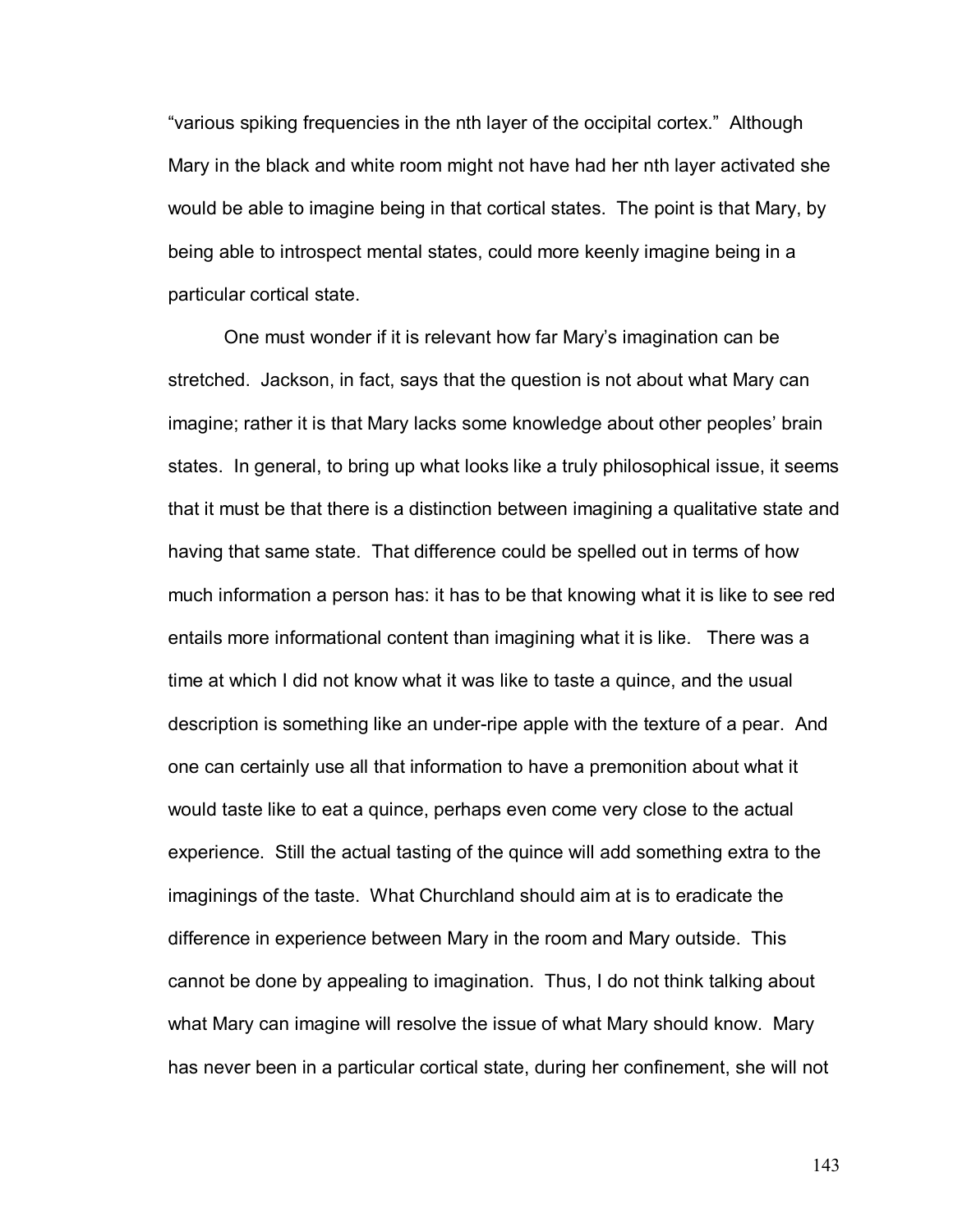know what it is to have her, or other peoples', nth layer in the occipital cortex activated. The most Churchland's argument will do for us is activate the cortex associated with imaginings of future neuroscience states.

The broader point that Churchland is trying to make is that reconceptualization of particular perceptual fields could rid us of the view that introspection is wedded to mental states. Churchland introduces perceptual plasticity as support for the argument that brain states can be introspected directly. Plasticity is the perceptual change that occurs as a result of conceptual change. Plasticity is found in nature since conceptual change is not rare, so this proposal should not seem outlandish. Consider the perceptual change involved when one moves from a layman, in a particular field, to an expert in that same field. For example, to a child or a musically untrained person chords sound like undivided wholes, while a musician can discriminate the notes in the chords. Presumably the perceptual change that occurs is due to the musical training, where the student moves from wholes to particular notes in chords. Also, the musical expert can hear a set of notes specified verbally and be able to recall the sound (Churchland, NP, p.65).

The trainee can even imagine a new, never heard before, chord. This is how: "Specify for him (the trainee) a relatively unusual one -- a F#thadd13th for example -- and let him brood a bit. Then play for him three or four chords, one of which is the target, and see if he can pick it out as the sound that meets the description<sup>"</sup> (Churchland, NP, p.65).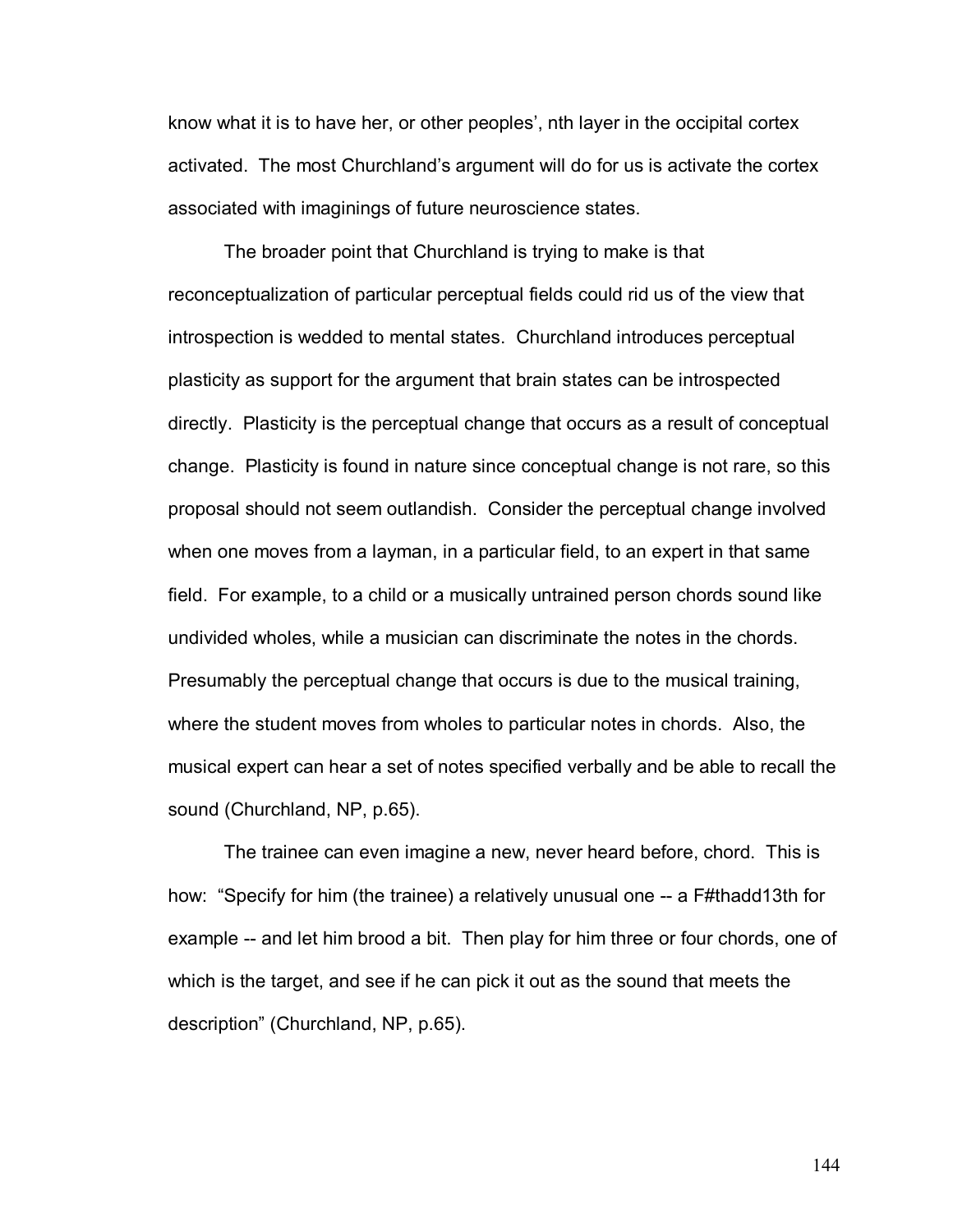This argument should work for anything with parts. Here is another example from real life. Consider the difference between a wine connoisseurs and untrained drinkers. Presumably the wine experts perceive distinct qualities in the wine while the untrained person perceives it roughly as just tasting nice. In this case, as in the previous one, a person could be trained to become sensitive to additional qualities in the wine that previously remained unnoticed. The taste of the wine is initially just a unitary sensation, but after a while the expert can discriminate various qualities in the wine. Plasticity enhances our discriminatory power.

If one thought that sensations are unlike wine or chords, because they do not have parts, unless you have an a priori argument to rule out the possibility that sensations can be broken up into parts, one should immediately drop it (Churchland, NP, p.65). So, the real life examples should work to support two points. The first point is that Mary can imagine being in a particular cortical state and the second that humans can be trained to introspect brain states.

## Section V--Plasticity and Phenomenal Character

In this section I wish to address how plasticity can solve the issue of the emergence of phenomenal properties. One should recall that when Churchland was challenging Nagel's argument, he put forth the claim that qualia are not subjective but objective properties of the things in our perceptual field. The color of red is a "certain wavelength triplet of electromagnetic reflectance efficiencies."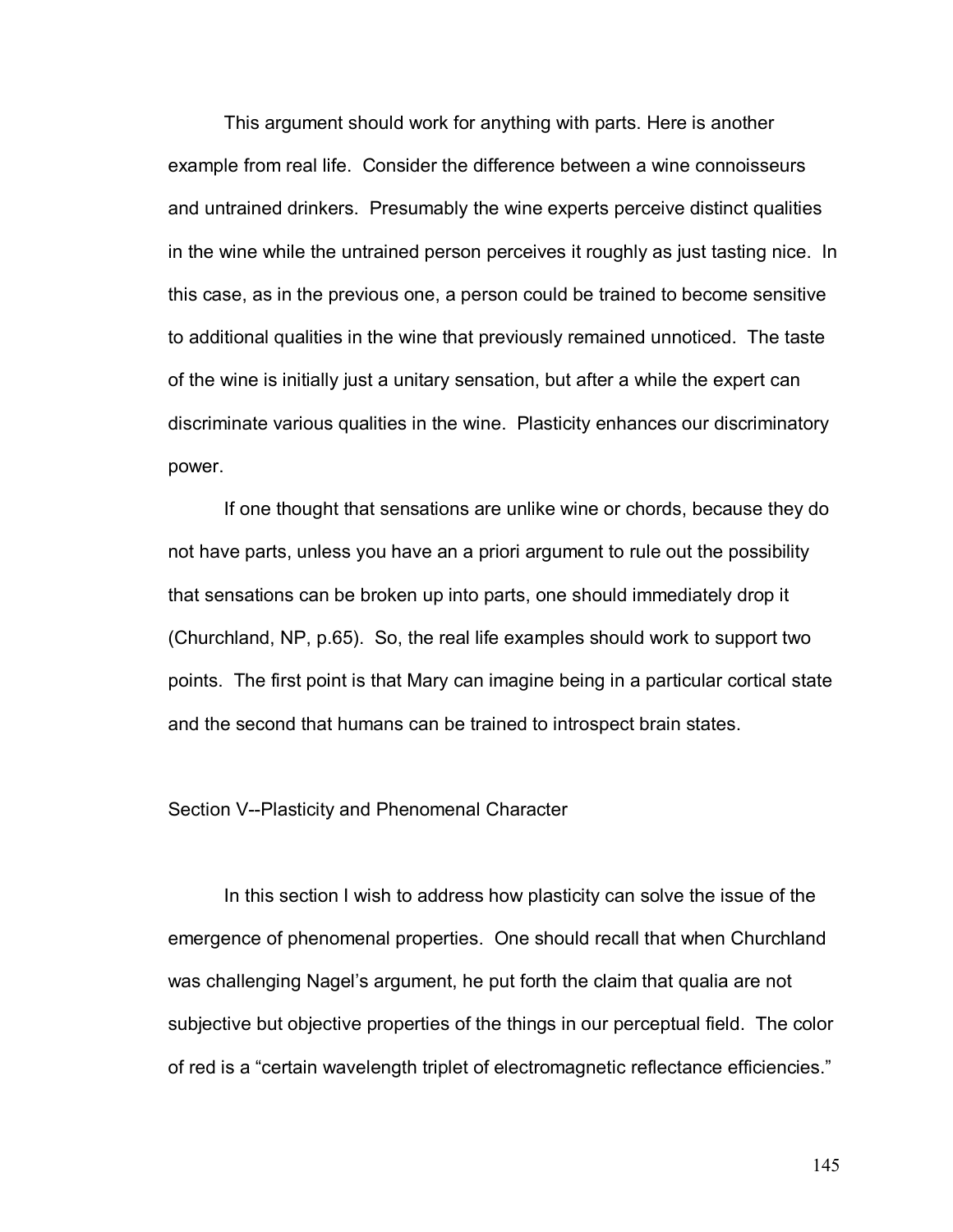The later part of the identity statement is covered by physical science, while we kept introspecting sensations that are the preferred posit of folk psychology. Since we wish to replace FP, then it would be best if we could introspect the part of the identity statement that features no folk-psychological posits. When it comes to sensations what Churchland proposed is that we adapt to perceiving the objective properties of the world, thus there is no more 'red' only wavelengths, which we have been trained to perceive. Moreover, we can replace mental states by learning to introspect brain states. Both, of these tasks are somehow to be accomplished by plasticity. Since, we can be trained to perceive anything, we can perceive certain wavelengths directly and we can also introspect activation in our occipital lobes directly. With this move we have gotten rid of sensations and all the problems associated with them.

But I will set that aside to tackle the problem of training. The general point will be that one can draw a disanalogy between the real life examples of training, cited above, from the proposed reconceptualization from introspecting mental states to brain states. In his attack on Jackson, Churchland introduces the claim that the brain has more than one way of storing knowledge. There is the distinction between propositional knowledge and knowledge by acquaintance. The latter type of knowledge need not be stored in linguistic form, because it is not a matter of mastering sets of sentences. It is easier to see that conceptual change can occur if one assumes knowledge is stored just in linguistic form. In these cases all that is required of the subject is switching from one set of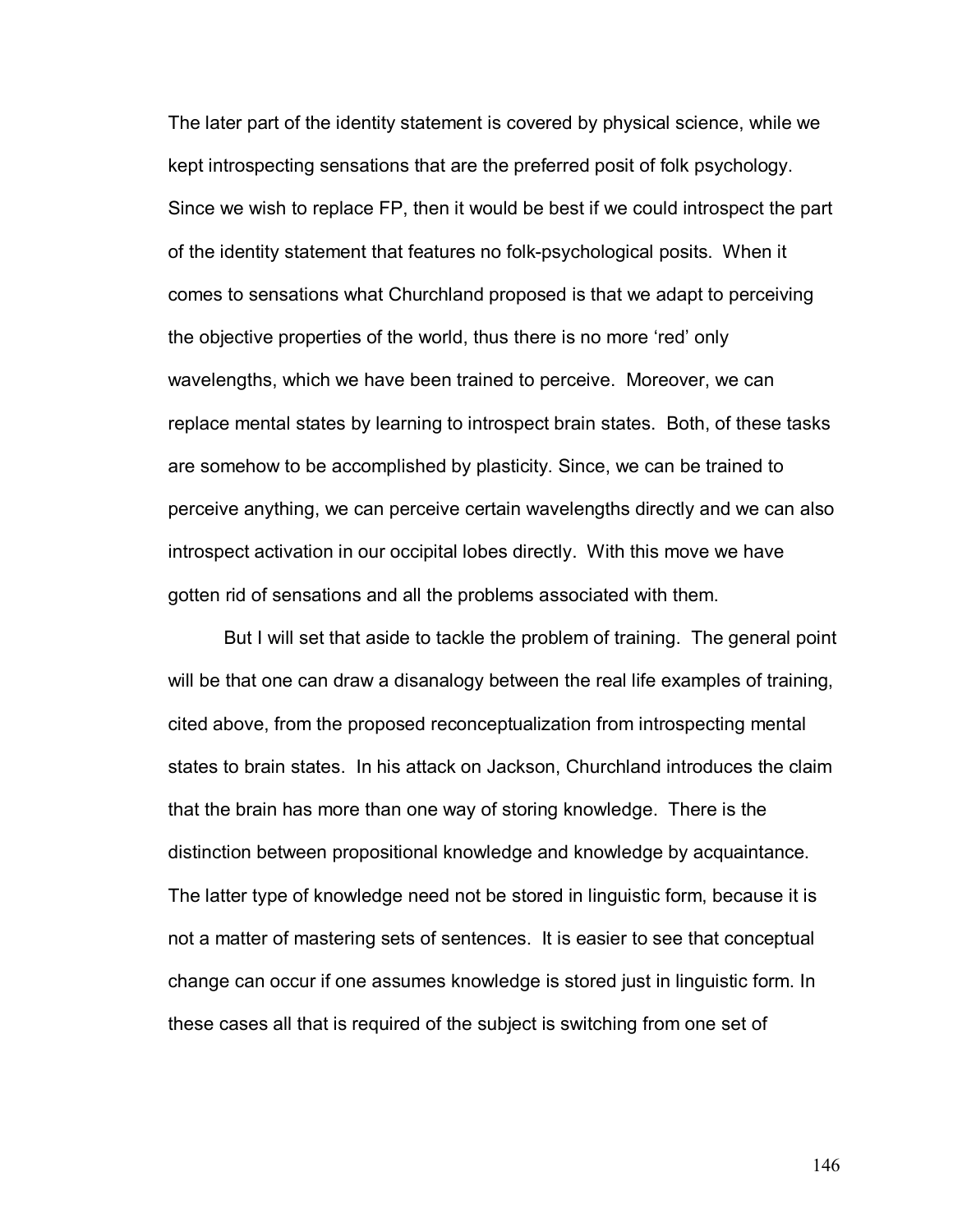sentences to another set of sentences. One can just merely stop believing that that set of sentences is true and discontinue using them.<sup>74</sup>

Training seems much harder when the subject either has not mastered a language or the conceptual shift entails some sort of change in the prelinguistic mode of encoding in the brain. The initial question to raise is how does propositional knowledge influence change in knowledge that is not propositional? Training, it seems, would entail the influence of propositional knowledge effecting a change in this nonverbal type of knowledge. Perhaps this type of interaction occurs, but it is not a process that much is known about.

Children would prove even more difficult. A child has the large task of learning a language and establishing a conceptual framework. The way a child does this is hard to recount. If folk psychology is the framework we use for explaining our mental states, a child has to be trained to use the folkpsychological framework. Some people think that this training is akin to the training we get in learning a mother tongue and the problems of learning a language are notoriously pernicious. This is why those people<sup>75</sup> are motivated to claim that FP is an innate theory.  $76$ 

 $74$  This is not to say that change in endorsed sentences does not entails change in experience, rather it is aimed at the claim that the change in experience is stored in a way that is not reducible nor can be captured by sentences.  $75$  Carruthers supports such a view in his Carruthers, P. Language, Thought and

 $\overline{a}$ 

Consciousness Cambridge: Cambridge University Press, 1996.<br><sup>76</sup> Innateness of FP is usually interpreted to mean incompatibility with reconceptualization. If FP is innate, then it is not revisable.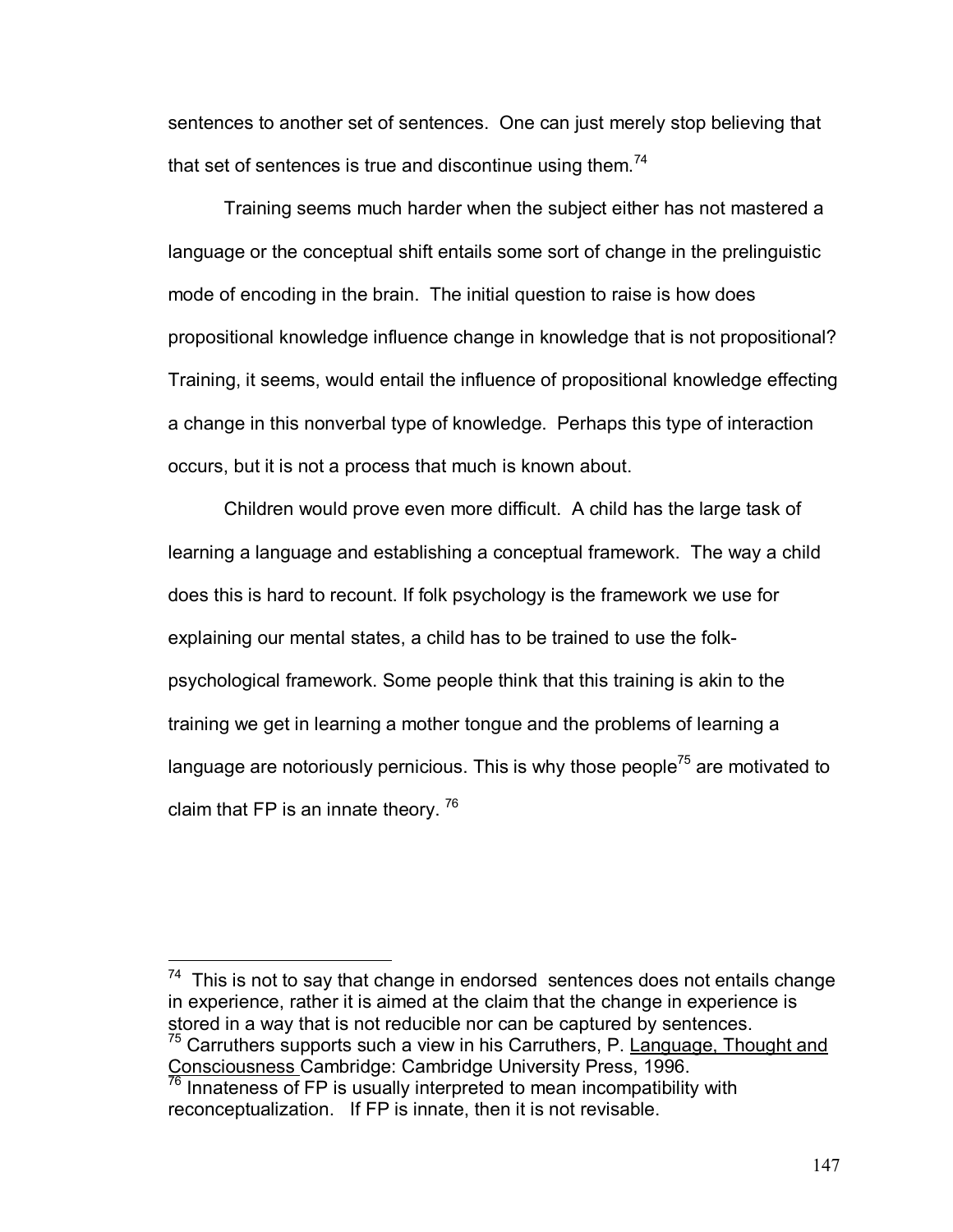So, there is a question about how we get trained to introspect mental states, as well as whether we introspect only as a result of training.<sup>77</sup> If we introspect as a result of training, the question is still open about whether we can be trained to accept any type of framework, perhaps there are reasons for the universality and resilience of FP. There is also a good chance that the type of training that we get in the examples of the musician and the wine expert are significantly different from the training that occurs in children. As stated previously, for Churchland, introspection is a way of individuating mental states, but is not tied to it. Introspection is perhaps just a method of individuating internal goings on.<sup>78</sup> Preverbal children, which must begin without the developed ability to individuate mental states and then gradually begin to do so, must acquire information in nonlinguistic form and if there is any type of training involved it is probably, in some respects, unlike the type of training of the music student, who can explicitly interact with their teacher and can make use of propositional knowledge. Although children learn to individuate physical objects, the process by which they learn to do so is quite murky.<sup>79</sup> Since the process of learning to individuate is not yet obvious, it is then not transparent how much of it is learned as due to training. Furthermore, the obscurity of the process makes it

 $\overline{a}$ 

 $79$  For some research supporting the idea that infants individuate see Baillergeon, R. "Object Permanence in 31/2 and 41/2-Months-Old Infants". Developmental Psychology, Vol. 23, No. 5, 1987: 655-664 and Fantz, L. Robert "The Origin of Form Perception" Scientific American, Vol.204, 1961:36-42.

 $77$  It is worth pointing out that even if FP is a theory the adoption of which required training, as Churchland certainly believes, that would not have the immediate consequence that reconceptualization is possible.

 $78$  Since, Churchland uses introspection as a way of individuating mental states, it is unlikely that one could have a conscious mental state without introspection, although consciousness is not directly addressed by Churchland.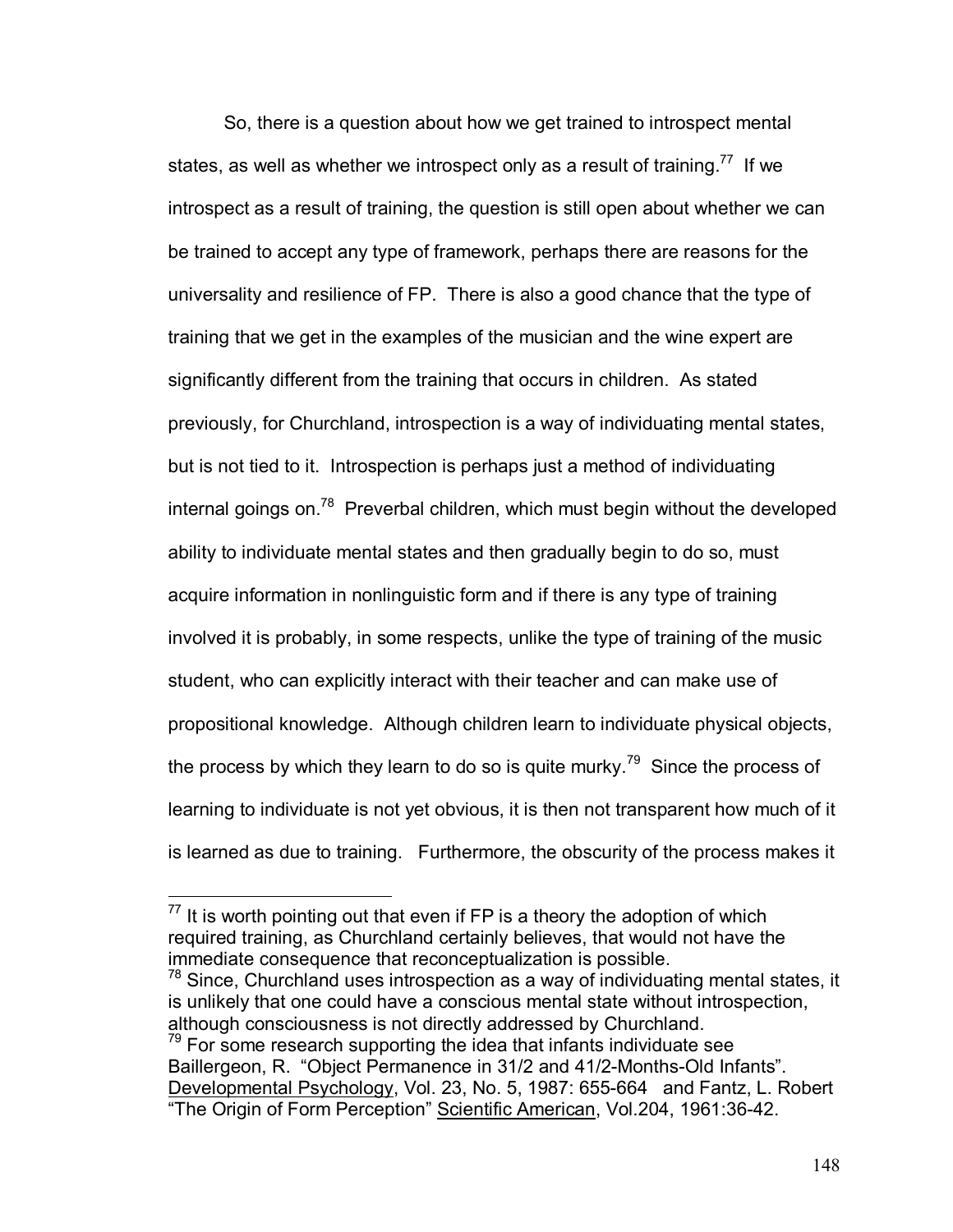difficult to extract principles by which one could teach a child something like individuation, and this goes for physical objects and even more so for mental states which are individuated through introspection. If we do not know how children learn to individuate, then we do not know how to use training to teach them to individuate in terms of other frameworks. Thus, even if it might be possible for an adult to start introspecting brain states, it might seem impossible to start doing that from nonconceptual scratch. And part of Churchland's argument, or merely hope, is that there could be a complete replacement of the folk-psychological framework by a scientific one. This complete replacement should begin from infancy, such that the first framework, about inner states, that children learn is scientific. Alternatively, one would have to use the commonsense framework as a permanent crutch, first learning common sense about the mental and then later replacing it by a scientific one. This would not be complete replacement and would give common sense a special role that the eliminativist do not want to attribute to FP. For all those reasons it does not seem prudent to erect a theory on the assumption that training can untangle introspection from mental states.

The picture of how one can incite change or establish a new framework with training perhaps has its roots in the Myth of Jones, presented by Sellars in "Empiricism and the Philosophy of Mind."<sup>80</sup> The myth of Jones presents a picture of how our ancestors adopted the folk-psychological framework of mental states. My aim is to show that this model cannot be used for the adoption of the

 $\overline{a}$ 

<sup>&</sup>lt;sup>80</sup> Sellars Wilfrid. "Empiricism and the Philosophy of Mind." Science, Perception and . Atascadero, California: Ridgeview Publising, 1991.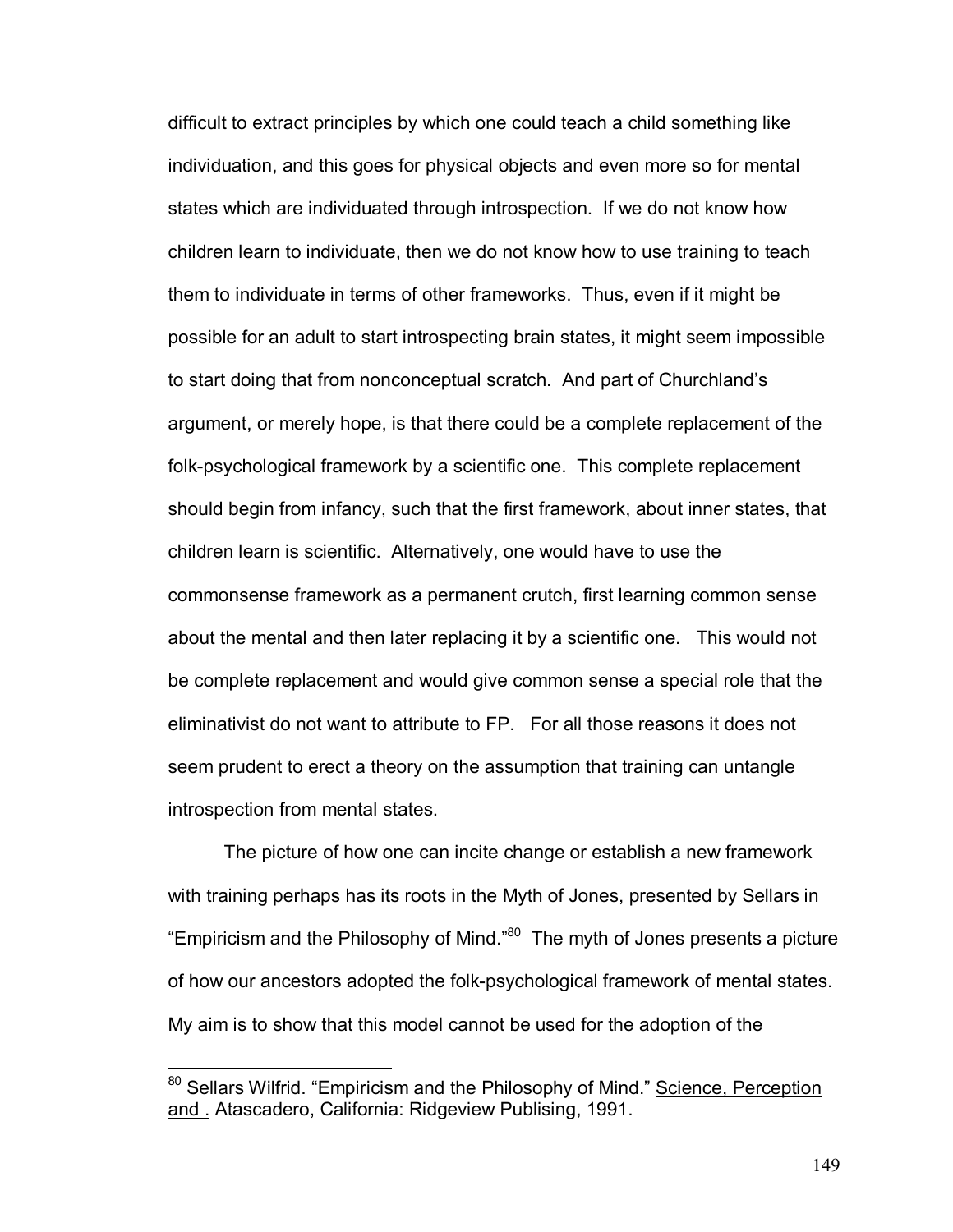neuroscientific framework, because it is not a model that provides for the adoption of frameworks that entail nonpropositional knowledge.

The Myth catches humans at a stage in which they have already mastered a Rylean language, "a language of which the fundamental descriptive vocabulary speaks of public properties of public objects located in Space and enduring through time" (Sellars, 91). The reason this myth begins in medias res is because, according to Sellars, the problem does not lie in how we acquire this Rylean language, but in how we learn to speak about inner episodes. Sellars' task is to describe how humans come to use the vocabulary of inner episodes, like thoughts, and immediate experiences, such as sensations. In the end, I think, the late introduction of FP, or its separate introduction into the vocabulary is what disables it from being used as a model for the introduction of scientific theories in Churchland's sense. Commonsense psychology is introduced into the parlance of our ancestors on top of a commonsense Rylean vocabulary, but reconceptualization required by Churchland goes as far as the external properties of objects; more about this later.

The first significant milestone in the development of our mentalistic language is the addition of "semantical discourse." This addition enabled the ancestors to start attributing semantic properties to utterances. Previously our Rylean ancestors limited their verbal exchanges to causal statements but as a result of the addition of semantical discourse they now speak of verbal productions as having meaning and attribute truth-value to them. And Sellars urges us to note that  $\degree$ (A) semantical statement about a verbal event is not a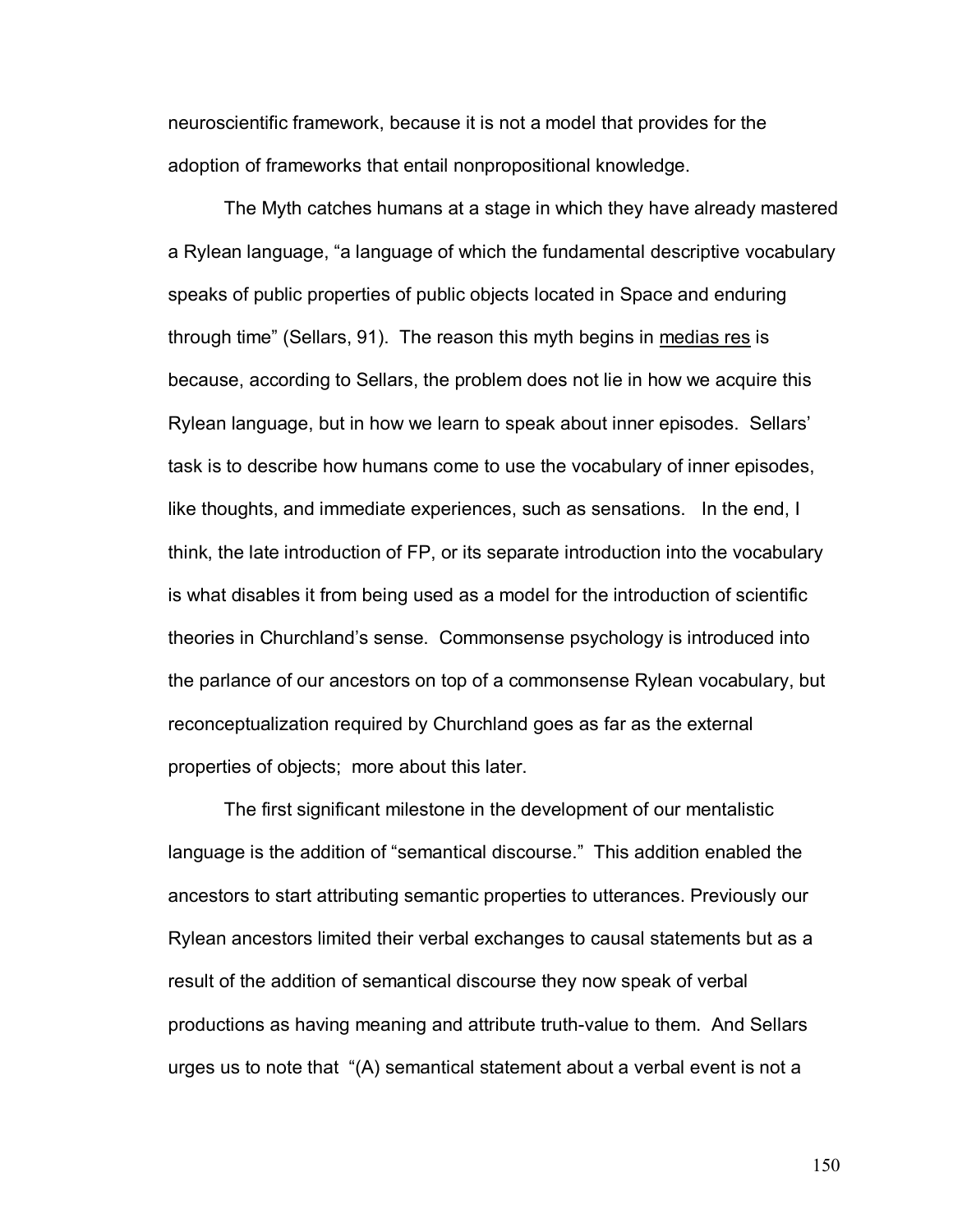shorthand way of talking about its causes and effects, although there is a sense of "imply" in which semantical statements about verbal production do imply information about the causes and effects of these productionsî (Sellers, 93).

The addition of these semantic properties to our Rylean ancestors' vocabulary, thereby making it semantical discourse, brings them closer to us. Our ancestors are closer to having thoughts. This is because the properties that thoughts have, such as intentionality, reference or aboutness, derive their structure from this semantical discourse.

 It is therefore all the more tempting to suppose that the intentionality of thoughts can be traced to the application of semantical categories to overt verbal performances, and to suggest a modified Rylean account according to which talk about so-called "thoughts" is shorthand for hypothetical and mongrel categorical-hypothetical statements about overt verbal and nonverbal behavior, and that talk about the intentionality of these "episodes" is correspondingly reducible to semantical talk about the verbal components" (Sellars, 93).

Before we go onto the next step in the story, I will report on a distinction that Sellars makes between philosophical and methodological behaviorism. The former is a kind of metaphysical thesis that all mental terms can be analyzed in terms of overt behavior. But, Sellars wants to establish behaviorism as a methodological thesis which is compatible with the introduction of theoretical concepts. This methodological behaviorism is less restrictive because it allows for concepts that are not restricted to the vocabulary of overt behavior, these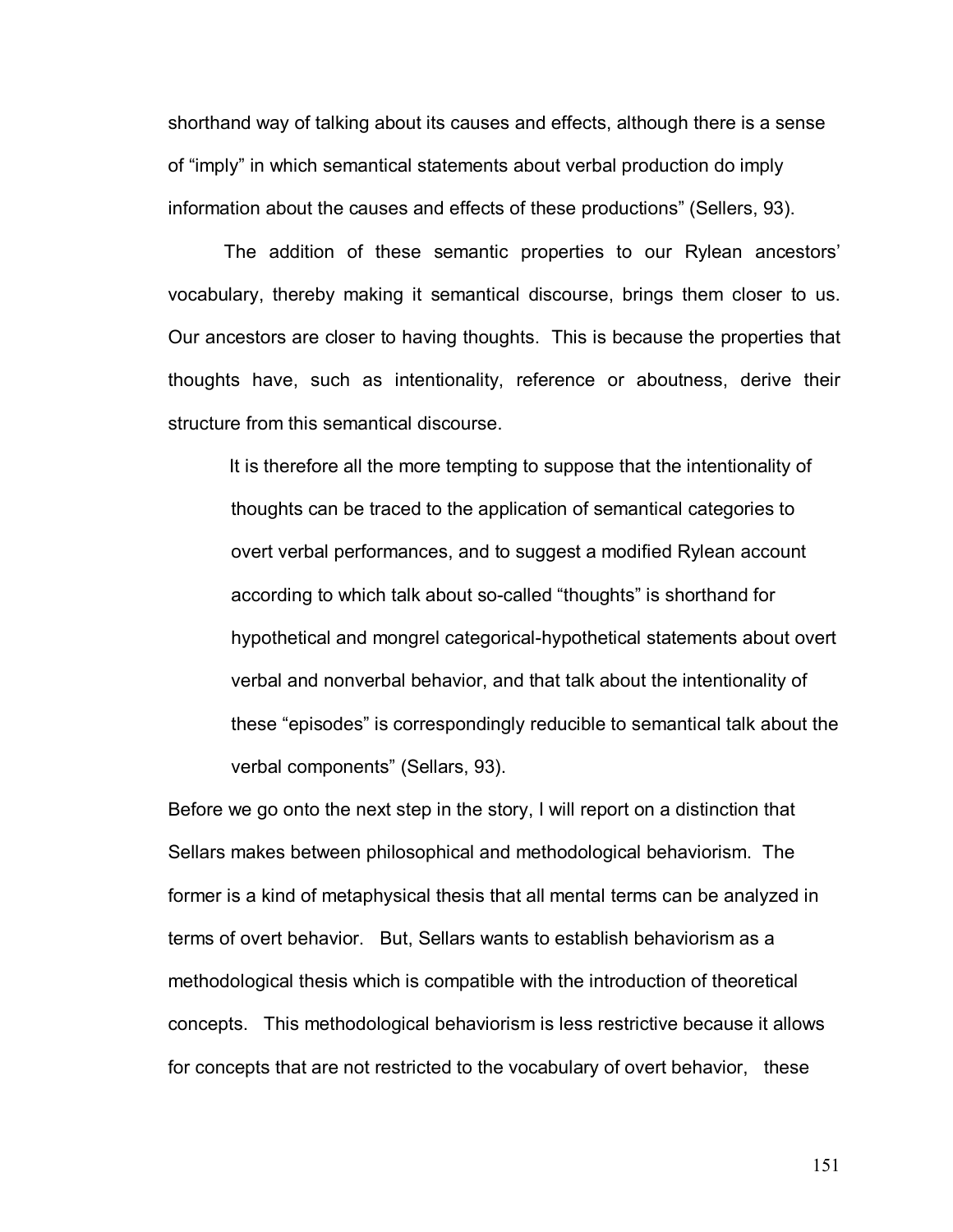concepts are theoretical. Also, it should be noted that even though Sellars deems his methodological behaviorism, as well as the theory that Jones will later introduce, as akin to a scientific theory, but it is not meant to be used as a theory about the physiology of behavior. This runs counter the usual usage of Sellars, I believe, because Jonesí myth is thought to be the template for the introduction of commonsense psychology which then is accused of making claims about physiology. Sellars thought that Jonesí theory has most of the features of a scientific theory and he indeed though that commonsense and science are continuous. A claim, I think, also runs counter to some eliminativist claims which, as was argued for in the second chapter, seem to attribute scientific properties to commonsense psychology, but then continue isolating FP from other theories by ascribing to it faults that they think are derived from its status as a commonsense theory.

Moreover, Churchland's attacks center around the idea that FP does make claims about the physiology of mental states, while in Sellars we see that there is room for compatibility. Since he seems to think that each field is somewhat able to function in isolation while keeping an eye on the "total picture", such that it can maintain coherence with other fields. This gives Jones' theory a kind of neutrality that could save it from elimination, since commonsense psychology might not infringe on the sciences that deal with the physiology of behavior and mental states, and so it could turn out to be compatible with a scientific psychology aiming at physiological explanations. Thus, there is a distinction between the two construals of FP, Churchland's and Sellars'. The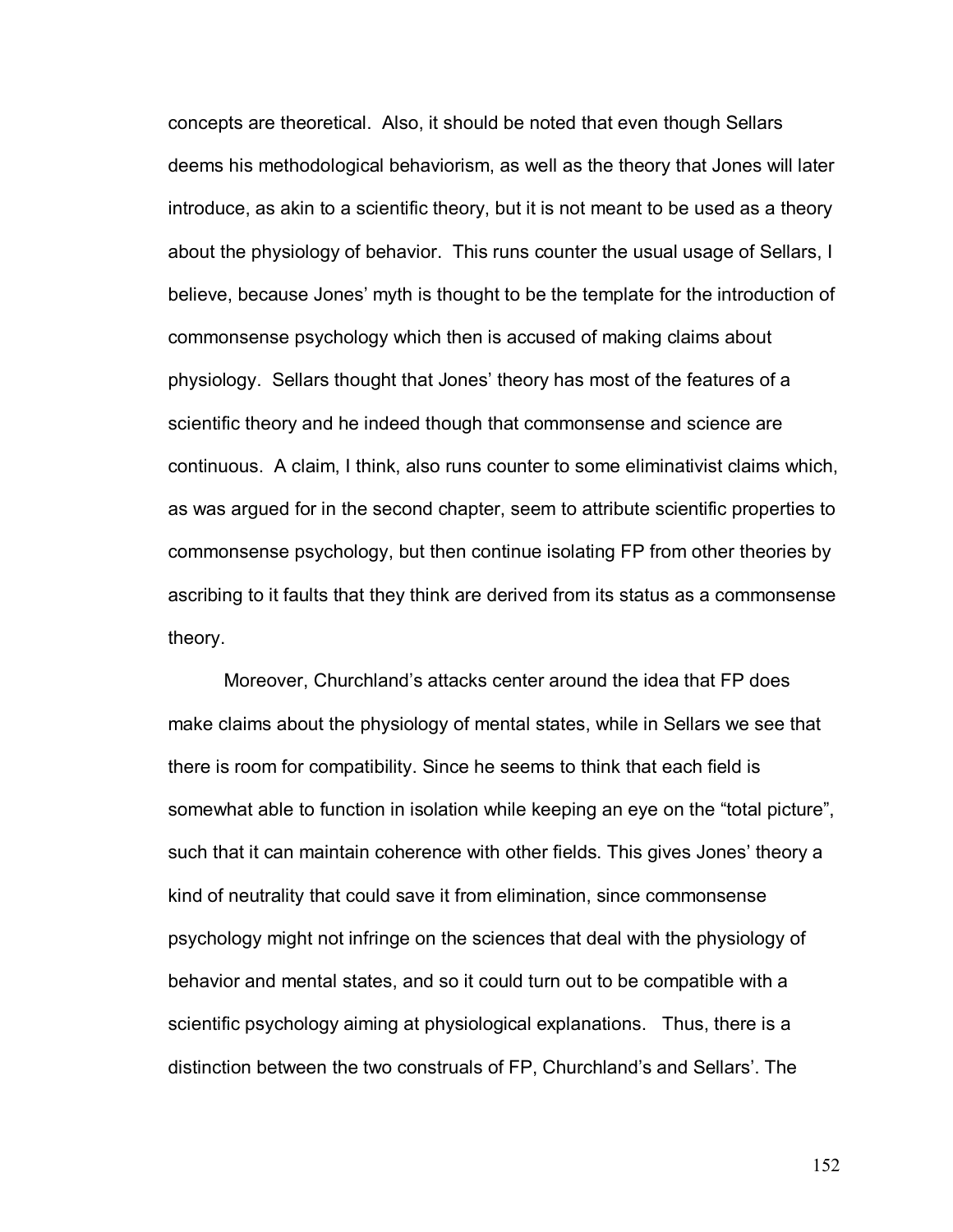distinction matters only if Sellarsí views are used as models for what happens in cases of reconceptualization proposed by Churchland.

 Taking into account the definition of theoretical terms, the Rylean language is one that contains no theoretical vocabulary, but only utilizes references to overt behavior. At this point, Jones decides to develop a theory that is supposed to recast the role of behavior, where now it becomes the outcome of inner speech. "In other words, using the language of the model, the theory is to the effect that overt verbal behavior is the culmination of a process which begins with "inner speech" (Sellars, 103). On this theory the causes of overt behavior become these inner episodes, where the inner utterance of a sentence is the impetus for the behavior. It is not the overt utterance of "Here is the glass of water I wish to drinkî that causes the behavior, but the inner speech that precedes the overt expression of thirst.

 Since inner speech is modeled on its overt counterpart we can see how the introduction of semantic categories can help in the development of the theory. The semantic properties, mentioned previously, attributed to overt speech can now be applied to inner speech. So, we have instances of inner speech that have meaning and aboutness. It should be noted that even though inner speech is modeled on overt speech, the relationship between those two is not that of identity. The role of Sellars' model is kind of like that of an analogy, but there are limitations set forth by the commentary of the model, which restrains the analogy to only some aspects of the new entities and the entities that they are modeled on.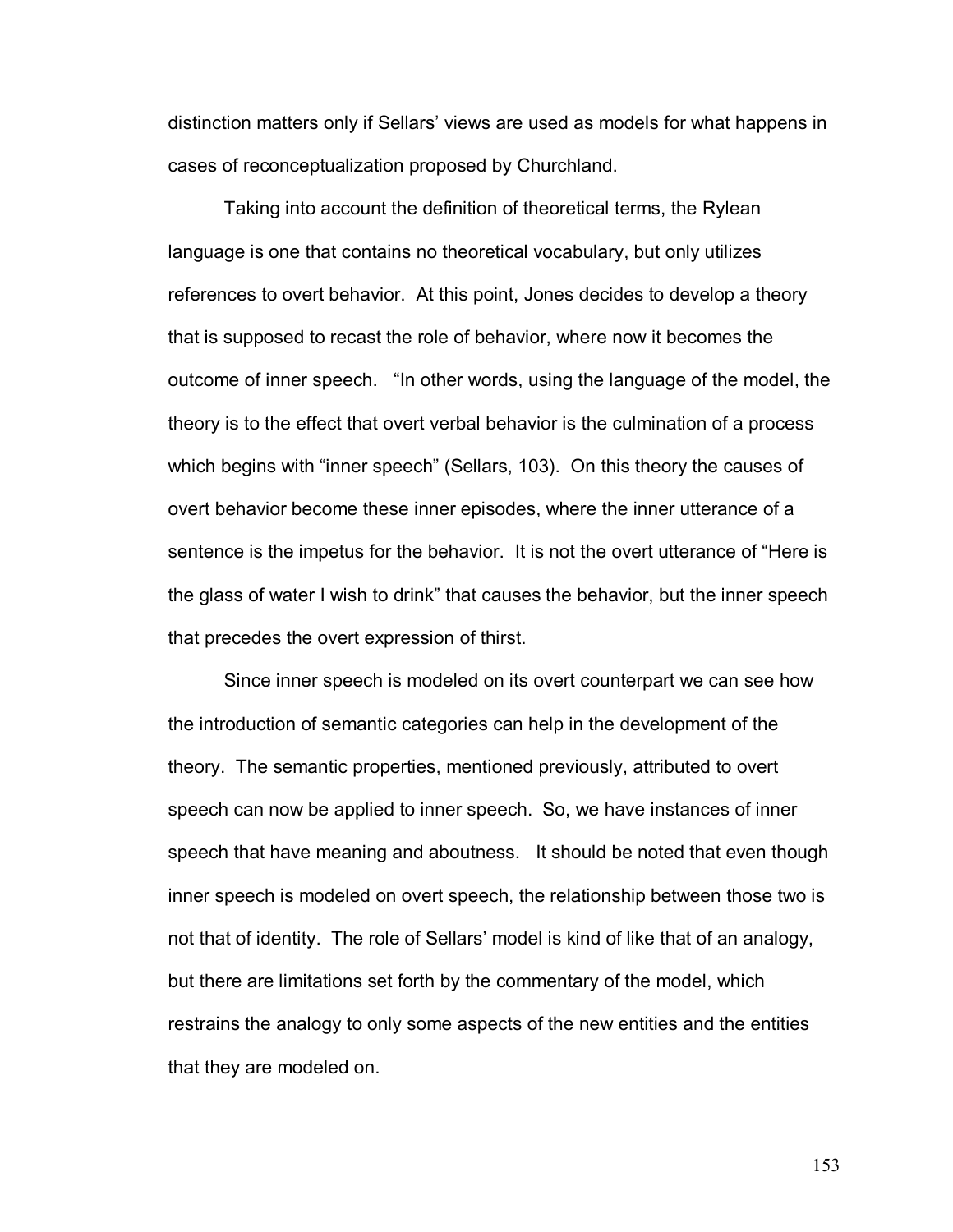With the introduction of inner speech as the causal precursor to overt behavior, plus the semantic properties of overt utterances, Jones has at his disposal thoughts. These thoughts are theoretical entities but it should be stressed that they are not entities proper; rather they are a methodological device. One could go as far as to say that this view is instrumentalist, because the claim is just that thoughts are introduced as a methodological tool, since they are neutral when it comes to their own physiology. Sellars calls thoughts "methodologically pure theoretical concepts", since their introduction is limited to the realm of commonsense psychology, they are merely marking off the field of inquiry. But, they could become true entities on the condition that a theory that covers the physiology of the inner episodes vindicates their existence. Again one should contrast this view with Churchlandís which attributes to entities or concepts of Folk Psychology a full blown realism. The entities of FP are entities with properties that infringe upon theories that propose physiological explanations of brain states.

 Since Jones has realized that our overt verbal behavior is caused by thoughts, he teaches his compatriots how to give self-descriptions in those terms. When Jones observes one of his friends and he can reliably conclude that his friend Dick is thinking, "I am hungry," Dick himself can use that same behavior to conclude that indeed he is thinking, "I am hungry." Jones uses a more or less behaviouristic method of positive and negative reinforcement to teach his friends how to describe themselves, and later self-ascribe thoughts. Ultimately, and this is how we acquire privileged access, Dick no longer has to watch for overt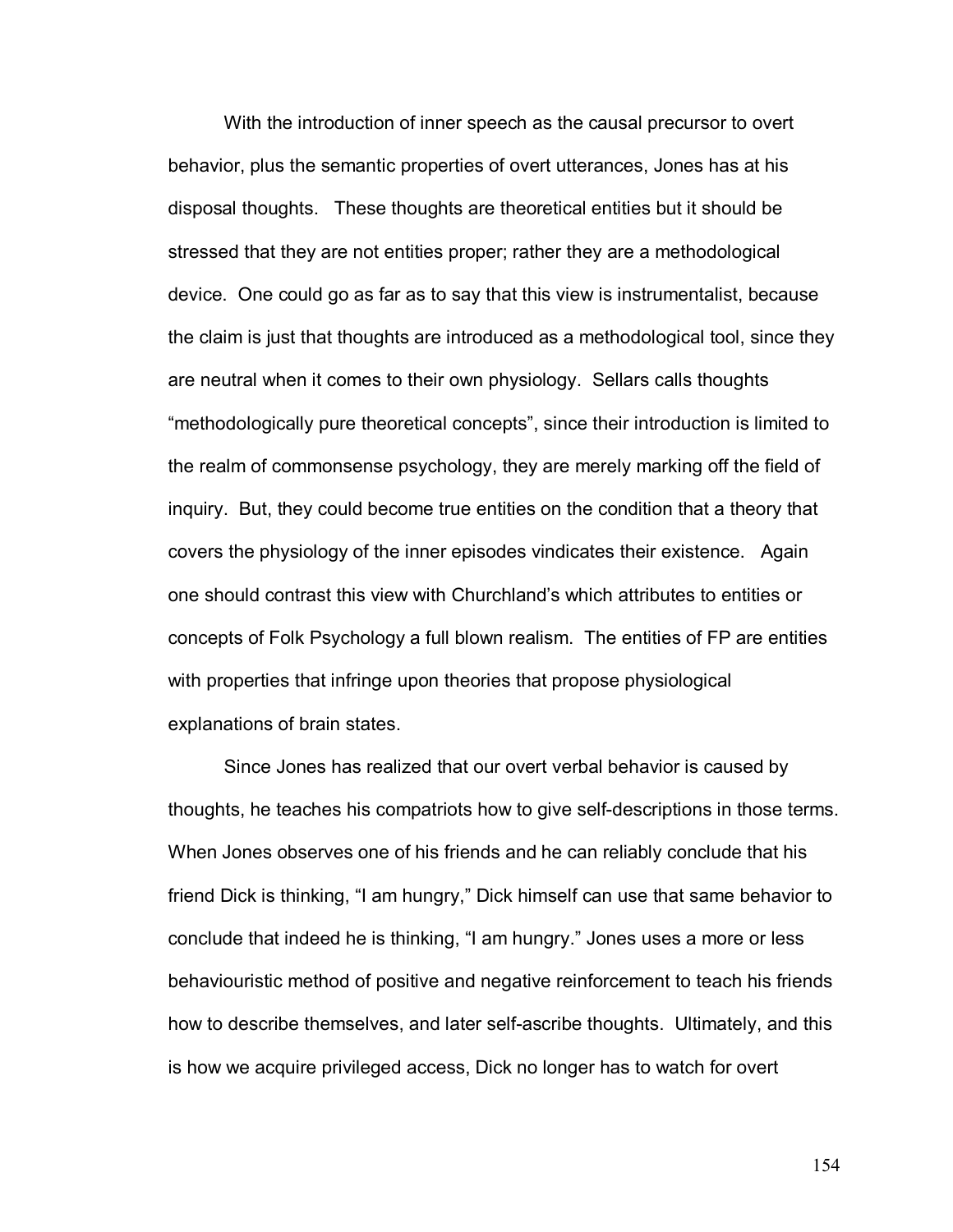behavior in order to know what he is thinking. "Jones brings this about, roughly, by applauding utterances by Dick of 'I am thinking that p" when the behavioral evidence strongly supports the theoretical statement 'Dick is thinking that p;' and by frowning on the utterances of 'I am thinking that p,' when the evidence does not support this theoretical statement...What began as a language with purely theoretical use has gained a reporting role" (Sellars, 107).

 Jones has taught his friends and neighbors to introspect thoughts. Through the introduction of the theoretical concepts combined with the behavioristic method of training, Jones has instituted a conceptual framework which results in the direct introspection of thoughts. The mastery of the new conceptual framework runs parallel to the mastery of language, but introspection is the final stage in the institution of the theory, since it can occur only after overt speech has been learned. The myth of Jones is a recounting of the institution of a conceptual framework, where introspection becomes a way of individuating thoughts.

 Although our ancestors now have thoughts as part of their everyday parlance and are able to report and attribute these entities, immediate impressions or sensations are no yet part of their theory. Sellars claims that all we need is a rudimentary concept of sense perception, all we need is:  $\Gamma$ ) hat the hero of our myth postulates a class of inner--theoretical--episodes which he calls, say, impressions, and which are the end results of the impingement of physical objects and processes on various parts of the body, and, in particular, to follow up the specific form in which I have posed our problem, the eye" (Sellars, 109).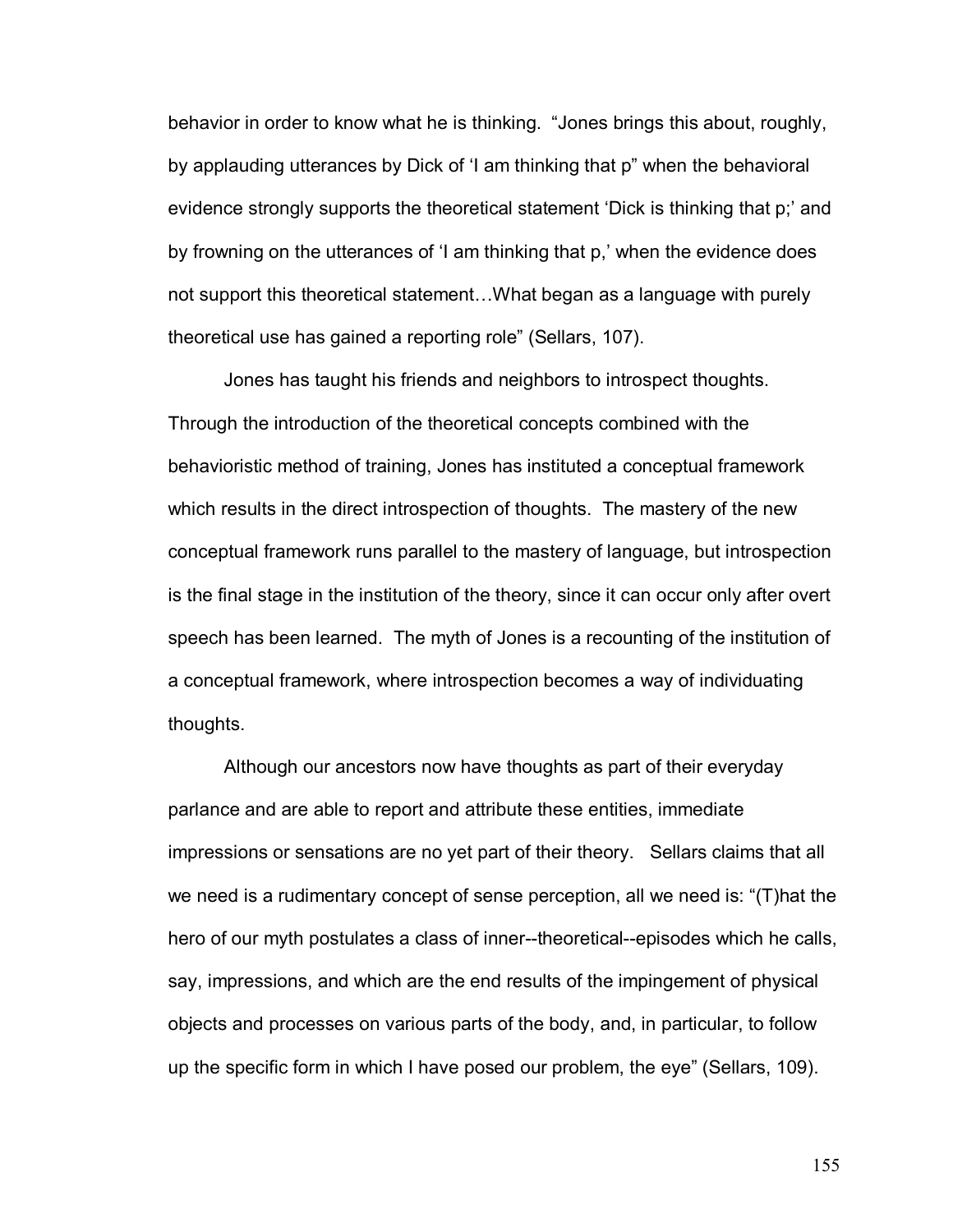The way in which we get trained to report having these impressions is similar to the way in which we are trained to report on thoughts. In presence of particular objects, we are trained to report having impressions that usually occur in the presence of those particulars objects. However, as in the case of thoughts, sensations are theoretical concepts such that they cannot be reduced to overt behavior or utterance, but assume an inner episode, which we then become able to introspect. Thus, in the presence of a red triangle we are able to overtly report the presence of the red triangle as well as to introspect the inner episode where "it is looking to one as though there were a red and triangular physical object over there.î At this point our ancestors are said to have the completed commonsense framework and are able to use it as a tool for selfdescription, so they are like us in that way.

I will now argue that Churchland cannot use the Myth of Jones as a model for the reconceptualization from commonsense psychology to neuroscience. The first problem arises when one inspects more closely the purported neat separation between the external and internal vocabularies. It turns out that distinction is not so clear cut, or at least it is not always drawn in the same place. In Jones' story, theoretical entities are introduced with the theory about mental states. Obviously, our Rylean ancestors do not have a language that is devoid of any theoretical entities. They speak of public events, but those events refer to public objects and talk of public objects is informed by a theory about those objects and all those theories feature theoretical entities. Moreover, Churchland thinks that our theory about those public objects should be continuous with a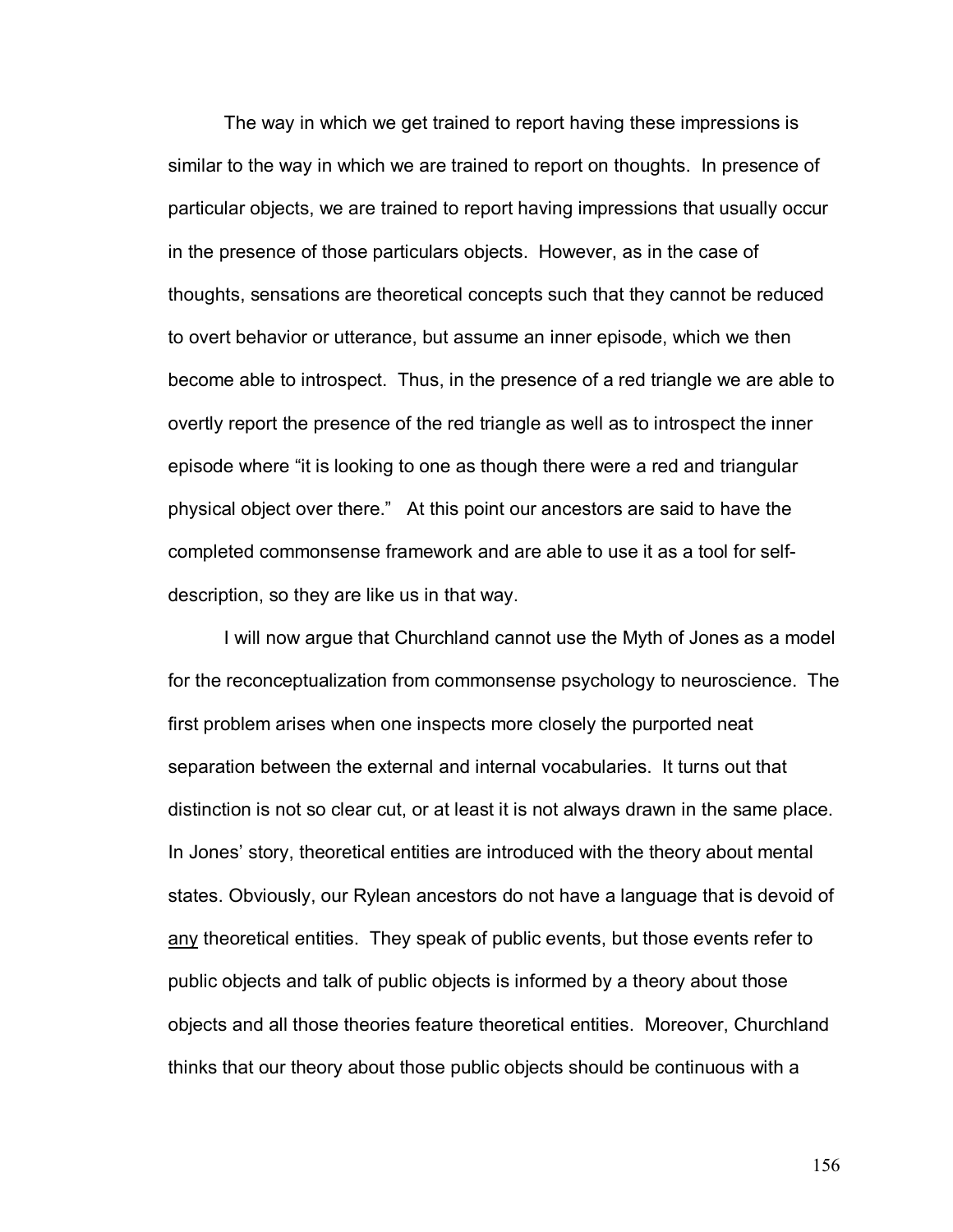theory about brain states that should replace mental states. Thus, the theory that covers those public objects ultimately covers brain states.

On the neuroscientific theory, which is ultimately a theory subsumed under materialistic monism, the sense in which one would use inner states would be distinct from what is meant when we, Jonesí ancestors, speak of inner states. On the neuroscientific framework, stating that an event is inner means "under the skin", to borrow Rorty's expression. FP on the other hand is often charged with imputing a much stronger meaning to 'inner,' entailing further a much stronger kind of privacy. For the commonsense framework, inner might be construed to mean accessible only to the person having that state, while on the neuroscientific framework the word ëinnerí means something that is not immediately accessible to other people. But, there is nothing about brain states that is inner in the sense that it also entails the type of privacy that we usually attribute to mental states. For example, a person has events that are inner, like that of internal organs, such as states of the liver or states of digestive organs, but all those states are contingently inner because they are not immediately accessible to the public. Brain states, on the Churchland view, would be kind of like liver states. They are accessible publicly given the right tools and somebody able to individuate those states.

Another issue that arises from the distinction between inner and outer vocabularies is: what is one to do about a property like color? Specifically, Churchland claims that the properties that are taken up by commonsense psychology and attributed to sensations, like the subjective phenomenal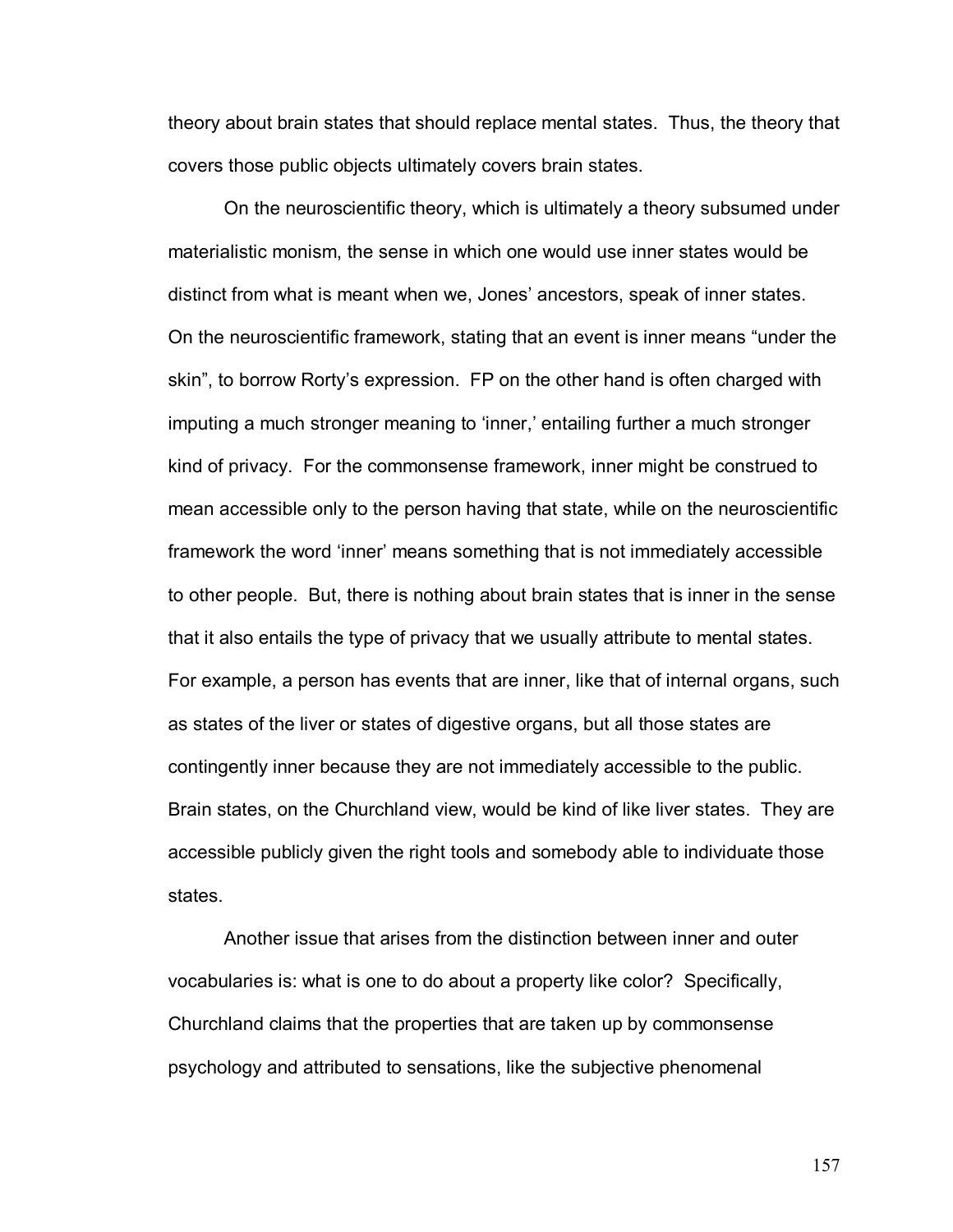properties of sensations (sometimes associated with sensations of color), are not at all the properties of those entities, rather they are the objective properties of objects. This is the initial move that Churchland makes to prepare for his argument that proposes to solve phenomenal character through reconceptualization--he kicks some phenomenal properties out of the mind. In this way, we move from introspection to perception. Consequently, the myth starts a bit too late, because talk of color seems to begin with the institution of the commonsense psychological framework. While for Churchland color is a property that should already have been part of the vocabulary of publicly accessible events. Speaking here about what Churchland calls the objective phenomenal property of color, our ancestors before Jones should have already been individuating "certain wavelength triplet of electromagnetic reflectance efficiencies." On Sellars' scenario color perception is tied to the institution of inner states and occurs only after Jones.

Thus, the internal/external distinction between Sellars and Churchland is not held constant.<sup>81</sup> The reconceptualization from FP to neuroscience would not involve just the commonsense view about the mind but would entail change in the view about objects external to the mind. So, the reconceptualization for Churchland would have to start even earlier than Sellars proposed as the date for the addition of commonsense psychology into the parlance of Jones and the rest of his compatriots.

 $81$  It is not my aim to attribute to Sellars the view the mental states must be robustly private. The argument is limited to the claim that a large shift in the nature of inner states—as proposed by Churchland—would not remain localized.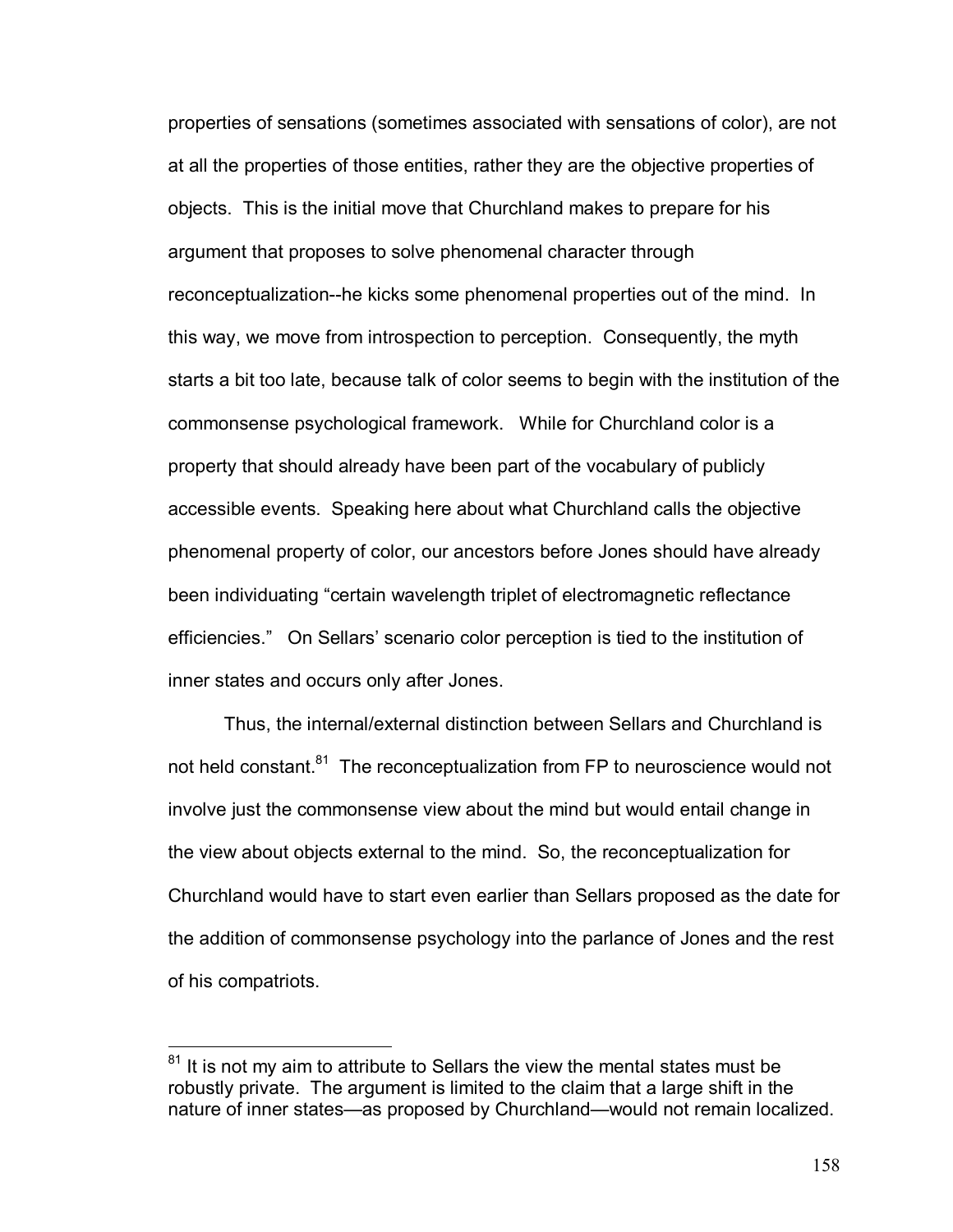Given what was just said, I do not think that it is possible for Churchland to maintain that a shift in frameworks about the mind can be done in isolation from a shift in, at least a part, of the physical framework, because the boundary between the mental and the physical is not where it used to be in the Myth of Jones. Thus, one might not be able to learn about the mind independently from learning about objects, because theories about objects are intertwined with theories about minds. Although the two can be pure, at least partially, when it comes to discovery--namely, a scientist can worry only about psychological entities without worrying about entities or objects of other fields--in training I think that distinction does not exist. Frameworks about the mind take a stand about physical properties of objects, either attributing or taking away properties, and that makes the distinction between inner and outer objects smudged. Thus, a change in theory about the mind would have an impact on the theory about external objects, moving properties from in to out or vice versa, and that, in turn, would make a difference in the process of acquisition of a framework.

Another large problem comes from the heavy reliance, in the Myth, on the semantic properties of sentences and the modeling of inner speech on outer speech. Churchland believes that this view makes claims about the physiology of thoughts. Namely, he thinks that the FP view takes the sentence to be the only unit of knowledge, which Churchland thinks to be empirically false since the brain has more then one mode of representation, and in fact "sentence crunching" will be the secondary mode of representation in the brain. Thus, a myth that takes sentences, and propositions, as central in the formulation and institution of a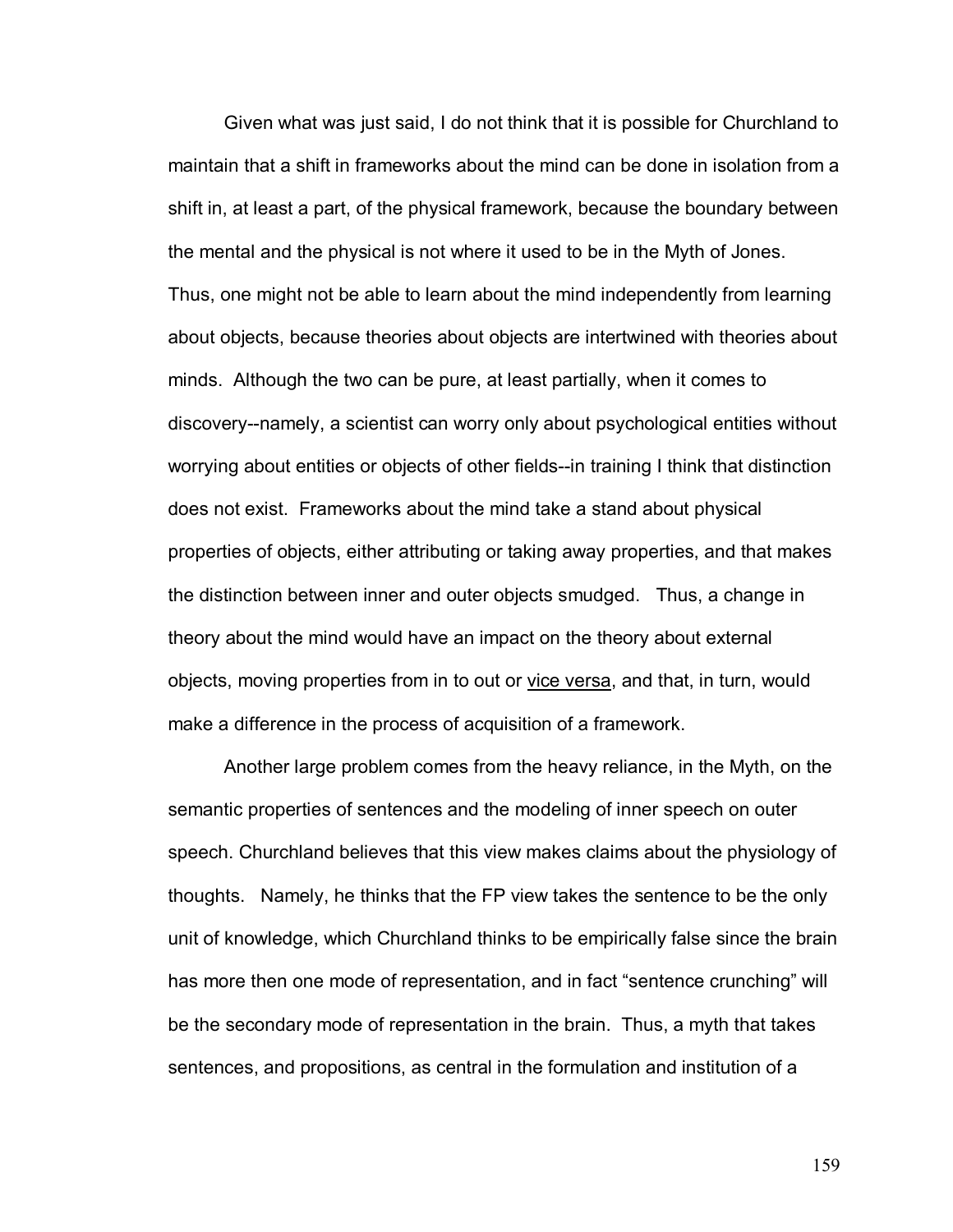framework, could not possibly be the guide to the institution of a framework that aims to utilize the full potential of the brain, including all that nonpropositional way of storing information.

The model of training emerging from the myth of Jones is one that exploits only exchanges of sentences, whereby we learn to introspect and report all these inner states that are modeled on sentences. This model then cannot give us a way of training people to report properties in their brain that are entirely nonpropositional and cannot be captured by sentences. Although it might become obvious in due time that the brain does not use sentences very much, what will still remain true is that humans do and that all of our views and models about instruction and training cannot help but rely on the exchange of propositions. To qualify further, even though there are things that occur in learning that might not be directly influenced by the exchange of propositions, the part of the process that relies on that exchange is the only part that we know anything about. Obviously this does not mean that reconceptualization from FP to neuroscience is not possible, rather what I am claiming is that these oldfashioned proposals about how this reconceptualization would be possible in humans are not a good guide for the science fiction put forth by Churchland.

The commonsense distinction between mental and physical states permeates the institution of the initial framework that humans learn. Thus, if one whishes truly to eradicate common sense, one must do that form the start, such that the first framework that children learn is one that establishes scientific, rather then commonsense, categories. If we then take the model of learning a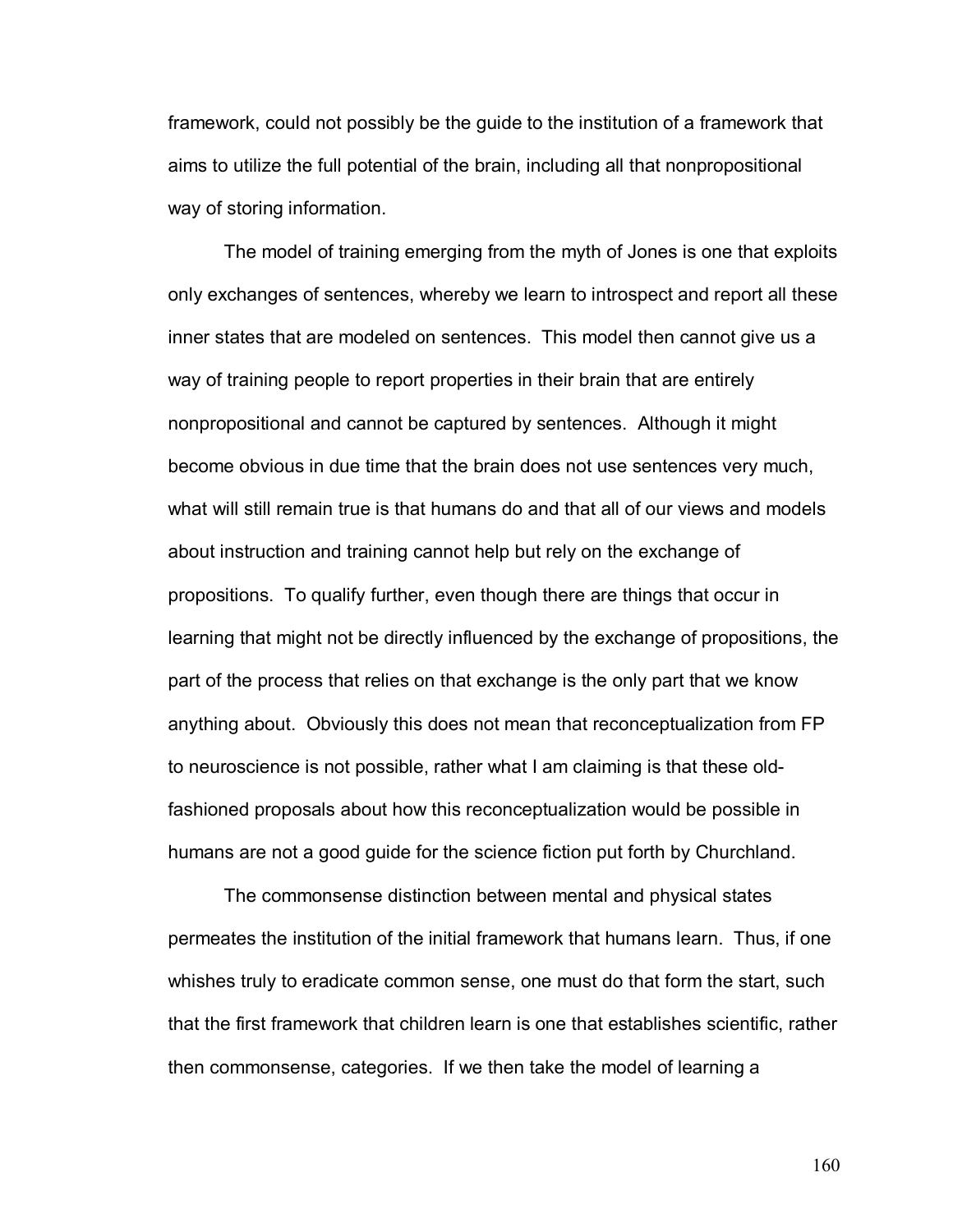language as a parallel to the case of learning a conceptual framework, there is a marked distinction between learning a first language, as opposed to learning any subsequent language. The issues of training are distinct and the strategies that work in learning a second language are not the same that work for learning a first language. Thus, one cannot model the learning of the latter on the former. So far Churchland's proposed models of training are ones that are like the training involved in the acquisition of a second language. But, the reconceptualization proposed by Churchland would require the institution of neuroscience as the primary framework that is the first one we learn.

Section VI--Evaluation of a Proposed Reduction

In this section I will attempt to argue against a more recent view presented by Churchland. Originally, Churchland's solution for the emergence of qualia relied on plasticity. By reconceptualizing from FP to neuroscience, the problem of emergence would be solved because we would be introspecting brain states noninferentially and those states would already be part of the physical framework. Currently, Churchland is proposing a reduction of color qualia. I will attempt to show that Churchland does not succeed at this argument, mostly because his argument is couched as a response to arguments resting on the subjectivity of qualitative states.

Both Jackson's and Nagel's arguments rest on FP, they assume (or defend) the existence of mental states. Churchland's initial strategy was to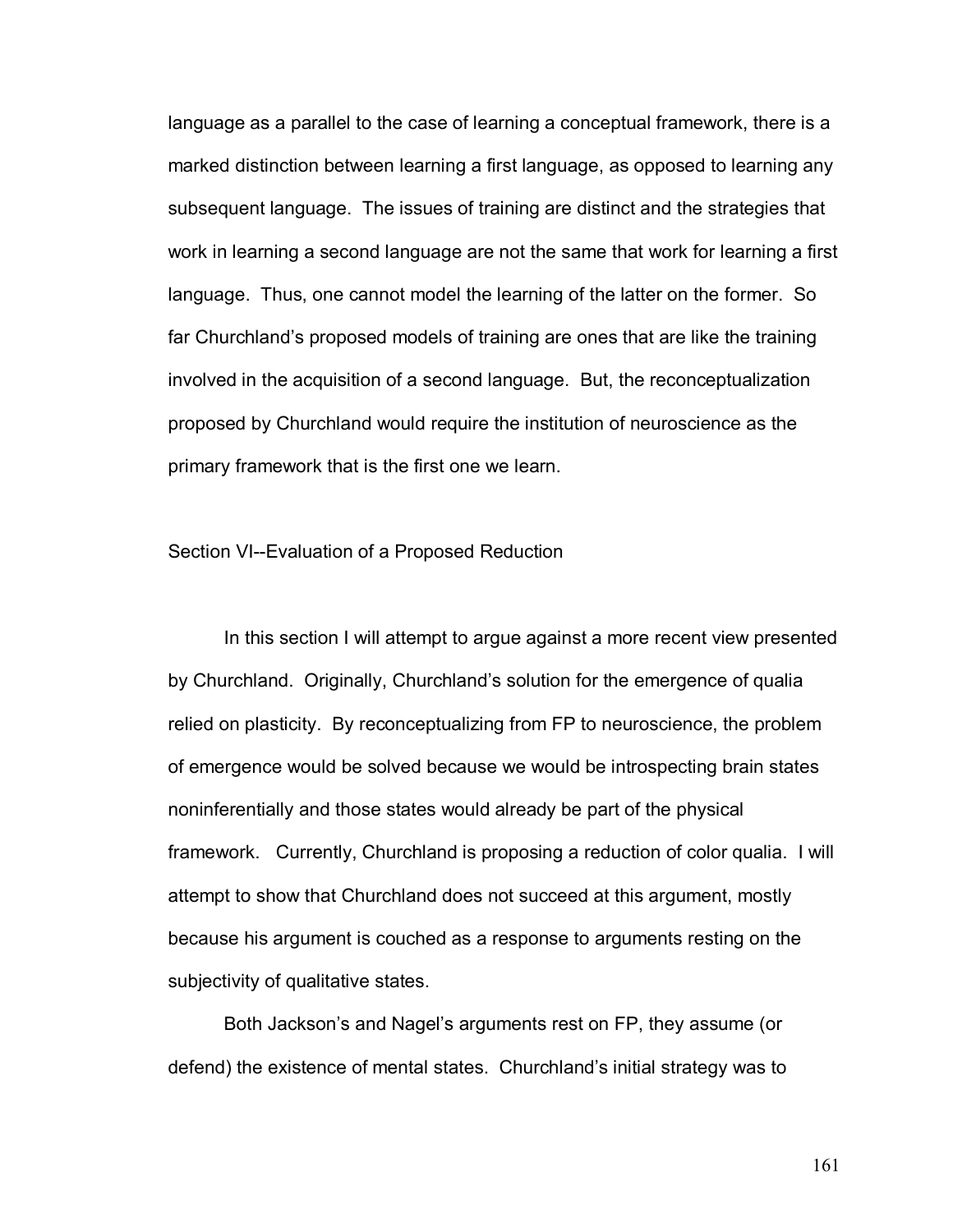prevent the move of objective phenomenal properties of objects, like colors, into the head. Colors like red and green are objective properties of objects and those can be perceived as such. All of that was discussed earlier. The issue that remains is that of the status of subjective phenomenal properties such as qualia of color experience. Churchlandís solution to this problem is the identification of those subjective properties with brain states. Churchland's more recent view is that there is a "strict identity of human visual color qualia on the one hand and human opponent cell coding triplets on the other.<sup>82</sup> On this view Churchland proposes reduction for color qualia where subjective qualitative states are assumed to be systematically identical to neuronal coding vectors (Churchland, 528).

I will present a brief exposition of this view, which takes advantage of some more recent developments in neuroscience. The colors that are perceivable by humans are said to bear a set of similarity and dissimilarity relations, which together determine the position of each color within a continuous manifold formulated by Munsell (Churchland, 529). An account by Hurvich-Jameson provides an empirical structure of the phenomenological color space for humans. One can provide an account of how this color manifold is instantiated in terms of the functioning of the various cells in the retina that are sensitive to

 $\overline{a}$ 

 $82$  Paul Churchland, "Chimerical colors: some phenomenological predictions from cognitive neuroscience," Philosophical psychology, Volume: Vol. 18, Oct 2005. The cited reduction of color quail should not be taken to be a change in Churchland's more general strategy. Churchland's position always was that the entities of FP that cannot be reduced should be eliminated, and he remains an eliminativist about propositional attitudes.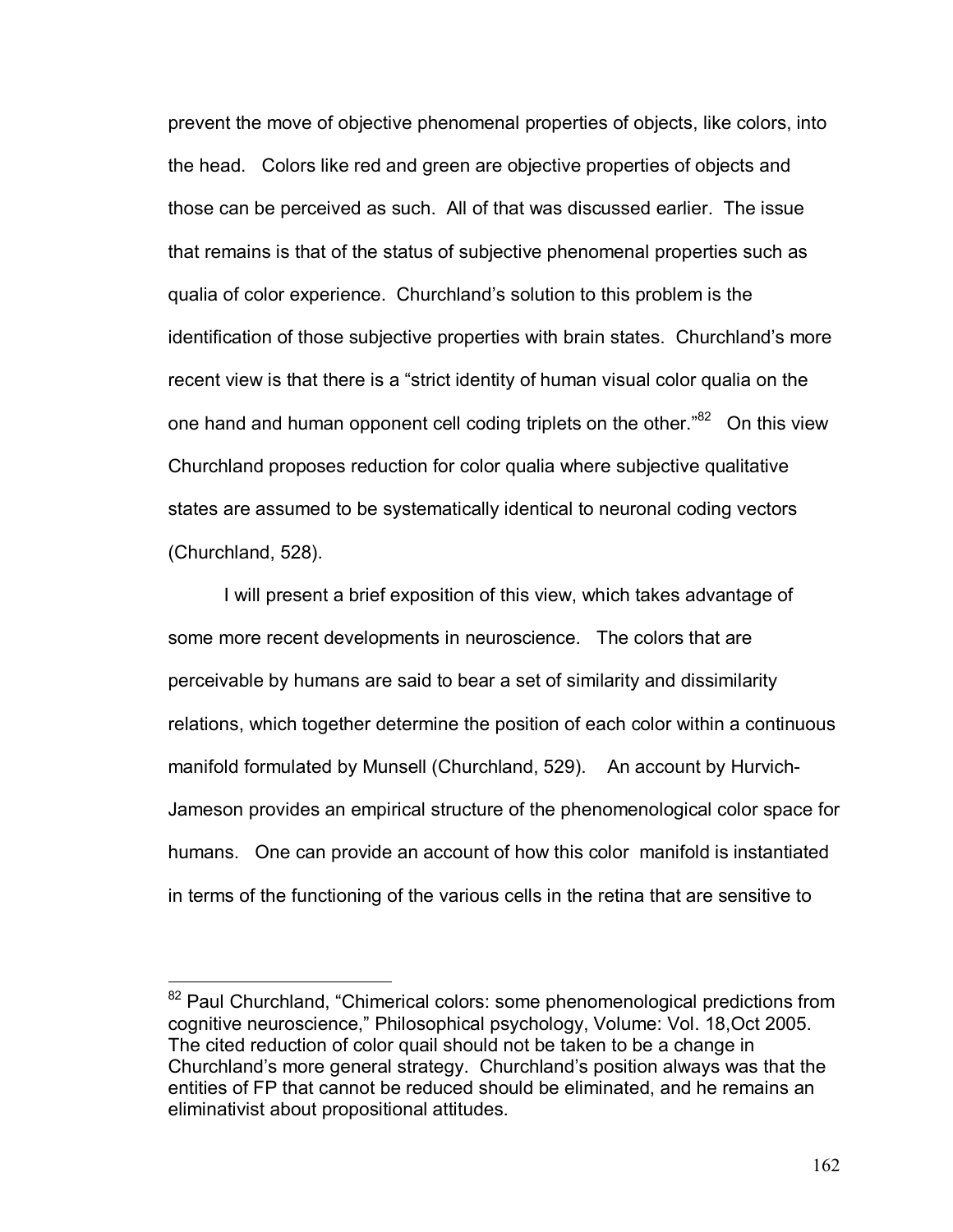different regions of the visible spectrum and the second rung color coding output cells (Churchland, 529-533).

This is an example of how the activation of cones results in the activation of a Green/Red opponent output cell:

"The...Green/Red cell is the simplest case, since its activation level registers the relative preponderance of the lone wavelength light over/under the medium wavelength light arriving to the cones at the tiny area of the retina that contains them. A local preponderance of long over medium excites the L cones more than the M cones, which yields a net stimulation at the Green/Red cell. This net stimulation sends its activation level above 50% by an amount that reflects the degree of the mismatch between the excitatory and inhibitory signals arriving from the L and M cones. The Green/red opponency cell will then be coding for something in the direction of an increasing saturated red. Alternatively, if the local preponderance of incoming light favors medium wavelengths....The activation level will be pushed bellow default level 50%, and it will then be coding for something in the direction of an increasing saturated green" (Churchland, 529).

And so on for the Blue/Yellow and the White/Black opponency cells. The input to the retina is four-tuple; the short, medium, and long wavelengths plus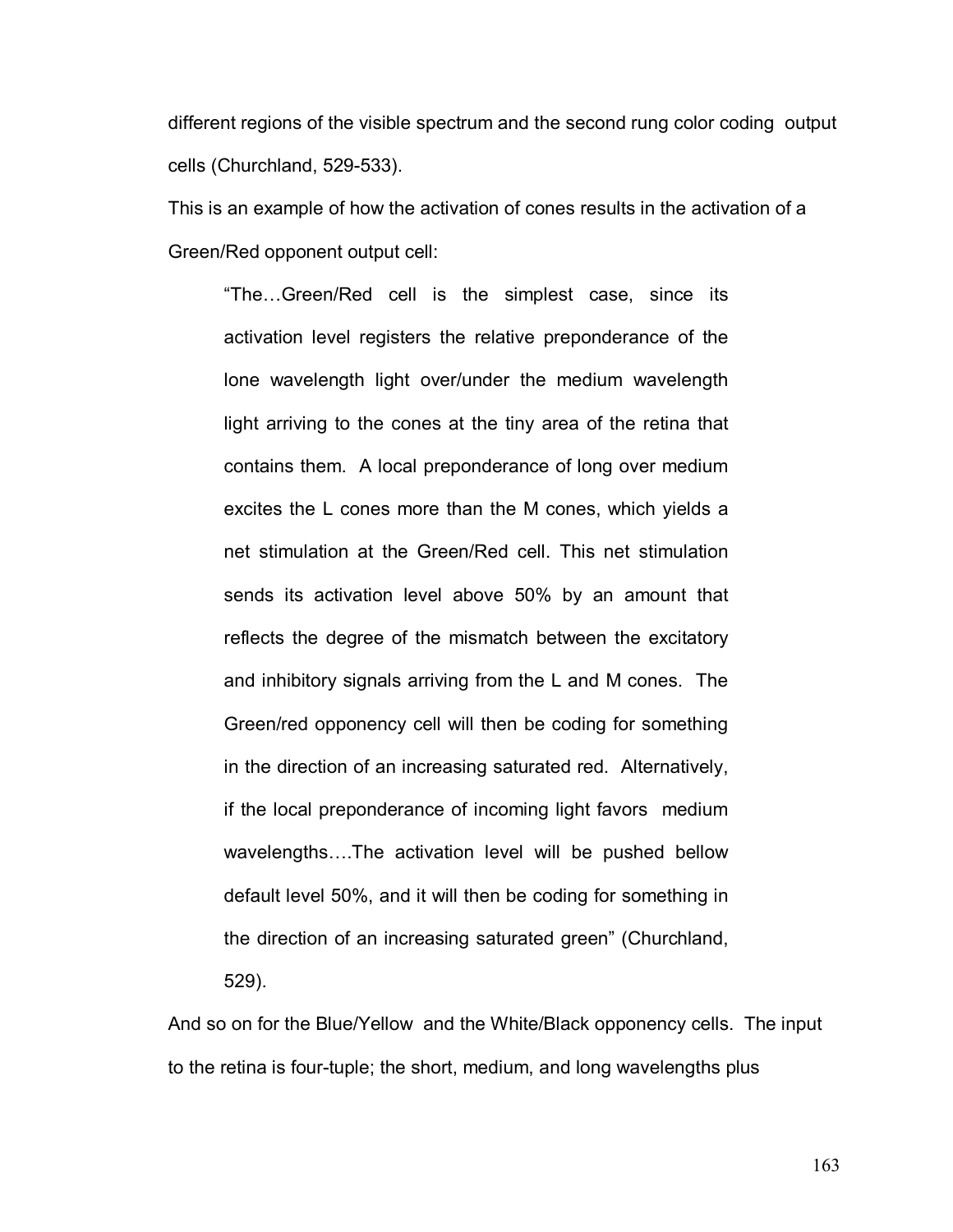background illumination. The H-J model then converts the four-dimensional retinal input into a three-dimensional opponent cell output space. The range of possible activations in the retina is mirrored in the possible activations in the three-dimensional space of the H-J network. This three dimensional space of the H-J network, in turn, is isomorphic to the Munsell color manifold we mentioned earlier.

 ìThe isomorphism of internal relations is joined by an isomorphism in external relations as well. For example, the visual experience of white and the opponent cell coding vector (50, 50, 100) are both caused by sunlight reflected from such things as snow, chalk, and writing paper. The experience of yellow and the coding vector (50, 100, 65) are both caused by sunlight reflected from such things as ripe bananas, buttercups, and canaries. And so on for the respective responses to all of the objective colors of external objects" (Churchland, 538).

Thus, Churchland's view is the colors are objective phenomenal properties of objects while subjective phenomenal properties are identical to opponent cell coding vectors. The H-J model provides, according to Churchland a reductive explanation of the color qualia of visual experience.

 One question that remains unanswered is whether the strict identity between the color quaila and opponent cell coding triplets, would make reconceptualization to a scientific theory unnecessary. The question is important because even if two things are identical and introspecting one might be introspecting the other, but it will not be that introspecting one is *like* introspecting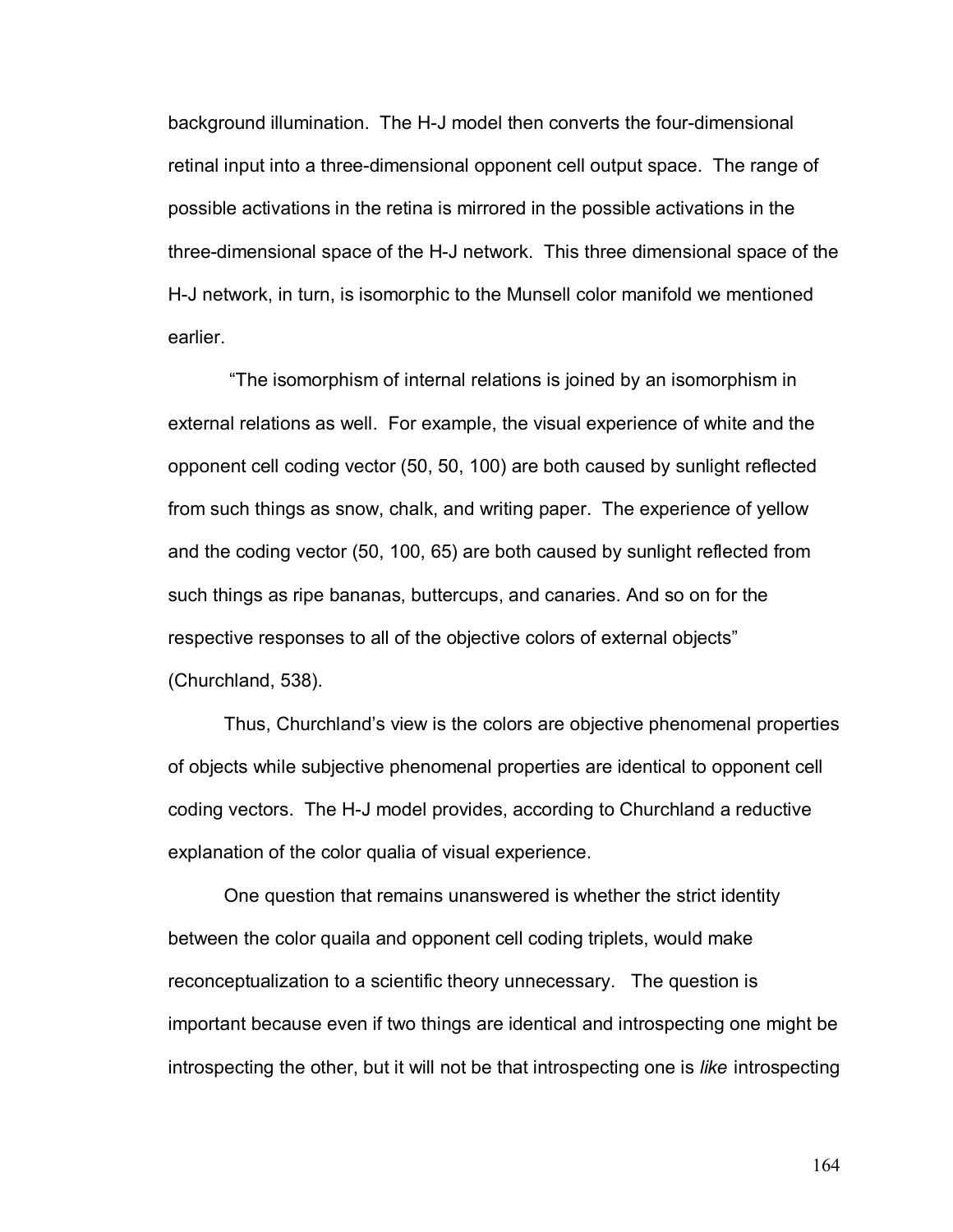the other. In other words, subjective qualia and opponent cell coding triplets might be one and the same but it seems quite likely that introspecting qualia *as* qualia or introspecting them *as* opponent cell coding triplets is quite different in terms of phenomenology. I will continue this argument a bit later in order to consider the case where no reconceptualization is required.

 Assuming Churchland, since he has proposed reduction as the solution, does not require the reconceptualization, it is not clear what in his proposal poses a new challenge for the knowledge argument as well as other arguments that make subjectivity a defining feature of qualia. $83$  Both Nagel's and Jackson's argument responded to reductionism in the first place. In the case of Mary in the black and white room, the strict identity between brain states and mental states is assumed. We can add to the story that Mary knows that there is strict identity between subjective color qualia and opponent cell coding triplets, but still does not know what it is like to be in a particular subjective state. I read Churchland to be only proposing a new way of speaking about the side of the reduction involving brain states. Since the arguments Churchland is attacking are supposed to work in principle for any physical reduction, Iím not entirely sure he succeeds in the rebuttal of those arguments.

 The strict identity that Churchland proposes is not between subjective color qualia and opponent cell coding triplets; rather it is the just the isomorphism between objective phenomenal properties of objects and objective phenomenal properties of brain states. To put it simply, the pairing is between the

 $\overline{a}$ 

 $83$  Churchland's (2005) attacks Jackson's, Nagel's as well as Chalmers'(1996) arguments. See p. 428.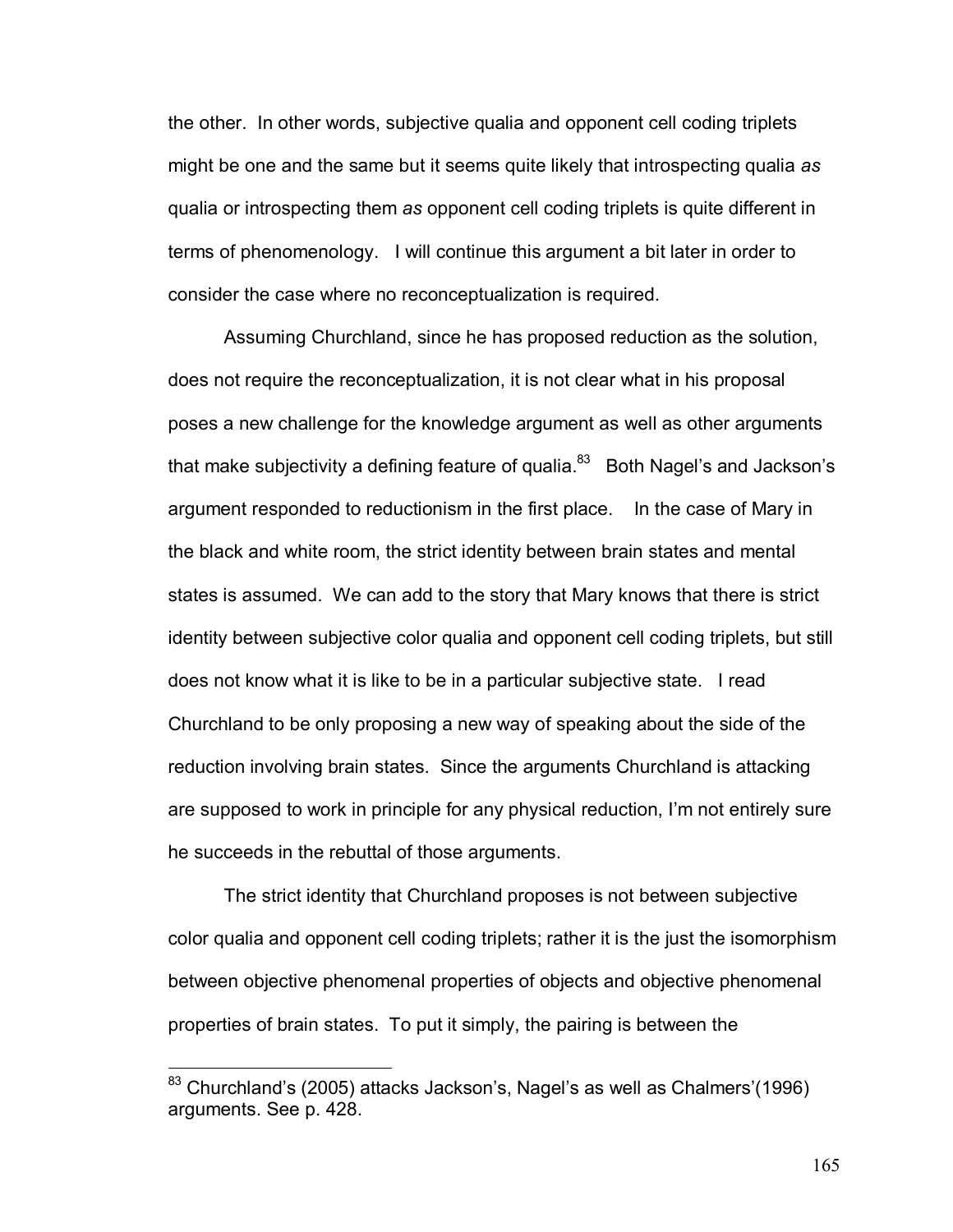wavelengths reflected by objects like bananas and the corresponding activity in the opponent cells. Although, the explanation of one in terms of the other is quite useful, it does nothing for the explanation of subjective qualia.

 The argument that qualitative states escape physical reductions is not the argument that red, or even the sensation of red, are not reducible; rather it is the argument that what it is like to be in a particular state is not reducible. This seems to me to be the distinction between objective phenomenal properties and subjective phenomenal properties. The latter can always escape reduction because there is an a priori disconnect between the two. If the argument is aimed at the latter, I fear that it will always fail because it seems impossible to know with certainty that there is such a thing as inter or intra personal constancy of subjective phenomenal properties. I can know what it is like for me to see a banana today, but I cannot know that my qualitative state associated with seeing a banana was exactly the same as the one I had yesterday. It is even more difficult to know that my qualitative state associated with yellow is the same as the next personís. My claim is not that there is no such constancy de facto. My claim is that one does not have a third-person argument to prove that constancy exists, if qualia are characterized as purely subjective. Subjective qualitative states cannot be reduced because anytime one posits an internal state one can ask questions about what it is like to be in that type of state, where the character of the later can always escape the explanation of the former. My aim is not to take sides on the issue of the subjectivity of qualia; I only wish to evaluate Churchland's argument against such a subjectivity.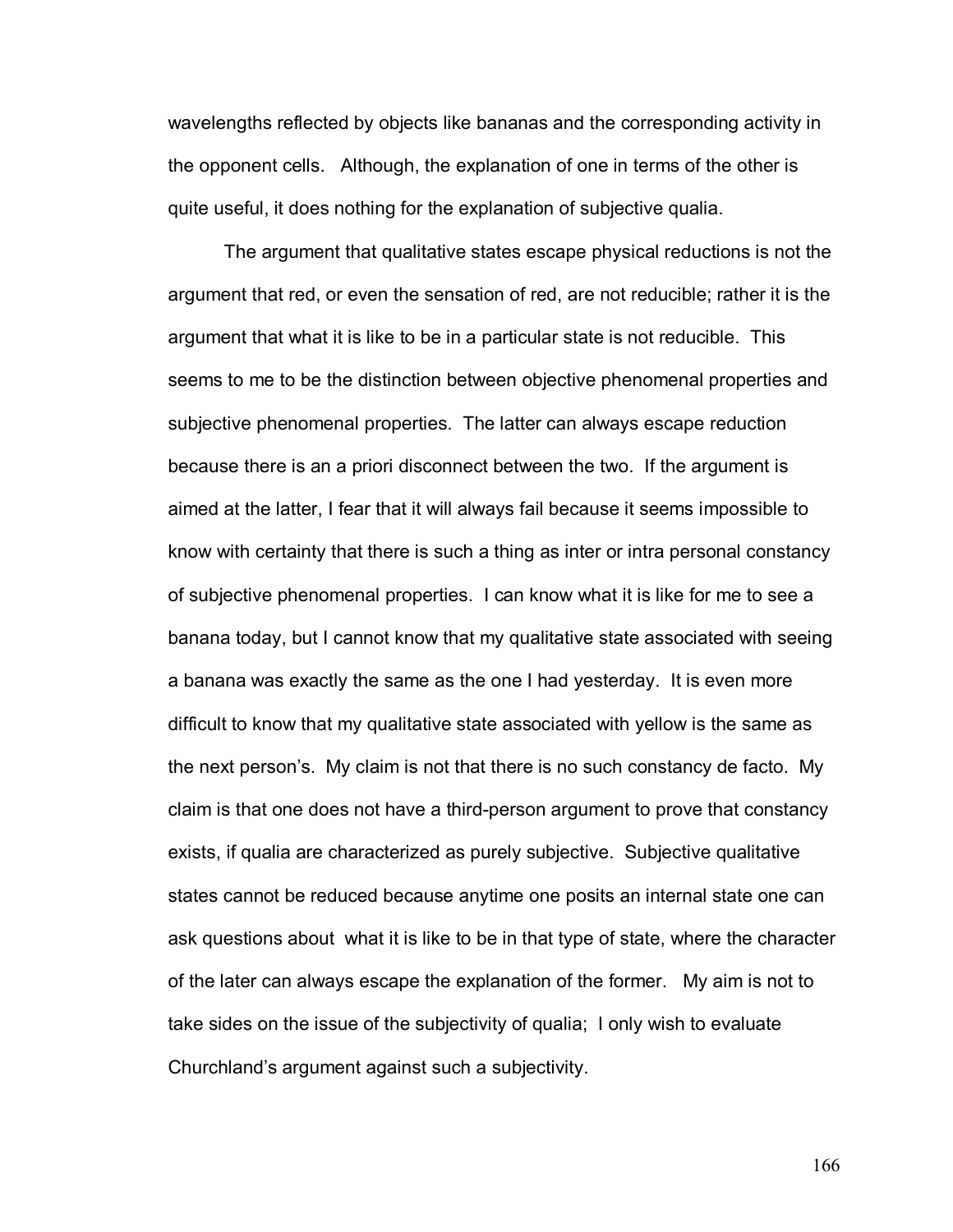Churchland dislikes a priori argument and he attempts to provide proof that there is a strict identity between subjective and objective phenomenal properties. The proof is that based on the H-J model and the three dimensional reconstruction of the state space for color qualia, we can make predictions about qualitative states. On Churchlandís side of the argument these predictions are supposed to support not just the strict identity between the opponents cell coding vector and color qualia, but they should also support the view that ordinary language about color experience fails in comparison to the predictive power of this new model. I assume that this should also be taken to imply that science wins out over FP, in this way.

Churchland belives that H-J model can make predictions about "what it would be like" to have opponent cell activity for areas of the color manifold that are outside the normal visual experiences. $84$  Examples of such qualia are chimerical qualia, self-luminous colors, hyperbolic colors. All of the listed color experiences are outside of the three dimensional color space of the H-J model.

Based on the H-J model, Churchland attempts to provide predictions about what it would be like to be in states corresponding to the points outside of the usual color space of the H-J model. Part of the reason this is possible is due to the complex relationships that color experience are supposed to bare to each other such that Churchland can claim that:

 $\overline{a}$ 

<sup>&</sup>lt;sup>84</sup> These colors cannot be experienced via retinal activation because no real objects have those colors and also because the cells in the retina are limited to detecting only some wavelengths. Churchland provides images that are supposed to induce visual experiences approximate to those one could have if direct activation of the brain cells was possible or ethical.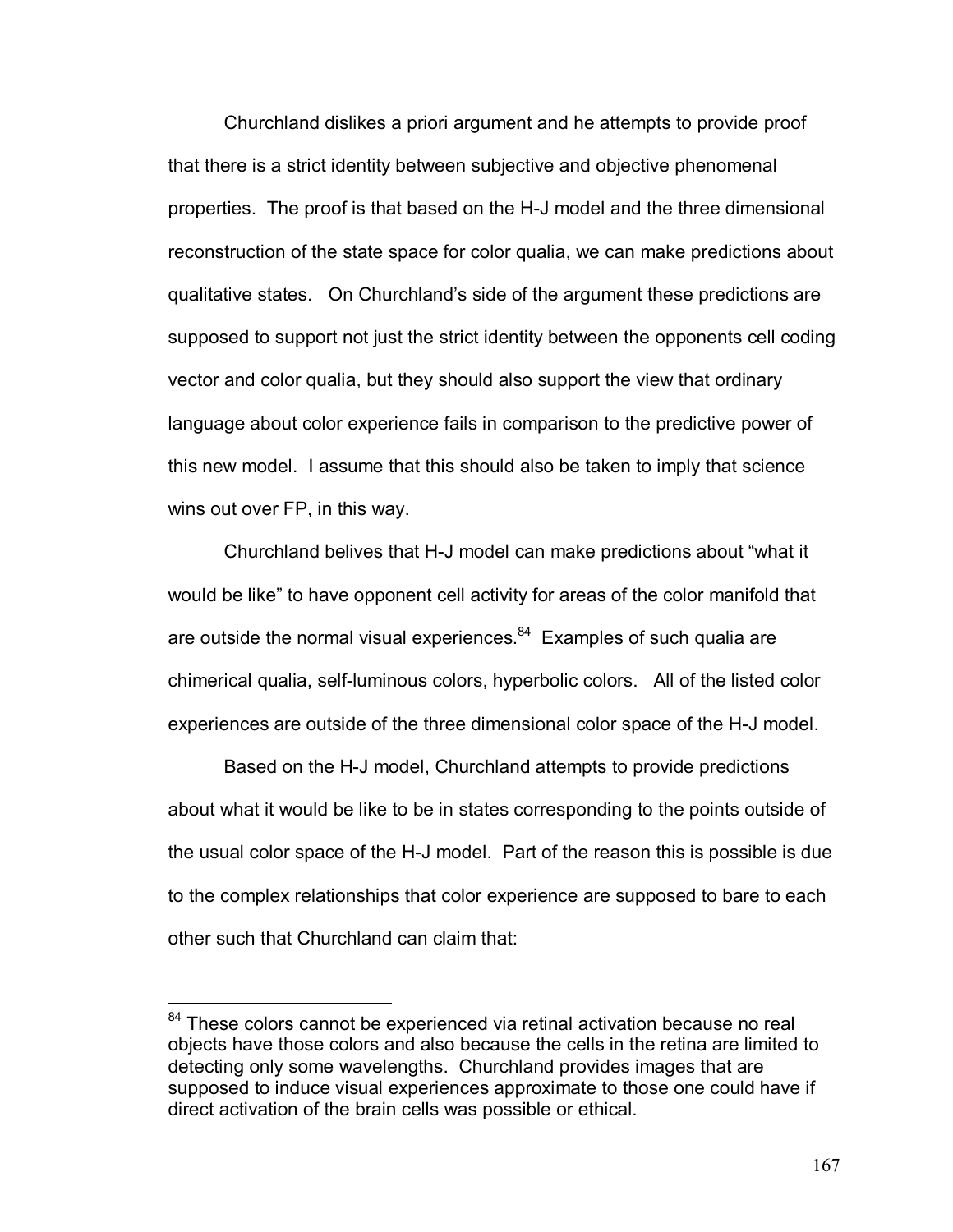ì Extrapolations from what we already know about the coding significance of the three major dimensions of the color spindle and the H-J opponent cell activation space, the anomalous activation triplet must code for color appearance that is:

- 1. fully as dark as the darkest possible black $(...)$ , but nevertheless is of
- 2. an obvious and distinctive hue $(...)$ , a hue that must be
- 3. more similar to blue than any other hue around the spindle's equator" (Churchland, 545).

This is Churchlandís prediction about chimerical qualia and it should work similarly for the other unusual qualia.

 Again, my response to this argument is similar to what I maintained previously. The prediction can be only made about the activity of the opposing activation cells-- about the objective phenomenal property. But the prediction about the objective states makes no determinably correct predictions about the subjective state. Again, the model can provide an account about the position of the possible color within the space, but cannot make a prediction about what it would be like to have that color experience. Moreover, the emphasis placed on the idea that ordinary language would fail in the description of these qualia, seem to aggravate the issue, because it is precisely this characteristic of qualia that make them so difficult to capture objectively. The feature that seems to stack the case against reduction of qualia is precisely that they cannot be fully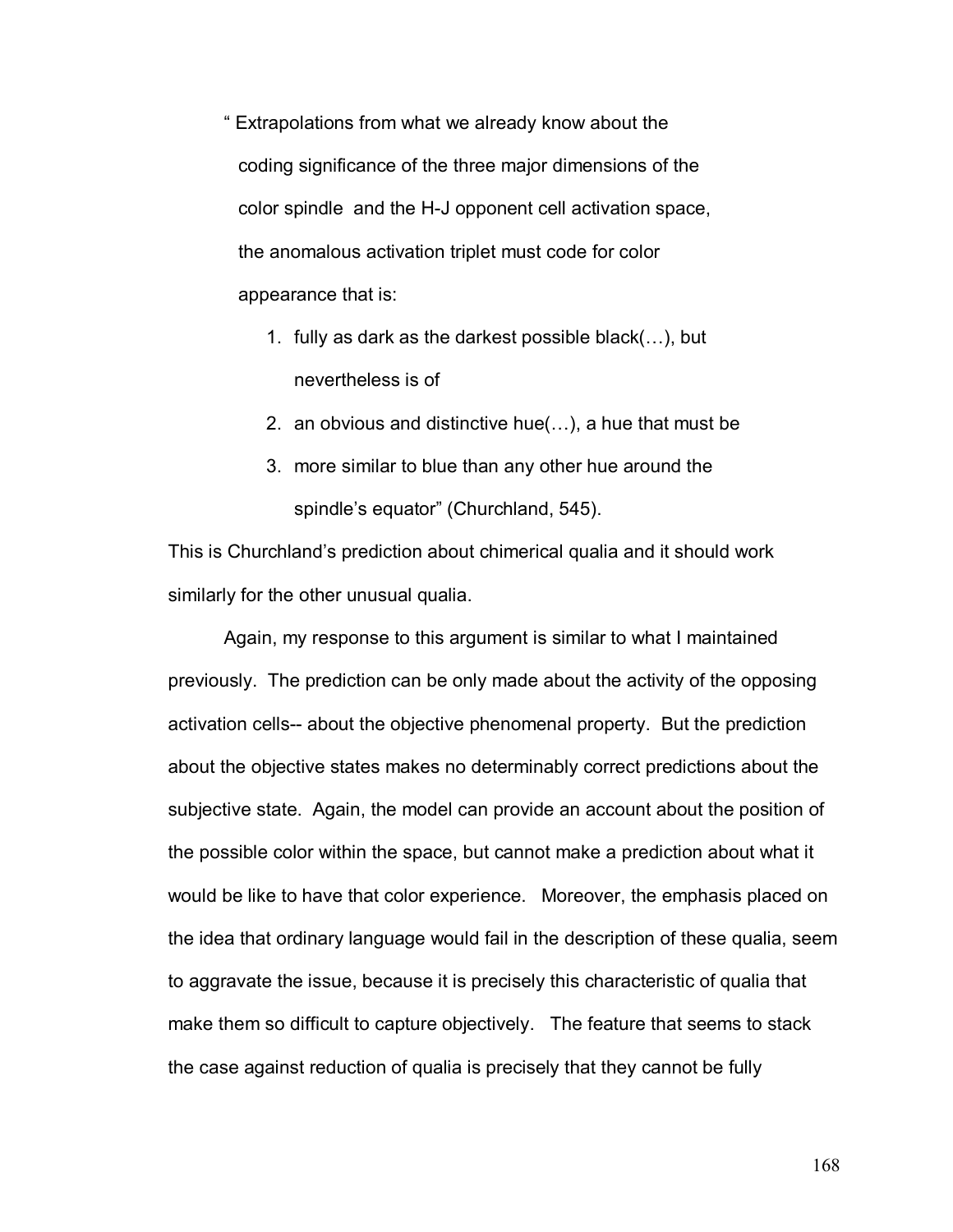described with ordinary language. Churchland wants this to be more an affront to ordinary language, and ultimately to FP, but it seems more directly an argument against the objectification of qualia.

It was much more promising to claim that colors are in objects and that sensations are brain states in stead of attempting to reduce subjective phenomenal properties. It is unclear whether Churchland's reductivism about color qualia entails that there is no longer any need to reconceptualize from FP to neuroscience as far as colors are concerned. Since, there is no explicit answer I will attempt another argument assuming reconceptualization.

 Countenancing a reduction of at least some mental states Churchland could still claim that it would be possible to drop the old vocabulary of sensations of red and green, in favor a of a more scientific vocabulary. It is continuous with Churchland's argument for plasticity that it would be possible for humans to start introspecting activation in opposing cells as opposed to color qualia. In principle, the explanation of color qualia in terms of activation of opponent cells would make the folk-psychological framework obsolete. In fact, the predictive power of the H-J model far outstrips the predictive power of FP. FP is limited only to naturally occurring stimulus situations. I am assuming that Churchland would claim that FP would not be able to make a prediction about the phenomenal character of chimerical qualia.

Setting aside the issues about what is being predicted based on the physical states; the issue that remains is whether the subjective experience will remain the same after reconceptualization. Based on FP, we are introspecting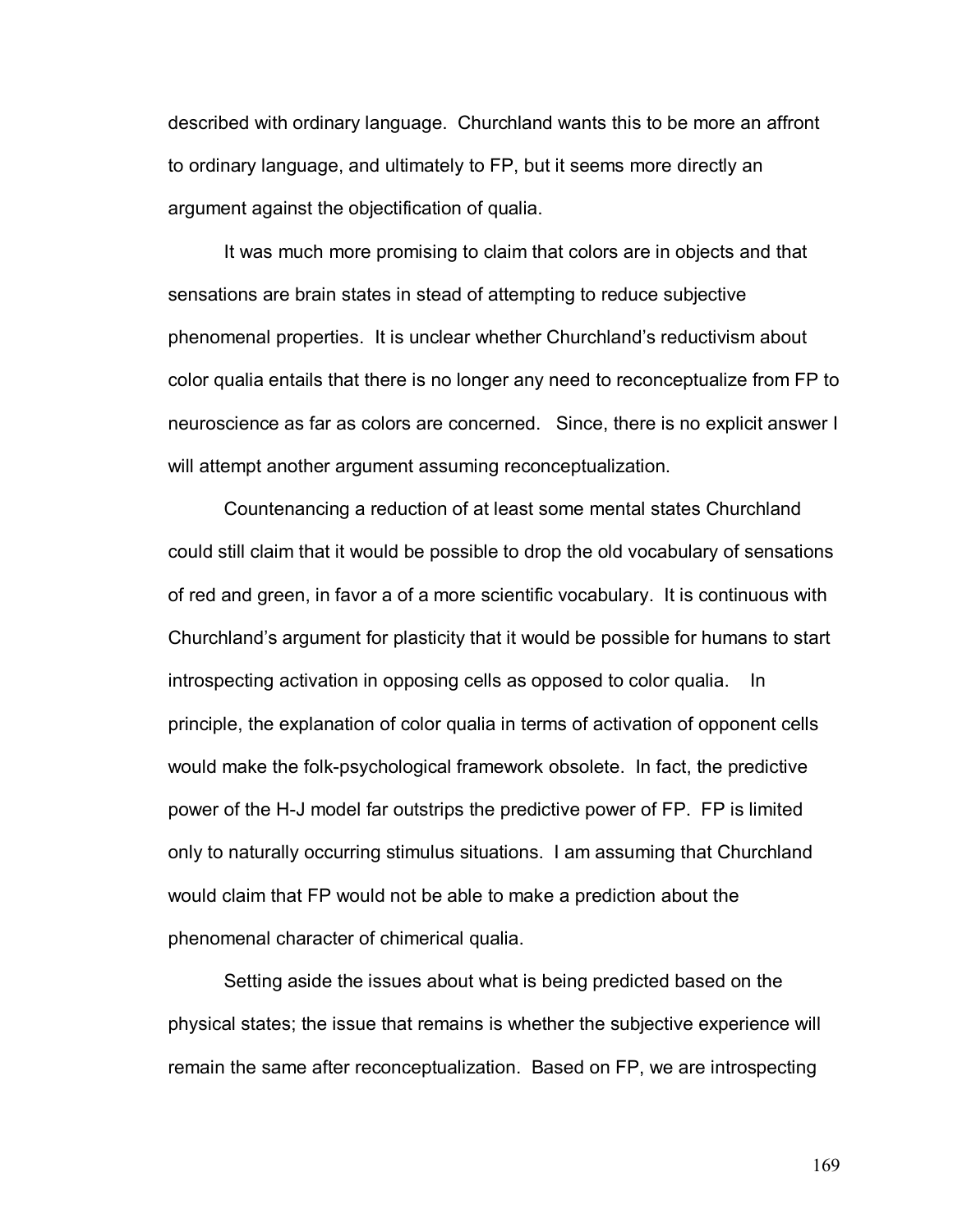color sensations and the H-J model at its best is explaining the phenomenal character of those. However, if we get rid of FP, we could introspect the physical activity as such. Even if the two are identical, it is possible that introspecting one is not exactly like introspecting the other. In other words, what it is like to introspect a red qualitative state and what it is like the introspect the activity in the corresponding opponent cells might not be the same even thought there is strict identity between the entities.

 Consider Churchlandís old-fashioned, and much more intuitive example, of the experience of the chord for a laymen and a musician. The chord is nothing but the notes of which it is comprised and yet the experience of the chord as a whole and the experience of the chord as comprised of, let us say, three separate notes are not the same. This is in fact Churchland's argument. The change in framework will result in a changed experience regardless of the strict identity between the two entities. Similarly, the change from a framework introspecting sensations to introspecting brain activity via retinal cones might add up to quite different subjective states. Hence, the reduction of the entities does not amount to a reduction of the phenomenal properties associated with introspecting those entities. This is true in principle, whether or not Churchland's argument asks for a reconceptualization. Each conceptual framework, then, has distinct phenomenal properties associated with it and in some sense reduction would entail the elimination of at least some of those qualiatative states even if the frameworks are compatible.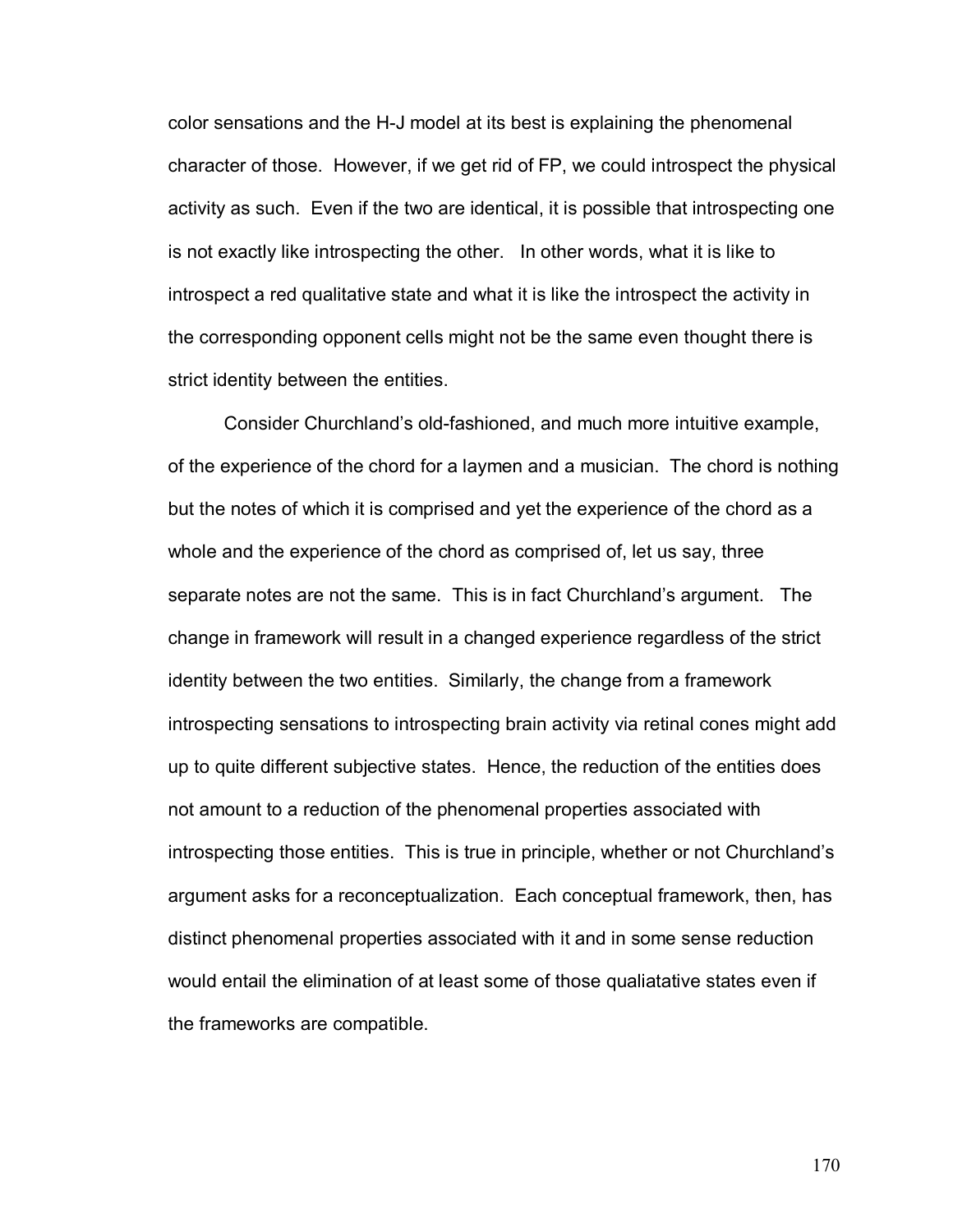It seemed as if Churchland's argument previously (1989) was that reconceptualization would solve the problem of emergence by denying that there are any such things as phenomenal properties. If one learns to introspect brain activity directly, one need not worry about irreducible phenomenal properties. Eliminativism construed that way is that plasticity can enable us to noninferentially detect the objective properties in the world, like a thermometer. On the more current view, Churchland accepts the existence of qualia and attempts to reduce them, but by accepting them he must answer all the problems that are associated with reductionism. I think he fails to do that.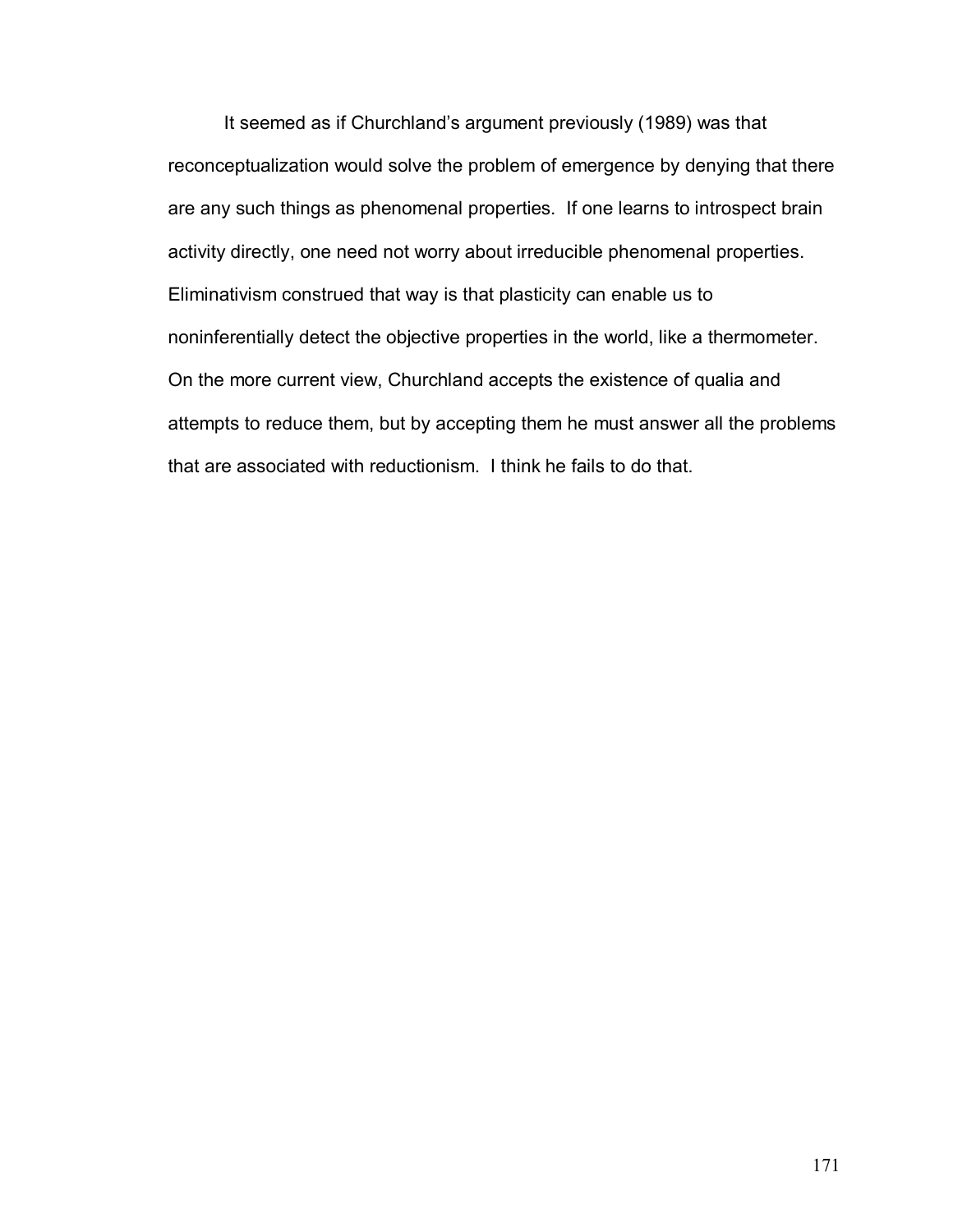## **Chapter IV**

Incorrigibility and Mental States

In Chapter two, I presented a challenge to the view that there was an unchanging folk-psychological theory and that it was common sense in any significant way. In that sense, I reject the claims that the problems with the mind are commonsense problems, and will attempt to argue against the idea that certain properties attributed to the mental are properties that commonsense is firmly committed to. In chapter three, I argued against the view that irreducible phenomenal properties are the consequence of the folk-psychological view of the mental.

In continuity with the last chapter, in this chapter I plan to argue that incorrigibility is not a commonsense property. Furthermore, I will argue that Rorty does not present a convincing argument whereby incorrigibility is the mark of the mental. Ultimately, I will present a view that I feel is arguing against the idea that there are any properties attributed to the mental that are in principle outside the reach of science. Mostly, because I find the mental to be a moving target, since the scope of the folk-psychological view about the mental is not well established. That this is so should have been established in the second part of chapter two.

Rorty argues for incorrigibility of the mental being the distinguishing feature of mental states. Mental states are marked by incorrigibility as being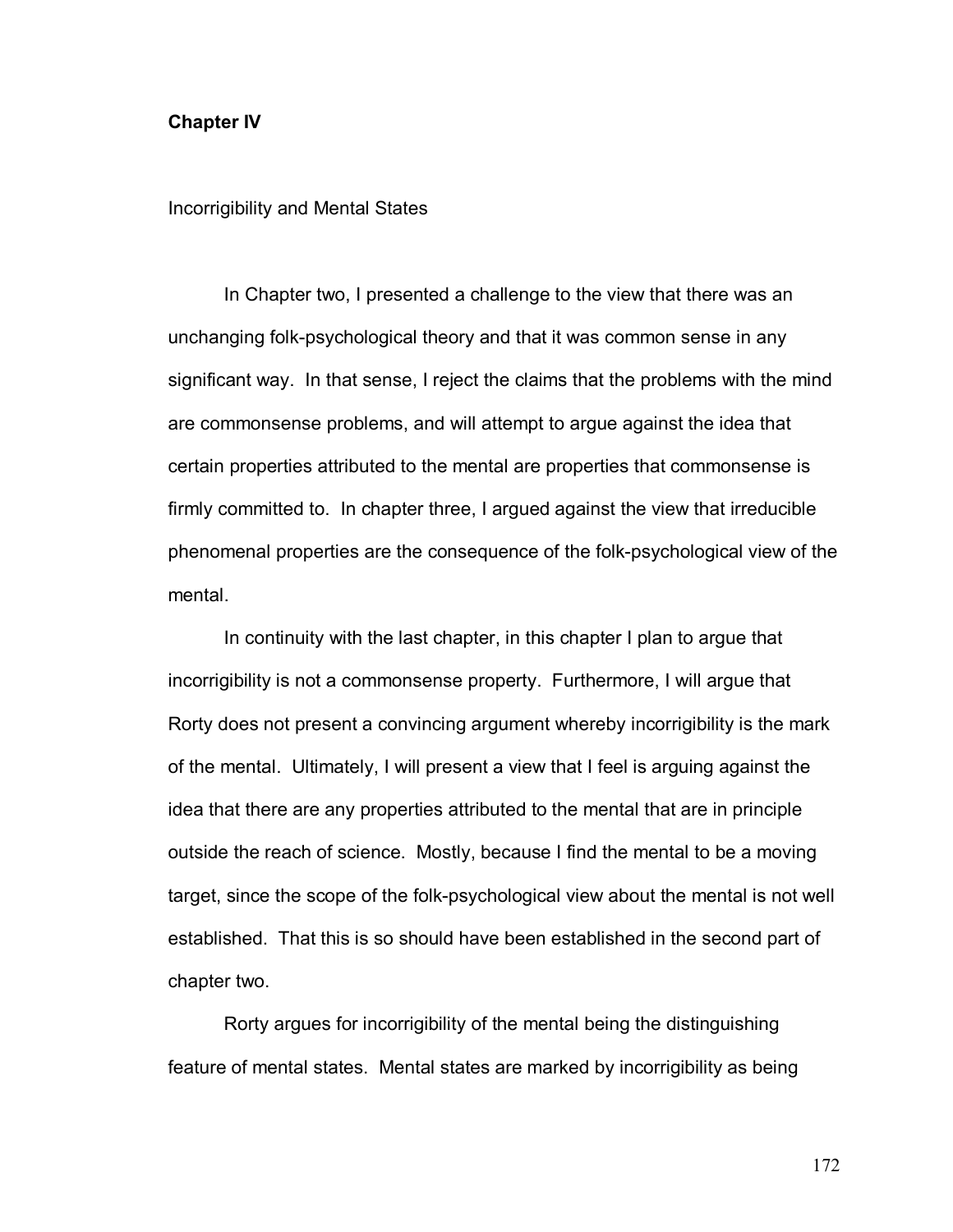distinct from physical states. In fact, Rorty claims, the contrast between the mental and the physical is established because mental states have this essential property of being incorrigible. But, the incorrigibility of mental states is, for Rorty, derived from the establishment of a linguistic practice. Because of incorrigibility, the mental has a genuinely emergent property, one that is not amenable to treatment by reductive materialism. This emergent property makes the mental incompatible with the physical. I will present this part of Rortyís view in the first section of this chapter.

Rorty's view of incorrigibility, and in some places indoubitability, is derived from the establishment of a linguistic practice which prevents the questioning of the veracity of the reports people make about their mental states. There is no appearance-reality distinction for mental states because there is no languagegame that has established rules for the attribution of wrongful reports of mental states. Rorty believes that most of the problems of contemporary philosophical theories about the mind lie with the modernized reintroduction of the problem of universals. Universals are now replaced by concepts, and what most theories about the mind are attempting to do is find a way to account for a universal category of mental under which one would subsume particular instances of mental states. The solution, according to Rorty, is found when one shifts from the talk of concepts to the talk of attribution of particular mental states to creatures having those states. Nothing more than an established linguistic practice sets the rules for the attribution of mental states.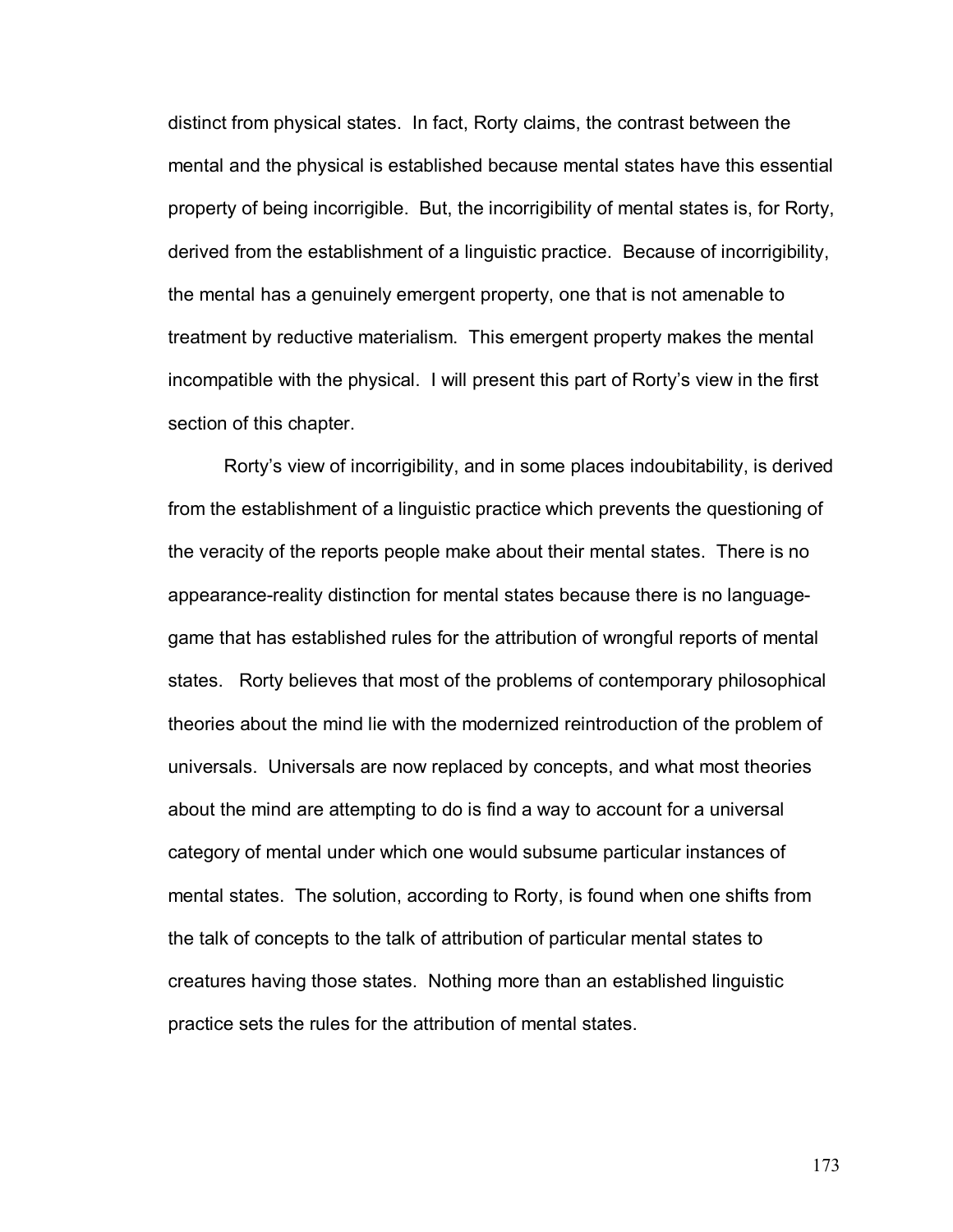This view prepares the groundwork for the Antipodeans. Rorty in "Philosophy and the Mirror of Nature<sup>85</sup> presents a scenario where creatures physically identical to us have nothing like our mental states and there is nothing that they are incorrigible about. In fact they speak of themselves as having brain states. The claim is that talk of brain states is compatible with the absence of mental states and that the mark of the mental is this feature of incorrigibility. One could conclude that the elimination of our talk of mental states could get rid of the problem of incorrigibility. According to Rorty what was established by a verbal practice can also be taken away by the establishment of a new verbal practice featuring none of the predicates used in the initial parlance. Further still, the description of the Antipodeans is meant to suggest that the switch in the linguistic practices will not result in any significant loss. So, if humans were to discard talk of mental states and substitute them for a linguistic practice featuring only talk of brain states, nothing more would be lost than just the talk of mental states. I will present this view in the second section of this chapter.

In section three I will emphasize some differences between the Antipodeans and humans. These differences will then be used to claim that any analogies drawn between the two populations are false. The case of the Antipodeans cannot provide any insight into what we should do about our mindbody problems. This is because Rorty infuses everyday discourse about the mind with Descartes view about mental states. Rorty makes humans Cartesian creatures, which limits the number of creatures we can be compared to. I will

<sup>85</sup> Rorty, Richard. Philosophy and the Mirror of Nature.Princeton University Press, 1979 (henceforth PMN).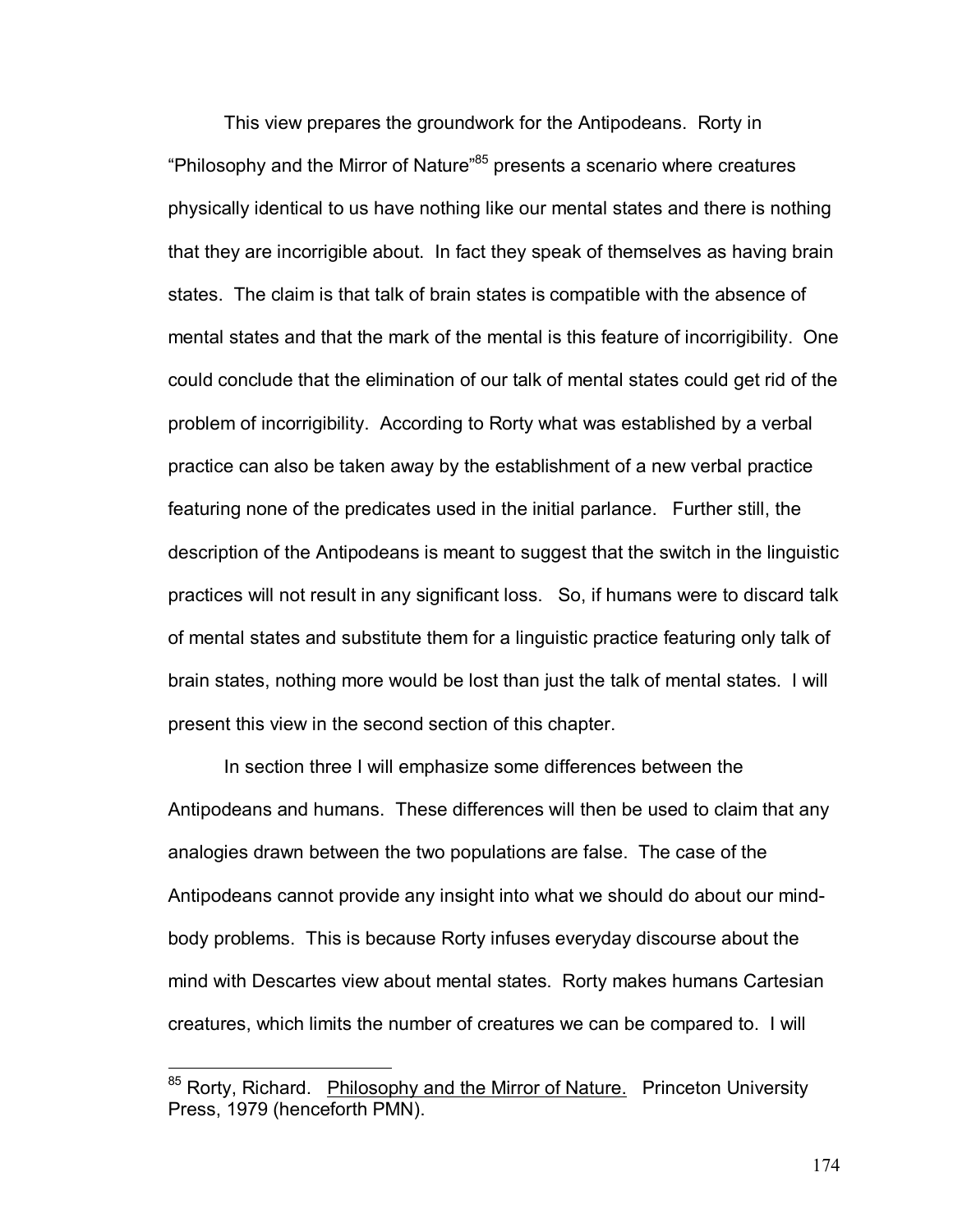claim that, from the start, the Antipodeans are not like us because they do not have the Cartesian contrast between the mental and the physical.

Another way in which we are different is in regards to appearances and reality. Rorty says that we make that distinction while the Antipodeans do not. The Antipodeans make only the straightforward division between being right and wrong about things. These creatures, unlike us, do not have any problems that are created by appearance properties. However, I will attempt to show that the distinction between the appearance and reality of mental states and the appearance and reality of physical states are not the same. Phenomenal properties of mental states are not appearances properties in the sense that shapes and textures of physical things are such properties of external objects. When we speak of appearances of physical objects we speak of them as representing the world in this or that way, but phenomenal properties need not be conceptual in that way.

In section four, I will further challenge the Antipodean scenario. The Antipodean story could be altered in many ways, and some of those ways could show that incorrigibility and mental states need not be mates for life. One could conceive of a scenario where people have mental states but do not feel like they are incorrigible about them. Moreover, I will claim that incorrigibility is a problem only if the endorsed theory is false. Assuming that our resources for conceptual change are not limited then we can imagine holding a more scientific view of our selves and in that case incorrigibility would not be a problem, but an outcome. This will lead to the argument that incorrigibility is not the mark of the mental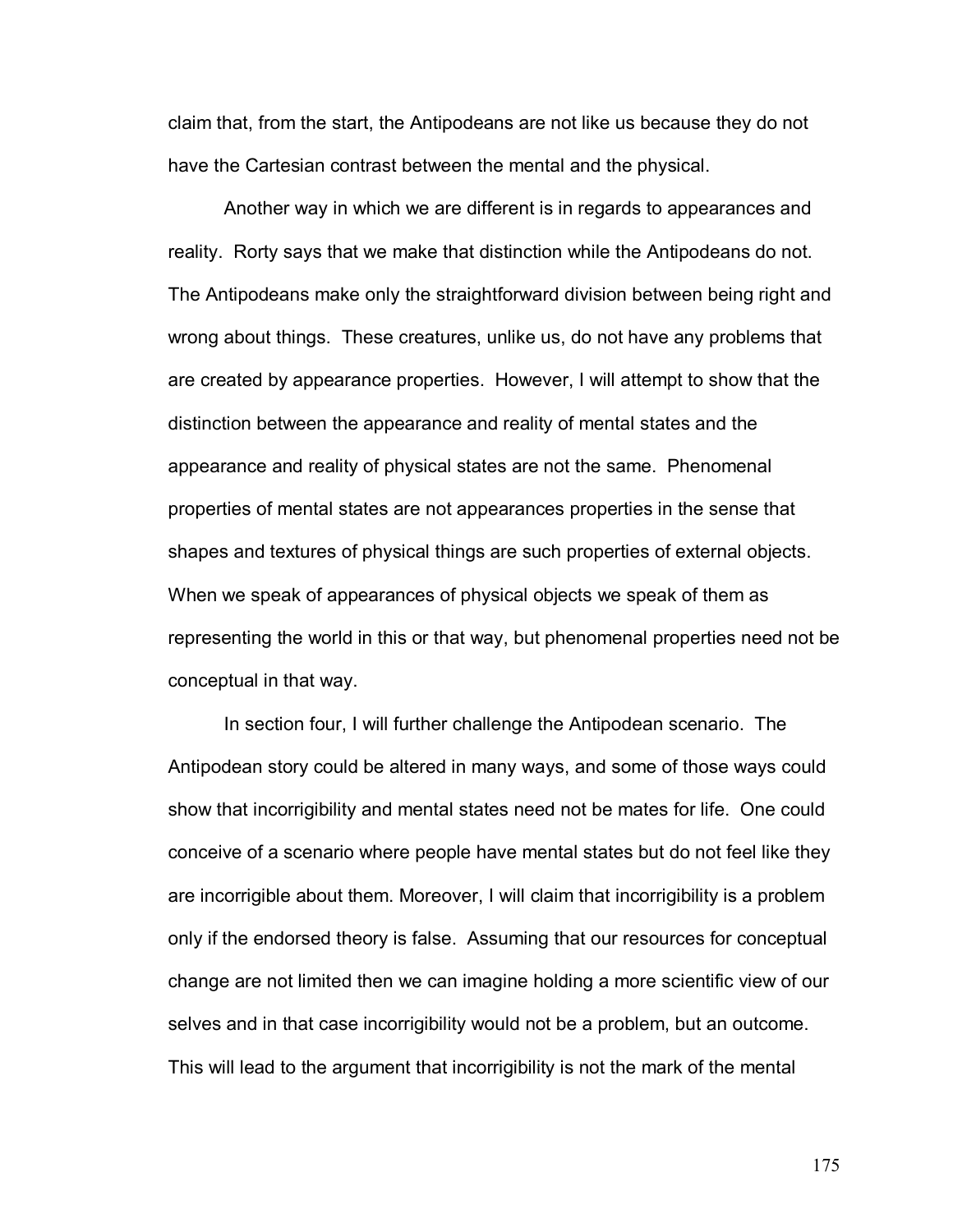since one can become incorrigible about physical states of the brain. Even further, I will claim that the contemporary vocabulary about mental states has incorporated rules for the attribution of wrongful reports about mental states. The contemporary talk of mental states has established areas about the mental where we could speak of ourselves and other people as being wrong about mental states.

## Section I--Is the Contrast Commonsense?

 $\overline{a}$ 

According to Rorty, there is a contrast between mental and physical states, which results in an incompatibility between the two realms and creates the mind-body problem. And that contrast must be there, if one captures the meaning of mental correctly. For the notion of mental to be maintained, we must specify a feature that rightly characterizes those states. Rorty proposes incorrigibility. If a state is incorrigible, then it is a mental state, while no physical states have such properties. Incorrigibility is both the common thread and the distinguishing feature of mental states.

Incorrigibility, phenomenal character, and intentionality are usually proposed as candidates for marking the mental. <sup>86</sup> If any of those succeed in being strictly mental properties, the mental would be incompatible with the physical. If the mental is found out to be incompatible in some way with the

 $86$  Later in this section there will be an explanation of how incorrigibility came to be the only real distinguishing feature according to Rorty.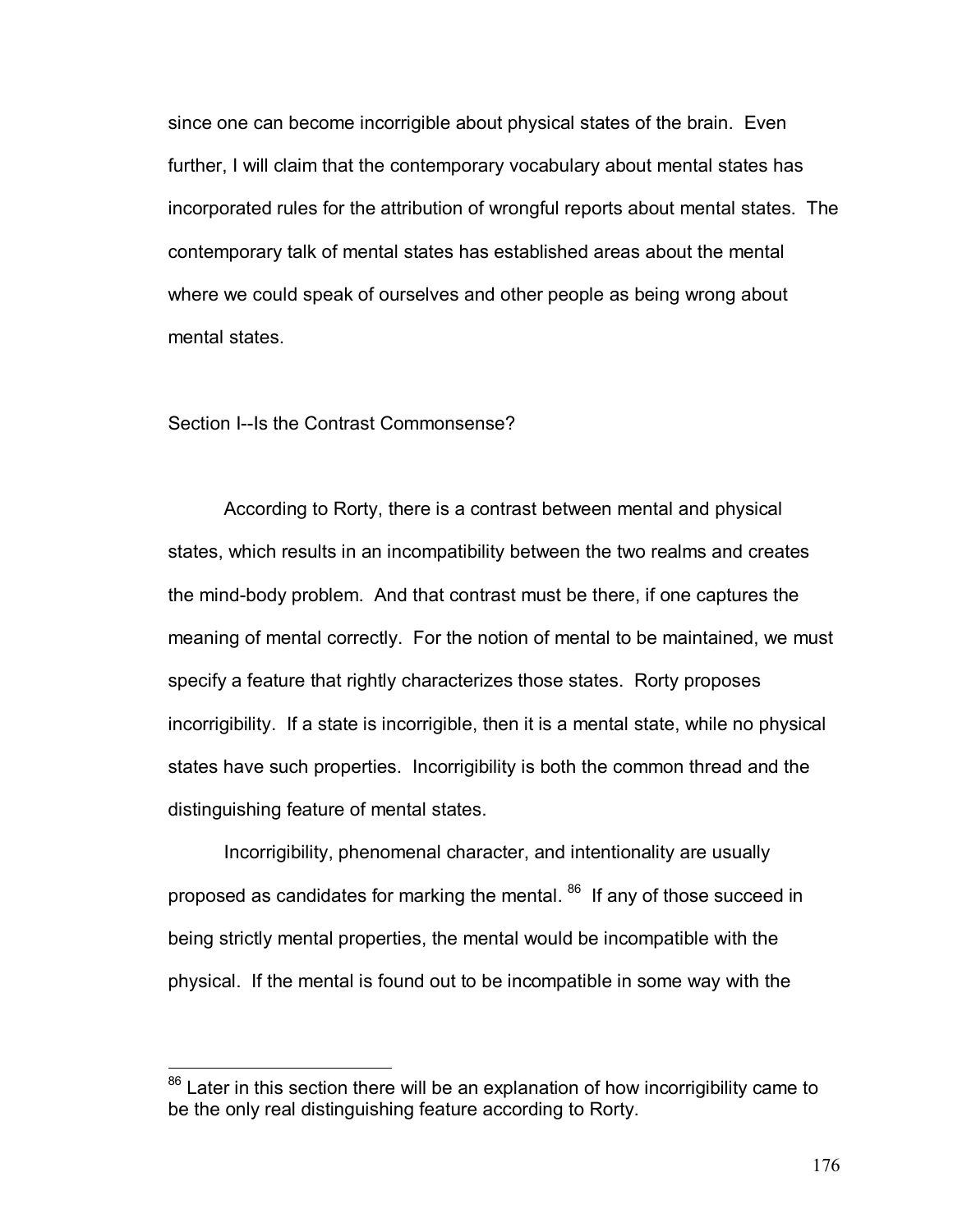physical, then materialism is either false--not an easily tolerable conclusion--or there are no mental states.

The contrast between the mental and the physical as described here relies on the identification of the property that marks the mental. Rorty locates this property partly in common sense because his assessment of the meaning of 'mental' is guided by the everyday linguistic practices. Given what I have argued earlier about common sense, I disagree that there is an unchanging linguistic practice concerning mental terms. As a consequence of that, locating properties in common sense that would permanently identify the mental is not possible. This is in part due to the changeable nature of commonsense psychology, and partly because those changes are derived from theories that are not common sense. I argued before, and will underline here, that it is not a good strategy to point to features of the mental that seem to be attributed to it by a commonsense theory and to proclaim those properties as strictly mental. The things that the folks believe about the mental are a web of collected beliefs often borrowed from influential theories about the mind or brain that originate outside of common sense.<sup>87</sup> In this sense, I think Rorty is wrong in looking for marks of the mental in commonsense. Further sill, in this chapter, I plan to show that incorrigibility could

 $\overline{a}$ 

 $87$  Based on chapter two, my argument is that FP is not common sense because it is a revisable framework. Setting that aside, there are issues concerning the scope of FP regardless of whether folk psychology is common sense. One of the problems is how to demarcate folk psychology in a way that could actually be representative of the layperson's theory. I am of the conviction that such an accurate characterization is not possible because FP changes, but also because the precise boundaries are mostly indeterminate. This problem is observable in the various attempts to lasso in the actual folk theory. Mostly, the commentators attribute to commonsense psychology a philosophical view that they wish to attack.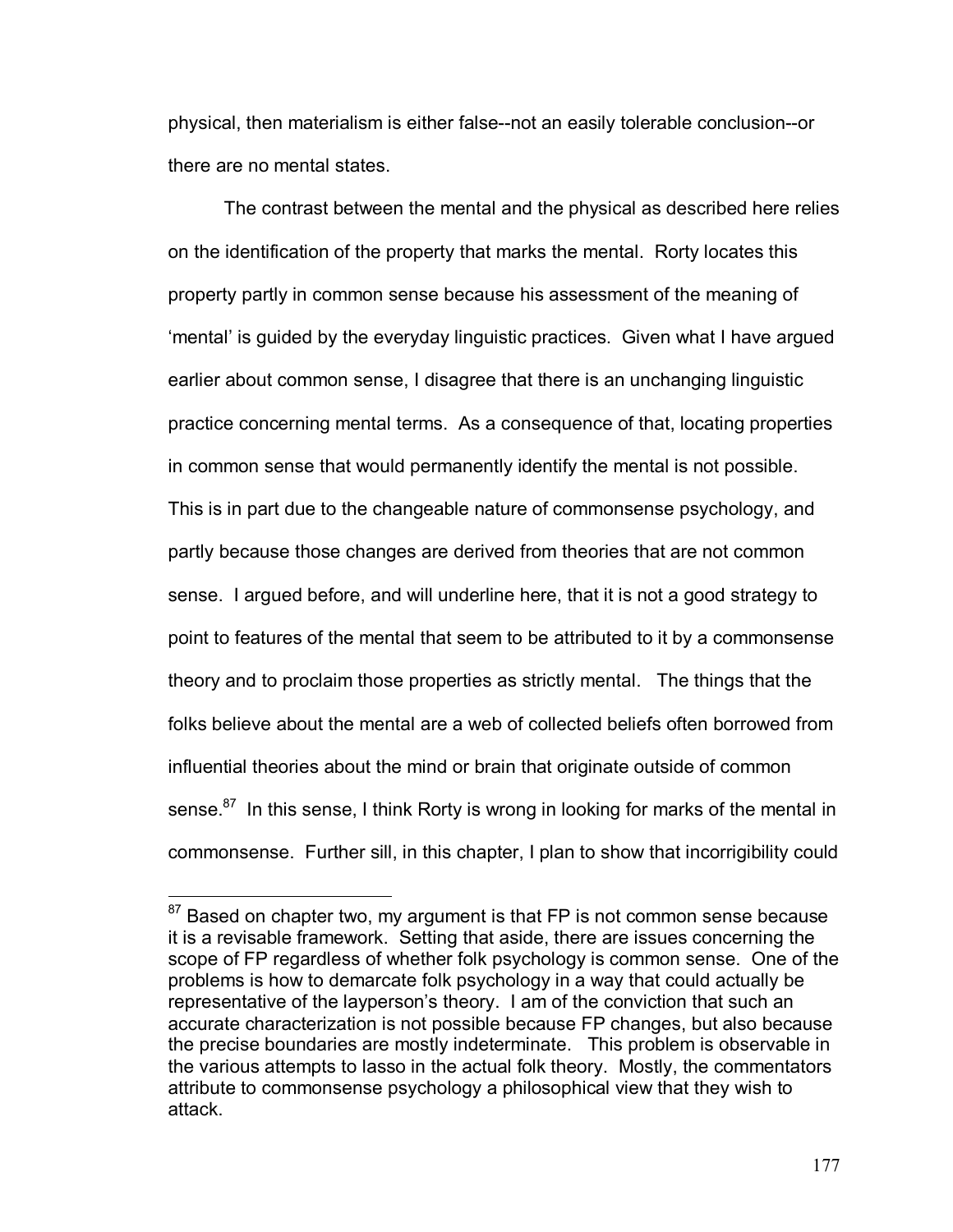be an outcome even on a scientific theory about the mental, where talk of mental states has been replaced by talk of brain states, transitively making states that are not mental incorrigible.

 It is said that the incorrigibility of mental states is considered a problem because it is emergent, and by that I mean: impossible to subsume into the framework of a science that aims at explaining everything only by appealing to physical states. Incorrigibility being a feature attributable only to mental states makes the same irreducible to physical things that lack that property. I will take issues with the claim that incorrigibility is only a mental feature. I will argue for the idea that, among the folk, there is an increased tendency to use a verbal practice by which a person can be corrected on their utterances referring to mental states. Rorty falls short of explicitly attributing the claim that mental states are incorrigible to a commonsense psychology, such that the contrast between the mental and the physical is a contrast that results based on the commonsense view of the mental. Still, this accusation is implicit, because the meaning of 'mental' that Rorty is attempting to capture is one established by the rules of everyday discourse.

In the recounting of the history of the mind-body problem, Rorty clearly states that this problem is traced back to the moment where sensations were relocated from the body to the mind. The relocation was a move made by Descartes, according to Rorty (PMN, Chapter one, pp.17-61). This view must have permeated into everyday discourse, making most of us Cartesians. Before that time, before the problem existed, sensations were thought to be a function of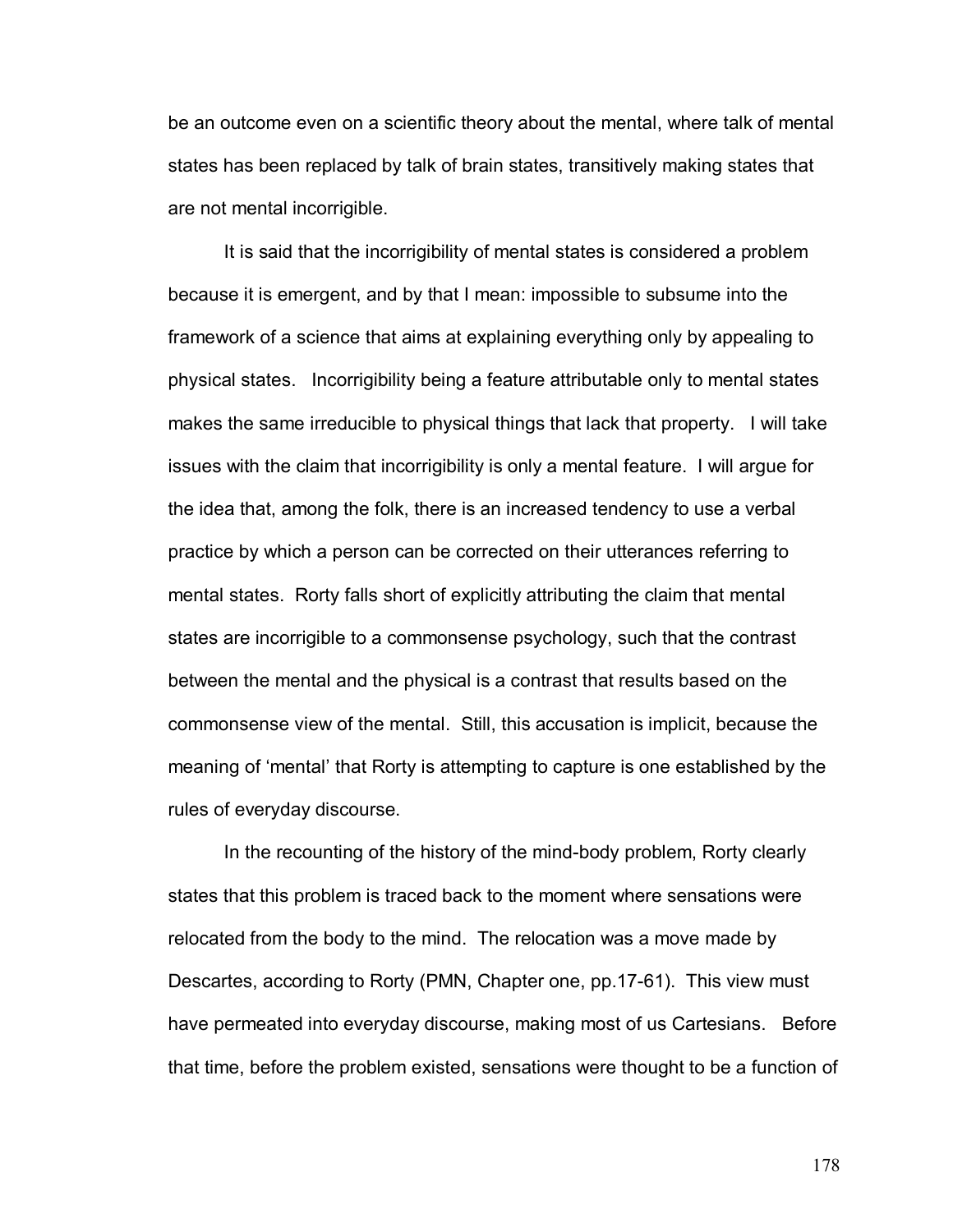the sensory organs, a view attributed to Aristotle. Interestingly enough, Rorty notes the change in philosophical theories, but does not offer to trace the change in everyday discourse, if indeed there was such a change. The issue to address is concerning the influence of philosophical theories on everyday discourse. It seems enough to note that with philosophical theories about the mind, the scope of the mental is restricted or broadened in order to assert that the contrast between the mental and the physical is not steady. One could add that if commonsense views changes, the meaning of mental, in everyday discourse, changes. Attempts to capture its meaning are at most attempts to capture the meaning of 'mental' in the current context.

When it comes to philosophy of mind, the distinction between the mental and the physical produces an incompatibility, if it is buttressed by the Cartesian conception about the mental. Descartes defines the mental negatively in contrast to the physical. But, if the contrast is produced by a particular philosophical theory, it will only hold with the backing of that theory. Hence, if one fails to maintain the theory, the contrast can be dropped as well. Ultimately, if one takes the position that Descartes is wrong they should stop maintaining the contrast, between the mental and physical realms, that is created by his theory.

 In the third chapter, I argued that if phenomenal character is emergent on the folk-psychological framework, it will become so on the neuroscientific as well. I will have a similar argument in this chapter. I will attempt to show that incorrigibility can be obtained on a physical framework and therefore if it is emergent on one framework it will be emergent on the other. Thus, I will argue,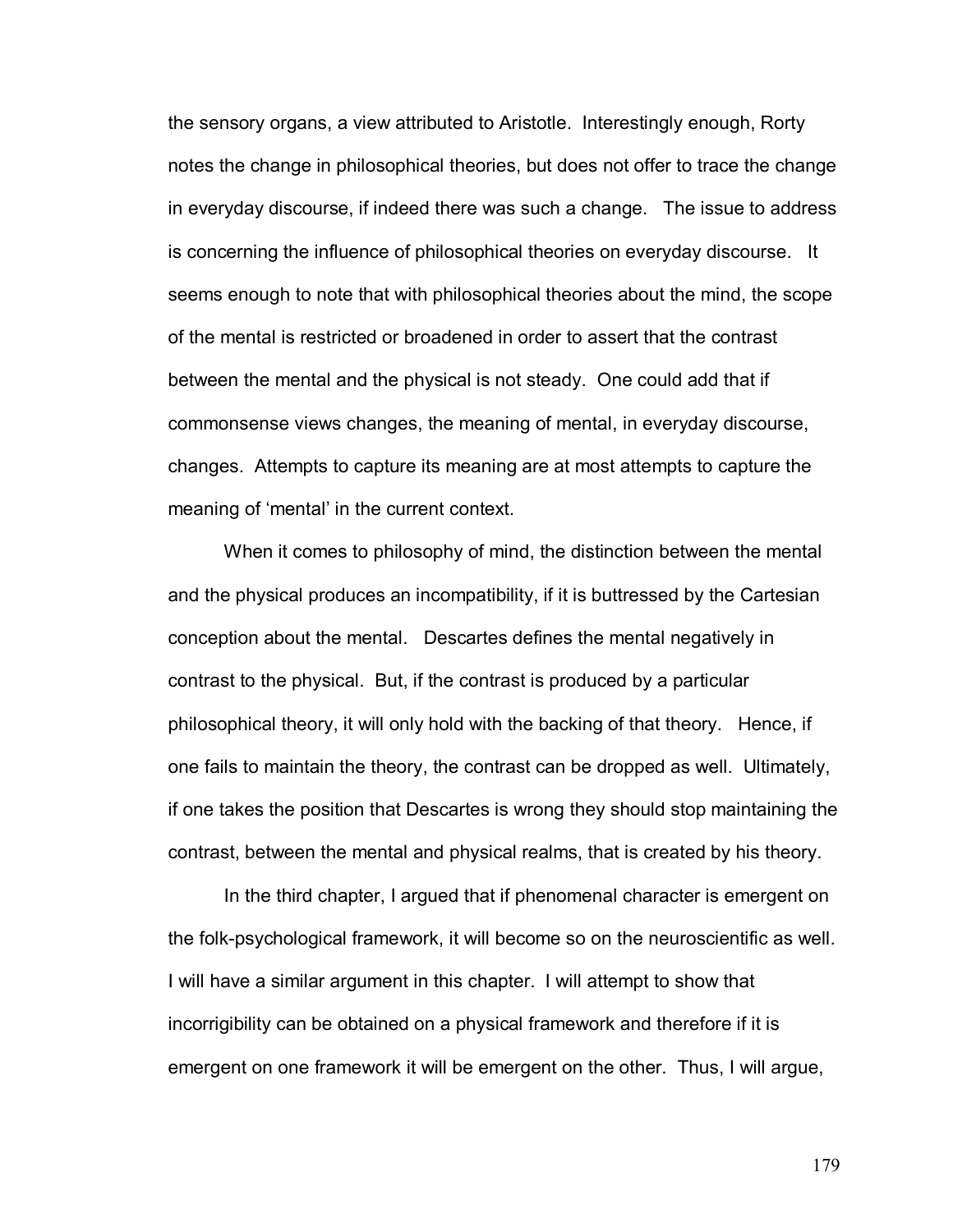that the real task is to attempt to explain incorrigibility. Although, in some places<sup>88</sup> Rorty does not argue for an eliminativist solution, but only points out that the absence of a vocabulary containing mental terms does not result in any other kind of loss. In other places, $89$  he does argue for eliminativism, which could allow us in principle to drop talk of commonsense mental states in favor of talk of brain states. I will draw from all those sources and ultimately argue that I do not see a benefit to elimination, since the problems of what is considered commonsense psychology are likely to become problems on an alternative scientific view of brain states.

Let us begin by clarifying the claim that eliminativism requires properties that strictly demarcate the mental. Consider the following two criteria for identification of entities (paraphrasing Rorty, PMN, p. 80): Either you are talking about X's but practically everything you say about them is false or, since practically nothing you say is true of Xs, you can't be talking about Xs.

Rorty claims that there is nothing empirical that could point us in choosing between the two options. The first criterion of identifying entities with one another is a reductive view. We say X and Y are one and the same thing, only the descriptions of X do not mach the descriptions of Y. The identification between X and Y sometimes happens when one theory reduces another: we say that water is the same as H2O, only how we speak of water is very different from

 $\overline{a}$ 

<sup>88</sup> See PMN Chapter two, p. 70-125.

<sup>89</sup> Rorty, Richard. "Mind-body Identity, Privacy and Categories." Materialism and the Mind-body Problem. Edited by Rosenthal David. Englewood Cliffs, N.J: Prentice-Hall, 1971.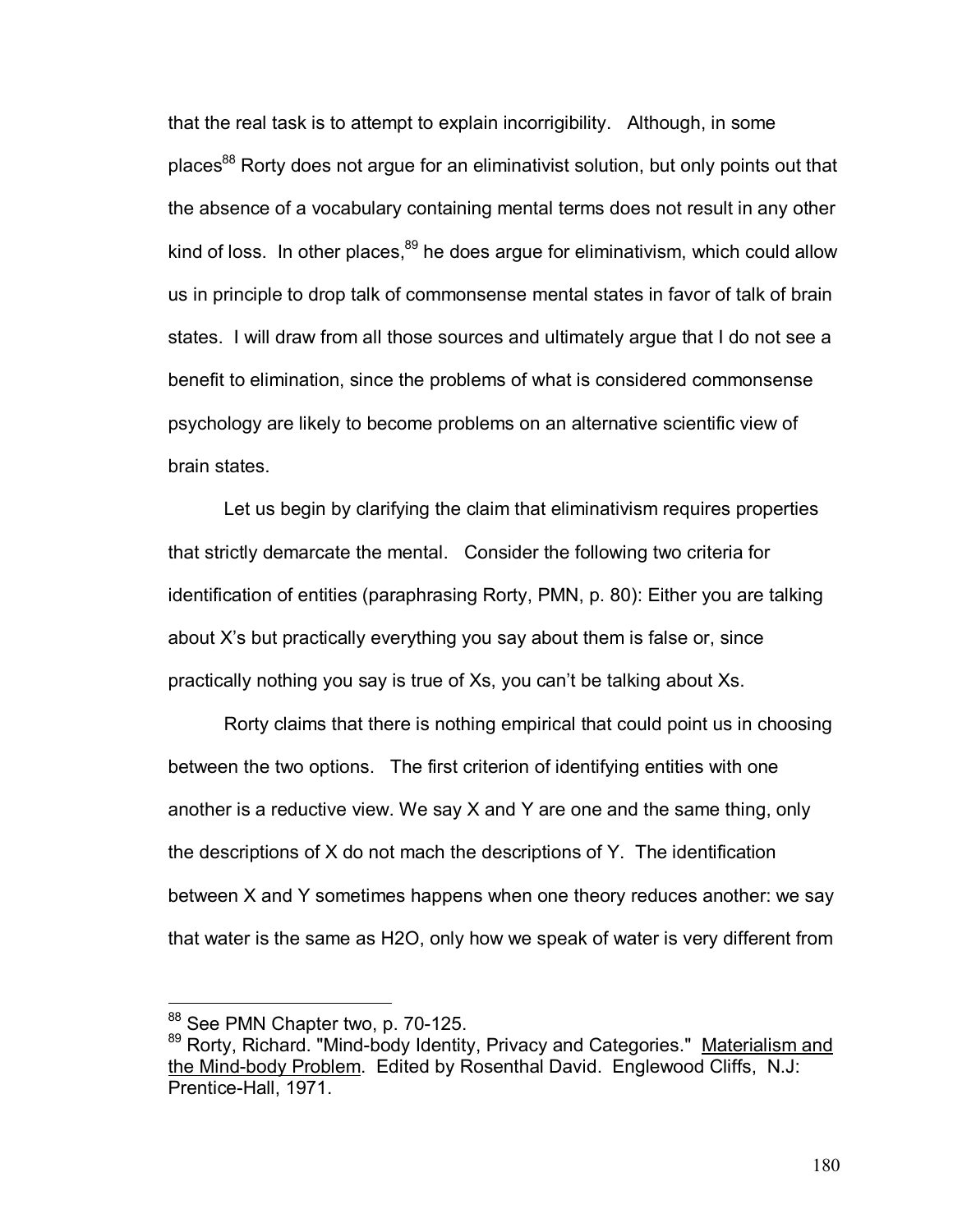how we speak of H2O. Still we do not decide to claim that water does not exist because there is no distinguishing feature of water that would make it incompatible with the molecular theory of H20.

If one were to decide that either tastelessness or fluidity is a property that marks the presence or absence of water, the molecular theory of H2O could not cover all the properties of water. Water would have emergent properties when contrasted with the theory covering H2O, and if we wanted to be physicalists we would have to eliminate water. Water cannot be H2O because nothing we say of water is true of H20 and vice versa. $90$  But, if there is no special attachment to particular properties of an entity, it is difficult to argue for elimination because those properties are needed to mark the existence of that particular entity. In order to claim that a particular property does not exist one must be fixed on one or more properties that are necessary for the existence of that entity. In all other cases, if the view about the character of a particular entity can be adjusted, that entity can be reduced.

 The eliminativist argument here begins by choosing properties that mark the presence of the mental and attributing those properties to the commonsense conception about the mental. But if FP is construed as theory that changes, the properties that are taken to mark off the mental can change as well. Thus, what is taken to be a property that is constitutive of mental states as part of one framework might not have the same status on another framework. In that way, there is no view about the mental that is indigenous to common sense, and no

 $\overline{a}$ 

 $90$  This is in part the outcome of Churchland's argument about direct deducibility discussed in the previous chapter.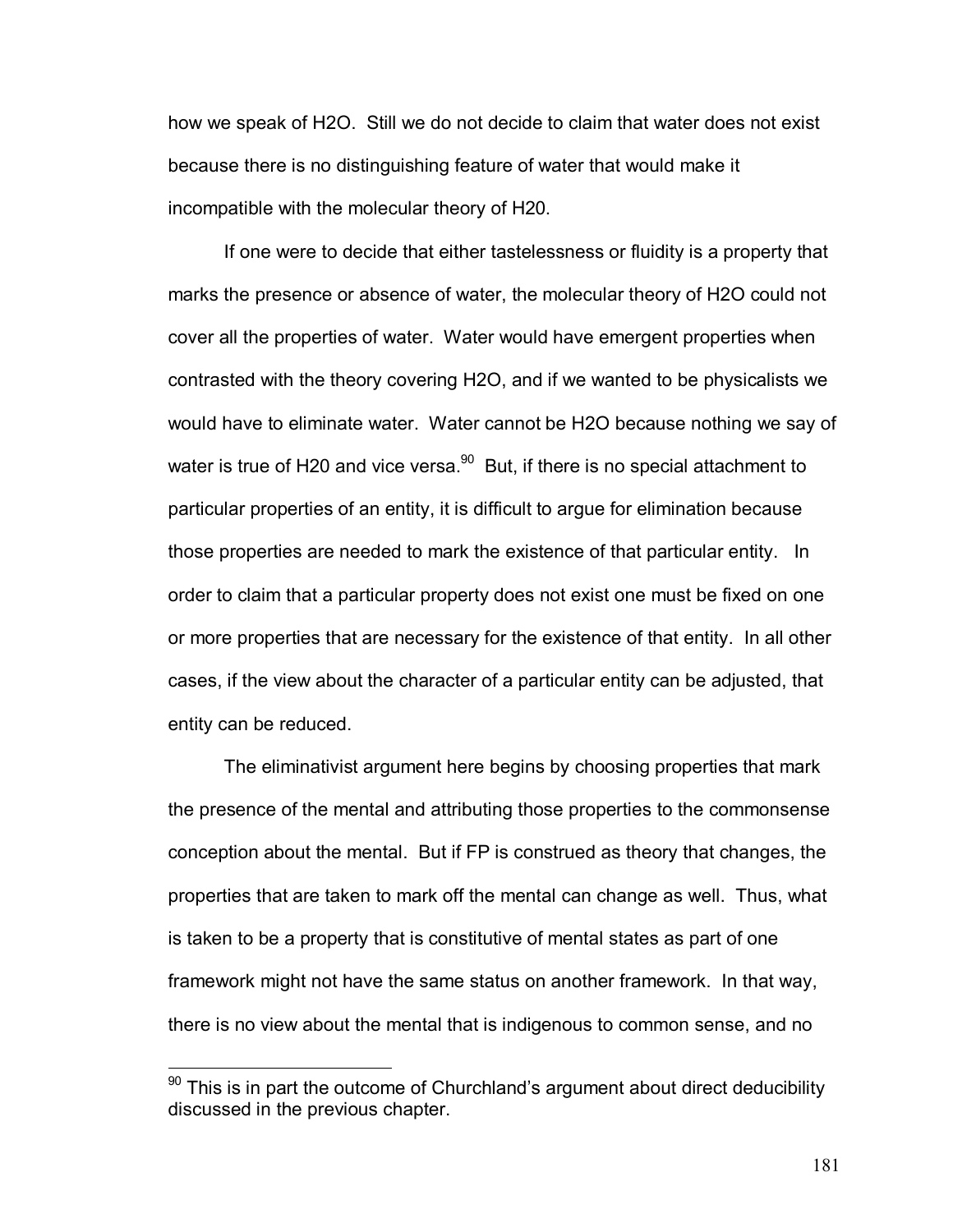properties within folk psychology that are permanently, exclusively mental.

Therefore, there are no restrictions that are imposed on the character of mental states via the attribution of particular mental properties. If one conceives of folk psychology as malleable and not restricted to particular properties, the presence or absence of any properties are not indicative of the presence or absence of the mental. In that case, one cannot eliminate the mental because one can never clearly distinguish it from the physical. This is how the contrast between the two realms can be dissolved.

 Marking properties are needed to support arguments for elimination because they provide a criterion by which one can clearly tell what is mental and what is not. Thus far I have not seen any properties, including incorrigibility, which are parts of the commonsense framework of the mental and are essential to the mental in that sense. This claim is not reliant only on a particular scope of commonsense; rather it is based on the view that no framework is common sense. The categories of commonsense are changeable because they are all in principle revisable. So if one were to propose incorrigibility to be part of some folk psychology, this commitment is not restrictive of any other framework of the mental. Moreover, folk psychology changes and the properties it attributes to mental states are revisable even in practice. We can disagree with Rorty both that incorrigibility is what marks off the mental, and that a view attributing incorrigibility to mental states is not revisable.

 Still, let us review how Rorty settles on incorrigibility as the mark of the mental. Rorty distinguishes between two kinds of mental states, on the one hand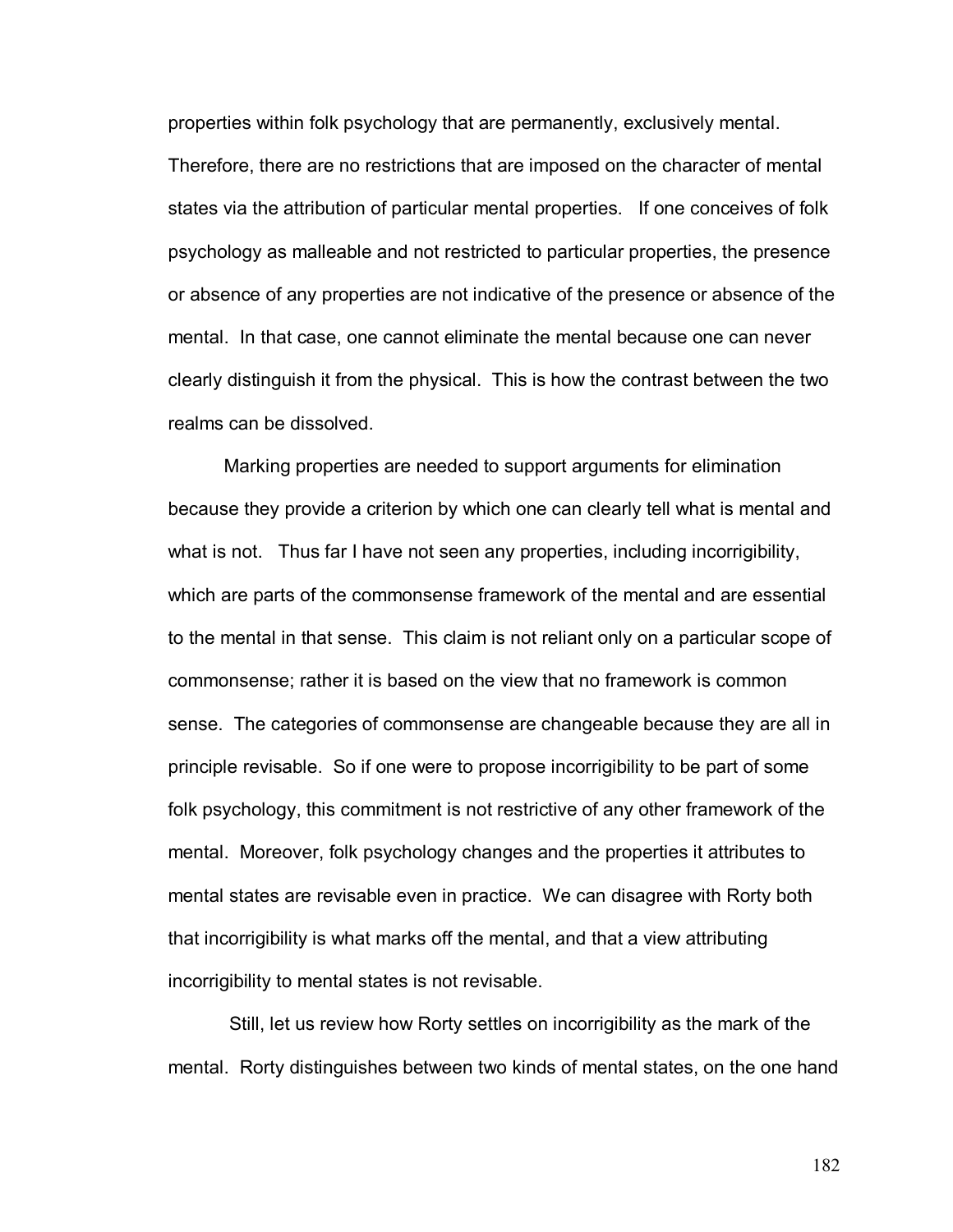there are mental features and on the other there are mental events. The only mental states that are candidates for incorrigibility are mental events; those are the only ones that have the status of mental entities. Rorty claims that only thoughts and sensations are mental events. Thoughts and sensations are the source of the mind/body problem because they are recalcitrant to any type of behaviorist reduction.

Intentionality is not a feature of sensations and therefore cannot be a unique property of mental states. Rorty focuses on introspectability, nonspatiality and privacy. Introspectability cannot be the mark of the mental because one can introspect physical states, like indigestion or other internal physical events in the body. Nonspatiality will not work either because there are ways to fix the location of mental states; for example a sensation has a location wherever the person having that sensation is located.

Privacy of mental states rests on a distinction between inner and outer states, mental states are usually considered to be inner states. Mental states are private because they are inner states, accessible only to the person being in that particular state. But, Rorty will claim that an inner state does not have to have any nonphysical properties. One could have an inner state that is physical, for example a brain state. So privacy is also not a mark of the mental, if by private we mean inner state. Later Rorty will make the mental necessary for the establishment of inner states, or an inner space. If there are no mental states inner can only mean under the skin or inside the skull (Rorty, PMN, p. 86). Then, even if privacy is not essential to mentality, there is no interesting way of making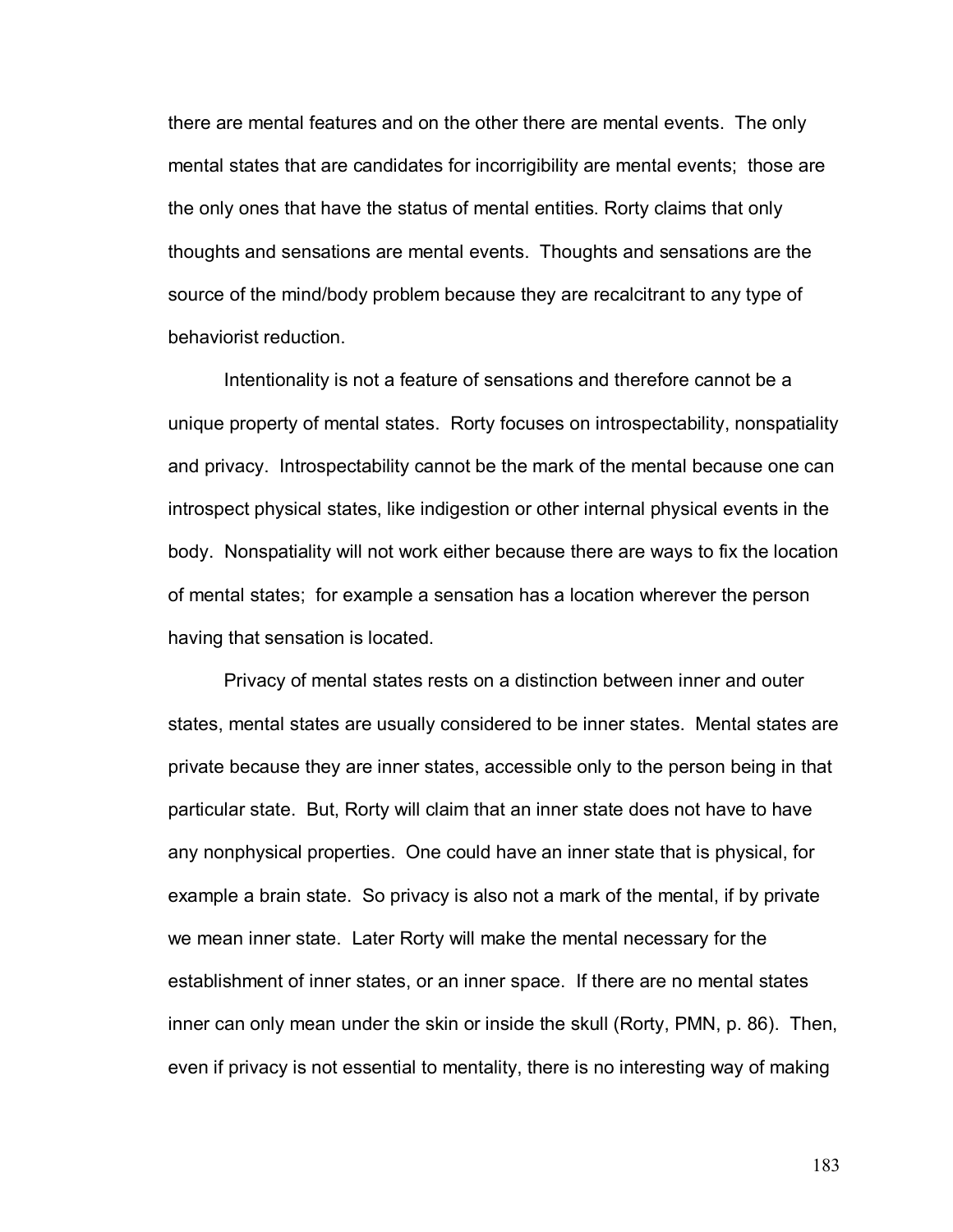the distinction between inner and outer without mental talk. Since, the claim is that unless something is incorrigible, it cannot be mental, and if it is not mental it cannot be incorrigible. I will dispute that claim a little later on.

But, privacy could also mean incorrigibility and in that sense it could be the mark of the mental. "We have no criteria for setting aside as mistaken firstperson contemporaneous reports of thoughts and sensations, whereas we do have criteria for setting aside all reports about everything else" (Rorty, IMM, p. 413).  $91$  This is what gives the mental its special flavor. This special flavor rests on the establishment of a linguistic practice where certain reports are not such that they can be refuted. If there are such reports, then those reports signal the presence of mental properties.

Rortyís search for the mark of the mental should accomplish a few tasks: it should identify a property that captures the meaning of the mental completely, and it should be a property that marks the mental exclusively. Thus, the property should capture the meaning and the meaning produces the contrast, therefore the exclusively mental property should maintain the incompatibility of the mental and physical. Rorty builds the incompatibility between mind and body into the meaning of 'mental.'

It was stated earlier that the distinction between inner and outer is usually a consequence of a theoretical position, and theoretical positions about the mind draw that distinction differently. There is no clear reason for Rorty to insist on drawing the distinction the way he does, unless it is to maintain a contrast which

 $\overline{a}$ 

 $91$  Rorty, Richard, "Incorrigibility as the Mark of the Mental," The Journal of Philosophy, 67, no.12 (June 25, 1970) (henceforth IMM).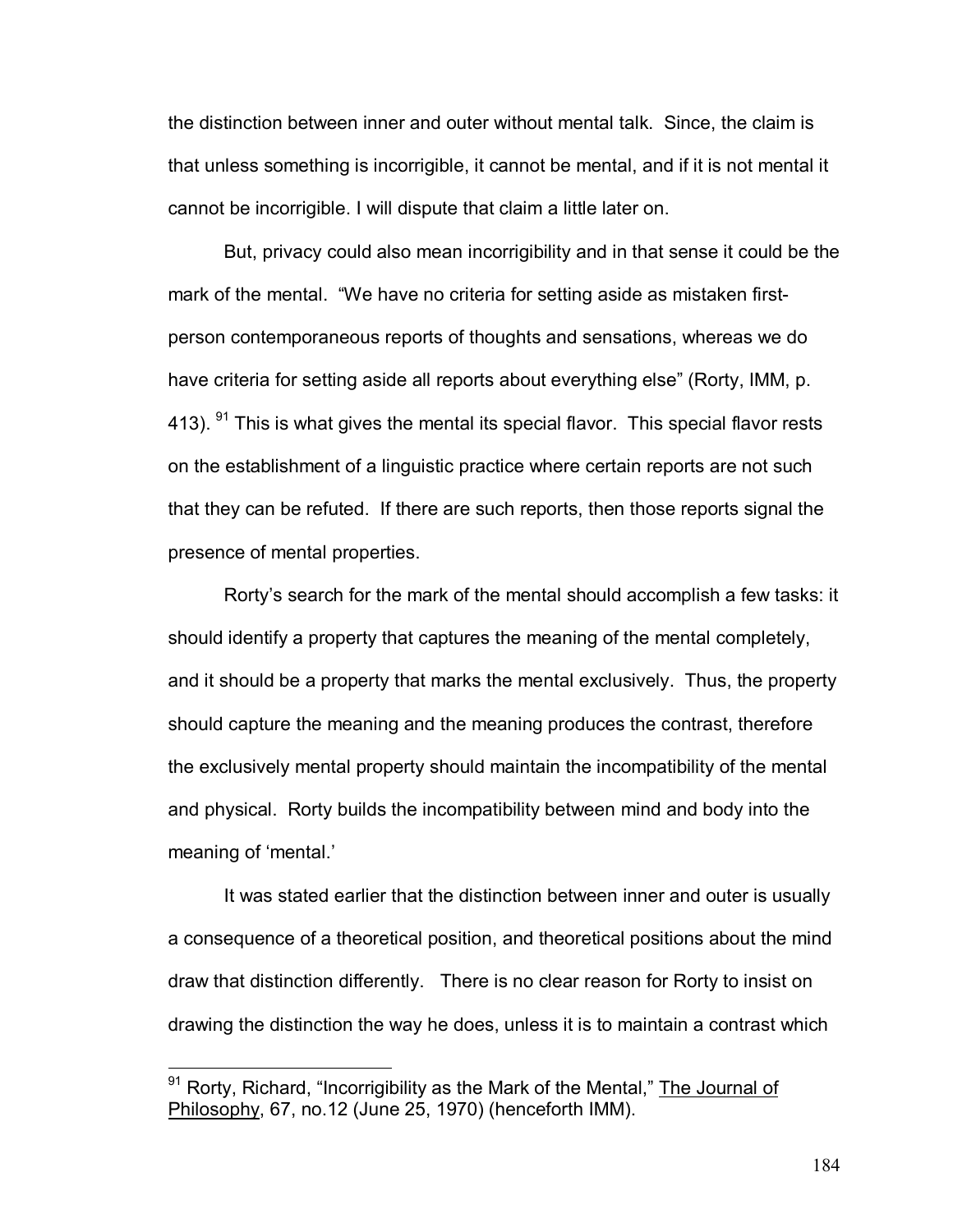might not clearly exist in the commonsense view he is trying to attack. Also, contrasts need not entail incompatibility. Thus, just because two things are contrasted in some way does not mean they are incompatible. There are differences perhaps between mental states and physical states, but those differences need not render the mental irreducible to the physical. Only because the mental has special features those features need not be classified, a priori, as nonphysical.

Further still what we mean by physical also can change. Perhaps this distinction is not so substantial; in fact it could be contextual. The mental could be mental only in contrast with the physical. Mental entities are united together in virtue of having some distinct properties but none of those properties need be nonphysical by definition.<sup>92</sup> The distinction is in fact more a useful way of speaking about certain entities under investigation rather then a way to give a permanent distinction between two realms:

Rorty overlooks that the mental-physical contrast is just one of a number of cases in which we contrast a range of phenomena with what is physical, and so he misinterprets what the mental-physical contrast involves. In the context of chemistry, for example, one isolates properties that are special to chemical compounds and processes as such, counting those properties as chemical in contrast with physical properties. But we also contrast the properties and processes

 $\overline{a}$ 

 $92$  Rosenthal, David M., "Mentality and Neutrality" The Journal of Philosophy, Vol. 73, No.13, (July, 1976): 386-415 (henceforth MN).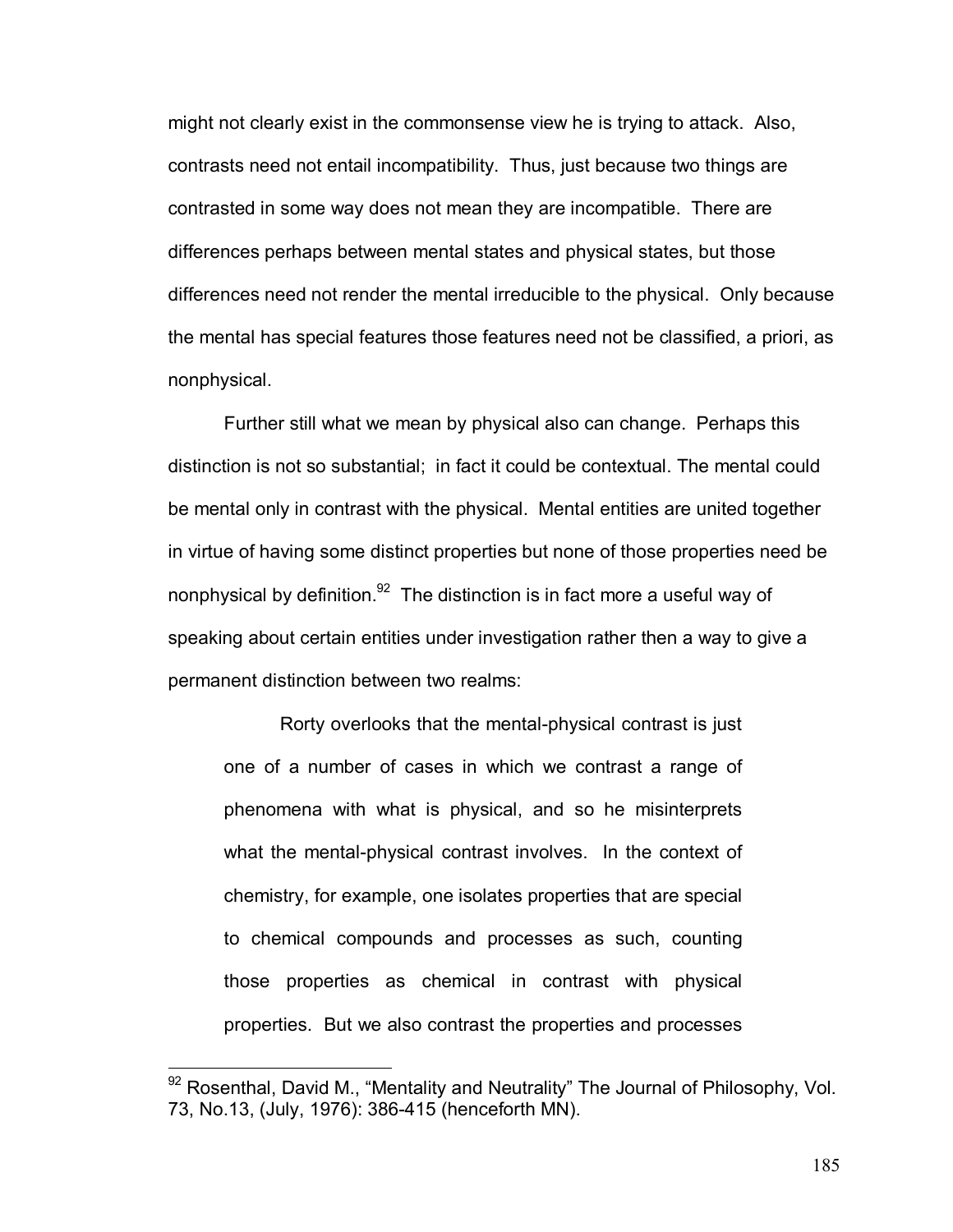that are special to life forms with physical properties and processes and, in that case, the physical includes the chemical as well.  $93$ 

The distinction between the physical and the mental can be drawn in such a way that biology is included in cases where we decide to contrast the physical with the mental. If we view the distinction between physical and mental as contextual then the mental need not be incompatible with materialism. If we alter the character of the distinction then the mental is not really emergent; it merely has special characteristics that are common to all mental states. The distinction is there for the purpose of investigating the phenomena in question, but it does not render the entities incompatible with the physical or with materialism (Rosenthal, KMM, p. 303).

To be fair to Rorty, one should mention that his insistence on the contrast between the physical and the mental was meant to support an attack on topicneutral translations. To solidify his attack on those views that propose the translation of the mental into the physical, Rorty amps the mental-ness of mental in order to point out that topic neutral translations are only succeeding by failing to capture the meaning of mental. But, Rorty also fails at capturing the meaning of 'mental' because meaning of the term changes as a result of change in linguistic practice. Thus, there are no grounds to claim that there is anything particularly mental about incorrigibility, especially if all there is to it is linguistic usage.

 $\overline{a}$ 

 $93$  Rosenthal, David M., "Keeping Matter in Mind" Midwest Studies in Philosophy, V (1980), pp. 295-322, especially p. 303 (henceforth KMM).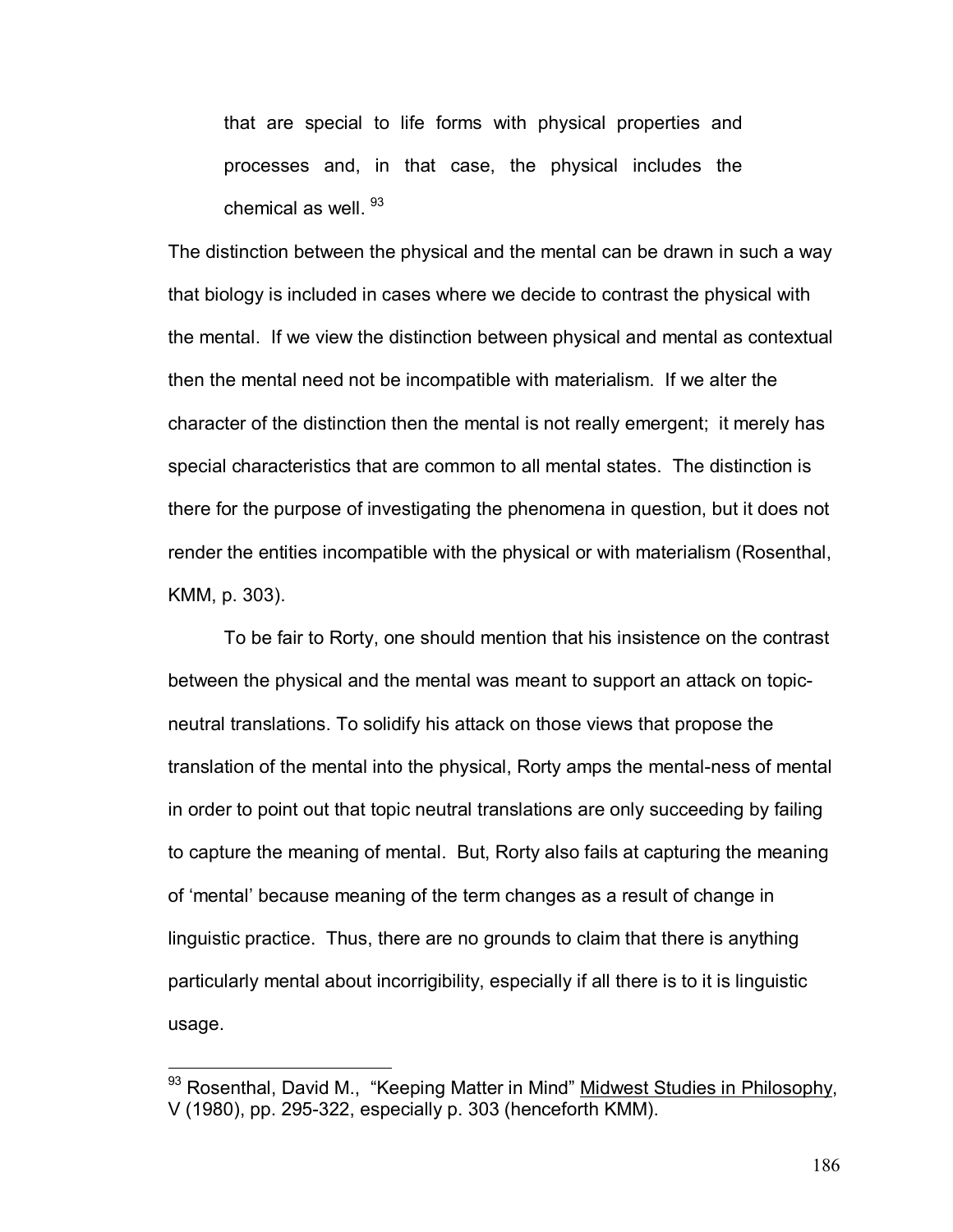In the next section I will present Rortyís thought experiment, the upshot of which is that there could be creatures which are physically identical to humans but have no mental states. The creatures in Rortyís scenario have no mental states by virtue of not having a language that refers to mental states. Rortyís description of these creatures without minds rests on the view about mental states and incorrigibility that was just presented.

## Section II--Mindless Creatures

Rorty in "Philosophy and the Mirror of Nature" proposes a scenario where there are creatures that are like us in every way except that they lack mental states. The Antipodeans, named after an anti-Cartesian school of thought, consider themselves persons. These creatures will be caught speaking of "believing that  $X$ " or "desiring that  $X$ " and they admit that those utterances are different from "having a leg cramp" or "being thirsty." They also know that they are distinct from other creatures as being persons. None of these distinctions are made in terms of mental states. The Antipodeans do not think of themselves as persons in virtue of having a mind.

 They are also not dualist and yet some of them believe in an afterlife. This afterlife is not such that it begins by the soul or spirit separating from the body. Their philosophical problems are devoid of the mind/body problem; they mostly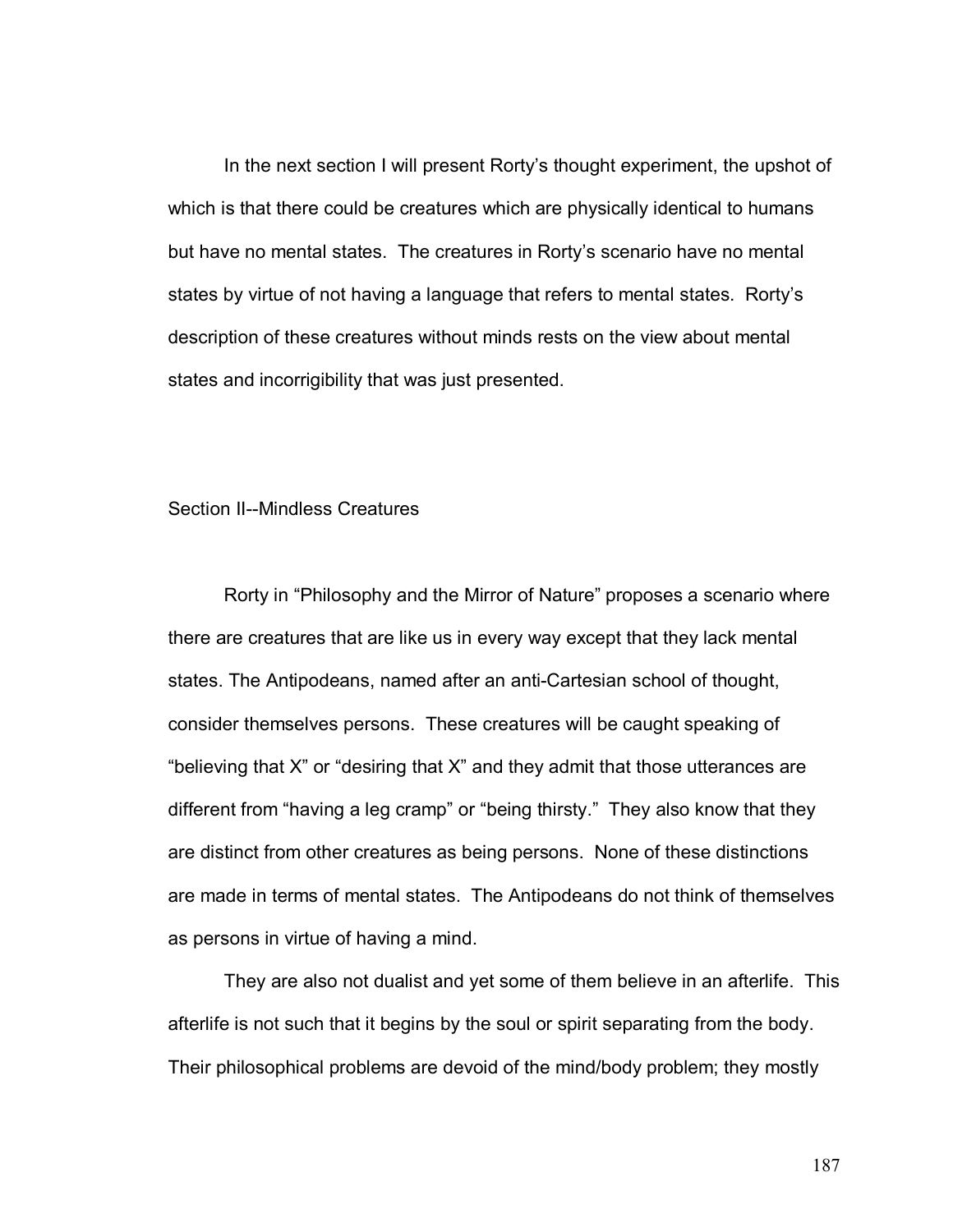concern themselves with metaphysics, ethics and some philosophy of language. Their philosophical tradition is also without the problems concerning the distinction between appearance and reality. They do not know anything about ideas, perceptions and mental representations.

 By a serendipitous turn of events these mindless creatures made great strides in the development of neurology and biochemistry such that their discourse centers mostly on nerves. Due to the development of those physical sciences the Antipodeans started talking about the physical states of their brains first and they continued talking about them only as physical. Their discourse featured talk of C-fibers as in: "Stop kicking me, my c-fibers are being stimulated!" or "If you touch me again, I swear I will hit you so hard your bundles will quiver for days!" They could also admit of illusions only they did not speak of them as such but only as false beliefs. An Antipodean on illusions: "How odd! It makes neuronal bundle G-14 quiver, but when I look at it from the side I can see that it's not a red rectangle at all" (Rorty, PMN, p. 71). The development of neurology provided a framework where most well formed sentences were correlated with a neural state such that one could just speak of those in stead of the sentences themselves.

Neural states also played the traditional causal role of propositions. A neural state could be at the beginning of a chain reaction resulting in overt behavior like turning off the stove. Or, "I was suddenly in state T-567 and decided to check the dog for ticks." These very scientific creatures would suffer some of the same problems as their mindful earthly counterparts. The following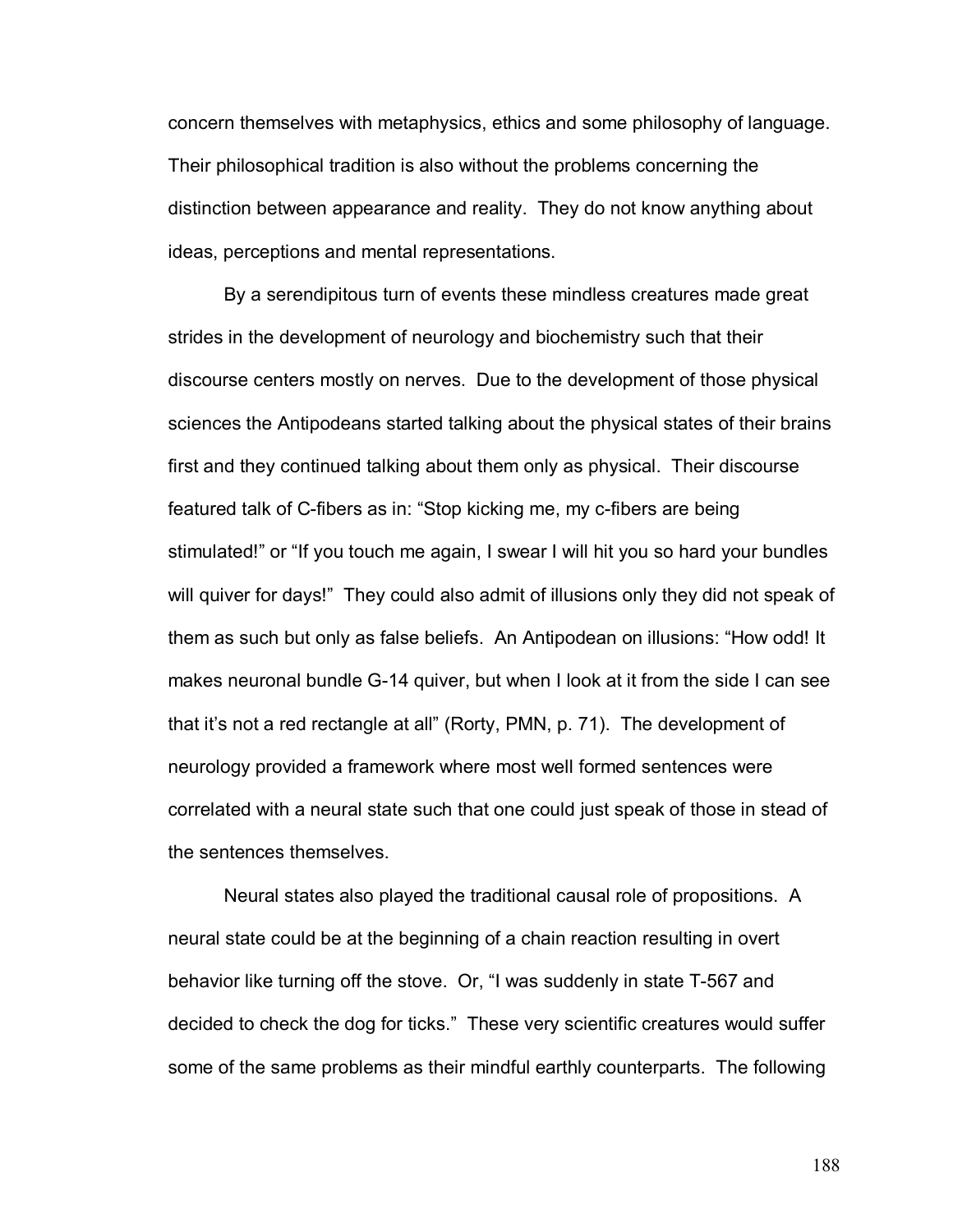embarrassing error could happen to an Antipodean: "I was walking on Lex and I saw a guy that looked like my cousin Ivan, but I know he is not in New York so it must be his evil twin." Conveniently these utterances are interchangeable with sentences featuring neural states in all the important parts, like: "I was walking on Lex and I had  $T$ -678 with  $Z$ -11, but then I had  $R$ -234, so it must be his evil twin.<sup>"</sup> The neural states here are shown to play the functional game; they interact with each other just like a mental state would with other mental states. These creatures without minds have all they need just with their talk of neural states.

To prove this point Rorty makes the poor Antipodeans endure the company of humans. Earthlings come to visit and they bring philosophers with them as part of their contingent of experts. These Earthlings decide to empirically investigate the difference between the Antipodeans and us; more specifically they wanted to make sure that the Antipodeans really did not have minds. The "tough-minded philosophers," as Rorty names them, were the ones concerned with truth, wanted to investigate if the Antepodeans had minds, and they mostly concentrated on sensations. They wanted to establish if there was such a thing as phenomenal character of C-fiber activation. It turned out that that this was not an empirically significant question. But, let us see how come.

The investigation started with the usual getting to know you conversations. Earthling wanted to see if there are relevant similarities between "us" and "them." "It was clear that the Antipodeans had the same behavioral dispositions towards hot stoves, muscle cramps, torture, and the like as humans. They loathed their C-fibers stimulate" (Rorty, PMN, p. 74). Although, the earthlings were reassured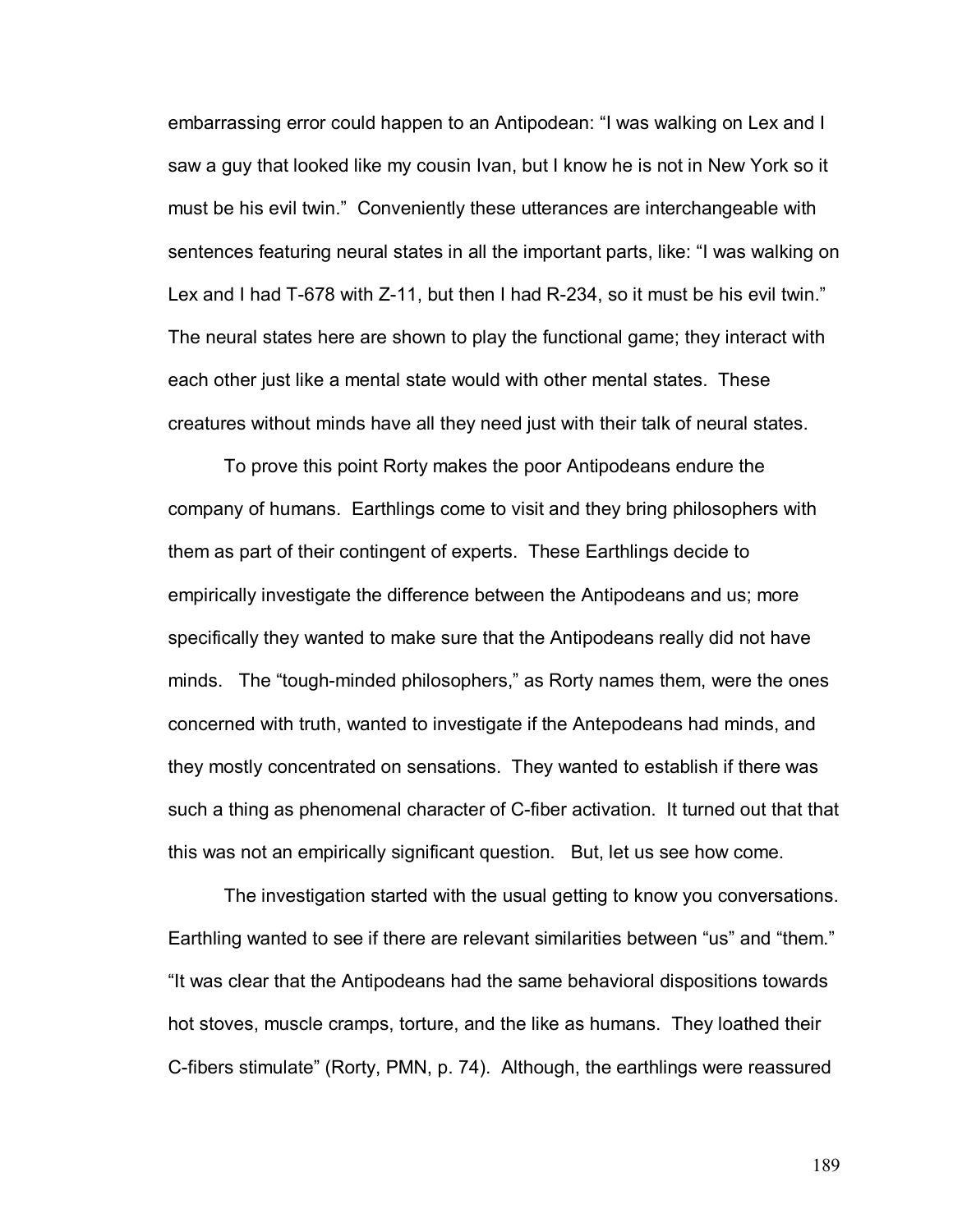by all the things they had in common with the unusual creature, they quickly began behaving in the typical manner. They immediately wanted to ask about the others' feelings. The "tough-minded" philosophers subjected the Antipodeans to a list of questions, most of which attempted to get at the issue of phenomenal character. The philosophers were clear that the vocabulary between the two kinds was different, but they wanted to know all about mental "feels." The "tough-minded" truth mongers wanted to know if the Antipodean's neural states also had the accompanying qualitative character. For example, they wanted to know if having one's C-fibers stimulated feels as bad as it does for an earthling when she is in pain. But, the mindless creatures kept insisting on reporting no such phenomenal character. They hated the stimulation of C-fibers and avoided those like the plague, but they knew nothing of phenomenal character. They behaved mostly like earthlings, but they seemed not to have mental states.

Irritated with the reluctance of the Antipodeans to admit to at least a little bit of a mind, the Earth team decided to hire some neurologists and to decide the issue experimentally. They wired an earthling brain to an antipodean one and decided to stimulate then artificially. Apparently this was not too successful either. The Antipodeans, even after getting input from the C -fibers of a human, still kept reporting only the activation of those and did not speak of any pains or ìfeels.î The earthlings remained stubborn as well and whenever their speech center was activated they kept talking of pains and not of C-fibers. When asked about colors the Antipodeans could correctly identify all the colors but they could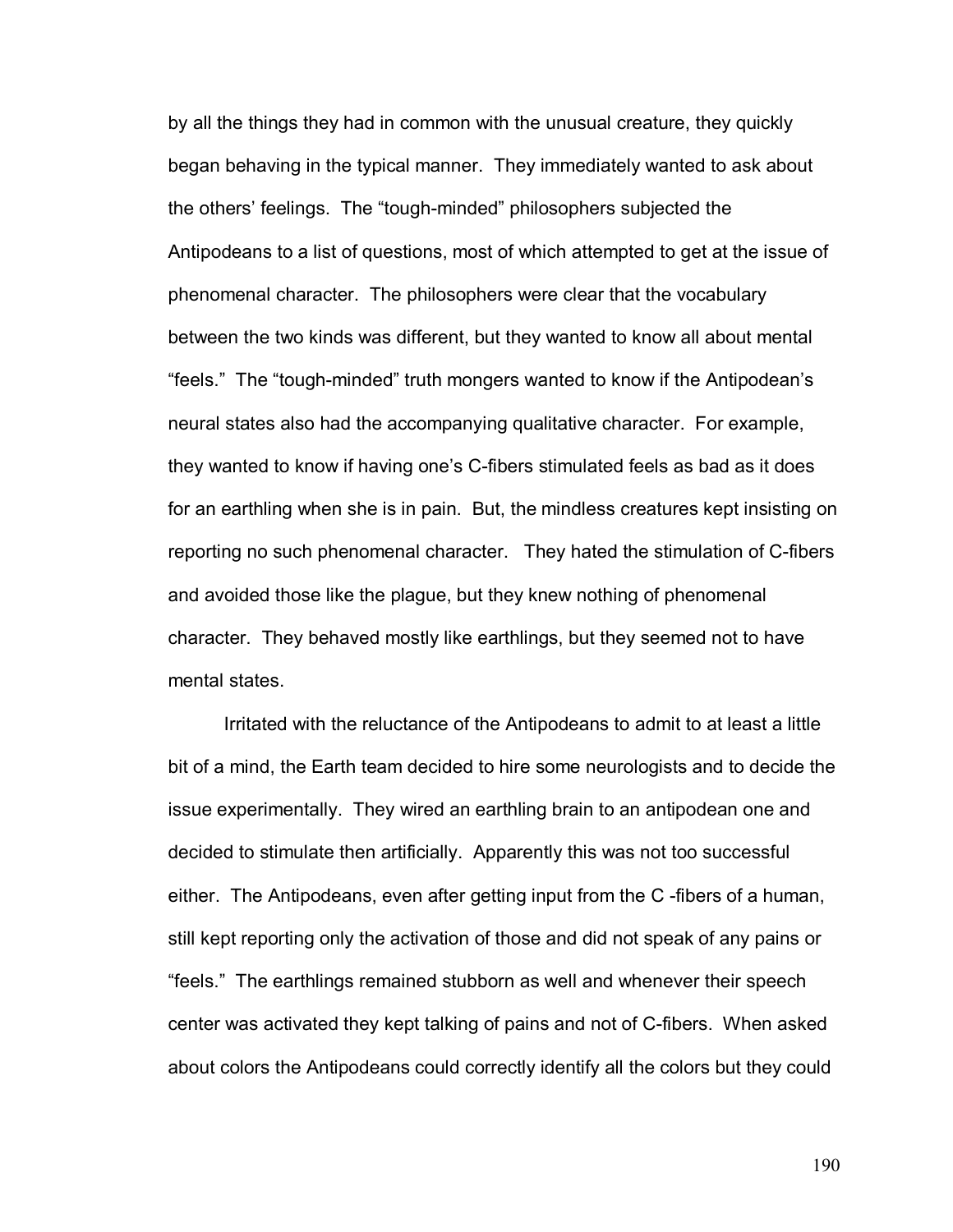also report activity in the brain associated with the different colors. So far there was no empirical difference.

The Antipodeans were extremely reticent about their feelings; they kept denying that they had any. When asked again about colors they kept insisting that those where some sort of objective property, they kept claiming that things just are a certain color. They had neural states that corresponded to the presence of particular colors and they could access those noninferentially. The Antipodeans said they knew nothing of possible unconscious inferences that could bring them to reporting neural states, and they could not tell what unconscious inference meant. They also claimed that the connection between a particular neural state and a particular color are kind of like the connection between H20 and water, one could not imagine them apart.

The philosophers also asked the Antipodeans about incorrigibility. The smug mindless aliens admitted that they could be wrong about seeing particular colors but not about seeming to see those colors and the same was for the neural states. The problem was not solved. The philosophers could not tell two things: first they could not clearly conclude if the Antipodeans were talking about two types of states: that of seeing a color and that of being in a particular neural state. Or are the two the same state? Also, the "tough-minded" philosophers could not figure out if the Antipodeans had two feels, one for each state, or one, or none.

The Antipodeans where then asked about "seeming to be" in a particular neural state. The philosophers concluded that the Antipodeans indeed did have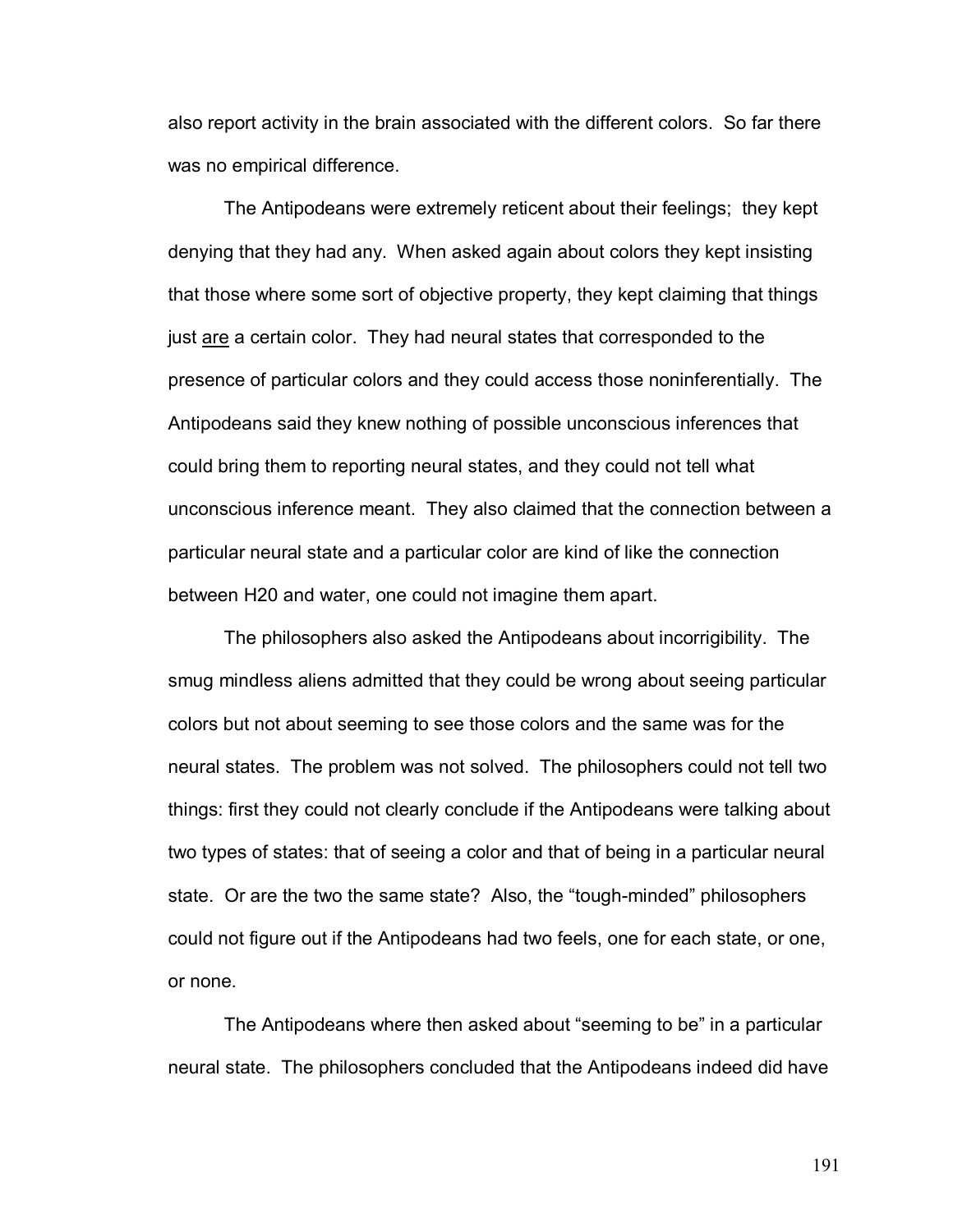states where it seemed to them that they were in a particular neural states but when they, in fact, where not. The humans wanted to know if there were neural states that were associated with those states of "seeming" and the Antipodeans admitted that there were and listed those states. They also admitted that they had empirical evidence that errors occurred even about those neural states; an Antipodean could be wrong about seeming to be in a particular state, but there was no scientifically significant pattern to those mistakes.

The philosophers wanted to know if the Antipodeans had minds, the empirical investigation did not lead to any results where one could attribute to the aliens phenomenal character and consequently a mind. The Antipodeans only reported that they were incorrigible about was how things "seemed." But, that incorrigibility derives from the fact that "seeming to seem" has no use in the language that we use to describe appearances and this would be no evidence that the Antipodeans had minds.

The important thing to note about the Antipodeans is that Rorty means them to be like us in a much stricter way; they are like us not just physically but their cultures are quite similar to ours, they also have morality and art and a sense of aesthetics. The point that is supported here is that they are not missing much, by missing mental states. In fact the difference between the Antipodeans and us could be insignificant. Thus, if there are any differences between them, and us, it is not one that is easily detectable empirically.

Thus, the decision between using a vocabulary with mental or brain states, is not based on empirical disconfirmation of entities such as sensations.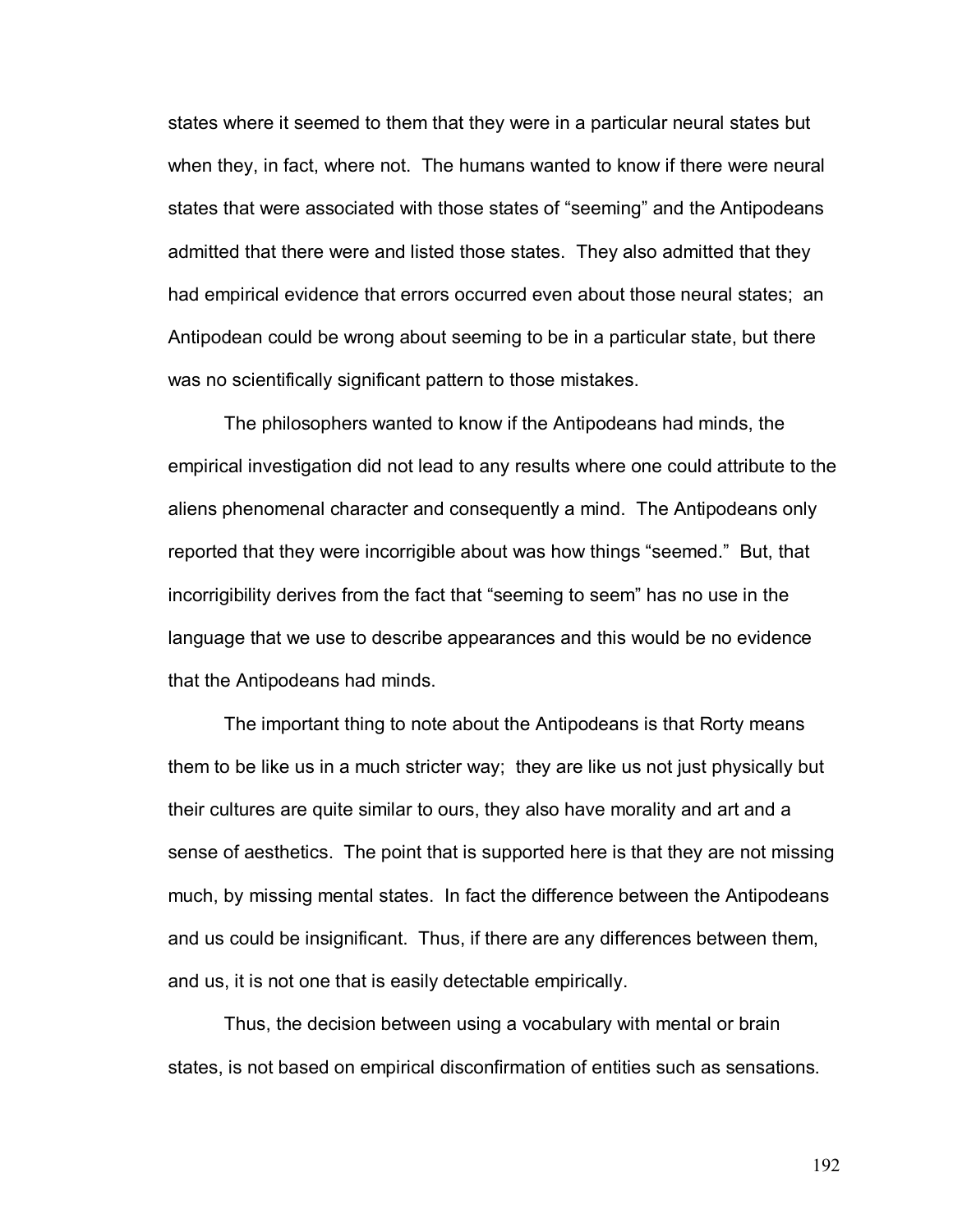The reasons to eliminate sensations must revolve around concerns of simplicity which favor explanations that invoke a smaller number of entities and coherence of the theory in question with other theories. A separate issue is the replacement of observational statements--most notably noninferential observational statements--that would result from changing one theory for the other. These two consequences of identification, I think, hinge on two distinct types of simplicity, one being theoretical and the other practical. Rorty distinguishes between the two as well.

The reason why one might replace mental entities for c-fibers are the hinge on the quality of the theory that features those entities:

The Y-laws must be better at explaining the kind of phenomena explained by the X-laws (not just equally good). Indeed, they must be sufficiently better so that the inconvenience of changing one's linguistic habits by ceasing to make inferential reports about Xís is less than the inconvenience of going through the routine of translating one's X-reports into Y-reports in order to get satisfactory explanations of the phenomena in question (Rorty, 184).

The motivation behind changing one's observational reports is: "Either Y-reports" may themselves be made noninferentially, or X-reports may be treated as reports of mental entities. For we must be able to have some answer to the question "What am I reporting when I noninferentially report about an X?," and the only answers available are "you're reporting on Y" or "you're reporting on some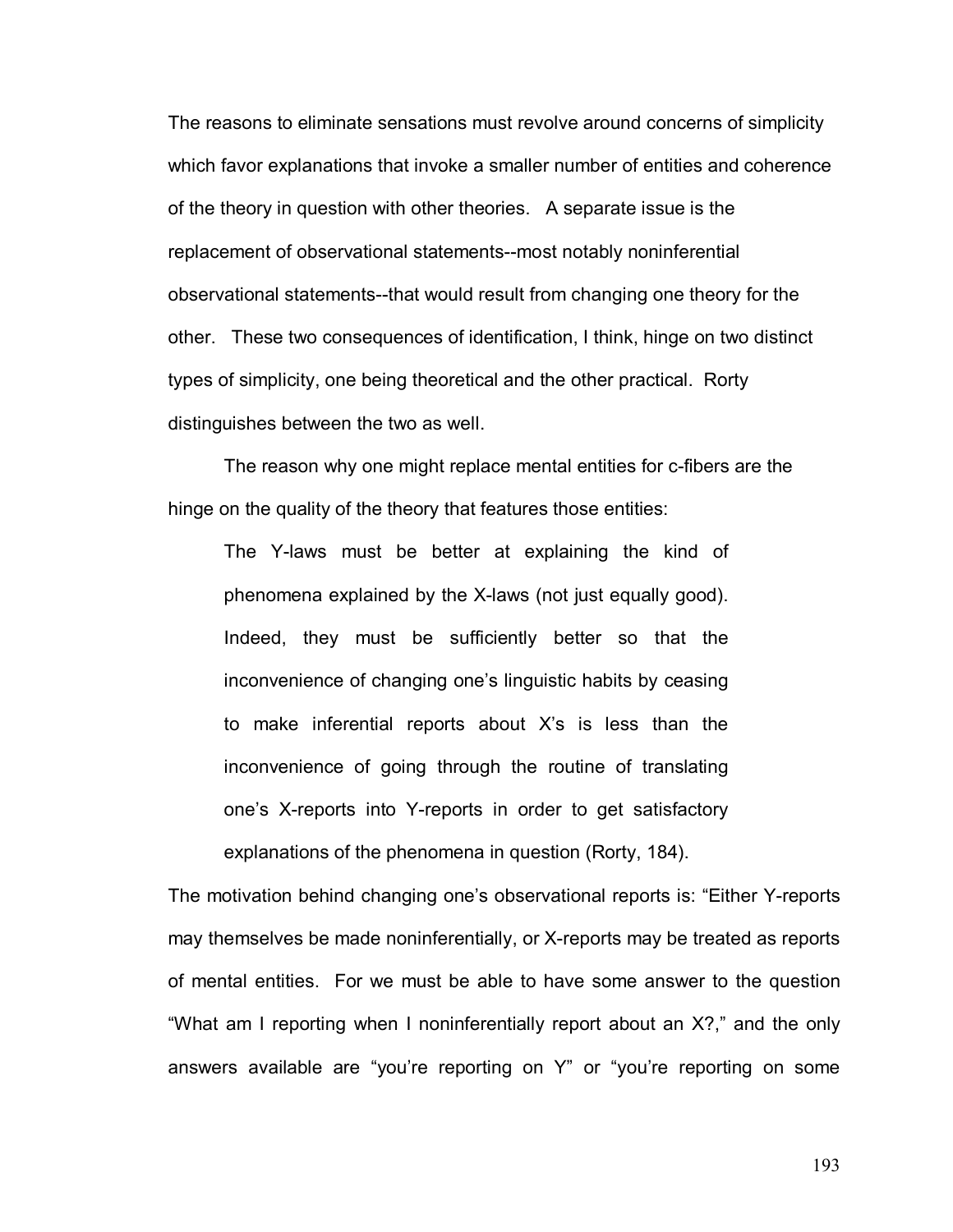mental entityî (Rorty, 184). The first answer presumes that X and Y are identical, such that trivially if one was reporting 'seeing X' one was reporting 'seeing Y.' The second answer presupposes that X and Y are not identical and that X does not exist except as a mental entity.

Rorty asserts that there are no substantial reasons against the elimination of terms referring to mental states; more specifically there is no true reason not to drop talk of sensations and use talk of C-fibers instead. In fact, Rorty claims that no materialist should request such a change in vocabulary, because it would present a large inconvenience:

If the Identity Theorist is taken to be predicting that some day "sensations," "pain," "mental image," and the like will drop out of our vocabulary, he is almost certainly wrong. But if he is saying simply that, at no greater cost than an inconvenient linguistic reform, we could drop such terms, he is entirely justified. And I take this latter claim to be all that traditional materialism has ever desired (Rorty, MPC, 185).

The issue hinges back on the criterion that distinguishes reduction from elimination. Upon the discovery that a certain entity is completely re-described by a theory that is better and more powerful than the theory that features X among its entities, what is one to do with X? Should one eliminate X altogether form the vocabulary? Or should one identify X with some Y in the new and better theory? The decision is between reduction and elimination. If it is discovered that all that we thought of mental states is false and our current psychology is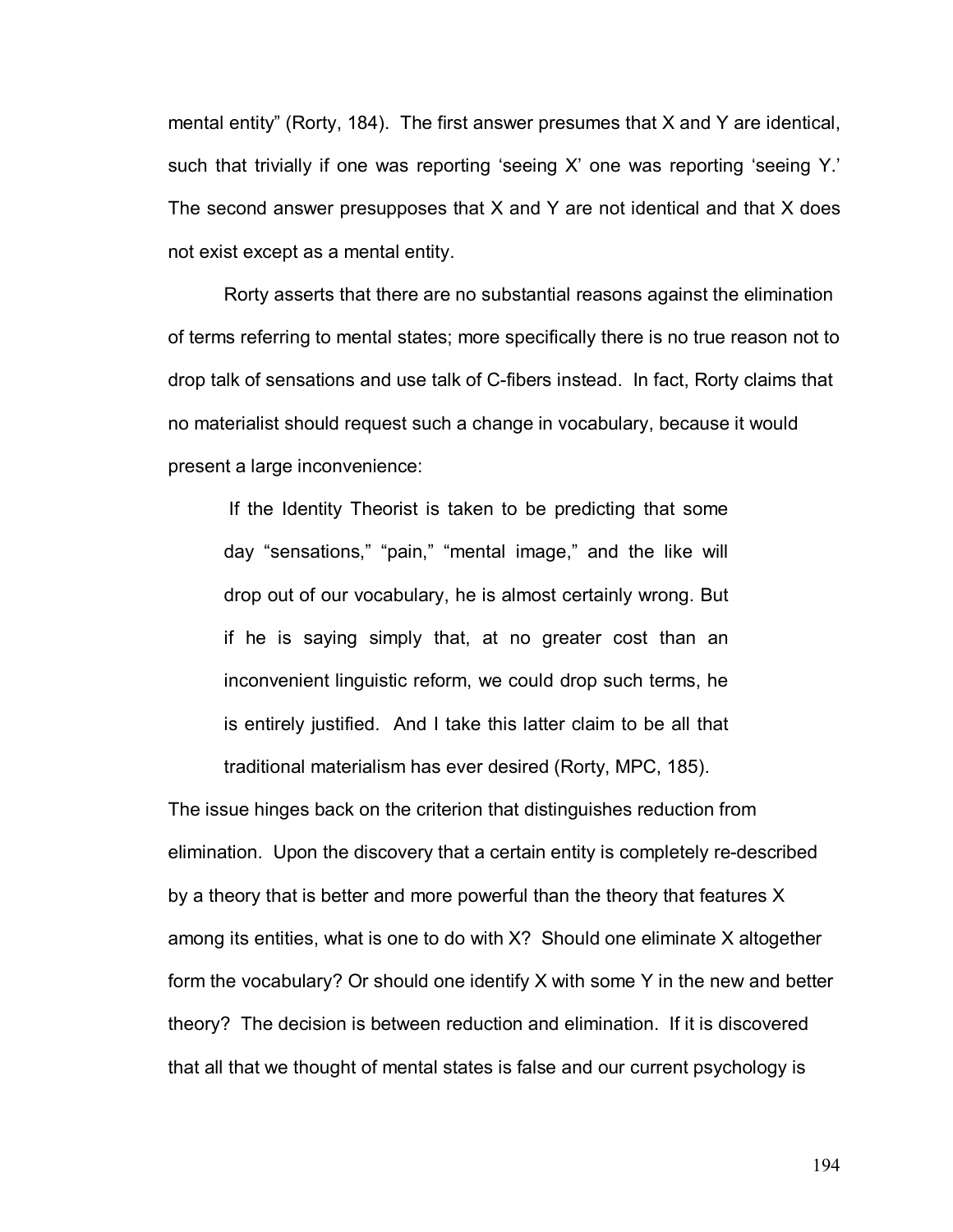entirely replaced by neuroscience only featuring talk of brain states, a decision has to be made in regards to whether mental states should persist in our vocabulary, or should we start using brain states in our self-reports.

 There are precedents with regards to such decisions. In the case of tables sometimes it is said that reduction was appropriate, identifying tables with whatever their molecular structure is without change in the vocabulary because "something *more* has been found out about the sort of situation reported by 'This is a table" (Rorty, MPC, 182, Rorty's emphasis). This is according to Rorty *identification of observables with theoretical entities*. In this case what we thought about tables was not false; we just discovered something more about their nature. But how are we to distinguish the cases of successful identification like that of tables and clouds of molecules from the identification of demons, reported on by witch doctors, with the presence of viruses? Why is it that in the case of tables we wish to still impute the existence of tables while denying the existence of demons? In both cases we identify the reports of one with the reports of the other and it does not seem immediately obvious why the change of vocabulary in the case of demon talk is much more urgent. Rorty claims that asking people to stop reporting tables seems largely inconvenient, and so we opt for reduction. The reports on daemons, on the other hand, seem highly replaceable with reports on viruses, and we are more likely to claim that daemons do not exist.

The decision to use a term like 'table,' 'daemon,' or 'virus' are not strictly determined by scientific concerns or issues involving the quality of two competing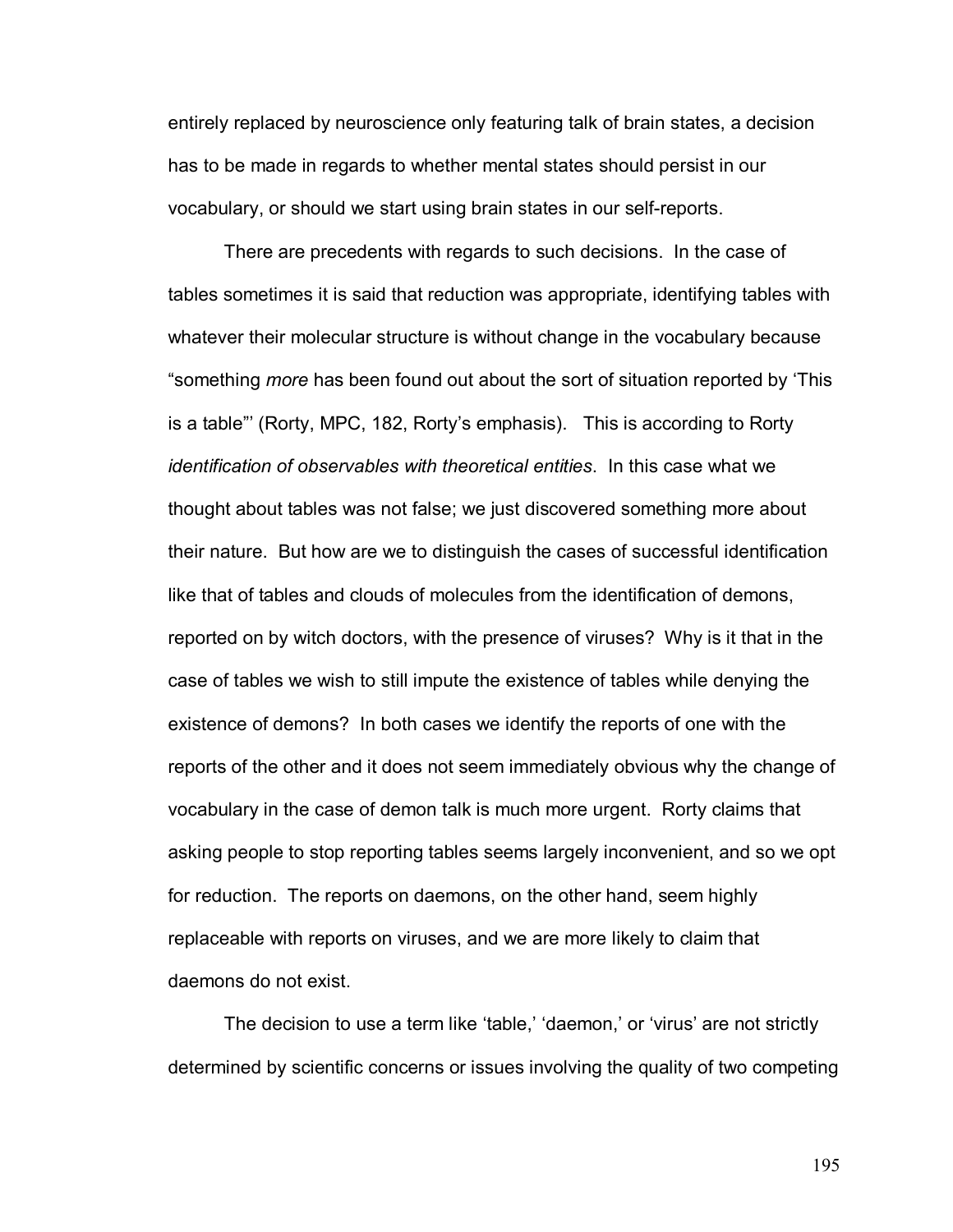theories. Rorty elaborates that we are less likely to opt for elimination of an entity if we are more used to using it in our non-referential reports, such as "I see a table over there" or "I just saw a daemon skirt by me," both cases where the appeal to observation seems to be enough to justify the veracity of the report. If we are habituated to using noninferential reports referring to tables we are more invested in The Table as an entity, and it goes the other way around the less used you are to report demons the more likely you are to back its elimination. Ultimately, Rorty claims, even entities such as tables and chairs are likely to fade out of our vocabulary and yield to reports of molecules (Rorty, MPC, 183-84). Rortyís eliminativism is more like a slow reforming socialism as opposed to a revolutionary communism. He is calling for a spontaneous, slow change, at the end of which most of the predicates used in our vocabulary will be replaced.

Still, it seems arbitrary to say that habit is the only thing that makes the difference between daemons and tables, and becomes obviously arbitrary if it is indeed true that even tables will eventually disappear from our vocabulary. If even the names of common objects, which were successfully reduced, disappear, in time, from our vocabulary there is no difference between the two kinds of identity theory: reduction and elimination.

 Ignoring for the moment the lack of substantial distinction between things that do and do not exist; sensations, Rorty likes to say, are more like daemons and less like tables. But, the problems with observational terms referring to mental states have special problems. In the case of daemons, or other nonexistent entities, the observational reports could be blamed on the occurrence of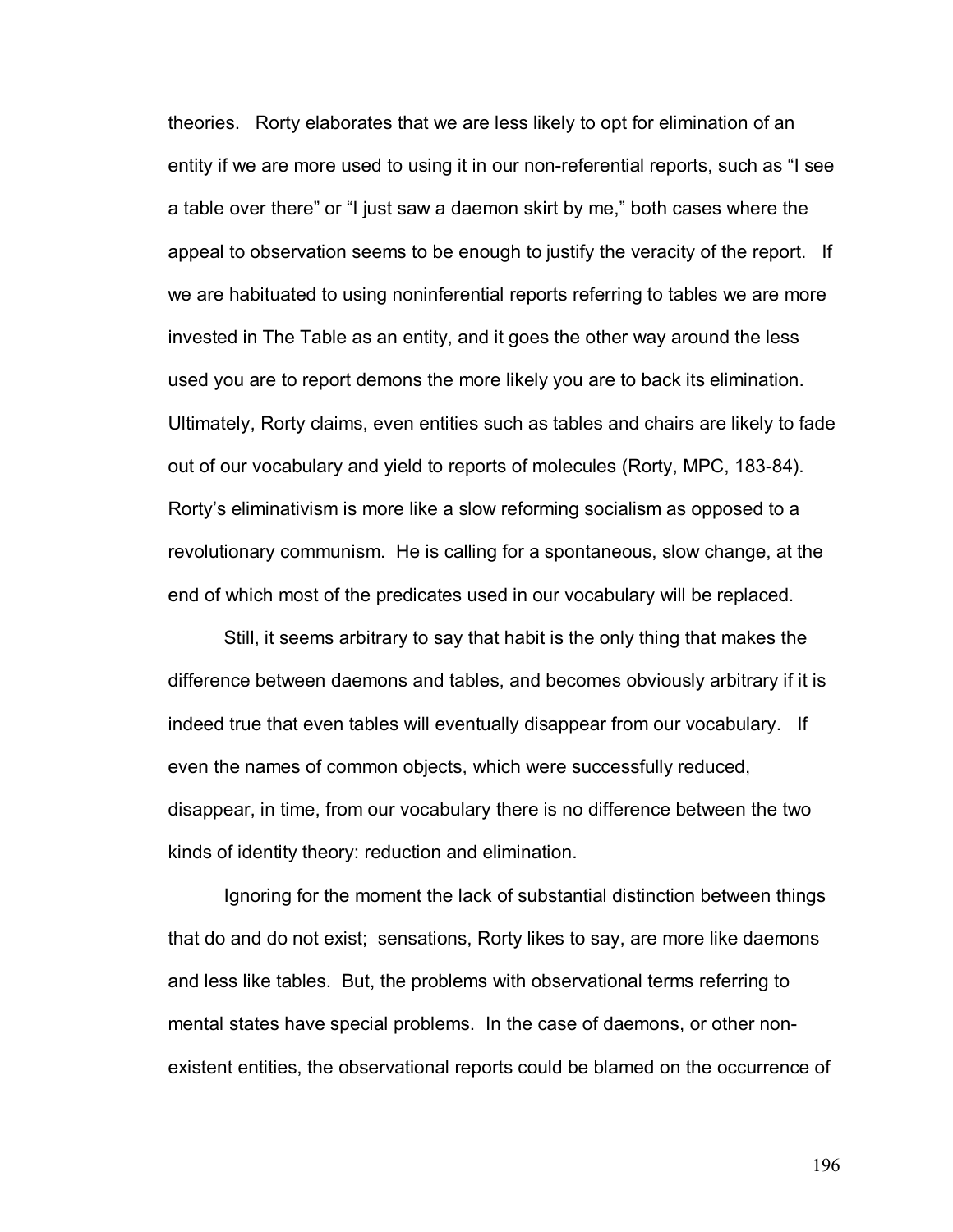mental states. After the reduction of two entities, one must ask about the status of observational reports. What was the witch doctor reporting on all those times he seemed to be seeing daemons? It was stated earlier that we could just say that there are no daemons so the doctor must have either hallucinated or had some other kind of an illusion. So, the observational reports where of mental entities.  $\hat{R}$  Reference to mental entities provides noninferential reports of X's with something to have been about" (Rorty, MPC, 186).

 But, noninferential reports of sensations are noninferential reports of mental states. The usual demotion from entity to "merely mental entity" is prevented. Also, it seems almost impossible to use c-fibers as objects of noninferential reports. It seems unlikely that the reporting of firing c-fibers is something one could make the object of a noninferential report. This is a problem for eliminativism in general; the discussion of Churchland's answer to this problem was the subject of the previous chapter. Churchland claimed that noninferential reports of brain states are possible and likely because conceptual change usually occurs as a result of change in theory and results in perceptual change.

 For Rorty, the solution begins in a similar way. Rorty locates as the only possible place to defend elimintativism at the level of observational reports. Sensations cannot be pushed back into the mental realm, because if they exist they can only be mental entities. The reports of mental entities, if there are no such things, can only be reports on the firing of c-fibers. There is a resistance to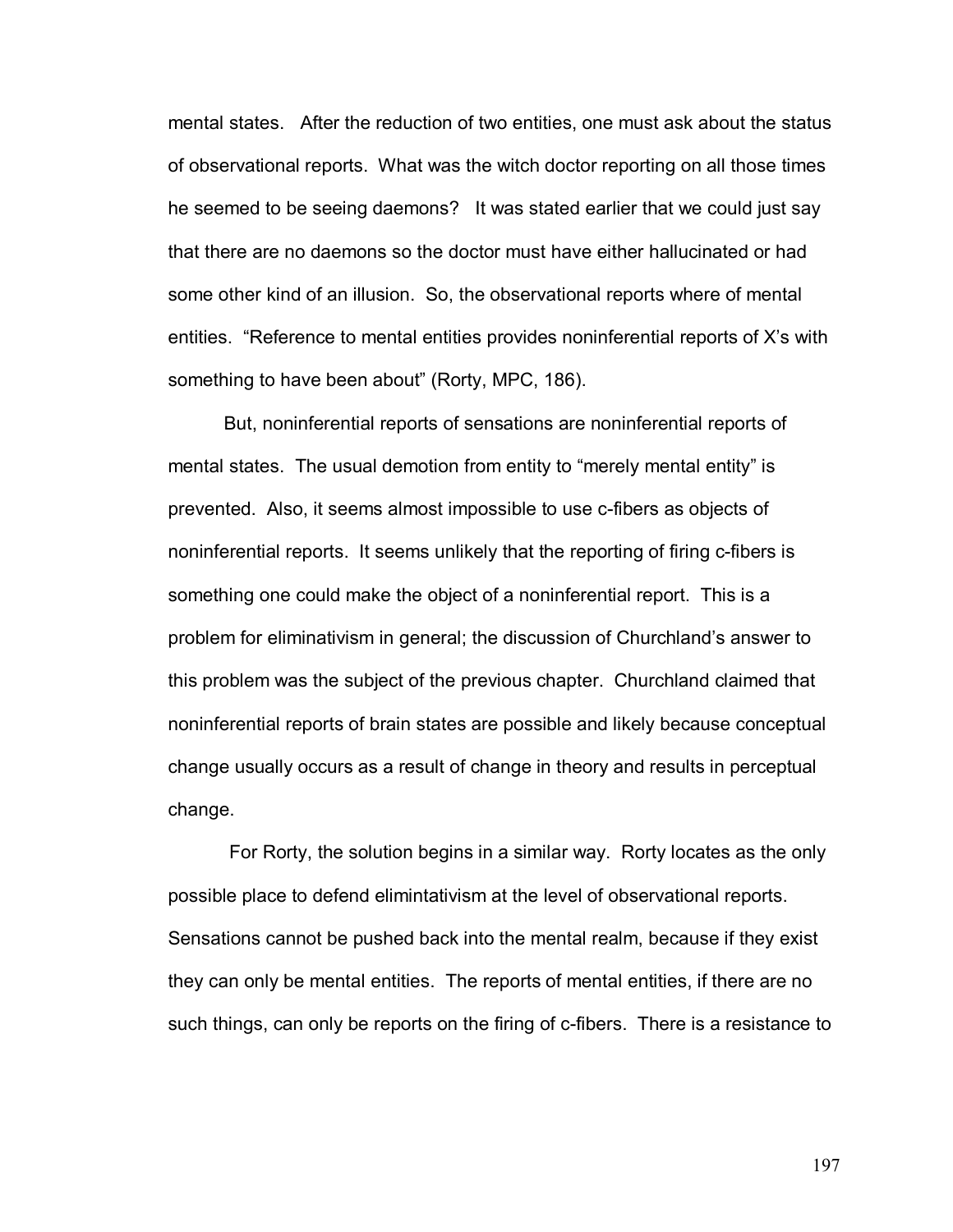assert this because c-fibers are not things we are accustomed to reporting and it seem like it would not be possible to report them noninferentially.

Rorty, like Churchland, calls this rejection unsubstantiated. The burden of proof is not on the eliminativist to prove that c-fibers can be objects of reports, rather it is up to the other side, the identity theorists, to prove that one can decide the issue a priori by claiming that no such reports are possible. If no such argument can be formulated, the case of demons and hallucinations will be parallel. "We will, indeed, have been making noninferential reports about brainprocesses all our lives *sans le savoir*î (Rorty, MPC, 187). This is Rortyís case for sensations being like daemons rather than like tables, if a good distinction between the entities like daemons and those like tables existed in the first place.

Rorty fails to capture the difference between what is conceivable and what is possible. The a priori proof that c-fibers cannot be noninferentially reported might not be easy to produce. However, the mere lack of that argument does not show that those reports are likely to become part of our language. The missing a priori argument only establishes that it is conceivable that brain states can be reported, not that such reports will ever become habitual, more importantly it does not establish a real possibility for those types of reports.

 Roty, I think, must do better than just conceivability, in order to establish motivation for a theory that so radically departs from well established intuitions, even if those where established only as a result of usual practice. <sup>94</sup> Another

 $94$  If anything can be made of intuitions, it is that they can help decide disputes about burden of proof. If the claim that C-fibers can become objects of noninferential reports is counterintuitive, then it is Rorty that has the harder job.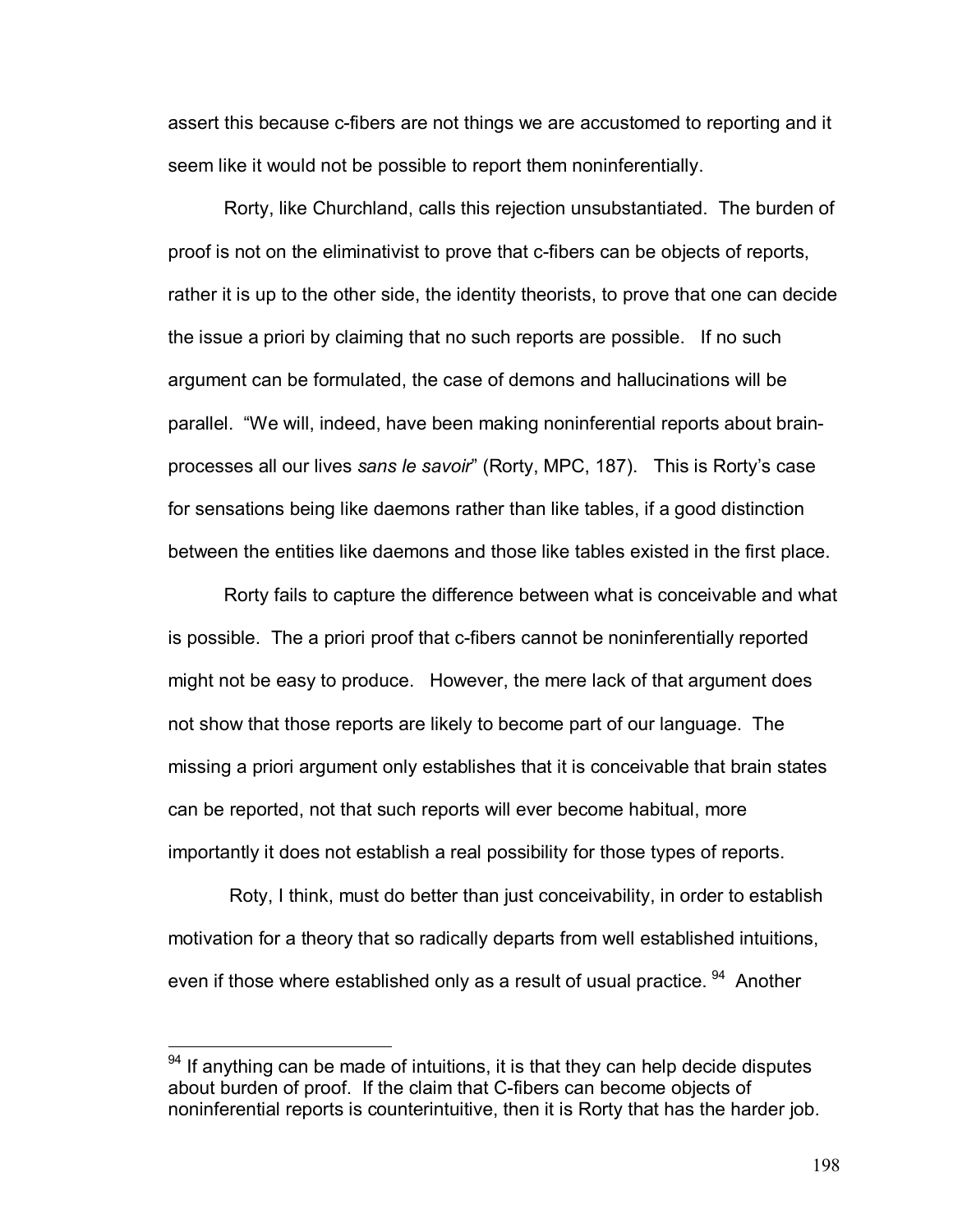thing that perhaps should be noted is that reports of tables have not, as of yet, been replaced by reports of molecular clouds. Now, obviously what Rorty means by slow, or gradual, might be different from what it might mean to me, but barring those kinds of disputes, it seems as if by now we would have at least begun the shift from commonsense to scientific ways of reporting objects. A long time has passed since matter has been discovered to be made up of smaller particles, but our reports of middle sized objects has not yet been altered. I hope to be forgiven for the pedestrian character of my argument, but if such a shift has not occurred in cases where reduction was so complete, it seems unlikely to happen in the case of mental entities. Perhaps the persistence of reports of middle sized objects is a sign that molecular clouds are not such that they can be reported on noninferentially.

What I gathered from Rorty's argument is that habit makes the difference between daemons and tables and eliminativism is conceivable; neither one of those conclusions seem to be motivational enough to drop any talk of mental states.

Section III--The Relevant Differences between us and them

In this section I wish to discuss some differences between the Antipodeans and humans. I wish to do this to challenge the idea that the way the Antipodeans are provides any useful insight into how humans are or should be with regards to mental states. The ways in which we are different are relevant.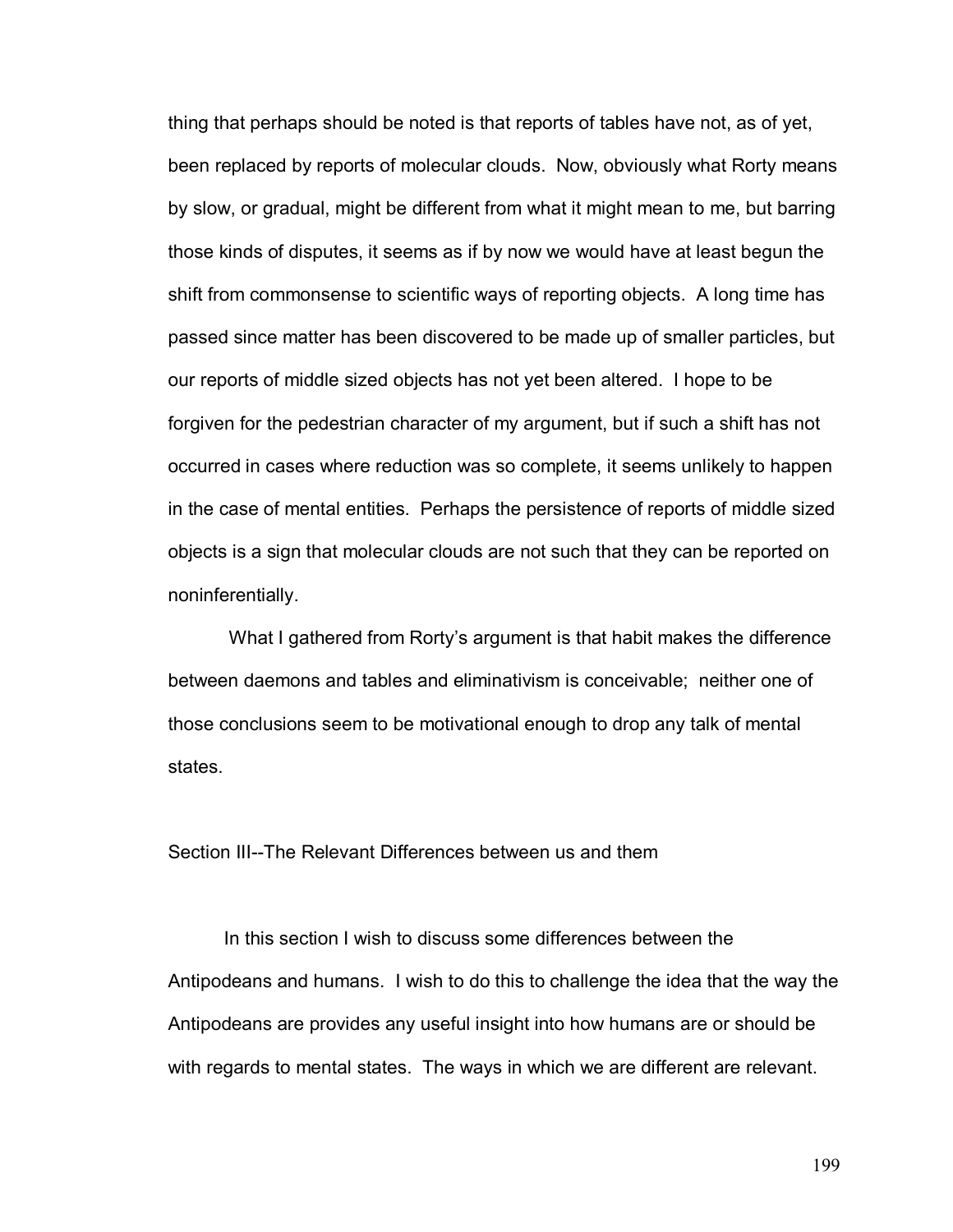Consider the relationship of support between the claim that Antipodeans speak only of brain states, and the claim that perhaps we should do the same. It is unclear why Rorty seems to be somewhat more positively oriented towards the conclusion that humans are better off dropping talk of mental states in favor of talk of brain or neural states, rather than the conclusion that goes the other way and suggests that the Antipodeans should convert to our talk of mental states. If there is no empirically noticeable difference between us and the Antipodeans then there is no way to tell between the two alternatives: talking of brains rather than talking of mental states. There is no reason to favor a change in any direction.

Rorty claims that incorrigibility is picked in order to maintain the contrast between the mental and the physical, and that property is also there to capture the meaning of mental states. Incorrigibility is picked up based on a Cartesian platform where that distinction not only exists but it produces an incompatibility, being that the mental is also defined as the nonphysical. The Antipodean scenario in turn fails to capture that contrast and is free of Descartes' views. For the Antipodeans there is no contrast between the mental and the physical, and if the contrast is not there they have no mental states, consequently they are not like us. According to Rorty to have mental states you must be incorrigible about at least some of them, thus if it is discovered that Antipodeans are not incorrigible about any of their states, then they are not like us in that way.

Thus if the Antipodeans are not like us in that sense, talking about them lends no insight into what one should do with our mental states. On the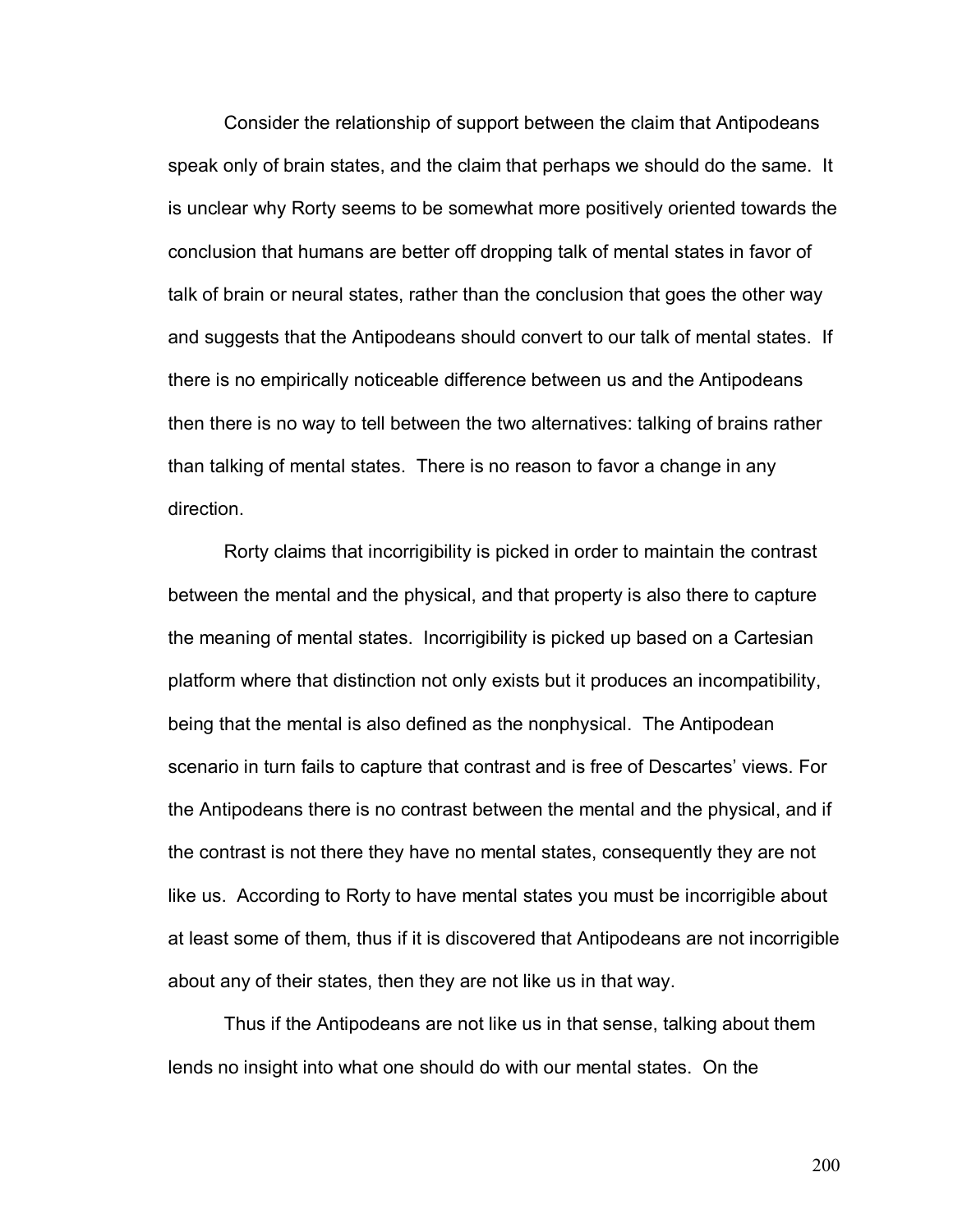Cartesian view, you cannot have creatures that are just like us but have no mental states, because Descartes assumes mental states to be the mark of a conscious being. Taking over this contrast and singling out incorrigibility as the mark of mental states, Rorty makes us by definition unlike the Antipodeans. In order to have a scenario like the one of the Antipodeans, one would have to produce the compatibility between the mind and brain discourse artificially, by removing the contrast between the mental and the physical. As it stands it is unclear how the case of the mindless creatures illuminates anything about humans and their minds.

Even if we grant Rorty the conceivability of creatures like the Antipodeans, their possible existence does not amount to much. Since pointing to compatible discourses bears no relevance on anything but discourse, which is intentional on Rortyís part. In chapter one of Philosophy and the Mirror of Nature, Rorty proclaims that one should stop talking of concepts. Those are nothing more then a rehashed way of talking about universals where particulars are an instantiation of a general property. We should talk only about attribution of mental states to particular people in term of particular "rules of discourse." In chapter six of PMN he distinguishes between pure and impure philosophy of language, impure philosophy being one where issues in language are connected with metaphysical issues, where attempts to solve one are seen as attempts to solve the other. Rorty disapproves of that claiming that metaphysical issues are ones that need to be resolved by science, and problems in the philosophy of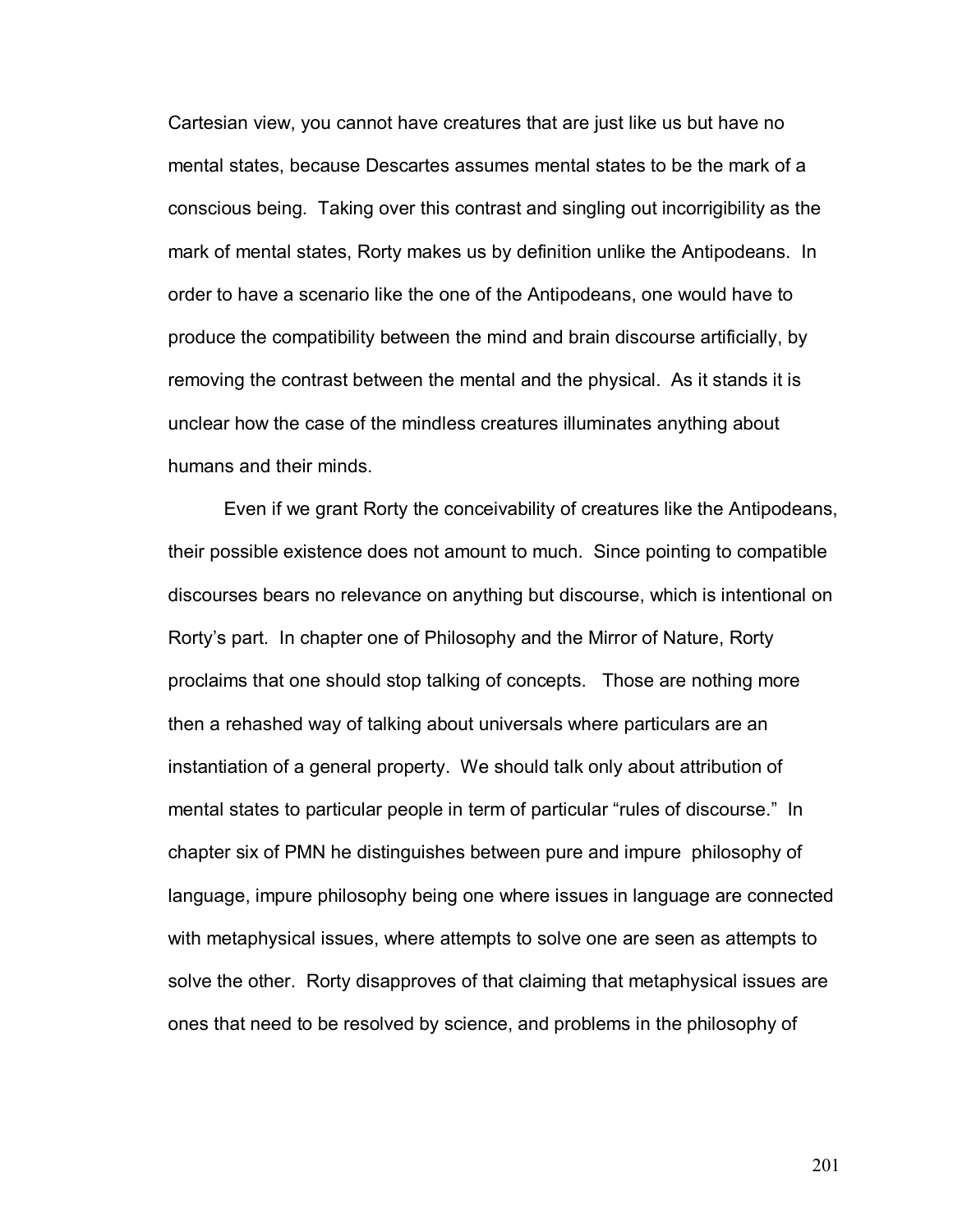language should steer clear of those. This is meant to counteract the linguistic turn.

 But, the story of the Antipodeans seems relevant only if the project Rorty is proposing is one where issues of ontology are intertwined with issues about different ways of speaking. Because if all that is at stake are two populations that have two different sets of vocabulary, where that vocabulary is seen as having no significant consequences on the ontological issues concerning the existence of either mental or brain states, then the compatibility itself cannot lead to any type of conclusion that would compel us to choose one discourse over the other. Not even convenience can oblige us to switch from one to the other, since giving up talk of minds would seem rather uncomfortable and in fact quite a task. Only change in ontological views could perhaps motivate a change in discourse.

If the Antipodeans are like us, save for this one custom, giving up our talk for their talk or vice versa would not change much and would not be motivated by anything. If what Rorty is aiming to show, as he claims, is that there is no difference between us and them, no empirical difference that we can catch, and if he is honest in saying that his project is "pure", then what he is saying is at most that Antipodeans are conceivable. However, claiming that something is conceivable says nothing about anything actual. The obvious thing to say, as I did in some way before, is that anybody just like us would also have the contrast between the mental and the physical, and if indeed we are the way Descartes said we were, the mental would be nonphysical. This difference would not hinge on the discourse we use, but would stem from our views on metaphysics. We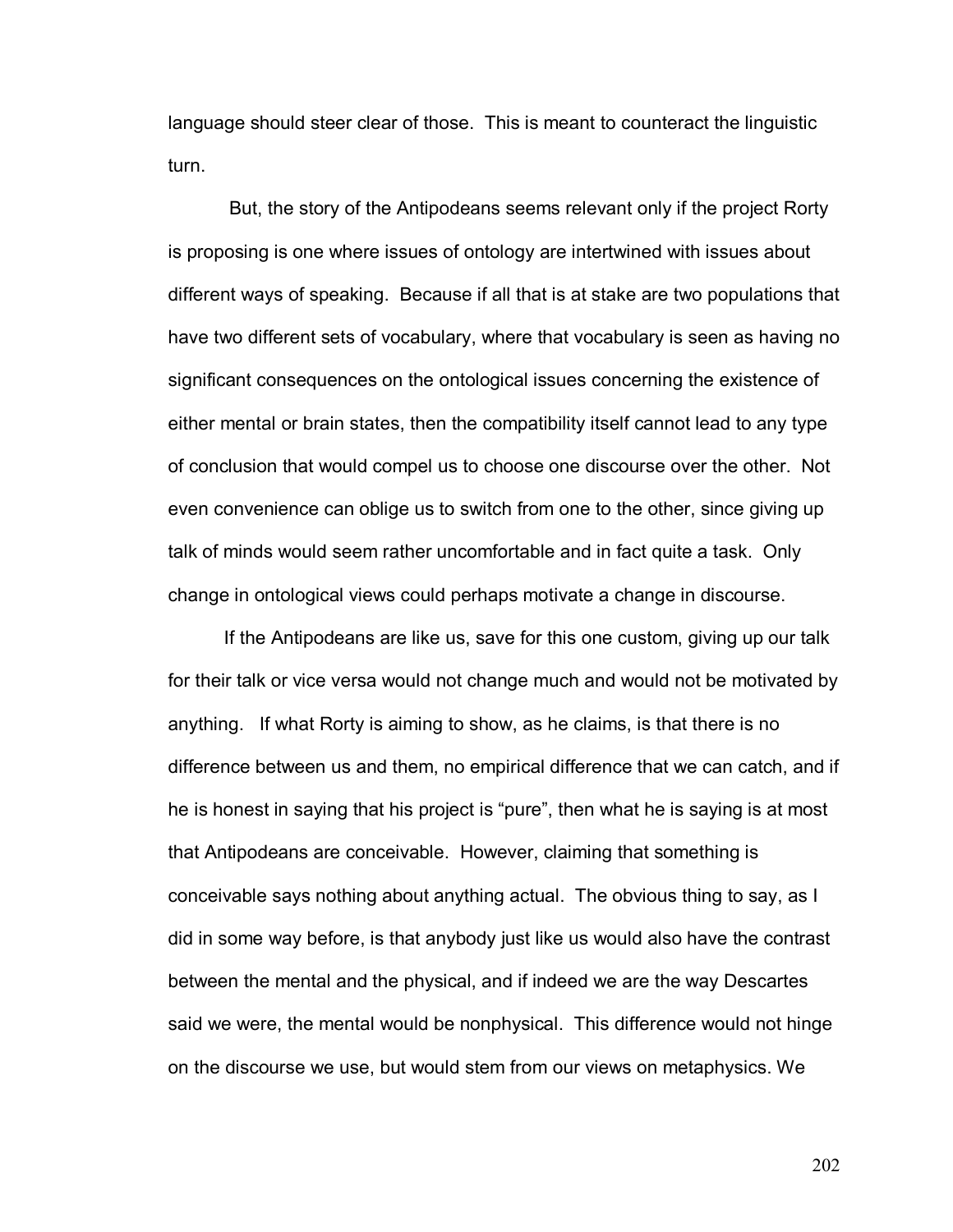would number mental states among the things that exist, while the Antipodeans would not.

The mind-body problem stems from this metaphysical issue. Focusing on distinct ways of talking about inner states will not change that, unless there is a connection between the way we talk and our theories about how things are. Rorty is right in claiming that metaphysical issues are not such that they can be resolved by talking about language, and he might be right that the important ontological issues are the province of science, but that is a further reason to notice that the scenario of the Antipodeans contributes nothing to the discussion of whether or not phenomenal or appearance properties exist. Moreover, ceasing to talk about those properties will not make a difference that is either empirical or ontological.<sup>95</sup>

At this point I wish to recast one of the differences between the two populations that Rorty emphasizes as well. In addressing some objections Rorty asserts that the distinction between appearance and reality is just the distinction between getting something wrong and getting something right. For the Antipodeans it would not make sense to speak of phenomenal properties as appearances of mental states, where the appearances specify an additional, instantiated property. This distinction would be one that only an Earthling would

 $\overline{a}$ 

 $95$  Although, I think the commonsense is influenced by theories about the mind that are either scientific or philosophical, I do not think the way in which we speak about the mind in our everyday has a determinate influence on scientific theories. I disagree with the idea that the folk-psychological view limits what is done in science. There is a disconnection between the way we speak of the mental in our everyday lives and the nature of the mind as proposed by scientific theories. Therefore, the relevance of commonsense usage on scientific theories about the mind, and metaphysical issues associated with those, escapes me.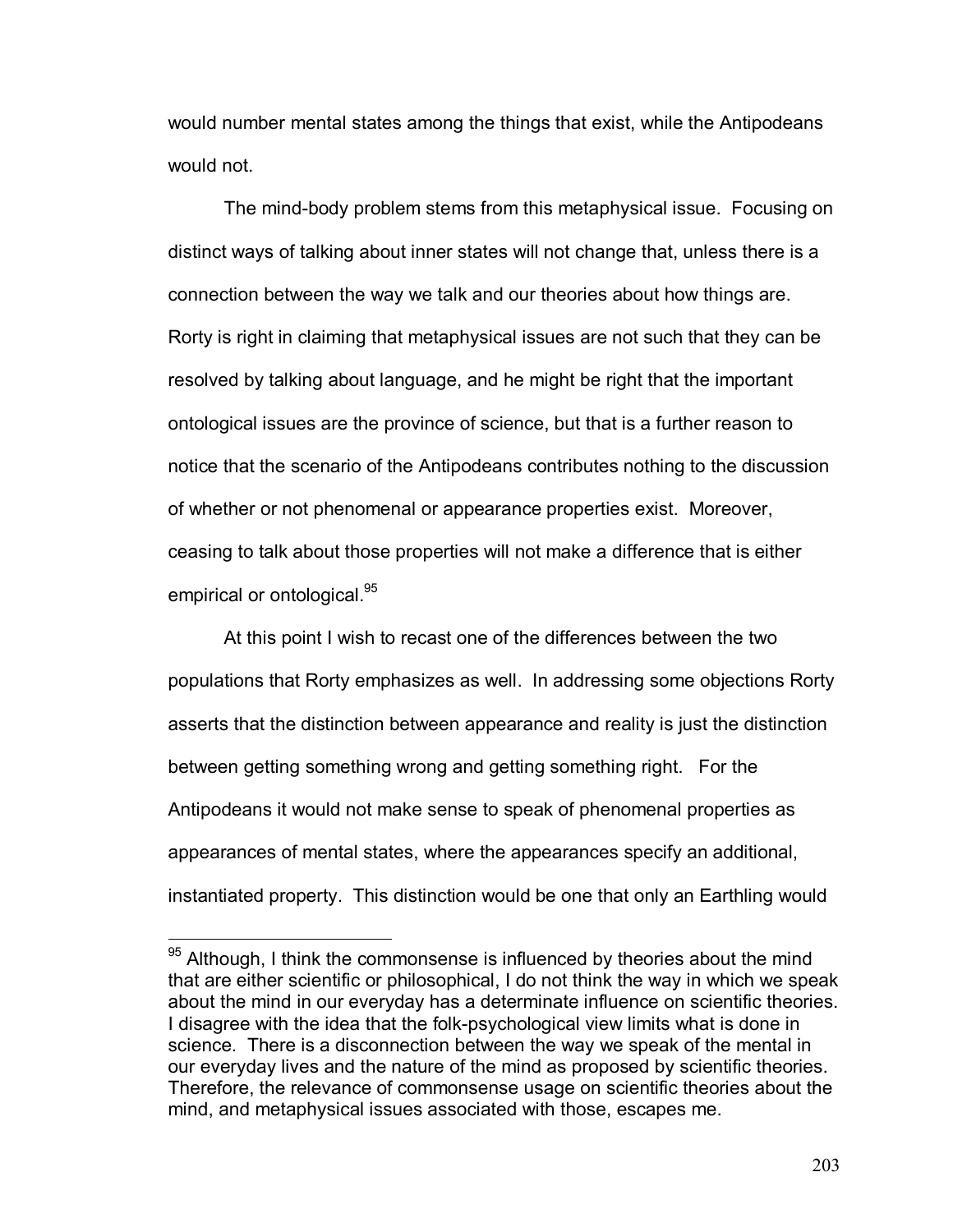draw, according to Rorty. The Antipodean only makes a distinction between holding false and true beliefs. If the Antipodeans are not making the distinction between reality and appearance, mental states cannot be restated as appearance properties of brain states. In that sense, mental states can not even have the status of an appearance property.

The problem for reduction only arises if we think that phenomenal properties are picking out a genuine property, such that it has some sort of ontological status that needs to be captured by neuroscience. The view that there are such properties is captured by principle P: "Whenever we make an incorrigible report on states of ourselves, there must be a property we are presented with which induces us to make a reportî (Rorty, PMN, p.84). This principle tends to be appealing mostly because Rorty thinks it fits our intuitions about mental states.<sup>96</sup>

The distinction between appearance and reality is particularly useful in cases where we turn out to be wrong about the nature of objects around us. If the way things seem to us does not track the real nature of the thing observed, the appearance properties of that objects can just become mental properties rather than features of the actual objects. As previously stated, we can just answer the question, "What were we reporting before it was discovered that X does not exist?î by pointing to certain mental states.

 $\overline{a}$ 

 $96$  Rorty's definition of incorrigibility runs counter to this view. Rorty defines incorrigibility only in terms of an established linguistic practice, while remaining neutral on whether that practice might or might not track some property.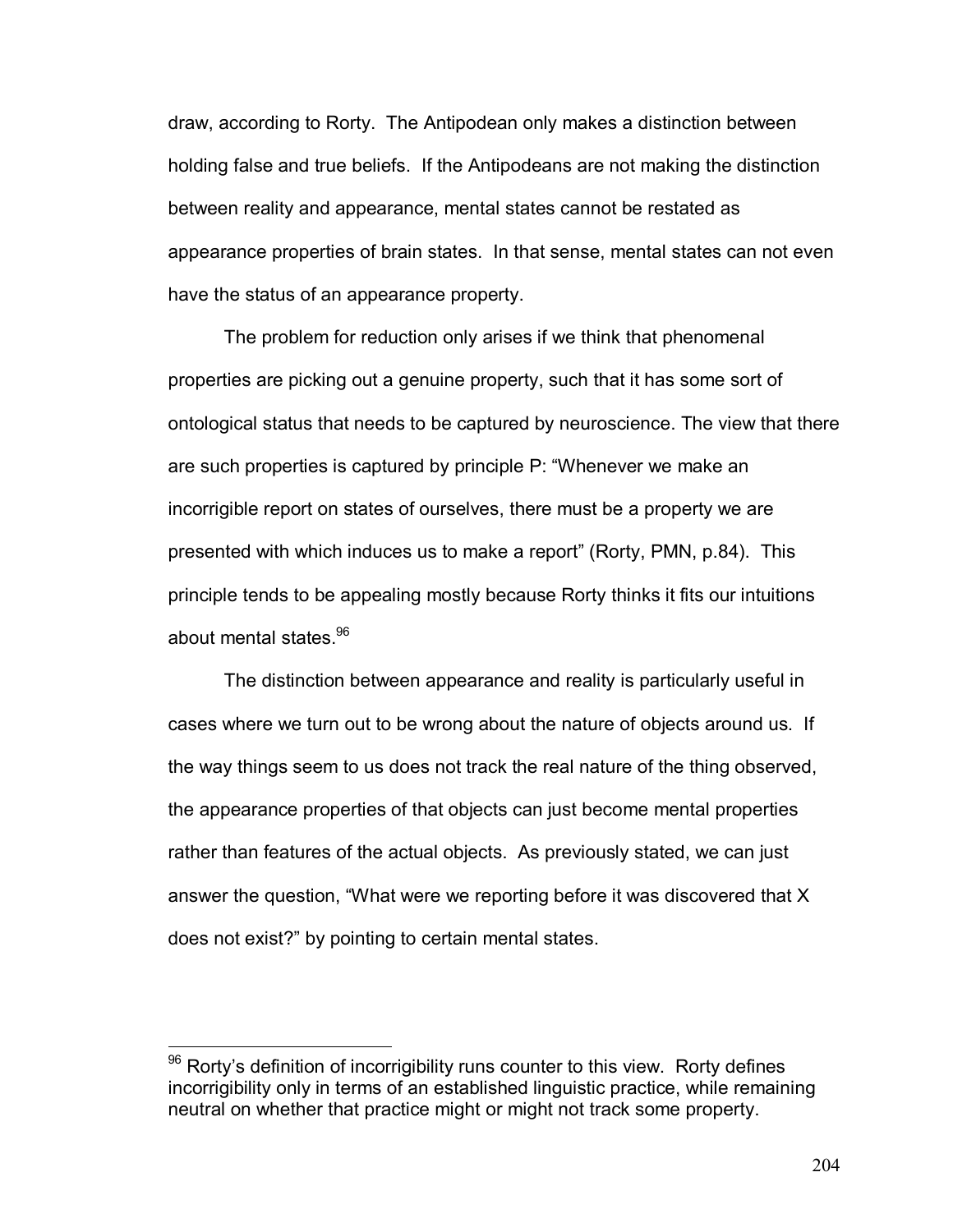But, it seems much easier, according to Rorty, to revise our theories and conceptual frameworks about objects rather than the same about the mind. If one is wrong about the nature of stars and planets and one finds out about it, the appearance of the stars is less likely to change. The appearances of stars do not seem to change in accordance with theories about stars. $97$  In other words, what we are likely to report when looking at stars seems to remain the same even after our theories about those objects have changed. While if we found out that we were wrong about mental states, their appearance, it seems would change. Rorty asserts this as an intuition that people have about their mental states. And it should be added: a Cartesian view as well, where we seem to know our mental states much better than external object. Consequently, a change in view about mind seems much more dramatic.

To make a distinction between the impacts of change in theory for mental states as opposed to the same change in regards to physical objects is to maintain that there is a distinction between appearances of mental states and appearances of physical objects.

How can such a distinction be drawn? Rorty does not seem to make it clear how or where one should distinguish an appearance of a table from an appearance of a mental states. They seem to be distinct only in their content but that cannot be what Rorty means, because it seem unclear why some kinds of appearance properties would be distinct form others. This distinction is hard to

 $\overline{a}$ 

 $97$  The lack of change in observational reports I take to be a challenge to eliminativism, because observational reports should track changes in theory, according to both Rorty and Churchland.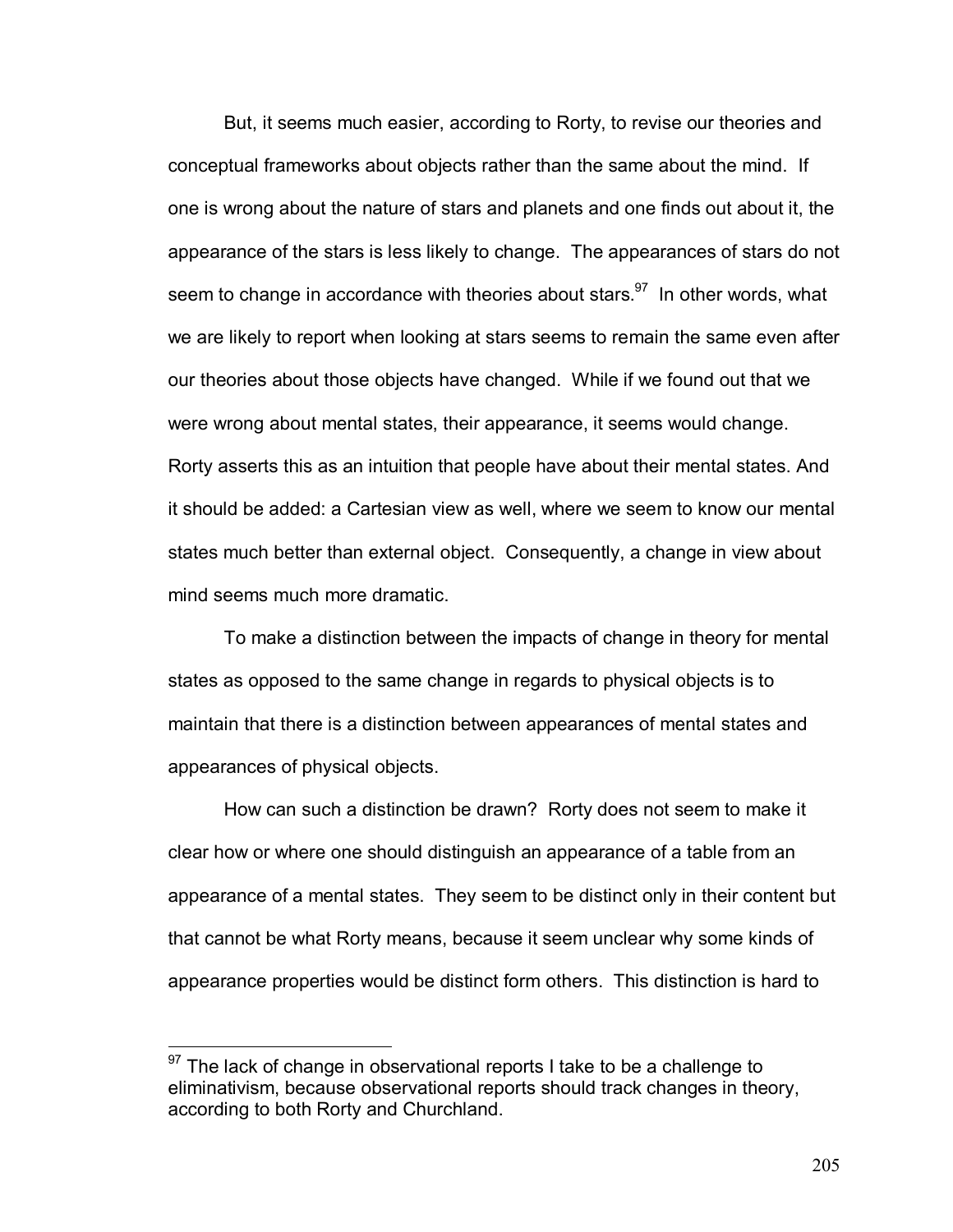draw for eliminativists as it is hard to draw for people who wish to make the mental special in some way. People, who argue for instantiated mental properties that represent the mental in this or that way, usually wish to make a distinction in favor of mental appearances. So they support the Cartesian view that the mental is somehow much closer to us than anything concerning physical objects. Usually, they make the case that one can only make noninferential observational reports of mental states while we cannot use brain states for that purpose. But, they are thought to fail in that task because there is no a priori argument showing that noninferential reports of brain states are not possible.

Eliminativists make the distinction such that it would favor physical objects. Appearances of physical objects really seem to be instantiates, since physical sciences have provided explanations for some of those appearance properties. But I have mentioned before that there does not seem to be a convincing way of distinguishing reduction from elimination, if the commonsense frameworks about objects can be replaced by a scientific framework about those objects. If we can eliminate all appearance properties herby identified with appearance properties of commonsense objects, there is no difference between the replacement of 'table' for 'molecular cloud' and 'sensation' for 'c-fiber'.

The problem with distinguishing between appearance properties of mind and those of objects refers back to a deeper problem. Eliminativism has problems distinguishing between various ways for theories to be false, as well as various ways for entities to be false. At that deeper level, it is hard to make a distinction between the way in which the commonsense theories about objects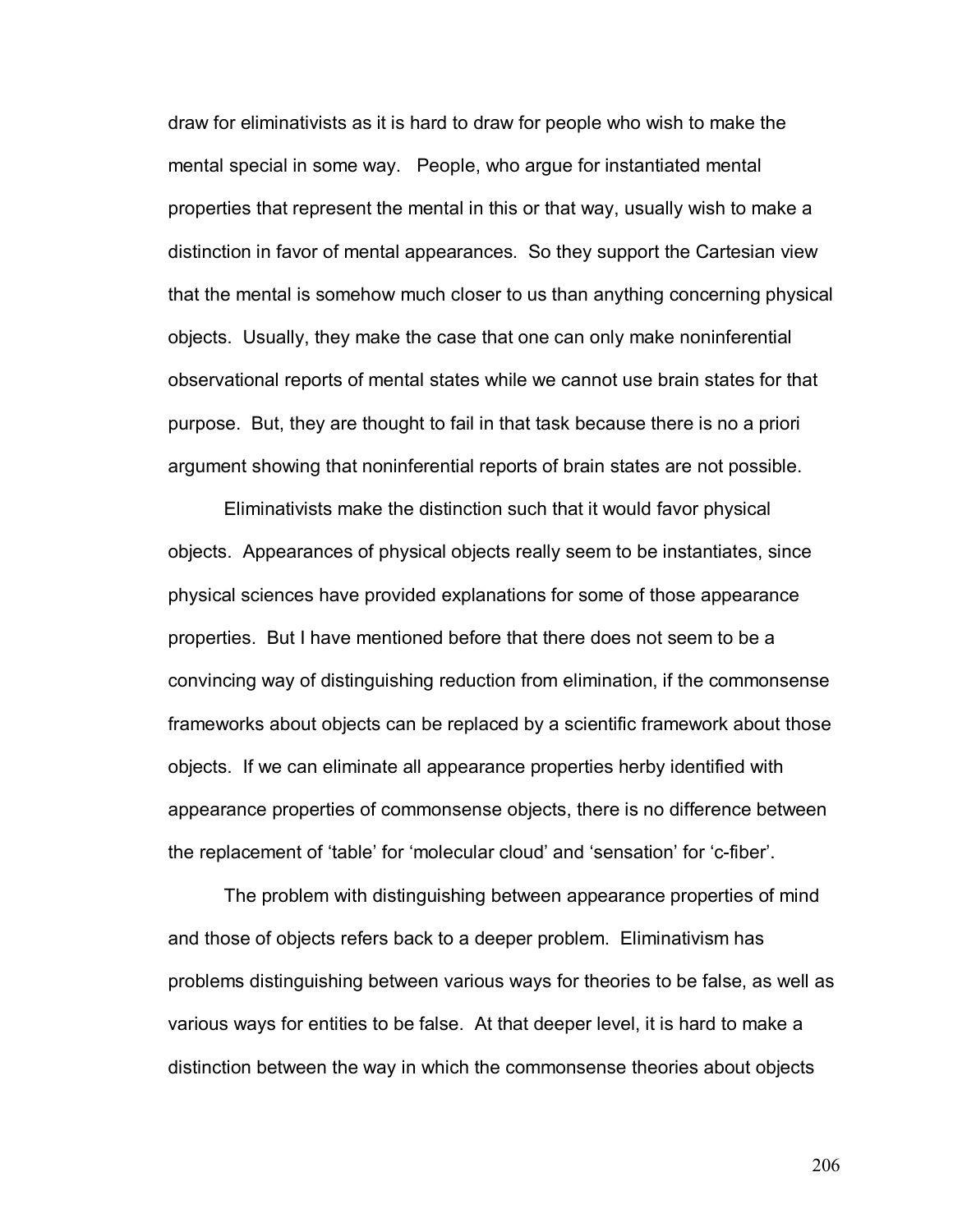are different from commonsense theories about the mind, as well as how are tables different from minds.<sup>98</sup>

There seems to be no reason to conclude that theory change would be any different for a change in theory of mind or a change in theory about external phenomena. Moreover, the worry about that distinction is not at all intuitive, if by that we mean common sense. In fact, philosophers, I think wrongly, overestimate the human attachment to mental states, an issue I will elaborate on in the last section. This overestimation is in fact the symptom of Cartesian influence on philosophers, which highlights the tendency that they have of drawing the boundaries of common sense in terms of philosophical theories about the mind.

But it is unclear whether laymen are as influenced by Descartes as philosophers are, because it seems that the ordinary folks are much more certain about things concerning the external world. It seems to me that people are much more likely to change their mind about their mental appearances, than they are to change their mind about how it seems to them that they perceive the things in the world. Reports on perceptual experience seem much more entrenched because a lot of the phenomena considered as mental by philosophers are not considered such by ordinary people. It is my impression that the folk live in a world much more Aristotelian than Cartesian.

For example, the eliminativist move of kicking sensations outward seems relevant only to philosophical theories dealing with Descartes' aftermath and not

1

 $98$  See chapter three, section one.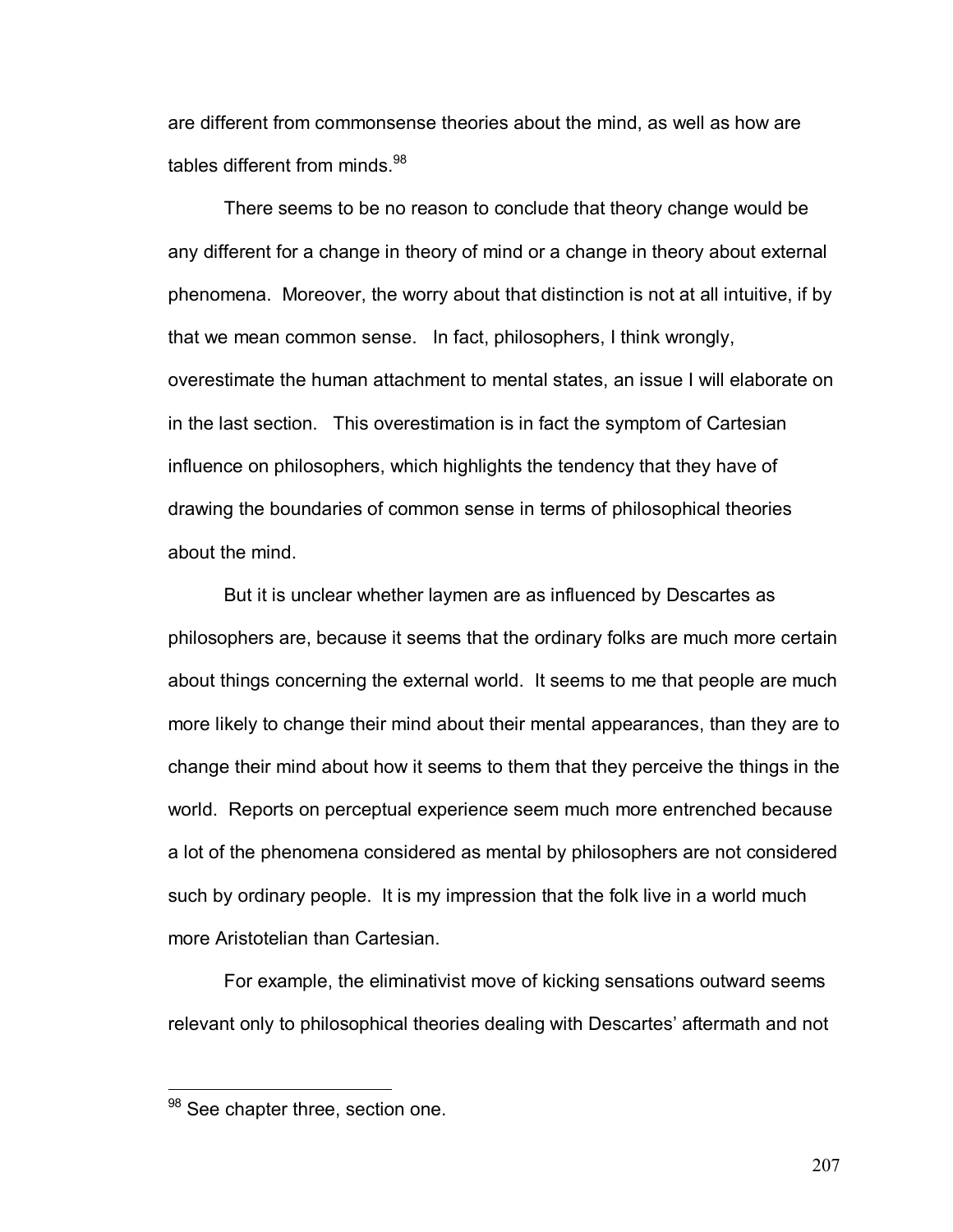so pivotal for ordinary folks. They already know that things outside themselves have properties, and many of them are very difficult to persuade that those properties are something one can be wrong about in regular circumstances. Doubt is philosophical too, and Cartesian as well. For most people claiming: "I know it because I see it," is perfectly good justification. There are circumstances under which people will accept that they can be wrong about what they see, and there are established rules for the application of that type of discourse and there are circumstances like that even for mental talk.

I stated earlier and I will repeat anew. If one thinks that to get to common sense one needs to collect platitudes among the common folk, one will surely be stunned to find out that most things attributed to ordinary people by philosophers are not truly common sense. But, all of that is irrelevant since what the folk think about the mental cannot be more than hearsay and because of that can be used to boost even incompatible philosophical positions. This is all because there aren't any general principles left to establish what it means for some truths to be common sense.

After all this, I wish here to propose that Rorty fails to make a distinction between phenomenal properties--properties that are associated largely with sensations, such that they produce in us a certain feeling of what it is like to be in a particular state--and appearances. Appearances are such that they represent the world as being in a certain way; they have intentionality and with it also certain semantic properties. The table has the appearance of a large, sometimes rectangular, object with certain height and width and the appearance of being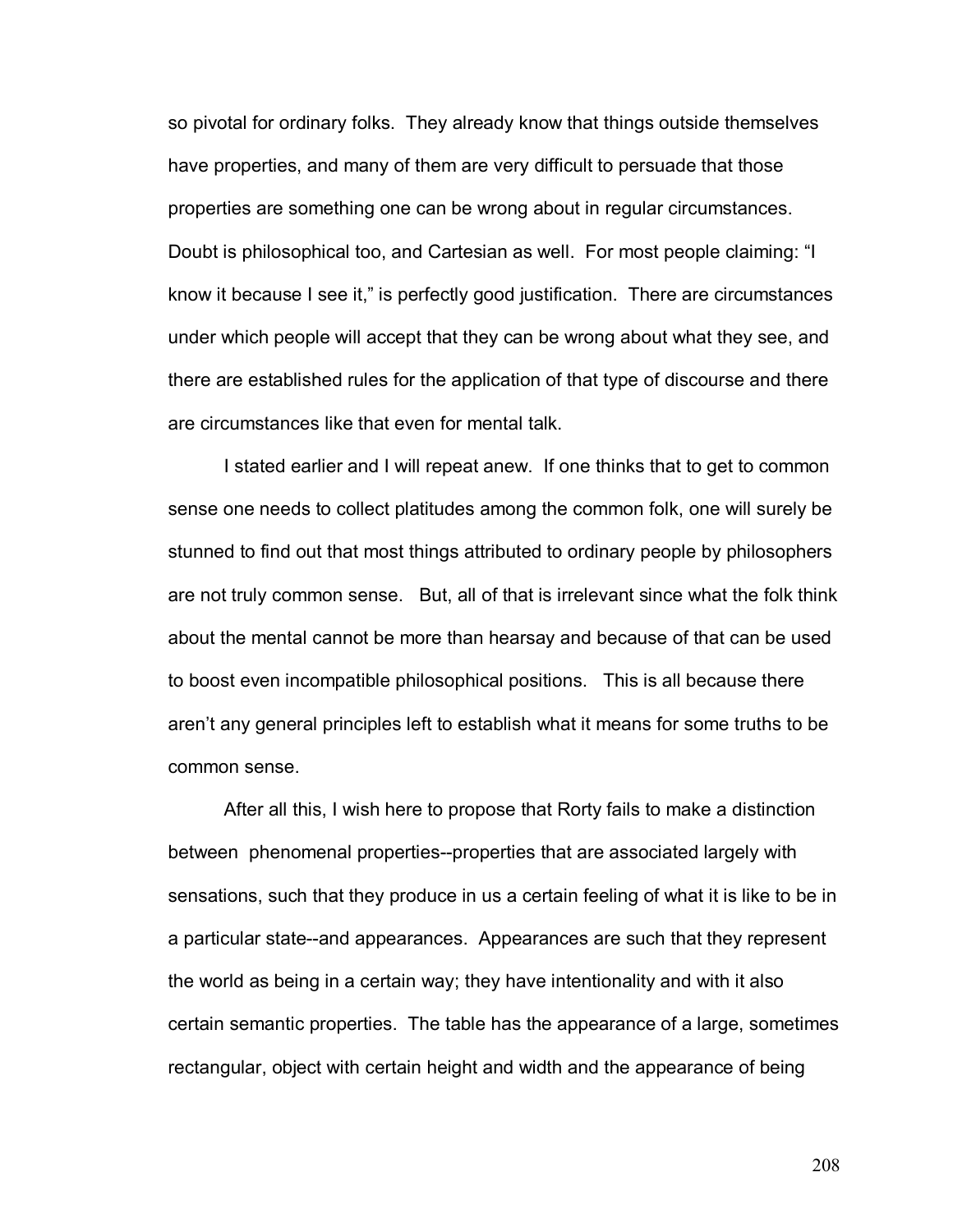brown; all of those can be either true or false. Phenomenal properties on the other hand need not have intentionality. A qualitative state, such as what it is like to taste a quince, might not have intentionality. The way it feels to taste quince is not the same as having thoughts with propositional states that ascribe certain appearance properties to quinces. To use Sellars for my purposes, Rorty is confounding thoughts with sensations and the "of-ness" of thought and the "ofness" of sensations. For example,

Mary is having a sensation of a pink ice cube,

is for Sellars a nonconceptual state that Mary is having, while,

It seems to Mary that there is a pink ice cube on the table, is a conceptual state. The two are not equivalent. The latter already involves concepts like pink or cube, while the former does not. The mistake is made when the two are equated. What is true of the world and is pre-conceptual is confused with conceptual awareness, or knowledge, of things as pink or cubed.<sup>99</sup>

 Sensations are mistakenly thought to give us knowledge of the world as being pink, red, blue or cubed when in fact the sensations we have, and which represent the world, become "physical objects" only through our conceptual framework. Phenomenal character can be nonconceptual and in that way can be distinguished from appearances. Phenomenal properties of sensations cannot be the appearance properties of mental states like certain properties of objects are appearances of those. Phenomenal properties have feels, while

 $\overline{a}$ 

<sup>99</sup> Sellars, W. "Scientific Realism or Irenic Instrumentalism," **Philosophical :** Metaphysics and Epistemology. Atascadero, California: Ridgeview Publishing, 1977, p. 171.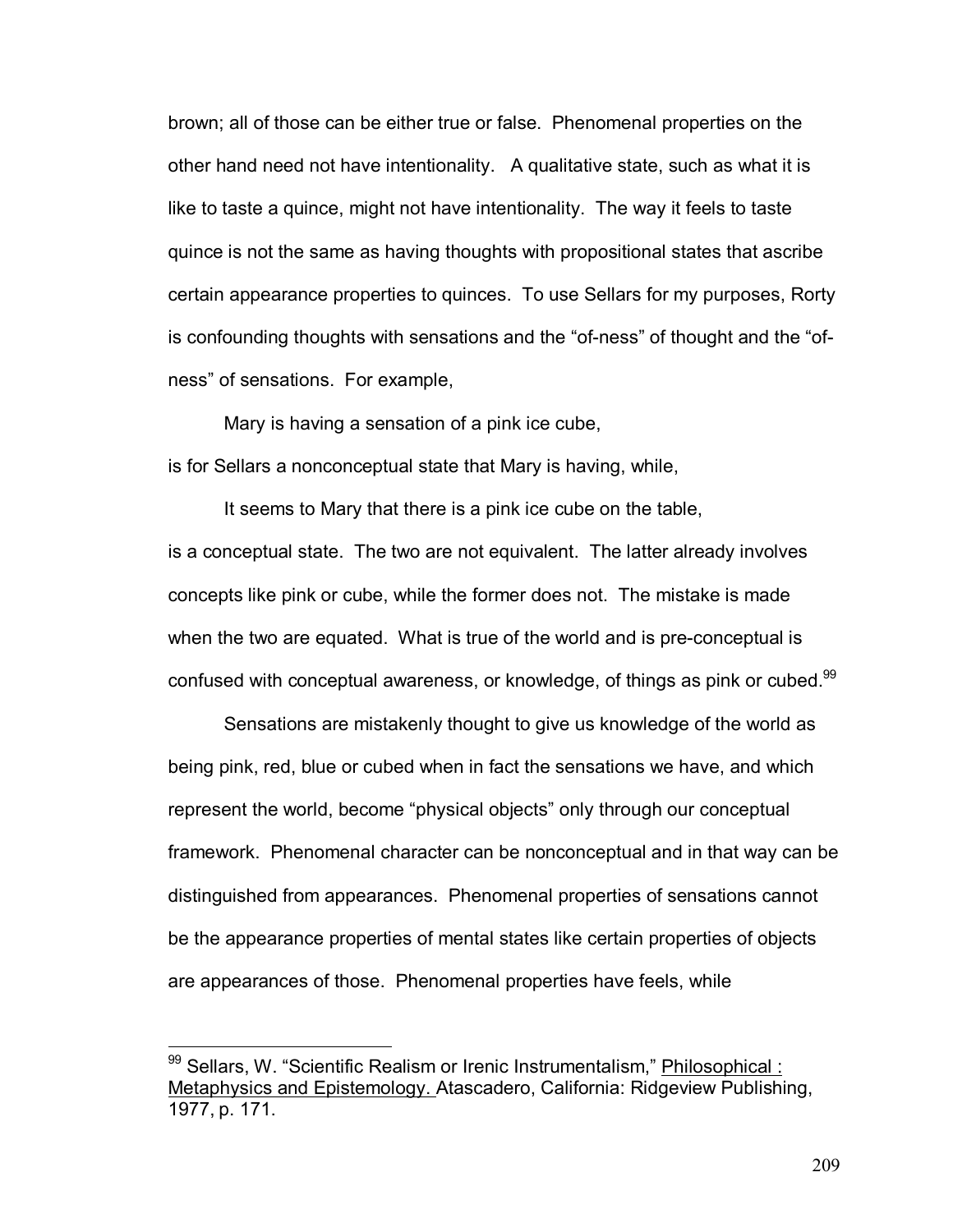appearances properties are encapsulated by beliefs that represent the world as being this or that way.

Thus, the appearance/reality distinction is not the same as the distinction between reality of mental states and the phenomenal properties of those, since phenomenal properties are not thoughts. Now the question is what are we, humans, incorrigible about? The answer could be: only phenomenal properties. Appearances are obviously things people are and can be corrected; there are criteria for doing that. Consequently, when it comes to thoughts attributing appearance properties to objects, even humans are either right or wrong.

There is a distinction then between sensations and appearances. It seems to me that there is a table over there that is rectangular and brown, is an expression of a propositional attitude specifying appearance properties to external objects. But pain could go either way. Reporting pain could be an expression of a propositional attitude, which presupposes the ability to classify states in terms of them being pains or not. One has to be able to pick them out as pains. Alternatively, one could just experience the phenomenal character of pain. Experiencing the way a pain feels assumes the ability to have that particular experience, but does not entail that the person also be able to classify the state as 'pain' nor to express that "feel" in terms of a proposition. In the second case the phenomenal property associated with having pains is not like an appearance property of physical objects. The Antipodeans might not make an appearance/reality distinction, but they still might experience phenomenal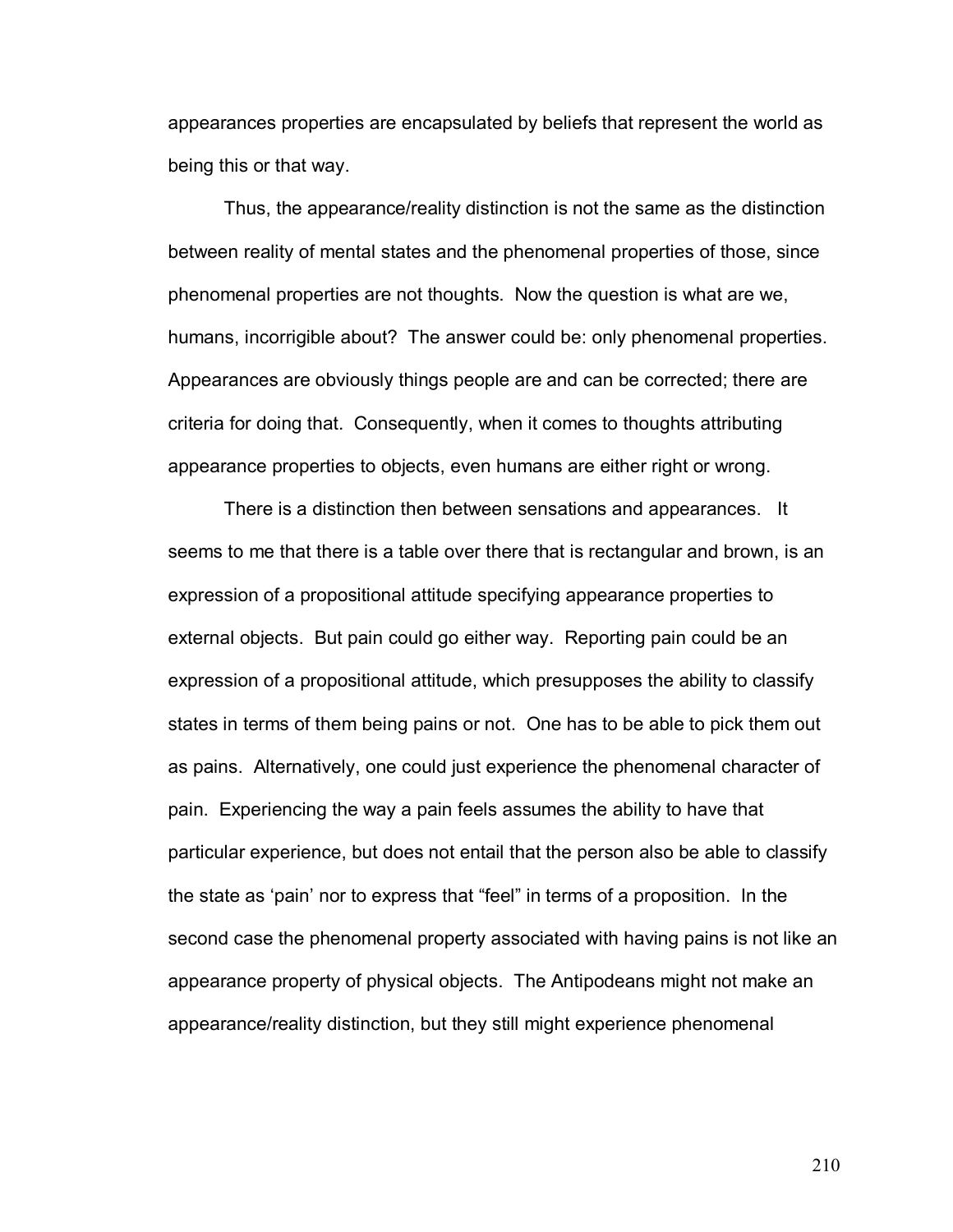properties. Sensations are not entirely like 'seems,' where by seems we mean appearances.

Perhaps, "seeming to seem to be in a particular state" is something closer to a sensation and could be a state that is incorrigible. As it turns out both the Antipodeans and us do not have an established way of doubting first person reports, referring to such states. "The fact that 'seems to seem...' is an expression without a use is a fact about the notion of 'appearance,' not a tip-off to the presence of 'phenomenal properties'" (Rorty, PMN, p.77). Rorty is underlying the issue that phenomenal properties are not at stake; rather it is the meaning of the word 'appearance.' We have no rules of discourse by which we could challenge these second level seems. But even if we take the issue to be just about the meaning of a word, we can still claim that the Antipodeans are incorrigible about those higher level seems. This is because following Rortyís rules, incorrigibility is defined only in terms of rules of discourse. Mental states are incorrigible because we have no rules by which we can challenge first person reports of 'seems.' Therefore, if the Antipodeans do not have linguistic rules by which they can question first person reports of 'seeming to seem' they are incorrigible about those states.

Now a further clarification is needed. The 'seems' that the Antipodeans are talking about is different from the ones that the humans are talking about, because we still speak of minds while they speak of brains. It would then turn out that Antipodeans are incorrigible about 'seeming to seem' in a particular brain states. We on the other hand are incorrigible about mental states. In that case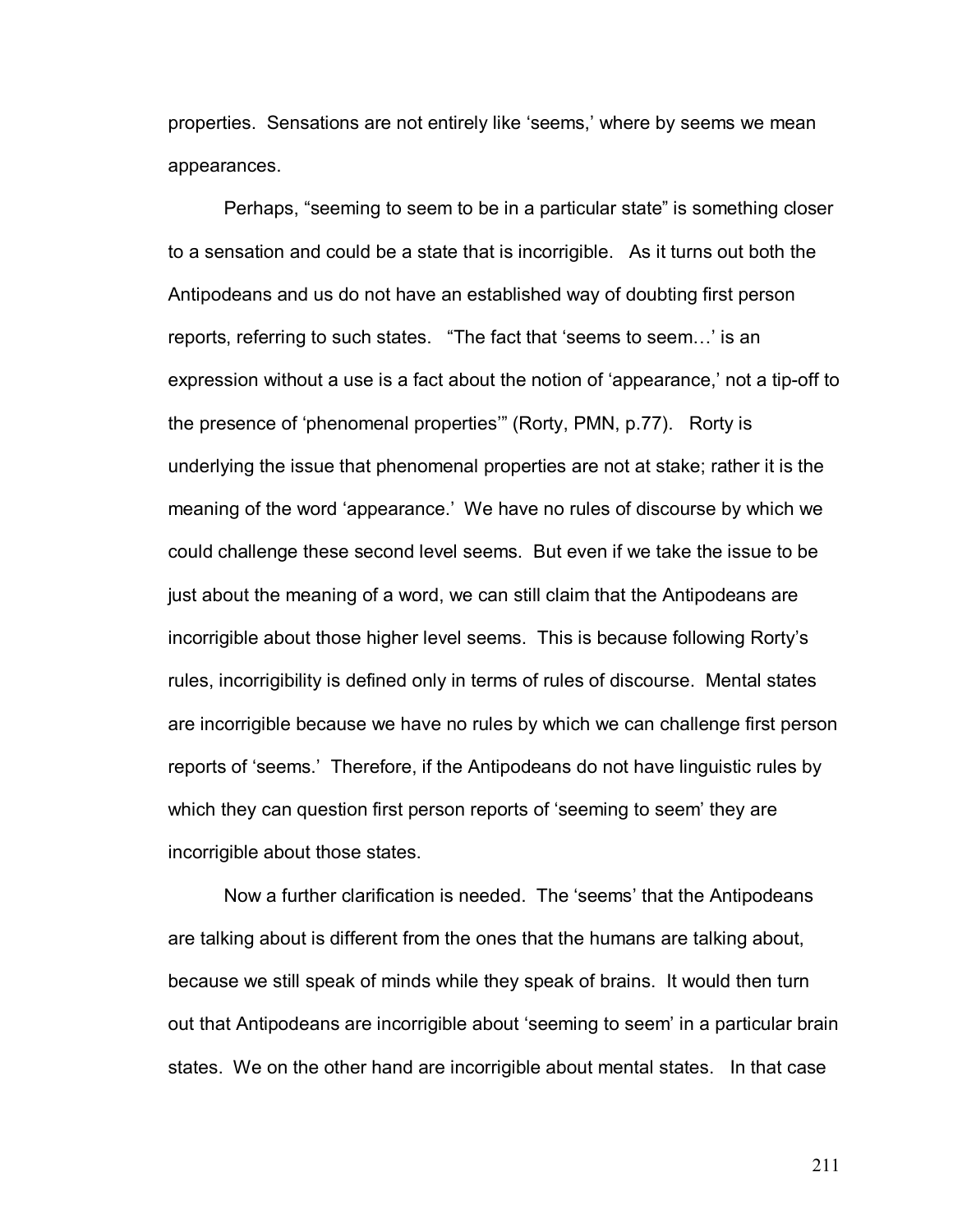it would turn out that Antipodeans are incorrigible about brain states, making them incorrigible about physical states. That would run counter to the claim that incorrigibility is a feature that distinguishes mental states from all other states. Ultimately, changing linguistic practices would not result in the elimination of incorrigibility.

In the next section, I plan to illustrate the claim that current linguistic practices do not preclude rules for the corrigibility of mental states.

## Section IV--The Corrigibility of Mental States

Earlier it was stated that privacy was not the mark of the mental because one could establish inner states using only brain states. Rorty suggests that we could modify the Myth of Jones in such a way that inner states are brain states. Brain states could play the functional role of mental states (Rorty, PMN, p.413). The Antipodean story is just that story. There is a distinction that the Antipodeans make between the states of the body versus states that are provoked by some brain states, brain states are said to have aboutness, and they result in the same type of behavior as mental states would. Brain states are inner states for the Antipodeans, but they are not mental.

Rorty concludes that the only feature that is typically mental is incorrigibility. In the previous section, I argued that the Antipodeans are incorrigible about 'seeming to seem to be in a particular brain state.' In this section I will point to another way in which they could be incorrigible. I will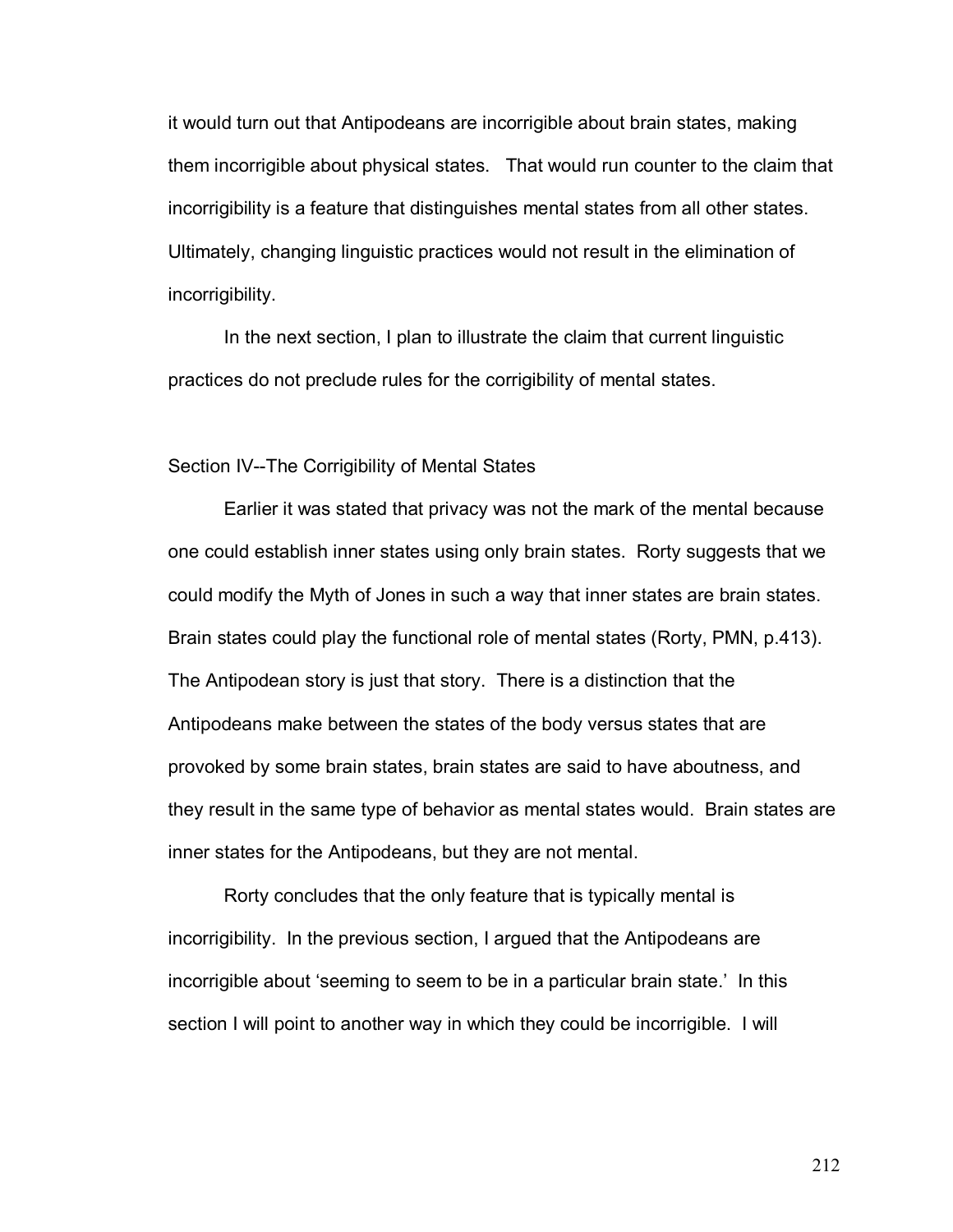propose two modifications to the antipodean story; both meant as challenges to Rorty's position.

The claim that Antipodeans are actually incorrigible about their brain states is one of the challenges. I will take as my platform that the Antipodeans do not to have an appearance/reality distinction. The distinction, Rorty claims, is just the difference between getting something right and getting something wrong. Now, if the Antipodeans are good scientists and know most things about their brains, they, then, hold a correct theory about their brain states. This is coupled with a linguistic practice that features brain states in all the right places. The Antipodeans have gotten the reality of brain states right and they are trained to report that reality correctly. Consequently, the reality of the brain states and their appearance are one and the same thing or at least they match perfectly, most of the time the Antipodeans are correct about their mental states.<sup>100</sup> The mistakes that the Antipodeans make are associated with certain areas of the brain which are also accessible to them as brain states, and they are right about the way in which they get things wrong so they are never really wrong.

There is no uncertainty about the nature of the appearances. Now if that is correct, the Antipodeans are incorrigible about their brain states. The Antipodeans are incorrigible not only about brain states, but also about their reports of appearance properties of objects. The Antipodeans are incorrigible

<u>.</u>

<sup>&</sup>lt;sup>100</sup> Rorty, unlike Churchland, does not propose plasticity as a tool of perceptual change, but he does seem to claim that theory change would result in perceptual change. See "Mind-body Identity, Privacy and Categories." Materialism and the Mind-body Problem. Edited by Rosenthal David. Englewood Cliffs, N.J: Prentice-Hall, 1971.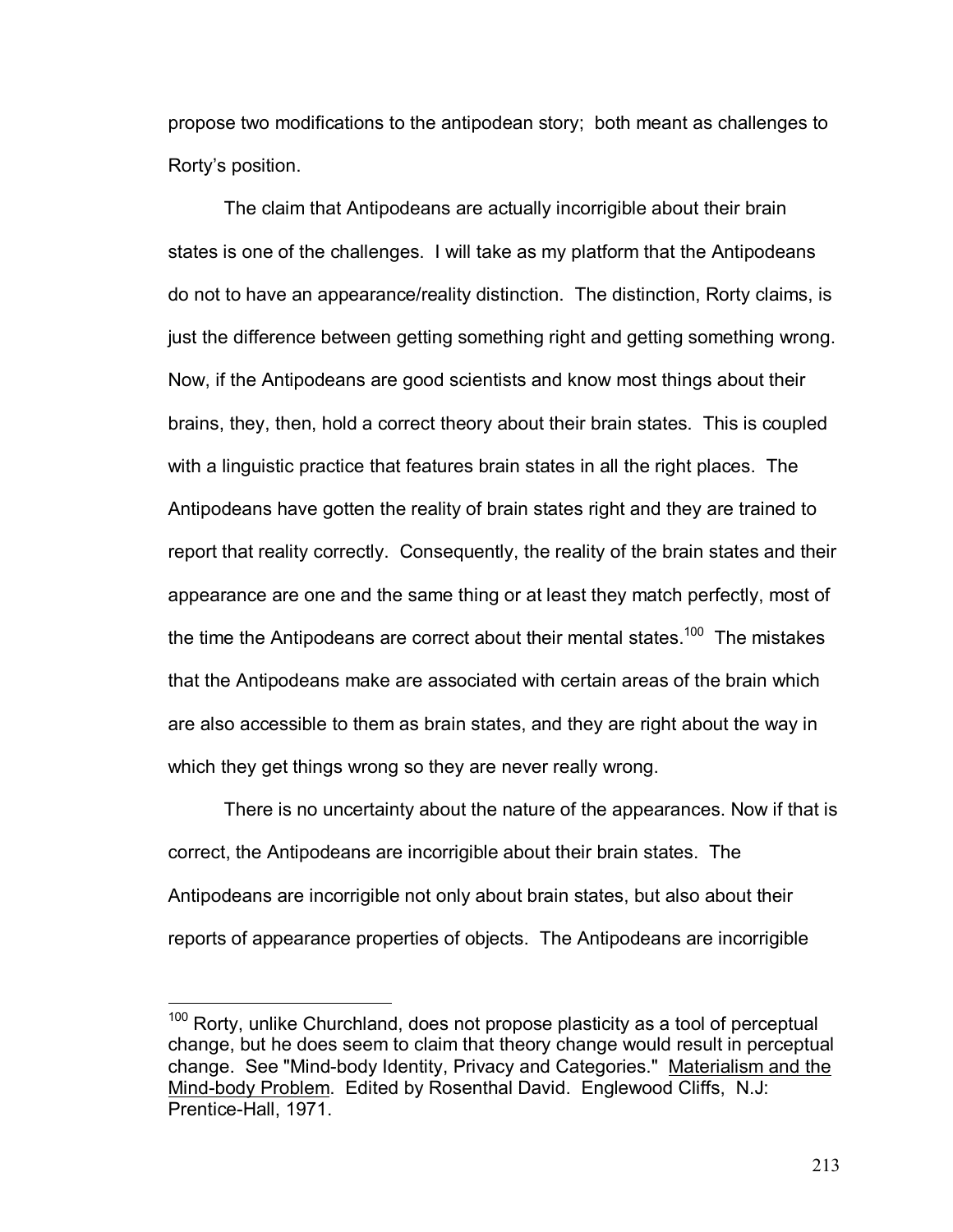about their observational beliefs. If an Antipodean holds a correct theory about external objects, and knows how to apply that theory correctly in all situations, the Antipodean will never be wrong about the appearance properties of objects. Thus making the Antipodean, and creatures sufficiently like it, incorrigible about all things about which it has a correct theory. But, incorrigibility in itself is not a bad thing; it only has negative connotations through its incompatibility with materialism. If there is not such incompatibility, then there is no problem about always being right. Since, incorrigibility in that sense would not give rise to emergent properties, where emergence implies incompatibility with the physical.

However, Rorty claims that incorrigibility is a feature so tied up with mental entities that even a physical state that has that feature would end up having a mental feature (Rorty, PMN, p.414). So if the Antipodeans where to be incorrigible about their brain states, then Rorty would have two options: to claim that because Antipodeans are incorrigible about their brain states they have states with mental features resulting in emergence, or to accept that incorrigibility is not an essential property of the mental. Incorrigibility could just be an outcome of holding a correct theory. I think the second alternative is best because making incorrigibility essential to the mental could result in emergence for any theory that is correct about inner states.

A second modification to the Antipodean thought experiment involves the ascription of incorrigibility as an entrenched part of everyday discourse. I intend to address Rorty's portrayal of humans. Rorty told us that incorrigibility of mental states is established via the establishment of a linguistic practice. It must be,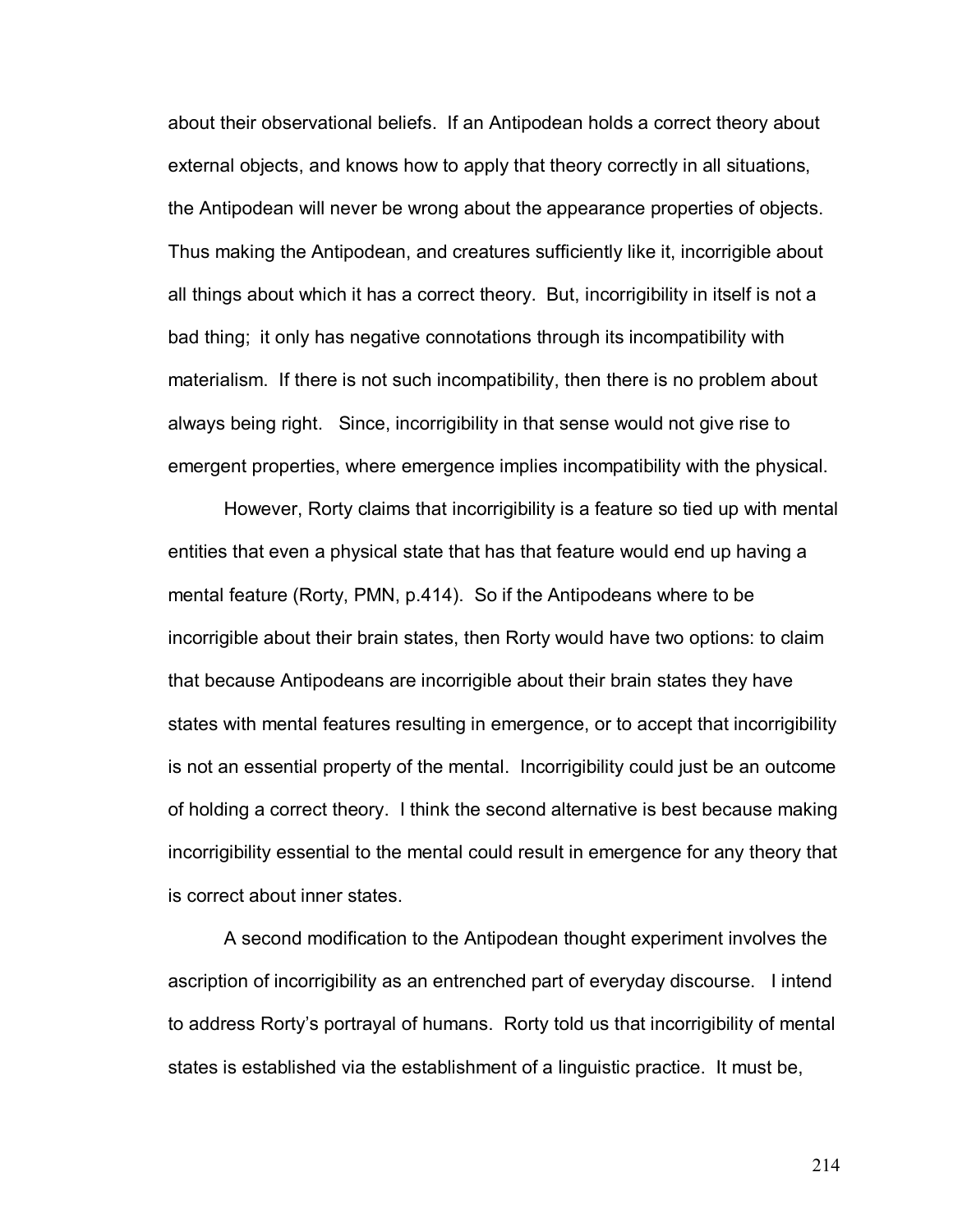then, that a change in linguistic practice could change the properties attributed to mental states. I will argue that such changes have occurred.

This type of argument citing changes in everyday linguistic practices is more anthropological than philosophical, so I will not dwell on it. I will cite some examples of such a change, mostly to support what I argued in chapter two: that the character and boundaries of commonsense psychology shift in ontology as well as in verbal practices. In general, I think it is enough to point to such movements, rather than attempt to retrace, precisely, shifts in commitment.

My estimate is that it seems hard to convince a human that they do not have mental states altogether. Even more loosely, it is hard to convince us that we have no inner states that cause and culminate in overt behavior. But positing inner states to explain behavior is not what creates problems. A lot could be done with our flexibility about the nature of mental states. I mean here to build on my earlier arguments that unless one establishes some properties as strictly marking entities, one can always just reduce. Assuming that humans are lax about commitments to particular properties of those states, all science needs to do is keep the word and change all or some of the properties.<sup>101</sup> And if the dispute only comes down to whether to use the word 'mental' or 'brain' state, it does not seem to be all that philosophically compelling.<sup>102</sup>

 $\overline{a}$ 

 $101$  In chapter two, I attempted to buttress the view that humans are not firmly committed to a particular view featuring particular properties of mental states. I did claim that one could at most assert that there are temporary commitments to some properties of mental states. Those properties, I claimed, are only common sense if the criterion is frequency of usage.

 $102$  This claim is in continuity with chapter two, but will be elaborated on in chapter five as well.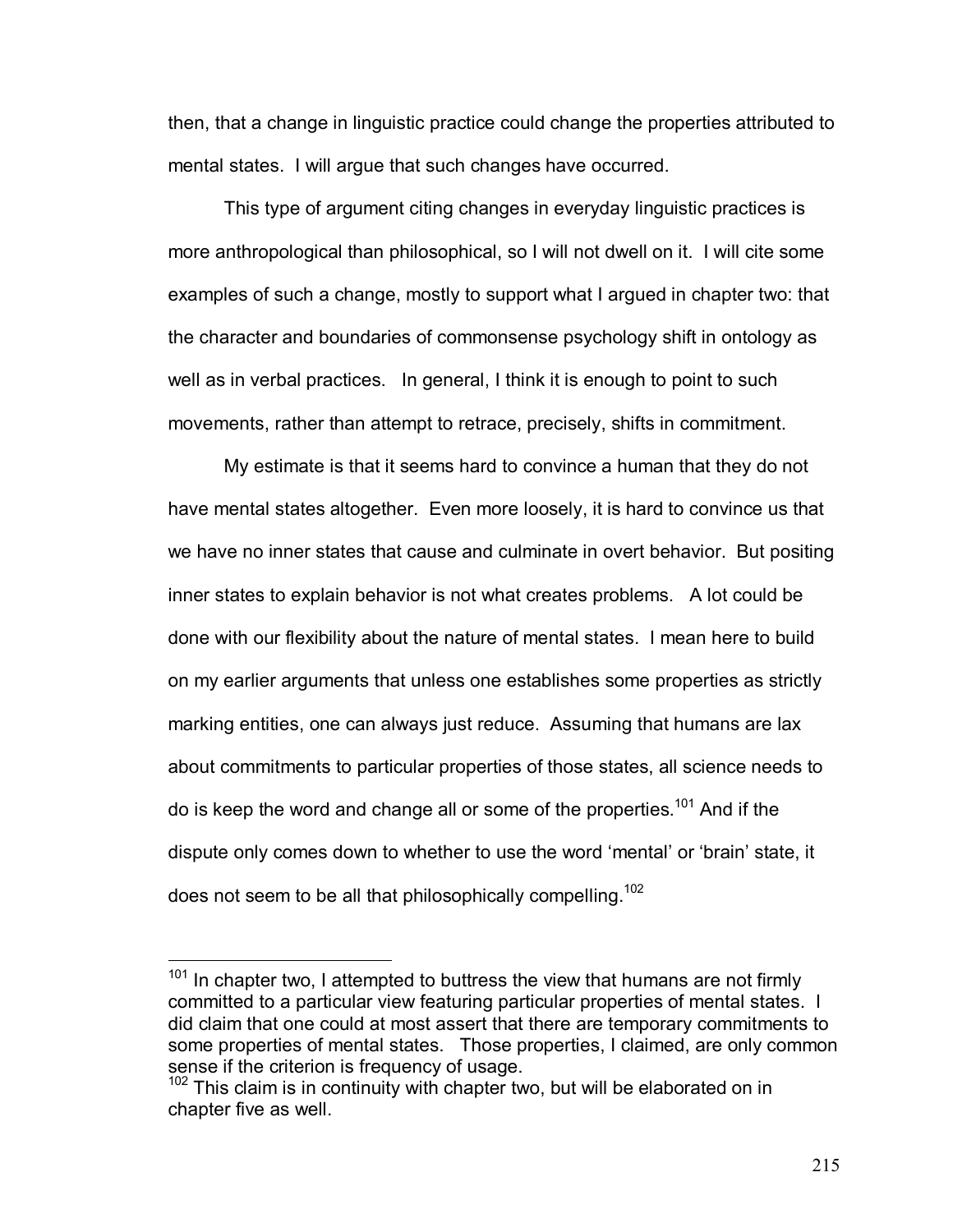Looking at verbal practices one can notice that there is no obvious commitment to the incorrigibility of mental states. Humans are much easier to persuade that they could be wrong about their mental states than Rorty asserts. Most of us can be persuaded that we could be wrong about mental states, especially if we are told so by persons who have expertise in physical sciences dealing with the body, such as medicine. Doctors, nowadays, have something close to an established linguistic practice by which they can override personal reports of pain. Linguistic practices by which we attribute mental states to persons are determined in terms of responses of normal observers given the correct circumstances. So we set the criteria for when a person should experience pain in terms of the average person and their tendency to report pain states in this or that circumstance. If a person reports experiencing pain in circumstances where people usually do not report feeling pain, it seems warranted to question whether what the person is feeling is actually pain. Furthermore, if a person consistently reports pain in unusual situations we are likely to question the overall physical or mental condition of the observer. Broadly, then, there are ways to correct people on their reports of mental states.

For example, there are cases where a person should report experiencing pain, but in fact they do not. People who suffer from diabetes in some cases lose their ability to report on pains. Such a person would not report pain in situation where normal observers tend to report felling pain, like when skin is exposed to excessive heat. For such instances, we could say that there is something wrong with the way those people report on their inner states. This example is meant to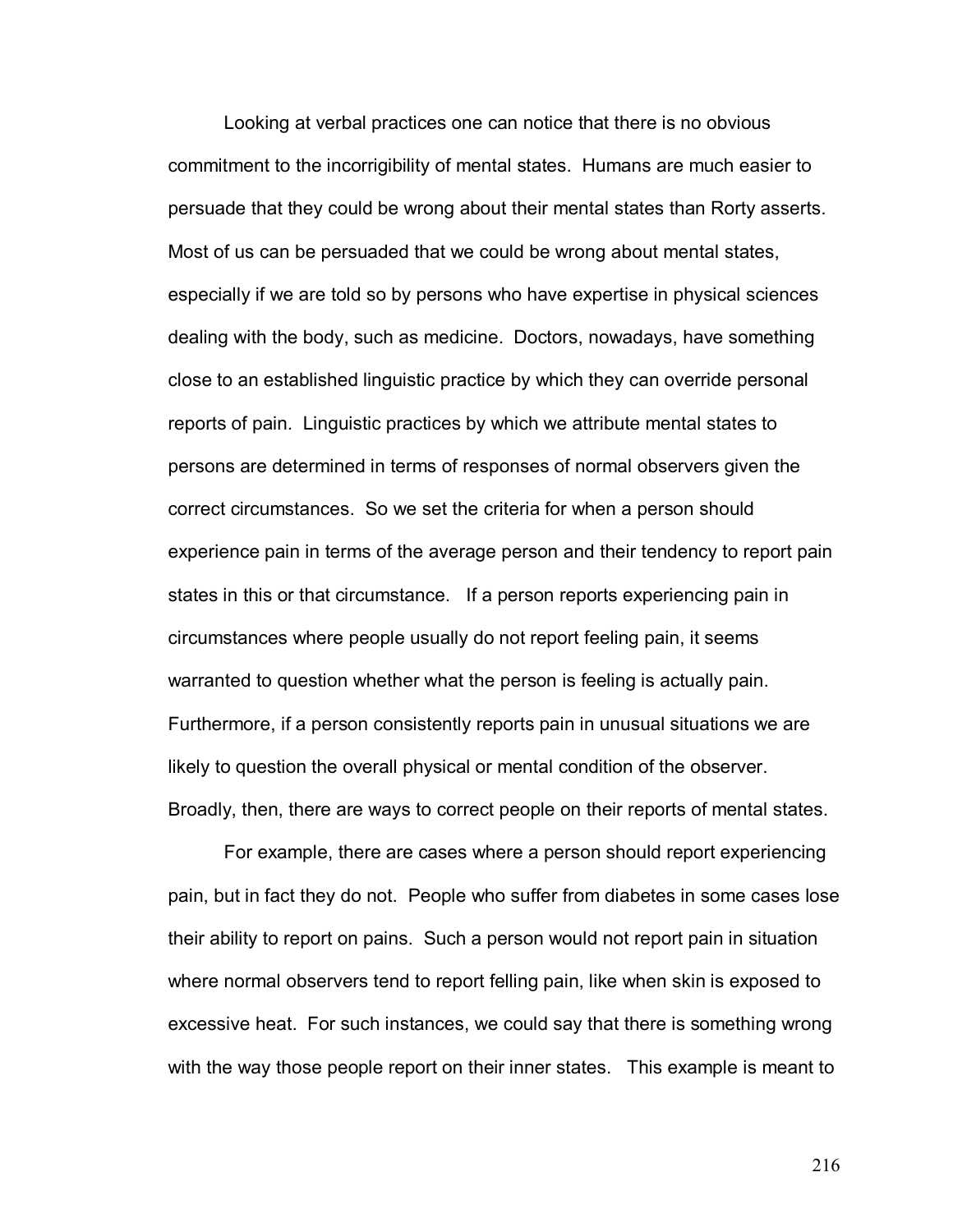establish that there are cases where communal practices can provide criteria for first-person reports of mental states. In this case the behavior of the person is used as a symptom of their internal states, and their reaction is taken to be aberrant compared to others. Thus, from the third-person perspective we have determined that there is something unusual about the mental states of the person with severe diabetes. Obviously, we cannot claim that the person is wrong in not reporting any pain, but the lack of the report is taken as evidence of the deviation from normal inner experience for normal observers. There is then an indication that we have shared third-person criteria that establish standard reports of some inner states. In all those cases where we have standards we can claim, in the very least, that some reports are not typical, if not false.

 There are also cases where people report being in pain in situations that are not characteristic for such reports. It is possible to circumstantially determine that a person is lying about being in pain. Doctors regularly make such determinations. The way in which they do them is by referring back to some average, which is established through experience with other patients in similar situations and their reports of pain. An experienced doctor can determine, roughly, the expected level of pain for a dislocated shoulder, or broken limbs. Although there is room for individual differences, doctors are able to suspect nonveridical reports of pain, and are able to tell the difference between a person genuinely reporting pain or reporting it to acquire drugs.

Other examples include psychosomatic pains. If a doctor tells us that the pain we experience is not a result of a physical condition, we tend to accept that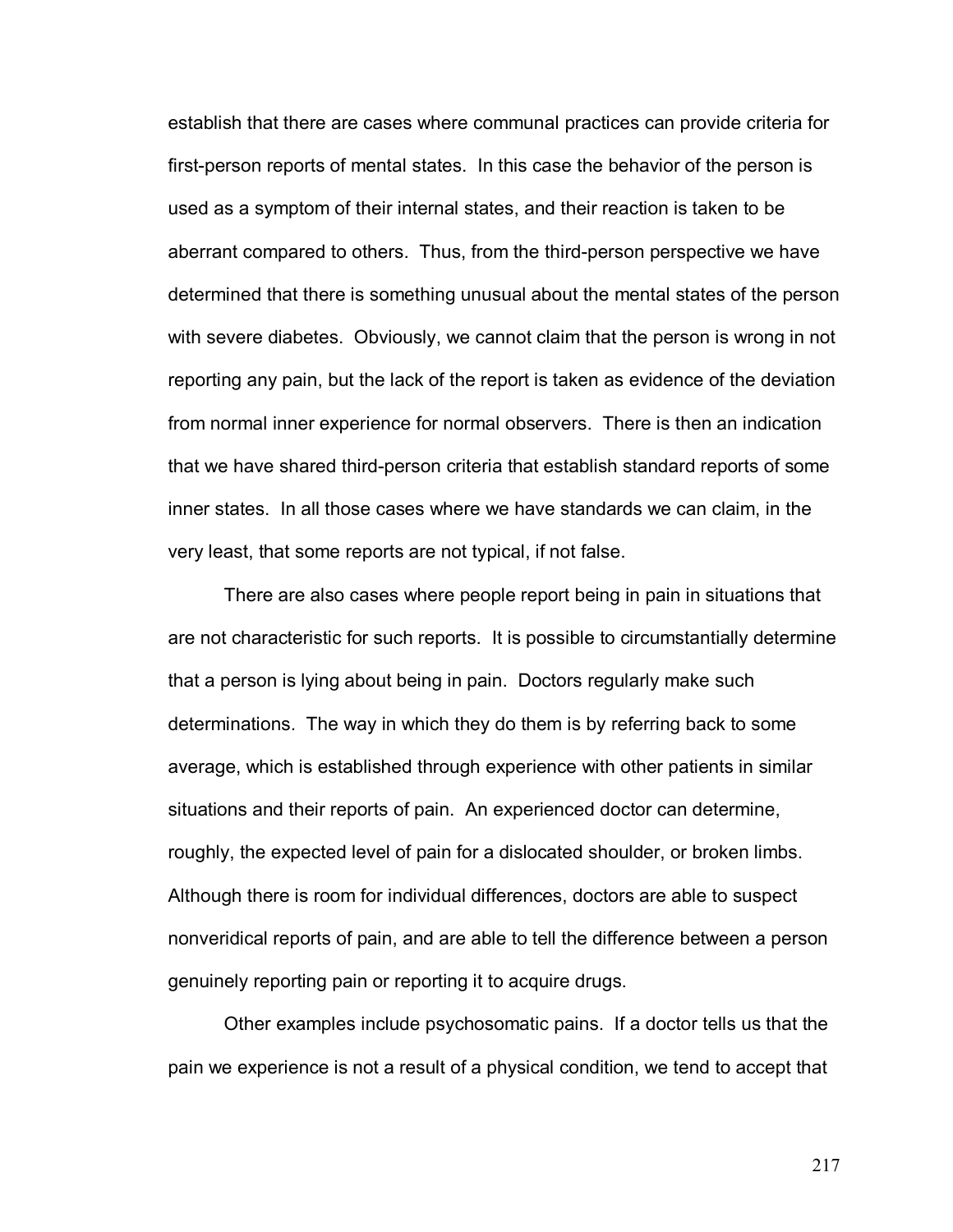we are not having a "real" pain. We accept that we can be wrong about mental states, in those cases. The realization that there are no physically determined causes of the pain is used as a therapeutic method. Asserting that the pain is caused psychologically relieves the pain. We can claim that based on thirdperson criteria; the situation is not one that tends to cause pain and the patient reacts correspondingly.

These examples point to a somewhat established method by which we are able to establish the rules for the attribution of mental states. In turn those rules make it is possible to question reports of 'seeming to be in a particular mental state.'

But how about 'seeming to seem<sup>?</sup> It has been made clear earlier that Rorty thinks that if there are no means by which the Antipodeans can question reports on 'seeming to seem' to be in a particular mental state, that would be a fact only about the meaning of appearance. But incorrigibility is for Rorty a matter of linguistic practice even when it comes to reports of mental states. Thus, if we are incorrigible about 'seeming to be in state  $X_i$ ' by virtue of linguistic practice, the same goes for states of the second order like 'seeming to seem to be in state  $X<sup>l</sup>$  In the previous section, I argued that the Antipodeans are incorrigible about those second level states. And so are we if there are no ways to question those types of reports.

I gave an argument by which I distinguish appearances or phenomenal character of sensations, and then proposed that perhaps 'seeming to seem' of the Antipodeans is akin to those. I claimed this because sensations could go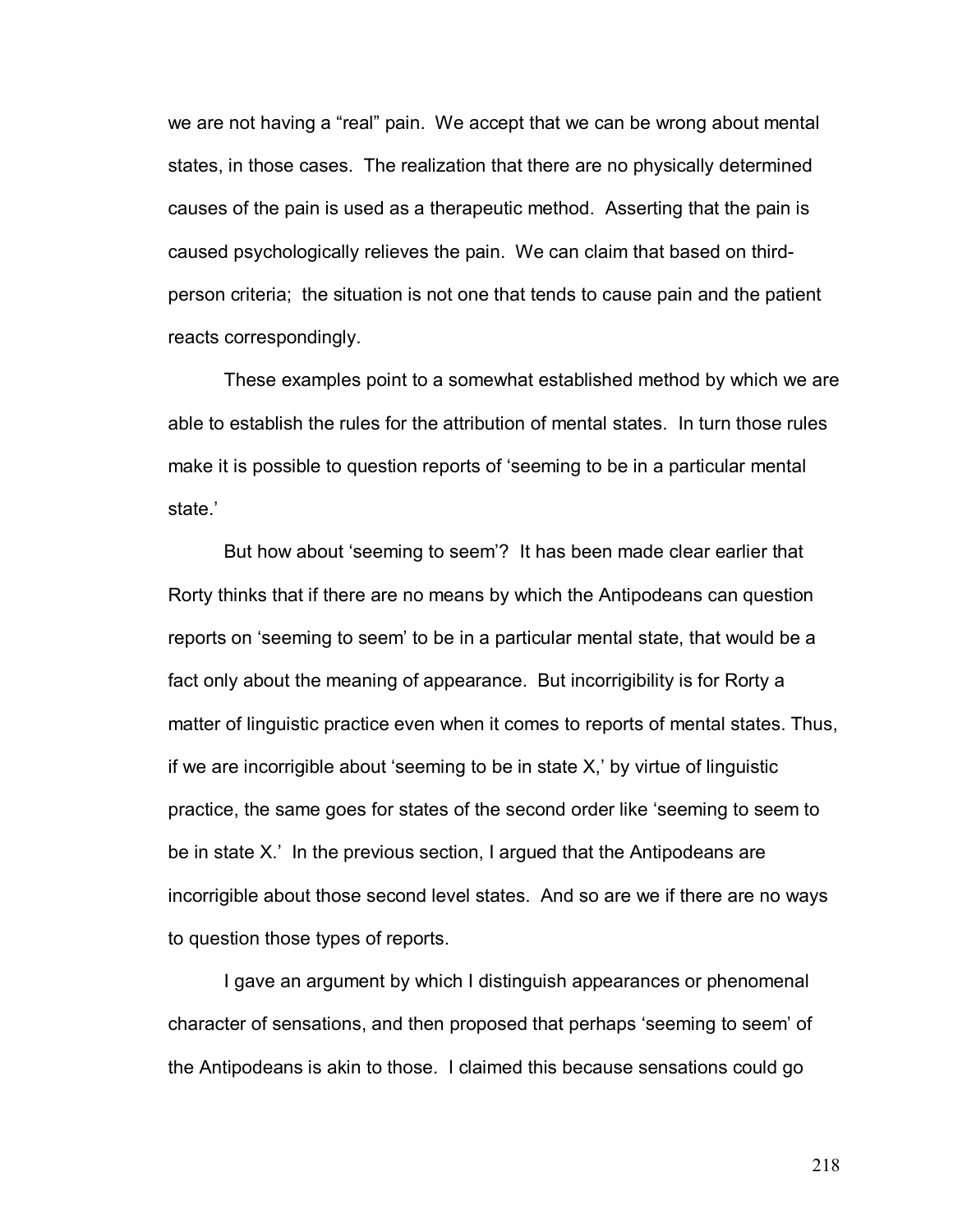either way. A person could have sensations that are associated with mental states that have propositional content, but they could be isolated and sometimes occur without being propositional. For a mental state to be a sensation it is enough for it to have phenomenal character. If the Antipodeans are incorrigible about mental seems, those states would be like our sensations and perhaps we could conclude that they have phenomenal character associated with those. The states need not have the same type of phenomenal character as our sensations; it is enough that there is something it is like to be in that state for them. Moreover, the Antipodeans would have phenomenal properties associated with brain states, thereby negating the claim that incorrigibility is strictly a mental feature.

So are we incorrigible about the way our sensations feel? Are the Antipodeans entirely incorrigible about their second level seemings? It is useless to look at verbal practices about the phenomenal character of inner states. I think there is not an established practice by which one could correct a person on how things feel to them, but that is not evidence for or against incorrigibility of those types of inner states. It is just an illustration that everyday parlance does not deal with such issues. Everyday discourse or commonsense psychology does not cover questions about phenomenal character. This raises a quandary: are issues that are not immediately covered by common sense outside of its realm?

 It is clear that people without philosophical training are not accustomed to dealing with issues concerning the feels of their mental states. This lack of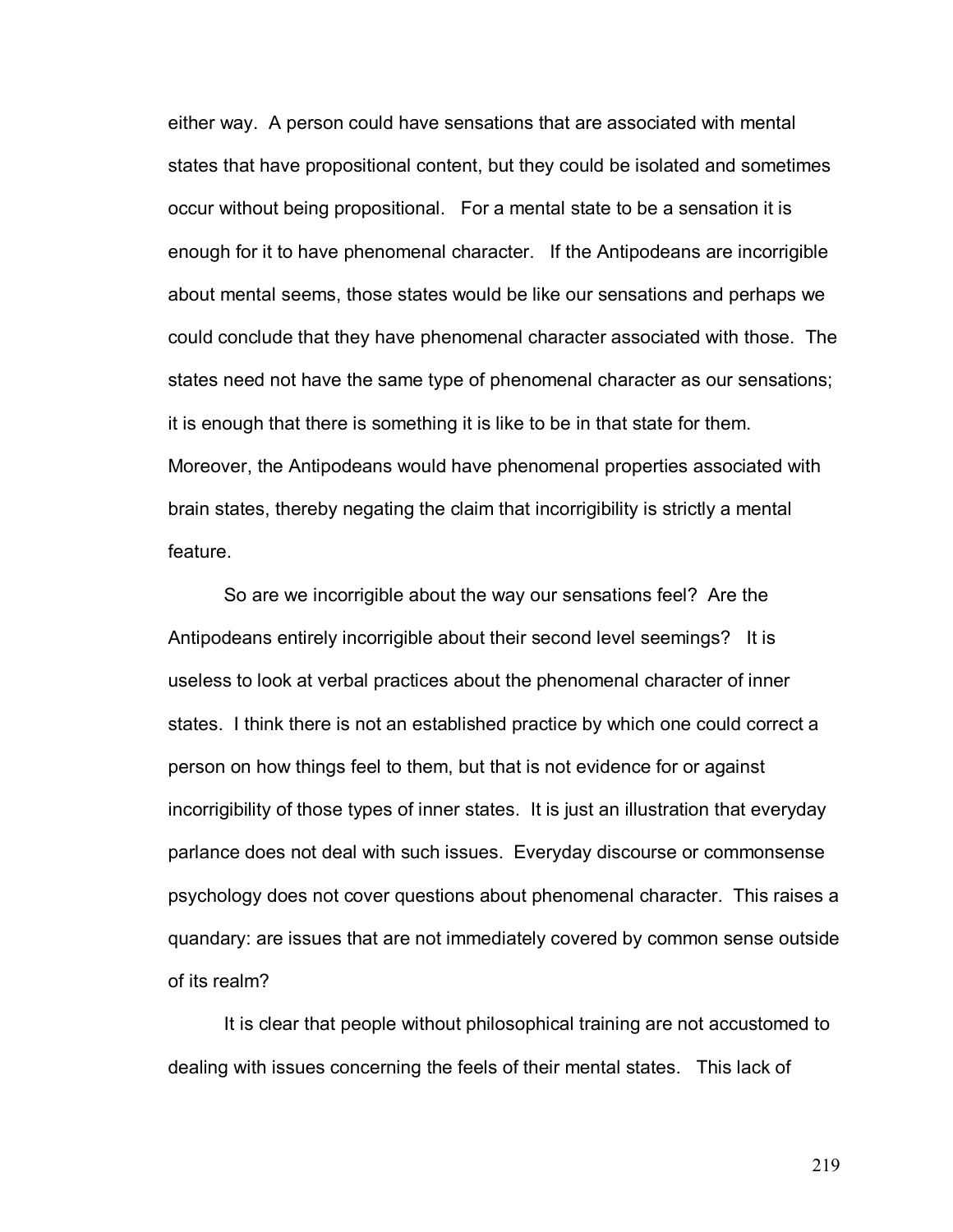coverage is mirrored in the absence of discourse addressing phenomenal character. But if one were to corner a lay person into conversation about those issues, that same person could take a stand. The challenge, then, becomes regarding the status of those answers: are they commonsense or are they hinging towards a philosophical view? It seems obvious to say that if common sense does not address certain issues, those issues are not commonsense. But, if common sense is stretched to cover those issues, in the ways mentioned above, the status of the resulting beliefs could go either way. This highlights the problems of distinguishing beliefs that are commonsense from those that are scientific or philosophical. I think this makes clear that citing lack of established language rules concerning phenomenal character does not support arguments for or against incorrigibility. It merely traces out the current size of the domain of everyday discourse concerning mental states.

My stance is that the commonsense view on sensations, for examples concerning the colors of things, are usually quite Aristotelian. The commonsense view treats sensations of red not as internal states, but we speak of external objects being red. The move by which the eliminativist seek to kick phenomenal properties outward, making them objective properties of things, is already part of the commonsense view. However, if one were to press the folk one could probably push them into accepting the position that although they experience sensations and that those usually have some phenomenal character, they will remain open to the possibility that that character can change. The way things seem to us can be influenced. Churchland's examples of the transition from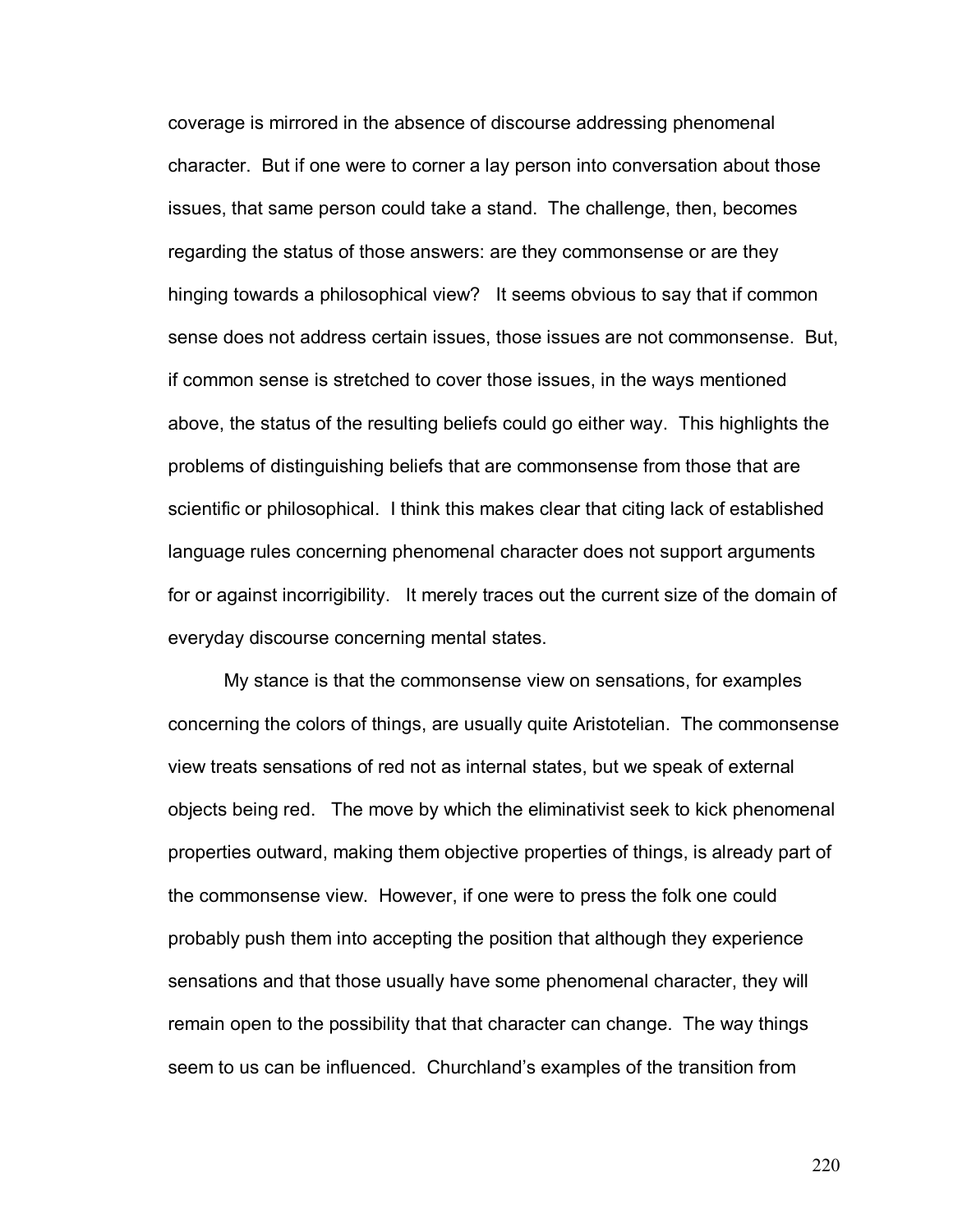layman to experts are illustrative here; the transition entails change in phenomenal character. So I think one can coax the folks to adopt a view that can correct them about their mental seems. In some part the examples that I gave supports the idea that such views are already partly established.

People more and more accept that their brains do all sorts of things that are not consciously accessible to them so they are more likely to accept that they could be wrong about themselves. Humans were persuaded to change the locus of their mental states; most people nowadays feel that their mental states are strictly associated with brain states. Physicalism has become more common sense then dualism, because the folk tend to change their mind about their minds. Rorty does not need to go to space to find creatures that do not feel incorrigible about their minds because people right here on earth are not that sure they are always right about their inner states.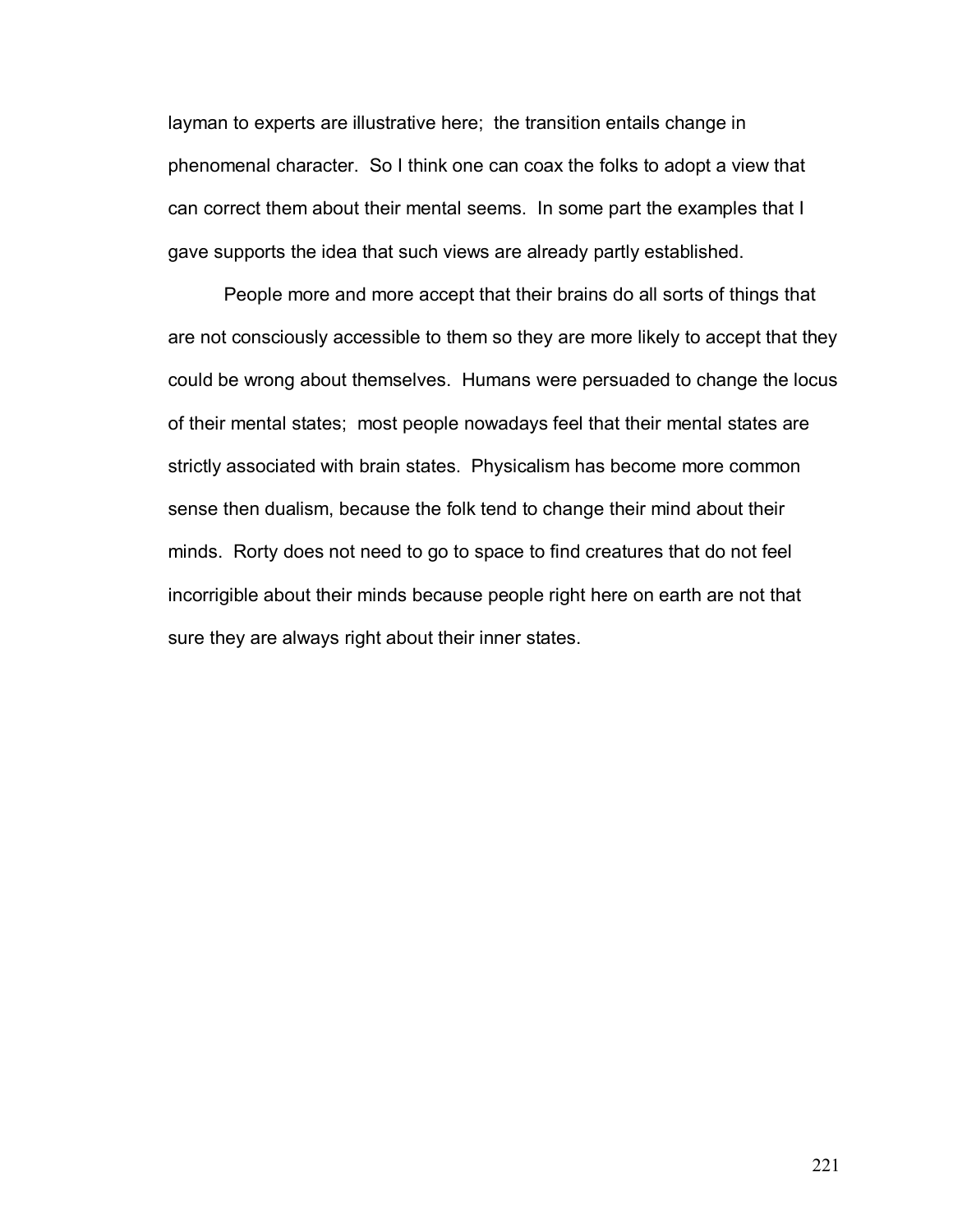## **Chapter V**

The Original Framework

In the chapters leading to this one, the aim was to establish that commonsense psychology is an empirical theory like any other and that there is no distinction of types between scientific and commonsense views about inner states. One of the primary goals of this dissertation was to show that the first premise of eliminativism establishes that folk psychology does indeed constitute a theory, while at the same time eroding the distinction between commonsense beliefs and all others. Building on that argument, there was an attempt to show that the distinction between folk psychology and other theories about inner states is not firm even when it comes to actual developments in common sense. The latter part of the second chapter should have sufficed in showing that folk psychology is influenced by some scientific views about mental states. In chapters three and four, I attempted to tackle specific problems that some eliminativist attribute to folk psychology. In each of those chapters I have proven that eliminitavism might identify the problems correctly, but does not propose an acceptable solution. In sum, the goal was to show that the move to eliminate mental states, especially preemptively, is not well substantiated.

 In this chapter, I will attempt to develop a view that could offer a very tentative distinction between commonsense frameworks and scientific ones. The distinction would not rely on a difference of types. Most that can be shown is that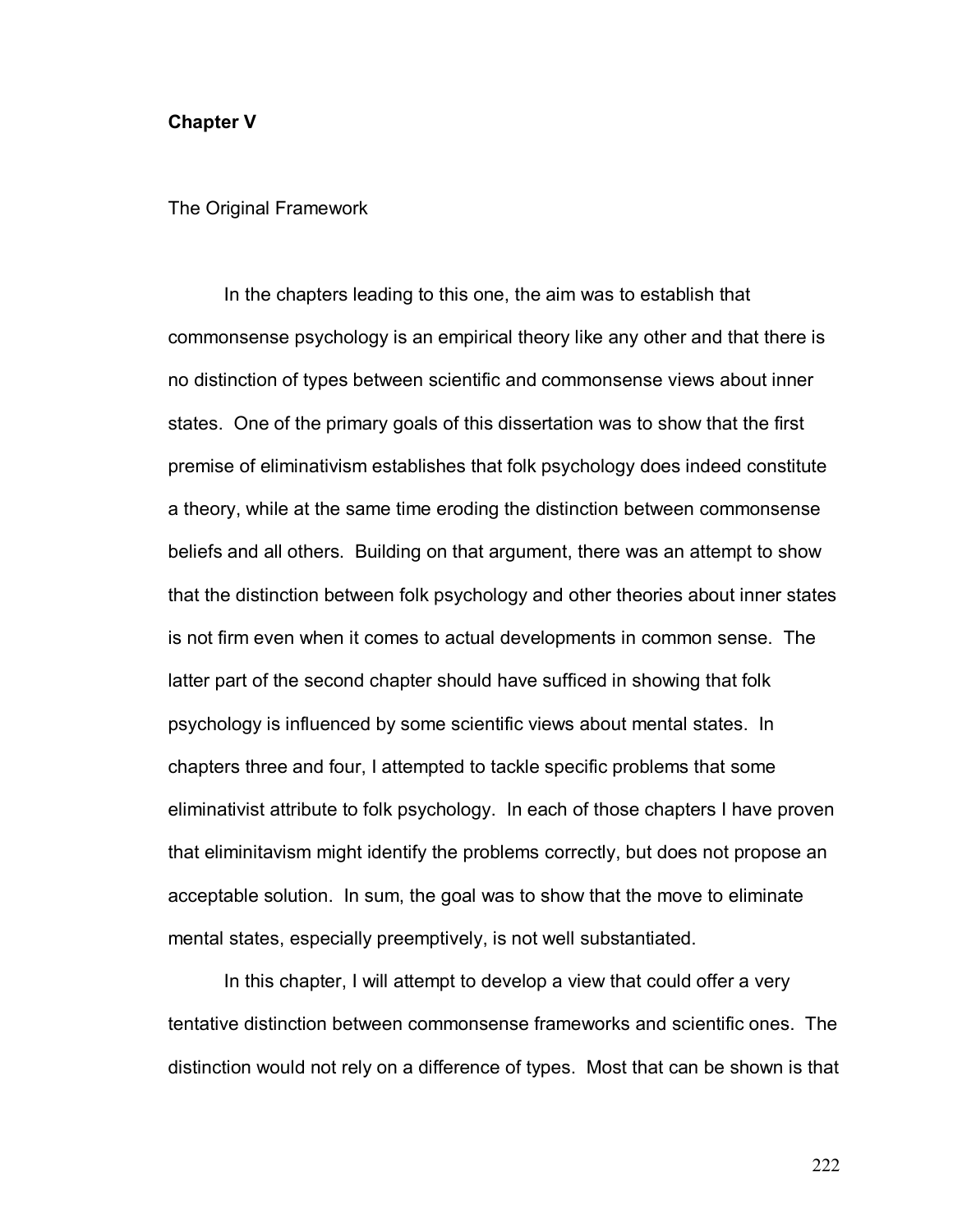some frameworks are more entrenched than others in practice, but not in principle. In general, I adopt a view where science and commonsense are continuous with each other, and I see progress as a succession of conceptual frameworks.

 In the first section, I will propose a framework that adheres to some of the criteria proposed for commonsense theories. The idea for this framework cites Sellars as an inspiration, but is not meant as a complete endorsement of his view. The framework that is a candidate for common sense status is the initial framework that develops for each person, and it will be referred to as the original framework. The acquisition of this rudimentary theory establishes some concepts about objects and mental states. The frameworkís early development is part of what makes it commonsense. Its appearance is spontaneous because of the limited influence of instruction on the learning of the framework. The original framework also does not presuppose any prior learning; it leaps from no concepts to some concepts. Because it develops spontaneously, the framework is entrenched as the first framework persons acquire, and sediments the basis for all others that develop from it. I will claim that the only immovable aspects of this framework are the individuation of objects as such and the individuation of phenomenal properties as such. But I continue to maintain that in all other ways the framework that is initially established is default: it is there until a better alternative becomes more appropriate.

In section two, I propose that the minimal limits imposed by the original framework can channel, to some degree, scientific discovery, which is another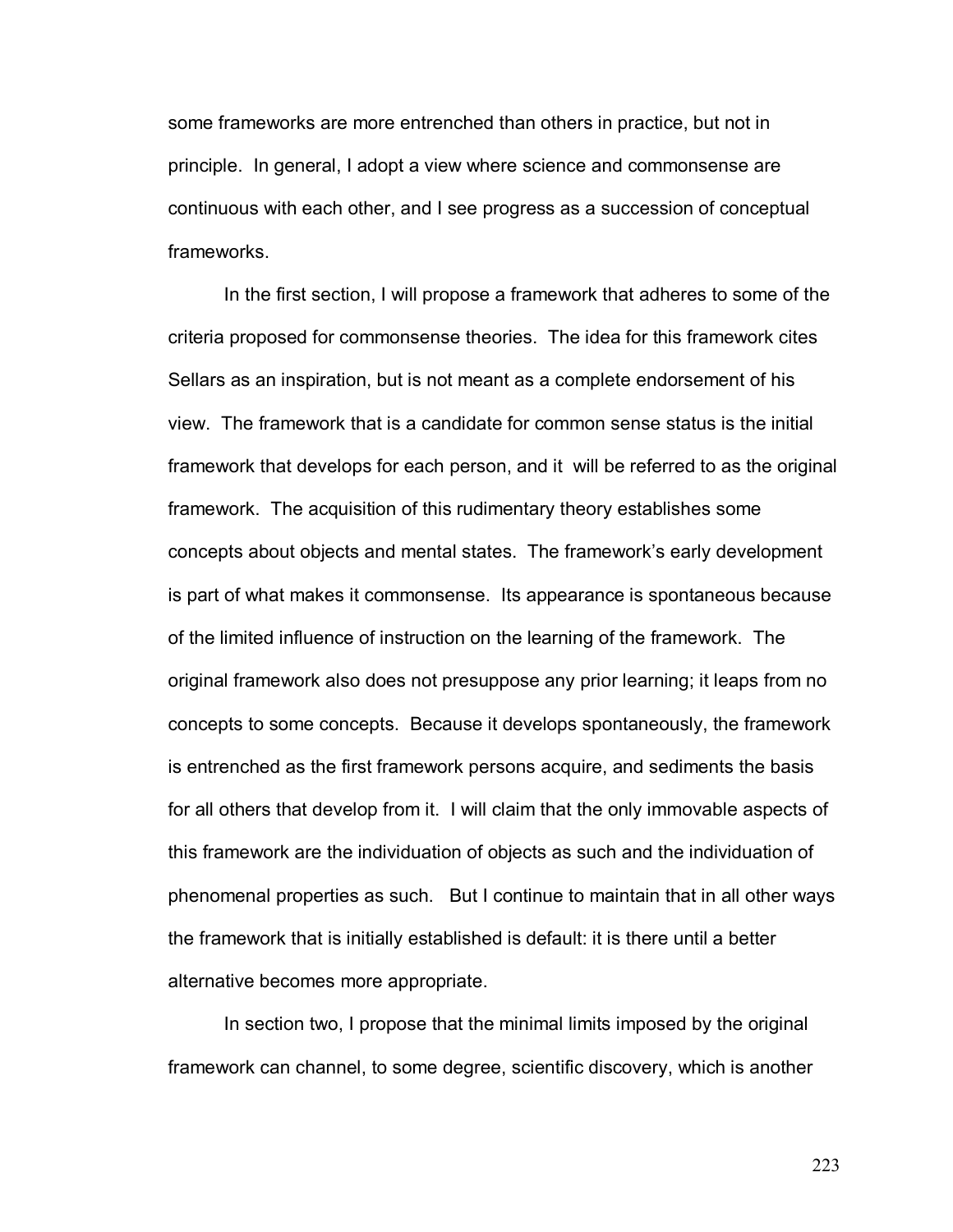feature that distinguishes the original framework. Old-fashioned commonsense could restrict science to its particular categories, but the original framework only imposes limits when it comes to the acquisition of frameworks. Most clearly, the limits imposed by the initial framework restrict the pool of theories that can be adopted. I will present several examples meant to illustrate the limits imposed by common sense.

Part of the argument will be that eliminativism's first premise only establishes the conceivability of complete replacement. However, conceptual chance in practice presupposes the possibility of perceptual change, which does not rely on conceivability alone but causal and physical possibilities. Consequently, eliminativim requires the physical possibility, not just conceivability. The argument put forth by Quine and Sellars and discussed in previous chapters, establish that there is no way of making a distinction between beliefs in principle, but it does not establish that all beliefs are the same in practice. A way for beliefs to differ in practice hinges on their adoptability, which requires more than the principled replaceability of all conceptual frameworks. I will attempt to show that the states that Churchland proposes are not such that they can be indorsed because they are not part of the states that pass the criterion of common sense.

 In conclusion, although there is nothing about this initial conceptual framework that is commonsense in the old-fashioned way, it is commonsense *de facto*. No parts of those theories are nonrevisable in principle, but it is possible that the physical limitations that designated its rise to the surface are such that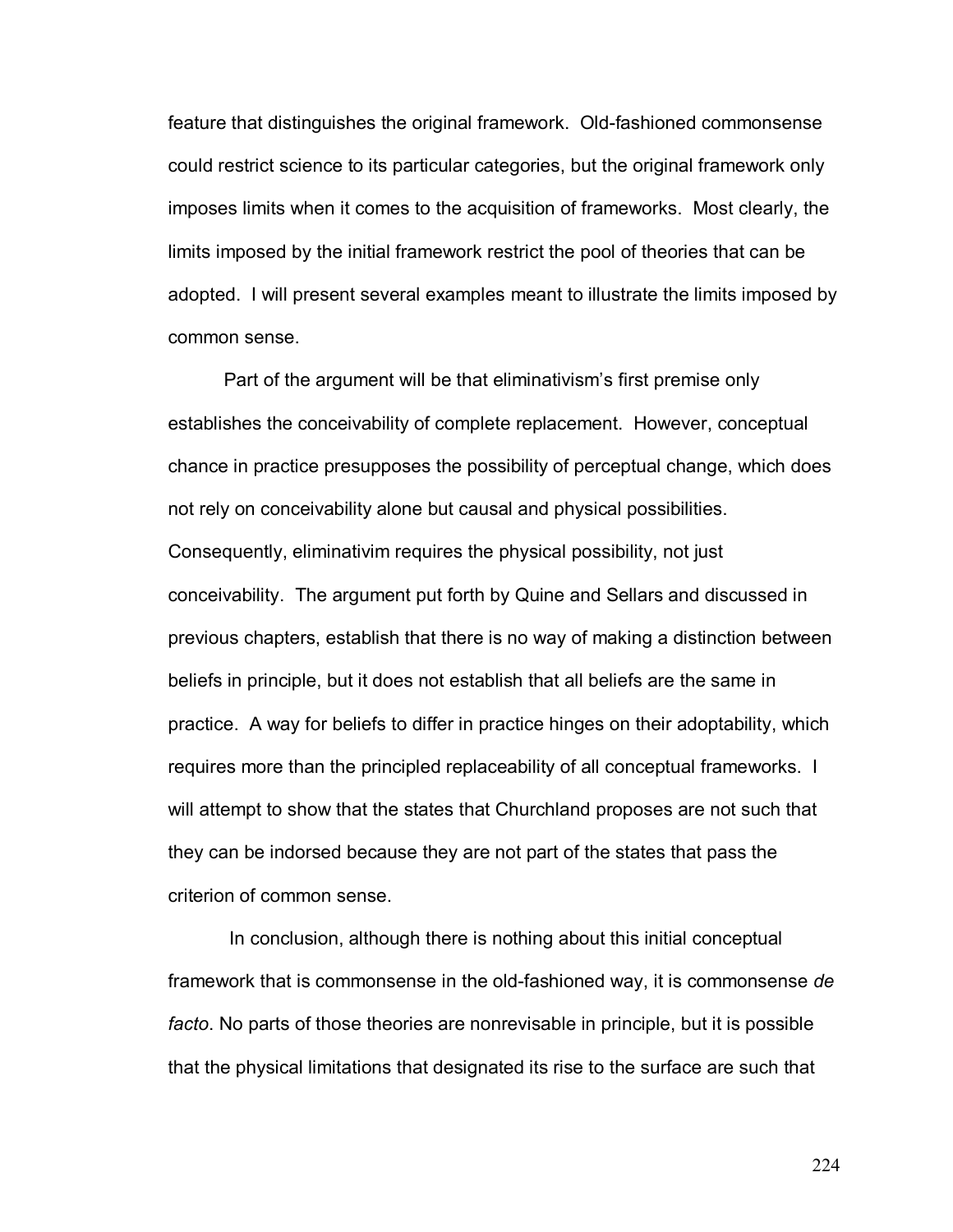they could prevent its complete replacement. Perhaps those types of frameworks are such that they can only be improved, in the same way that a layman becomes an expert, but not in the radical way that would be required to shift from commonsense to neuroscience.

## Section I--The Conceptual Leap

In this section, I will attempt to present the view that a framework that emerges as part of normal development of persons is commonsense in the way that avoids the pitfalls of the common sense described in earlier chapters. The framework is modeled on Sellars' view of the original image, which will be briefly explicated bellow. This framework will be presented as slightly distinguished from all other frameworks in ways that are loosely similar to the old-fashioned notion of common sense. This framework will be commonsense because it emerges spontaneously and sets some limits on the adoption of observational framework.

 The commonsense framework that will be presented here is built on Sellars view of the 'original' image presented in "Philosophy and the Scientific Image of Man".<sup>103</sup> My interest is in the following leap:  $\dot{m}$ ...(A) diversified conceptual framework is a whole which, however sketchy, is prior to its parts, and cannot be constructed as a coming together of parts which are already conceptual in character. The conclusion is difficult to avoid that the transition  $\overline{a}$ <sup>103</sup> Sellars Wilfrid. "Philosophy and The Scientific Image of Man" Science,

Perception and Reality. Atascadero, California: Ridgeview Publising, 1991, p. 6.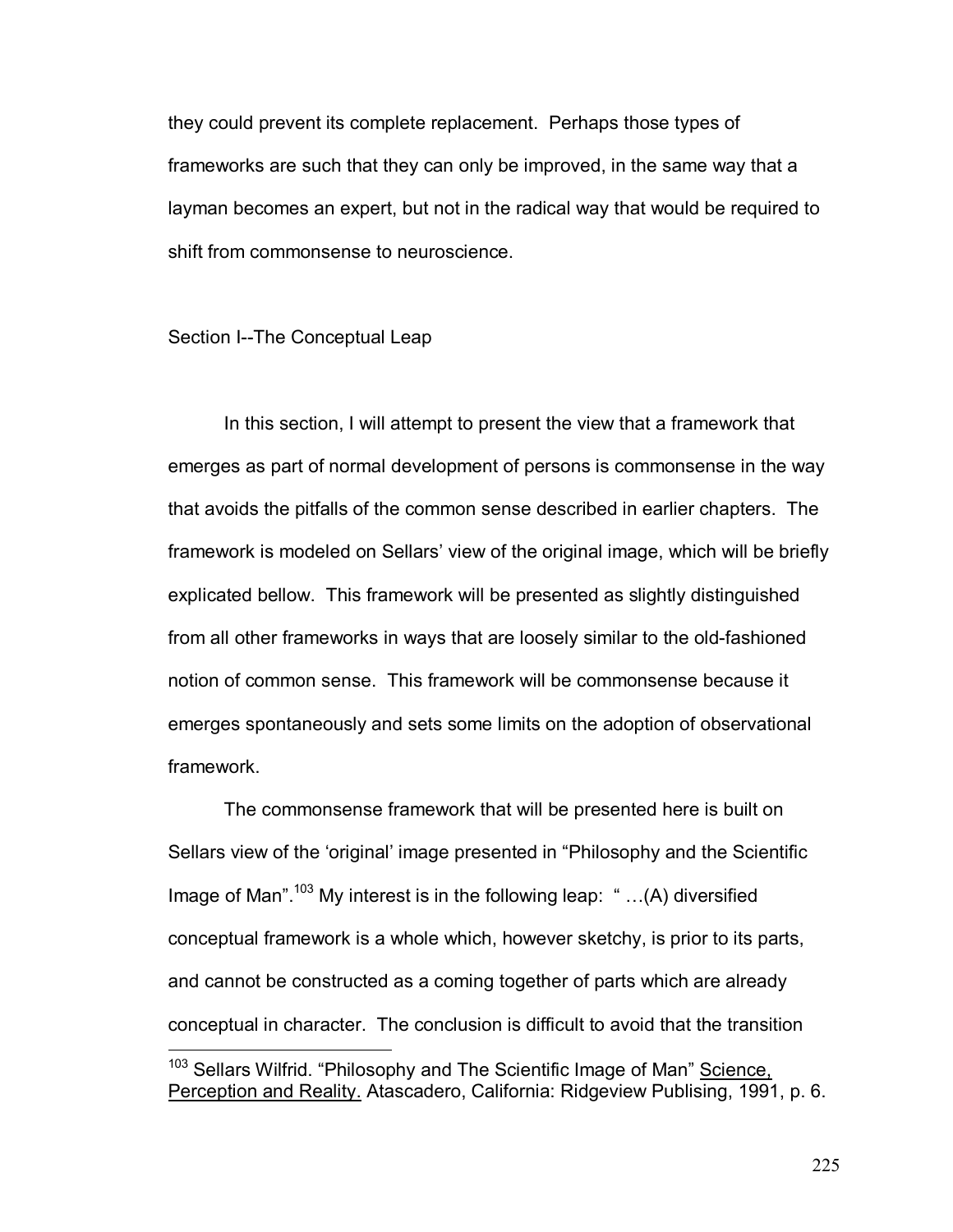from pre-conceptual patterns of behavior to conceptual thinking was holistic one, a jump to a level of awareness which is irreducibly new, a jump which was the coming into being of manî (Sellars, p. 6). The transition here explicitly described appeared elsewhere as part of the arguments against the 'sense-data' theorists.<sup>104</sup>

The initial framework Sellars calls the Original image which constitutes the Manifest image of man-in the-world. The Manifest and the Scientific images of man are opposed to each other without being opposites, for Sellars. Although, he sees distinctions between the two, which are not of interest here, the two are conceptual frameworks that present competing alternatives. The manifest image and the scientific image are continuous with each other, since the latter is the ìoff-springî of the former. Although, the manifest image is deemed to be the commonsense view it is not such in the way that was defined earlier. The leap that is made with the original image does not require any assumptions about pretheoretical beliefs. The scientific image of man rests on the foundations set by the manifest image, but the categories of the scientific image are not restricted by the foundations of the commonsense framework. In principle, the scientific image can replace the manifest as the better framework (Sellars, p. 20).

Sellars speaks of the 'original' framework as part of the development of men, historically. The objects of the original image are persons, where most things are and do what persons do. The development of this framework is seen in the 'de-personalization' of objects, which gradually transforms it into the

 $\overline{a}$ 

<sup>&</sup>lt;sup>104</sup> See Chapter Two, Part one, section three.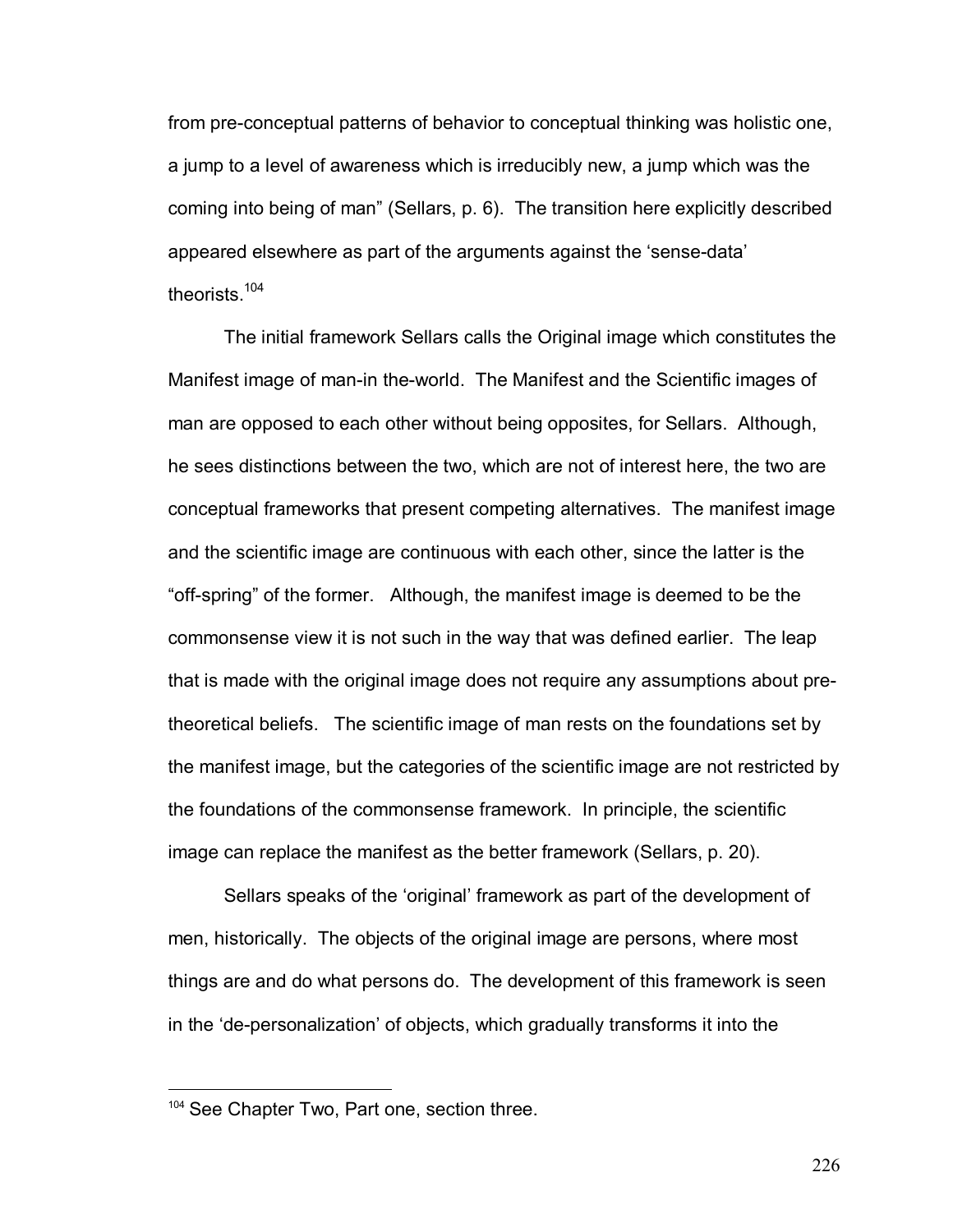ëmanifestí image (Sellars, p.10). Refinements of the original image resulted in an early manifest image that no longer attributed to inanimate objects the possibility for action. Inanimate objects in nature no longer did things like persons, as a result of deliberation and in order to achieve a goal; rather they did things in terms of habit and impulse. Still, things in nature were not seen as a separate category from persons, but a more refined category was established. " Ö(T)he category of *persons* is now applied to these things in a pruned or truncated form" (Sellars, p.13).

The manifest image evolved from the original image both empirically and categorically. The empirical development is seen in the usage of correctional induction to trim the framework of the manifest image. The categorical development was the refinement of the categories of the original image. Through the evolution of the manifest image its primary objects remained persons, but the category person became so refined that it applied less and less to inanimate objects. Thus, through the manifest image human beings found themselves distinct from other things, they became aware of themselves as people-in-theworld. According to Sellars, the successful attempts to delineate the manifest image revealed that there seems to be continuity rather than a brake between the scientific image and the manifest image.

It was stated earlier that because of arguments that were supported in chapter two, commonsense theories and all other theories are the same in kind. At this point, I wish to unfold a view of what a commonsense framework could be without presupposing what was already rejected. It is maintained that conceptual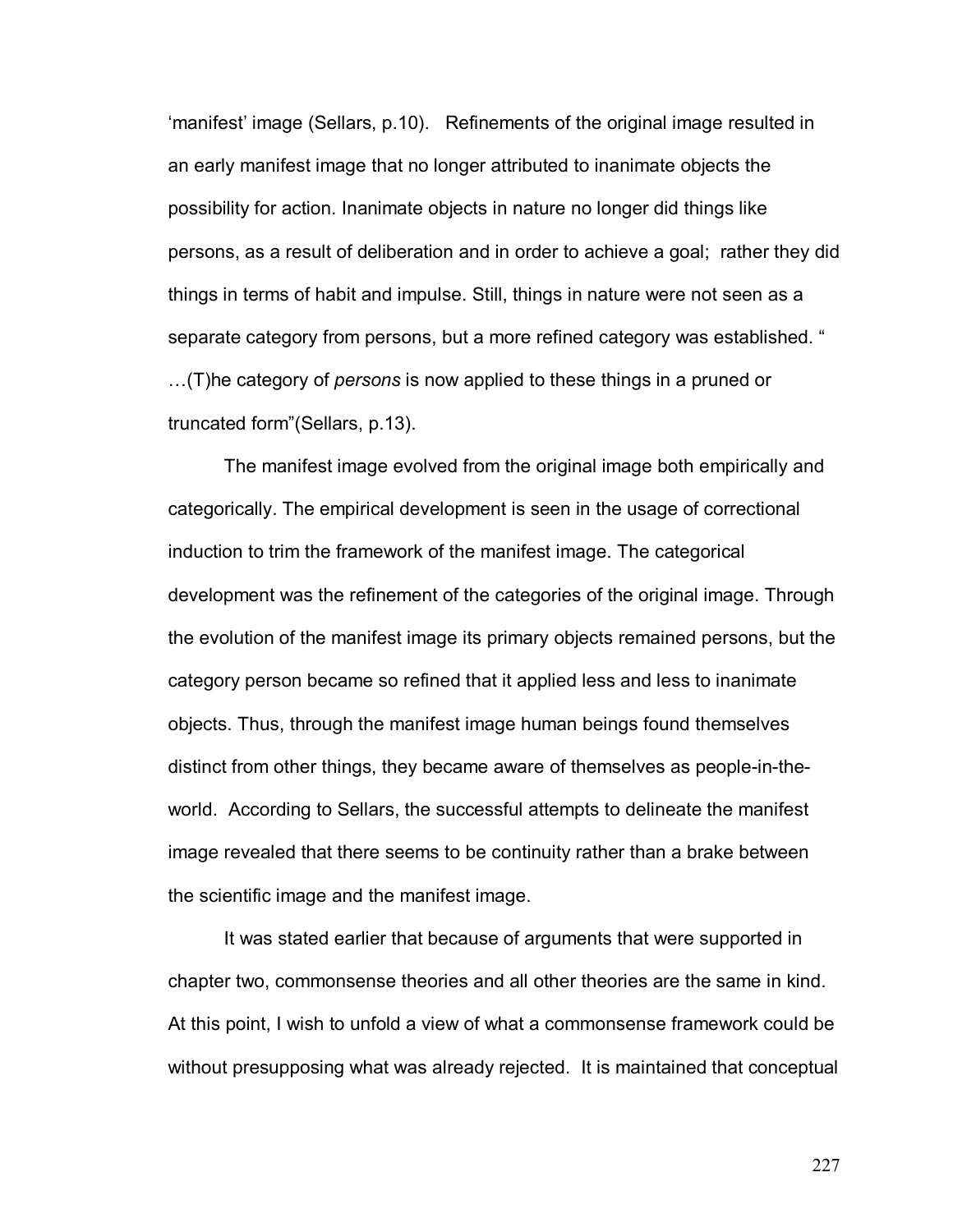frameworks cannot be distinguished in kind, but there are differences in practice that could draw a line of distinction between them. In addition, I will attempt to go through some of what I called the meta-intuitions about commonsense, and try to show that a reset view of common sense accounts for some of those. One such intuition was that commonsense beliefs arise spontaneously without assuming prior knowledge. Another intuition was that commonsense frameworks are not replaceable. Commonsense acquires primacy in virtue of not being replaceable. Primacy feeds the assumption that commonsense provides the basis and parameters of science, where the quality of scientific theories is measured in terms of the ability to explain the categories of commonsense. If a framework has any of these features--defined in a way that does not presuppose old fashioned foundationalism or necessity--then that framework could be deemed commonsense.

A candidate framework could be the one that makes the leap from no conceptual framework to "sketchy diverse conceptual framework." This initial framework would replace foundational beliefs, in the sense that it would provide that basis for the development of other conceptual frameworks. It would be the rest for all other conceptual frameworks, without presupposing foundations because of the wholistic leap described. Sellars calls the framework that makes the leap the Original image and I will refer to it as the original framework. In principle, there is no distinguishing between the original framework and all that follow from it, as frameworks. The differences between those are practical, in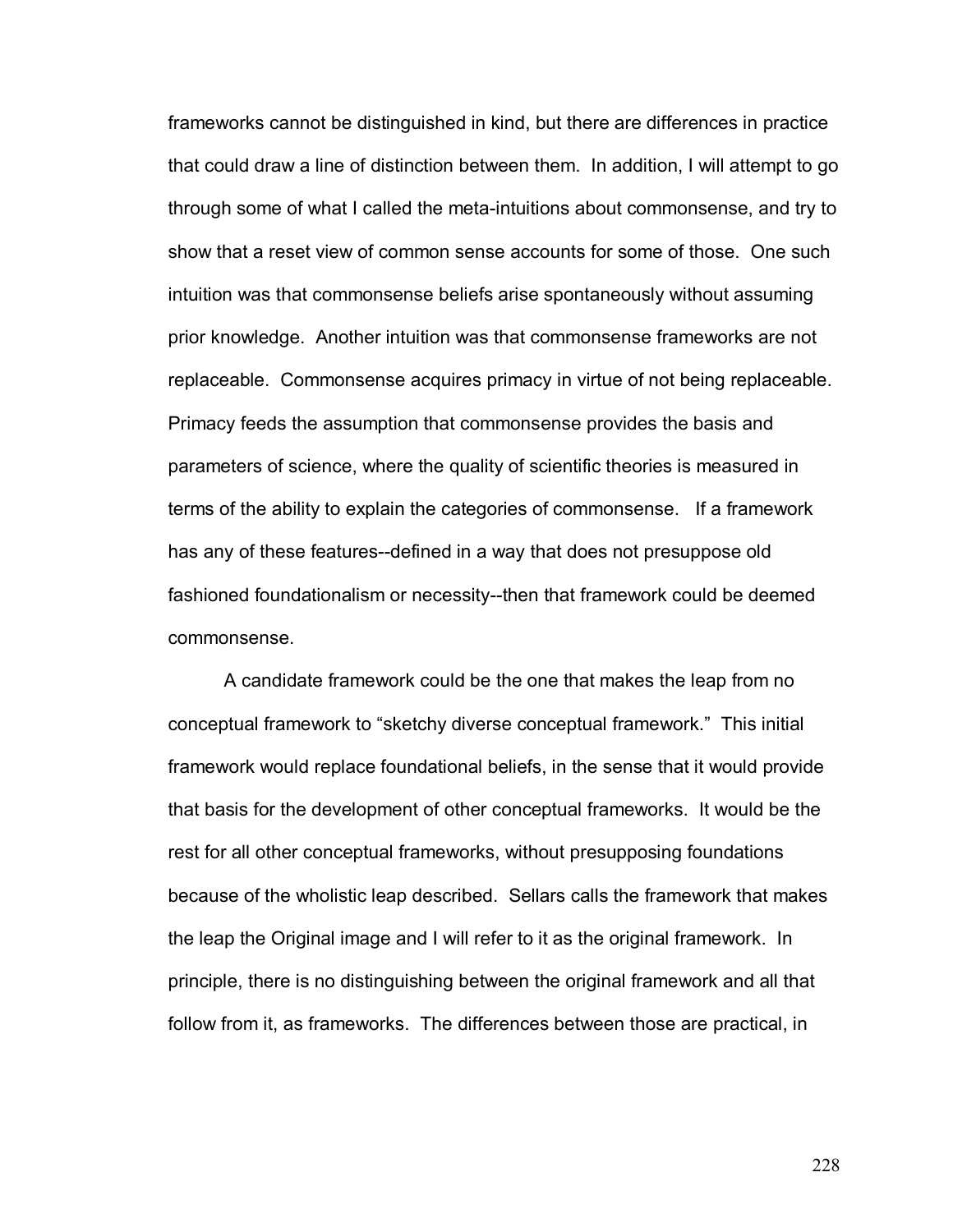terms of the distinct role the original framework plays in the development of frameworks.

Unlike the Original image, the original framework does not have as its objects only persons. Further still, the original framework here is not to be seen as a stage of development of persons in general. My interest is in the initial framework that is established for every child with development. The framework of interest here is the one that makes the jump from nonconceptual to conceptual in the development of each person. I will contend that this framework cannot be replaced in the same way as frameworks that are build on its foundations, and part of the reason is that it seems to develop spontaneously. Two aspects of spontaneity that are of interest here are the ones that mimic the old-fashioned aspects of commonsense; those are unaided learning or the limited influence on the formation of the original framework. Earlier the spontaneity of acquisition of common sense was explained in terms of direct knowing of pre-theoretical facts. Currently, the leap is made by the original framework, which curbs around the trap of pre-theoretical facts.

The original framework is nothing like the folk theories that are credited to adults, and that elimination targets. It is a rudimentary framework that enables the individuation of some objects and most likely some sensational states. There is evidence that the individuation of objects develops early on in childhood.<sup>105</sup> As early as three months old, infants are able to perceive objects as distinct from

 $\overline{a}$ 

 $105$  Spelke, E. S. Perceptual knowledge ofobjects in infancy. In J. Mehler, E.C.F. Wlker & M. Garrett (Eds.), *Perspective on mental representation*. Hillsade, NJ: Erlbaum, 1982.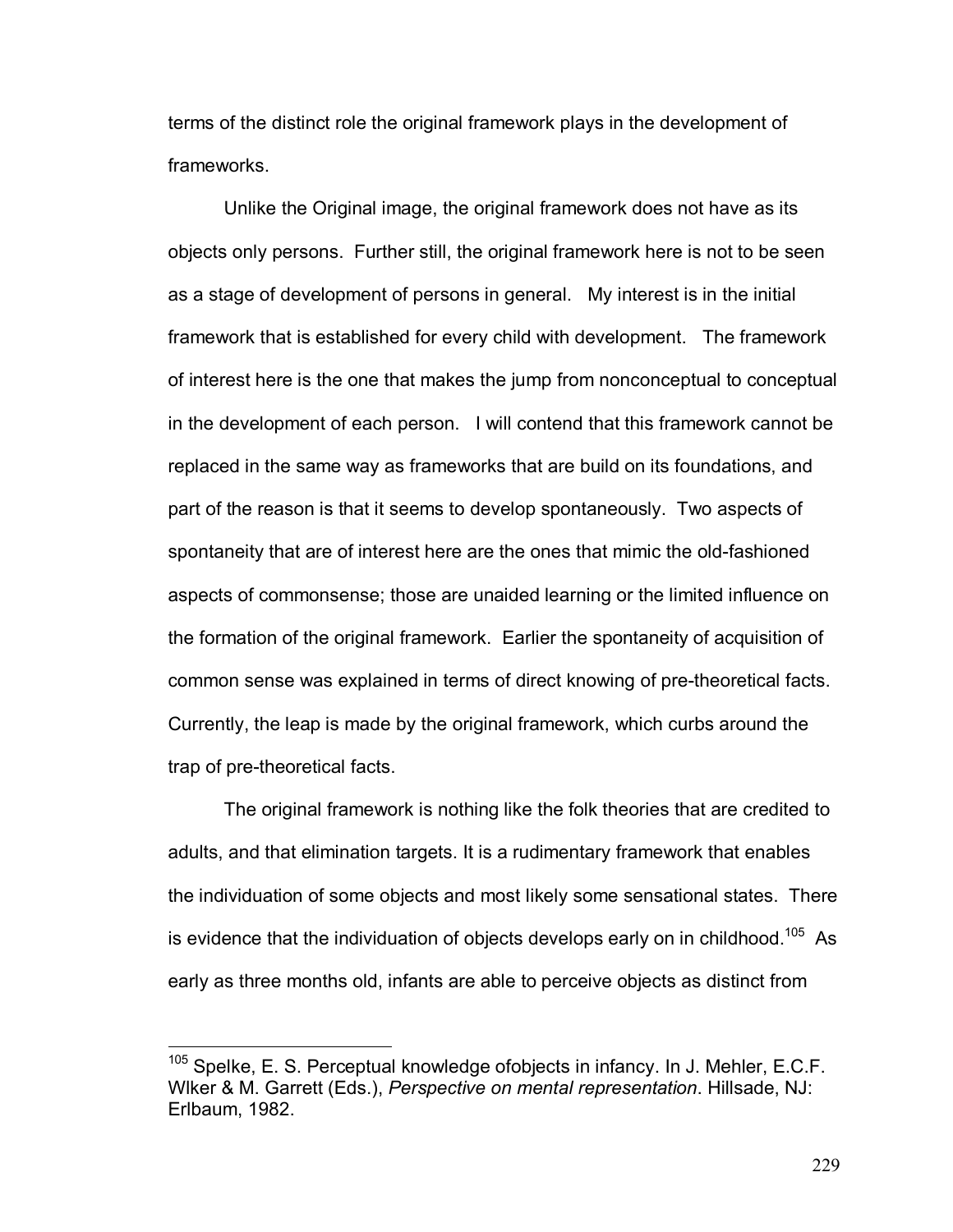their background. This was evidenced in the infants surprise or puzzlement, which was measured by the length of time the infant spent looking at the display<sup>106</sup> when the rules of object unity were violated. The infants also displayed a tendency to reach for the nearest of two objects, which suggested they could tell the two objects apart.<sup>107</sup> There is also some evidence that babies around four months old show signs of perceiving occluded objects as unitary as well as some degree of shape and size constancy.<sup>108</sup> Some level of object permanency was documented as well in research by Renée Baillargeon, where infants three and half to four and a half month old spent more time looking at displays that violated the rules of object permanency.<sup>109</sup> In speaking of the original framework I mean to refer only to such a rudimentary framework that is formed early in childhood. The cited evidence only points to some of the developments that occur early in childhood and it is not meant to be an exhaustive list. I am making no attempt to draw out the boundaries of this

 $\overline{a}$ 

 $106$  The paradigm used in these experiments relies on the phenomena of habituation and dishabituation. Habituation is defined as the decline in interest as repeated stimuli becomes familiar. Dishabituation is the reemergence of interest when the stimulus has change and becomes novel again. The preference for the novel stimuli is said to imply that the baby can discriminate between the old and novel stimuli. 'Surprise' is then attributed to the baby when it shows sign of dishabituation for a particular stimulus.

<sup>107</sup> Spelke, E. S. Perception of unity, persistence and identity: Thoughts on infants conceptions of objects. In J Mehler and R. Fox (eds.), Neonate Cognition, Hillsade, NJ: Erlbaum, 1985.

<sup>&</sup>lt;sup>108</sup> Flavell, J.H. Cognitive Development, third edition, Englewood Cliffs, NJ: Prentice Hall, 1993, p. 33-34.

<sup>109</sup> Baillergeon, R. "Object Permanence in 31/2 and 41/2-Months-Old Infants". Developmental Psychology, Vol. 23, No. 5, 1987: 655-664 and Fantz, L. Robert "The Origin of Form Perception" Scientific American, Vol.204, 1961:36-42.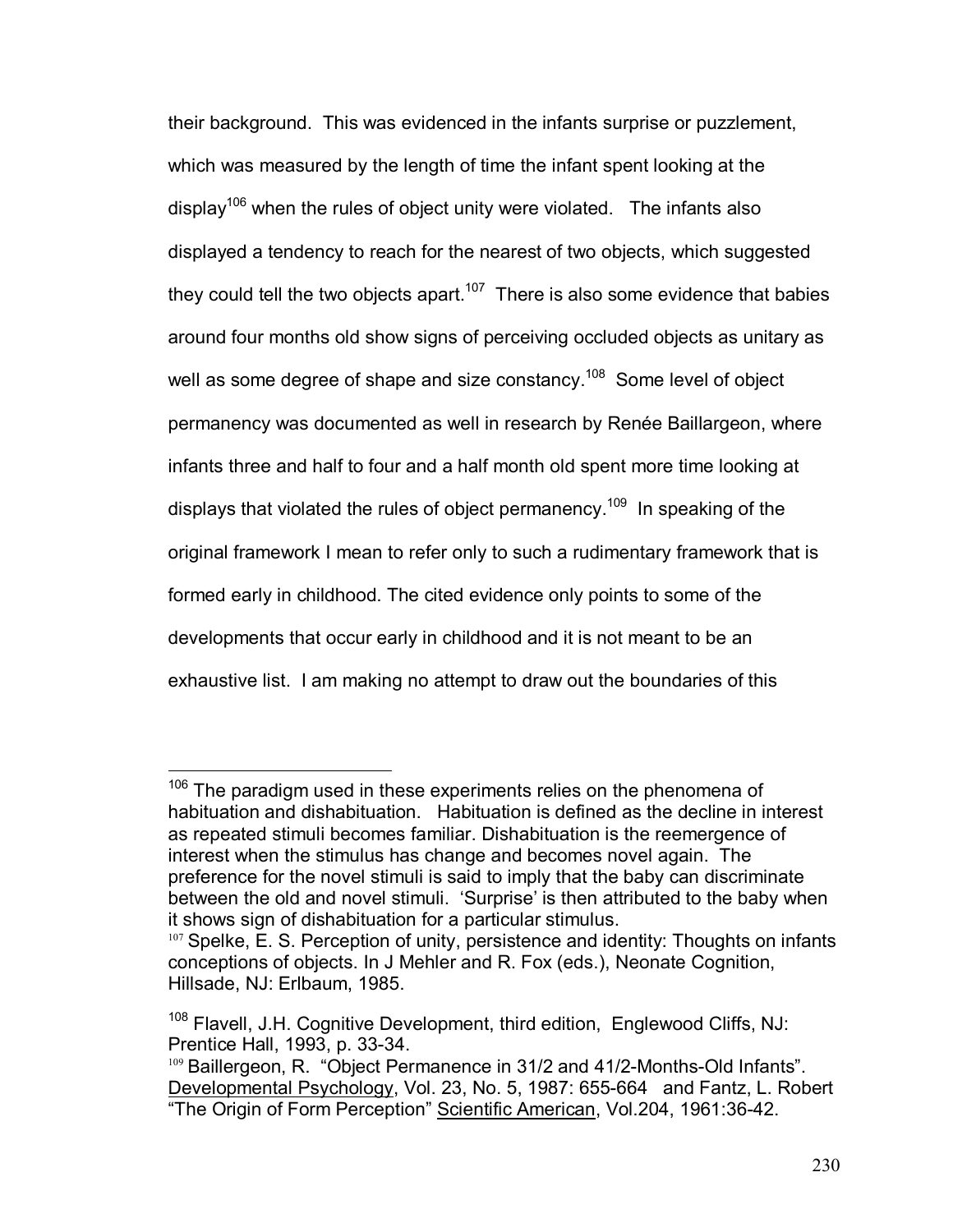original framework because I am only interested in the establishment of object individuation and some sensory experience.

 As it forms, the original framework makes a leap that was described earlier. This leap should be radical because it is unique. It occurs only once. All other conceptual learning does not entail the bridging of the gap between nonconceptual and conceptual. In the third chapter, an argument was presented that stated that the complete reconceptualisation of commonsense psychology to neuroscience would require the establishment of neuroscience as part of the primary frameworks that children learn. To add to that, complete reconceptualization, as described by Churchland, would require that the initial leap be made by a neuroscientific framework. The reasons that were given there against that prediction still stand. There are no clear explanations and models of how this initial framework is establish and therefore it is hard to make predictions about which frameworks can play the role of 'original' framework. Also, the training process required for the establishment of the initial framework is not like the training that is seen with other types of learning. The original framework that attains the rudimentary individuation of objects and in the very least the individuation of some sensational states in terms of particular phenomenological properties seems to be established spontaneously. This spontaneity is seen in a more limited influence of training on the original framework.

 I will resort to the reiteration of an example that was presented in chapter three. Churchalnd's examples of conceptual change revolved around what could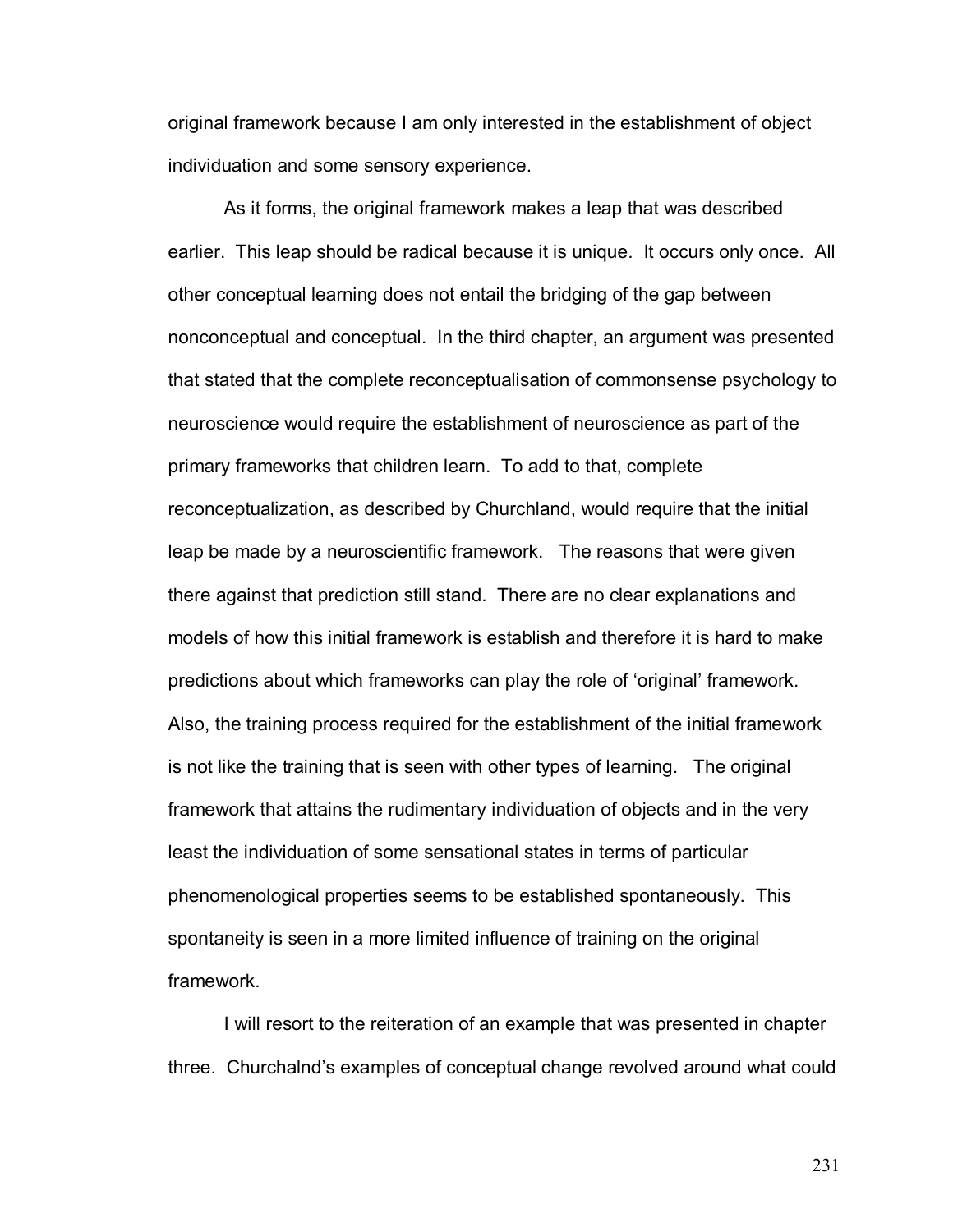be deemed "enhancements" on initial frameworks. In those examples, we can trace the process of change in concepts and perception that occur when a lay person becomes and expert. In all those situations, the frameworks did not involve the establishment of an initial framework, but merely the development of rudimentary frameworks through training. Those developments build on already established categories.<sup>110</sup> This is not to say that all change in frameworks, after the institution of the initial framework, exclude the establishment of new categories. Rather, the learning that is involved in the original leap is not like the learning involved in other conceptual change, because part of the big leap is the learning of categories as such.

To speak in terms more familiar from other chapters, by establishing this first-blush framework the child has to learn to individuate as well as to individuate particular entities. Other conceptual change relies on the already established ability to individuate; it only requires the individuation of new objects. The instructional scenarios provided for reconceptualization rely on the ability to individuate. In the attempts to teach a musical novice how to hear the tones constitutive of the chord, the teacher relies on the student's ability to have perceptual experiences that represent the tone both as the part of the chord but as simpler whole as well. The teacher is assuming the ability of the student to perceive the sound as individual and distinct from the other three tones. The assumption of that ability is the condition, not the result of that instructional

 $\overline{a}$ 

<sup>&</sup>lt;sup>110</sup> It also was an example of learning after the student has developed all the verbal skills necessary. My contention is that the original framework arises much earlier than that and does not rest on learning that entails the exchanging of propositions.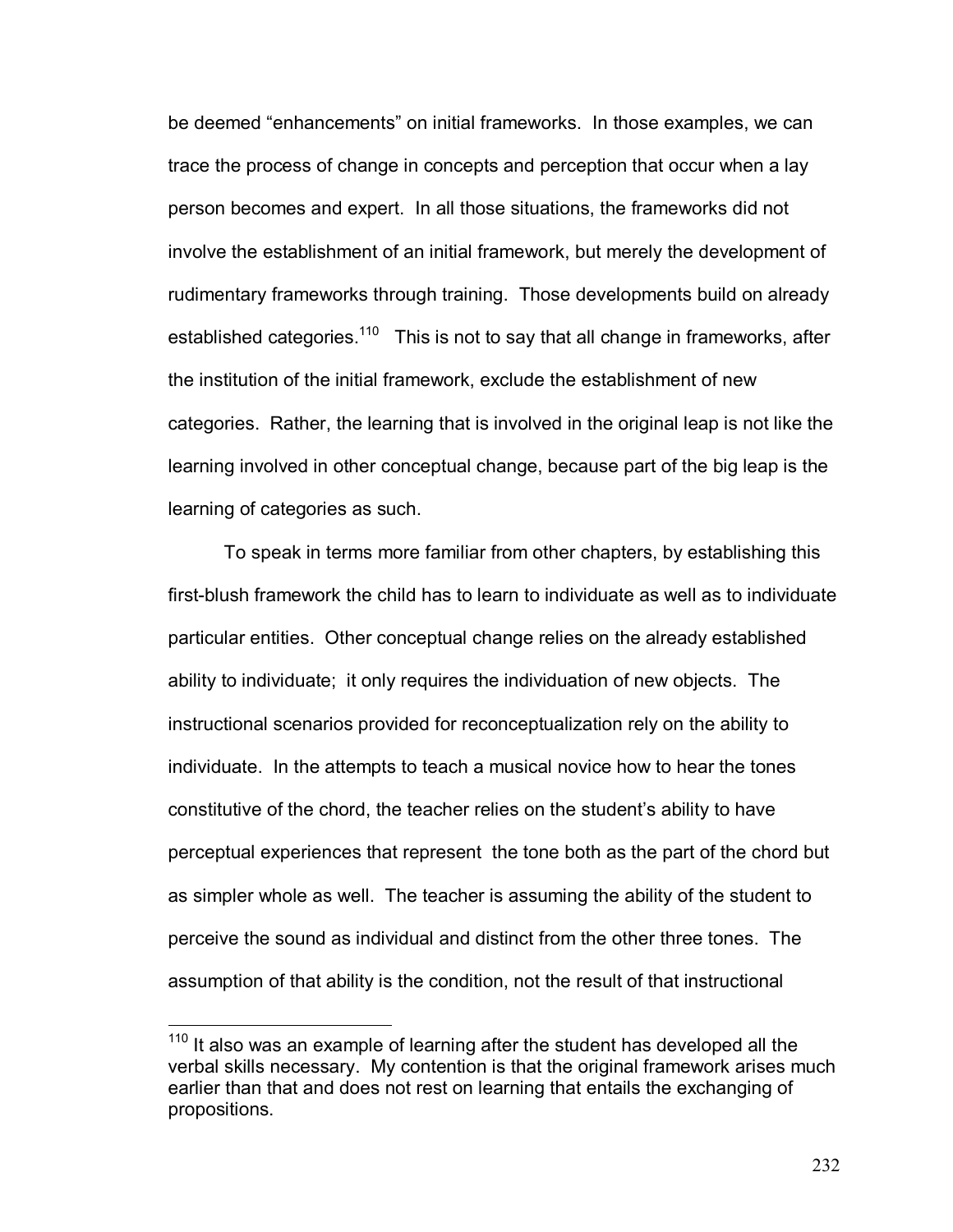process. If it were otherwise, individual differences would be eliminated and most people would be able to learn how to individuate tones with similar proficiency. We know that this is false. The instructional process is contributing to the noticing of the various aspects of the cord, but if one where to completely lack the ability to perceive tones discretely the instruction would fail in its influence. What is developed in the described instructional process is the sharpening of a preexisting tendency, rather than the establishment of the ability to make distinction of the type described.

When it comes to objects, assuming that it is true that a scientific framework can penetrate into our observational frameworks and influence the way things are perceived, there is a difference between learning to see a table as particles in motion and learning to see it as an object distinct from all other. It seems likely that the features that are attributed to objects can be changed through instruction. Oneís ability to perceive an objects color, or the way it seems in size or shape can change as one's framework is adjusted conceptually. For example, the way one perceives a color of an object can change as one is taught how to distinguish a larger number of colors, so what seemed to be dark brown can become more or less so after the exposure to more colors. The size of an object can very because the property is relative to other objects. All those adjustments in perception are resting on the foundation that is laid in the original framework. The change in perception that would occur as the result of endorsing the scientific view of physical objects is more like the enhancements described above and less like the change from no concepts to some concepts. In all the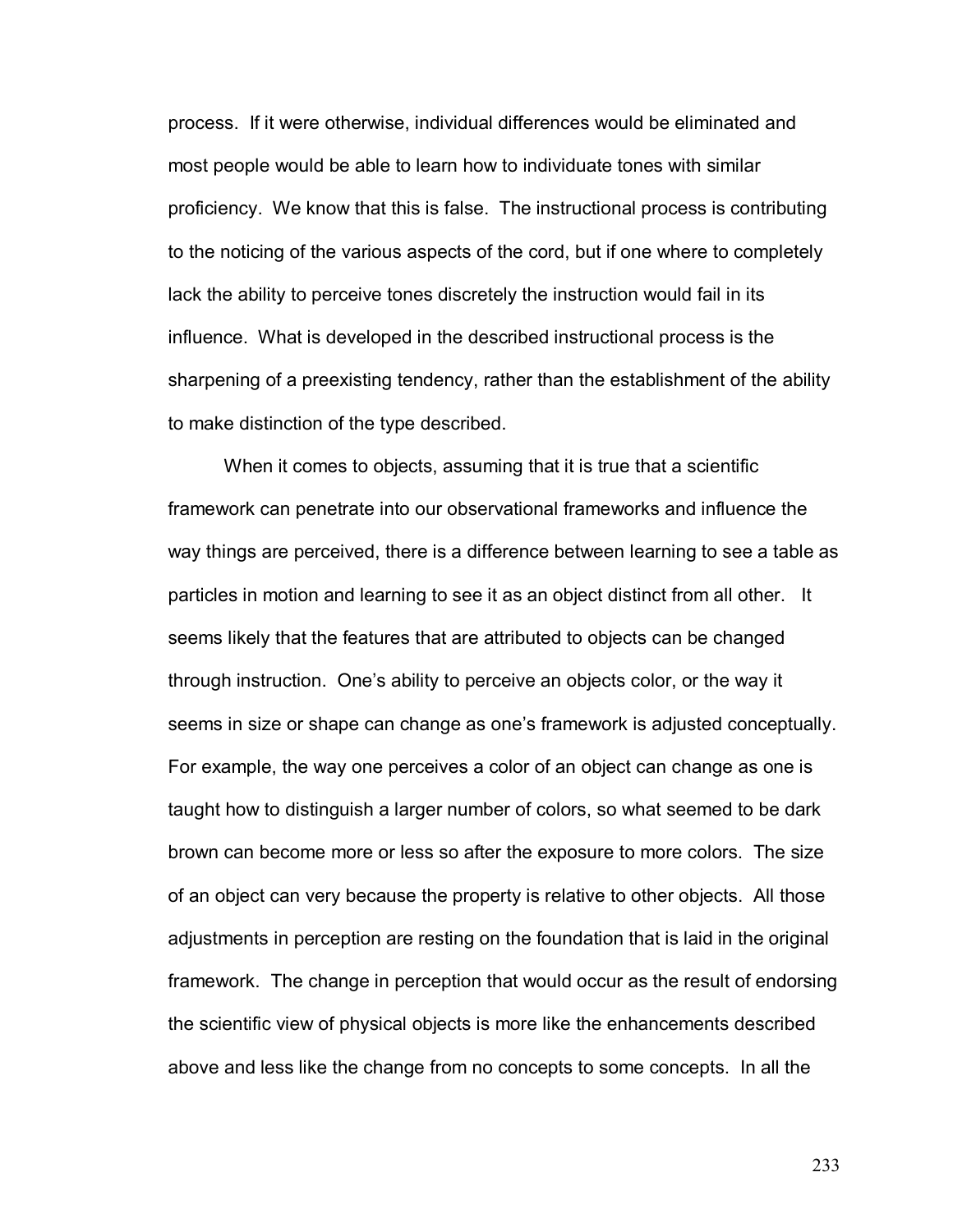cases of adjustment we see changes in features, even radical shifts, but all those shifts seem to settle back on a framework that individuates objects. And although the types of objects we see can be affected by theories, that we see objects seems unaffected. The original framework makes a leap that establishes this habit of individuating objects. We can count on this as being one of the limits of commonsense. The boundaries are not just on what one could call everyday perception needed to make oneís way through the world, but is also a restriction on what can be perceived. The latter limits apply to discovery and it also limits what can count as an observation.

At this point it would be exigent to settle on a definition of 'object' as such, and I will shrug the responsibility of that large task. The most I can deliver is that what is meant throughout by object is whatever is individuated. I am aware of the circularity, but I wish to stress here that all I need is the ability to make distinctions of one entity from another. If the distinction can be made, if an occurrence is distinguished as a separate from others it is an entity. The character of the entity should remain open. While the many features of entities are learned over time the ability to distinguish between objects as such seems to date early in childhood. Regardless of the quality of the evidence in support of that claim, the learning that is required for the individuation of independent objects still is different. This difference is seen when one recalls typical instances of learning.

Even if on was keen on disregarding the evidence of preverbal learning cited earlier, there still remains a problem of how children learn to distinguish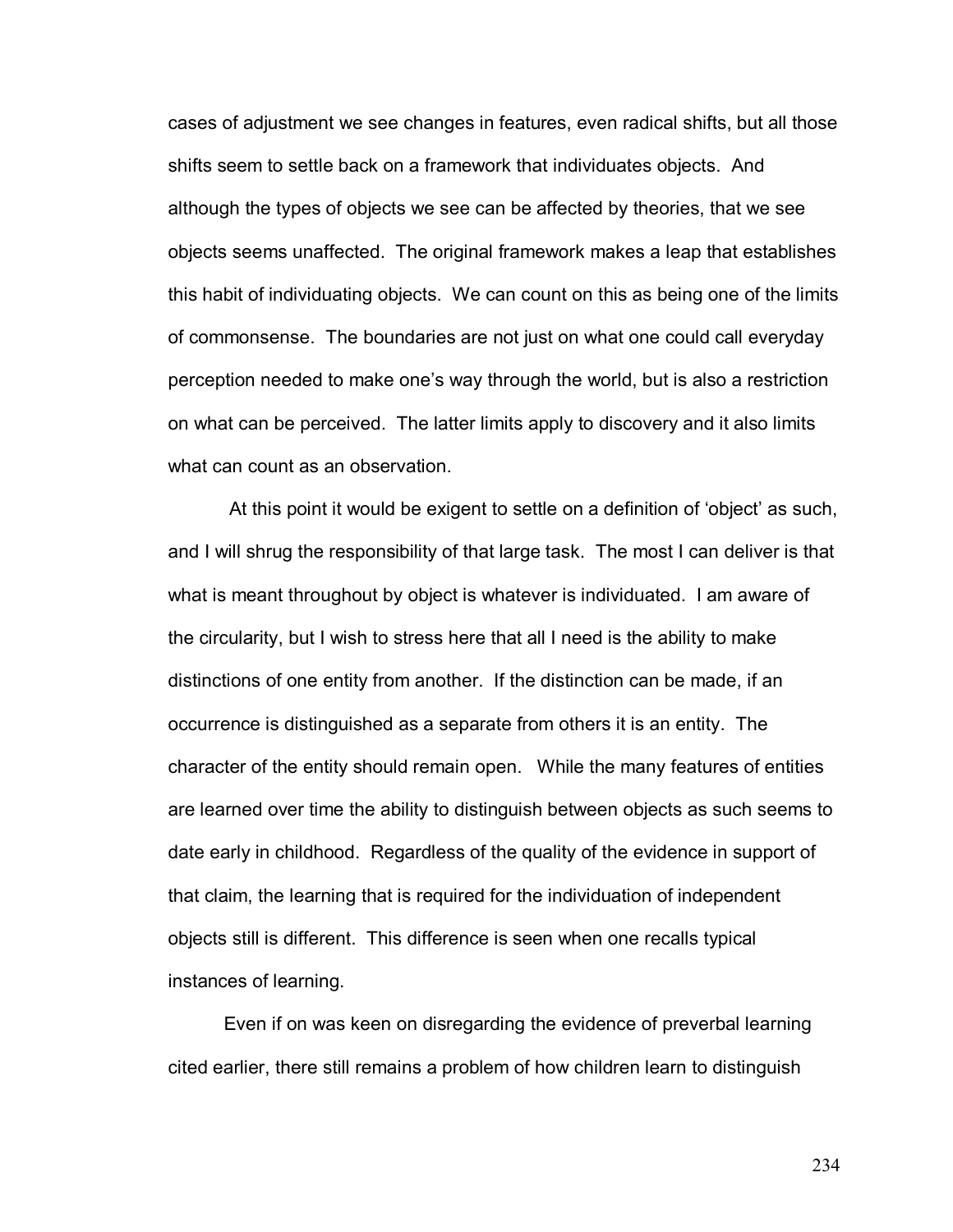objects. One could recount instances where children learn various features of objects, for example names of animals and the sounds that they emit. In all those cases there is no explicit instruction of how to make separations between a cow and all else, or a dog and all else. There is no instruction of individuation as such. This must be in part because although adults know how to individuate, it would be hard to abstract the rules for how to do so. Moreover, the concept of individuation is sophisticated and usually acquired after training as well. In everyday life, with laypersons, one speaks of the existence of objects as being the basis of perception. One does not speak of cows being individuated as a result of learning a conceptual framework that features cows. Nonetheless this kind of learning could happen implicitly. In order to teach individuation, the parent need not know about individuation, but only how to individuate. Usually, instructions of this sort begin by uttering and pointing.

To evaluate this claim let us consider the following example. I will use Quine's example of radical translation and switch from cows to rabbits. The example, as used by Quine, was meant to highlight the indeterminacy of translation, where a decision cannot be reached in translating the utterance ëGavagai!í as meaning rabbit, undetached rabbit parts or rabbit stages. As is familiar, the indeterminacy of translation is also trailed by an actual indeterminacy of reference. Each of the distinct ways of individuating rabbits is fixed only as part of a conceptual framework. At this point, I am only interested in this example as it relates to distinct ways of individuating the same object.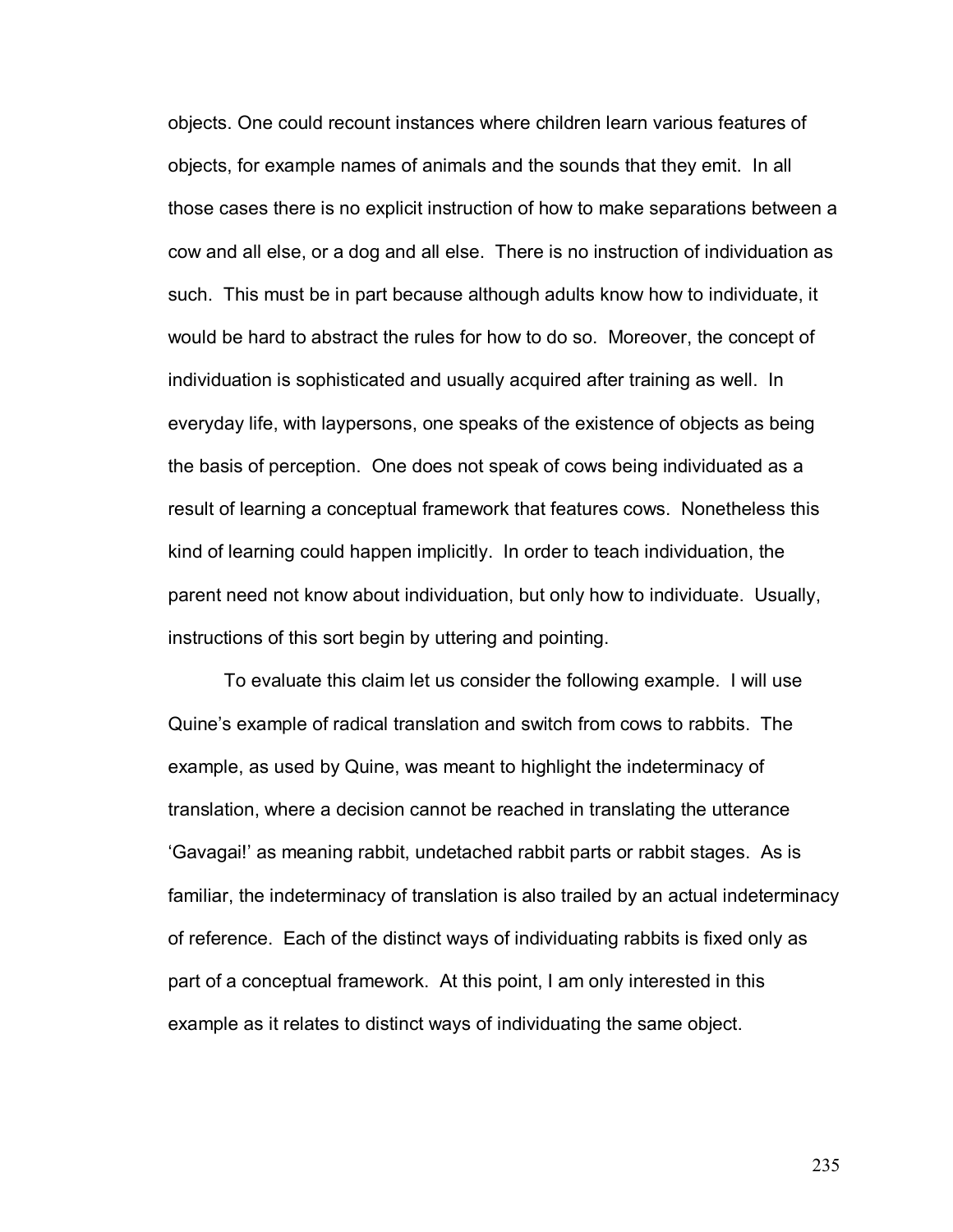One should notice that the scenario of radical translation sets up a circumstance similar to the instructional circumstance for children when they learn how to individuation objects. The child in this example would be like the native with whom one does not share a culture. It is precisely Quine's point that the stimulus situation, accompanied by pointing and uttering "Rabbit!" at the right times, is not enough to make the distinction between the three possible individuations. In that case, a parentís pointing and uttering is not sufficient to induce the learning of one framework in favor of the other. It must be then that the pointing and uttering is only part of the way we acquire conceptual frameworks, which although necessary just isn't the entire story.

More generally, I think it is a mistake to confuse the explanation of how cows come to be individuated, in a way that does not require foundations, and the actual learning involved in order to see cows. Although, we could settled on an explanation that is philosophically appealing, about conceptual frameworks, we have not settled on an explanation that is psychological about how it is that one actually learns any of the conceptual frameworks. Although, entities within a particular conceptual framework might be distinguished in terms of their properties, the ability to individuate that entity is not such that can be instituted in terms of only listing those properties. Even if one ignores the fact that when children learn about most animals, they only hear a limited list of their actual properties.

From the point of view of persons, the leap is not explained through the equalization of conceptual frameworks. It is tenable to say that the original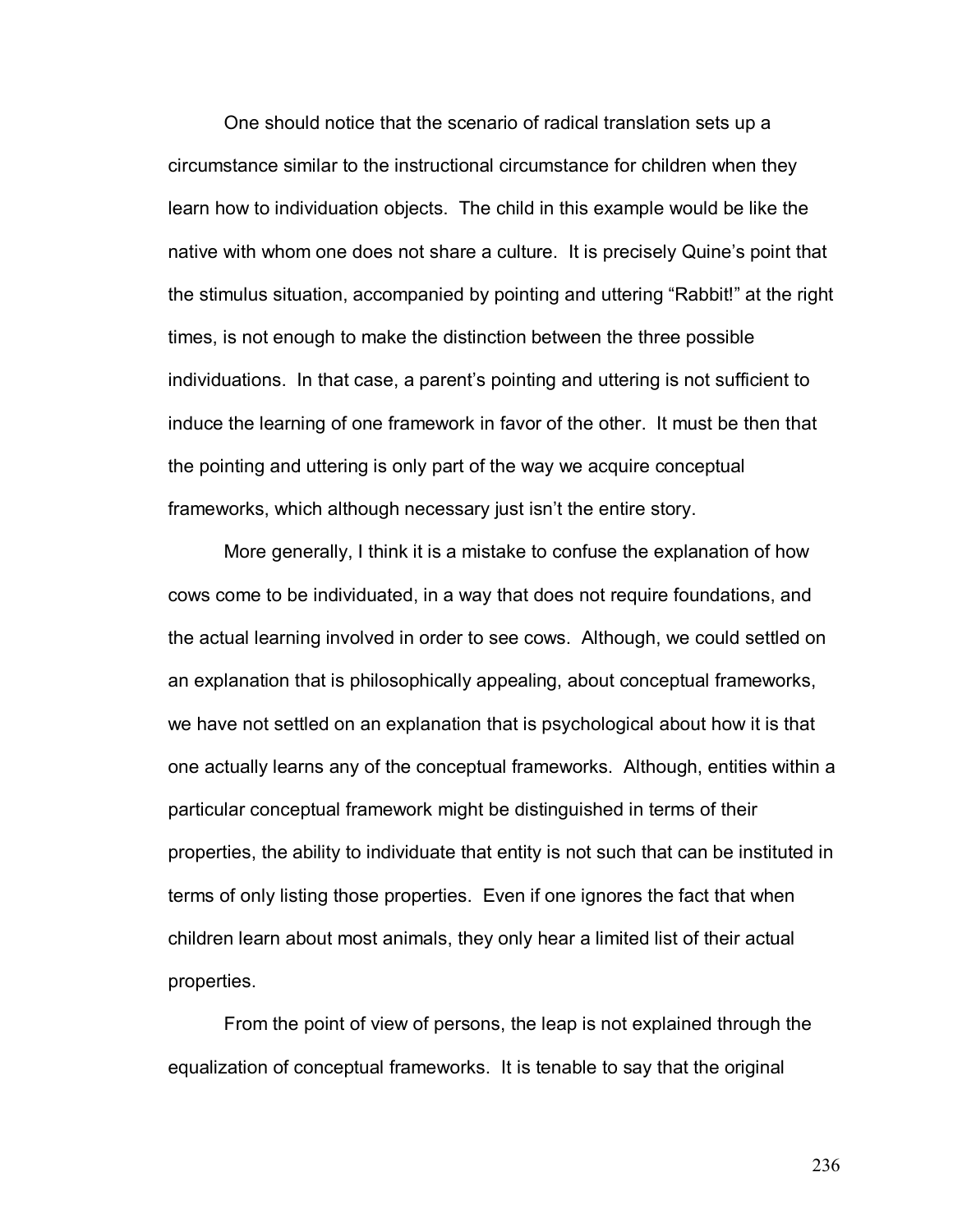framework has all the same features as all the frameworks that have been expended from it, but it is quite another to equate the process by which they are acquired. The assumption behind complete reconceptualization is that the quality of a framework is enough for it to be indorsed. Such a view has an embeded confusion of the principled reviseability of any belief, with the practical claim than any conceptual framework can be indorsed. The demure argument that is being presented here is that the original framework establishes a basis for other frameworks that cannot be influenced by instruction. The limits of instruction mark the limits in replaceability. A distinction should be made between replaceability and revisability. Revisability points to the conceptual possibility of replacement, while replaceability of beliefs addresses the physical possibility of revising each belief. I take it that the arguments that support the first premise of eliminativism only require revisability and one can maintain that beliefs are revisable in principle without counting on actual replacement.

To turn inward and discuss minds, the folk psychology as described by commentators, and as we have seen it addressed in other chapters, is undoubtedly formed by social influence and learning that happens continuously through life. I have claimed that the folk psychology of the Greeks is not like contemporary folk psychology. It is also the case that the psychological explanations that we use for the interpretation of our behavior, and the behavior of others, obviously changes. This change is not only developmental, but is affected by adult learning. Thus, the mature version of FP is a theory that most certainly changes and could conceivable change almost entirely. But, what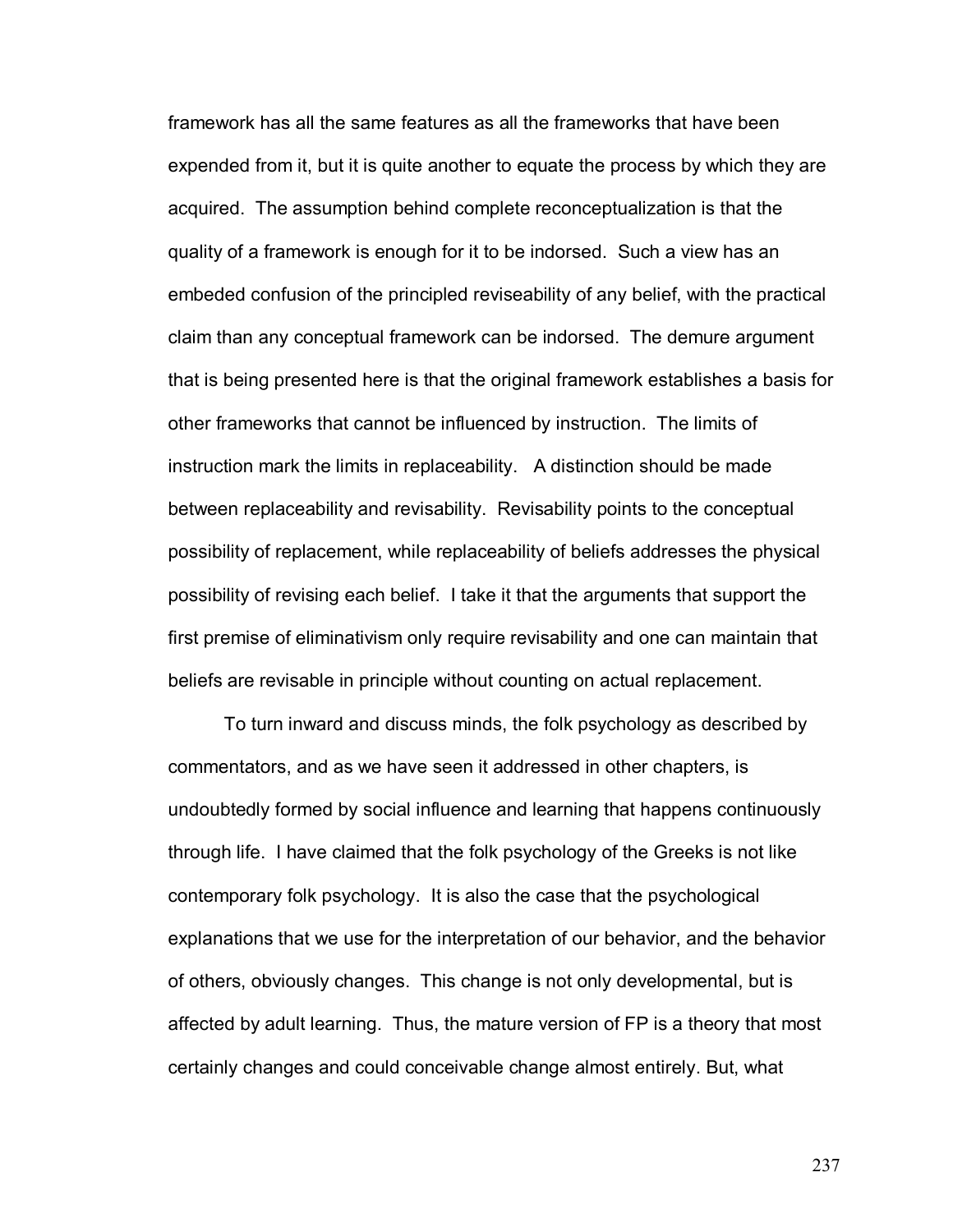seems likely not to change is the attribution of phenomenal properties to some mental states. This should even be in keeping with some claims that Churchland makes,<sup>111</sup> because he claims that even brain states have accessible phenomenal properties.

The leap, then, must exist even for the individuation of mental states and it could be in some sense modeled on how physical objects are individuated. Learning to individuate mental states is learning discreetness between one inner occurrence and the other. The leap for mental states is the institution of a rudimentary framework that can make such distinctions and make them in terms of phenomenal feels. The feel of our inner states can change with conceptual change, just as it does for physical objects. The original framework for mental states establishes the individuation of inner states in terms of them feeling this or that way, and all subsequent adjustments are made to the feel. In this way, one could even radically change the way one distinguishes between inner states, but not that that inner states have phenomenal properties.

Sellars draws a distinction between the original image and the manifest image, where the later framework is more developed. The original framework was thus far characterized as establishing the individuation of objects as such. The claim that is being attempted here is not that objects can be individuated independent of any properties. The leap is probably made in terms of fastening some properties to objects, while remaining neutral on the particular properties. The crux is that the leap is made independently of instruction.

 $\overline{a}$ 

 $111$  See back in the last section of the third chapter.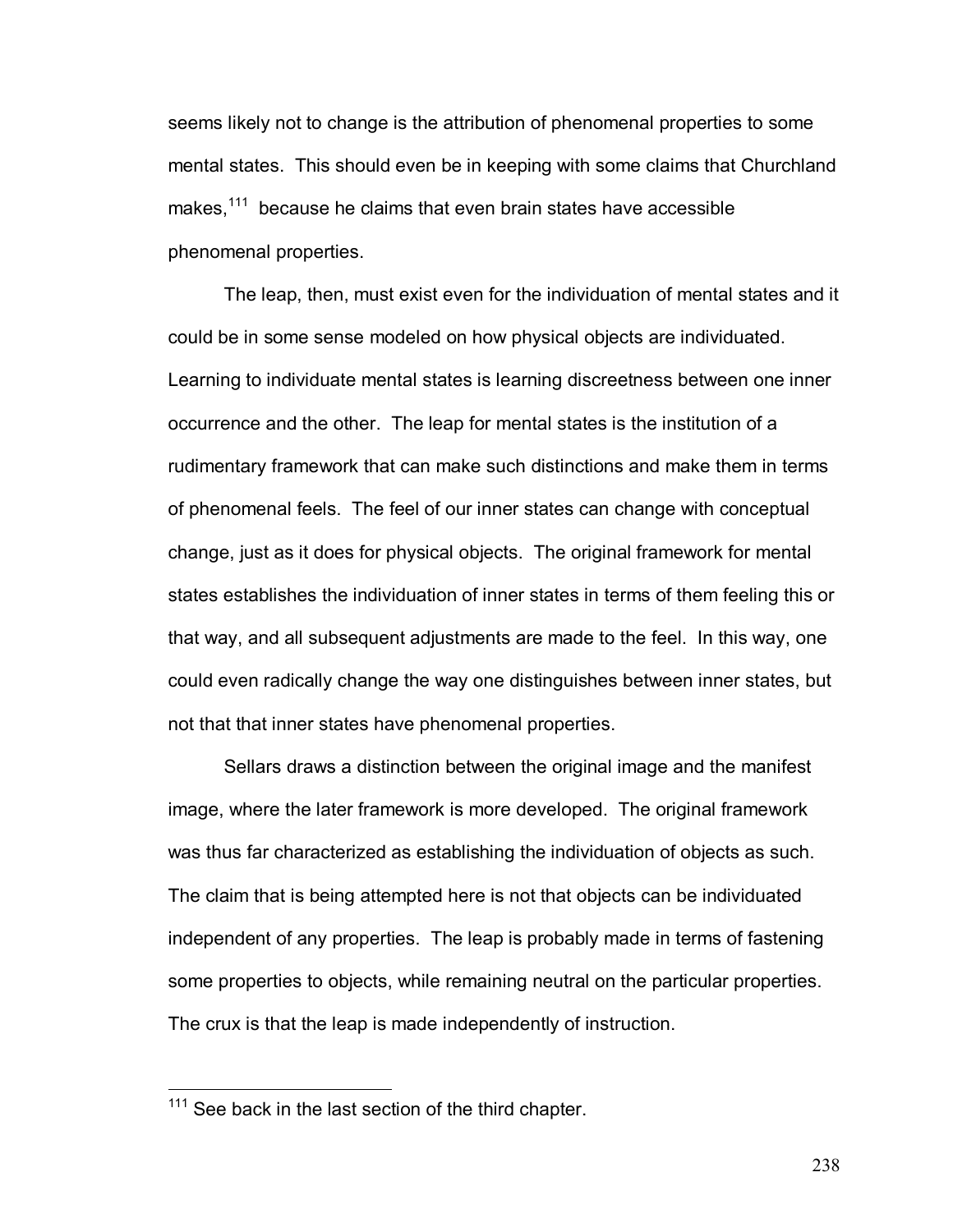The emergence of the original conceptual framework established a certain type of individuation machinery, and then in turn establishes observational beliefs that attribute properties to entities. Those properties are not fixed. One can learn to attribute more or entirely different properties to those same entities. Once one knows how to individuate rabbits, one can learn to individuate the same animal in different ways, even replacing rabbits altogether.

At different stages of development and learning the original framework changes and can change perhaps entirely, but it will always make the leap in the same way. The original framework, in order to make the leap, must emerge individuating only one of the three proposed ways: rabbit, rabbit parts and rabbit stage. The universality of the folk conceptual frameworks for both medium sized physical objects as well as mental states points to a certain type of individuation emerging across the board. In speaking of rabbits, the original framework seems to emerge individuating rabbits. If the original framework emerges individuating rabbits, my claim is not that rabbits cannot be eliminated, but that they cannot be eliminated as part of the original framework. Thus, this original framework is the permanent platform for all other frameworks. Complete reconceptualization into a scientific framework is possible only after the conceptual leap has already been made.

This first-blush conceptual framework can be singled out as the commonsense framework in a way that does not presuppose either foundation or necessary beliefs. This view of 'commonsense framework' is not reliant upon foundational beliefs or sense-data, because it is established by a leap rather than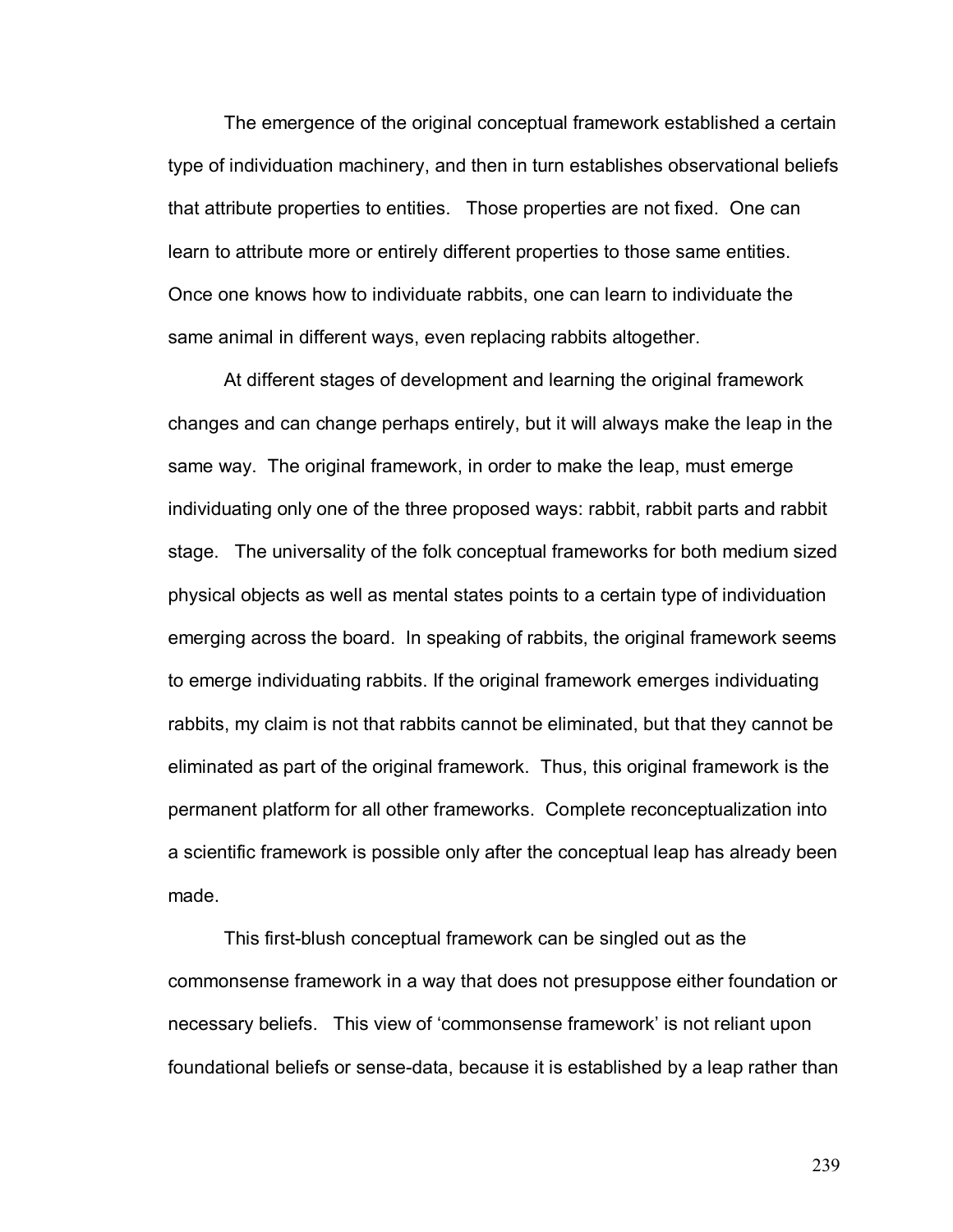a gradual ascent entailing small conceptual steps. Moreover, it does not presume any necessary truths that could solidify categories in principle. The first-blush conceptual framework is in principle revisable. But that conceivablility of course does not establish the probability of such a revision. An even lesser claim is that even though it might be completely revised, it is not likely that it will be replaced as the initial framework.

The impetus to call this first-blush theory commonsense is because it retains the spontaneity attributed to old-fashioned common sense. The original framework is formed in a way that is distinct from the establishment of other theories, without the explicit influence of instruction. In the very least, instruction does not seem to play the same role as it does in subsequent learning. The child learns to individuate and make the leap from no concepts to some concepts, in a way that seems to be spontaneous. It is of course not true to say that this type of learning occurs completely unaided; there have to be some standard conditions that are required for normal development. The claim is that the leap is at least in part made depending on processes that are not in control of the instructional environment of the child. Moreover, if instruction contributes to the establishment of the first framework, the principles of that learning cannot be anything like the types of learning that occurs later in life.

To use the analogy with learning one's first language very loosely, although there are obvious environmental influences on the learning of a mother's tongue, the way that language is learned is different from the learning of subsequent languages past a certain age. Both types of learning depend on the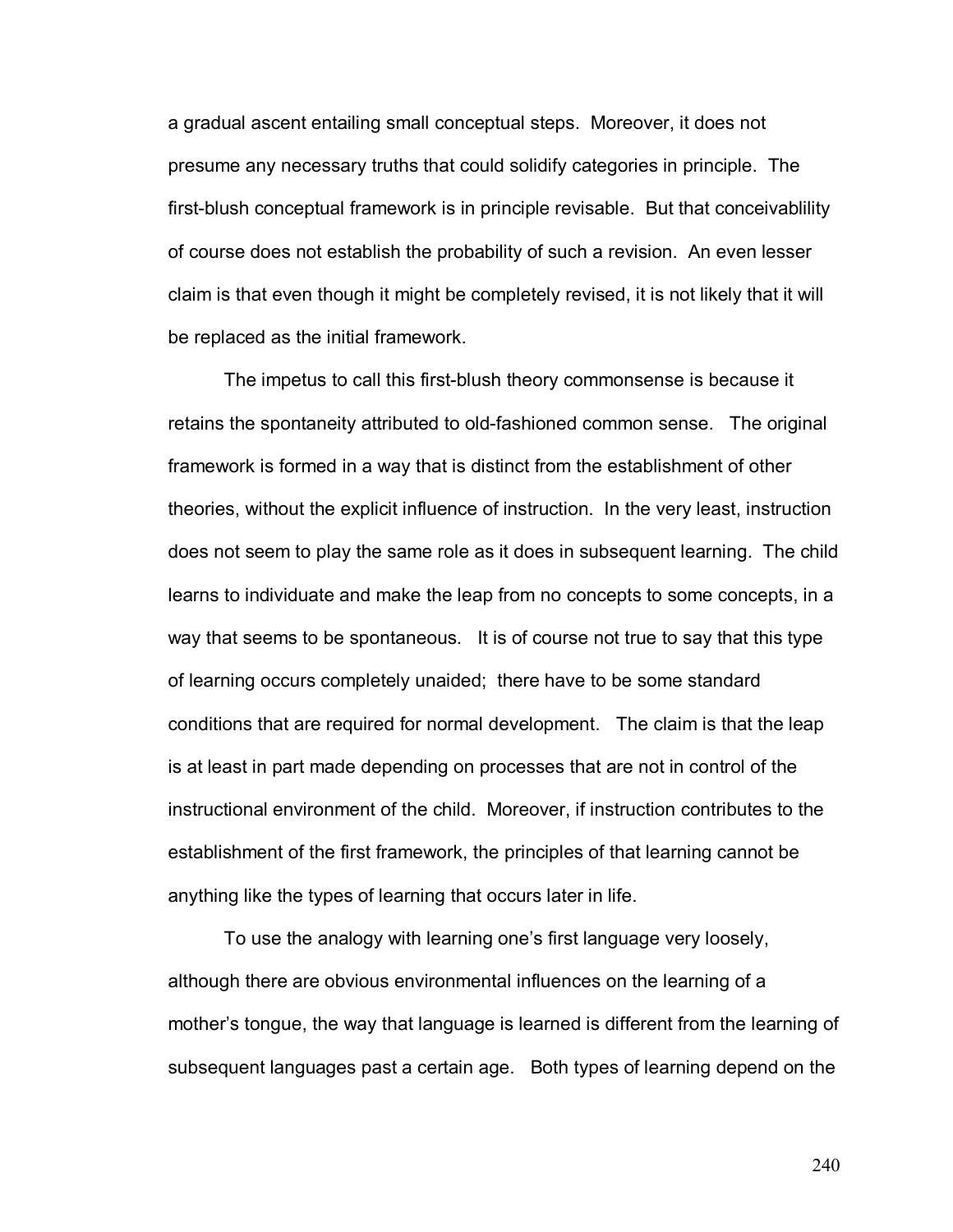learning of grammar, but the type of instruction and its effect on the learner are entirely different from first language to all others. This is not to say that I wish to argue for any innate languages or theories, although I do not argue against them either. Quite frankly, the aim is diplomacy where one remains ambiguous and neutral about pertinent but difficult issues. The original framework, I think, does not presuppose that that framework is innate. Rather I assume that there are preconditions, or dispositions, in the human organism that bias the development of the original framework in the way that supports the development of a particular commonsense framework. One can see this in the way the framework is acquired.

This first framework is default. Because all beliefs are revisable, it is important to say that although one can call a framework commonsense because we thought of it first, it is not commonsense in any way that limits further learning to the enhancement of particular categories. The term 'default' is also there to capture the idea that we hold on to this framework until some further learning and until some better framework comes along. In principle, all the categories that are established with this first framework can be replaced by another better conceptual framework. In practice, I think it could be replaced as well, only not as the first established framework. The limits that can be set by the new kind of commonsense framework are the perception of objects and the experience of phenomenal properties. In the next section I will attempt to argue that those restrictions are permanent even when it comes to scientific frameworks.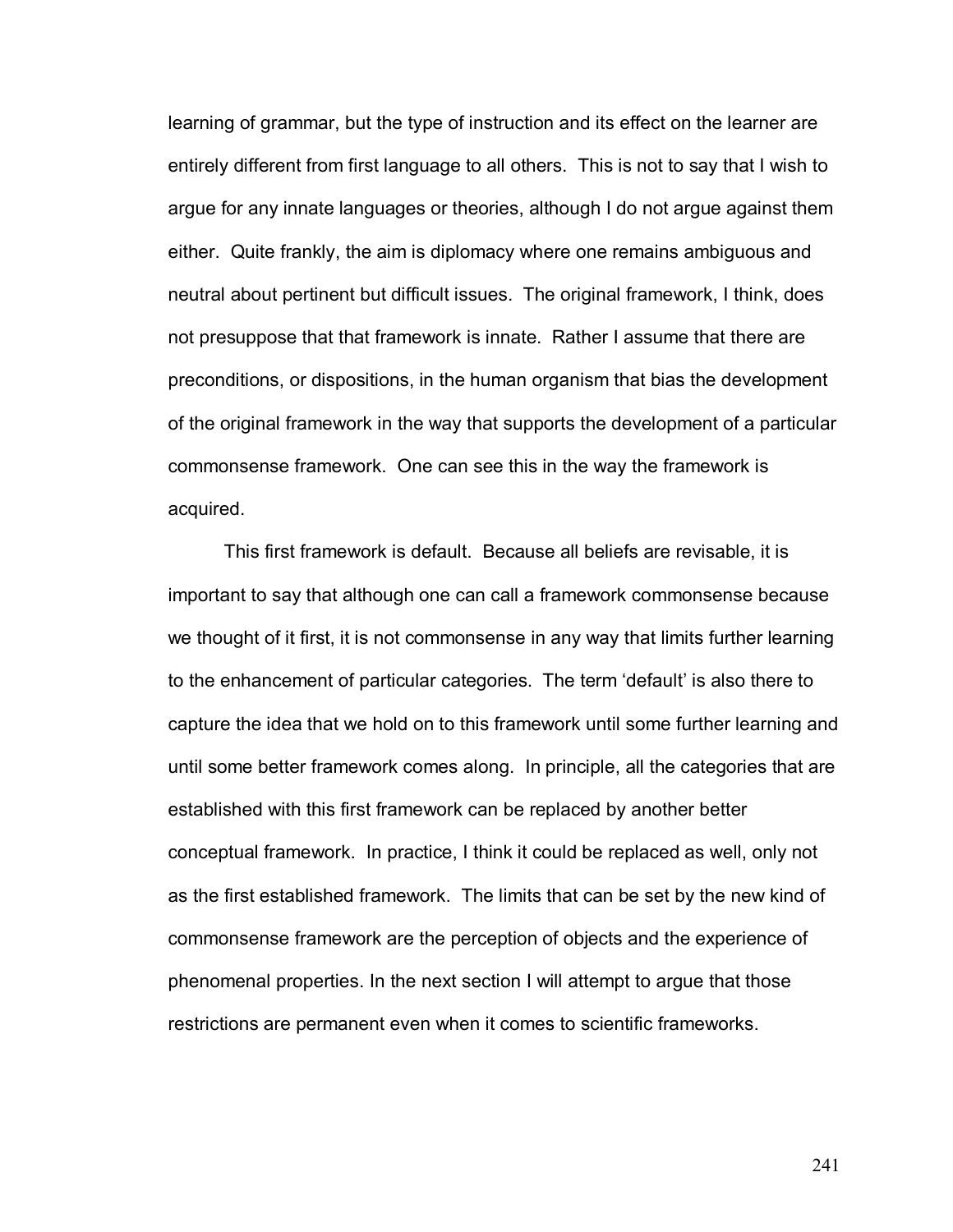Section II--The Restrictions of Common Sense

Earlier we stated that commonsense beliefs used to set the standards for the quality of scientific theories. In order to maintain this type of view it was required to establish special status for commonsense. Sellars spoke of perennial philosophy as attempting to trace out commonsense, because the proponents of the view assumed the manifest image provided for a veridical representation of the world. But, our evaluation of commonsense does not favor this view. Therefore, one would have to find a different way for commonsense to play a special role. In the previous section it was argued that there is some distinction between the original framework and all others. The remaining question is then whether the original framework can set any limits, even normative, for science.

The answer is obviously negative if it comes to the restriction to particular categories. But, if developmentally the original framework has some sort of primacy over science, then it could perhaps point to limitations that are practical. Those practical limitations can contribute to judgments about the plausibility of some theories. For the case of eliminative materialism, this could mean a lot. The theory itself rejects any limitation on the perceptual or introspective abilities of humans. We claimed that the limits that are imposed by the original framework are individuating objects and mental states in terms of some phenomenal properties. If individuating objects is one of the limits, then that could limit the adoption of frameworks to only those which provide for the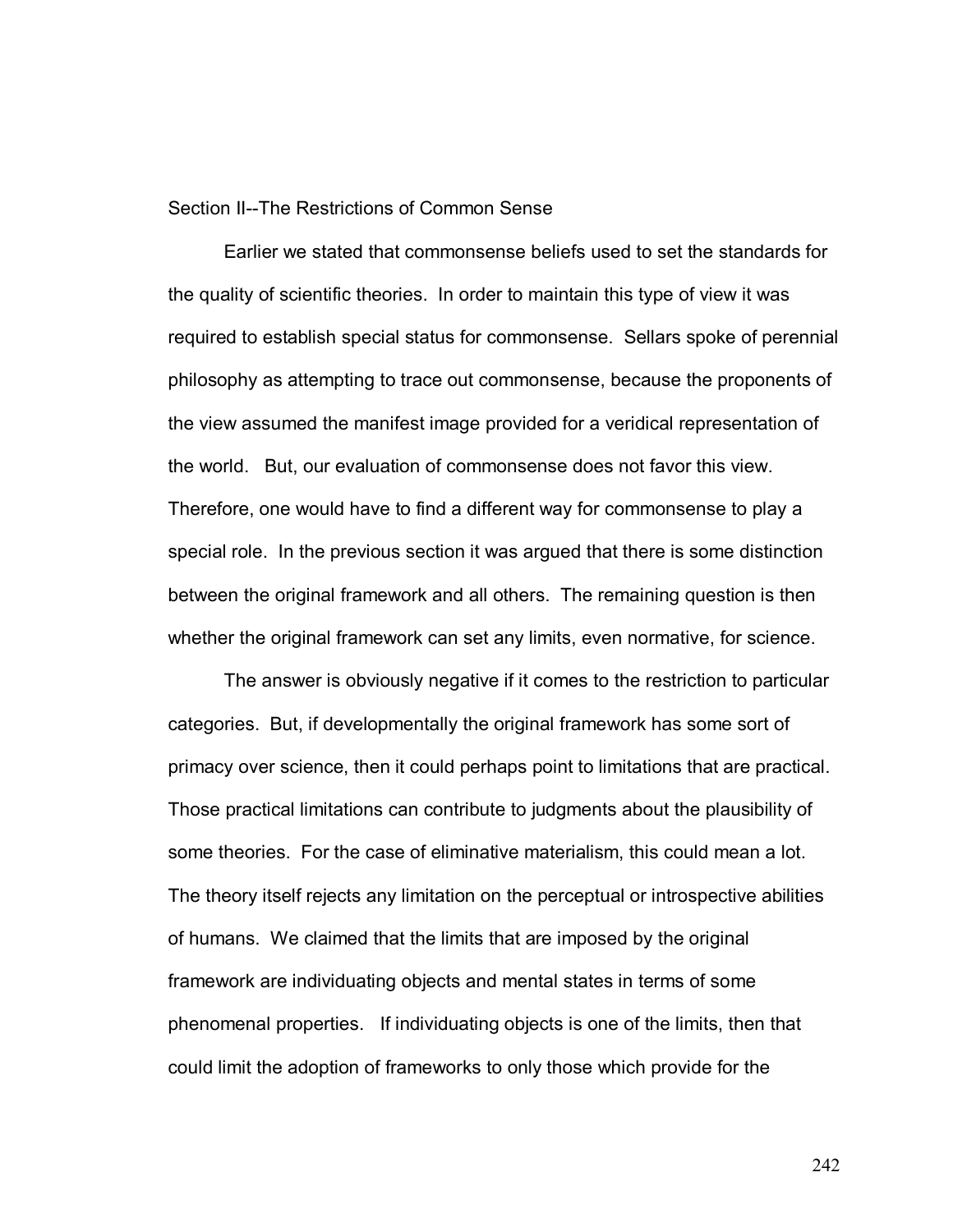individuation of objects. For mind, it would limit to only those conceptual frameworks that propose a reduction of phenomenal properties.

Churchland presupposes a very liberal view of perceptual plasticity, where any conceptual framework that is proven to be true, can then become part of the way we perceive whatever phenomena were under its garb. In this way, science was able to cross over into the boundaries of commonsense. In fact, eliminativism establishes the conceivability of such change, but the possibility of such shifts rests on the assumption that plasticity has no bounds. The theories that explain the nature of entities seep into and affect the perception of those same entities; this much is established by eliminative materialism. But radical shifts, such as the one proposed by Churchland, require more than just perceptual adjustment in accordance with conceptual change. The plausibility of eliminatavism presupposes the real possibility of perception being able to adjust to any theoretical framework. Even more than that, eliminativismís plausibility as the solution to problems in philosophy of mind requires unbound plasticity.

The arguments that support eliminative materialism as presented in chapter two, establish the conceivability of complete reconceptualization. All beliefs are revisable and the revisions can be done piecemeal, with the conceivability of complete replacement. For Churchland, the argument from conceivability is not enough, although it makes the argument possible. Complete replacement rests on physical possibilities as well. The two must be distinguished. I take it that Quine's point about revisability is construed as broad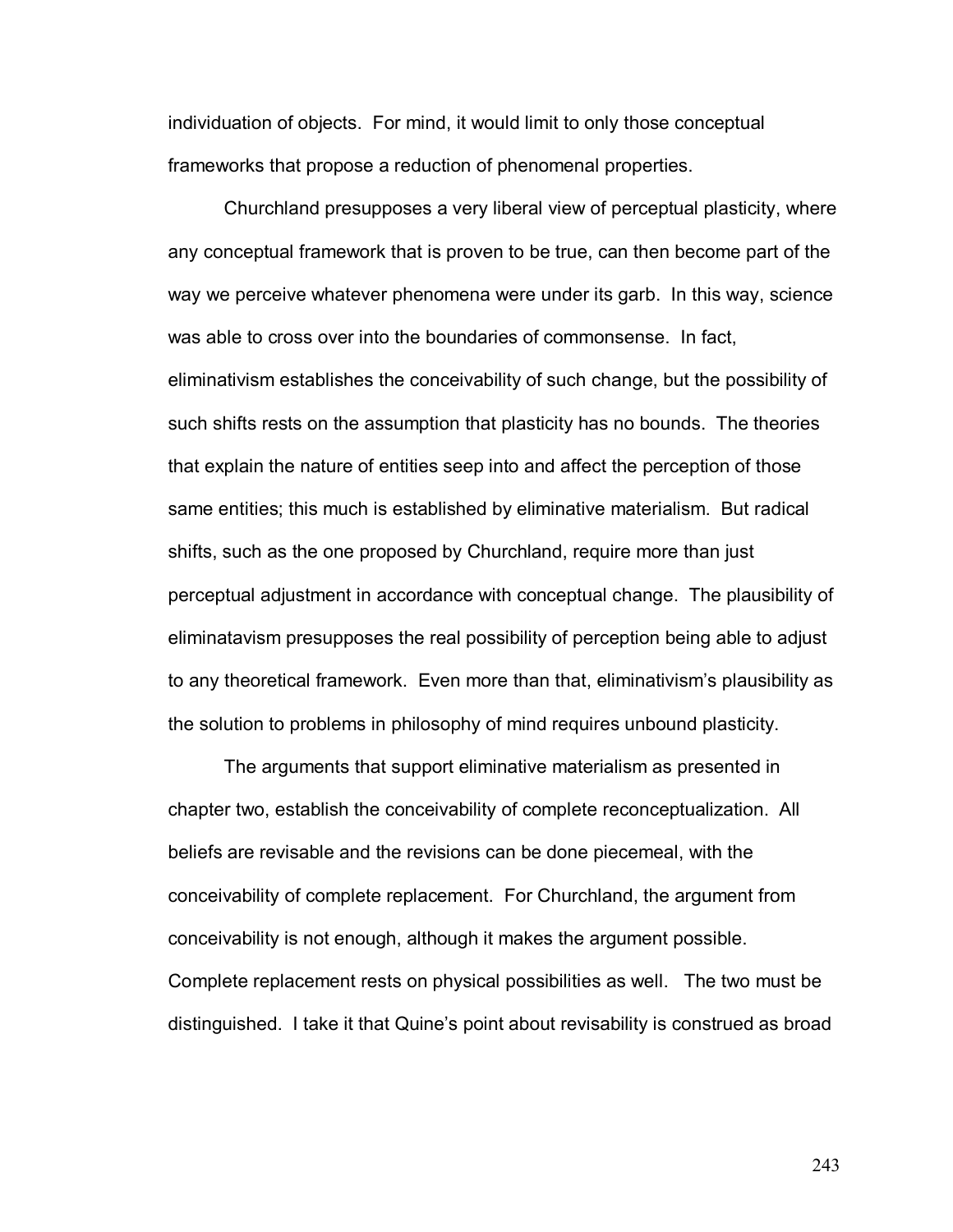logical possibility, or as we have deemed it here conceivability. It is conceivable that the following statements could be true:

1. 'There are unicorns.'

Or

2. This morning Superman was taking the train downtown. But the following statements are conceivable as well:

3. I once jumped from the top of the Eiffel tower and landed on my feet. Or

4. 'My grandfather once walked from Chicago to Mexico City in one day.' Those statements are such that they are conceivably true, there is nothing logically, preventing them from being true.

 In speaking of complete reconceptualization, one can rely on this broad conceivability only in cases where one is not concerned with actual truths. And Churchland emphasizes that his interest do not lie with *a priori* arguments, rather he wishes his view to be reliant and continuous with empirical claim about the brain. For Churchlandís theory to be a viable alternative to other explanations about the mind, it should rely also on natural or causal possibilities. Those claims are limited by what natural science tells us is possible. On those criteria, the previous statements come out to be false. It is obvious that no human being could have walked the distance that was claimed in 4. The falsehood of claims 1-3 is similarly obvious, in terms of natural possibilities. Claims such as:

5. Brain states are introspectable directly.'

Or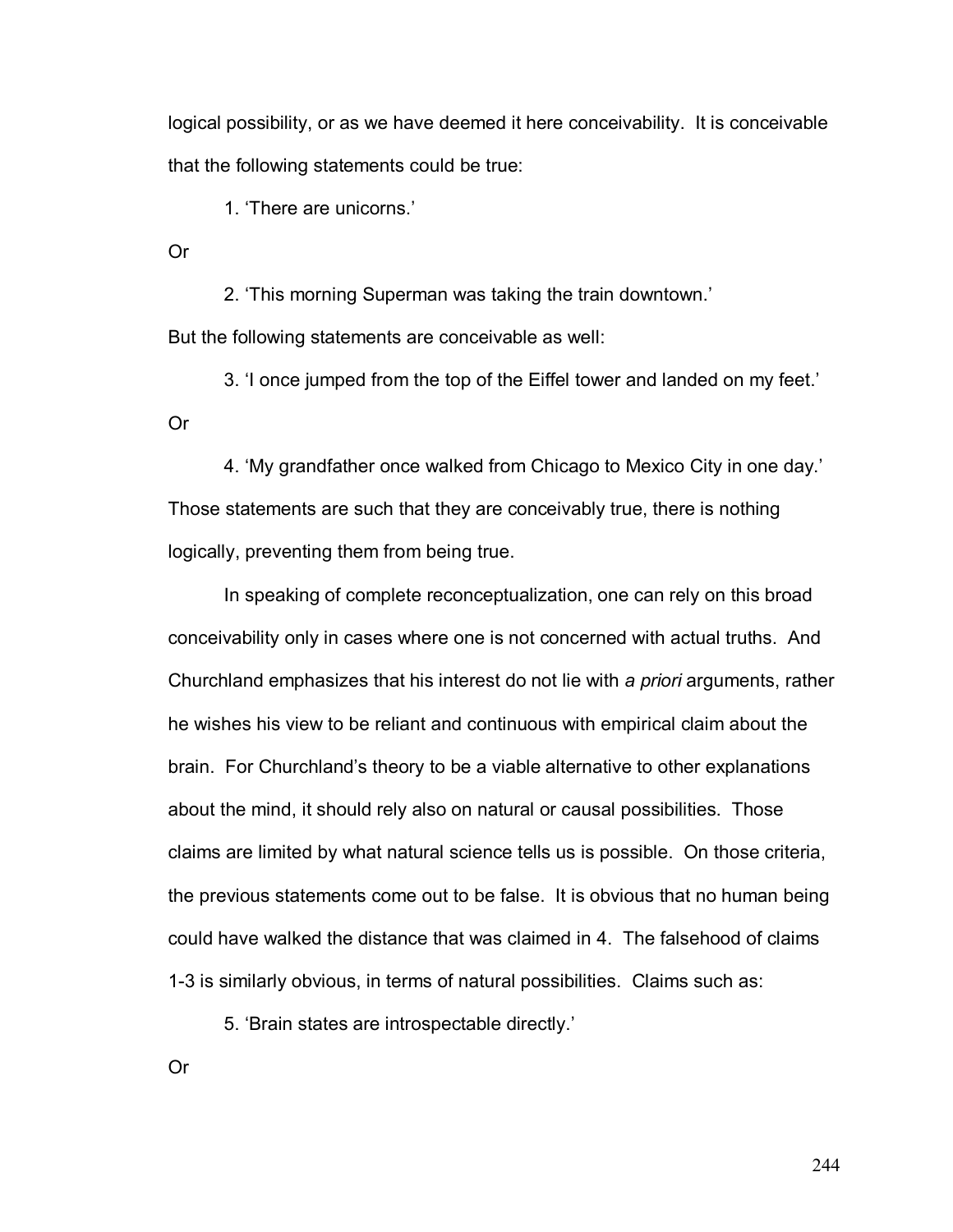6. One can introspect a triplet activation vector in one's visual coretex. cannot rest on conceivability alone, they assume natural possibilities.

Although it is true that Churchland aims to present claims like 5 and 6 as statements that have empirical backing, the backing that is obtained presupposes the physical possibilities of statements 5 and 6. In other words, it is not enough to propose a conceptual framework that would solve the problems of reduction and folk psychology if it is not obvious how one could adopt the conceptual framework proposed. The framework suggested as replacement for sensations does not prove that the adoption of statements 5 and 6 is possible; rather it requires the truth of those claims. Statements 5 and 6 need independent backing that shows that they are physically possible.

 Obviously, what is needed in order for a conceptual framework to be endorsed could vary. For example, the truth of statements 5 and 6 can vary in accordance with what is meant by 'introspection.' Thus, if one wishes to say that it is just a matter of using a different word, like in: "You say mind, I say activation vector triplet,î the issue becomes trivial. It cannot be only about the words, because the change in vocabulary would be just that. Something about the entities in question should be altered in addition to the names used. Change in conceptual framework should lead to actual change in experience. Alternatively, the change in locution is strikingly superfluous.

Alternatively, if conceptual change requires more than only name change, the issue becomes whether the conceptual framework that is proposed as the replacement for reporting sensations is such that it can be adopted. The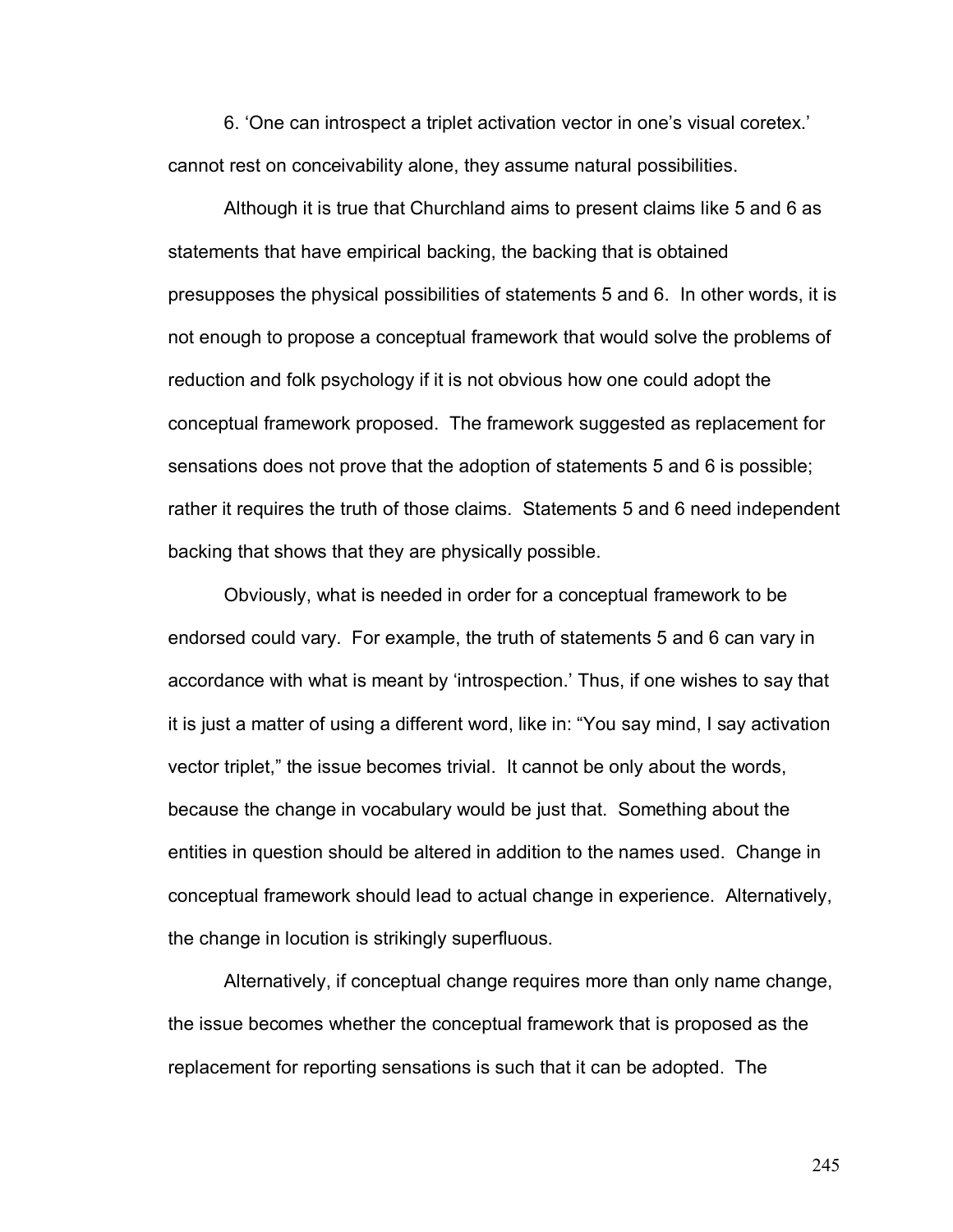question of whether or not it can be adopted remains even if one assumes the identity between entities, such as brain states and visual sensations. In the chapter three, where plasticity was discussed, I claimed that although brain states and sensations might be one and the same, one could see that there could be difference in phenomenal character when one is introspecting a brain state as such as opposed to introspecting sensations. If such a difference exists, the proposed identification would not work, assuming Leibnitz's law--the two entities would have distinct phenomenal properties. In that case, one would have to pick between the two entities.

 In order to decide if the conceptual change from sensations to brain states results in changed experience, a determination should be made about the contribution of conceptual change to phenomenal character or experience more broadly. If one knows that something is true about a particular entity, it does not seem obvious that it must immediately contribute to the way that entity is experienced. In a hypothetical case where I learn of the identity between a particular mental state, let us say my experience of red, and a brain state, the added knowledge might not change my experience of that state. I might just keep on seeing red the same way I did before, while being able to cite that my experience of red is a brain states. Thus, it is not that I experience the state differently, I just know more about the state experienced.

 In speaking of introspecting a state as a brain state, the change in parlance does not necessitate a change in experience. One could also learn to report brain states in the following way. Every time one experiences a particular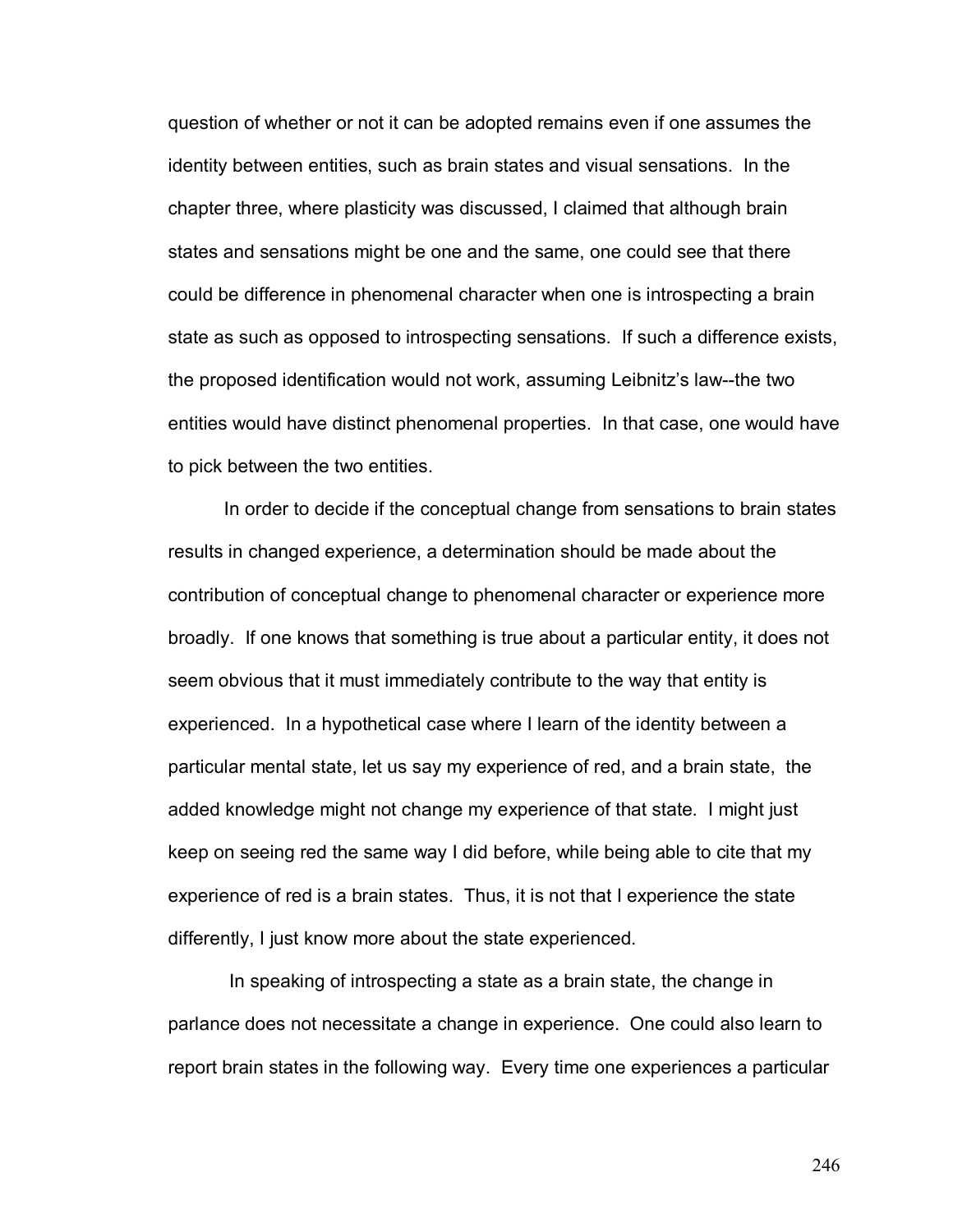sensation, one takes the extra step of associating it with the corresponding brain state until the connection becomes automatic. The response would become automatic once the inferential step is no longer explicitly made. At that point the reconceptualization would be complete. Still, if the conceptual change has not affected experience, the scenario strikes me as a more elaborate change in nomenclature. In general, the issue of whether all conceptual change contributes to a change in perception seems difficult to determine. To engage in some intuition mongering, there are cases where added knowledge can result in changed experience.

For example, if I discover, after years of friendship, that my best female friend is actually a male, it seems that the discovery would significantly change the way I see my friend. The change is somehow striking and I would be more compelled to say that I now see my friend as a male where that would assume some change in experience. A large number of previously unrecorded behavior might be highlighted and now be seen as an expression of my friend being a male. A large appetite or a really low voice would now be seen not as particularities of my friend, but as and expression of maleness.

In an alternative scenario, imagine I find out that my friend won a contest for making the best sour cherry strudel in the greater Belgrade region. In addition, let us suppose that my friend is a good cook and that there is nothing really out of the ordinary about her cooking or entering cooking challenges. In that case, my knowledge that she has won that contest does not seem to be of the type that would alter my overall experience. I would know that my best friend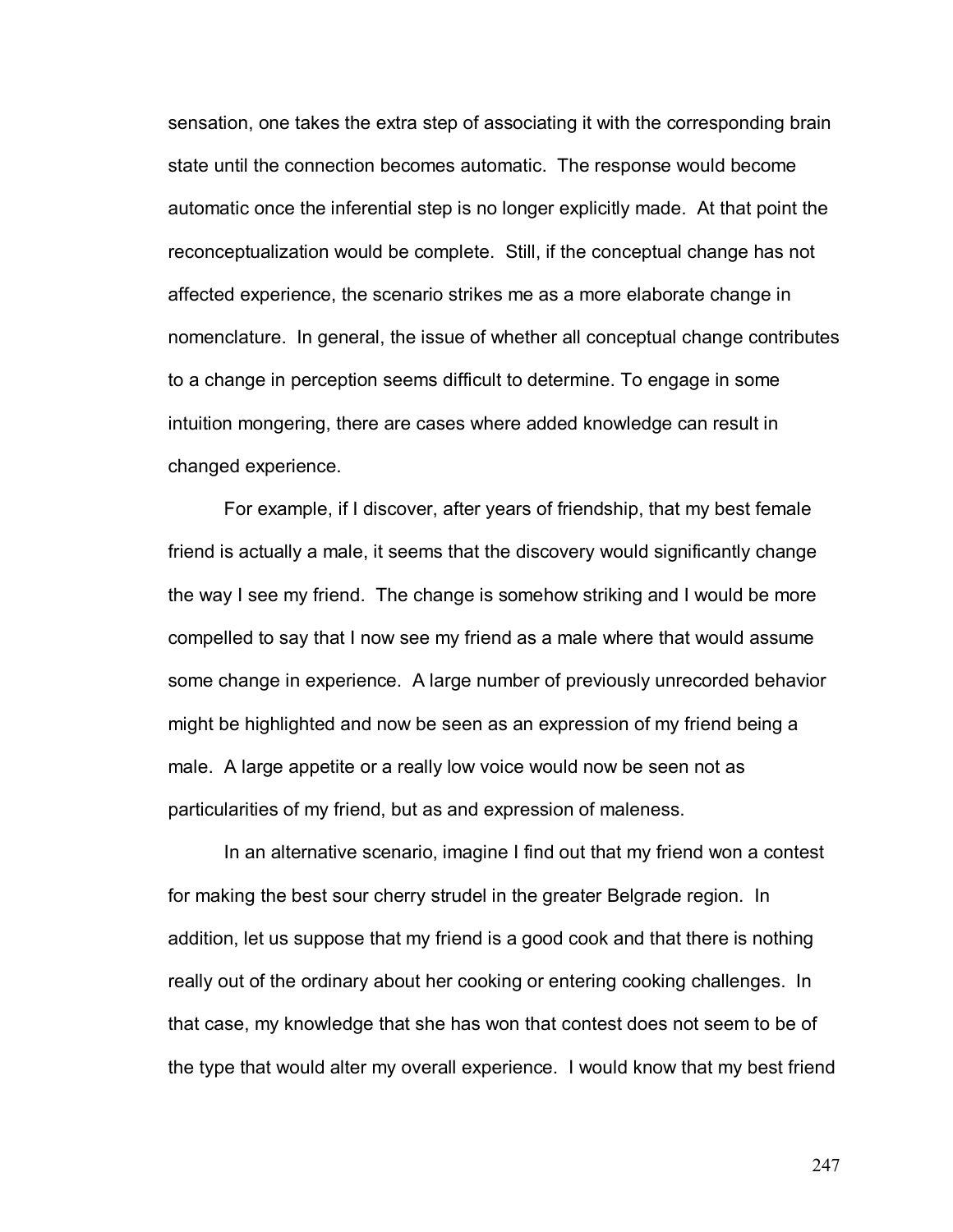is the winner of that particular contest, but that knowledge would not make a difference to my experience.

I might even decide to do away with her name and start calling her "the sour cherry strudel contest winner," and every time I think of her I might make an effort to suppress my tendency to recall her name and use the substitute description. Thus, I have reconceptualized from individuating my friend as Ivana to "the sour cherry strudel contest winner." Despite the reconceptualization, it seems to me that all that has changed about my friend is the name I use to refer to her, but nothing about how I experience her has changed.

It is important then to determine which aspects of conceptual change contribute to changed experience. In the first example, one could argue, the perceptual change resulted from change in categories; my friend I thought was a female, but now I know is a male. But my male friend and my female friend Ivana are still one and the same person. Applying this to mental states, the change away from introspecting mental state to brain states requires a change in category, which should result in changed experience. However, if they are identical then there should be no difference in the phenomenal feels. If the change is tangential like in the second example, elimination would be just a change in names.

 To conclude, the change from speaking of sensations to speaking of brain states could be construed similarly as just a changing of names. If that is the case, it does not merit being a point of contention. As it was stated earlier, it seems like a difficult issue to settle when it comes to deciding which one of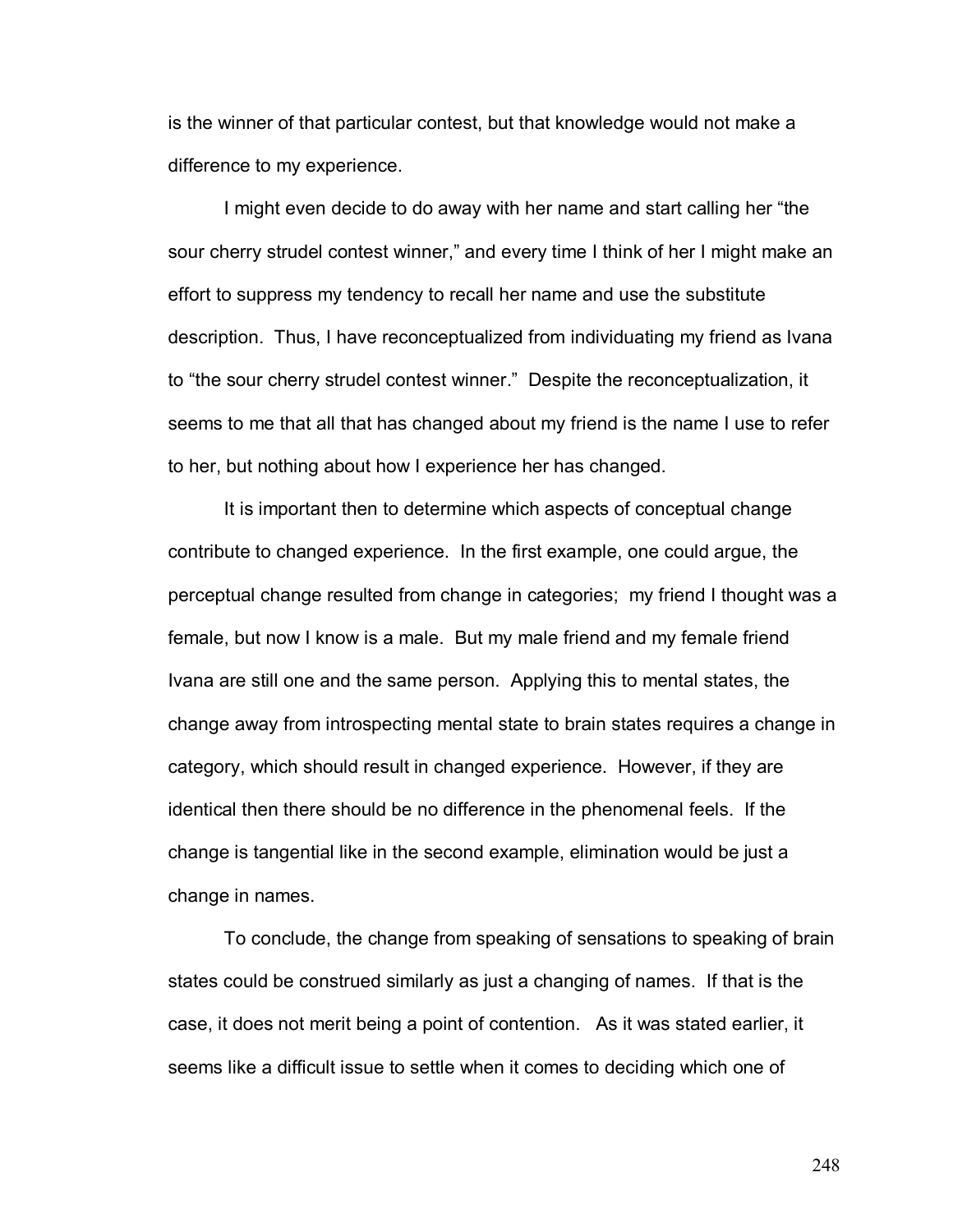conceptual changes contributed to the character of the experience. Unbound plasticity can be construed as requiring only the change in name, or it could entail real perceptual change. For the first option, the reconceptualization does not seem motivated. If one opts for the second option, there are difficult issues concerning how to settle the issue if change in phenomenal character has occurred. In cases where reconceptualization affects perception, like introspecting brain states as such as opposed to introspecting sensations as such, problems arise with reduction. In cases where the change would not affect perception, the change would be once more just a change in names.

 One way to resolve this problem is just to claim that the states that are reducing mental states are not such that they can be introspected directly. There is nothing it is like to be in a brain state as such, but there is something it is like to be in sensational state and the two are one and the same. For Churchland this could work only in so much as his argument proposes reduction without reconceptualization. In all other cases, where conceptual change would require introspection of states that cannot be accessed that way, it would limit eliminativism by limiting unbound plasticity.

To illustrate, let us assume that a framework individuates as an internal state among others the number of blood cells in a person's body. The adoption of this framework would then require the introspection of the count of white blood cells in such a way that there would be something it is like to experience that particular state, and that the experience of that state would be different than the side effects of having a change in the number of white cells such as dizziness or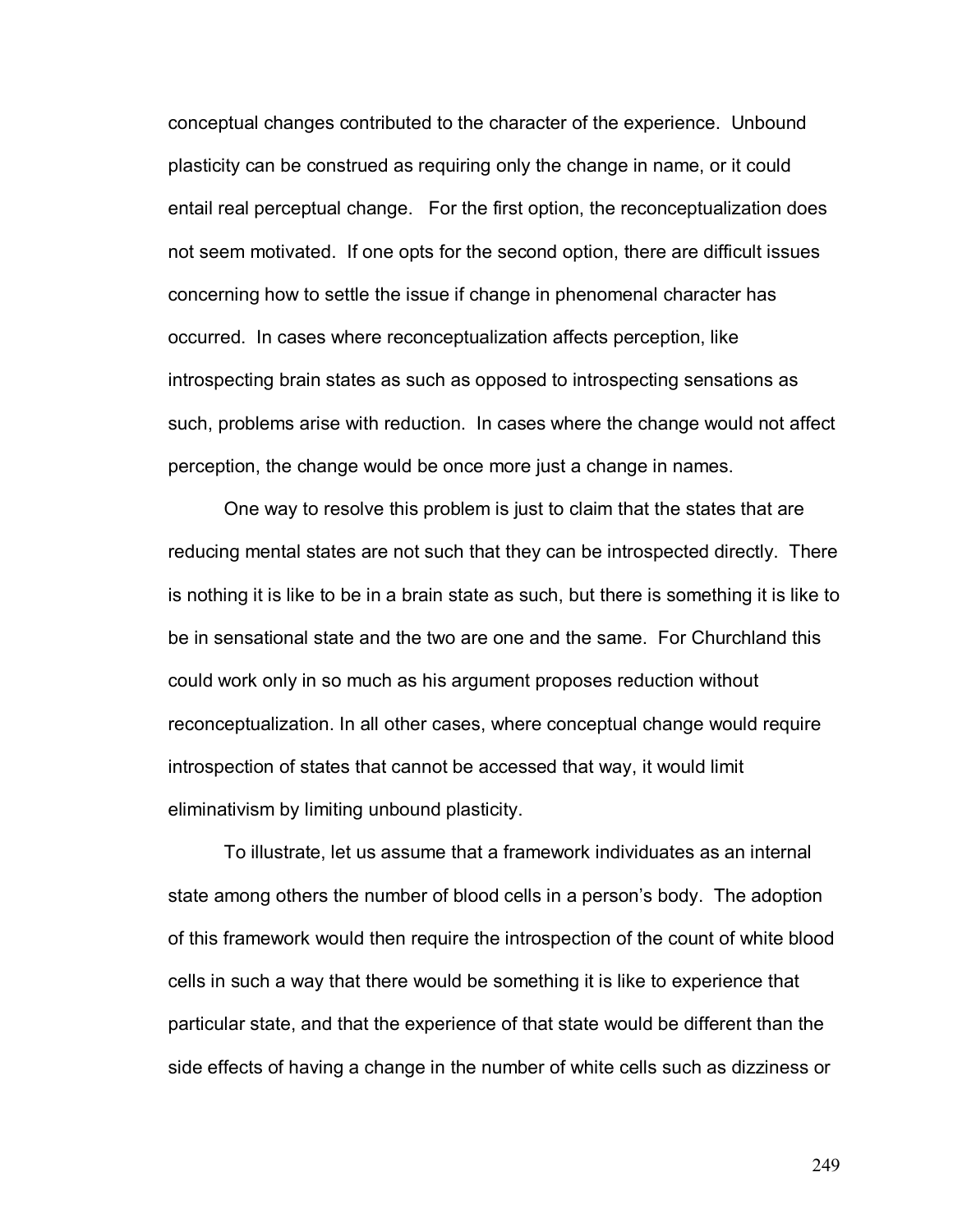fatigue. In that case, one could make something of the notion of experiencing the white blood cells count directly, because there would be a distinction between the experience of the "count" as such and the experience of the side effects of the same. And one could not say that the experience of the new internal state is just the automated response to the side effects of that state.

The proposed framework would require the direct individuation of the white blood cells count. If such an individuation was not possible, the framework would not be such that it could be adopted. To venture a guess, the count of white blood cells cannot be introspected directly, in the way described. A state of that type is not such that it could have a phenomenal property independently of its symptoms.<sup>112</sup> There is nothing it is like to have a particular white blood cell count, if direct introspection is required. Thus, the framework cannot be adopted.

In this way the original framework sets the limits for future frameworks because it restricts the pool of adoptable frameworks to only those that propose inner states that are introspectible. Similarly, the proposed framework of neuroscience is not such that it can be adopted if it requires the direct introspection of states that cannot be accessed that way. And it is only to venture a guess but statements 5 and 6 seem less like introspectible states and more like states of the body such as the white blood cell count.

Churchland, I think, should welcome the restrictions on our perception and introspection, since the only other alternative is that each new thing learned

 $\overline{a}$ 

 $112$  This is not to say that there aren't other ways of experiencing white blood cells. One could perceive them with the help of instruments, but the conceptual framework under review here proposes them as introspectible internal states.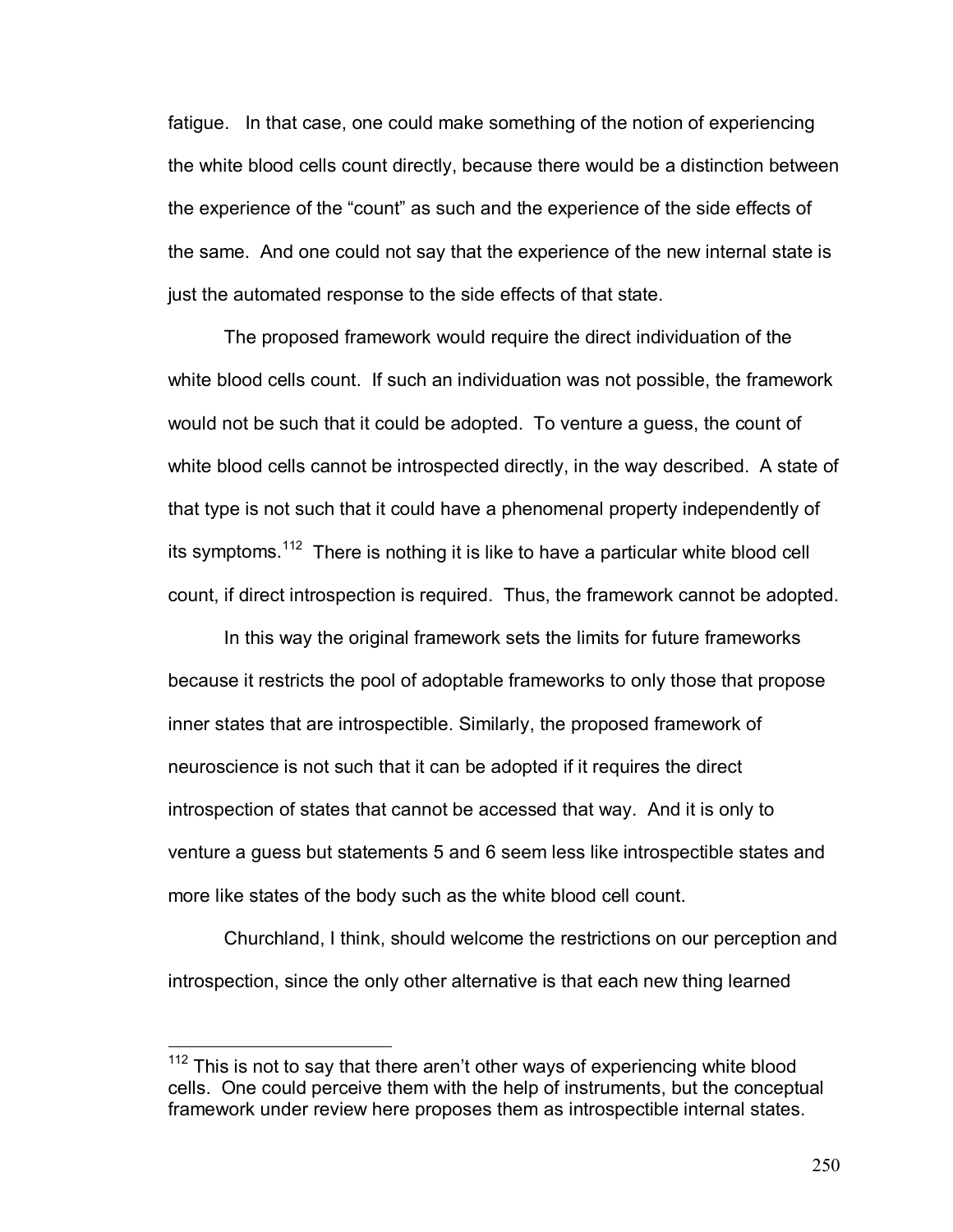about an entity could change its phenomenal properties. This would be an unwelcome result when it comes to the identification of entities, because no introspectible entity would have the same phenomenal properties as the entity reducing it. If introspecting a brain state entails an entirely different set of phenomenal properties than introspecting mental states, reduction would always be prevented.

One should recall that in order for eliminativism to work it must be accepted that commonsense psychology is a false theory, but that evaluation was comparative to the success of scientific theories. Those scientific theories were claimed to be better in most ways than folk psychology, especially when it came to the explanation of brain function. The high quality of neuroscience in the explanation of inner states was such only because it paid no heed to the categories of commonsense. In other words, it did not matter that neuroscience was not yet able to explain the psychological phenomena designated by folk psychology, or the phenomena that are commonly considered to be within the realm of psychology. Partly, this disregard for the categories of commonsense was justified, because there were no good arguments defending the primacy of commonsense, however part of the eliminativists' disregard for commonsense stems from the notion that the collapse between theory and observation is complete. This is why Churchland sometimes attempts to escape even the physical boundaries of our perceptual apparatus by suggesting that technological enhancements to our vision can enable us to perceive the particles that physics uses for the explanation of physical objects. Further still, we are sometimes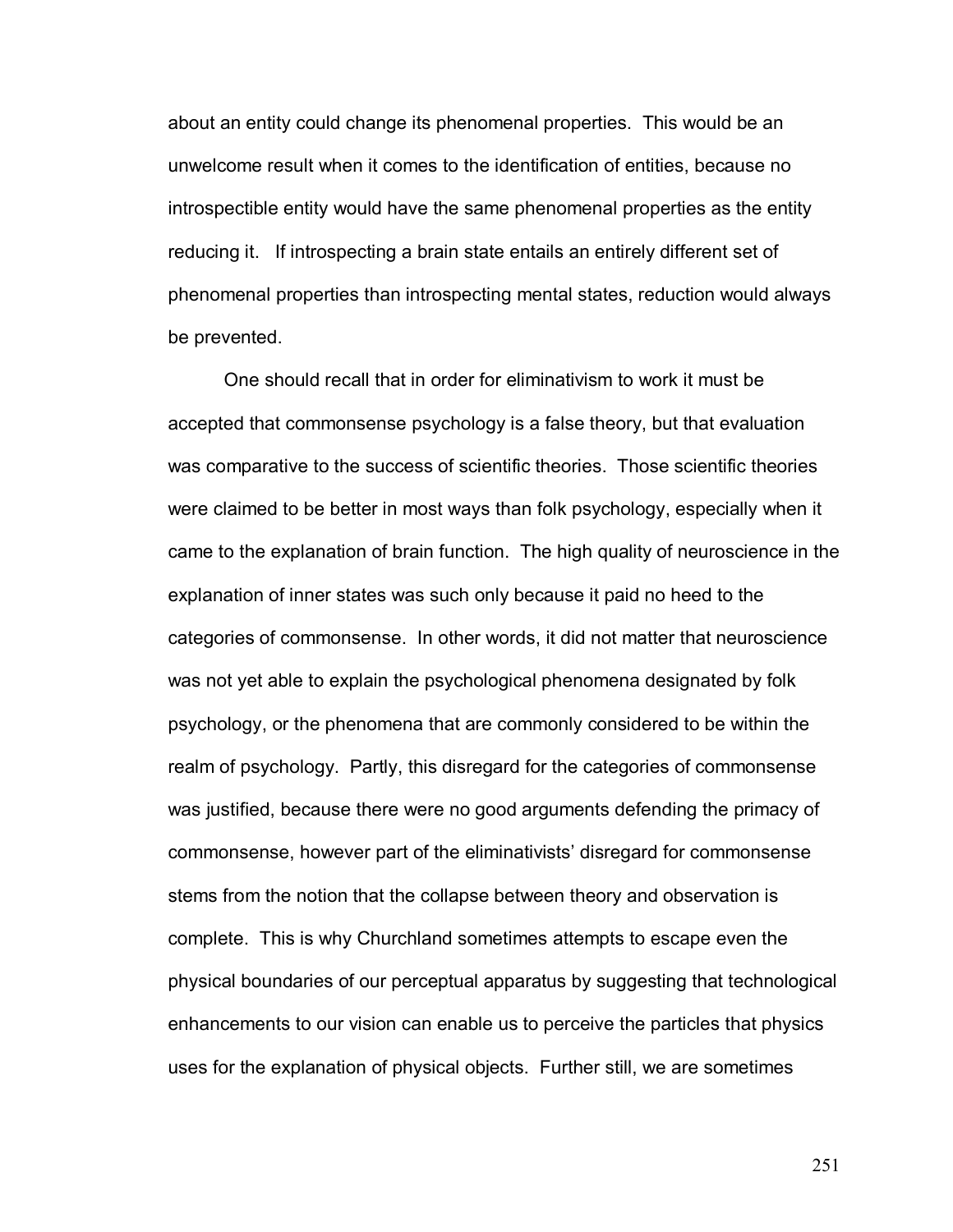asked to think beyond the human experience.<sup>113</sup> In this way, it is easy to see how the idea that there are no limitations in perception can lead to the acceptance of a view that sidesteps any observational basis.

To call on Sellars again, although one does begin science from the platform provided by the manifest image, the images that are constitutive of this base can ultimately be rejected. But, the eliminativist idea of how neuroscience should progress is different. It seems to begin outside the manifest image altogether. And that is an entirely different enterprise, which does not aim to evaluate commonsense and then reject it, but to ignore it. But, if one is set to ignore commonsense, then one has no grounds to evaluate it. Although, the argument that one could in principle reject the world of appearances that is presented to us in the manifest image shows a way for monumental shifts, it does not presuppose those shifts in order to elevate the quality of scientific theories.

Another aspect of the argument for the elimination of commonsense psychology, which was tackled in chapter three and also in chapter four, is the difficulty of drawing a distinction between false theories and radically false theories. In order to propose an argument that could solidify the complete disregard of commonsense, one would need to be able to show that the theory is radically false. The eliminativists do not succeed in doing that for reasons that I have exposed earlier. In addition, if it is agreed that the distinction between commonsense psychology and scientific psychology is not clear, or does not

 $\overline{a}$ 

<sup>113</sup> Churchland, P.M. Scientific Realism and the Plasticity of Mind.Cambridge, U.K.:Cambridge University Press, 1979, pp 2-41.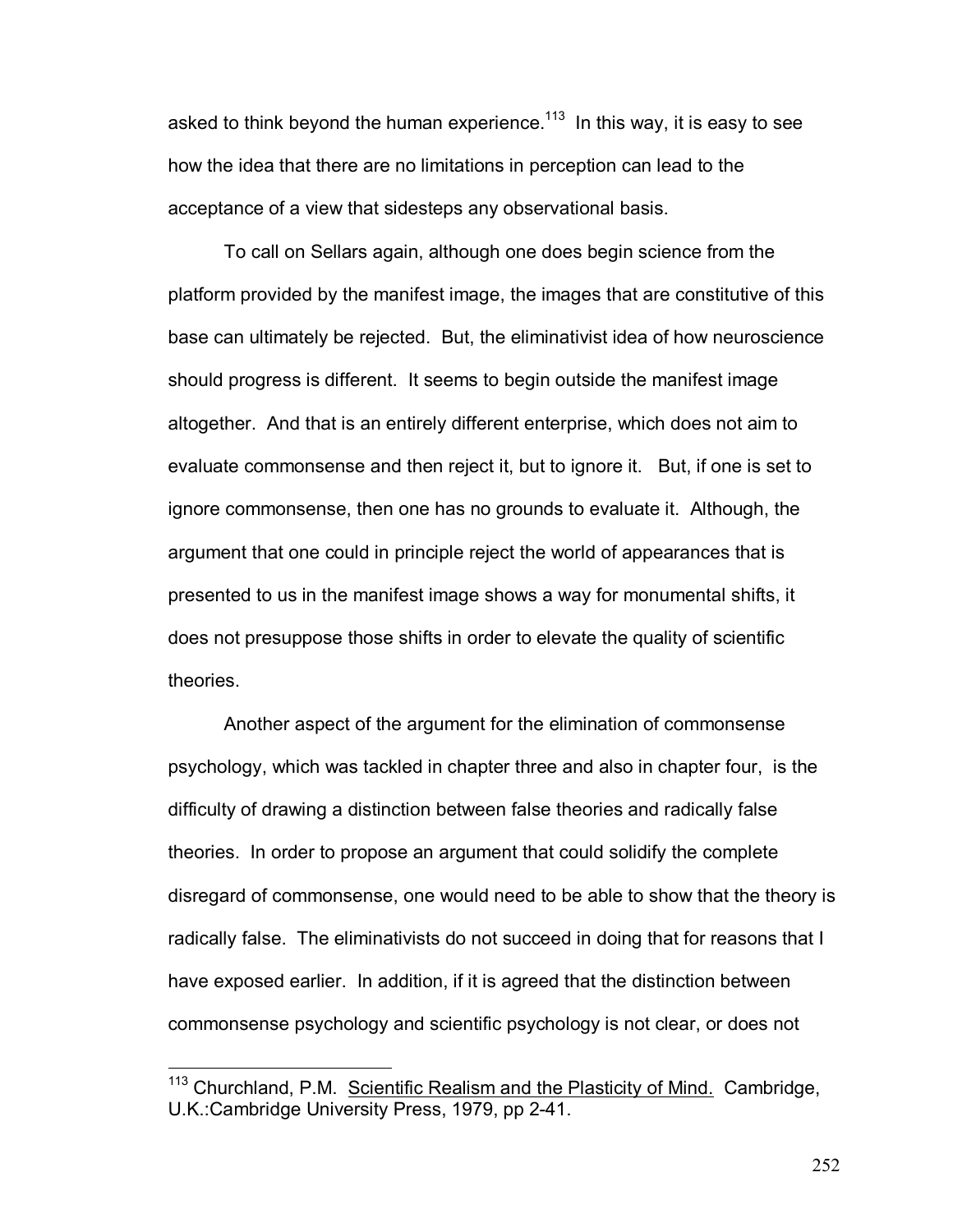exist, then it should countenanced that the boundaries of commonsense psychology are not steady. Further still, commonsense psychology changes because scientific aspects get added into the framework. To claim that a theory is radically false, one must be able to evaluate where commonsense ends and science begins.

It was argued that the shifty nature of common sense indicates that one need not pay that much attention to the categories of commonsense. I insist still that the categories of commonsense could be ignored, and that the current FP cannot impose limits on scientific psychology to the explanation of folk psychology. But arguing that one could ignore commonsense is not the same as claiming that it should be ignored, which I take to be Churchlandís argument. The latter imperative can only be based on the argument that FP is radically false, which I aimed to show is not a claim that can be substantiated.

The conceivability of complete replacement of commonsense is tempting, if one blames it for the problems in philosophy of mind. However, the second chapter of this dissertation should have proven that such a replacement is not a requirement for a successful science of mental states. And if one takes literally the equalization of commonsense with all other theories it is clear that one could propose a theory that is not grounded in folk psychology. But, the attempt in this chapter was to present the possibility that there are parts of commonsense that are entrenched. The original framework can be favored because it makes the leap between conceptual and nonconceptual. But, the original framework does set some boundaries for observations and consequently on theories that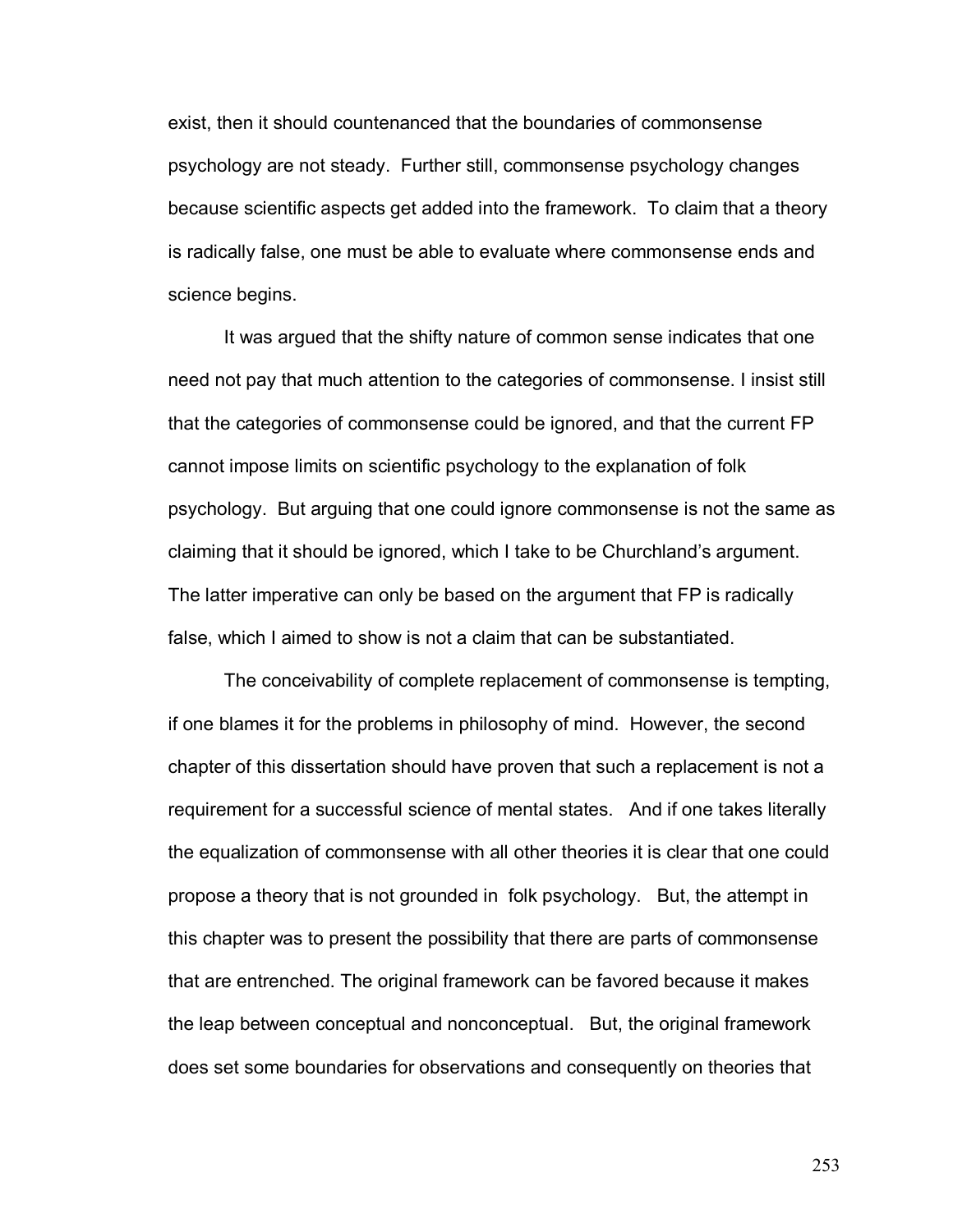use it as a basis. One of those boundaries we said were not particular properties attributed to an object, but the property of being an object as such. Thus, the original framework sets the standard for all perceptual experiences in that way. The theoretical shifts affect the other properties that are attributed to objects. In that way even if one abandons the current observational frameworks, the framework that is the replacement would still have to feature objects. Even if the framework of middle sized objects is replaced all its successors would still be bound to individuating in terms of objects, and in the case of current physics, bound to individuating tiny particles.

If one wishes to join me in calling this original framework commonsense, then common sense fixes the boundaries of theories in a way that all observational frameworks must individuate objects. Seeing objects is commonsense because it is not replaceable. Commonsense property of mental states, as set by the original framework, is phenomenal character. Thus, all inner states are such that they have phenomenal properties. A theory proposes as a replacement of folk psychology would have to propose inner states that have phenomenal properties. Because of that and explanation of inners states would have to be reductive.

The original framework also fixes the limits for what can be considered an instance of individuation and consequently what can become a true observational statement. It was stated that reconceptualization would make sense only if the shift in concepts would result in changed experience. A future psychological framework would be limited to proposing states that are introspectible in a way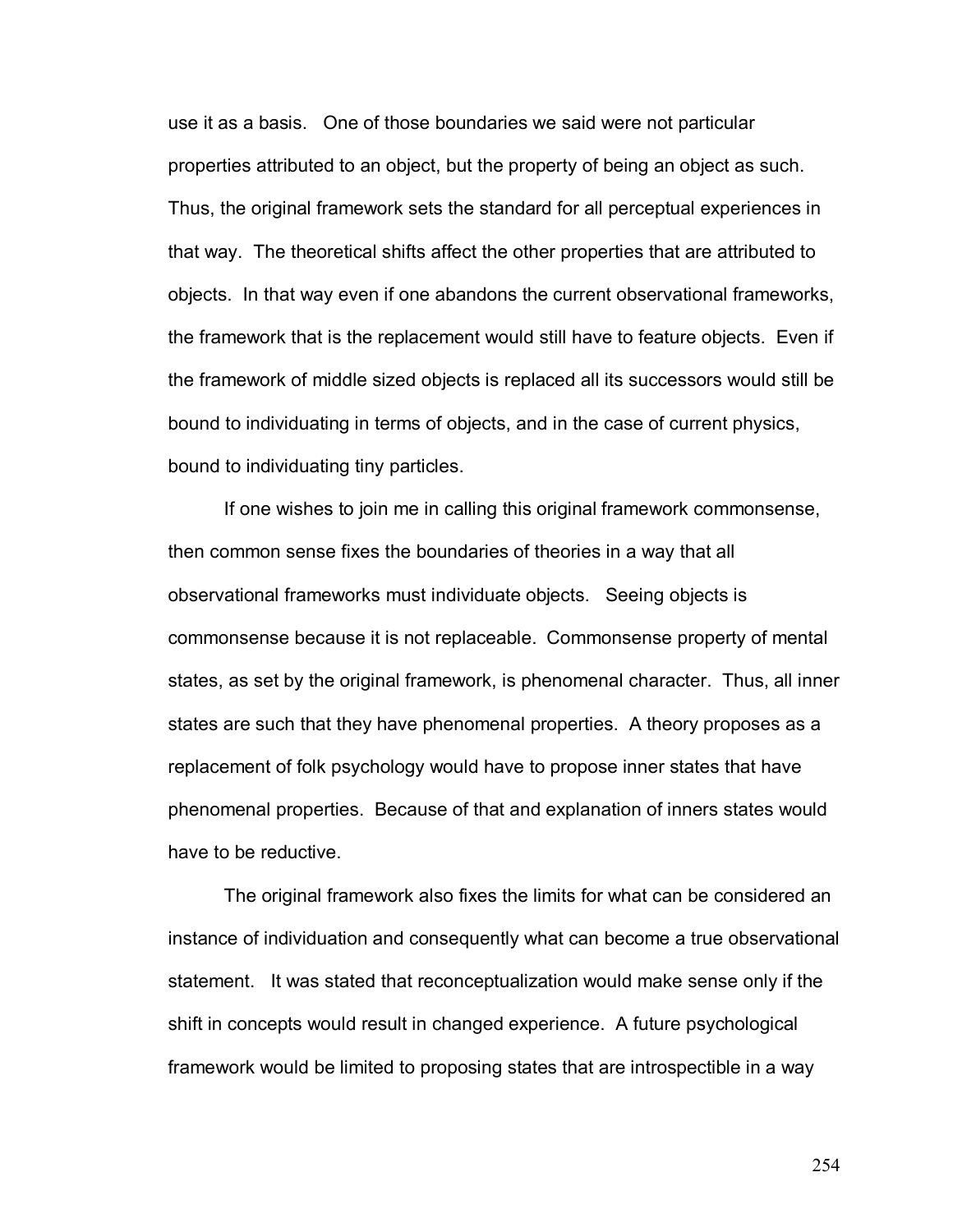that assumes that there is a phenomenal property to be experienced and that that property is not the same as that of the states that is being replaced.

Finally, the limits that are proposed here as commonsense refer only to the adoptability of theories. I maintained throughout that what restricts adoptability is not truth but the physical possibilities of adoption of frameworks. Conceivably, there could be a schism between theories that are true and theories that can be adopted. In other words, all that was argued here does not limit physics, but limits the inclusion of theories into observational frameworks. The issues that are left over are connected to the evaluation of the notion of truth independent of which frameworks are adoptable. Those concerns are outside of the scope of this project and will be left for others to examine.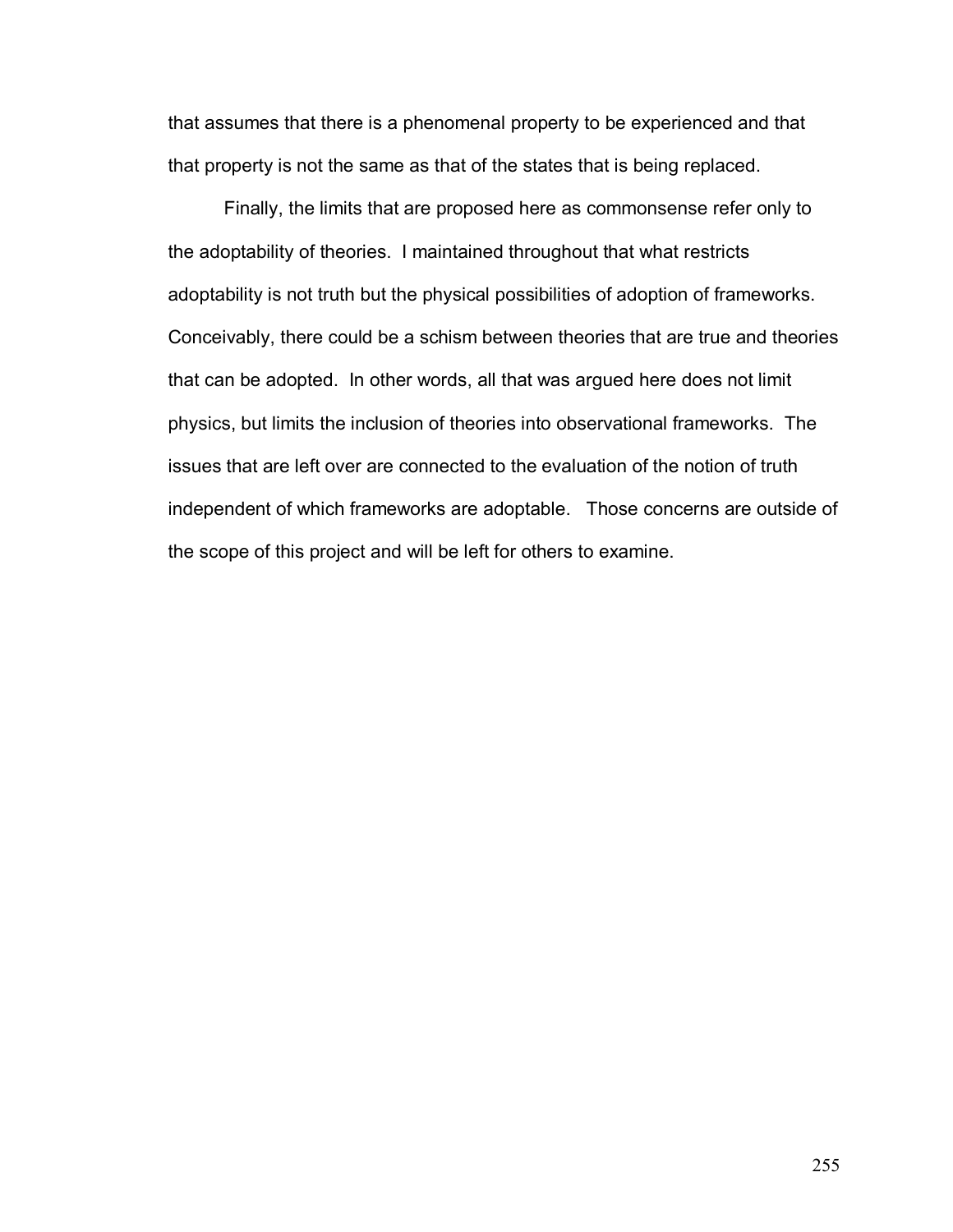## **Bibliography:**

Armstrong, D.M. "The Nature of Mind" Inaugural lecture of the Challis professor of Philosophy at the University of Sidney reprinted in Borst, C.V. (Ed.) (1970)

Baillergeon, R. "Object Permanence in 31/2 and 41/2-Months-Old Infants". Developmental Psychology, Vol. 23, No. 5, 1987: 655-664

Balota, D.A. (1983). "Automatic Semantic Activation and Episodic Memory."

Journal of Verbal Learning and Verbal Behavior 22:88-104.

- Bechtel, W. Connectionism and the Future of Folk Psychology in Christiansen, S. and Turner, D. (ed.),1993.
- Bermudez, Jose Luis "Arguing for Eliminativism" in Paul Churchland, ed. Brian L. Keeley, Cambridge University Press, 2006.
- Bernstein, R. "The Challenge of Scientific Materialism." Materialism and the Mind-body Problem. Edited by Rosenthal David. Englewood Cliffs, N.J: Prentice-Hall, 1971.
- Broad, C. D. The Mind and its Place in Nature*.* London: Routledge & Kegan, 1925.
- Carruthers, P. Language, Thought and Consciousness Cambridge: Cambridge University Press, 1996.
- Christiansen, S. and Turner, D.,ed. Folk Psychology and the Philosophy of Mind. London: Lawrence Erlebaum, 1993.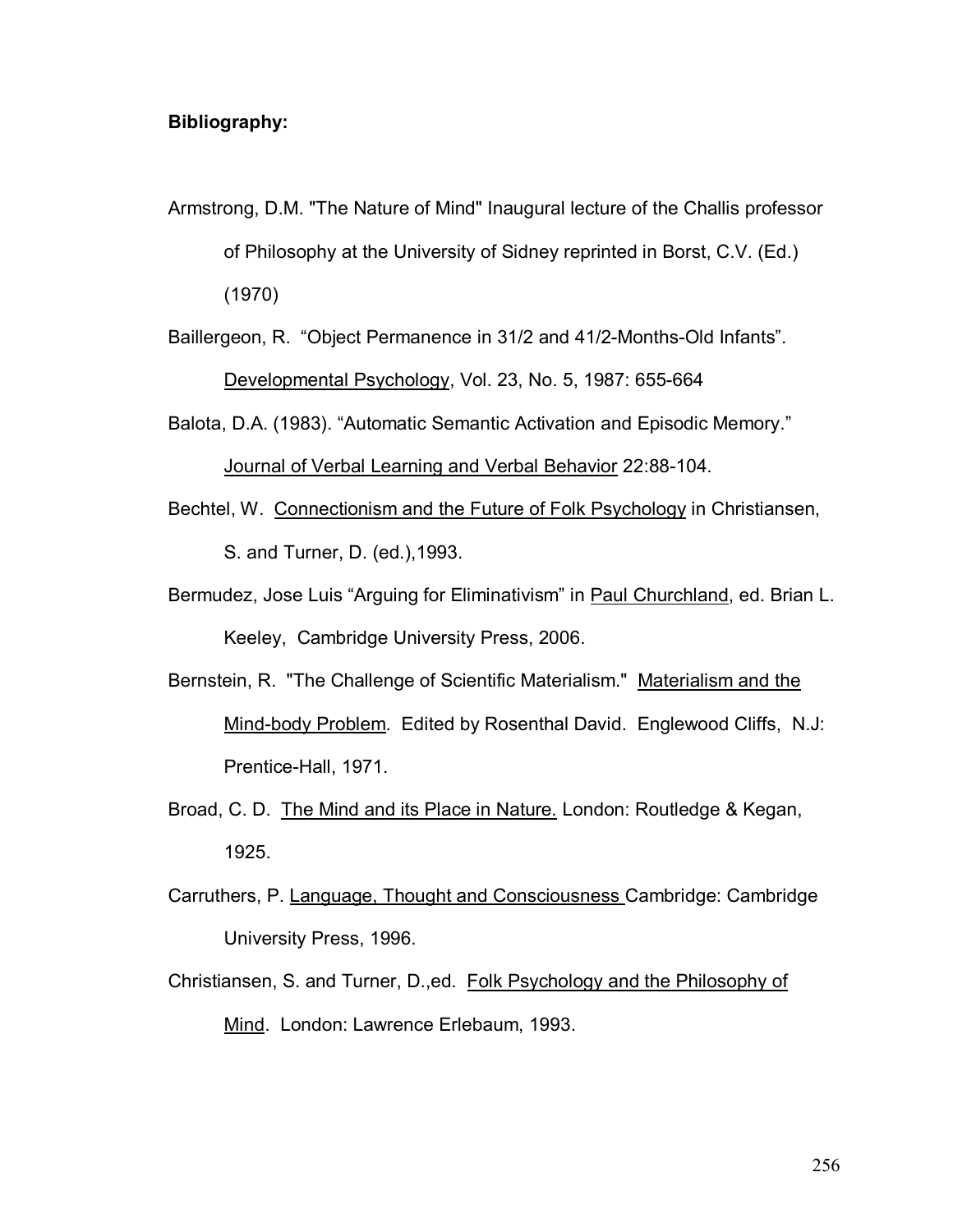- Churchland, P.M. Scientific Realism and the Plasticity of Mind.Cambridge, U.K.:Cambridge University Press, 1979.
- Churchland, P.M. "Eliminative Materialism and the Propositional Attitudes."

Journal of Philosophy, 1981, 78, 67-90.

- Churchland, P.M. A Neurocomputational Perspective: The Nature of Mind and the Structure of Science. MIT Press, 1989.
- Churchland, P.M. "Activation Vectors vs Propositional Attitudes: How the Brain represents Reality" in Philosophy and Phenomenological Research, 1992, 62, 199-204.
- Churchland, P.M. The Engine of Reason, The Seat of the Soul. Cambridge, Mass: Bradford books, 1995.
- Churchland, P.M. (1998) "Replies" in Philosophy and Phenomenological Research Vol. LVIII No.4, (December 1998).
- Churchland, Paul "Chimerical colors: some phenomenological predictions from cognitive neuroscience," Philosophical psychology, Volume: Vol. 18, Oct 2005.
- Churchland, P.M. and Churchland. P.S. On the Contrary. Cambridge, Mass: MIT press, 1998.

Churchland, Patricia S. Neurophilosophy. Cambridge, Mass: MIT press, 1986.

- Cornaman, J. "On the Elimination of 'Sensations' and Sensations." Review of Metaphysics XXII, 1968a.
- Cornman, J. "Mental Terms, Theoretical Terms, and Materialism. " Philosophy of Science *Vol. 35, 1968b.*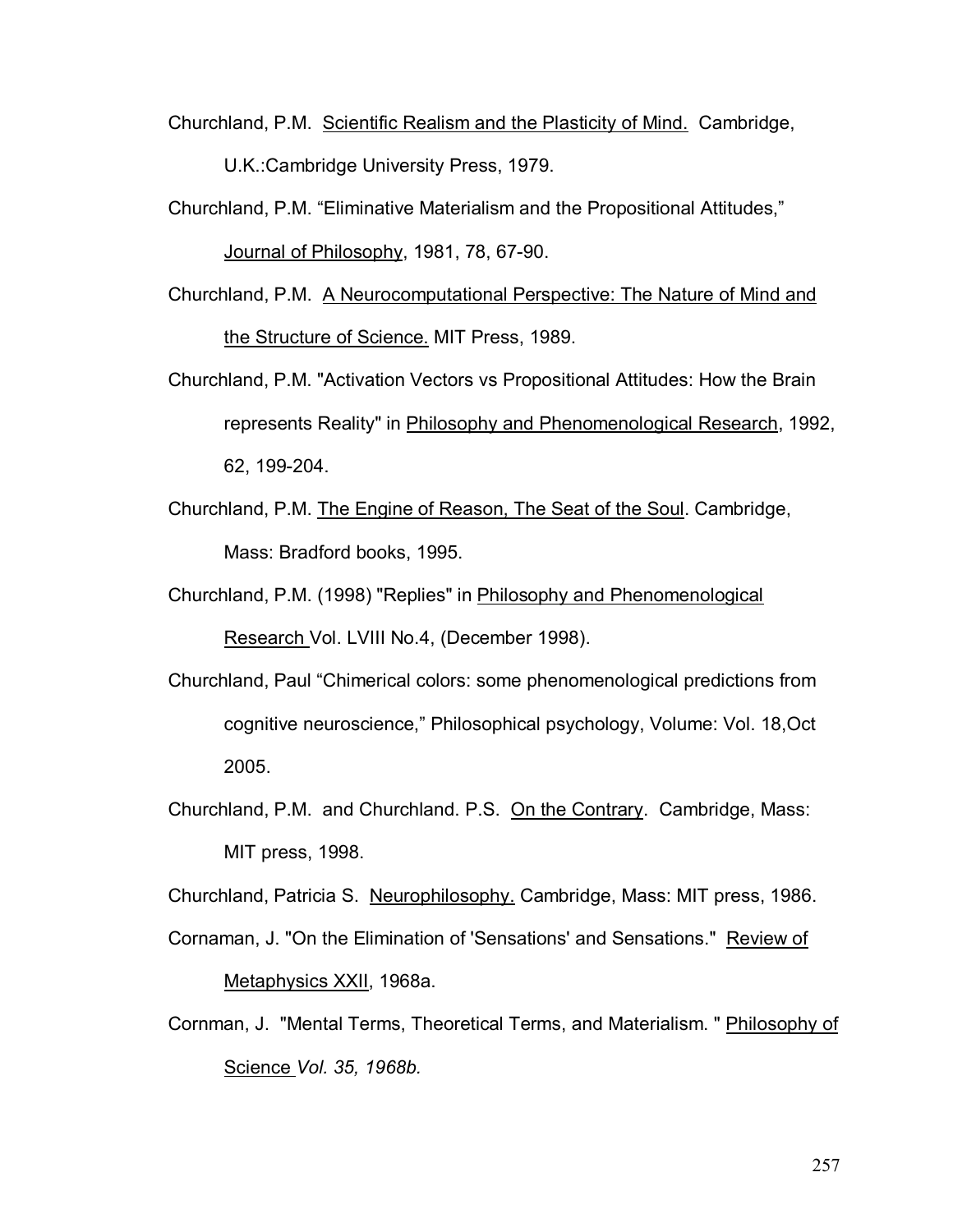- Dagenbach, D., T.H. Carr, and A. Wihelmsen, (1989). Task-induced "Strategies and Near-threshold Priming: Conscious Influence on Unconscious Perception." Journal of Memory and Language 28:412-443.
- Dahlbom, B, ed. Dennett and his Critics. Cambridge, Mass: Basil Blackwell, 1993.
- Dennett, D. "Quining Qualia." Consciousness in Contemporary Science. Edited by Marcel, A and Bisiach, E. New York: Oxford University Press.
- Dennett, Daniel. "Two Contrasts: Folk Craft Versus Folk Science, and Belief Versus Opinion.î The Future of Folk Psychology*.* Edited by Greenwood,
	- J. New York: Cambridge University Press, 1991.
- Dennett, Daniel. Brainstorms. Cambridge, Mass.: Bradford Books, 1978.
- Dennett, Daniel. The Intentional Stance. Cambridge, Mass.: Bradford Books, 1987.
- Dennett, Daniel. "Real Patterns." Journal of Philosophy, LXXXVIII, (January 1991a), 27-51.
- Dennett, Daniel. Consciousness Explained. Boston: Little, Brown, 1991b.
- Fantz, L. Robert "The Origin of Form Perception" Scientific American, Vol.204, 1961:36-42.

Feyerabend, Paul. "Explanation Reduction and Empiricism." Minnesota studies in the Philosophy of Science. Edited by Feigl and Maxwell, Vol. 3. Minneapolis: University of Minnesota Press, 1962.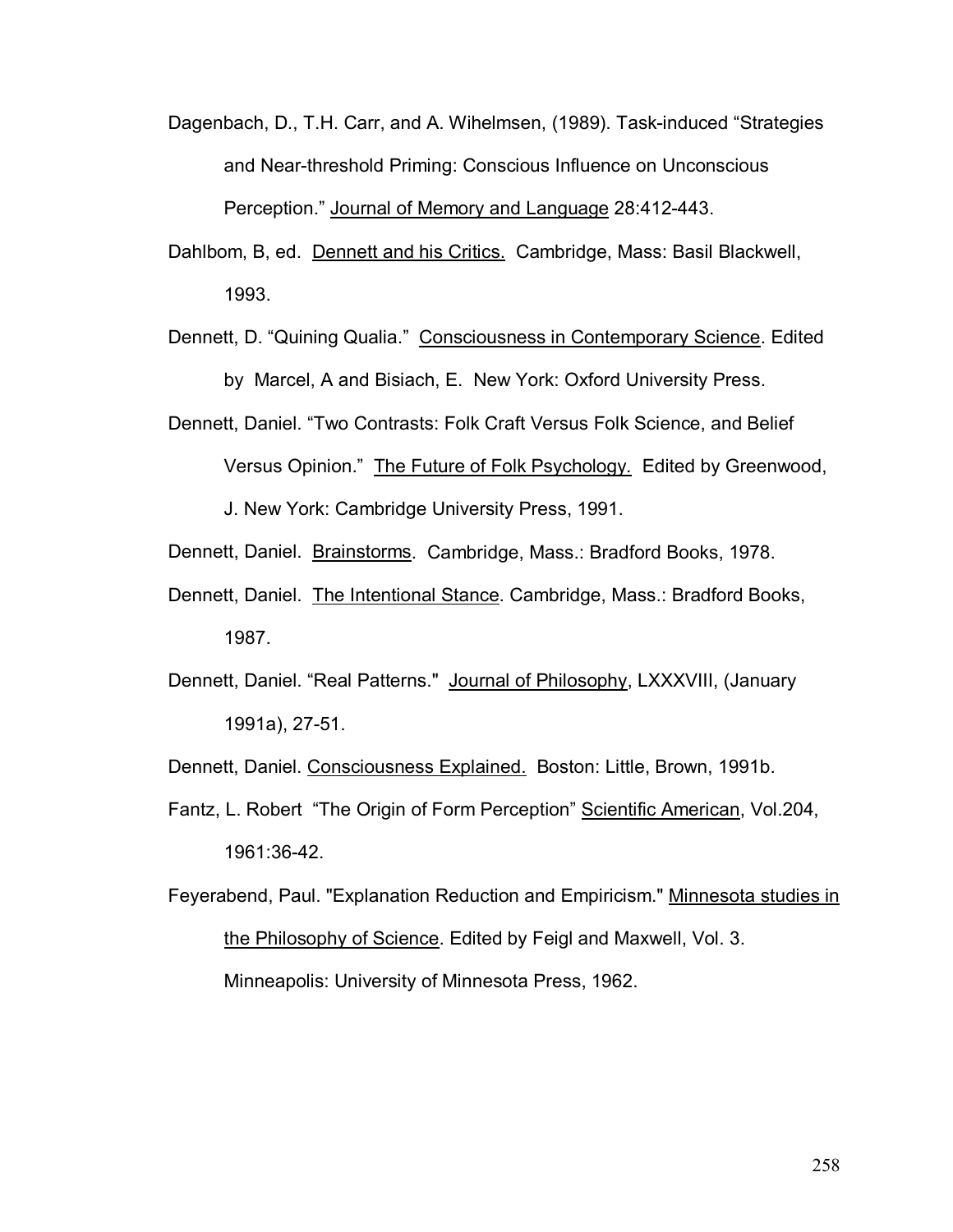- Feyerabend, Paul. "Mental Events and the Brain." Materialism and the Mind-body Problem. Edited by Rosenthal David. Englewood Cliffs, N.J: Prentice-Hall, 1971.
- Feyerabend, Paul. "Materialism and the Mind Body/Problem." The Review of Metaphysics, XVII, 1963b.
- Flavell, J.H. Cognitive Development, third edition, Englewood Cliffs, NJ: Prentice Hall, 1993, p. 33-34.
- Fodor, Jerry. The Language of Thought. Cambridge, Mass.: Harvard University Press, 1975.
- Fodor, Jerry. "Observation Reconsidered." Philosophy of Science, 51, 1984:23-43.
- Fodor, Jerry. Psychosemantics. Cambridge, Mass.: Bradford books, 1987.
- Fodor, Jerry. The Elm and the Expert. Cambridge, Mass.: Bradford books, 1994.
- Fodor, Jerry. "A Theory of the Child's Theory of Mind". Cognition 44, 1992: 283- 96.
- Fodor, J. and Pylyshyn, Z. "Connectionism and Cognitive Architecture: A Critical Analysis." Cognition, 28, 1984: 3-71.
- Fowler, C.A. et al. (1981). "Lexical Access With and Without Awareness." Journal of Experimental Psychology 110:341:362.
- Greenwood, J. The Future of Folk Psychology*.* Cambridge: Cambridge University Press, 1991.
- Groeger, J.A. (1984). "Evidence of Unconscious Semantic Processing from a Forced-error Situation." British Journal of Psychology 75:305-314.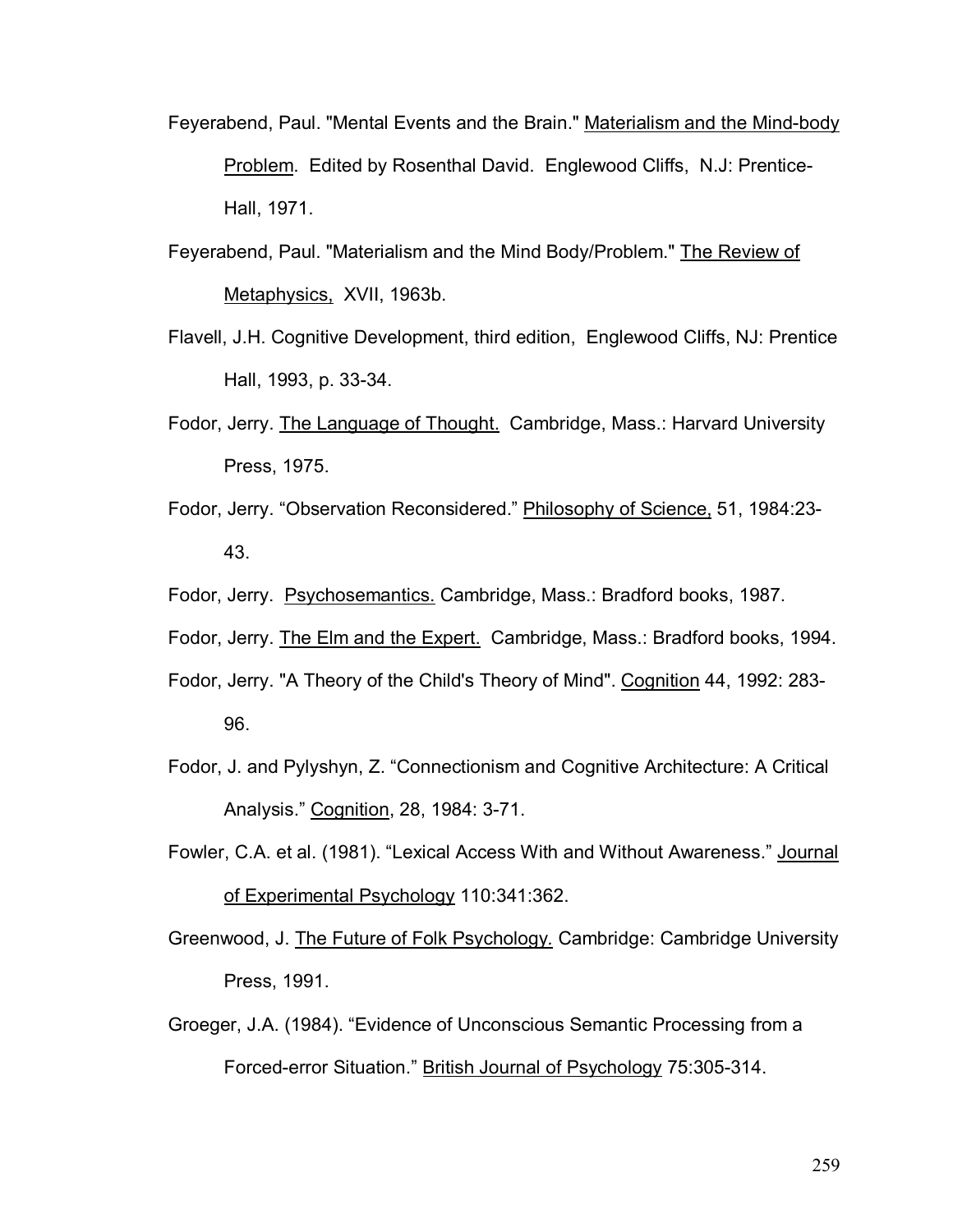- Groeger, J.A. (1988). "Qualitatively Different Effects of Undetected and Unidentified Auditory Primes." Quarterly Journal of Experimental Psychology 40A:323-339.
- Khun, Thomas. The Structure of Scientific Revolution*.* Chicago: University of Chicago Press, 1970.
- Kolb, B. and Whishaw, I.Q. The Fundamentals of Human Neuropsychology New York: W.H. Freeman and Company, p. 254.
- Laudan, L. Progress and it's Problems. California: University of California Press, 1977.
- Laudan, L. "A Confutation of Convergent Realism." Philosophy of Science, 48, 1981, 19-49.
- Lahav, R. "The Amazing Predictive Power of Folk Psychology." Australasian Journal of Philosophy, 70, 1992: 99-105.
- Lewis, D. "Psychological and Theoretical Identifications." Australasian Journal of Philosophy, 50 (3), 1972: 207-15.
- Lycan, W, and Pappas, G. "What is Eliminative Materialism." Australasian Journal of Philosophy, Vol. 50(2), 1972.
- Marcel, Anthony J. (1983). "Conscious and Unconscious Perception:Experiments on Visual Masking and Word Recognition," Cognitive Psychology 15: 197- 237.
- McCauley, R. N. "Intertheoretic Relations and the Future of Psychology in Philosophy of Science." Philosophy of Science vol. 53, 1986: 179-99.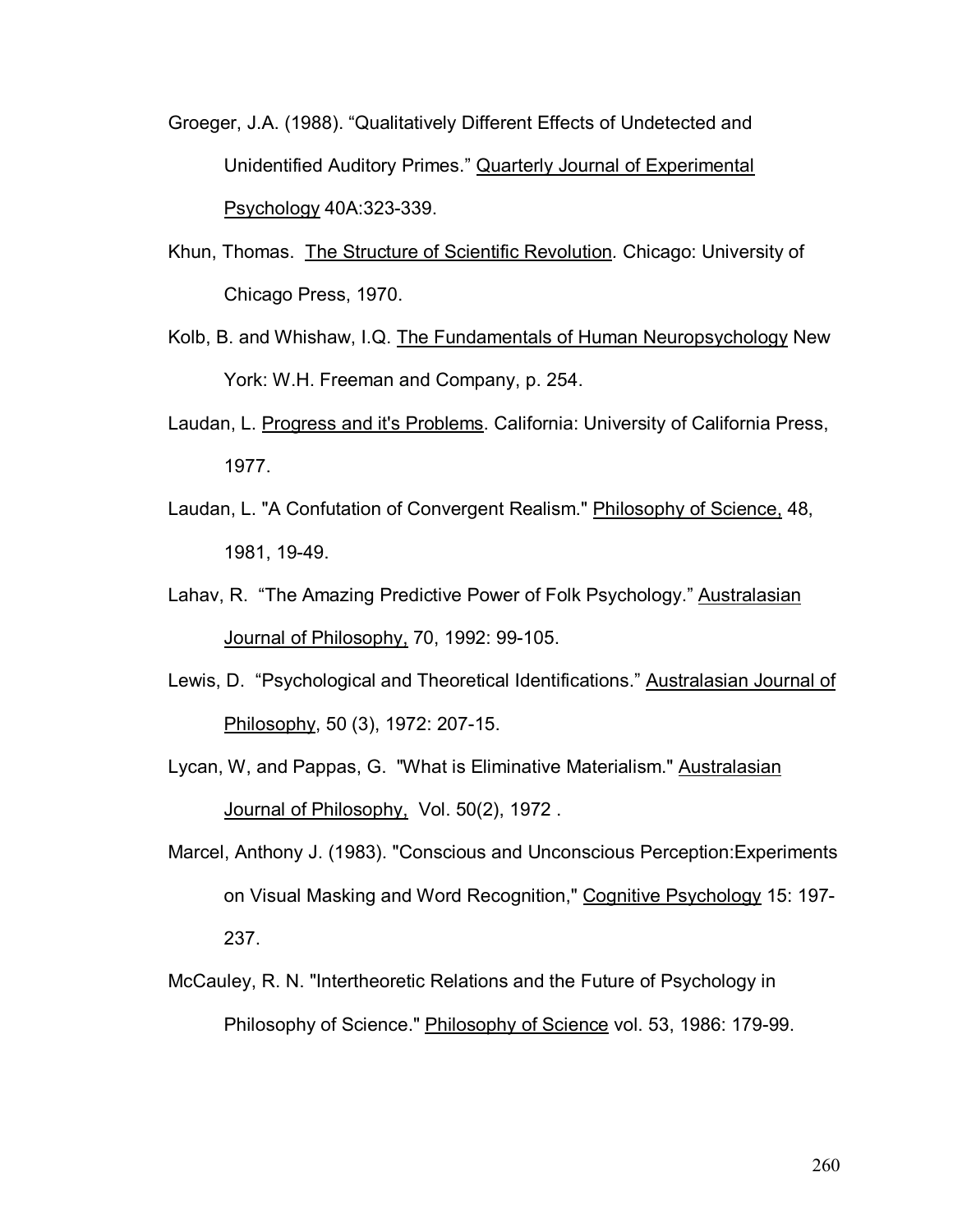- McCauley, C.C. et al (1980). "Early Extraction of Meaning from Pictures and its Relation to Conscious Identification." Journal of Experimental Psychology: Human Perceptual Performance 23:168-180.
- McCauley, R. N. "The Role of Cognitive Explanations in Psychology." Behavior and Philosophy, vol 15,1987: 27-40.
- McCauley, R. N. "Epistemology in an Age of Cognitive Science." Philosophical Psychology 1, 1988: 143-152.
- McCauley, R. ed. The Churchlands and their Critics. Oxford, UK: Basil Blackwell, 1996.
- Merikle, P. & Daneman, M. (2000). "Conscious vs. Unconscious Perception." In (M. Gazzaniga, ed) The New Cognitive Neurosciences: 2nd Edition, MIT Press.
- Nagel, Ernst. The Structure of Science. New York: Harcourt, Brace, and World, 1961.
- Nagel, Thomas, "What Is It Like to Be a Bat?" The Philosophical Review, Vol.83, No.4, October, 1974:435-450.
- Nisbett, R. & Wilson, T. "Telling More than We Know: Verbal Reports on Mental Processes." Psychological Review, 84, 1977: 231-59.

Place, U.T. "Is Consciousness a Brain Process?" The British Journal of Psychology, XLVII (1956).

Popper, K and Eccles, J. The Self and Its Brain, New York: Routledge, 1977, chapter 3, pp. 51-98.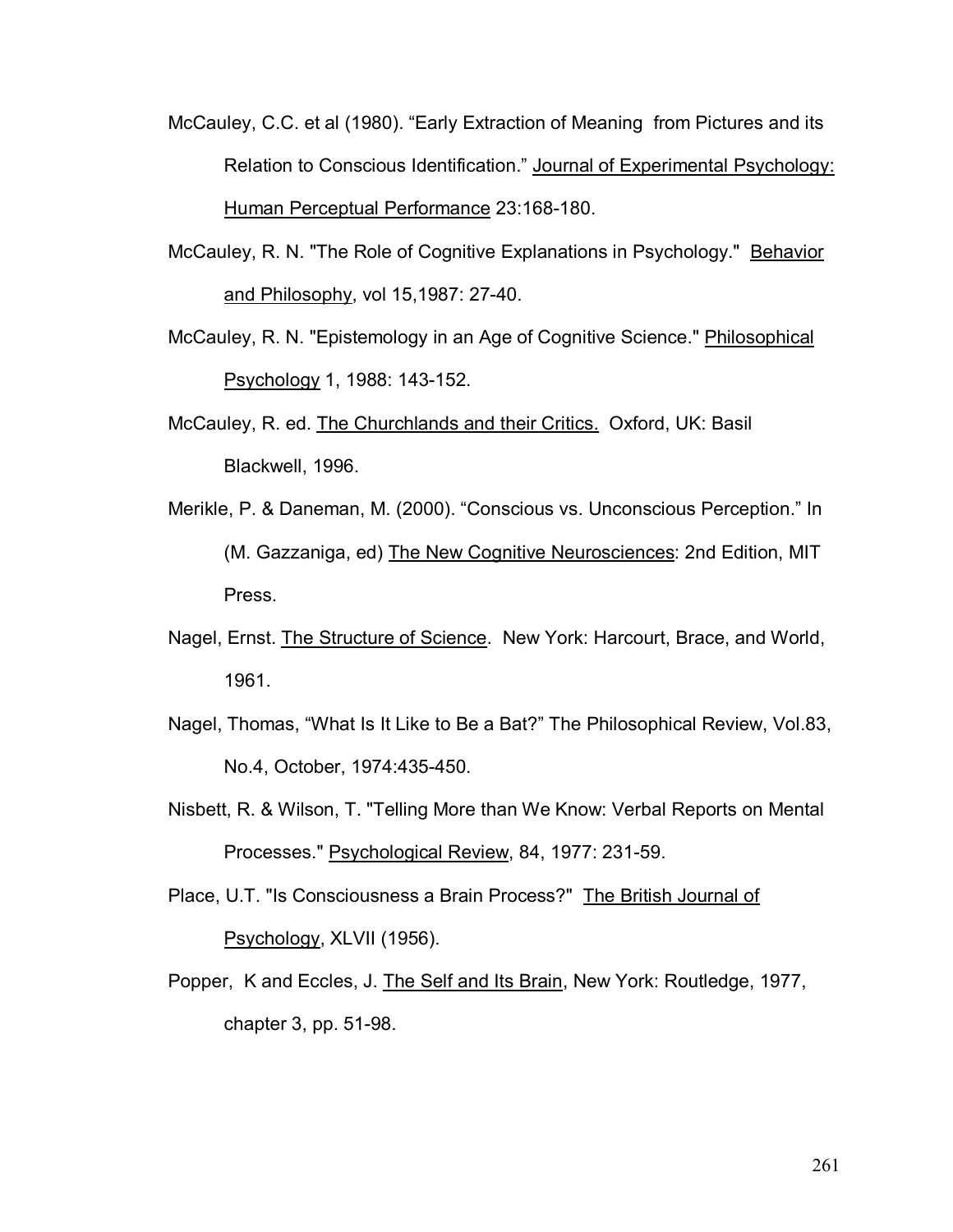Putnam, Hilary. Mind, Language, and Reality. Cambridge, MA: Cambridge University Press, 1975.

Putnam, Hilary. The Many Faces of RealismLaSalle, Illinois: Open Court, 1987.

- Putnam, Hilary. Representation and Reality. Cambridge, Mass: Bradford Books, 1988.
- Putnam, Hilary. "Truth, Activation Vectors, and Possession Conditions for Concepts." Philosophy and Phenomenological Research 62, 1992: 211- 227.
- Quine, W. V. O. "On Mental Entities." The Ways of Paradox. Random House, 1966.
- Quine, W.V.O. "Two Dogmas of Empiricism" From A Logical Point of View. New York: Harper and Row, 1961.
- Quine, W.V.O. Word and Object*.* Cambridge, MA: MIT Press, 1960.
- Quine, W.V.O "Epistemology Naturalized." Ontological Relativity and Other Essays. New York: Columbia University Press, 1969.
- Ramsey, W. "Where does the Self-Refutation Objection take Us?" Inquiry*,* 1990: 453-465
- Rorty, Richard. "Mind-body Identity, Privacy and Categories." Materialism and the Mind-body Problem. Edited by Rosenthal David. Englewood Cliffs, N.J: Prentice-Hall, 1971.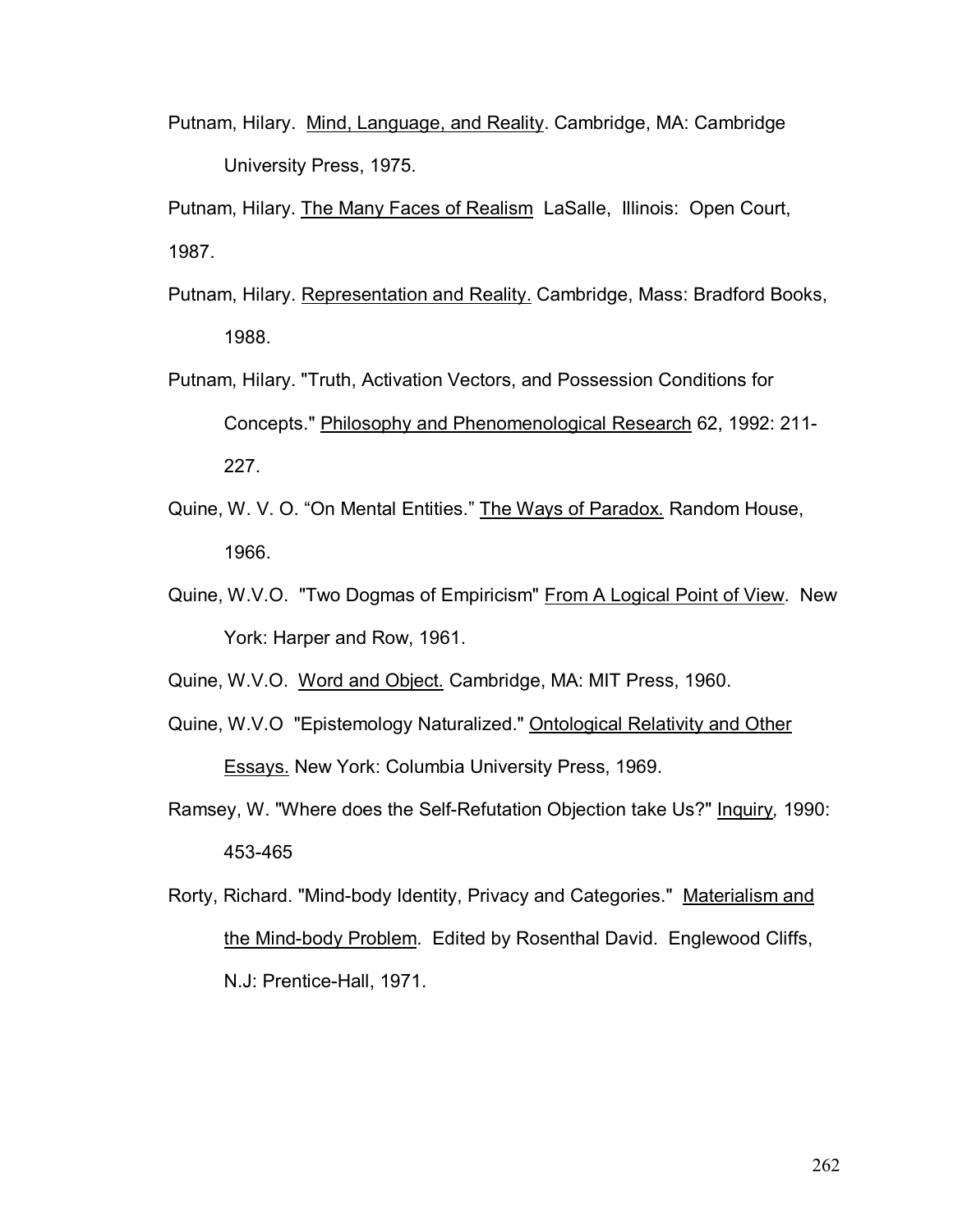- Rorty, Richard (1970) "In Defense of Eliminative Materialism" Materialism and the Mind-body Problem. Edited by Rosenthal David. Englewood Cliffs, N.J: Prentice-Hall, 1971.
- Rorty, Richard. Philosophy and the Mirror of Nature.Princeton University Press, 1979.
- Rosenthal, David. Materialism and the Mind-body Problem*.* Englewood Cliffs, N.J. Prentice-Hall, 1971.
- Rosenthal, David M., "Mentality and Neutrality" The Journal of Philosophy, Vol. 73, No.13, (July, 1976): 386-415.
- Rosenthal, David. "Philosophy and its History." The Institution of Philosophy. Edited by Avner Cohen and Marcelo Dascal, Peru, Illinois: Open Court.
- Rosenthal, David M., "Keeping Matter in Mind" Midwest Studies in Philosophy, V (1980), pp. 295-322.

Rosenthal David. The Nature of Mind*.* New York: Oxford University Press, 1991.

- Savitt, S. "Rorty's Disappearance Theory." Philosophical Studies, 28, 1974:433-36.
- Searle John R., The Rediscovery of the Mind, Cambridge, Massachusetts: MIT Press.
- Schaffner, Keneth. "Approaches to Reduction." Philosophy of Science, 34, 1967: 137-47.
- Sellars Wilfrid. "Empiricism and the Philosophy of Mind." Science, Perception and Reality. Atascadero, California: Ridgeview Publising, 1991.